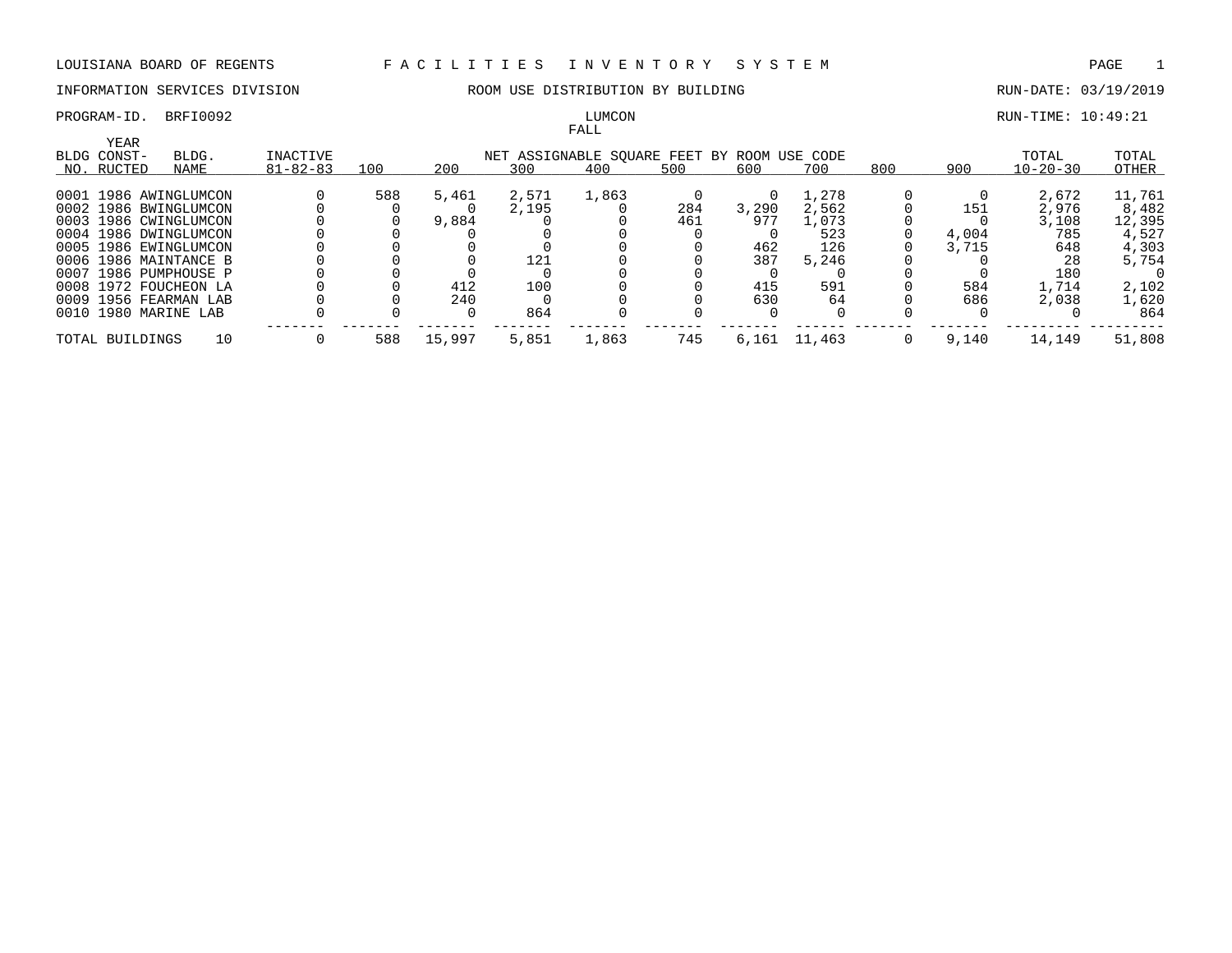# INFORMATION SERVICES DIVISION ROOM USE DISTRIBUTION BY BUILDING RUN-DATE: 03/19/2019

### PROGRAM-ID. BRFI0092 CRAMBLING STATE UNIVERSITY STATE UNIVERSITY RUN-TIME: 10:49:21 FALL

| YEAR          |                                                    |                      |                   |                      |                                             |          |                   |                   |                      |            |               |                |                 |
|---------------|----------------------------------------------------|----------------------|-------------------|----------------------|---------------------------------------------|----------|-------------------|-------------------|----------------------|------------|---------------|----------------|-----------------|
| BLDG CONST-   | BLDG.                                              | <b>INACTIVE</b>      |                   |                      | NET ASSIGNABLE SQUARE FEET BY ROOM USE CODE |          |                   |                   |                      |            |               | TOTAL          | TOTAL           |
| NO. RUCTED    | <b>NAME</b>                                        | $81 - 82 - 83$       | 100               | 200                  | 300                                         | 400      | 500               | 600               | 700                  | 800        | 900           | $10 - 20 - 30$ | OTHER           |
|               | 0001 1939 LONG-JONES HA                            | 0                    | 0                 | 0                    | 20,132                                      | 0        | $\Omega$          | 0                 | 0                    | 0          | 0             | 6,954          | 20,132          |
|               | 0002 1943 EDDIE ROBINSO                            | $\Omega$             | $\Omega$          | 0                    | 1,716                                       | 0        | 11,309            | 0                 | 0                    | 0          | $\Omega$      | 251            | 13,025          |
| 0003 1939 LEE | HALL                                               | $\Omega$             | ∩                 | $\Omega$             | 7,409                                       | $\Omega$ | $\Omega$          |                   | $\Omega$             | O          | 0             | 1,275          | 7,409           |
|               |                                                    | 0                    |                   |                      |                                             |          |                   |                   |                      |            | $\Omega$      |                |                 |
|               | 0006 1954 MEN 'S MEMORI                            |                      | 1,169             | 336<br>$\Omega$      | 2,216                                       | 0        | 5,634             | 0<br><sup>n</sup> | 0<br>$\Omega$        | 0          |               | 4,477          | 9,355           |
|               | 0007 1958 FOSTER- JOHNS                            | $\Omega$             |                   |                      | 3,422                                       |          | $\Omega$          |                   | $\Omega$             | 2,101<br>O | 0<br>0        | 1,239          | 5,523           |
|               | 0008 1954 ATHLETICS                                | $\Omega$             |                   | 0                    | 4,281                                       |          |                   | 357<br>$\Omega$   |                      | O          | $\Omega$      | 1,227          | 4,638           |
|               | 0010 1942 UNIVERSITY PO<br>0011 1990 ATHLETIC ANNE | $\Omega$             | $\Omega$          | $\Omega$<br>$\Omega$ | 3,567                                       |          |                   | 129               | $\Omega$<br>$\Omega$ |            | ∩             | 1,369          | 3,567<br>1,482  |
|               |                                                    | $\Omega$             |                   | $\Omega$             | 1,353                                       |          |                   | 0                 |                      |            |               | 350            | 2,436           |
|               | 0012 1939 PURCHASING<br>0013 1944 CAMPUS MINIST    | 807                  |                   | $\Omega$             | 2,436<br>$\Omega$                           |          |                   |                   | ∩                    |            |               |                | 807             |
|               |                                                    |                      |                   | $\Omega$             | 0                                           |          |                   |                   | $\Omega$             | 0          | ∩             |                |                 |
|               | 0014 1958 JUDICIAL AFFA                            | 1,302                |                   |                      |                                             |          |                   |                   | $\Omega$             | O          |               |                | 1,302           |
|               | 0022 1939 JEWETT HALL                              | $\Omega$<br>$\Omega$ |                   | 288                  |                                             |          |                   |                   |                      | O          | 7,534         |                | 7,534           |
|               | 0029 1961 A. C. LEWIS M                            |                      | 2,693             |                      | 9,064                                       | 35,968   | 0                 | 2,212             | 342<br>$\Omega$      | O          | $\Omega$<br>O | 4,564          | 50,567          |
|               | 0030 1965 GSU LAB HIGH                             | 2,046<br>$\Omega$    | 3,463<br>$\Omega$ | 1,674                | 1,343                                       | $\Omega$ | 11,342            | 455               |                      | O          |               | 5,390          | 20,323          |
|               | 0031 1955 GSU LAB GYM/B                            | 0                    | $\Omega$          | $\Omega$<br>0        | 237<br>321                                  |          | 13,226            |                   | $\Omega$<br>0        |            | O<br>0        | 792<br>3,423   | 13,463          |
|               | 0032 1955 GSU LAB JUNIO                            | 0                    | 2,486             |                      | 6,484                                       |          | 8,064<br>$\Omega$ |                   | $\mathbf 0$          |            | $\Omega$      | 4,868          | 8,385<br>10,290 |
|               | 0033 1955 CRIMINAL JUST<br>0034 1955 GSU LAB CAFET | $\Omega$             | $\Omega$          | 1,320<br>$\Omega$    | 1,241                                       |          | 1,967             |                   | $\Omega$             |            |               | 113            | 3,208           |
|               | 0035 1959 LAUNDRY                                  | $\Omega$             | $\Omega$          | $\Omega$             | $\Omega$                                    |          | $\Omega$          |                   | 5,388                |            |               | $\Omega$       | 5,388           |
|               | 0037 1956 ARMY ROTC                                | $\Omega$             | 501               | $\Omega$             | 2,077                                       |          | 1,336             |                   | 2,827                | 0          | 0             | 145            | 6,741           |
|               | 0038 1956 INSTITUTIONAL                            |                      |                   | $\Omega$             | 2,591                                       |          |                   | $\Omega$          | 3,745                | $\Omega$   |               | 273            | 6,336           |
|               | 0040 1956 TL JAMES HALL                            | $\Omega$             | 1,885             | 23,264               | 3,601                                       |          | $\Omega$          | 2,181             | $\Omega$             | $\Omega$   | $\Omega$      | 1,594          | 30,931          |
|               | 0041 1969 MARTHA ADAMS                             | $\Omega$             | $\Omega$          | $\Omega$             | $\Omega$                                    |          |                   | $\Omega$          | 0                    | $\Omega$   | 58,312        | $\Omega$       | 58,312          |
|               | 0042 1969 CHARLES P.ADA                            | $\Omega$             | 19,455            | 10,549               | 25,990                                      |          | 0                 | 1,235             | 0                    | 0          | $\Omega$      | 16,360         | 57,229          |
|               | 0043 1944 PRESIDENT HOU                            |                      |                   | $\Omega$             | 1,837                                       |          |                   | 140               | $\Omega$             | O          | 132           |                | 2,109           |
|               | 0048 1960 GARAGE                                   | 2,112                | $\Omega$          | $\Omega$             | 0                                           |          |                   | $\Omega$          | $\Omega$             | O          | 0             | $\Omega$       | 2,112           |
|               | 0051 1956 BROWN HALL                               | $\Omega$             | 3,565             | 2,774                | 3,530                                       |          | $\Omega$          | 1,003             | $\Omega$             |            | 0             | 2,986          | 10,872          |
|               | 0055 1956 DUNBAR HALL                              |                      | 10,382            | 11,805               | 6,065                                       |          | 1,335             | 3,699             | $\Omega$             |            | 0             | 13,395         | 33,286          |
|               | 0056 1956 PROPERTY STOR                            |                      |                   | $\Omega$             | 344                                         |          | $\Omega$          | $\overline{0}$    | 4,530                | 0          |               | 240            | 4,874           |
|               | 0058 1969 CARVER HALL A                            | $\Omega$             | 10,364            | 18,318               | 5,560                                       |          | $\Omega$          | 545               | $\Omega$             |            |               | 6,944          | 34,787          |
|               | 0059 1958 MEMORIAL STAD                            | $\Omega$             | 0                 | $\Omega$             | 160                                         |          | 12,699            | $\Omega$          | 0                    |            | $\Omega$      | 8,535          | 12,859          |
|               | 0060 1960 MCCALL HALL                              |                      |                   | $\Omega$             | 396                                         |          | $\Omega$          | 11,408            | 0                    | O          | O             | 2,324          | 11,804          |
|               | 0061 1958 CARVER HALL                              |                      | 15,118            | 27,778               | 11,811                                      |          | 1,674             | 1,086             | 0                    |            | $\Omega$      | 21,239         | 57,467          |
|               | 0062 1958 C. D. HENRY N                            | $\Omega$             | 2,209             | $\Omega$             | 551                                         |          | 26,745            | $\Omega$          | $\Omega$             |            | $\Omega$      | 1,543          | 29,505          |
|               | 0063 1960 TH HARRIS HAL                            |                      | $\Omega$          | $\Omega$             | $\Omega$                                    |          | $\Omega$          | 24,254            | $\Omega$             | U          | ∩             | $\Omega$       | 24,254          |
|               | 0067 1959 FAVROT STUDEN                            |                      | $\Omega$          | 0                    | 3,228                                       |          | 2,898             | 30,623            | 0                    | 0          | $\Omega$      | 8,315          | 36,749          |
|               | 0069 1960 JEANES HALL                              |                      | 684               | $\Omega$             | $\Omega$                                    |          | $\Omega$          | $\Omega$          | $\Omega$             | $\Omega$   | 13,691        | $\Omega$       | 14,375          |
|               | 0070 1962 WASHINGTON JO                            | 0                    | 2,075             | 12,211               | 2,543                                       |          | 4,221             | 3,693             | $\mathbf 0$          |            | 0             | 2,157          | 24,743          |
|               | 0074 1967 WOODSON HALL                             | $\Omega$             | 9,917             | 5,029                | 8,645                                       |          | 2,935             | 6,505             | 96                   | 0          | O             | 8,032          | 33,127          |
|               | 0076 1982 ALMA. J. BROW                            | $\Omega$             | 240               | $\Omega$             | 2,299                                       |          | 18,940            | 520               | $\Omega$             | O          | O             | 6,319          | 21,999          |
|               | 0077 1982 ROBINSON STAD                            |                      |                   |                      | 160                                         |          | 8,530             | 736               | 328                  |            |               | $\Omega$       | 9,754           |
|               | 0078 1983 PUMP HOUSE                               |                      |                   | 0                    | $\Omega$                                    |          | $\Omega$          |                   | $\Omega$             | O          | 0             | 1,232          | 0               |
|               | 0079 1984 PRESIDENT'S R                            |                      | $\Omega$          | $\Omega$             | 0                                           |          |                   |                   | $\Omega$             | 0          | 5,133         | 0              | 5,133           |
|               | 0080 1984 TELEPHONE EXC                            |                      |                   | $\Omega$             | 934                                         |          |                   |                   |                      |            | O             | 33             | 934             |
|               | 0081 1987 SCHOOL OF NUR                            | $\Omega$             | 6,922             | 9,724                | 9,586                                       | 545      | $\Omega$          | 6,708             | $\Omega$             | O          |               | 11,375         | 33,485          |
|               | 0082 1992 JACOB T. STEW                            |                      | 17,518            | 4,830                | 12,235                                      | $\Omega$ | $\Omega$          | 2,064             | 6,864                | 0          |               | 17,825         | 43,511          |
|               | 0083 1991 INTRAMURAL CE                            |                      | $\Omega$          | $\Omega$             | 1,237                                       | $\Omega$ | 17,450            | 1,164             | $\Omega$             | O          | $\Omega$      | 7,904          | 19,851          |
|               | 0086 1985 UTILITY BUILD                            |                      |                   | $\Omega$             | $\Omega$                                    | $\Omega$ | $\Omega$          | $\Omega$          | 175                  | O          | $\Omega$      |                | 175             |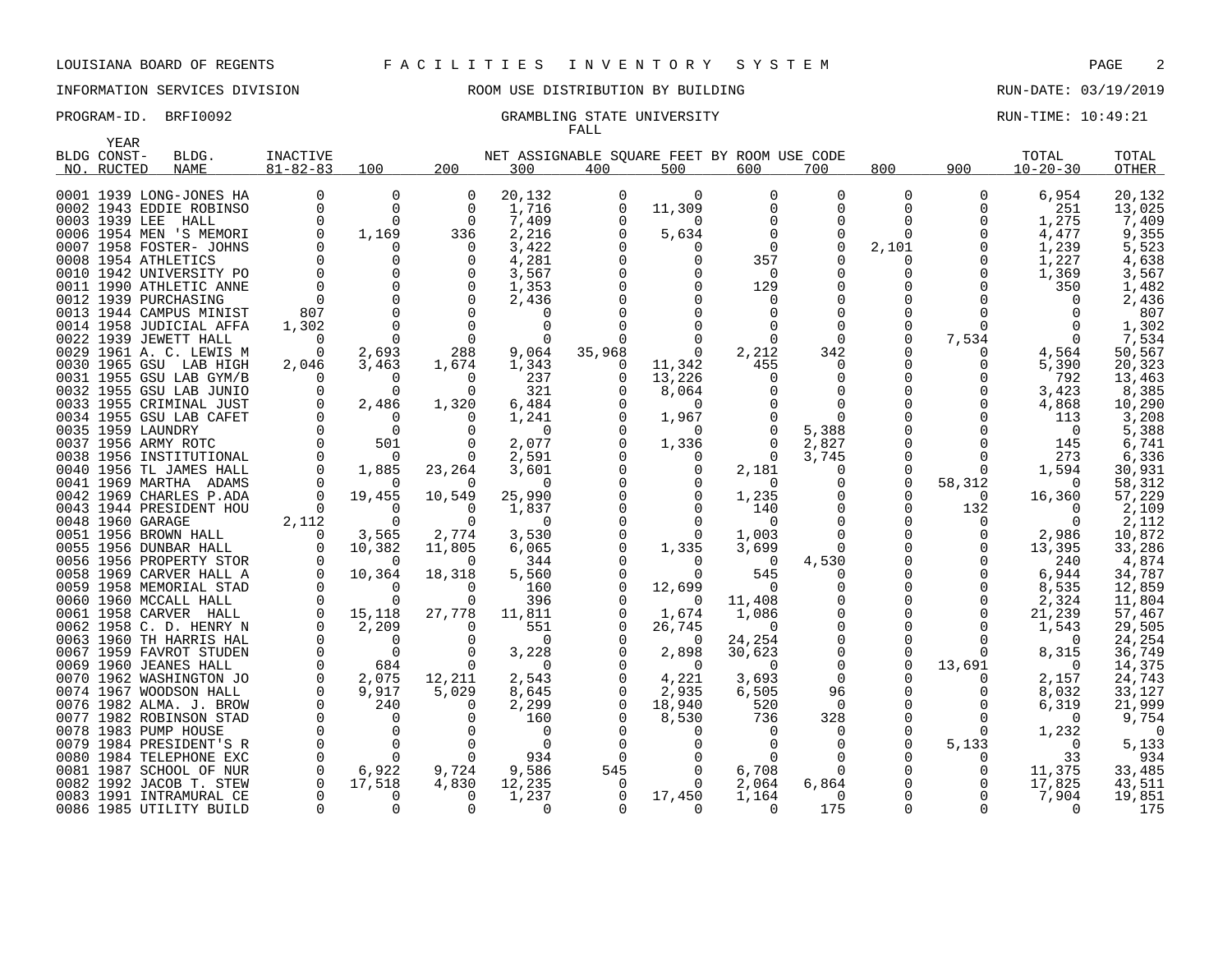YEAR

# INFORMATION SERVICES DIVISION THE ROOM USE DISTRIBUTION BY BUILDING THE RUN-DATE: 03/19/2019

# FALL

PROGRAM-ID. BRFI0092 CRAMBLING STATE UNIVERSITY STATE UNIVERSITY RUN-TIME: 10:49:21

|      | BLDG CONST-       | BLDG.                   | INACTIVE       |          |              | NET ASSIGNABLE SQUARE FEET BY ROOM USE CODE |          |                  |          |              |              |                  | TOTAL          | TOTAL    |
|------|-------------------|-------------------------|----------------|----------|--------------|---------------------------------------------|----------|------------------|----------|--------------|--------------|------------------|----------------|----------|
|      | NO. RUCTED        | <b>NAME</b>             | $81 - 82 - 83$ | 100      | 200          | 300                                         | 400      | 500              | 600      | 700          | 800          | 900              | $10 - 20 - 30$ | OTHER    |
|      |                   |                         |                |          |              |                                             |          |                  |          |              |              |                  |                |          |
|      |                   | 0087 1985 UTILITY BUILD |                | $\Omega$ | O            | O                                           | $\Omega$ | $\Omega$         | $\Omega$ | 175          | $\Omega$     | $\Omega$         |                | 175      |
|      |                   | 0088 1985 UTILITY BUILD |                | $\Omega$ | O            | O                                           | ∩        | <sup>0</sup>     | $\Omega$ | 175          | U            | U                |                | 175      |
|      |                   | 0089 1985 UTILITY BUILD |                | $\Omega$ | $\Omega$     | O                                           |          |                  |          | 175          |              |                  | ∩              | 175      |
|      |                   | 0090 1985 UTILITY BUILD |                | O        | U            |                                             |          |                  |          | 175          |              |                  |                | 175      |
|      |                   | 0091 1985 UTILITY BUILD |                | 0        | $\Omega$     |                                             |          |                  |          | 175          |              |                  |                | 175      |
|      |                   | 0092 1985 UTILITY BUILD |                | $\Omega$ | O            |                                             |          |                  |          | 175          |              |                  | $\Omega$       | 175      |
|      |                   | 0093 1985 UTILITY BUILD |                | 0        | 0            |                                             |          |                  |          | 175          |              | O                | 0              | 175      |
|      |                   | 0094 1994 VIRGINIA HARR |                | $\Omega$ |              |                                             |          |                  |          | O            | 0            | 12,219           | 0              | 12,219   |
|      |                   | 0095 1994 ELIZABETH RO  |                | $\Omega$ | $\Omega$     |                                             |          |                  |          |              |              | 11,443           | 496            | 11,443   |
|      |                   | 0096 1994 WILLIAM GARNE |                | $\Omega$ |              |                                             |          |                  |          |              | O            | 11,661           | 462            | 11,661   |
|      |                   | 0097 1994 LAFAYETTE RIC |                | $\Omega$ |              |                                             |          |                  |          |              |              | 9,284            | 208            | 9,284    |
|      |                   | 0100 1958 SEWAGE TREATM |                | $\Omega$ |              |                                             |          | $\Omega$         |          |              |              | $\left( \right)$ | 764            | $\Omega$ |
|      |                   | 0101 1963 FISH HATCHERY |                | 0        | O            |                                             |          | 1,938            |          |              |              |                  | $\Omega$       | 1,938    |
|      |                   | 0102 1980 PAVILLION     |                | $\Omega$ |              |                                             |          | 510              |          |              |              |                  | $\Omega$       | 510      |
|      | 0103 1966 SILO    |                         |                | $\Omega$ |              |                                             |          | 0                |          |              |              |                  | 97             | $\Omega$ |
|      | 0104 1963 STORAGE |                         |                | $\Omega$ |              |                                             |          | 0                |          | 1,432        |              |                  | $\Omega$       | 1,432    |
|      |                   | 0105 1967 CARVER GREENH |                | $\Omega$ |              |                                             |          | 1,318            |          |              |              |                  | $\Omega$       | 1,318    |
|      |                   | 0106 1990 LAKE SECURITY |                | ∩        | U            |                                             |          | 335              |          |              |              |                  | $\Omega$       | 335      |
|      |                   | 0107 1988 WATER TREATME |                | ∩        |              |                                             |          | 0                |          |              |              |                  | 488            | $\Omega$ |
|      |                   | 0108 1990 RADIO ANTENNA |                | $\Omega$ | $\Omega$     |                                             |          | 140              |          |              |              |                  | $\Omega$       | 140      |
|      |                   | 0109 1957 FACILITIES AN |                | 0        | O            |                                             |          | 5,784            |          |              |              |                  |                | 5,784    |
|      | 0110 1963 STORAGE |                         |                | $\Omega$ | <sup>0</sup> | ∩                                           |          | 0                |          | 360          |              |                  | 0              | 360      |
|      |                   | 0111 1984 FACILITIES OP |                | $\Omega$ | $\Omega$     | 383                                         |          | 0                | 178      | 5,251        |              |                  | 51             | 5,812    |
|      |                   | 0112 1987 FACILITIES WA |                | 0        | 0            | 122                                         |          |                  | 0        | 2,197        |              |                  | 84             | 2,319    |
|      |                   | 0113 1987 BUS COVER     |                | $\Omega$ | 0            | n                                           |          | O                | $\Omega$ | $\Omega$     |              | 0                | 2,032          | - 0      |
|      |                   | 0114 1987 FACILITIES MA |                | $\Omega$ | $\Omega$     | 3,097                                       |          | $\Omega$         | 539      | 760          |              |                  | 1,239          | 4,396    |
|      |                   | 0115 1981 OUTDOOR CLASS |                | $\Omega$ |              |                                             |          | 300              | 0        | $\Omega$     |              |                  |                | 300      |
|      |                   | 0116 1972 UTILITY BUILD |                | $\Omega$ |              |                                             |          | $\left( \right)$ |          | 220          |              |                  |                | 220      |
|      |                   | 0117 1977 UTILITY BUILD |                | $\Omega$ |              |                                             |          |                  |          | 102          |              |                  |                | 102      |
|      |                   | 0118 1983 UTILITY BUILD |                | 0        |              | O                                           |          |                  |          | 68           |              |                  |                | 68       |
|      |                   | 0121 1991 BOOKSTORE ANN |                | 0        | 0            | 126                                         |          | 0                | 1,400    |              |              |                  | 0              | 1,526    |
|      |                   | 0122 1995 TEMPORARY BOO |                | $\Omega$ | $\Omega$     | 185                                         |          | 0                | 1,725    |              |              |                  | $\Omega$       | 1,910    |
|      |                   | 0130 1996 BOOK STORE/PO |                | $\Omega$ | $\Omega$     | 1,149                                       |          | 0                | 20,180   |              |              |                  | 3,260          | 21,329   |
|      |                   | 0131 1996 FAVROT STUDEN |                | $\Omega$ | $\Omega$     | <sup>0</sup>                                |          | 0                | 447      |              |              | 0                | 1,106          | 447      |
|      |                   | 0132 1998 STADIUM SUPPO |                | $\Omega$ | $\Omega$     | 4,358                                       | $\Omega$ | 14,679           |          |              |              |                  | 5,061          | 19,037   |
|      |                   | 0133 1999 HAZARDOUS WAS |                | $\Omega$ | $\Omega$     | 139                                         | ∩        | 0                | $\Omega$ | 1,801        |              | U                | 0              | 1,940    |
|      |                   | 0134 2000 STADIUM SUPPO |                | $\Omega$ | $\Omega$     | $\Omega$                                    |          | 2,516            | $\Omega$ |              |              |                  | 46             | 2,516    |
|      |                   | 0135 2001 GRAMBLING HAL |                | $\Omega$ | $\Omega$     | 10,905                                      | n        | 0                | 1,720    | <sup>0</sup> |              | O                | 7,149          | 12,625   |
|      |                   | 029A 1986 LIBRARY ANNEX |                | 0        | 230          | 2,376                                       | 8,669    | 398              | 2,553    | 227          |              | O                | 2,596          | 14,453   |
|      |                   | 040A 1992 JAMES HALL AN |                | 1,775    | 13,619       | 745                                         | $\Omega$ | 0                | 2,021    |              |              | $\Omega$         | 2,017          | 18,160   |
|      |                   | 0526 2003 CHARLES P. AD |                | 0        | 0            | n                                           |          | 2,128            |          |              |              | $\Omega$         | $\Omega$       | 2,128    |
|      |                   | 0527 2003 DREW COMPLEX  |                | 0        | 0            |                                             |          | 0                |          |              |              | 7,792            |                | 7,792    |
| 0528 |                   | 2003 DREW COMPLEX       |                | 0        |              |                                             |          |                  |          |              |              | 4,832            |                | 4,832    |
|      |                   | 0529 2003 DREW COMPLEX  |                | $\Omega$ |              |                                             |          |                  |          |              |              | 4,832            |                | 4,832    |
| 0530 |                   | 2003 DREW COMPLEX       |                | $\Omega$ |              |                                             |          |                  |          |              |              | 7,792            |                | 7,792    |
| 0531 |                   | 2003 DREW COMPLEX       |                | 0        |              |                                             |          |                  |          |              |              | 4,832            |                | 4,832    |
|      |                   | 0532 2003 DREW COMPLEX  |                | O        |              |                                             |          |                  |          |              |              | 7,792            |                | 7,792    |
|      |                   | 0533 2003 DREW COMPLEX  | $\Omega$       | 0        | $\Omega$     | <sup>0</sup>                                | $\Omega$ | 0                | 0        | <sup>0</sup> | <sup>0</sup> | 2,837            | 0              | 2,837    |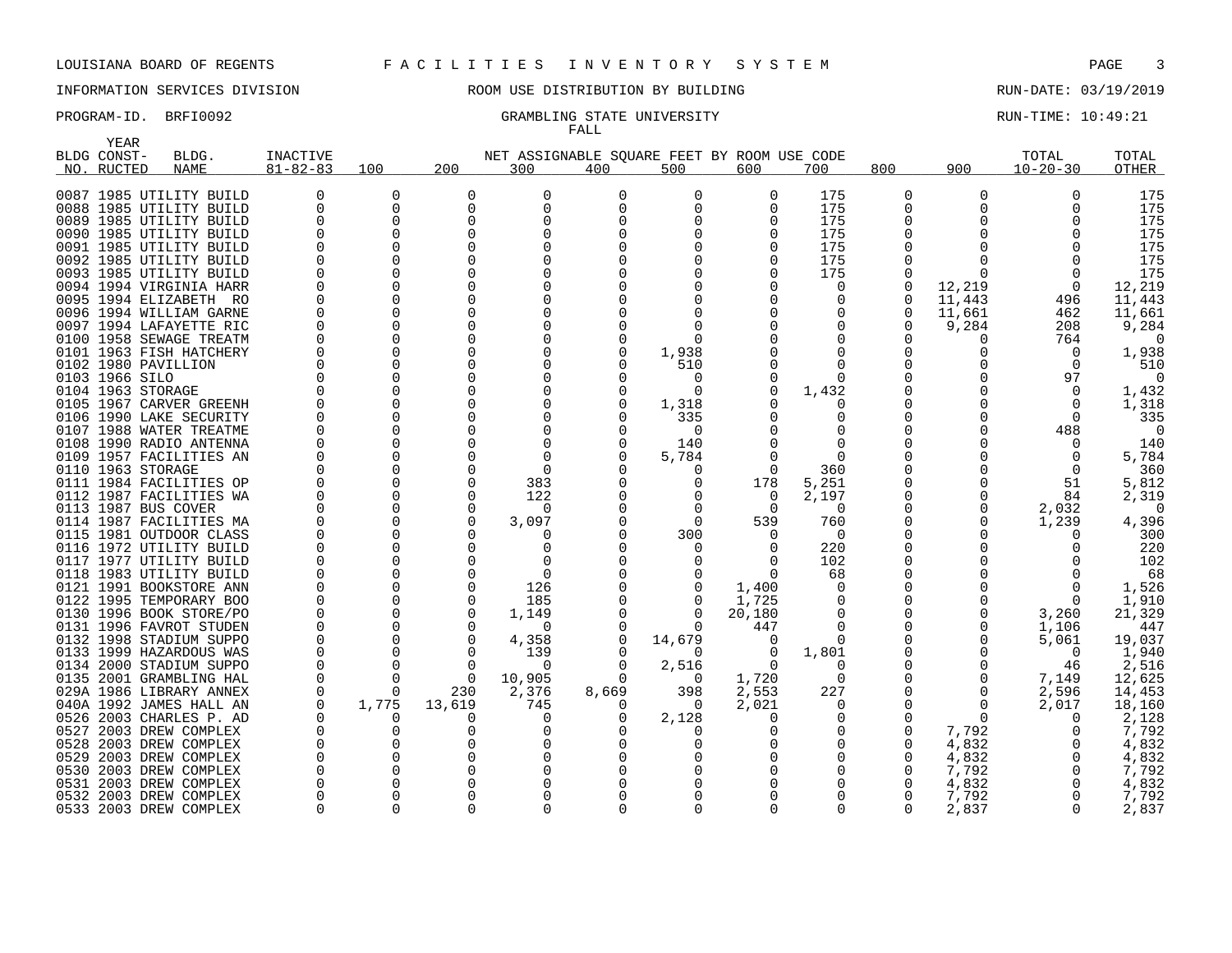# INFORMATION SERVICES DIVISION **RECOMEN** ROOM USE DISTRIBUTION BY BUILDING **RUN-DATE: 03/19/2019**

### PROGRAM-ID. BRFI0092 CRAMBLING STATE UNIVERSITY STATE UNIVERSITY RUN-TIME: 10:49:21 FALL

| YEAR                                               |             |                |          |          |                                             |          |                |          |            |       |                  |                |                |
|----------------------------------------------------|-------------|----------------|----------|----------|---------------------------------------------|----------|----------------|----------|------------|-------|------------------|----------------|----------------|
| BLDG CONST-                                        | BLDG.       | INACTIVE       |          |          | NET ASSIGNABLE SQUARE FEET BY ROOM USE CODE |          |                |          |            |       |                  | TOTAL          | TOTAL          |
| NO. RUCTED                                         | <b>NAME</b> | $81 - 82 - 83$ | 100      | 200      | 300                                         | 400      | 500            | 600      | 700        | 800   | 900              | $10 - 20 - 30$ | OTHER          |
|                                                    |             | 0              | 0        | 0        | 0                                           | 0        | 0              | 0        | O          | 0     | 6,644            | 0              | 6,644          |
| 0534 2003 DREW COMPLEX<br>0535 2003 DREW COMPLEX   |             |                | $\Omega$ | $\Omega$ | $\Omega$                                    | $\Omega$ | $\Omega$       | $\Omega$ | $\Omega$   | O     | 7,792            |                | 7,792          |
|                                                    |             | <sup>0</sup>   | 4,297    | 24,136   | 5,124                                       |          | 650            |          | O          | 0     | $\Omega$         |                |                |
| 0537 2009 PERFORMING AR                            |             |                |          | O        |                                             | 656      |                | 1,760    | ∩          |       |                  | 1,040          | 36,623         |
| 0538 1968 GSU WEST ADMI                            |             |                |          | O        | 3,556                                       | O        | 0              | 174      |            | 0     | 146              | 375            | 3,876          |
| 0539 1975 GSU WEST BLEA<br>0540 1968 GSU WEST BUS  |             |                |          | O        | O                                           |          | 20<br>$\Omega$ | O        |            |       | O                |                | 20<br>1,045    |
|                                                    |             |                |          |          |                                             |          |                |          | 1,045      |       |                  |                |                |
| 0541 1947 GSU WEST COLD                            |             |                |          | O<br>0   | O<br>0                                      |          |                |          | 4,200<br>O | 0     |                  |                | 4,200          |
| 0542 1980 GSU WEST COMM<br>0543 1967 GSU WEST COMM |             |                |          |          |                                             |          |                |          | O          | O     | 2,250<br>2,057   | $\Omega$       | 2,250<br>2,057 |
| 0544 1948 GSU WEST ELEV                            |             |                |          | O        |                                             |          |                |          |            |       | $\left( \right)$ | 52             | 0              |
| 0545 1983 GSU WEST ENCL                            |             |                |          | O        | O                                           |          | $\Omega$       | 2,100    | O          |       | $\Omega$         | $\Omega$       | 2,100          |
| 0546 1968 GSU WEST GLAS                            |             |                |          | O        |                                             |          | 1,300          |          |            | O     | 75               |                | 1,375          |
| 0547 1980 GSU WEST GLAS                            |             |                |          | O        | O                                           |          | 1,300          |          | O          |       | 75               |                | 1,375          |
| 0548 1978 GSU WEST GREE                            |             |                |          |          | ∩                                           |          | 600            |          | ∩          |       |                  |                | 600            |
| 0549 1980 GSU WEST GROU                            |             |                |          | O        | O                                           |          | $\Omega$       |          | O          | 0     | 1,843            |                | 1,843          |
| 0550 1977 GSU WEST GYMN                            |             |                |          |          |                                             |          | 8,639          |          | ∩          | O     | 1,086            |                | 9,725          |
| 0551 1966 GSU WEST HOME                            |             |                |          |          | ∩                                           |          |                |          | 273        |       |                  |                | 273            |
| 0552 1997 GSU WEST HOUS                            |             |                |          | ∩        | O                                           |          |                |          | $\Omega$   |       | O                | 256            | $\Omega$       |
| 0553 1991 GSU WEST LUMB                            |             |                |          |          | O                                           |          |                |          | 4,800      |       | O                |                | 4,800          |
| 0554 1980 GSU WEST MAIN                            |             |                |          | $\Omega$ | 431                                         |          |                | $\Omega$ | 13,000     | 0     | 144              | 0              | 13,575         |
| 0555 1968 GSU WEST MEDI                            |             |                |          | 187      | 1,018                                       |          |                | 240      | 0          | 1,852 | 104              | 88             | 3,401          |
| 0556 1976 GSU WEST NUTR                            |             |                |          | $\Omega$ | O                                           |          | $\Omega$       | 4,464    | 0          | O     | 72               | 64             | 4,536          |
| 0557 1968 GSU WEST OLD                             |             |                |          | O        | O                                           |          | 477            | $\Omega$ | $\Omega$   | O     |                  |                | 477            |
| 0558 1996 GSU WEST PICN                            |             |                |          | n        | O                                           |          | $\Omega$       | 760      | ∩          |       | O                |                | 760            |
| 0559 1994 GSU WEST PICN                            |             |                |          | O        |                                             |          |                | 576      |            | O     | ∩                |                | 576            |
| 0560 1968 GSU WEST PINE                            |             |                |          |          |                                             |          |                |          |            | O     | 4,718            |                | 4,718          |
| 0561 1968 GSU WEST PINE                            |             |                |          |          |                                             |          |                |          |            | 0     | 4,718            |                | 4,718          |
| 0562 1980 GSU WEST PINE                            |             |                |          |          |                                             |          |                |          |            | O     | 4,718            |                | 4,718          |
| 0563 1980 GSU WEST PINE                            |             |                |          |          | O                                           |          |                |          |            | O     | 4,718            |                | 4,718          |
| 0564 1980 GSU WEST PINE                            |             |                |          |          | ∩                                           |          |                |          |            | O     | 4,718            |                | 4,718          |
| 0565 1995 GSU WEST POTT                            |             |                |          | n        | O                                           |          | 1,500          |          | O          | O     | O                |                | 1,500          |
| 0566 1947 GSU WEST POW                             |             |                |          | $\Omega$ | ∩                                           |          | 4,791          |          | ∩          | 0     |                  |                | 4,791          |
| 0567 1960 GSU WEST POW                             |             |                |          | $\Omega$ | ∩                                           |          | 2,782          |          | O          |       |                  |                | 2,782          |
| 0568 1968 GSU WEST PROF                            |             |                | 12,375   | 345      | 2,560                                       |          |                |          | ∩          |       | 1,297            | 342            | 16,577         |
| 0569 1994 GSU WEST PROP                            |             |                |          | n        |                                             |          |                |          | 2,500      |       |                  |                | 2,500          |
| 0570 1978 GSU WEST PROP                            |             |                |          | O        |                                             |          |                |          | 624        |       | O                |                | 624            |
| 0571 1968 GSU WEST PSYC                            |             | 350            |          |          |                                             |          | $\Omega$       | 2,256    |            |       | 324              | 36             | 2,930          |
| 0572 1980 GSU WEST RECR                            |             |                |          | O        | O                                           |          |                | 9,654    | $\Omega$   | 0     | 588              | 455            | 10,242         |
| 0573 1967 GSU WEST STAF                            |             |                |          |          |                                             |          |                |          | $\Omega$   | 0     | 2,047            |                | 2,047          |
| 0574 1967 GSU WEST STAF                            |             |                |          | O        |                                             |          |                |          | O          |       | 2,047            |                | 2,047          |
| 0575 1978 GSU WEST SUPE                            |             |                |          | O        |                                             |          |                |          | 1,152      |       | 0                |                | 1,152          |
| 0576 1975 GSU WEST SUPE                            |             |                |          | ∩        |                                             |          |                |          | O          | O     | 3,024            |                | 3,024          |
| 0577 1985 GSU WEST TRIP                            |             |                |          | O        |                                             |          |                |          | O          | 0     | 2,305            | 0              | 2,305          |
| 0578 1980 GSU WEST VEHI                            |             |                |          |          |                                             |          |                |          | 5,499      |       |                  |                | 5,499          |
| 0580 1988 GSU WEST VOC                             |             |                |          |          | ∩                                           |          |                |          | 3,600      |       |                  | $\Omega$       | 3,600          |
| 0581 1968 GSU WEST WATE                            |             |                |          |          |                                             |          |                |          | O          |       |                  | 142            |                |
| 0582 1968 GSU WEST WILL                            |             | O              |          |          |                                             |          |                |          | O          | Ω     | 4,211            | 132            | 4,211          |
| 0583 1968 GSU WEST WILL                            |             | 28             |          | ∩        | ∩                                           |          |                |          | 0          | U     | 4,092            | 132            | 4,120          |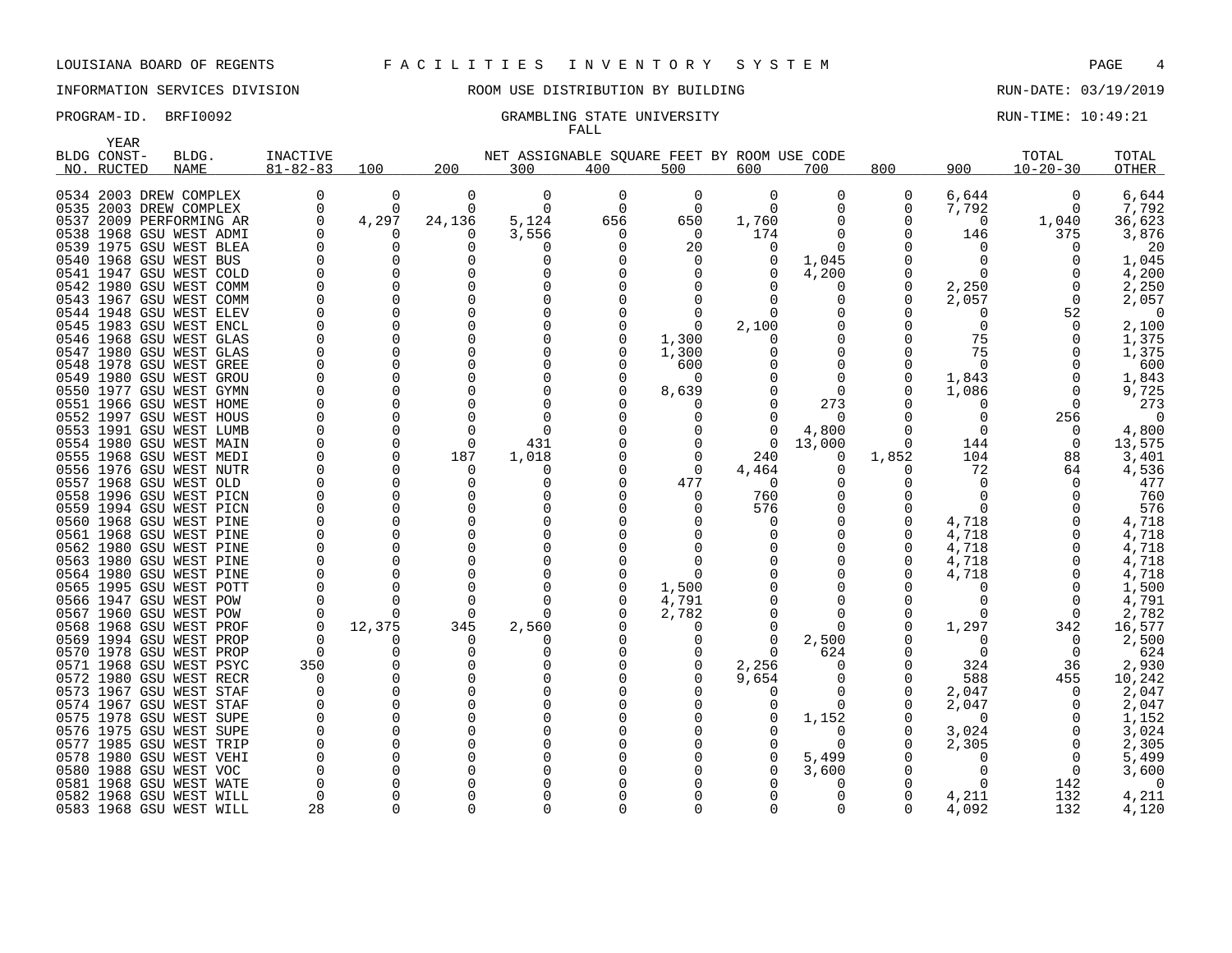# INFORMATION SERVICES DIVISION ROOM USE DISTRIBUTION BY BUILDING RUN-DATE: 03/19/2019

PROGRAM-ID. BRFI0092 CRAMBLING STATE UNIVERSITY STATE UNIVERSITY RUN-TIME: 10:49:21 FALL

|                                   |                                                                               |                            |         |         |                                                    | -----  |               |         |                |       |         |                         |                                 |
|-----------------------------------|-------------------------------------------------------------------------------|----------------------------|---------|---------|----------------------------------------------------|--------|---------------|---------|----------------|-------|---------|-------------------------|---------------------------------|
| YEAR<br>BLDG CONST-<br>NO. RUCTED | BLDG.<br>NAME                                                                 | INACTIVE<br>$81 - 82 - 83$ | 100     | 200     | NET ASSIGNABLE SOUARE FEET BY ROOM USE CODE<br>300 | 400    | 500           | 600     | 700            | 800   | 900     | TOTAL<br>$10 - 20 - 30$ | TOTAL<br>OTHER                  |
|                                   |                                                                               |                            |         |         |                                                    |        |               |         |                |       |         |                         |                                 |
| 111A 1983 GATE HOUSE              | 0584 1968 GSU WEST WILL<br>0585 1994 GSU WEST WORK<br>4860 2007 ASSEMBLY CENT |                            | 4,747   | 3,011   | 8,105                                              | 240    | 145<br>53,154 | 1,630   | L.500<br>5,562 |       | 4,092   | 132<br>19,646           | 4,092<br>1,500<br>145<br>76,449 |
| TOTAL BUILDINGS                   | 148                                                                           | 6,645                      | 133,840 | 171,428 | 214,981                                            | 46,078 | 255,709       | 155,094 | 81,693         | 3,953 | 240,023 |                         | 225,110 1,309,444               |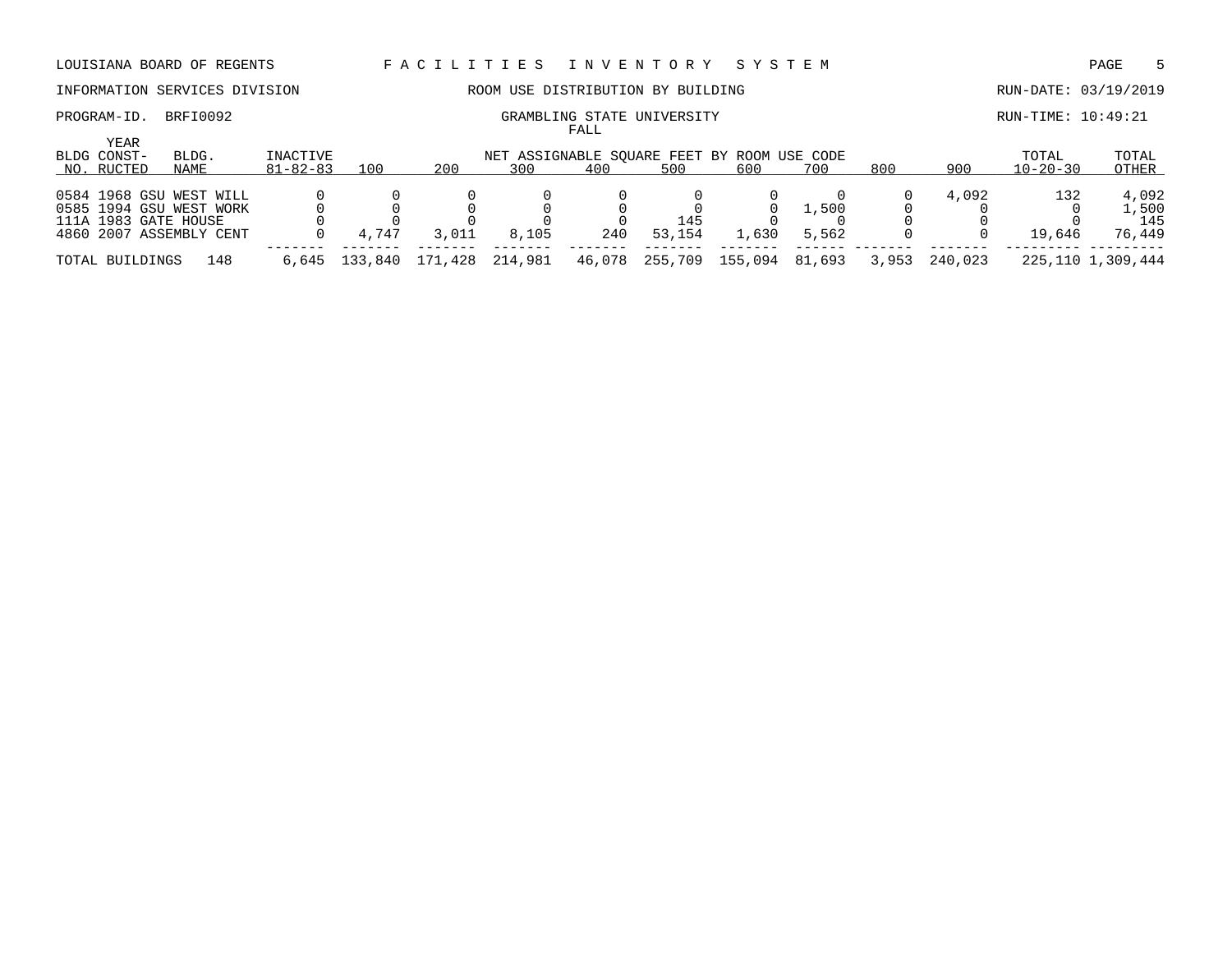### PROGRAM-ID. BRFI0092 **EXAM-ID.** BRFI0092 **RUN-TIME: 10:49:21** LOUISIANA TECH UNIVERSITY FALL

| BLDG CONST-<br>INACTIVE<br>NET ASSIGNABLE SOUARE FEET BY ROOM USE CODE<br>TOTAL<br>TOTAL<br>BLDG.<br>$81 - 82 - 83$<br>200<br>800<br>900<br>$10 - 20 - 30$<br>100<br>300<br>400<br>500<br>600<br>700<br><b>OTHER</b><br>NO. RUCTED<br>NAME<br>13,370<br>8,752<br>824<br>1,086<br>1,193<br>$\Omega$<br>7,478<br>25,225<br>0001 2004 HALE HALL<br>0<br>$\Omega$<br>$\Omega$<br>$\Omega$<br>$\mathbf 0$<br>9,031<br>9,031<br>0002 1963 WAREHOUSE&APP<br>0<br>$\Omega$<br>0<br>0<br>$\Omega$<br>0<br>$\Omega$<br>0<br>0<br>0003 1918 ROPP CENTER<br>$\Omega$<br>$\Omega$<br>$\cap$<br>$\Omega$<br>$\Omega$<br>2,564<br>1,715<br>1,177<br>5,456<br>$\Omega$<br>1,681<br>0004 1978 PHYSICAL PLAN<br>8,148<br>8,148<br>$\Omega$<br>$\Omega$<br>0<br>$\Omega$<br>$\Omega$<br>0<br>0<br>$\Omega$<br>0005 1972 WYLY TOWER<br>1,626<br>6,352<br>9,353<br>42,356<br>1,049<br>9,801<br>8,857<br>23,310<br>44,639<br>$\Omega$<br>$\Omega$<br>124,033<br>0006 2008 NEILSON C - U<br>9,622<br>9,622<br>$\Omega$<br>$\Omega$<br>$\Omega$<br>$\Omega$<br>$\Omega$<br>$\Omega$<br>$\Omega$<br>$\Omega$<br>0<br>O<br>5,205<br>250<br>0008 1927 UNIVERSITY HA<br>∩<br>3,905<br>2,015<br>$\Omega$<br>2,758<br>5,909<br>14,133<br>$\Omega$<br>0<br>0<br>0009 1978 ELEC. ENGINEE<br>0<br>3,005<br>0<br>$\Omega$<br>0<br>$\Omega$<br>$\overline{0}$<br>$\Omega$<br>0<br>3,005<br>$\mathbf 0$<br>819<br>7,250<br>0010 1978 MEAT PROCESSI<br>0<br>2,386<br>303<br>0<br>3,742<br>$\Omega$<br>141<br>$\Omega$<br>0012 1936 KEENY HALL<br>$\Omega$<br>1,229<br>35,859<br>$\Omega$<br>13,918<br>39,470<br>$\Omega$<br>$\Omega$<br>1,236<br>1,146<br>$\Omega$<br>$\overline{0}$<br>$\overline{0}$<br>0013 1939 ASWELL HALL<br>178<br>508<br>873<br>0<br>0<br>14,568<br>5,849<br>16,127<br>$\Omega$<br>0<br>$\Omega$<br>0014 2008 NEILSON D - U<br>$\Omega$<br>9,622<br>$\Omega$<br>$\Omega$<br>$\Omega$<br>$\Omega$<br>9,622<br>$\Omega$<br>$\Omega$<br>$\Omega$<br>5,645<br>42,174<br>20,090<br>$\overline{0}$<br>123<br>2,573<br>18,881<br>70,605<br>0015 1940 BOGARD HALL<br>$\Omega$<br>0<br>$\Omega$<br>22,079<br>0016 1939 HOWARD PERFOR<br>4,622<br>6,121<br>182<br>2,603<br>301<br>19,809<br>40,476<br>4,568<br>$\mathbf 0$<br>0017 1940 TOLLIVER DINI<br>0<br>3,443<br>0<br>1,211<br>10,473<br>10,694<br>0<br>8,726<br>25,821<br><sup>0</sup><br>0018 1940 POWER PLANT<br>$\Omega$<br>$\Omega$<br>2,364<br>18,456<br>2,364<br>$\Omega$<br>$\Omega$<br>$\Omega$<br>$\Omega$<br>O<br>0019 1940 ROBINSON HALL<br>$\mathbf 0$<br>1,771<br>2,198<br>4,755<br>210<br>$\Omega$<br>107<br>3,684<br>9,041<br>$\Omega$<br>$\Omega$<br>0020 1940 REESE HALL<br>$\Omega$<br>4,299<br>6,396<br>183<br>$\Omega$<br>$\Omega$<br>12,318<br>1,440<br>$\Omega$<br>$\Omega$<br>4,821<br>0021 2008 NEILSON B - U<br>$\Omega$<br>$\Omega$<br>$\Omega$<br>9,865<br>$\cap$<br>$\Omega$<br>0<br>$\Omega$<br>$\Omega$<br>9,865<br>4,182<br>$\Omega$<br>4,182<br>0022 1976 DAIRY PRODUCT<br>$\Omega$<br>$\Omega$<br>$\Omega$<br>$\Omega$<br>$\Omega$<br>$\Omega$<br><sup>0</sup><br>$\Omega$<br>$\Omega$<br>3,325<br>4,865<br>583<br>$\Omega$<br>3,092<br>8,773<br>0023 1946 ENGINEERING A<br>$\Omega$<br>$\Omega$<br>$\Omega$<br>$\mathbf 0$<br>$\mathbf 0$<br>$\mathbf 0$<br>0024 1947 SOUTH HALL<br>7,114<br>280<br>489<br>3,227<br>7,883<br>0<br>$\Omega$<br>0<br>6,176<br>0025 1947 ADAMS HALL<br>$\mathbf 0$<br>1,035<br>3,692<br>14,470<br>25,516<br>135<br>$\Omega$<br>14,478<br>0<br>0<br>0026 2008 NEILSON A - U<br>$\Omega$<br>$\Omega$<br>9,919<br>0<br>$\Omega$<br>0<br>9,919<br>$\Omega$<br>$\Omega$<br>$\Omega$<br>0027 1949 COTTINGHAM HA<br>$\Omega$<br>$\Omega$<br>0<br>172<br>2,317<br>13,670<br>$\Omega$<br>$\Omega$<br>428<br>$\Omega$<br>0<br>13,070<br>601<br>$\Omega$<br>12,244<br>0028 1949 RICHARDSON HA<br>$\Omega$<br>$\Omega$<br>$\Omega$<br>1,123<br>13,968<br>0<br>$\Omega$<br>4,439<br>$\Omega$<br>3,825<br>3,825<br>0029 1953 CUSTODIAL/GRO<br>$\Omega$<br>$\Omega$<br>$\Omega$<br>$\Omega$<br>0<br>$\Omega$<br>$\Omega$<br>$\Omega$<br>$\Omega$<br>0030 1953 MEMORIAL GYM<br>$\Omega$<br>6,022<br>3,564<br>33,322<br>2,770<br>6,247<br>0<br>280<br>658<br>$\Omega$<br>20,111<br>52,863<br>$\Omega$<br>0031 1954 T. H. HARRIS<br>$\Omega$<br>4,699<br>$\Omega$<br>$\Omega$<br>1,852<br>4,699<br>∩<br>$\Omega$<br>$\Omega$<br>$\Omega$<br>$\Omega$<br>$\Omega$<br>$\Omega$<br>1,077<br>14,615<br>5,892<br>0032 1956 DUDLEY HALL<br>118<br>639<br>0<br>$\Omega$<br>0<br>16,449<br>$\Omega$<br>0033 1956 DAIRY PROCESS<br>5,217<br>251<br>$\Omega$<br>$\Omega$<br>5,468<br>$\Omega$<br>$\Omega$<br>O<br>$\Omega$<br>0035 1965 APPLIED TRADE<br>$\Omega$<br>9,894<br>9,894<br>0<br>$\Omega$<br>$\Omega$<br>$\Omega$<br>$\Omega$<br>$\Omega$<br>566<br>527<br>0036 1957 CARSON TAYLOR<br>0<br>9,345<br>33,927<br>17,165<br>194<br>1,691<br>13,090<br>457<br>63,306<br>0037 1958 MCFARLAND-JEN<br>22,173<br>10,961<br>33,134<br>$\Omega$<br>$\Omega$<br>$\Omega$<br>$\Omega$<br>$\Omega$<br>$\Omega$<br>$\Omega$<br>0038 2009 ENGINEERING T<br>$\Omega$<br>1,332<br>$\Omega$<br>$\Omega$<br>$\mathbf 0$<br>$\Omega$<br>$\Omega$<br>1,332<br>$\Omega$<br>$\Omega$<br>$\mathbf 0$<br>72,385<br>82,087<br>0040<br>1959 STUDENT CENTE<br>1,175<br>$\Omega$<br>6,012<br>0<br>751<br>1,764<br>20,357<br>1,480<br>41,748<br>762<br>45,555<br>0041 1961 PRESCOTT LIBR<br>$\Omega$<br>1,008<br>557<br>$\Omega$<br>$\Omega$<br>5,916<br>$\Omega$<br>$\Omega$<br>$\Omega$<br>13,002<br>0042 1962 WOODARD HALL<br>2,529<br>17,470<br>3,383<br>444<br>1,161<br>$\Omega$<br>7,401<br>39,252<br>1,263<br>$\Omega$<br>0043 1962 GRAHAM HALL<br>$\Omega$<br>347<br>0<br>300<br>2,752<br>0<br>24,207<br>10,230<br>27,606<br>$\Omega$<br>O<br>0<br>0044 1962 MITCHELL HALL<br>$\Omega$<br>$\Omega$<br>$\Omega$<br>3,603<br>$\Omega$<br>2,381<br>$\Omega$<br>$\Omega$<br>∩<br>$\Omega$<br>49,688<br>53,291<br>1962 ADVANCED STUD<br>$\Omega$<br>$\mathbf 0$<br>1,102<br>$\mathbf 0$<br>1,102<br>0045<br>$\Omega$<br>183<br>$\Omega$<br>0046 1962 ADVANCED STUD<br>$\Omega$<br>$\Omega$<br>128<br>1,015<br>$\Omega$<br>165<br>1,143<br>$\Omega$<br>$\mathbf 0$<br>$\mathbf 0$<br>1,199<br>0047 1962 ADVANCED STUD<br>1,199<br>$\overline{0}$<br>$\Omega$<br>163<br>$\mathbf 0$<br>$\mathbf 0$<br>0048 1962 ADVANCED STUD<br>$\overline{0}$<br>$\Omega$<br>$\Omega$<br>0<br>185<br>1,167<br>1,167<br>0049<br>1962 ADVANCED STUD<br>$\Omega$<br>$\Omega$<br>749<br>564<br>$\Omega$<br>141<br>1,313<br>$\Omega$<br>$\Omega$ | YEAR |   |   |     |   |        |   |        |        |        |
|-------------------------------------------------------------------------------------------------------------------------------------------------------------------------------------------------------------------------------------------------------------------------------------------------------------------------------------------------------------------------------------------------------------------------------------------------------------------------------------------------------------------------------------------------------------------------------------------------------------------------------------------------------------------------------------------------------------------------------------------------------------------------------------------------------------------------------------------------------------------------------------------------------------------------------------------------------------------------------------------------------------------------------------------------------------------------------------------------------------------------------------------------------------------------------------------------------------------------------------------------------------------------------------------------------------------------------------------------------------------------------------------------------------------------------------------------------------------------------------------------------------------------------------------------------------------------------------------------------------------------------------------------------------------------------------------------------------------------------------------------------------------------------------------------------------------------------------------------------------------------------------------------------------------------------------------------------------------------------------------------------------------------------------------------------------------------------------------------------------------------------------------------------------------------------------------------------------------------------------------------------------------------------------------------------------------------------------------------------------------------------------------------------------------------------------------------------------------------------------------------------------------------------------------------------------------------------------------------------------------------------------------------------------------------------------------------------------------------------------------------------------------------------------------------------------------------------------------------------------------------------------------------------------------------------------------------------------------------------------------------------------------------------------------------------------------------------------------------------------------------------------------------------------------------------------------------------------------------------------------------------------------------------------------------------------------------------------------------------------------------------------------------------------------------------------------------------------------------------------------------------------------------------------------------------------------------------------------------------------------------------------------------------------------------------------------------------------------------------------------------------------------------------------------------------------------------------------------------------------------------------------------------------------------------------------------------------------------------------------------------------------------------------------------------------------------------------------------------------------------------------------------------------------------------------------------------------------------------------------------------------------------------------------------------------------------------------------------------------------------------------------------------------------------------------------------------------------------------------------------------------------------------------------------------------------------------------------------------------------------------------------------------------------------------------------------------------------------------------------------------------------------------------------------------------------------------------------------------------------------------------------------------------------------------------------------------------------------------------------------------------------------------------------------------------------------------------------------------------------------------------------------------------------------------------------------------------------------------------------------------------------------------------------------------------------------------------------------------------------------------------------------------------------------------------------------------------------------------------------------------------------------------------------------------------------------------------------------------------------------------------------------------------------------------------------------------------------------------------------------------------------------------------------------------------------------------------------------------------------------------------------------------------------------------------------------------------------------------------------------------------------------------------------------------------------------------------------------------------------------------------------------------------------------------------------------------------------------------------------------------------------------------------------------------------------------------------------------------------------------------------------------------------------------------------------------------------------------------------|------|---|---|-----|---|--------|---|--------|--------|--------|
|                                                                                                                                                                                                                                                                                                                                                                                                                                                                                                                                                                                                                                                                                                                                                                                                                                                                                                                                                                                                                                                                                                                                                                                                                                                                                                                                                                                                                                                                                                                                                                                                                                                                                                                                                                                                                                                                                                                                                                                                                                                                                                                                                                                                                                                                                                                                                                                                                                                                                                                                                                                                                                                                                                                                                                                                                                                                                                                                                                                                                                                                                                                                                                                                                                                                                                                                                                                                                                                                                                                                                                                                                                                                                                                                                                                                                                                                                                                                                                                                                                                                                                                                                                                                                                                                                                                                                                                                                                                                                                                                                                                                                                                                                                                                                                                                                                                                                                                                                                                                                                                                                                                                                                                                                                                                                                                                                                                                                                                                                                                                                                                                                                                                                                                                                                                                                                                                                                                                                                                                                                                                                                                                                                                                                                                                                                                                                                                                                                                                               |      |   |   |     |   |        |   |        |        |        |
|                                                                                                                                                                                                                                                                                                                                                                                                                                                                                                                                                                                                                                                                                                                                                                                                                                                                                                                                                                                                                                                                                                                                                                                                                                                                                                                                                                                                                                                                                                                                                                                                                                                                                                                                                                                                                                                                                                                                                                                                                                                                                                                                                                                                                                                                                                                                                                                                                                                                                                                                                                                                                                                                                                                                                                                                                                                                                                                                                                                                                                                                                                                                                                                                                                                                                                                                                                                                                                                                                                                                                                                                                                                                                                                                                                                                                                                                                                                                                                                                                                                                                                                                                                                                                                                                                                                                                                                                                                                                                                                                                                                                                                                                                                                                                                                                                                                                                                                                                                                                                                                                                                                                                                                                                                                                                                                                                                                                                                                                                                                                                                                                                                                                                                                                                                                                                                                                                                                                                                                                                                                                                                                                                                                                                                                                                                                                                                                                                                                                               |      |   |   |     |   |        |   |        |        |        |
|                                                                                                                                                                                                                                                                                                                                                                                                                                                                                                                                                                                                                                                                                                                                                                                                                                                                                                                                                                                                                                                                                                                                                                                                                                                                                                                                                                                                                                                                                                                                                                                                                                                                                                                                                                                                                                                                                                                                                                                                                                                                                                                                                                                                                                                                                                                                                                                                                                                                                                                                                                                                                                                                                                                                                                                                                                                                                                                                                                                                                                                                                                                                                                                                                                                                                                                                                                                                                                                                                                                                                                                                                                                                                                                                                                                                                                                                                                                                                                                                                                                                                                                                                                                                                                                                                                                                                                                                                                                                                                                                                                                                                                                                                                                                                                                                                                                                                                                                                                                                                                                                                                                                                                                                                                                                                                                                                                                                                                                                                                                                                                                                                                                                                                                                                                                                                                                                                                                                                                                                                                                                                                                                                                                                                                                                                                                                                                                                                                                                               |      |   |   |     |   |        |   |        |        |        |
|                                                                                                                                                                                                                                                                                                                                                                                                                                                                                                                                                                                                                                                                                                                                                                                                                                                                                                                                                                                                                                                                                                                                                                                                                                                                                                                                                                                                                                                                                                                                                                                                                                                                                                                                                                                                                                                                                                                                                                                                                                                                                                                                                                                                                                                                                                                                                                                                                                                                                                                                                                                                                                                                                                                                                                                                                                                                                                                                                                                                                                                                                                                                                                                                                                                                                                                                                                                                                                                                                                                                                                                                                                                                                                                                                                                                                                                                                                                                                                                                                                                                                                                                                                                                                                                                                                                                                                                                                                                                                                                                                                                                                                                                                                                                                                                                                                                                                                                                                                                                                                                                                                                                                                                                                                                                                                                                                                                                                                                                                                                                                                                                                                                                                                                                                                                                                                                                                                                                                                                                                                                                                                                                                                                                                                                                                                                                                                                                                                                                               |      |   |   |     |   |        |   |        |        |        |
|                                                                                                                                                                                                                                                                                                                                                                                                                                                                                                                                                                                                                                                                                                                                                                                                                                                                                                                                                                                                                                                                                                                                                                                                                                                                                                                                                                                                                                                                                                                                                                                                                                                                                                                                                                                                                                                                                                                                                                                                                                                                                                                                                                                                                                                                                                                                                                                                                                                                                                                                                                                                                                                                                                                                                                                                                                                                                                                                                                                                                                                                                                                                                                                                                                                                                                                                                                                                                                                                                                                                                                                                                                                                                                                                                                                                                                                                                                                                                                                                                                                                                                                                                                                                                                                                                                                                                                                                                                                                                                                                                                                                                                                                                                                                                                                                                                                                                                                                                                                                                                                                                                                                                                                                                                                                                                                                                                                                                                                                                                                                                                                                                                                                                                                                                                                                                                                                                                                                                                                                                                                                                                                                                                                                                                                                                                                                                                                                                                                                               |      |   |   |     |   |        |   |        |        |        |
|                                                                                                                                                                                                                                                                                                                                                                                                                                                                                                                                                                                                                                                                                                                                                                                                                                                                                                                                                                                                                                                                                                                                                                                                                                                                                                                                                                                                                                                                                                                                                                                                                                                                                                                                                                                                                                                                                                                                                                                                                                                                                                                                                                                                                                                                                                                                                                                                                                                                                                                                                                                                                                                                                                                                                                                                                                                                                                                                                                                                                                                                                                                                                                                                                                                                                                                                                                                                                                                                                                                                                                                                                                                                                                                                                                                                                                                                                                                                                                                                                                                                                                                                                                                                                                                                                                                                                                                                                                                                                                                                                                                                                                                                                                                                                                                                                                                                                                                                                                                                                                                                                                                                                                                                                                                                                                                                                                                                                                                                                                                                                                                                                                                                                                                                                                                                                                                                                                                                                                                                                                                                                                                                                                                                                                                                                                                                                                                                                                                                               |      |   |   |     |   |        |   |        |        |        |
|                                                                                                                                                                                                                                                                                                                                                                                                                                                                                                                                                                                                                                                                                                                                                                                                                                                                                                                                                                                                                                                                                                                                                                                                                                                                                                                                                                                                                                                                                                                                                                                                                                                                                                                                                                                                                                                                                                                                                                                                                                                                                                                                                                                                                                                                                                                                                                                                                                                                                                                                                                                                                                                                                                                                                                                                                                                                                                                                                                                                                                                                                                                                                                                                                                                                                                                                                                                                                                                                                                                                                                                                                                                                                                                                                                                                                                                                                                                                                                                                                                                                                                                                                                                                                                                                                                                                                                                                                                                                                                                                                                                                                                                                                                                                                                                                                                                                                                                                                                                                                                                                                                                                                                                                                                                                                                                                                                                                                                                                                                                                                                                                                                                                                                                                                                                                                                                                                                                                                                                                                                                                                                                                                                                                                                                                                                                                                                                                                                                                               |      |   |   |     |   |        |   |        |        |        |
|                                                                                                                                                                                                                                                                                                                                                                                                                                                                                                                                                                                                                                                                                                                                                                                                                                                                                                                                                                                                                                                                                                                                                                                                                                                                                                                                                                                                                                                                                                                                                                                                                                                                                                                                                                                                                                                                                                                                                                                                                                                                                                                                                                                                                                                                                                                                                                                                                                                                                                                                                                                                                                                                                                                                                                                                                                                                                                                                                                                                                                                                                                                                                                                                                                                                                                                                                                                                                                                                                                                                                                                                                                                                                                                                                                                                                                                                                                                                                                                                                                                                                                                                                                                                                                                                                                                                                                                                                                                                                                                                                                                                                                                                                                                                                                                                                                                                                                                                                                                                                                                                                                                                                                                                                                                                                                                                                                                                                                                                                                                                                                                                                                                                                                                                                                                                                                                                                                                                                                                                                                                                                                                                                                                                                                                                                                                                                                                                                                                                               |      |   |   |     |   |        |   |        |        |        |
|                                                                                                                                                                                                                                                                                                                                                                                                                                                                                                                                                                                                                                                                                                                                                                                                                                                                                                                                                                                                                                                                                                                                                                                                                                                                                                                                                                                                                                                                                                                                                                                                                                                                                                                                                                                                                                                                                                                                                                                                                                                                                                                                                                                                                                                                                                                                                                                                                                                                                                                                                                                                                                                                                                                                                                                                                                                                                                                                                                                                                                                                                                                                                                                                                                                                                                                                                                                                                                                                                                                                                                                                                                                                                                                                                                                                                                                                                                                                                                                                                                                                                                                                                                                                                                                                                                                                                                                                                                                                                                                                                                                                                                                                                                                                                                                                                                                                                                                                                                                                                                                                                                                                                                                                                                                                                                                                                                                                                                                                                                                                                                                                                                                                                                                                                                                                                                                                                                                                                                                                                                                                                                                                                                                                                                                                                                                                                                                                                                                                               |      |   |   |     |   |        |   |        |        |        |
|                                                                                                                                                                                                                                                                                                                                                                                                                                                                                                                                                                                                                                                                                                                                                                                                                                                                                                                                                                                                                                                                                                                                                                                                                                                                                                                                                                                                                                                                                                                                                                                                                                                                                                                                                                                                                                                                                                                                                                                                                                                                                                                                                                                                                                                                                                                                                                                                                                                                                                                                                                                                                                                                                                                                                                                                                                                                                                                                                                                                                                                                                                                                                                                                                                                                                                                                                                                                                                                                                                                                                                                                                                                                                                                                                                                                                                                                                                                                                                                                                                                                                                                                                                                                                                                                                                                                                                                                                                                                                                                                                                                                                                                                                                                                                                                                                                                                                                                                                                                                                                                                                                                                                                                                                                                                                                                                                                                                                                                                                                                                                                                                                                                                                                                                                                                                                                                                                                                                                                                                                                                                                                                                                                                                                                                                                                                                                                                                                                                                               |      |   |   |     |   |        |   |        |        |        |
|                                                                                                                                                                                                                                                                                                                                                                                                                                                                                                                                                                                                                                                                                                                                                                                                                                                                                                                                                                                                                                                                                                                                                                                                                                                                                                                                                                                                                                                                                                                                                                                                                                                                                                                                                                                                                                                                                                                                                                                                                                                                                                                                                                                                                                                                                                                                                                                                                                                                                                                                                                                                                                                                                                                                                                                                                                                                                                                                                                                                                                                                                                                                                                                                                                                                                                                                                                                                                                                                                                                                                                                                                                                                                                                                                                                                                                                                                                                                                                                                                                                                                                                                                                                                                                                                                                                                                                                                                                                                                                                                                                                                                                                                                                                                                                                                                                                                                                                                                                                                                                                                                                                                                                                                                                                                                                                                                                                                                                                                                                                                                                                                                                                                                                                                                                                                                                                                                                                                                                                                                                                                                                                                                                                                                                                                                                                                                                                                                                                                               |      |   |   |     |   |        |   |        |        |        |
|                                                                                                                                                                                                                                                                                                                                                                                                                                                                                                                                                                                                                                                                                                                                                                                                                                                                                                                                                                                                                                                                                                                                                                                                                                                                                                                                                                                                                                                                                                                                                                                                                                                                                                                                                                                                                                                                                                                                                                                                                                                                                                                                                                                                                                                                                                                                                                                                                                                                                                                                                                                                                                                                                                                                                                                                                                                                                                                                                                                                                                                                                                                                                                                                                                                                                                                                                                                                                                                                                                                                                                                                                                                                                                                                                                                                                                                                                                                                                                                                                                                                                                                                                                                                                                                                                                                                                                                                                                                                                                                                                                                                                                                                                                                                                                                                                                                                                                                                                                                                                                                                                                                                                                                                                                                                                                                                                                                                                                                                                                                                                                                                                                                                                                                                                                                                                                                                                                                                                                                                                                                                                                                                                                                                                                                                                                                                                                                                                                                                               |      |   |   |     |   |        |   |        |        |        |
|                                                                                                                                                                                                                                                                                                                                                                                                                                                                                                                                                                                                                                                                                                                                                                                                                                                                                                                                                                                                                                                                                                                                                                                                                                                                                                                                                                                                                                                                                                                                                                                                                                                                                                                                                                                                                                                                                                                                                                                                                                                                                                                                                                                                                                                                                                                                                                                                                                                                                                                                                                                                                                                                                                                                                                                                                                                                                                                                                                                                                                                                                                                                                                                                                                                                                                                                                                                                                                                                                                                                                                                                                                                                                                                                                                                                                                                                                                                                                                                                                                                                                                                                                                                                                                                                                                                                                                                                                                                                                                                                                                                                                                                                                                                                                                                                                                                                                                                                                                                                                                                                                                                                                                                                                                                                                                                                                                                                                                                                                                                                                                                                                                                                                                                                                                                                                                                                                                                                                                                                                                                                                                                                                                                                                                                                                                                                                                                                                                                                               |      |   |   |     |   |        |   |        |        |        |
|                                                                                                                                                                                                                                                                                                                                                                                                                                                                                                                                                                                                                                                                                                                                                                                                                                                                                                                                                                                                                                                                                                                                                                                                                                                                                                                                                                                                                                                                                                                                                                                                                                                                                                                                                                                                                                                                                                                                                                                                                                                                                                                                                                                                                                                                                                                                                                                                                                                                                                                                                                                                                                                                                                                                                                                                                                                                                                                                                                                                                                                                                                                                                                                                                                                                                                                                                                                                                                                                                                                                                                                                                                                                                                                                                                                                                                                                                                                                                                                                                                                                                                                                                                                                                                                                                                                                                                                                                                                                                                                                                                                                                                                                                                                                                                                                                                                                                                                                                                                                                                                                                                                                                                                                                                                                                                                                                                                                                                                                                                                                                                                                                                                                                                                                                                                                                                                                                                                                                                                                                                                                                                                                                                                                                                                                                                                                                                                                                                                                               |      |   |   |     |   |        |   |        |        |        |
|                                                                                                                                                                                                                                                                                                                                                                                                                                                                                                                                                                                                                                                                                                                                                                                                                                                                                                                                                                                                                                                                                                                                                                                                                                                                                                                                                                                                                                                                                                                                                                                                                                                                                                                                                                                                                                                                                                                                                                                                                                                                                                                                                                                                                                                                                                                                                                                                                                                                                                                                                                                                                                                                                                                                                                                                                                                                                                                                                                                                                                                                                                                                                                                                                                                                                                                                                                                                                                                                                                                                                                                                                                                                                                                                                                                                                                                                                                                                                                                                                                                                                                                                                                                                                                                                                                                                                                                                                                                                                                                                                                                                                                                                                                                                                                                                                                                                                                                                                                                                                                                                                                                                                                                                                                                                                                                                                                                                                                                                                                                                                                                                                                                                                                                                                                                                                                                                                                                                                                                                                                                                                                                                                                                                                                                                                                                                                                                                                                                                               |      |   |   |     |   |        |   |        |        |        |
|                                                                                                                                                                                                                                                                                                                                                                                                                                                                                                                                                                                                                                                                                                                                                                                                                                                                                                                                                                                                                                                                                                                                                                                                                                                                                                                                                                                                                                                                                                                                                                                                                                                                                                                                                                                                                                                                                                                                                                                                                                                                                                                                                                                                                                                                                                                                                                                                                                                                                                                                                                                                                                                                                                                                                                                                                                                                                                                                                                                                                                                                                                                                                                                                                                                                                                                                                                                                                                                                                                                                                                                                                                                                                                                                                                                                                                                                                                                                                                                                                                                                                                                                                                                                                                                                                                                                                                                                                                                                                                                                                                                                                                                                                                                                                                                                                                                                                                                                                                                                                                                                                                                                                                                                                                                                                                                                                                                                                                                                                                                                                                                                                                                                                                                                                                                                                                                                                                                                                                                                                                                                                                                                                                                                                                                                                                                                                                                                                                                                               |      |   |   |     |   |        |   |        |        |        |
|                                                                                                                                                                                                                                                                                                                                                                                                                                                                                                                                                                                                                                                                                                                                                                                                                                                                                                                                                                                                                                                                                                                                                                                                                                                                                                                                                                                                                                                                                                                                                                                                                                                                                                                                                                                                                                                                                                                                                                                                                                                                                                                                                                                                                                                                                                                                                                                                                                                                                                                                                                                                                                                                                                                                                                                                                                                                                                                                                                                                                                                                                                                                                                                                                                                                                                                                                                                                                                                                                                                                                                                                                                                                                                                                                                                                                                                                                                                                                                                                                                                                                                                                                                                                                                                                                                                                                                                                                                                                                                                                                                                                                                                                                                                                                                                                                                                                                                                                                                                                                                                                                                                                                                                                                                                                                                                                                                                                                                                                                                                                                                                                                                                                                                                                                                                                                                                                                                                                                                                                                                                                                                                                                                                                                                                                                                                                                                                                                                                                               |      |   |   |     |   |        |   |        |        |        |
|                                                                                                                                                                                                                                                                                                                                                                                                                                                                                                                                                                                                                                                                                                                                                                                                                                                                                                                                                                                                                                                                                                                                                                                                                                                                                                                                                                                                                                                                                                                                                                                                                                                                                                                                                                                                                                                                                                                                                                                                                                                                                                                                                                                                                                                                                                                                                                                                                                                                                                                                                                                                                                                                                                                                                                                                                                                                                                                                                                                                                                                                                                                                                                                                                                                                                                                                                                                                                                                                                                                                                                                                                                                                                                                                                                                                                                                                                                                                                                                                                                                                                                                                                                                                                                                                                                                                                                                                                                                                                                                                                                                                                                                                                                                                                                                                                                                                                                                                                                                                                                                                                                                                                                                                                                                                                                                                                                                                                                                                                                                                                                                                                                                                                                                                                                                                                                                                                                                                                                                                                                                                                                                                                                                                                                                                                                                                                                                                                                                                               |      |   |   |     |   |        |   |        |        |        |
|                                                                                                                                                                                                                                                                                                                                                                                                                                                                                                                                                                                                                                                                                                                                                                                                                                                                                                                                                                                                                                                                                                                                                                                                                                                                                                                                                                                                                                                                                                                                                                                                                                                                                                                                                                                                                                                                                                                                                                                                                                                                                                                                                                                                                                                                                                                                                                                                                                                                                                                                                                                                                                                                                                                                                                                                                                                                                                                                                                                                                                                                                                                                                                                                                                                                                                                                                                                                                                                                                                                                                                                                                                                                                                                                                                                                                                                                                                                                                                                                                                                                                                                                                                                                                                                                                                                                                                                                                                                                                                                                                                                                                                                                                                                                                                                                                                                                                                                                                                                                                                                                                                                                                                                                                                                                                                                                                                                                                                                                                                                                                                                                                                                                                                                                                                                                                                                                                                                                                                                                                                                                                                                                                                                                                                                                                                                                                                                                                                                                               |      |   |   |     |   |        |   |        |        |        |
|                                                                                                                                                                                                                                                                                                                                                                                                                                                                                                                                                                                                                                                                                                                                                                                                                                                                                                                                                                                                                                                                                                                                                                                                                                                                                                                                                                                                                                                                                                                                                                                                                                                                                                                                                                                                                                                                                                                                                                                                                                                                                                                                                                                                                                                                                                                                                                                                                                                                                                                                                                                                                                                                                                                                                                                                                                                                                                                                                                                                                                                                                                                                                                                                                                                                                                                                                                                                                                                                                                                                                                                                                                                                                                                                                                                                                                                                                                                                                                                                                                                                                                                                                                                                                                                                                                                                                                                                                                                                                                                                                                                                                                                                                                                                                                                                                                                                                                                                                                                                                                                                                                                                                                                                                                                                                                                                                                                                                                                                                                                                                                                                                                                                                                                                                                                                                                                                                                                                                                                                                                                                                                                                                                                                                                                                                                                                                                                                                                                                               |      |   |   |     |   |        |   |        |        |        |
|                                                                                                                                                                                                                                                                                                                                                                                                                                                                                                                                                                                                                                                                                                                                                                                                                                                                                                                                                                                                                                                                                                                                                                                                                                                                                                                                                                                                                                                                                                                                                                                                                                                                                                                                                                                                                                                                                                                                                                                                                                                                                                                                                                                                                                                                                                                                                                                                                                                                                                                                                                                                                                                                                                                                                                                                                                                                                                                                                                                                                                                                                                                                                                                                                                                                                                                                                                                                                                                                                                                                                                                                                                                                                                                                                                                                                                                                                                                                                                                                                                                                                                                                                                                                                                                                                                                                                                                                                                                                                                                                                                                                                                                                                                                                                                                                                                                                                                                                                                                                                                                                                                                                                                                                                                                                                                                                                                                                                                                                                                                                                                                                                                                                                                                                                                                                                                                                                                                                                                                                                                                                                                                                                                                                                                                                                                                                                                                                                                                                               |      |   |   |     |   |        |   |        |        |        |
|                                                                                                                                                                                                                                                                                                                                                                                                                                                                                                                                                                                                                                                                                                                                                                                                                                                                                                                                                                                                                                                                                                                                                                                                                                                                                                                                                                                                                                                                                                                                                                                                                                                                                                                                                                                                                                                                                                                                                                                                                                                                                                                                                                                                                                                                                                                                                                                                                                                                                                                                                                                                                                                                                                                                                                                                                                                                                                                                                                                                                                                                                                                                                                                                                                                                                                                                                                                                                                                                                                                                                                                                                                                                                                                                                                                                                                                                                                                                                                                                                                                                                                                                                                                                                                                                                                                                                                                                                                                                                                                                                                                                                                                                                                                                                                                                                                                                                                                                                                                                                                                                                                                                                                                                                                                                                                                                                                                                                                                                                                                                                                                                                                                                                                                                                                                                                                                                                                                                                                                                                                                                                                                                                                                                                                                                                                                                                                                                                                                                               |      |   |   |     |   |        |   |        |        |        |
|                                                                                                                                                                                                                                                                                                                                                                                                                                                                                                                                                                                                                                                                                                                                                                                                                                                                                                                                                                                                                                                                                                                                                                                                                                                                                                                                                                                                                                                                                                                                                                                                                                                                                                                                                                                                                                                                                                                                                                                                                                                                                                                                                                                                                                                                                                                                                                                                                                                                                                                                                                                                                                                                                                                                                                                                                                                                                                                                                                                                                                                                                                                                                                                                                                                                                                                                                                                                                                                                                                                                                                                                                                                                                                                                                                                                                                                                                                                                                                                                                                                                                                                                                                                                                                                                                                                                                                                                                                                                                                                                                                                                                                                                                                                                                                                                                                                                                                                                                                                                                                                                                                                                                                                                                                                                                                                                                                                                                                                                                                                                                                                                                                                                                                                                                                                                                                                                                                                                                                                                                                                                                                                                                                                                                                                                                                                                                                                                                                                                               |      |   |   |     |   |        |   |        |        |        |
|                                                                                                                                                                                                                                                                                                                                                                                                                                                                                                                                                                                                                                                                                                                                                                                                                                                                                                                                                                                                                                                                                                                                                                                                                                                                                                                                                                                                                                                                                                                                                                                                                                                                                                                                                                                                                                                                                                                                                                                                                                                                                                                                                                                                                                                                                                                                                                                                                                                                                                                                                                                                                                                                                                                                                                                                                                                                                                                                                                                                                                                                                                                                                                                                                                                                                                                                                                                                                                                                                                                                                                                                                                                                                                                                                                                                                                                                                                                                                                                                                                                                                                                                                                                                                                                                                                                                                                                                                                                                                                                                                                                                                                                                                                                                                                                                                                                                                                                                                                                                                                                                                                                                                                                                                                                                                                                                                                                                                                                                                                                                                                                                                                                                                                                                                                                                                                                                                                                                                                                                                                                                                                                                                                                                                                                                                                                                                                                                                                                                               |      |   |   |     |   |        |   |        |        |        |
|                                                                                                                                                                                                                                                                                                                                                                                                                                                                                                                                                                                                                                                                                                                                                                                                                                                                                                                                                                                                                                                                                                                                                                                                                                                                                                                                                                                                                                                                                                                                                                                                                                                                                                                                                                                                                                                                                                                                                                                                                                                                                                                                                                                                                                                                                                                                                                                                                                                                                                                                                                                                                                                                                                                                                                                                                                                                                                                                                                                                                                                                                                                                                                                                                                                                                                                                                                                                                                                                                                                                                                                                                                                                                                                                                                                                                                                                                                                                                                                                                                                                                                                                                                                                                                                                                                                                                                                                                                                                                                                                                                                                                                                                                                                                                                                                                                                                                                                                                                                                                                                                                                                                                                                                                                                                                                                                                                                                                                                                                                                                                                                                                                                                                                                                                                                                                                                                                                                                                                                                                                                                                                                                                                                                                                                                                                                                                                                                                                                                               |      |   |   |     |   |        |   |        |        |        |
|                                                                                                                                                                                                                                                                                                                                                                                                                                                                                                                                                                                                                                                                                                                                                                                                                                                                                                                                                                                                                                                                                                                                                                                                                                                                                                                                                                                                                                                                                                                                                                                                                                                                                                                                                                                                                                                                                                                                                                                                                                                                                                                                                                                                                                                                                                                                                                                                                                                                                                                                                                                                                                                                                                                                                                                                                                                                                                                                                                                                                                                                                                                                                                                                                                                                                                                                                                                                                                                                                                                                                                                                                                                                                                                                                                                                                                                                                                                                                                                                                                                                                                                                                                                                                                                                                                                                                                                                                                                                                                                                                                                                                                                                                                                                                                                                                                                                                                                                                                                                                                                                                                                                                                                                                                                                                                                                                                                                                                                                                                                                                                                                                                                                                                                                                                                                                                                                                                                                                                                                                                                                                                                                                                                                                                                                                                                                                                                                                                                                               |      |   |   |     |   |        |   |        |        |        |
|                                                                                                                                                                                                                                                                                                                                                                                                                                                                                                                                                                                                                                                                                                                                                                                                                                                                                                                                                                                                                                                                                                                                                                                                                                                                                                                                                                                                                                                                                                                                                                                                                                                                                                                                                                                                                                                                                                                                                                                                                                                                                                                                                                                                                                                                                                                                                                                                                                                                                                                                                                                                                                                                                                                                                                                                                                                                                                                                                                                                                                                                                                                                                                                                                                                                                                                                                                                                                                                                                                                                                                                                                                                                                                                                                                                                                                                                                                                                                                                                                                                                                                                                                                                                                                                                                                                                                                                                                                                                                                                                                                                                                                                                                                                                                                                                                                                                                                                                                                                                                                                                                                                                                                                                                                                                                                                                                                                                                                                                                                                                                                                                                                                                                                                                                                                                                                                                                                                                                                                                                                                                                                                                                                                                                                                                                                                                                                                                                                                                               |      |   |   |     |   |        |   |        |        |        |
|                                                                                                                                                                                                                                                                                                                                                                                                                                                                                                                                                                                                                                                                                                                                                                                                                                                                                                                                                                                                                                                                                                                                                                                                                                                                                                                                                                                                                                                                                                                                                                                                                                                                                                                                                                                                                                                                                                                                                                                                                                                                                                                                                                                                                                                                                                                                                                                                                                                                                                                                                                                                                                                                                                                                                                                                                                                                                                                                                                                                                                                                                                                                                                                                                                                                                                                                                                                                                                                                                                                                                                                                                                                                                                                                                                                                                                                                                                                                                                                                                                                                                                                                                                                                                                                                                                                                                                                                                                                                                                                                                                                                                                                                                                                                                                                                                                                                                                                                                                                                                                                                                                                                                                                                                                                                                                                                                                                                                                                                                                                                                                                                                                                                                                                                                                                                                                                                                                                                                                                                                                                                                                                                                                                                                                                                                                                                                                                                                                                                               |      |   |   |     |   |        |   |        |        |        |
|                                                                                                                                                                                                                                                                                                                                                                                                                                                                                                                                                                                                                                                                                                                                                                                                                                                                                                                                                                                                                                                                                                                                                                                                                                                                                                                                                                                                                                                                                                                                                                                                                                                                                                                                                                                                                                                                                                                                                                                                                                                                                                                                                                                                                                                                                                                                                                                                                                                                                                                                                                                                                                                                                                                                                                                                                                                                                                                                                                                                                                                                                                                                                                                                                                                                                                                                                                                                                                                                                                                                                                                                                                                                                                                                                                                                                                                                                                                                                                                                                                                                                                                                                                                                                                                                                                                                                                                                                                                                                                                                                                                                                                                                                                                                                                                                                                                                                                                                                                                                                                                                                                                                                                                                                                                                                                                                                                                                                                                                                                                                                                                                                                                                                                                                                                                                                                                                                                                                                                                                                                                                                                                                                                                                                                                                                                                                                                                                                                                                               |      |   |   |     |   |        |   |        |        |        |
|                                                                                                                                                                                                                                                                                                                                                                                                                                                                                                                                                                                                                                                                                                                                                                                                                                                                                                                                                                                                                                                                                                                                                                                                                                                                                                                                                                                                                                                                                                                                                                                                                                                                                                                                                                                                                                                                                                                                                                                                                                                                                                                                                                                                                                                                                                                                                                                                                                                                                                                                                                                                                                                                                                                                                                                                                                                                                                                                                                                                                                                                                                                                                                                                                                                                                                                                                                                                                                                                                                                                                                                                                                                                                                                                                                                                                                                                                                                                                                                                                                                                                                                                                                                                                                                                                                                                                                                                                                                                                                                                                                                                                                                                                                                                                                                                                                                                                                                                                                                                                                                                                                                                                                                                                                                                                                                                                                                                                                                                                                                                                                                                                                                                                                                                                                                                                                                                                                                                                                                                                                                                                                                                                                                                                                                                                                                                                                                                                                                                               |      |   |   |     |   |        |   |        |        |        |
|                                                                                                                                                                                                                                                                                                                                                                                                                                                                                                                                                                                                                                                                                                                                                                                                                                                                                                                                                                                                                                                                                                                                                                                                                                                                                                                                                                                                                                                                                                                                                                                                                                                                                                                                                                                                                                                                                                                                                                                                                                                                                                                                                                                                                                                                                                                                                                                                                                                                                                                                                                                                                                                                                                                                                                                                                                                                                                                                                                                                                                                                                                                                                                                                                                                                                                                                                                                                                                                                                                                                                                                                                                                                                                                                                                                                                                                                                                                                                                                                                                                                                                                                                                                                                                                                                                                                                                                                                                                                                                                                                                                                                                                                                                                                                                                                                                                                                                                                                                                                                                                                                                                                                                                                                                                                                                                                                                                                                                                                                                                                                                                                                                                                                                                                                                                                                                                                                                                                                                                                                                                                                                                                                                                                                                                                                                                                                                                                                                                                               |      |   |   |     |   |        |   |        |        |        |
|                                                                                                                                                                                                                                                                                                                                                                                                                                                                                                                                                                                                                                                                                                                                                                                                                                                                                                                                                                                                                                                                                                                                                                                                                                                                                                                                                                                                                                                                                                                                                                                                                                                                                                                                                                                                                                                                                                                                                                                                                                                                                                                                                                                                                                                                                                                                                                                                                                                                                                                                                                                                                                                                                                                                                                                                                                                                                                                                                                                                                                                                                                                                                                                                                                                                                                                                                                                                                                                                                                                                                                                                                                                                                                                                                                                                                                                                                                                                                                                                                                                                                                                                                                                                                                                                                                                                                                                                                                                                                                                                                                                                                                                                                                                                                                                                                                                                                                                                                                                                                                                                                                                                                                                                                                                                                                                                                                                                                                                                                                                                                                                                                                                                                                                                                                                                                                                                                                                                                                                                                                                                                                                                                                                                                                                                                                                                                                                                                                                                               |      |   |   |     |   |        |   |        |        |        |
|                                                                                                                                                                                                                                                                                                                                                                                                                                                                                                                                                                                                                                                                                                                                                                                                                                                                                                                                                                                                                                                                                                                                                                                                                                                                                                                                                                                                                                                                                                                                                                                                                                                                                                                                                                                                                                                                                                                                                                                                                                                                                                                                                                                                                                                                                                                                                                                                                                                                                                                                                                                                                                                                                                                                                                                                                                                                                                                                                                                                                                                                                                                                                                                                                                                                                                                                                                                                                                                                                                                                                                                                                                                                                                                                                                                                                                                                                                                                                                                                                                                                                                                                                                                                                                                                                                                                                                                                                                                                                                                                                                                                                                                                                                                                                                                                                                                                                                                                                                                                                                                                                                                                                                                                                                                                                                                                                                                                                                                                                                                                                                                                                                                                                                                                                                                                                                                                                                                                                                                                                                                                                                                                                                                                                                                                                                                                                                                                                                                                               |      |   |   |     |   |        |   |        |        |        |
|                                                                                                                                                                                                                                                                                                                                                                                                                                                                                                                                                                                                                                                                                                                                                                                                                                                                                                                                                                                                                                                                                                                                                                                                                                                                                                                                                                                                                                                                                                                                                                                                                                                                                                                                                                                                                                                                                                                                                                                                                                                                                                                                                                                                                                                                                                                                                                                                                                                                                                                                                                                                                                                                                                                                                                                                                                                                                                                                                                                                                                                                                                                                                                                                                                                                                                                                                                                                                                                                                                                                                                                                                                                                                                                                                                                                                                                                                                                                                                                                                                                                                                                                                                                                                                                                                                                                                                                                                                                                                                                                                                                                                                                                                                                                                                                                                                                                                                                                                                                                                                                                                                                                                                                                                                                                                                                                                                                                                                                                                                                                                                                                                                                                                                                                                                                                                                                                                                                                                                                                                                                                                                                                                                                                                                                                                                                                                                                                                                                                               |      |   |   |     |   |        |   |        |        |        |
|                                                                                                                                                                                                                                                                                                                                                                                                                                                                                                                                                                                                                                                                                                                                                                                                                                                                                                                                                                                                                                                                                                                                                                                                                                                                                                                                                                                                                                                                                                                                                                                                                                                                                                                                                                                                                                                                                                                                                                                                                                                                                                                                                                                                                                                                                                                                                                                                                                                                                                                                                                                                                                                                                                                                                                                                                                                                                                                                                                                                                                                                                                                                                                                                                                                                                                                                                                                                                                                                                                                                                                                                                                                                                                                                                                                                                                                                                                                                                                                                                                                                                                                                                                                                                                                                                                                                                                                                                                                                                                                                                                                                                                                                                                                                                                                                                                                                                                                                                                                                                                                                                                                                                                                                                                                                                                                                                                                                                                                                                                                                                                                                                                                                                                                                                                                                                                                                                                                                                                                                                                                                                                                                                                                                                                                                                                                                                                                                                                                                               |      |   |   |     |   |        |   |        |        |        |
|                                                                                                                                                                                                                                                                                                                                                                                                                                                                                                                                                                                                                                                                                                                                                                                                                                                                                                                                                                                                                                                                                                                                                                                                                                                                                                                                                                                                                                                                                                                                                                                                                                                                                                                                                                                                                                                                                                                                                                                                                                                                                                                                                                                                                                                                                                                                                                                                                                                                                                                                                                                                                                                                                                                                                                                                                                                                                                                                                                                                                                                                                                                                                                                                                                                                                                                                                                                                                                                                                                                                                                                                                                                                                                                                                                                                                                                                                                                                                                                                                                                                                                                                                                                                                                                                                                                                                                                                                                                                                                                                                                                                                                                                                                                                                                                                                                                                                                                                                                                                                                                                                                                                                                                                                                                                                                                                                                                                                                                                                                                                                                                                                                                                                                                                                                                                                                                                                                                                                                                                                                                                                                                                                                                                                                                                                                                                                                                                                                                                               |      |   |   |     |   |        |   |        |        |        |
|                                                                                                                                                                                                                                                                                                                                                                                                                                                                                                                                                                                                                                                                                                                                                                                                                                                                                                                                                                                                                                                                                                                                                                                                                                                                                                                                                                                                                                                                                                                                                                                                                                                                                                                                                                                                                                                                                                                                                                                                                                                                                                                                                                                                                                                                                                                                                                                                                                                                                                                                                                                                                                                                                                                                                                                                                                                                                                                                                                                                                                                                                                                                                                                                                                                                                                                                                                                                                                                                                                                                                                                                                                                                                                                                                                                                                                                                                                                                                                                                                                                                                                                                                                                                                                                                                                                                                                                                                                                                                                                                                                                                                                                                                                                                                                                                                                                                                                                                                                                                                                                                                                                                                                                                                                                                                                                                                                                                                                                                                                                                                                                                                                                                                                                                                                                                                                                                                                                                                                                                                                                                                                                                                                                                                                                                                                                                                                                                                                                                               |      |   |   |     |   |        |   |        |        |        |
|                                                                                                                                                                                                                                                                                                                                                                                                                                                                                                                                                                                                                                                                                                                                                                                                                                                                                                                                                                                                                                                                                                                                                                                                                                                                                                                                                                                                                                                                                                                                                                                                                                                                                                                                                                                                                                                                                                                                                                                                                                                                                                                                                                                                                                                                                                                                                                                                                                                                                                                                                                                                                                                                                                                                                                                                                                                                                                                                                                                                                                                                                                                                                                                                                                                                                                                                                                                                                                                                                                                                                                                                                                                                                                                                                                                                                                                                                                                                                                                                                                                                                                                                                                                                                                                                                                                                                                                                                                                                                                                                                                                                                                                                                                                                                                                                                                                                                                                                                                                                                                                                                                                                                                                                                                                                                                                                                                                                                                                                                                                                                                                                                                                                                                                                                                                                                                                                                                                                                                                                                                                                                                                                                                                                                                                                                                                                                                                                                                                                               |      |   |   |     |   |        |   |        |        |        |
|                                                                                                                                                                                                                                                                                                                                                                                                                                                                                                                                                                                                                                                                                                                                                                                                                                                                                                                                                                                                                                                                                                                                                                                                                                                                                                                                                                                                                                                                                                                                                                                                                                                                                                                                                                                                                                                                                                                                                                                                                                                                                                                                                                                                                                                                                                                                                                                                                                                                                                                                                                                                                                                                                                                                                                                                                                                                                                                                                                                                                                                                                                                                                                                                                                                                                                                                                                                                                                                                                                                                                                                                                                                                                                                                                                                                                                                                                                                                                                                                                                                                                                                                                                                                                                                                                                                                                                                                                                                                                                                                                                                                                                                                                                                                                                                                                                                                                                                                                                                                                                                                                                                                                                                                                                                                                                                                                                                                                                                                                                                                                                                                                                                                                                                                                                                                                                                                                                                                                                                                                                                                                                                                                                                                                                                                                                                                                                                                                                                                               |      |   |   |     |   |        |   |        |        |        |
|                                                                                                                                                                                                                                                                                                                                                                                                                                                                                                                                                                                                                                                                                                                                                                                                                                                                                                                                                                                                                                                                                                                                                                                                                                                                                                                                                                                                                                                                                                                                                                                                                                                                                                                                                                                                                                                                                                                                                                                                                                                                                                                                                                                                                                                                                                                                                                                                                                                                                                                                                                                                                                                                                                                                                                                                                                                                                                                                                                                                                                                                                                                                                                                                                                                                                                                                                                                                                                                                                                                                                                                                                                                                                                                                                                                                                                                                                                                                                                                                                                                                                                                                                                                                                                                                                                                                                                                                                                                                                                                                                                                                                                                                                                                                                                                                                                                                                                                                                                                                                                                                                                                                                                                                                                                                                                                                                                                                                                                                                                                                                                                                                                                                                                                                                                                                                                                                                                                                                                                                                                                                                                                                                                                                                                                                                                                                                                                                                                                                               |      |   |   |     |   |        |   |        |        |        |
|                                                                                                                                                                                                                                                                                                                                                                                                                                                                                                                                                                                                                                                                                                                                                                                                                                                                                                                                                                                                                                                                                                                                                                                                                                                                                                                                                                                                                                                                                                                                                                                                                                                                                                                                                                                                                                                                                                                                                                                                                                                                                                                                                                                                                                                                                                                                                                                                                                                                                                                                                                                                                                                                                                                                                                                                                                                                                                                                                                                                                                                                                                                                                                                                                                                                                                                                                                                                                                                                                                                                                                                                                                                                                                                                                                                                                                                                                                                                                                                                                                                                                                                                                                                                                                                                                                                                                                                                                                                                                                                                                                                                                                                                                                                                                                                                                                                                                                                                                                                                                                                                                                                                                                                                                                                                                                                                                                                                                                                                                                                                                                                                                                                                                                                                                                                                                                                                                                                                                                                                                                                                                                                                                                                                                                                                                                                                                                                                                                                                               |      |   |   |     |   |        |   |        |        |        |
|                                                                                                                                                                                                                                                                                                                                                                                                                                                                                                                                                                                                                                                                                                                                                                                                                                                                                                                                                                                                                                                                                                                                                                                                                                                                                                                                                                                                                                                                                                                                                                                                                                                                                                                                                                                                                                                                                                                                                                                                                                                                                                                                                                                                                                                                                                                                                                                                                                                                                                                                                                                                                                                                                                                                                                                                                                                                                                                                                                                                                                                                                                                                                                                                                                                                                                                                                                                                                                                                                                                                                                                                                                                                                                                                                                                                                                                                                                                                                                                                                                                                                                                                                                                                                                                                                                                                                                                                                                                                                                                                                                                                                                                                                                                                                                                                                                                                                                                                                                                                                                                                                                                                                                                                                                                                                                                                                                                                                                                                                                                                                                                                                                                                                                                                                                                                                                                                                                                                                                                                                                                                                                                                                                                                                                                                                                                                                                                                                                                                               |      |   |   |     |   |        |   |        |        |        |
|                                                                                                                                                                                                                                                                                                                                                                                                                                                                                                                                                                                                                                                                                                                                                                                                                                                                                                                                                                                                                                                                                                                                                                                                                                                                                                                                                                                                                                                                                                                                                                                                                                                                                                                                                                                                                                                                                                                                                                                                                                                                                                                                                                                                                                                                                                                                                                                                                                                                                                                                                                                                                                                                                                                                                                                                                                                                                                                                                                                                                                                                                                                                                                                                                                                                                                                                                                                                                                                                                                                                                                                                                                                                                                                                                                                                                                                                                                                                                                                                                                                                                                                                                                                                                                                                                                                                                                                                                                                                                                                                                                                                                                                                                                                                                                                                                                                                                                                                                                                                                                                                                                                                                                                                                                                                                                                                                                                                                                                                                                                                                                                                                                                                                                                                                                                                                                                                                                                                                                                                                                                                                                                                                                                                                                                                                                                                                                                                                                                                               |      |   |   |     |   |        |   |        |        |        |
|                                                                                                                                                                                                                                                                                                                                                                                                                                                                                                                                                                                                                                                                                                                                                                                                                                                                                                                                                                                                                                                                                                                                                                                                                                                                                                                                                                                                                                                                                                                                                                                                                                                                                                                                                                                                                                                                                                                                                                                                                                                                                                                                                                                                                                                                                                                                                                                                                                                                                                                                                                                                                                                                                                                                                                                                                                                                                                                                                                                                                                                                                                                                                                                                                                                                                                                                                                                                                                                                                                                                                                                                                                                                                                                                                                                                                                                                                                                                                                                                                                                                                                                                                                                                                                                                                                                                                                                                                                                                                                                                                                                                                                                                                                                                                                                                                                                                                                                                                                                                                                                                                                                                                                                                                                                                                                                                                                                                                                                                                                                                                                                                                                                                                                                                                                                                                                                                                                                                                                                                                                                                                                                                                                                                                                                                                                                                                                                                                                                                               |      |   |   |     |   |        |   |        |        |        |
|                                                                                                                                                                                                                                                                                                                                                                                                                                                                                                                                                                                                                                                                                                                                                                                                                                                                                                                                                                                                                                                                                                                                                                                                                                                                                                                                                                                                                                                                                                                                                                                                                                                                                                                                                                                                                                                                                                                                                                                                                                                                                                                                                                                                                                                                                                                                                                                                                                                                                                                                                                                                                                                                                                                                                                                                                                                                                                                                                                                                                                                                                                                                                                                                                                                                                                                                                                                                                                                                                                                                                                                                                                                                                                                                                                                                                                                                                                                                                                                                                                                                                                                                                                                                                                                                                                                                                                                                                                                                                                                                                                                                                                                                                                                                                                                                                                                                                                                                                                                                                                                                                                                                                                                                                                                                                                                                                                                                                                                                                                                                                                                                                                                                                                                                                                                                                                                                                                                                                                                                                                                                                                                                                                                                                                                                                                                                                                                                                                                                               |      |   |   |     |   |        |   |        |        |        |
|                                                                                                                                                                                                                                                                                                                                                                                                                                                                                                                                                                                                                                                                                                                                                                                                                                                                                                                                                                                                                                                                                                                                                                                                                                                                                                                                                                                                                                                                                                                                                                                                                                                                                                                                                                                                                                                                                                                                                                                                                                                                                                                                                                                                                                                                                                                                                                                                                                                                                                                                                                                                                                                                                                                                                                                                                                                                                                                                                                                                                                                                                                                                                                                                                                                                                                                                                                                                                                                                                                                                                                                                                                                                                                                                                                                                                                                                                                                                                                                                                                                                                                                                                                                                                                                                                                                                                                                                                                                                                                                                                                                                                                                                                                                                                                                                                                                                                                                                                                                                                                                                                                                                                                                                                                                                                                                                                                                                                                                                                                                                                                                                                                                                                                                                                                                                                                                                                                                                                                                                                                                                                                                                                                                                                                                                                                                                                                                                                                                                               |      |   |   |     |   |        |   |        |        |        |
|                                                                                                                                                                                                                                                                                                                                                                                                                                                                                                                                                                                                                                                                                                                                                                                                                                                                                                                                                                                                                                                                                                                                                                                                                                                                                                                                                                                                                                                                                                                                                                                                                                                                                                                                                                                                                                                                                                                                                                                                                                                                                                                                                                                                                                                                                                                                                                                                                                                                                                                                                                                                                                                                                                                                                                                                                                                                                                                                                                                                                                                                                                                                                                                                                                                                                                                                                                                                                                                                                                                                                                                                                                                                                                                                                                                                                                                                                                                                                                                                                                                                                                                                                                                                                                                                                                                                                                                                                                                                                                                                                                                                                                                                                                                                                                                                                                                                                                                                                                                                                                                                                                                                                                                                                                                                                                                                                                                                                                                                                                                                                                                                                                                                                                                                                                                                                                                                                                                                                                                                                                                                                                                                                                                                                                                                                                                                                                                                                                                                               |      |   |   |     |   |        |   |        |        |        |
|                                                                                                                                                                                                                                                                                                                                                                                                                                                                                                                                                                                                                                                                                                                                                                                                                                                                                                                                                                                                                                                                                                                                                                                                                                                                                                                                                                                                                                                                                                                                                                                                                                                                                                                                                                                                                                                                                                                                                                                                                                                                                                                                                                                                                                                                                                                                                                                                                                                                                                                                                                                                                                                                                                                                                                                                                                                                                                                                                                                                                                                                                                                                                                                                                                                                                                                                                                                                                                                                                                                                                                                                                                                                                                                                                                                                                                                                                                                                                                                                                                                                                                                                                                                                                                                                                                                                                                                                                                                                                                                                                                                                                                                                                                                                                                                                                                                                                                                                                                                                                                                                                                                                                                                                                                                                                                                                                                                                                                                                                                                                                                                                                                                                                                                                                                                                                                                                                                                                                                                                                                                                                                                                                                                                                                                                                                                                                                                                                                                                               |      |   |   |     |   |        |   |        |        |        |
| 0050 1964 HARPER HALL<br>$\Omega$                                                                                                                                                                                                                                                                                                                                                                                                                                                                                                                                                                                                                                                                                                                                                                                                                                                                                                                                                                                                                                                                                                                                                                                                                                                                                                                                                                                                                                                                                                                                                                                                                                                                                                                                                                                                                                                                                                                                                                                                                                                                                                                                                                                                                                                                                                                                                                                                                                                                                                                                                                                                                                                                                                                                                                                                                                                                                                                                                                                                                                                                                                                                                                                                                                                                                                                                                                                                                                                                                                                                                                                                                                                                                                                                                                                                                                                                                                                                                                                                                                                                                                                                                                                                                                                                                                                                                                                                                                                                                                                                                                                                                                                                                                                                                                                                                                                                                                                                                                                                                                                                                                                                                                                                                                                                                                                                                                                                                                                                                                                                                                                                                                                                                                                                                                                                                                                                                                                                                                                                                                                                                                                                                                                                                                                                                                                                                                                                                                             |      | 0 | 0 | 356 | 0 | 12,522 | 0 | 47,270 | 18,862 | 60,148 |
| 0051 1964 HUTCHESON HAL<br>$\Omega$<br>$\Omega$<br>$\Omega$<br>$\Omega$<br>42,715<br>48,014<br>452<br>4,847<br>16,921                                                                                                                                                                                                                                                                                                                                                                                                                                                                                                                                                                                                                                                                                                                                                                                                                                                                                                                                                                                                                                                                                                                                                                                                                                                                                                                                                                                                                                                                                                                                                                                                                                                                                                                                                                                                                                                                                                                                                                                                                                                                                                                                                                                                                                                                                                                                                                                                                                                                                                                                                                                                                                                                                                                                                                                                                                                                                                                                                                                                                                                                                                                                                                                                                                                                                                                                                                                                                                                                                                                                                                                                                                                                                                                                                                                                                                                                                                                                                                                                                                                                                                                                                                                                                                                                                                                                                                                                                                                                                                                                                                                                                                                                                                                                                                                                                                                                                                                                                                                                                                                                                                                                                                                                                                                                                                                                                                                                                                                                                                                                                                                                                                                                                                                                                                                                                                                                                                                                                                                                                                                                                                                                                                                                                                                                                                                                                         |      |   |   |     |   |        |   |        |        |        |
| $\Omega$<br>1,133<br>3,021<br>4,506<br>0052 1967 FORESTRY LAB<br>352<br>$\Omega$<br>$\Omega$<br>$\Omega$<br>820<br>$\Omega$<br>$\Omega$<br>$\Omega$                                                                                                                                                                                                                                                                                                                                                                                                                                                                                                                                                                                                                                                                                                                                                                                                                                                                                                                                                                                                                                                                                                                                                                                                                                                                                                                                                                                                                                                                                                                                                                                                                                                                                                                                                                                                                                                                                                                                                                                                                                                                                                                                                                                                                                                                                                                                                                                                                                                                                                                                                                                                                                                                                                                                                                                                                                                                                                                                                                                                                                                                                                                                                                                                                                                                                                                                                                                                                                                                                                                                                                                                                                                                                                                                                                                                                                                                                                                                                                                                                                                                                                                                                                                                                                                                                                                                                                                                                                                                                                                                                                                                                                                                                                                                                                                                                                                                                                                                                                                                                                                                                                                                                                                                                                                                                                                                                                                                                                                                                                                                                                                                                                                                                                                                                                                                                                                                                                                                                                                                                                                                                                                                                                                                                                                                                                                           |      |   |   |     |   |        |   |        |        |        |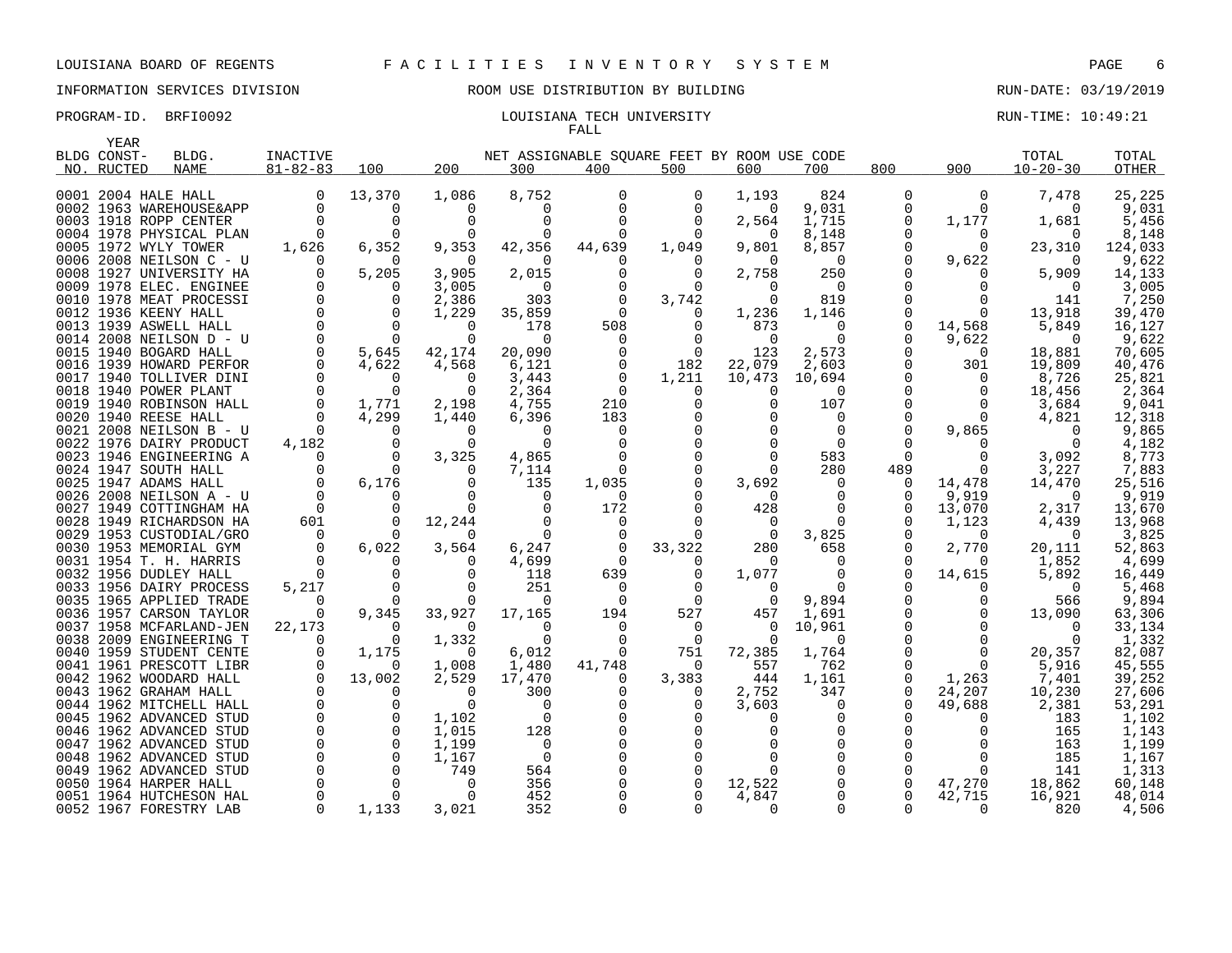### PROGRAM-ID. BRFI0092 **EXAM-ID.** BRFI0092 **LOUISIANA TECH UNIVERSITY RUN-TIME: 10:49:21** FALL

| YEAR<br>BLDG CONST- | BLDG.                                              | <b>INACTIVE</b> |                      |                      | NET ASSIGNABLE SQUARE FEET BY ROOM USE CODE |                |                      |                   |                   |                 |                   | TOTAL          | TOTAL           |
|---------------------|----------------------------------------------------|-----------------|----------------------|----------------------|---------------------------------------------|----------------|----------------------|-------------------|-------------------|-----------------|-------------------|----------------|-----------------|
| NO. RUCTED          | <b>NAME</b>                                        | $81 - 82 - 83$  | 100                  | 200                  | 300                                         | 400            | 500                  | 600               | 700               | 800             | 900               | $10 - 20 - 30$ | OTHER           |
|                     |                                                    |                 |                      |                      |                                             |                |                      |                   |                   |                 |                   |                |                 |
|                     | 0053 1965 BUSINESS BLDG                            | 0               | 7,412                | 1,915                | 10,377                                      | 0              | 0                    | 593               | 31                | 0               | 0                 | 10,149         | 20,328          |
|                     | 0055 UNKN DAVISON ATHLE                            | $\Omega$        | $\Omega$             | $\Omega$             | 7,658                                       | 0              | 20,529               | 14,826            | 681               | O               | 0                 | 15,988         | 43,694          |
|                     | 0056 1966 F.J. TAYLOR V                            | 0               | 9,490                | 11,587               | 3,297                                       | 0              | 0                    | 3,675             | 0                 | 0               | 0                 | 8,640          | 28,049          |
|                     | 0057 1967 GEORGE T. MAD                            | 13,695          | 25,354               | 5,756                | 22,449                                      | $\overline{0}$ | 742                  | 134               | 2,961             | 0               | 280               | 32,259         | 71,371          |
|                     | 0058 1967 NETHKEN HALL                             | $\Omega$        | 3,339                | 11,899               | 8,736                                       | 662            | $\Omega$             | $\Omega$          | 2,652             | O               | 0                 | 6,469          | 27,288          |
|                     | 0068 1969 JOE AILLET FO                            | $\Omega$        | $\Omega$             | $\Omega$             | $\Omega$                                    | 0              | 20,438               | 3,164             | 126               | 134             | 980               | 10,683         | 24,842          |
|                     | 0069 1969 A E PHILLIPS                             |                 | 23,607               | ∩                    | 2,673                                       | 2,998          | 6,009                | 4,053             | 2,727             | 0               | 1,278             | 3,962          | 43,345          |
|                     | 0071 1969 BAND BUILDING                            |                 |                      | 6,858                | 2,426                                       | 1,040          | 0                    | 0                 | 2,889             | 0               | 385               | 4,920          | 13,598          |
|                     | 0072 1969 MARBURY ALUMN                            |                 |                      |                      | 4,285                                       | $\Omega$       | $\Omega$             | 2,382             | 381               | 0               | $\Omega$          | 1,995          | 7,048           |
|                     | 0073 1971 AILLET FIELD                             |                 |                      | O                    | 8,289                                       |                | 11,530               | 1,311             | 0                 | 1,894           | 0                 | 6,304          | 23,024          |
|                     | 0074 1971 TRACK STORAGE                            |                 |                      |                      | $\Omega$                                    |                | 469                  | 0                 | 0                 | 0               | $\Omega$          | $\Omega$       | 469             |
|                     | 0075 1971 J.C. LOVE BAS<br>0076 1973 PHYSICAL PLAN | $\Omega$        | $\Omega$<br>$\Omega$ | $\Omega$<br>$\Omega$ | 561<br>2,800                                |                | 3,426<br>O           | 1,020<br>$\Omega$ | 851               | 135<br>$\Omega$ | 1,789<br>$\Omega$ | 1,470<br>643   | 7,782<br>11,652 |
|                     | 0077 1972 PRESIDENTS HO                            |                 | $\Omega$             | 858                  | <sup>0</sup>                                |                |                      | $\Omega$          | 8,852<br>$\Omega$ | 0               | 4,600             | $\Omega$       | 5,458           |
|                     | 0078 1996 INST FOR MICR                            |                 | 535                  | 15,678               | 6,636                                       |                | 0                    | 2,731             | 413               | 0               |                   | 11,240         | 25,993          |
|                     | 0079 UNKN ARCHERY RANGE                            |                 | $\Omega$             | n                    | 230                                         |                |                      | $\Omega$          | $\Omega$          | Ω               | O                 | 54             | 230             |
|                     | 0090 2004 CARUTHERS HAL                            |                 | $\Omega$             | O                    | O                                           |                |                      |                   | 0                 |                 | 7,532             | 274            | 7,532           |
|                     | 0091 2004 CARUTHERS HAL                            |                 |                      |                      |                                             |                |                      |                   | 0                 | N               | 9,850             | 340            | 9,850           |
|                     | 0092 2004 CARUTHERS HAL                            |                 |                      |                      |                                             |                |                      |                   | 0                 |                 | 9,439             | 344            | 9,439           |
|                     | 0093 2004 THATCHER HALL                            |                 |                      |                      |                                             |                |                      |                   | $\Omega$          | $\Omega$        | 13,132            | 600            | 13,132          |
|                     | 0094 2004 THATCHER HALL                            |                 |                      |                      |                                             |                |                      |                   | 0                 | N               | 7,346             | 333            | 7,346           |
|                     | 0095 2004 KIDD B                                   |                 |                      |                      |                                             |                |                      |                   | 0                 |                 | 8,586             | $\Omega$       | 8,586           |
|                     | 0096 2004 KIDD C                                   |                 |                      |                      |                                             |                |                      |                   | 0                 |                 | 8,586             | - 0            | 8,586           |
|                     | 0097 2005 KIDD A                                   |                 |                      |                      |                                             |                |                      |                   | 0                 |                 | 4,555             | 150            | 4,555           |
|                     | 0098 2005 SUTTON C                                 |                 |                      |                      |                                             |                |                      |                   | O                 |                 | 6,145             | 290            | 6,145           |
|                     | 0099 2005 SUTTON A                                 |                 |                      |                      |                                             |                |                      |                   | O                 |                 | 7,554             | 272            | 7,554           |
|                     | 0100 2005 SUTTON B                                 |                 |                      |                      |                                             |                |                      |                   | O                 |                 | 3,436             | 132            | 3,436           |
|                     | 0101 2005 SUTTON E                                 |                 |                      |                      |                                             |                |                      |                   | O                 | O               | 7,530             | 274            | 7,530           |
|                     | 0102 2005 SUTTON D                                 |                 |                      | ∩                    |                                             |                |                      |                   | $\Omega$          | $\Omega$        | 13,213            | 589            | 13,213          |
|                     | 0103 1967 ENTERPRISE CE                            |                 | 1,077                | 788                  | 2,922                                       |                | 2,951                | 1,866             | 599               | 1,285           | $\Omega$          | 2,316          | 11,488          |
|                     | 0104 2008 CARUTHERS D -                            | $\Omega$        |                      | ∩                    |                                             |                | $\Omega$             |                   | $\Omega$          | O               | 6,134             | 774            | 6,134           |
|                     | 0105 1965 FORMER BANK                              | 884             |                      |                      | 1,056                                       |                | 0                    |                   | 0                 | Ω               | O                 | 90             | 1,940           |
|                     | 0113 1939 HEADHOUSE AND                            | $\Omega$        |                      |                      |                                             |                | 8,896                |                   | $\Omega$          |                 |                   | $\Omega$       | 8,896           |
|                     | 0114 1955 GREENHOUSE #0                            | 1,712           |                      |                      | $\Omega$                                    |                | $\Omega$             |                   | $\Omega$          |                 |                   |                | 1,712           |
|                     | 0115 1954 SAWMILL                                  |                 |                      | $\Omega$             | <sup>0</sup>                                |                | 3,484                |                   | $\Omega$          |                 |                   |                | 3,484           |
|                     | 0117 1939 AGRICULTURAL<br>0120 1939 AGRICULTURAL   |                 |                      | $\Omega$             | 237<br><sup>0</sup>                         |                | $\Omega$<br>$\Omega$ |                   | 7,851<br>3,707    | O               |                   |                | 8,088<br>3,707  |
|                     | 0121 1939 AGRICULTURAL                             |                 | $\Omega$             | $\Omega$             | $\Omega$                                    |                | 5,568                |                   | $\Omega$          | N               |                   |                | 5,568           |
|                     | 0126 1966 RESEARCH PARK                            |                 | 0                    | 400                  | 0                                           |                | $\Omega$             | 0                 | 0                 | 0               |                   |                | 400             |
|                     | 0130 1967 TECH FARM SAL                            |                 | $\Omega$             | n                    | 62                                          |                | 603                  | 2,501             | 0                 | U               |                   |                | 3,166           |
|                     | 0131 UNKN ASWELL 1                                 |                 |                      |                      | $\Omega$                                    |                | 0                    |                   | 0                 | 0               | 21,136            |                | 21,136          |
|                     | 0132 UNKN ASWELL 2                                 |                 |                      |                      |                                             |                | $\Omega$             |                   | $\Omega$          | $\Omega$        | 10,771            |                | 10,771          |
|                     | 0138 1939 EQUIPMENT SHE                            |                 |                      |                      |                                             |                | 3,687                |                   | $\Omega$          |                 |                   |                | 3,687           |
|                     | 0140 1939 HORSE BARN #1                            |                 |                      |                      |                                             |                | 2,124                |                   | 266               |                 |                   | 1,299          | 2,390           |
|                     | 0141 1956 SWINE BARN                               |                 |                      |                      |                                             |                | 1,156                | $\Omega$          | $\Omega$          | N               |                   | $\Omega$       | 1,156           |
|                     | 0144 1954 FORESTRY STOR                            |                 |                      |                      |                                             |                | ∩                    |                   | 1,191             | 0               |                   |                | 1,191           |
|                     | 0148 1984 LATH HOUSE                               |                 |                      |                      |                                             | C              | 1,683                |                   | $\Omega$          | 0               |                   | $\Omega$       | 1,683           |
|                     | 0157 1982 THOMAS ASSEMB                            | $\Omega$        | 0                    | $\Omega$             | 14,127                                      | 924            | 31,363               | 9,190             | 7,423             | 562             | 0                 | 79,442         | 63,589          |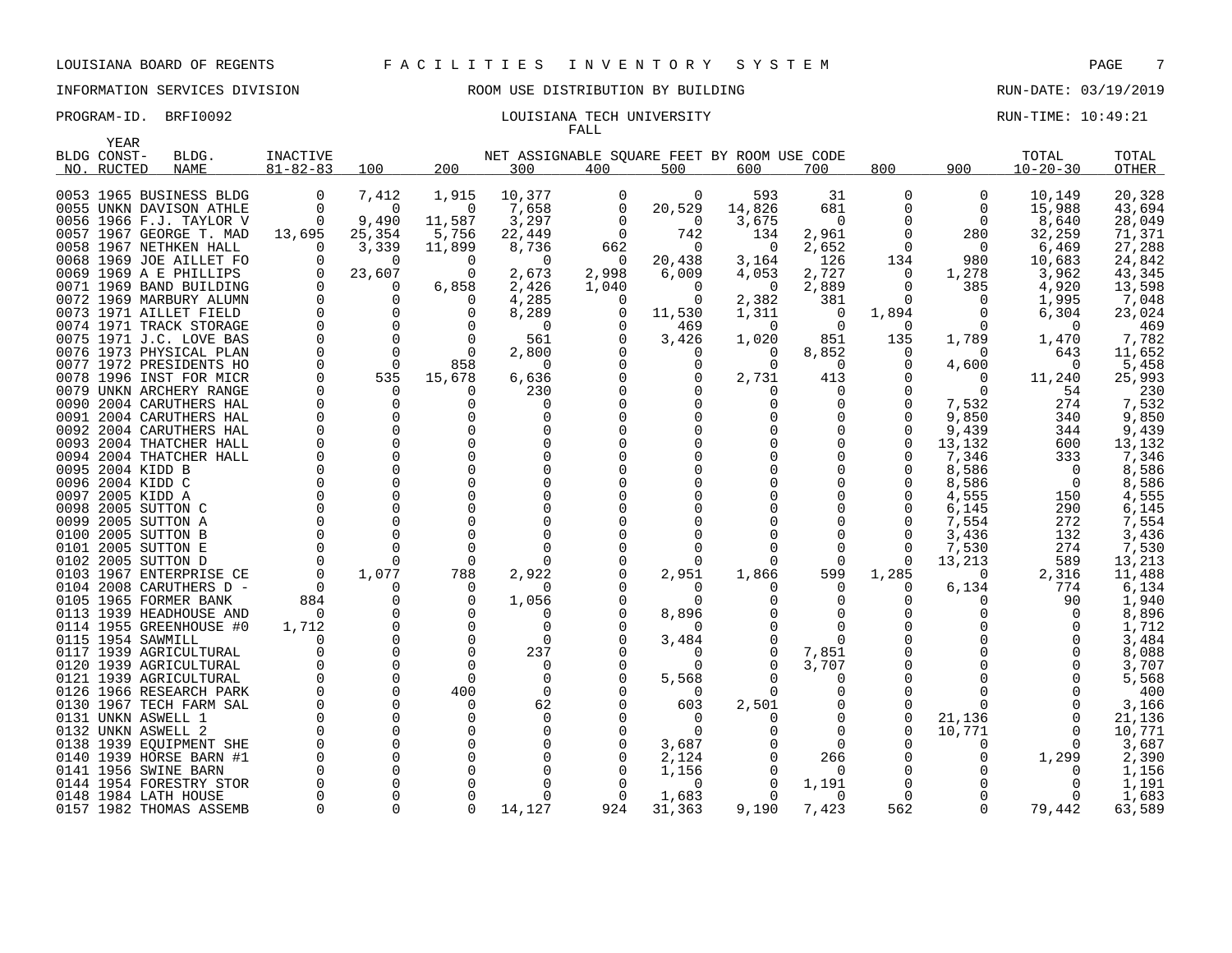# INFORMATION SERVICES DIVISION ROOM USE DISTRIBUTION BY BUILDING RUN-DATE: 03/19/2019

### PROGRAM-ID. BRFI0092 **EXAM-ID.** BRFI0092 **RUN-TIME: 10:49:21** FALL

| YEAR        |                                                    |                |                      |              |                                             |               |                         |          |                      |          |          |                |              |
|-------------|----------------------------------------------------|----------------|----------------------|--------------|---------------------------------------------|---------------|-------------------------|----------|----------------------|----------|----------|----------------|--------------|
| BLDG CONST- | BLDG.                                              | INACTIVE       |                      |              | NET ASSIGNABLE SOUARE FEET BY ROOM USE CODE |               |                         |          |                      |          |          | TOTAL          | TOTAL        |
| NO. RUCTED  | <b>NAME</b>                                        | $81 - 82 - 83$ | 100                  | 200          | 300                                         | 400           | 500                     | 600      | 700                  | 800      | 900      | $10 - 20 - 30$ | <b>OTHER</b> |
|             | 0158 1981 LAMBRIGHT INT                            | 0              | 865                  | 0            | 2,538                                       | 0             | 88,030                  | 2,605    | $\overline{0}$       | 85       | 948      | 19,731         | 95,071       |
|             | 0159 1984 LOMAX HALL                               | $\Omega$       | 2,289                | 15,590       | 3,605                                       | 0             | 24,316                  | $\Omega$ | 496                  | 0        | 0        | 4,782          | 46,296       |
|             | 0160 1984 LOMAX STORAGE                            |                | $\Omega$             | $\Omega$     | $\Omega$                                    | 0             | 3,955                   | $\Omega$ | 1,692                | 0        | $\Omega$ | $\Omega$       | 5,647        |
|             | 0162 1981 GOLF CLUBHOUS                            |                | $\Omega$             | $\Omega$     | $\Omega$                                    |               | $\Omega$                | 462      | 67                   | 0        | 40       | 40             | 569          |
|             | 0163 1981 GOLF COURSE S                            |                | 0                    | O            |                                             | O             | $\Omega$                | O        | 2,310                | 0        | 0        | $\Omega$       | 2,310        |
|             | 0165 1973 PRESIDENT'S G                            |                | $\Omega$             | $\Omega$     |                                             | ∩             | 193                     |          | $\Omega$             | $\Omega$ | U        | $\Omega$       | 193          |
|             | 0166 1982 GIRLS SOFTBAL                            |                | $\Omega$             | U            |                                             |               |                         |          | <sup>0</sup>         | $\Omega$ |          | 218            | $\Omega$     |
|             | 0167 1981 VEHICLE MAINT                            |                | $\Omega$             | $\Omega$     | $\Omega$                                    | $\cap$        | $\Omega$                |          | 4,894                | 0        |          | $\Omega$       | 4,894        |
|             | 0171 1977 CHEMICAL STOR                            |                | $\Omega$             | $\Omega$     | $\Omega$                                    |               | $\Omega$                |          | 552                  | 0        |          |                | 552          |
|             | 0172 1982 EQUINE CENTER                            |                | 0                    | $\Omega$     | 191                                         |               | 1,168                   |          | 1,134                | 0        |          |                | 2,493        |
|             | 0173 1983 SHEEP/GOAT PA                            |                | $\Omega$             | $\Omega$     | 104                                         |               | 2,081                   |          | $\Omega$             | 0        |          |                | 2,185        |
|             | 0174 1981 CALVING BARN                             |                | $\Omega$             | $\Omega$     | 0                                           | O             | 240                     |          | 0                    | O        |          |                | 240          |
|             | 0177 1981 EQUINE AUCTIO                            |                | $\Omega$             | 772          | $\Omega$                                    | 0             | 0                       |          | 0                    | N        |          |                | 772          |
|             | 0178 1955 GRIFFIN MEM G                            |                | $\Omega$             | $\Omega$     |                                             | $\Omega$      | 1,501                   |          | <sup>0</sup>         | $\Omega$ |          |                | 1,501        |
|             | 0179 1981 HORSE SHELTER                            |                | $\Omega$             | $\Omega$     | $\Omega$                                    | $\cap$        | 134                     |          | $\Omega$             | N        |          |                | 134          |
|             | 0180 1981 HORSE SHELTER                            |                | 0                    | $\Omega$     | $\Omega$                                    |               | 132                     |          | 0                    | 0        |          |                | 132          |
|             | 0181 1981 HORSE SHELTER                            |                | $\Omega$             | $\Omega$     | $\Omega$                                    |               | 138                     |          | 0                    | N        |          |                | 138          |
|             | 0182 1981 HORSE SHELTER                            |                | $\Omega$             | $\Omega$     | $\Omega$                                    |               | 136                     |          | 0                    | 0        |          |                | 136          |
|             | 0183 1981 HORSE SHELTER                            |                | $\Omega$             | $\Omega$     | $\Omega$                                    |               | 125                     |          | $\Omega$             | O        |          | ∩              | 125          |
|             | 0185 1985 PRINTING SHOP                            |                | 0                    | $\Omega$     | 1,942                                       |               | 5,075                   | 231      | 0                    | 0        |          | 762            | 7,248        |
|             | 0191 1990 RESEARCH PARK                            |                | $\Omega$             | $\Omega$     |                                             |               | 3,060                   |          | <sup>0</sup>         | O        |          | $\Omega$       | 3,060        |
|             | 0192 1994 CENTENNIAL PL                            |                | $\Omega$             | $\Omega$     | $\Omega$                                    |               | 0                       |          | $\Omega$             | N        |          | 905            | $\Omega$     |
|             | 0193 1990 RESEARCH PARK                            |                | $\Omega$             | $\Omega$     | $\Omega$                                    | $\Omega$      | 472                     |          | $\Omega$             | O        |          |                | 472          |
|             | 0194 1990 RESEARCH PARK                            |                | $\Omega$             | $\Omega$     | $\Omega$                                    | $\Omega$      | 298                     |          | 0                    | N        |          | $\Omega$       | 298          |
|             | 0195 1990 RESEARCH PARK                            |                | $\Omega$             | $\Omega$     | $\Omega$                                    | O             | 320                     |          | 0                    | 0        |          | $\Omega$       | 320          |
|             | 0197 1996 ART & ARCHITE                            |                | 866                  | 7,203        | 252                                         | $\Omega$      | $\Omega$                |          | 0                    | N        |          | 715            | 8,321        |
|             | 0198 1995 BASEBALL UTIL                            |                | $\Omega$<br>$\Omega$ | $\Omega$     | 0<br>O                                      | $\Omega$<br>∩ | 420                     |          | $\Omega$<br>$\Omega$ | N<br>N   |          | 0              | 420          |
|             | 0210 1971 LIVESTOCK PRO<br>0212 1976 SAWDUST STORA |                | $\Omega$             | 1,512<br>O   |                                             | $\Omega$      | $\Omega$<br>$\mathbf 0$ |          | 556                  | 0        |          |                | 1,512<br>556 |
|             | 0215 1981 CATTLE SHED #                            |                | $\Omega$             | U            | O                                           | $\Omega$      | 271                     |          |                      | N        |          |                | 271          |
|             | 0218 1970 HAY STORAGE/F                            |                | 0                    | 0            | 0                                           | O             | 250                     |          | 0                    | 0        |          | ∩              | 250          |
|             | 0220 1970 EOUINE UTILIT                            |                | $\Omega$             | O            | ∩                                           | ∩             | 129                     |          | $\Omega$             | N        |          |                | 129          |
|             | 0221 1980 DAIRY HOLDING                            | 38,521         | $\Omega$             | $\Omega$     |                                             |               | 0                       |          | $\Omega$             |          |          |                | 38,521       |
|             | 0223 1981 SHEEP/GOAT UT                            |                | $\Omega$             |              |                                             |               | $\Omega$                |          | 111                  |          |          |                | 111          |
|             | 0226 1981 GIRLS SOFTBAL                            |                | $\Omega$             | $\Omega$     |                                             |               | 182                     |          | 0                    | O        |          |                | 182          |
|             | 0227 1981 GIRLS SOFTBAL                            |                | $\Omega$             | $\Omega$     |                                             |               | 182                     |          | $\Omega$             | O        | O        | $\Omega$       | 182          |
|             | 0250 2009 ARGENT PAVILI                            |                | <sup>0</sup>         |              |                                             |               | $\Omega$                | 860      | 140                  | O        | 0        | 6,780          | 1,000        |
|             | 0251 1950 EARLY CHILDHO                            | $\Omega$       | 1,439                | $\Omega$     | 1,023                                       |               | $\Omega$                | 401      | $\Omega$             | $\Omega$ | 433      | 1,057          | 3,296        |
|             | 0252 2008 IRRIGATION PO                            |                | 0                    | $\Omega$     | O                                           |               | $\Omega$                |          | 0                    | 0        |          | 290            | $\Omega$     |
|             | 0253 2010 WOMEN'S SOCCE                            |                | 0                    | 0            | $\Omega$                                    |               | 136                     |          | 0                    | O        | Ω        | $\Omega$       | 136          |
|             | 0254 2013 SOFTBALL PRES                            |                | $\Omega$             | $\Omega$     | $\Omega$                                    |               | 172                     |          | 0                    | O        |          | $\Omega$       | 172          |
|             | 0255 2013 SOFTBALL TEMP                            |                | $\Omega$             | $\Omega$     | 225                                         |               | 369                     |          | $\Omega$             | $\Omega$ | O        | 247            | 594          |
|             | 0321 UNKN DUDLEY A                                 |                | $\Omega$             | <sup>0</sup> | $\Omega$                                    |               | 0                       |          | 0                    | 0        | 10,599   | $\Omega$       | 10,599       |
|             | 0322 UNKN DUDLEY B&C                               |                | $\Omega$             | U            |                                             |               |                         |          |                      | 0        | 20,679   | $\Omega$       | 20,679       |
|             | 0323 UNKN DUDLEY D&E                               |                | $\Omega$             | ∩            |                                             |               |                         |          | $\Omega$             | 0        | 21,148   | $\Omega$       | 21,148       |
|             | 0511 UNKN INTRAMURAL EQ                            |                | $\Omega$             |              |                                             |               |                         |          | 1,849                | 0        | O        | $\Omega$       | 1,849        |
|             | 0667 2009 MCFARLAND A                              |                | $\Omega$             |              |                                             |               |                         |          | 0                    | O        | 5,874    | 663            | 5,874        |
|             | 0668 2009 MCFARLAND B                              | $\Omega$       | $\Omega$             | $\Omega$     | $\Omega$                                    |               | U                       |          | $\Omega$             | $\Omega$ | 8,986    | $\Omega$       | 8,986        |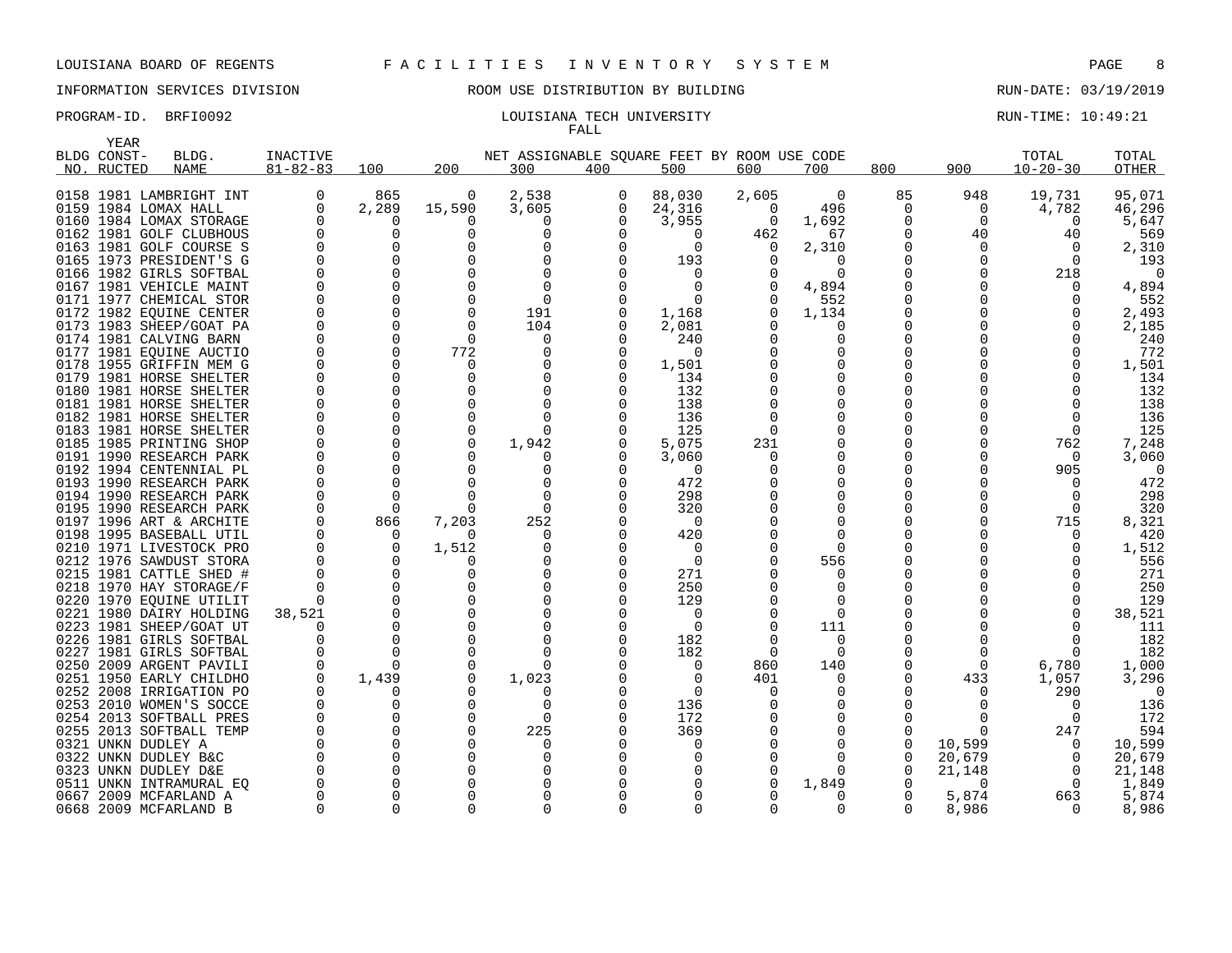YEAR

### LOUISIANA BOARD OF REGENTS F A C I L I T I E S I N V E N T O R Y S Y S T E M PAGE 9

### INFORMATION SERVICES DIVISION ROOM USE DISTRIBUTION BY BUILDING RUN-DATE: 03/19/2019

FALL

| PROGRAM-ID. | BRFI0092 | LOUISIANA TECH UNIVERSITY | RUN-TIME: 10:49:21 |
|-------------|----------|---------------------------|--------------------|
|             |          |                           |                    |

|      | BLDG CONST-     | BLDG.                   | <b>INACTIVE</b> |          |                                 | NET ASSIGNABLE SQUARE FEET BY ROOM USE CODE |          |                                |          |          |              |               | TOTAL          | TOTAL             |
|------|-----------------|-------------------------|-----------------|----------|---------------------------------|---------------------------------------------|----------|--------------------------------|----------|----------|--------------|---------------|----------------|-------------------|
|      | NO. RUCTED      | <b>NAME</b>             | $81 - 82 - 83$  | 100      | 200                             | 300                                         | 400      | 500                            | 600      | 700      | 800          | 900           | $10 - 20 - 30$ | OTHER             |
|      |                 |                         |                 |          |                                 |                                             |          |                                |          |          |              |               |                |                   |
|      |                 | 0669 2009 MCFARLAND C   |                 | 0        | 0                               | $\Omega$                                    |          | O                              | 0        | 0        | 0            | 5,268         |                | 5,268             |
|      |                 | 0670 2009 JENKINS A     |                 | $\Omega$ | $\Omega$                        | $\Omega$                                    |          |                                |          | 0        | $\Omega$     | 13,049        |                | 13,049            |
|      |                 | 0671 2009 JENKINS B     |                 | $\Omega$ |                                 |                                             |          |                                |          |          |              | 7,434         |                | 7,434             |
|      |                 | 0672 2009 JENKINS C     |                 |          |                                 |                                             |          |                                |          |          |              | 9,186         |                | 9,186             |
|      |                 | 0673 2009 JENKINS D     |                 |          |                                 |                                             |          |                                |          |          |              | 7,344         |                | 7,344             |
|      |                 | 0674 2009 HUTCHESON A   |                 |          |                                 |                                             |          |                                |          |          |              | 11,520        |                | 11,520            |
|      |                 | 0675 2009 HUTCHESON B   |                 | $\Omega$ |                                 |                                             |          |                                |          |          |              | 9,334         |                | 9,334             |
|      |                 | 0676 2009 HUTCHESON C   |                 |          |                                 |                                             |          |                                |          |          |              | 7,906         |                | 7,906             |
| 0677 |                 | 2009 HUTCHESON D        |                 |          |                                 |                                             |          |                                |          |          | $\Omega$     | 13,020        |                | 13,020            |
|      |                 | 0678 2009 HUTCHESON E   |                 |          |                                 |                                             |          |                                |          |          |              | 7,344         |                | 7,344             |
|      |                 | 1111 1997 FARM RESTROOM |                 | $\Omega$ |                                 | 137                                         |          |                                |          |          |              | 0             |                | 137               |
|      |                 | 6911 2012 AE PHILLIPS A |                 | 825      |                                 | $\Omega$                                    |          |                                |          |          |              |               | 30             | 825               |
|      |                 | 6960 UNKN HARPER A      |                 | 0        |                                 |                                             |          |                                |          |          |              | 6,151         |                | 6,151             |
|      |                 | 6961 UNKN PEARCE A      |                 |          |                                 |                                             |          |                                |          |          |              | 8,055         |                | 8,055             |
|      |                 | 6962 UNKN PEARCE B      |                 | 0        |                                 |                                             |          |                                |          |          |              | 8,055         |                | 8,055             |
|      |                 | 6963 UNKN PEARCE C      |                 | $\Omega$ |                                 |                                             |          |                                |          |          |              | 8,055         |                | 8,055             |
|      | 6964 2013 COLAB |                         |                 | $\Omega$ | 390                             | 192                                         | 187      |                                | 1,134    | 1,170    |              | 1,022         | 2,463          | 4,095             |
|      |                 | 6965 2013 COLAB OUTDOOR |                 |          |                                 |                                             |          |                                | 272      |          |              | $\Omega$      |                | 272               |
|      |                 | 6966 UNKN HARPER B      |                 |          |                                 |                                             |          |                                |          |          | $\Omega$     | 9,565         |                | 9,565             |
|      |                 | 6967 UNKN HARPER C      |                 |          |                                 |                                             |          |                                |          |          | <sup>0</sup> | 9,565         | $\Omega$       | 9,565             |
|      |                 | 7777 1997 SHREVEPORT CE |                 | 2,568    | 0                               | 1,884                                       |          |                                | 8,763    | 1,153    |              |               | 2,194          | 14,368            |
|      |                 | 7789 2011 TECH POINTE   |                 | $\Omega$ | 580                             | 17,793                                      | 395      |                                | 1,552    | 631      | 0            | 0             | 15,699         | 20,951            |
|      |                 | 8887 UNKN ACADEMIC SUCC | 6,526           | 5,200    | 5,595                           | 5,044                                       | 1,026    |                                | 2,128    | 929      | 735          |               | 1,407          | 27,183            |
|      |                 | 8888 1970 WOMEN'S CENTE |                 | $\Omega$ | $\Omega$                        | $\Omega$                                    | $\Omega$ | $\Omega$                       | 2,150    | - 0      | $\Omega$     |               | 228            | 2,150             |
|      |                 | 8889 1998 PROFESSIONAL  |                 | $\Omega$ | 2,611                           | 2,617                                       | 962      | 165                            | - 0      | $\Omega$ | $\Omega$     | $\Omega$      | 2,627          | 6,355             |
|      |                 | 8890 2007 BIOMEDICAL EN | 17,754          | 3,914    | 13,568                          | 7,212                                       | $\Omega$ | 1,073                          | 3,153    | 1,149    | 528          | 245           | 11,098         | 48,596            |
|      |                 | 8891 2007 TRENCHLESS TE |                 | $\Omega$ | 3,546                           | 879                                         |          |                                |          |          | O            |               | 242            | 4,425             |
|      |                 | 9990 2003 ARCHITECTURE  |                 | $\Omega$ | 2,970                           | $\Omega$                                    | $\Omega$ |                                |          |          |              |               | 900            | 2,970             |
|      |                 | 9991 2012 COLLEGE OF BU |                 | 13,752   | 2,650                           | 20,218                                      | 462      |                                |          |          |              |               | 27,759         | 37,082            |
|      |                 | 9992 1999 TRACK LOCKER  |                 | 0        |                                 |                                             |          | 1,138                          |          |          |              |               | 476            | 1,138             |
|      |                 | 9993 2000 J.C. LOVE BAT |                 |          |                                 |                                             |          | 3,402                          |          |          |              |               |                | 3,402             |
|      |                 | 9994 1966 ENGINEERING R |                 |          |                                 |                                             |          |                                |          | 1,192    |              |               |                | 1,192             |
|      |                 | 9995 1998 EQUIPMENT SHE |                 |          |                                 |                                             |          | 0                              |          | 3,267    |              |               | $\Omega$       | 3,267             |
|      |                 | 9996 1998 ENVIRONMENTAL |                 |          |                                 |                                             |          | $\Omega$                       |          | 3,774    |              |               | 65             | 3,774             |
|      |                 | 9997 1984 MYCOGEN HOUSE | 1,498           |          |                                 |                                             |          | 288                            |          | $\Omega$ |              |               | $\Omega$       | 1,786             |
|      |                 | 9998 1999 DAVISON HALL  |                 | 19,079   | 1,284                           | 6,072                                       |          | 0                              | 1,265    | 2,362    |              |               | 12,526         | 30,062            |
|      |                 | 9999 1998 ENVIRONMENTAL | $\Omega$        | $\Omega$ | $\Omega$                        | 1,173                                       | $\Omega$ | $\Omega$                       | $\Omega$ | 181      | $\Omega$     | $\Omega$      | 882            | 1,354             |
|      | TOTAL BUILDINGS | 181                     |                 |          | 114,389 199,728 251,536 372,262 |                                             |          | 97,984 308,376 226,566 151,903 |          |          |              | 5,847 631,355 |                | 602,525 2,359,946 |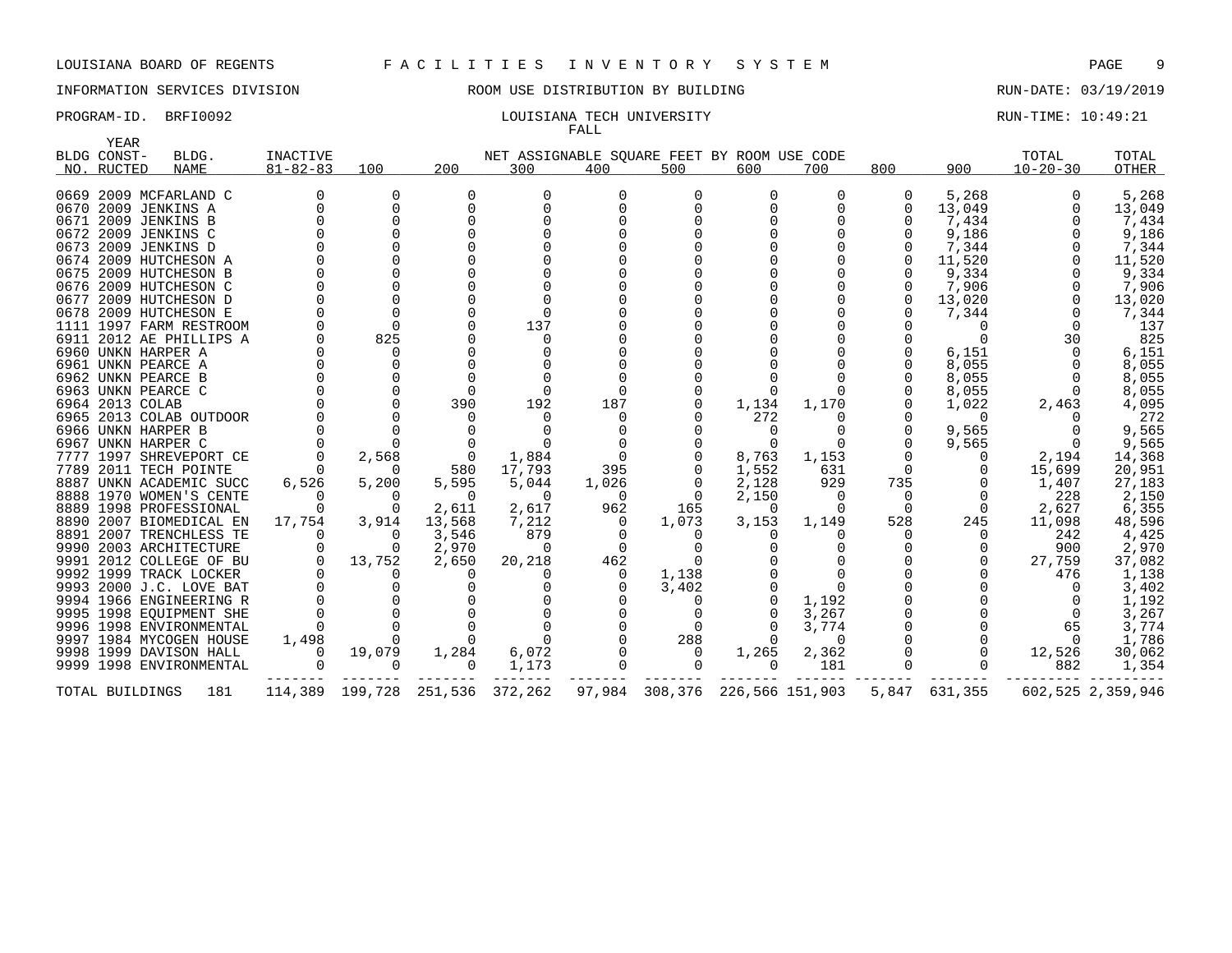### PROGRAM-ID. BRFI0092 MCNEESE STATE UNIVERSITY RUN-TIME: 10:49:21 FALL

|              | <b>YEAR</b> |                                                 |                       |              |            |                                             |          |                 |                   |                      |               |              |                 |                  |
|--------------|-------------|-------------------------------------------------|-----------------------|--------------|------------|---------------------------------------------|----------|-----------------|-------------------|----------------------|---------------|--------------|-----------------|------------------|
|              | BLDG CONST- | BLDG.                                           | INACTIVE              |              |            | NET ASSIGNABLE SOUARE FEET BY ROOM USE CODE |          |                 |                   |                      |               |              | TOTAL           | TOTAL            |
|              | NO. RUCTED  | <b>NAME</b>                                     | $81 - 82 - 83$        | 100          | 200        | 300                                         | 400      | 500             | 600               | 700                  | 800           | 900          | $10 - 20 - 30$  | <b>OTHER</b>     |
|              |             |                                                 |                       |              |            |                                             |          |                 |                   |                      |               |              |                 |                  |
|              |             | 0101 1949 Shearman Fine                         | 13,217                | 2,288        | 30,540     | 8,212                                       | 1,018    | $\mathbf 0$     | 16,795            | $\Omega$             | $\mathbf 0$   | 0            | 34,350          | 72,070           |
|              |             | 0102 1982 Band Hall                             | $\Omega$              | 0            | 7,585      | 1,459                                       | 648      | $\Omega$        | $\Omega$          | 0                    | $\Omega$      | 0            | 2,543           | 9,692            |
|              |             | 0103 2001 Juliet Hardtn                         | 2,365                 | 8,430        | 7,691      | 11,362                                      | 621      | $\Omega$        | 1,461             | $\Omega$             | 1,455         | 0            | 14,456          | 33,385           |
|              |             | 0201 1939 F.G. Bulber A                         | 34,648                | 0            | $\Omega$   | $\Omega$                                    | $\Omega$ | $\Omega$        | O                 | O                    | 0             | 0            | $\Omega$        | 34,648           |
|              |             | 0202 1943 Recreation Co                         | $\Omega$              | $\Omega$     | $\Omega$   | 4,440                                       | 0        | 83,296          |                   |                      | $\Omega$      | 0            | 21,310          | 87,736           |
|              |             | 0203 1983 Pool Treatmen                         | $\Omega$              | $\Omega$     | $\Omega$   | $\Omega$                                    |          | 1               |                   |                      | O             | 0            | 1,073           |                  |
|              |             | 0204 1969 Smith Hall                            |                       | $\Omega$     |            | 11,502                                      |          | $\Omega$        | 194               |                      | $\Omega$      | $\Omega$     | 4,067           | 11,696           |
|              |             | 0205 1984 Burton Busine                         | 1,690                 | 9,858        | 1,666      | 20,783                                      |          | $\Omega$        | 9,533             |                      | $\Omega$      | 0            | 14,157          | 43,530           |
|              |             | 0206 1956 (UCS/IT Build                         | 1,711                 | <sup>0</sup> | $\Omega$   | 5,902                                       |          | $\Omega$        | $\Omega$          | 838                  | $\Omega$      | 0            | 2,359           | 8,451            |
| 0209         |             | 2013 Parking Garag                              | $\Omega$              | 0            | $\Omega$   | $\Omega$                                    |          | $\Omega$        | $\mathbf{0}$      | 115,862              |               | 0            | 8,873           | 115,862          |
|              |             | 0301 1939 Kaufman Hall                          | 3,373                 | 18,732       | 3,227      | 16,531                                      | 0        | 801             | 1,875             | $\Omega$<br>$\Omega$ | 0<br>0        | 0            | 27,798          | 44,539           |
|              |             | 0302 1948 Memorial Gym<br>0303 1969 Farrar Hall | $\Omega$<br>3,876     | 0<br>14,994  | 0<br>9,630 | 4,121<br>13,919                             | 0<br>312 | 13,248<br>5,922 | $\Omega$<br>6,063 | 80                   | 0             | 0<br>0       | 2,432<br>20,574 | 17,369<br>54,796 |
|              |             | 0401 1955 Frasch Hall                           | 5,492                 | 7,844        | 30,855     | 8,209                                       | 115      | $\Omega$        | 786               | 708                  | 0             | $\Omega$     | 22,339          | 54,009           |
|              |             | 0404 1953 Bookstore                             | $\Omega$              | $\Omega$     | $\Omega$   | 1,432                                       | 0        | $\Omega$        | 9,904             | $\Omega$             | $\Omega$      | 0            | 1,936           | 11,336           |
|              |             | 0405 1956 Holbrook Stud                         | $\Omega$              | 0            | 3,809      | 8,642                                       | 0        | 0               | 26,876            | 0                    | 0             | 0            | 9,975           | 39,327           |
| 0406         |             | 1977 Student Union                              | 7,374                 | $\mathbf 0$  | $\Omega$   | 1,561                                       |          | $\Omega$        | 8,618             | $\Omega$             |               | $\Omega$     | 10,017          | 17,553           |
|              |             | 0410 1987 Student Servi                         | $\Omega$              | $\mathbf 0$  | $\Omega$   | 4,162                                       | $\Omega$ | 0               | $\Omega$          | $\Omega$             | 0             | <sup>0</sup> | 361             | 4,162            |
|              |             | 0411 1987 University Po                         | $\Omega$              | $\Omega$     |            | $\Omega$                                    | $\Omega$ | $\Omega$        | 2,681             |                      | $\Omega$      | $\Omega$     | 47              | 2,681            |
| 0416         |             | 2001 Zigler Suites                              | $\Omega$              | $\mathbf 0$  | $\Omega$   | $\Omega$                                    | 926      |                 |                   |                      | 0             | 27,600       | 6,441           | 28,526           |
| 0417         |             | 2001 King Suites                                |                       | $\Omega$     | $\Omega$   | $\Omega$                                    | 926      |                 |                   |                      | $\Omega$      | 27,600       | 6,441           | 28,526           |
| 0418         |             | 2001 Watkins Suite                              | $\Omega$              | $\mathbf 0$  | $\Omega$   | $\Omega$                                    | 926      | 0               |                   |                      | 0             | 27,600       | 6,441           | 28,526           |
|              |             | 0419 2001 Leasing Offic                         | $\Omega$              | $\Omega$     | $\Omega$   | 1,301                                       | 515      | 0               |                   |                      | 0             | 1,402        | 1,403           | 3,218            |
| 0501         |             | 1962 Frazar Memori                              | $\Omega$              | $\mathbf 0$  | 965        | 3,594                                       | 51,360   | $\mathbf 0$     | 4,767             |                      |               | 0            | 16,001          | 60,686           |
|              |             | 0502 1966 Watkins Infir                         | 2,504                 | $\Omega$     | $\Omega$   | $\Omega$                                    | 865      |                 | $\Omega$          | $\Omega$             | 0             | 0            | 1,392           | 3,369            |
|              |             | 0503 1969 Kirkman Hall                          | 0                     | 9,811        | 25,211     | 7,984                                       | 944      | 0               | 1,001             | 782                  | 0             | 0            | 16,006          | 45,733           |
|              |             | 0504 1978 Engineering &                         | $\Omega$              | 1,208        | 11,778     | 677                                         | 277      |                 | 1,749             | 1,440                | 0             | 0            | 4,662           | 17,129           |
|              |             | 0505 1985 Central Plant                         |                       | <sup>0</sup> |            | 50                                          | O        |                 |                   |                      | $\Omega$      | $\Omega$     | 7,891           | 50               |
|              |             | 0508 1959 Automotive Sh                         | $\Omega$              | $\Omega$     | $\Omega$   | 157                                         | ∩        |                 |                   | 1,370                |               | <sup>0</sup> | 50              | 1,527            |
|              |             | 0509 1970 H. C. Drew Ce                         | 1,391                 | 0            | $\Omega$   | $\Omega$                                    |          |                 |                   |                      | $\Omega$      | <sup>0</sup> | 600             | 1,391            |
|              |             | 0510 1981 Facility Plan                         | $\Omega$              | $\mathbf 0$  | $\Omega$   | 2,507                                       |          | $\Omega$        |                   |                      |               | <sup>0</sup> | 596             | 2,507            |
|              |             | 0511 1981 Maintenance W                         | 0                     | $\Omega$     | $\Omega$   | $\Omega$                                    | $\Omega$ | 0               |                   | 9,443                | $\Omega$      | 0            | 865             | 9,443            |
|              |             | 0512 1983 Drew Trust Ha                         | $\Omega$              | 6,674        | 5,089      | 9,174                                       | 646      | $\Omega$        | 2,106             |                      | $\Omega$      | $\Omega$     | 9,720           | 23,689           |
| 0513         |             | 1989 Hazardous Sto                              | 0                     | 0            |            | O                                           | O        |                 |                   | 1,290                | 0             | $\Omega$     | $\Omega$        | 1,290            |
|              |             | 0516 2001 Bel Gardens                           | $\Omega$              | $\Omega$     |            |                                             |          |                 |                   |                      | $\Omega$      | 29,328       | 3,424           | 29,328           |
| 0517         |             | 2001 Sallier Garde                              | $\Omega$              | $\mathbf 0$  |            | $\Omega$                                    |          |                 |                   | $\Omega$             | 0             | 29,328       | 3,424           | 29,328           |
|              |             | 0550 2010 Building at 4                         | $\Omega$              | $\Omega$     |            |                                             |          | $\Omega$        |                   | 14,062               |               | 0            | $\Omega$        | 14,062           |
| 0605         |             | 1959 Gayle Hall An                              | $\Omega$              | $\mathbf 0$  | 1,808      |                                             |          | 1,742           |                   |                      |               | 0            | 123             | 3,550            |
|              |             | 0610 1967 University Po                         | 845                   | $\Omega$     | $\Omega$   | 2,260                                       |          | $\Omega$        | 660               | ∩                    | $\Omega$      | U            | 835             | 3,765            |
| 0611         |             | 1965 President's H                              | $\Omega$              | 0            | $\Omega$   |                                             |          | $\Omega$        |                   | $\Omega$             | $\Omega$      | 5,337        | $\Omega$        | 5,337            |
| 0612         |             | 1970 Gayle Hall                                 | 3,733<br><sup>0</sup> | 5,561        | 9,177      | 4,962                                       |          | $\Omega$        | 5,912             | 279                  |               | 0            | 10,317          | 29,624           |
| 0615<br>0620 |             | 2008 Building at 4<br>2013 SEED Building        | $\Omega$              | 0<br>906     | 906        | 16,803                                      |          | 1,276<br>0      | 10,750            | $\Omega$             | 0<br>$\Omega$ | 0<br>0       | 572<br>18,227   | 1,276<br>29,365  |
|              |             | 0701 1956 Chozen Hall                           | $\Omega$              | 0            | $\Omega$   | 13,757                                      |          | 0               | 1,634             | 0                    | 0             | 0            | 7,129           | 15,391           |
| 0703         |             | 1966 Collette Hall                              | $\Omega$              | $\mathbf 0$  | $\Omega$   | $\Omega$                                    |          | $\Omega$        | $\Omega$          | $\Omega$             | $\mathbf 0$   | 24,764       | 10,315          | 24,764           |
|              |             | 0705 2013 Burton Reside                         |                       | $\mathbf 0$  |            | 206                                         | 2,377    | 0               | 1,962             | $\Omega$             | 0             | 39,866       | 9,050           | 44,411           |
| 0717         |             | 2001 Housing Maint                              | $\Omega$              | $\Omega$     |            | $\Omega$                                    |          |                 | $\Omega$          | 452                  |               | 0            | 50              | 452              |
|              |             | 0802 1977 Stream Alumni                         | 0                     | $\Omega$     | $\Omega$   | 2,026                                       | $\Omega$ | $\Omega$        | 2,914             | $\Omega$             | $\Omega$      | 0            | 905             | 4,940            |
|              |             |                                                 |                       |              |            |                                             |          |                 |                   |                      |               |              |                 |                  |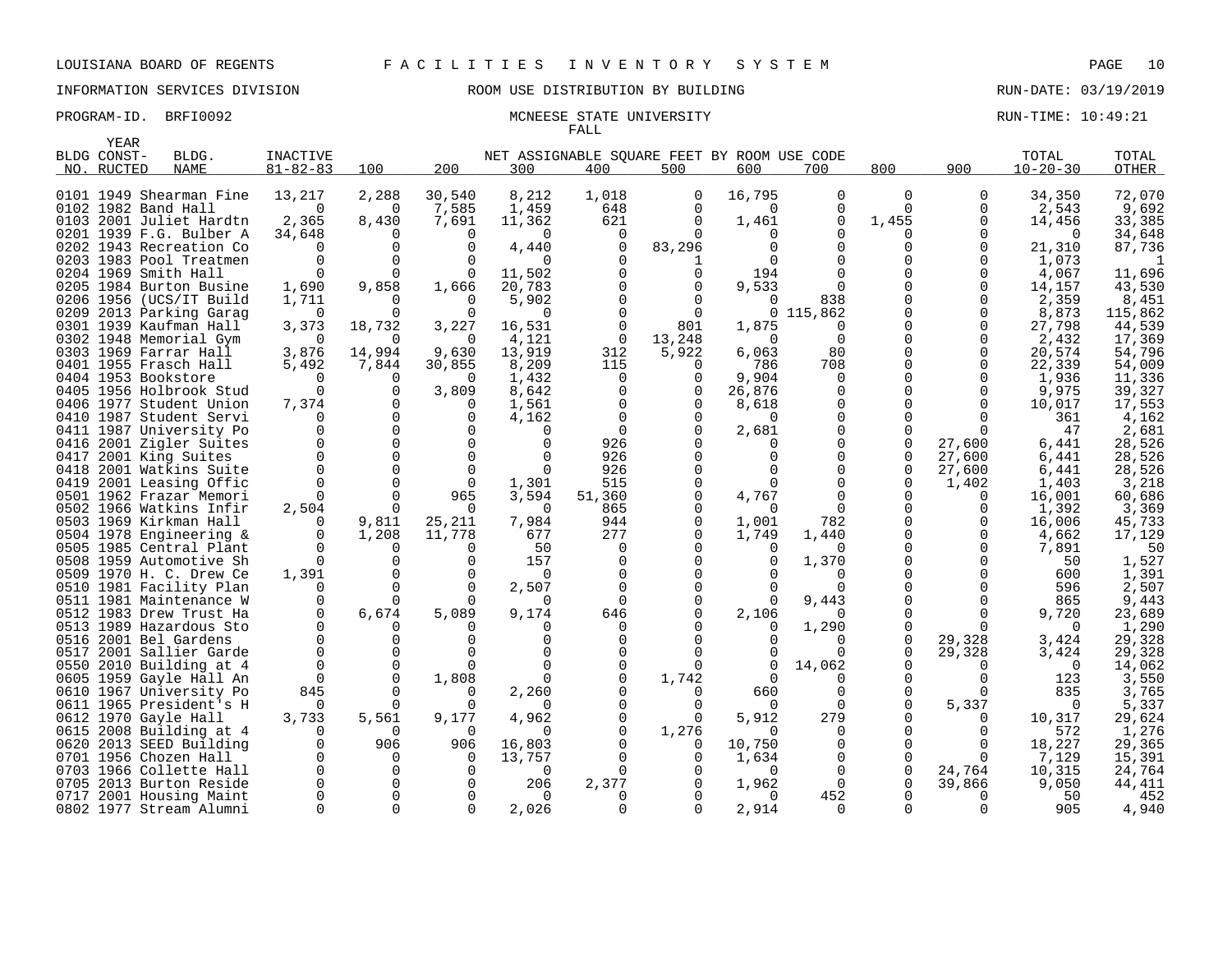YEAR

## LOUISIANA BOARD OF REGENTS F A C I L I T I E S I N V E N T O R Y S Y S T E M PAGE 11

## INFORMATION SERVICES DIVISION ROOM USE DISTRIBUTION BY BUILDING RUN-DATE: 03/19/2019

### PROGRAM-ID. BRFI0092 MCNEESE STATE UNIVERSITY RUN-TIME: 10:49:21 FALL

| BLDG CONST-     | BLDG.                   | <b>INACTIVE</b> |             |       | NET ASSIGNABLE SQUARE FEET BY ROOM USE CODE                         |          |          |       |       |          |          | TOTAL          | TOTAL             |
|-----------------|-------------------------|-----------------|-------------|-------|---------------------------------------------------------------------|----------|----------|-------|-------|----------|----------|----------------|-------------------|
| NO. RUCTED      | NAME                    | $81 - 82 - 83$  | 100         | 200   | 300                                                                 | 400      | 500      | 600   | 700   | 800      | 900      | $10 - 20 - 30$ | OTHER             |
|                 | 0803 2014 Robert Noland |                 |             |       | 0                                                                   | 0        | 0        | 3,395 |       | $\Omega$ |          | 867            | 3,395             |
|                 | 0805 1965 Jack V. Dolan |                 | $\Omega$    |       | 8,157                                                               | 1,396    | 18,848   | 4,036 |       | $\Omega$ |          | 10,300         | 32,437            |
|                 | 0806 2000 Sports Medici |                 | $\cap$      |       | 506                                                                 | $\Omega$ | 3,561    |       |       |          |          | 1,206          | 4,067             |
|                 | 0808 1998 Nolan SkyRanc |                 |             |       | <sup>n</sup>                                                        |          | 7,045    |       |       |          |          | 5,403          | 7,045             |
|                 | 0809 1964 Cowboy Stadiu |                 |             |       |                                                                     |          |          |       |       |          |          | 783            |                   |
|                 | 0810 1964 Cowboy Stadiu |                 |             |       |                                                                     |          |          |       |       |          |          | 783            |                   |
|                 | 0811 1964 Cowboy Stadiu |                 |             |       |                                                                     |          |          | 588   |       |          |          |                | 588               |
|                 | 0812 1964 Cowboy Stadiu |                 |             |       |                                                                     |          |          | 588   |       |          |          |                | 588               |
|                 | 0813 1964 Cowboy Stadiu |                 |             |       |                                                                     |          |          | 588   |       |          |          |                | 588               |
|                 | 0814 1964 Cowboy Stadiu |                 |             |       |                                                                     |          |          | 735   |       |          |          |                | 735               |
|                 | 0815 1964 Cowboy Stadiu |                 |             |       |                                                                     |          |          |       |       |          |          | 781            |                   |
|                 | 0816 1964 Cowboy Stadiu |                 |             |       |                                                                     |          |          |       |       |          |          | 803            |                   |
|                 | 0819 1981 Earl Miller C |                 |             |       |                                                                     |          |          | 3,231 |       |          |          | 532            | 3,231             |
|                 | 0820 1981 Grounds Shop  |                 |             |       |                                                                     |          |          |       | 3,015 |          |          |                | 3,015             |
|                 | 0821 1983 Football Serv |                 |             |       |                                                                     |          | 256      |       |       |          |          |                | 256               |
|                 | 0824 1999 Track Field H |                 |             |       | 539                                                                 |          | 2,091    |       |       |          |          | 296            | 2,630             |
|                 | 0826 1975 Baseball Dugo |                 |             |       |                                                                     |          | 284      |       |       |          |          |                | 284               |
|                 | 0827 1975 Baseball Dugo |                 |             |       |                                                                     |          | 284      |       |       |          |          |                | 284               |
|                 | 0829 1970 Baseball Fiel |                 |             |       | 963                                                                 |          | 2,210    | 1,320 |       |          |          | 1,271          | 4,493             |
|                 | 0831 1986 Cowboy Diamon |                 |             |       |                                                                     |          | 157      |       |       |          |          |                | 157               |
|                 | 0832 1975 Cowboy Diamon |                 |             |       |                                                                     |          | $\Omega$ | 397   |       |          |          | 282            | 397               |
|                 | 0916 1956 Calf Barn     |                 |             |       |                                                                     |          | 725      |       |       |          |          |                | 725               |
|                 | 0918 1970 Stallion Barn |                 |             |       | $\Omega$                                                            |          | 2,227    |       |       |          |          |                | 2,227             |
|                 | 0919 1970 Breeding Lab  |                 | 1,155       |       | 213                                                                 |          | 7,895    |       |       |          |          | 149            | 9,263             |
|                 | 0920 1970 Meat Lab      | 3,974           |             |       |                                                                     |          | $\Omega$ |       |       |          |          |                | 3,974             |
|                 | 0922 1984 Hay Barn      |                 | 0           |       |                                                                     |          | 2,250    |       |       |          |          |                | 2,250             |
|                 | 0923 1984 Equine Center |                 | $\mathbf 0$ | 1,327 |                                                                     |          | 5,908    |       |       |          |          | 2,604          | 7,235             |
|                 | 0970 1956 Louisiana Env | 1,994           |             |       |                                                                     |          |          |       |       |          |          |                | 1,994             |
|                 | 1104 1958 Residence at  |                 | $\Omega$    |       |                                                                     |          |          |       |       |          | 1,559    |                | 1,559             |
|                 | 1120 2008 Hodges Street |                 | 0           |       | 1,664                                                               |          | 1,583    |       |       |          | $\Omega$ | 1,012          | 3,247             |
|                 | 1130 2011 Sale Road Apa |                 |             |       |                                                                     |          |          |       |       |          | 4,150    |                | 4,150             |
|                 | 1131 2011 Sale Road Apa |                 |             |       |                                                                     |          |          |       |       |          | 2,600    | $\Omega$       | 2,600             |
| 5101 2011 CAMPP |                         |                 |             |       | 478                                                                 | 0        | 4,523    | 284   |       |          |          | 974            | 5,285             |
| TOTAL BUILDINGS | 81                      | 88,187          |             |       | 87,461 151,264 200,215 63,872 166,133 133,407 149,621 1,455 221,134 |          |          |       |       |          |          |                | 369,593 1,262,749 |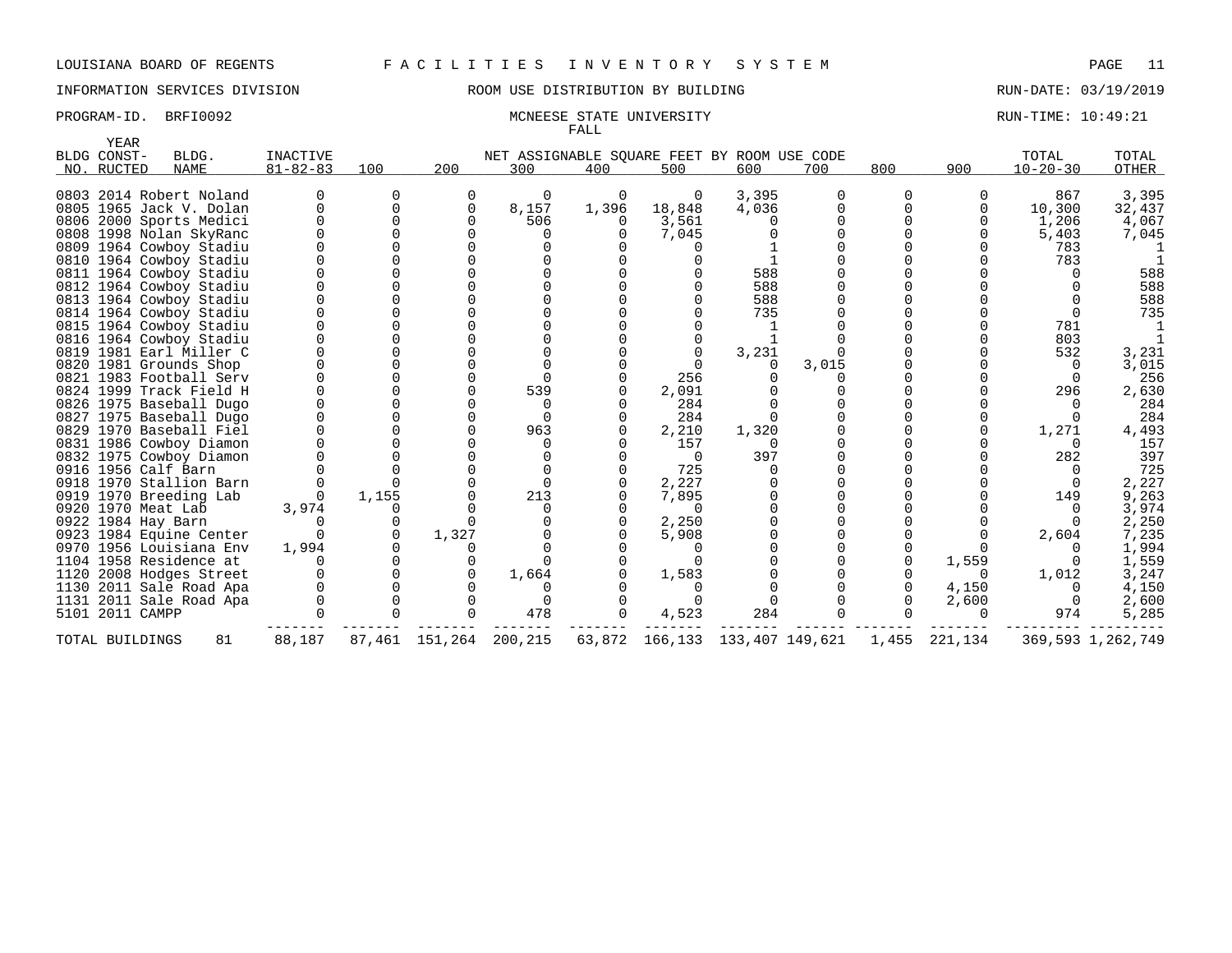### PROGRAM-ID. BRFI0092 NICHOLLS STATE UNIVERSITY NEXT RUN-TIME: 10:49:21 FALL

| YEAR                      |                         |                            |                |          |                                                    |          |                    |          |                |              |          |                         |                |
|---------------------------|-------------------------|----------------------------|----------------|----------|----------------------------------------------------|----------|--------------------|----------|----------------|--------------|----------|-------------------------|----------------|
| BLDG CONST-<br>NO. RUCTED | BLDG.<br><b>NAME</b>    | INACTIVE<br>$81 - 82 - 83$ | 100            | 200      | NET ASSIGNABLE SOUARE FEET BY ROOM USE CODE<br>300 | 400      | 500                | 600      | 700            | 800          | 900      | TOTAL<br>$10 - 20 - 30$ | TOTAL<br>OTHER |
|                           |                         |                            |                |          |                                                    |          |                    |          |                |              |          |                         |                |
|                           | 0001 1948 C C ELKINS HA | 9,550                      | $\overline{0}$ | 2,436    | 17,919                                             | 0        | 2,110              | 303      | 262            | 0            | 0        | 7,836                   | 32,580         |
|                           | 0002 1956 E D WHITE HAL | 0                          | 717            | 4,851    | 4,732                                              | 0        | $\Omega$           | 0        | 299            | 0            | 0        | 313                     | 10,599         |
|                           | 0003 1957 R C SHAVER GY | $\Omega$                   | 892            | 766      | 2,668                                              | 0        | 19,950             | 0        | 0              | $\Omega$     | 0        | 4,686                   | 24,276         |
|                           | 0004 1967 D R STOPHER G |                            | $\Omega$       | $\Omega$ | 1,318                                              | 0        | 35,632             | $\Omega$ | 180            | $\Omega$     | 0        | 3,468                   | 37,130         |
|                           | 0005 1960 P G T BEAUREG | - 0                        | 4,516          | 23,490   | 4,744                                              | $\Omega$ | $\Omega$           | 135      | $\Omega$       |              | 0        | 154                     | 32,885         |
|                           | 0006 1966 O E PELTIER H | 258                        | 22,153         | 16,902   | 21,568                                             | 654      | 0                  | 21,489   | 1,628          | $\Omega$     | 0        | 3,411                   | 84,652         |
|                           | 0007 1963 LEONIDAS POLK | $\Omega$                   | 5,746          | 9,159    | 9,373                                              | $\Omega$ | 1,316              | 161      | 800            | <sup>n</sup> | $\Omega$ | 1,763                   | 26,555         |
|                           | 0008 1964 V F GALLIANO  | $\Omega$                   | $\Omega$       | 0        | 1,973                                              | 0        | 0                  | 22,957   | $\overline{0}$ | 0            | 0        | 2,662                   | 24,930         |
|                           | 0009 1967 BOLLINGER MEM |                            |                | $\Omega$ | 4,532                                              | 565      | $\Omega$           | 37,005   | 790            | 1,479        | 0        | 14,649                  | 44,371         |
|                           | 0010 1970 RICHARD E TAL | 0                          | 10,123         | 16,944   | 5,272                                              | 2,323    | 3,860              | 5,991    | 86             | 0            | 0        | 135                     | 44,599         |
|                           | 0011 1986 ALUMNI        |                            | $\Omega$       | $\Omega$ | $\Omega$                                           | $\Omega$ | 2,482              | $\Omega$ | 56             | 0            | $\Omega$ | 693                     | 2,538          |
|                           | 0012 1970 STUDENT PUBLI | 0                          |                | $\Omega$ | 2,188                                              | 177      | 4,867              | $\Omega$ | $\overline{0}$ | 0            | 0        | 1,933                   | 7,232          |
|                           | 0014 1971 JAMES LYNN PO | 0                          | 17,825         | 2,019    | 6,101                                              | $\Omega$ | 491                | 1,240    | 713            | 0            | 0        | 600                     | 28,389         |
|                           | 0015 1975 FAMILY AND CO |                            | <sup>n</sup>   | $\Omega$ | 1,972                                              | $\Omega$ | $\Omega$           | 4,361    | 0              | $\Omega$     | O        | 3,438                   | 6,333          |
|                           | 0016 1978 PICCIOLA HALL | $\Omega$                   | $\Omega$       | $\Omega$ | 7,372                                              | 0        | $\Omega$           | $\Omega$ | $\Omega$       | $\Omega$     | $\Omega$ | 891                     | 7,372          |
|                           | 0017 1980 ELLENDER MEMO | $\Omega$                   | $\Omega$       | 5,492    | 10,449                                             | 89,489   | $\Omega$           | 1,779    | $\Omega$       | $\Omega$     | $\Omega$ | 29,847                  | 107,209        |
|                           | 0018 1985 CANDIES HALL  | $\Omega$                   | $\Omega$       | 0        | 5,746                                              | 137      | $\Omega$           | 119      | 0              | $\Omega$     | $\Omega$ | 2,814                   | 6,002          |
|                           | 0019 1981 FRANCOIS T GO | 1,007                      | 7,343          | 24,790   | 9,484                                              | $\Omega$ | $\Omega$           | 0        | 3,559          | 0            | 0        | 4,021                   | 46,183         |
|                           | 0020 1993 TIMOTHY R. LI | $\Omega$                   | $\Omega$       | 4,843    | 0                                                  | $\Omega$ | $\Omega$           | $\Omega$ | $\Omega$       | $\Omega$     | $\Omega$ | 0                       | 4,843          |
|                           | 0021 2001 BETSY CHERAMI | 0                          | 11,700         | 20,678   | 8,476                                              | 109      | 593                | 743      | 948            | 604          | 0        | 2,634                   | 43,851         |
|                           | 0022 2001 ALLIED HEALTH |                            | 720            | 884      | 1,592                                              | 360      | 0                  | 9,376    | 440            | 1,410        | O        | 100                     | 14,782         |
|                           | 0027 1950 TRACTOR BAR   | $\Omega$                   | $\Omega$       | $\Omega$ | O                                                  | $\Omega$ | 1,108              | O        | $\Omega$       | 0            | O        | $\Omega$                | 1,108          |
|                           | 0028 1950 FEED BARN     |                            |                | $\Omega$ | O                                                  | $\Omega$ | 168                |          | $\Omega$       | O            | $\Omega$ |                         | 168            |
|                           | 0030 1956 PRESIDENTS HO |                            |                | 0        | $\Omega$                                           | $\Omega$ | $\Omega$           |          | 0              | $\Omega$     | 5,253    |                         | 5,253          |
|                           | 0032 1975 LABORATORY    |                            | $\Omega$       | $\Omega$ | $\Omega$                                           |          | 1,500              |          | 0              | O            | ∩        |                         | 1,500          |
|                           | 0033 1950 FARM HOUSE    |                            |                | 0        | $\Omega$                                           |          |                    |          | 0              | $\Omega$     | 1,078    |                         | 1,078          |
|                           | 0034 1950 FARM HOUSE    |                            |                | $\Omega$ | $\Omega$                                           |          |                    |          | 0              | <sup>0</sup> | 1,078    |                         | 1,078          |
|                           | 0035 1950 FARM HOUSE    |                            |                | 0        | $\Omega$                                           |          |                    |          | O              | O            | 1,131    |                         | 1,131          |
|                           | 0036 1950 FARM HOUSE    |                            |                | $\Omega$ | $\Omega$                                           |          |                    |          | 0              | O            | 851      |                         | 851            |
|                           | 0037 1950 FARM HOUSE    |                            |                | $\Omega$ | $\Omega$                                           |          |                    |          | O              | <sup>0</sup> | 851      |                         | 851            |
|                           | 0038 1950 FARM HOUSE    |                            | $\Omega$       | $\Omega$ | $\Omega$                                           |          |                    |          | $\Omega$       | $\Omega$     | 851      |                         | 851            |
|                           | 0039 1950 FARM HOUSE    |                            |                | $\Omega$ | $\Omega$                                           |          | U                  |          | 0              | <sup>0</sup> | 851      |                         | 851            |
|                           | 0040 1963 GROUNDS MAI   |                            |                | 0        | $\Omega$                                           | $\Omega$ | 10,250             |          | 0              |              | $\Omega$ |                         | 10,250         |
|                           | 0041 1950 STALLION BA   |                            |                | $\Omega$ | O                                                  |          | 5,500              |          | 0              |              |          |                         | 5,500          |
|                           | 0042 1950 FARM STABLE   |                            |                | 0        | $\Omega$                                           | $\Omega$ | 2,200              |          | 0              |              |          | $\Omega$                | 2,200          |
|                           | 0043 1950 HORSE BARN    |                            |                | $\Omega$ | O                                                  | O        | 31,750             |          | O              | U            |          | $\Omega$                | 31,750         |
|                           | 0044 1950 MILK PARLOR   |                            |                | 0        | $\Omega$                                           | O        | 815                |          | O              |              |          |                         | 815            |
|                           | 0045 1960 GREENHOUSE    |                            |                | $\Omega$ | $\Omega$                                           |          | 4,650              |          | $\Omega$       |              |          |                         | 4,650          |
|                           | 0046 1966 BASEBALL FI   |                            |                | 0        | $\Omega$                                           |          | 283                |          | O              |              |          |                         | 283            |
|                           | 0047 1966 BASEBALL FI   |                            |                | 0        | $\Omega$                                           |          | 304                |          | 0              |              |          |                         | 304            |
|                           | 0048 1967 GREENHOUSE    |                            |                | $\Omega$ | $\Omega$                                           |          | 225                |          | 0              |              |          |                         | 225            |
|                           | 0049 1950 HAY BARN      |                            |                | O        | $\Omega$                                           |          | 6,300              |          | 0              |              |          |                         | 6,300          |
|                           | 0053 1970 PAINT SHED    |                            |                | O<br>O   | O<br>$\Omega$                                      |          | $\Omega$           |          | 0<br>0         | U            | O        | 9,500                   |                |
| 0055 1950 ARENA           |                         |                            |                | O        |                                                    |          | 21,000<br>$\Omega$ |          | O              | U            |          |                         | 21,000         |
| 0063 1935 BARN            | 0062 1935 RESIDENCE     |                            |                | O        | O                                                  |          | 6,200              |          | O              |              | 1,408    |                         | 1,408<br>6,200 |
|                           | 0068 1971 GREENHOUSE    |                            |                | $\Omega$ | $\Omega$                                           |          | 1,250              |          | $\Omega$       | O            | $\Omega$ | $\Omega$                | 1,250          |
|                           | 0070 1972 FRANK L BAR   | <sup>n</sup>               |                | $\Omega$ | 4,534                                              |          | 8,902              | 438      | 0              | $\Omega$     | $\Omega$ | 3,413                   | 13,874         |
|                           |                         |                            |                |          |                                                    |          |                    |          |                |              |          |                         |                |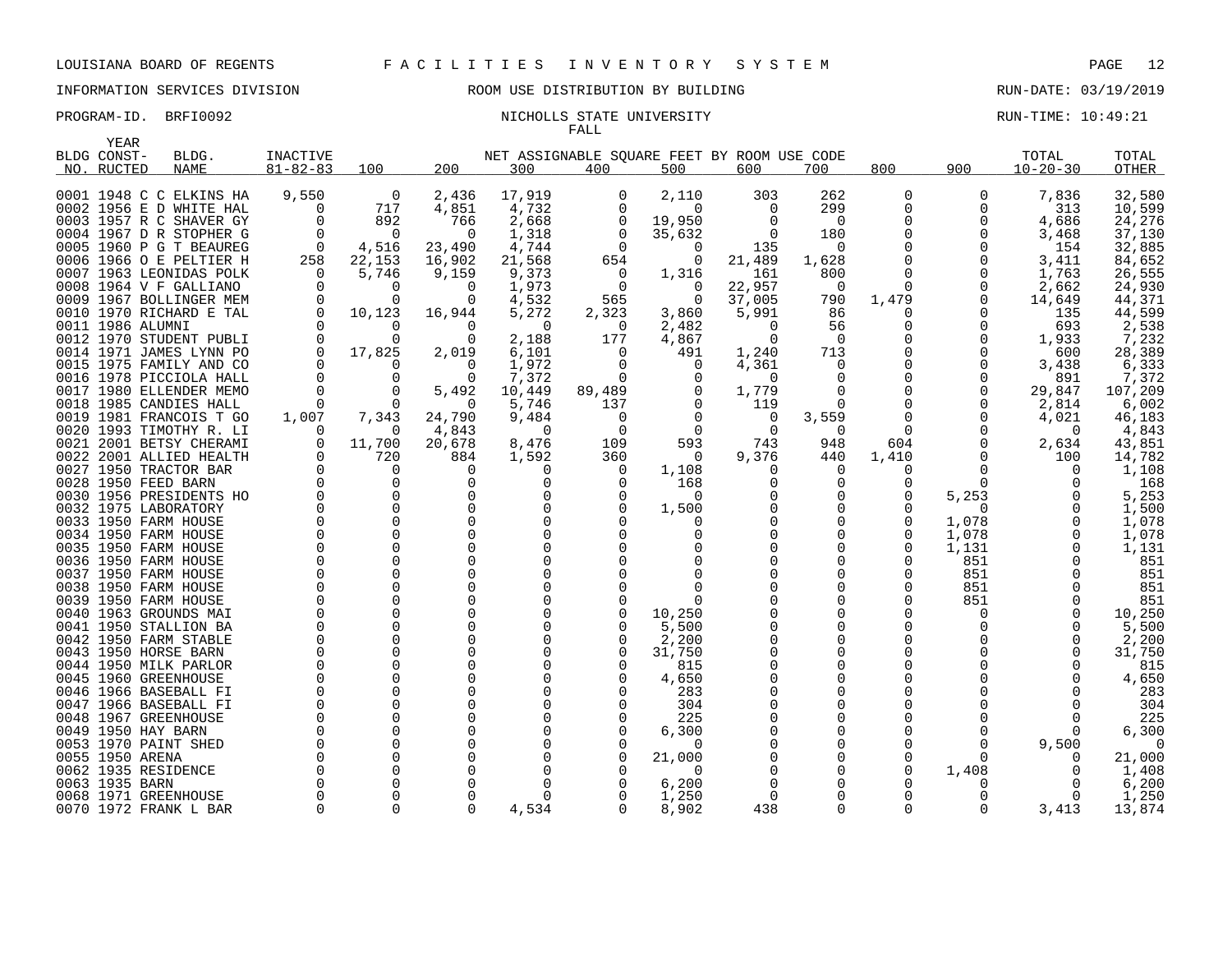# INFORMATION SERVICES DIVISION ROOM USE DISTRIBUTION BY BUILDING RUN-DATE: 03/19/2019

### PROGRAM-ID. BRFI0092 NICHOLLS STATE UNIVERSITY NEXT RUN-TIME: 10:49:21 FALL

| YEAR<br>BLDG CONST- | BLDG.                   | INACTIVE       |          |              |                                                    |          |                |                |          |          |          | TOTAL            | TOTAL             |
|---------------------|-------------------------|----------------|----------|--------------|----------------------------------------------------|----------|----------------|----------------|----------|----------|----------|------------------|-------------------|
| NO. RUCTED          | NAME                    | $81 - 82 - 83$ | 100      | 200          | NET ASSIGNABLE SQUARE FEET BY ROOM USE CODE<br>300 | 400      | 500            | 600            | 700      | 800      | 900      | $10 - 20 - 30$   | OTHER             |
|                     |                         |                |          |              |                                                    |          |                |                |          |          |          |                  |                   |
|                     | 0071 1986 CHABERT HALL  |                | 0        | $\Omega$     | 120                                                | 0        | 3,482          | 0              | 0        | 0        | $\Omega$ | 330              | 3,602             |
|                     | 0073 1976 AYO SWIMMIN   | 0              | $\Omega$ | $\Omega$     | 402                                                | $\Omega$ | 535            |                |          |          |          | 284              | 937               |
|                     | 0078 1979 DIDIER BASE   | 0              | $\Omega$ | <sup>0</sup> | $\Omega$                                           | $\Omega$ | 1,045          |                | $\Omega$ | $\Omega$ |          | $\left( \right)$ | 1,045             |
|                     | 0085 1972 CALECAS HALL  |                |          |              |                                                    |          | $\Omega$       |                |          |          | 20,898   | $\Omega$         | 20,898            |
|                     | 0086 1972 JOHN L GUIDRY |                |          |              |                                                    |          | 4,608          | 2,431          |          |          |          | 5,027            | 7,039             |
|                     | 0088 1982 LST GREENHO   |                |          |              |                                                    |          | 900            | $\Omega$       |          |          |          |                  | 900               |
|                     | 009A 1988 STUDENT UNI   |                |          |              |                                                    |          | 2,010          | 2,315          |          |          |          | 3,116            | 4,325             |
|                     | 0090 1965 SOUTH BABINGT |                | $\Omega$ |              |                                                    |          |                |                |          |          | 13,230   |                  | 13,230            |
|                     | 0091 1964 NORTH BABINGT |                | $\Omega$ |              |                                                    |          |                |                |          |          | 7,056    |                  | 7,056             |
|                     | 0093 1967 H D ELLENDER  |                | 300      |              |                                                    |          |                |                |          | O        | 23,400   |                  | 23,700            |
|                     | 0094 1978 FAMILY HOUSIN |                |          |              | $\cap$                                             |          |                |                |          |          | 11,620   |                  | 11,620            |
|                     | 0095 1983 FAMILY RES CT |                | O        |              | 10                                                 |          | 172            |                |          |          |          | 349              | 182               |
|                     | 0096 1971 CONTINUING ED |                | $\Omega$ |              | 628                                                |          | O              |                |          |          |          | 372              | 628               |
|                     | 0097 2008 SCHOLARS HALL |                |          |              | O                                                  |          |                |                |          |          | 43,258   |                  | 43,258            |
|                     | 0098 2008 ZERINGUE HALL |                |          |              |                                                    |          |                |                |          |          | 39,514   |                  | 39,514            |
|                     | 0099 2008 MILLET HALL   |                |          |              |                                                    |          |                |                |          |          | 39,514   |                  | 39,514            |
|                     | 0101 2003 BRADY COMPLEX |                |          |              |                                                    |          |                |                |          |          | 7,500    |                  | 7,500             |
|                     | 0102 2003 BRADY COMPLEX |                |          |              |                                                    |          |                |                |          |          | 25,000   |                  | 25,000            |
|                     | 0103 2003 BRADY COMPLEX |                |          |              |                                                    |          |                |                |          |          | 25,000   |                  | 25,000            |
|                     | 0104 2003 BRADY COMPLEX |                |          |              |                                                    |          |                |                |          |          | 12,250   |                  | 12,250            |
|                     | 0105 2003 BRADY COMPLEX |                |          |              |                                                    |          |                |                |          |          | 25,000   |                  | 25,000            |
|                     | 0106 2003 BRADY COMPLEX |                |          |              |                                                    |          |                |                |          |          | 12,250   |                  | 12,250            |
|                     | 0107 2003 BRADY COMPLEX |                |          |              |                                                    |          |                |                |          | $\Omega$ | 25,000   |                  | 25,000            |
|                     | 0108 2003 BRADY COMPLEX |                |          |              |                                                    |          |                |                |          |          | 25,000   |                  | 25,000            |
|                     | 0116 UNKN LANNY D. LEDE | 1,679          | 1,590    | 8,664        | 3,688                                              | 812      |                | 1,590          | 2,347    |          |          |                  | 20,370            |
|                     | 018A 1985 ELKINS MECH   |                |          |              |                                                    |          |                |                |          |          |          | 1,877            |                   |
|                     | 019A 1981 GOUAUX HALL   |                | 0        |              |                                                    |          |                |                |          |          |          | 1,726            |                   |
|                     | 050A 1965 MAINTENANCE   |                |          |              |                                                    |          |                |                |          |          |          | 712              |                   |
|                     | 050B 1959 MAINTENANCE   |                |          |              |                                                    |          |                |                |          |          |          | 7,000            |                   |
|                     | 050C 1968 MAINTENANCE   |                |          |              |                                                    |          |                |                |          |          |          | 200              |                   |
|                     | 050D 1968 MAINTENANCE   |                |          |              |                                                    |          |                |                |          |          |          | 1,950            |                   |
|                     | 070A 1959 MAINTENANCE   |                |          |              |                                                    |          |                |                |          |          |          | 6,800            |                   |
|                     | 070B 1957 ATHLETICS B   |                |          |              |                                                    |          | 1,950          |                |          |          |          | $\Omega$         | 1,950             |
|                     | 073A 1976 AYO SWIMMIN   |                |          |              |                                                    |          |                |                |          |          |          | 797              |                   |
|                     | 081A 1964 MECHANICAL    |                |          |              |                                                    |          |                |                |          |          |          | 821              |                   |
|                     | 083A 1967 MECHANICAL    |                |          |              |                                                    |          |                |                |          |          |          | 695              |                   |
|                     | 091A 1964 MECHANICAL    |                |          |              |                                                    |          |                |                |          |          |          | 821              |                   |
|                     | 093A 1969 MECHANICAL    |                |          |              | $\Omega$                                           |          |                |                |          |          |          | 574              |                   |
|                     | 096A 1985 TELEPHONE E   |                | $\Omega$ |              | 251                                                |          |                | 0              | 124      | $\Omega$ |          | 1,069            | 375               |
| TOTAL BUILDINGS     | 87                      | 12,494         | 83,625   | 141,918      | 137,112                                            |          | 94,626 188,408 | 112,433 12,232 |          | 3,493    | 368,842  |                  | 133,481 1,155,183 |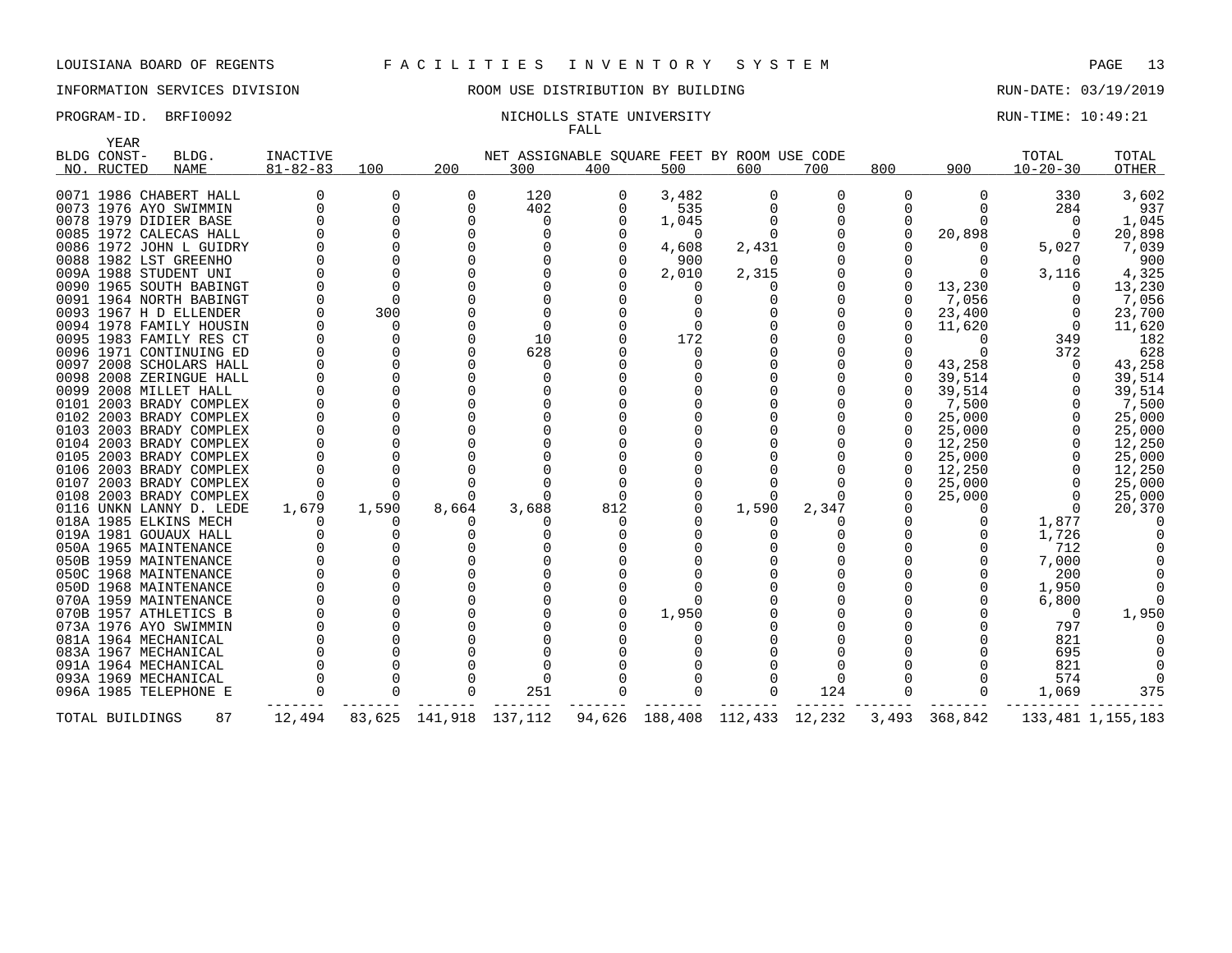# INFORMATION SERVICES DIVISION **REDEFILMENTION BY SULLANG RUN-DATE: 03/19/2019** RUN-DATE: 03/19/2019

| YEAR        |                                                  |                   |                      |                 |                 |          |                                             |               |                |                      |               |                 |                  |
|-------------|--------------------------------------------------|-------------------|----------------------|-----------------|-----------------|----------|---------------------------------------------|---------------|----------------|----------------------|---------------|-----------------|------------------|
| BLDG CONST- | BLDG.                                            | INACTIVE          |                      |                 |                 |          | NET ASSIGNABLE SQUARE FEET BY ROOM USE CODE |               |                |                      |               | TOTAL           | TOTAL            |
| NO. RUCTED  | <b>NAME</b>                                      | $81 - 82 - 83$    | 100                  | 200             | 300             | 400      | 500                                         | 600           | 700            | 800                  | 900           | $10 - 20 - 30$  | OTHER            |
|             |                                                  |                   |                      |                 |                 |          |                                             |               |                |                      |               |                 |                  |
|             | 0002 1940 UNIVERSITY HO                          | 0                 | $\Omega$             | $\Omega$        | 138             | $\Omega$ | $\Omega$                                    | 1,348         | $\Omega$       | $\Omega$             | 843           | 961             | 2,329            |
|             | 0003 2002 Hemphill Hall                          | $\Omega$          | 17,182               | 1,055           | 10,371          | 1,094    | 0                                           | 610           | 346            | 0                    | 1,582         | 14,442          | 32,240           |
|             | 0004 2006 Bayou Commons                          | $\Omega$          | O                    | $\Omega$        | $\Omega$        | 1,824    | $\Omega$                                    | $\Omega$      | $\Omega$       | $\Omega$             | 39,526        | 10,731          | 41,350           |
|             | 0005 2006 Bayou Commons                          | 0                 | $\Omega$             | 0               | 2,235           | 1,449    | 0                                           | 4,852         | 0              | 0                    | 42,785        | 16,654          | 51,321           |
|             | 0006 2006 Bayou Village                          | 548               | $\Omega$             | $\Omega$        | 120             | 3,966    | $\Omega$                                    | $\Omega$      | $\Omega$       | $\Omega$             | 29,460        | 11,950          | 34,094           |
|             | 0007 UNKN Claiborne Bui                          | 228               | 749                  | 219             | 2,437           | $\Omega$ | $\Omega$                                    | 305           | 942            | <sup>n</sup>         | $\Omega$      | 583             | 4,880            |
|             | 0009 UNKN Bienville Ani                          | $\Omega$          | $\Omega$             | 153             | 550             | $\Omega$ | 3,416                                       | 0             | 218            | $\Omega$             | $\Omega$      | 4,422           | 4,337            |
|             | 0013 UNKN VAPA ANNEX                             | $\Omega$          | 725                  | 8,045           | 291             | $\Omega$ |                                             | 0             | 875            | $\Omega$             | $\Omega$      | 566             | 9,936            |
|             | 0015 2005 Building 5                             | $\Omega$          | $\Omega$             | $\Omega$        | 0               |          |                                             |               | 0              | $\Omega$             | 37,563        | 10,545          | 37,563           |
|             | 0016 2005 Building 6                             | $\Omega$          | $\Omega$             | U               | $\Omega$        |          |                                             |               | 0              | $\Omega$             | 37,413        | 10,695          | 37,413           |
|             | 0017 2005 Building 7                             | $\Omega$          | $\Omega$             | $\Omega$        | $\Omega$        |          | 0                                           | $\Omega$      | $\Omega$       | $\Omega$             | 42,675        | 9,615           | 42,675           |
|             | 0018 2000 BIENVILLE BUI                          | 4,063             | 17,461               | 35,847          | 25,548          | 2,499    | 68                                          | 8,288         | 2,511          | <sup>0</sup>         | 0             | 25,685          | 96,285           |
|             | 0019 2005 Student Healt                          | 0                 |                      | $\Omega$        | 2,177           | O        | 0                                           | 387           | 124            | 1,535                | O             | 1,894           | 4,223            |
|             | 0020 2005 Softball Rest                          | $\Omega$          | O                    | $\Omega$        | ∩               |          | 395                                         | $\Omega$      | $\Omega$       | U                    |               | 144             | 395              |
|             | 0021 2005 Softball Conc                          |                   |                      | $\Omega$        | $\mathbf 0$     |          | 899                                         | 194           | $\mathbf 0$    | $\Omega$             | $\Omega$      | 191             | 1,093            |
|             | 0022 UNKN SOCCER                                 |                   |                      | $\Omega$        | 312             |          | 917                                         | 0             | 213            | 0                    | 0             | 184             | 1,442            |
|             | 0023 UNKN ULM CHILD DEV                          | $\mathbf 0$       | $\Omega$<br>$\Omega$ | 0               | 160             |          | 2,785                                       | $\Omega$      | $\mathbf 0$    | 0                    | $\Omega$      | 741             | 2,945            |
|             | 0033 UNKN BAYOU POINTE                           | $\Omega$          |                      | $\Omega$        | 472             |          | 0                                           | 23,822        | $\mathbf 0$    | 0                    | 1,115         | 15,030          | 25,409           |
|             | 0101 1957 Filhiol Hall                           | 36                | 825                  | $\Omega$        | 7,627           |          | $\Omega$                                    | $\Omega$      | $\Omega$       |                      | $\Omega$      | 4,558           | 8,488            |
|             | 0102 1939 Biedenharn Ha                          | 0                 | 2,665                | 9,375           | 6,991           | O        | 0                                           | 6,454         | 119            | 0<br><sup>n</sup>    | 0             | 13,774          | 25,604           |
|             | 0103 1931 Brown Hall                             | 8,626             | 2,883                | $\Omega$        | 3,713           |          | 1,414                                       | $\Omega$      | $\Omega$       |                      | O             | 7,305           | 16,636           |
|             | 0104 1931 Brown Auditor                          | $\Omega$          | $\Omega$             | 494             | 234             | $\Omega$ | $\Omega$                                    | 22,761        | 110            | $\Omega$<br>$\Omega$ | 0<br>$\Omega$ | 4,274           | 23,599           |
|             | 0105 1932 Brown Gym                              |                   |                      | $\Omega$        | 828             | $\cap$   | 15,798                                      | $\Omega$      | 1,086          |                      |               | 2,476           | 17,712           |
|             | 0106 1939 Bry Hall                               | $\Omega$<br>8,873 | $\Omega$<br>5,798    | 7,794           | 2,344           |          | $\Omega$                                    | 1,016         | 527<br>1,109   | $\Omega$             | $\Omega$<br>0 | 3,012<br>19,622 | 11,681           |
|             | 0107 1956 STUBBS HALL<br>0108 1949 Caldwell Hall | 64                | 1,297                | 10,359<br>7,663 | 13,857<br>3,923 | $\cap$   | 494<br>$\Omega$                             | 0<br>$\Omega$ | 946            | O                    | $\Omega$      | 5,102           | 40,490<br>13,893 |
|             | 0109 1966 Hanna Hall                             | 4,556             | 7,239                | 8,531           | 6,231           | $\Omega$ | $\Omega$                                    | 11,646        | 196            | $\Omega$             | $\Omega$      | 13,675          | 38,399           |
|             | 0110 UNKN LAIRD WEEMS C                          | $\overline{0}$    | $\Omega$             | 0               | 2,816           | $\Omega$ |                                             | 0             | $\Omega$       | $\Omega$             | 414           | 2,719           | 3,230            |
|             | 0111 1963 SANDEL HALL                            | 309               | 5,321                | 4,908           | 33,576          | 710      | 2,470                                       | 9,724         | 5,848          | 0                    | $\Omega$      | 5,084           | 62,866           |
|             | 0112 1969 George Walker                          | 3,787             | 33,237               | 15,237          | 28,060          | 0        | $\Omega$                                    | 3,395         | 1,330          | $\Omega$             | 0             | 32,434          | 85,046           |
|             | 0113 1971 Fant-Ewing Co                          | $\Omega$          | 4,880                | $\Omega$        | 8,662           | 0        | 65,268                                      | 1,075         | 2,482          | $\Omega$             | 0             | 31,707          | 82,367           |
|             | 0114 1967 Brown Stadium                          | 1,964             | $\Omega$             | $\Omega$        | 3,597           | $\Omega$ | 16,694                                      | 6,292         | $\Omega$       | $\Omega$             | $\Omega$      | 3,568           | 28,547           |
|             | 0115 1939 Student Union                          | $\Omega$          | $\Omega$             | 0               | 5,977           | 412      | 0                                           | 33,581        | 862            | 0                    | 0             | 20,720          | 40,832           |
|             | 0117 1971 Leon Sugar Ha                          | 20,032            | 8,566                | 11,206          | 9,164           | $\Omega$ | 5,142                                       | 533           | 385            | 785                  | $\Omega$      | 16,423          | 55,813           |
|             | 0118 1973 Strauss Hall                           | $\Omega$          | 12,195               | 5,997           | 17,279          | 716      | 3,629                                       | 688           | $\overline{0}$ | 645                  | 913           | 15,127          | 42,062           |
|             | 0119 1973 Band Building                          | $\Omega$          | $\Omega$             | 9,880           | 1,050           | 0        | $\Omega$                                    | 0             | 0              | 0                    | $\Omega$      | 4,182           | 10,930           |
|             | 0120 1976 Heard Tennis                           |                   | $\Omega$             | ∩               | 280             | $\Omega$ | 4,257                                       | $\Omega$      | $\Omega$       | $\Omega$             | $\Omega$      | 437             | 4,537            |
|             | 0122 1978 Malone Stadiu                          | 2,078             | $\overline{0}$       | 0               | 10,876          | $\Omega$ | 107,445                                     | 5,029         | 97             | 0                    | 1,001         | 19,070          | 126,526          |
|             | 0123 1981 Construction                           | $\Omega$          | 8,683                | 1,596           | 1,740           | ∩        | $\Omega$                                    | $\Omega$      | 1,198          | $\Omega$             | 415           | 4,140           | 13,632           |
|             | 0124 1981 KITTY DEGREE                           | $\Omega$          | 7,310                | 15,458          | 12,253          | 0        | $\Omega$                                    | 6,472         | 130            | 420                  | $\Omega$      | 14,859          | 42,043           |
|             | 0125 1982 Baseball Stad                          | $\Omega$          | $\Omega$             | 0               | 1,808           | 0        | 18,223                                      | 484           | 0              | $\Omega$             | 0             | 4,504           | 20,515           |
|             | 0126 1984 Chemistry and                          | 1,252             | 7,662                | 34,373          | 8,228           | 540      | 1,161                                       | $\Omega$      | 3,901          | $\Omega$             | 0             | 26,773          | 57,117           |
|             | 0128 1999 UNIVERSITY LI                          | 4,105             | 8,309                | 11,278          | 38,670          | 83,631   | 163                                         | 9,815         | 2,620          | 0                    | 76            | 84,990          | 158,667          |
|             | 0205 1961 Madison Hall                           | $\Omega$          |                      | $\Omega$        | 178             | $\Omega$ | 0                                           | 1,893         | $\Omega$       | $\Omega$             | 29,239        | 2,738           | 31,310           |
|             | 0207 1962 Ouachita Hall                          | 0                 |                      | U               | 115             | $\Omega$ |                                             | 1,948         | 0              | $\Omega$             | 16,526        | 7,333           | 18,589           |
|             | 0210 1966 Masur Hall                             |                   |                      | $\Omega$        | 1,028           | 968      |                                             |               | $\Omega$       | $\Omega$             | 48,017        | 21,234          | 50,013           |
|             | 0228 1956 RETIRED SENIO                          | $\Omega$          |                      | $\Omega$        | 1,358           | $\Omega$ |                                             |               | 0              | U                    | $\Omega$      | 167             | 1,358            |
|             | 0300 2008 Bon Aire - Pr                          | $\Omega$          |                      | $\Omega$        | $\Omega$        |          |                                             |               | U              | U                    | 8,897         |                 | 8,897            |
|             |                                                  |                   |                      |                 |                 |          |                                             |               |                |                      |               |                 |                  |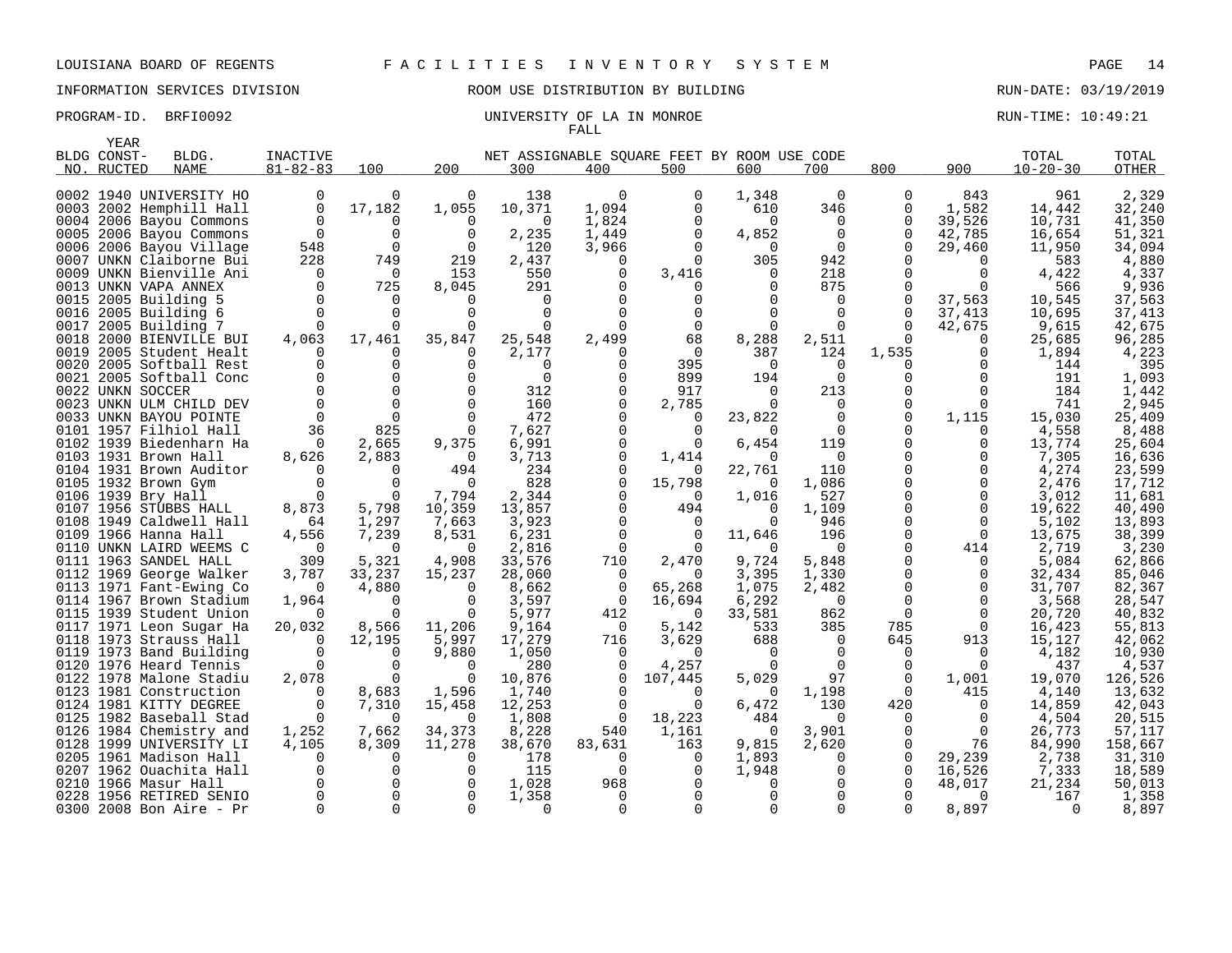INFORMATION SERVICES DIVISION ROOM USE DISTRIBUTION BY BUILDING RUN-DATE: 03/19/2019

### PROGRAM-ID. BRFI0092 UNIVERSITY OF LA IN MONROE RUN-TIME: 10:49:21 FALL

|     | <b>YEAR</b>           |                                                   |                            |                |          |              |          |                                                       |          |              |          |                   |                         |                   |
|-----|-----------------------|---------------------------------------------------|----------------------------|----------------|----------|--------------|----------|-------------------------------------------------------|----------|--------------|----------|-------------------|-------------------------|-------------------|
| NO. | BLDG CONST-<br>RUCTED | BLDG.<br><b>NAME</b>                              | INACTIVE<br>$81 - 82 - 83$ | 100            | 200      | 300          | 400      | NET ASSIGNABLE SOUARE FEET BY ROOM USE CODE<br>500    | 600      | 700          | 800      | 900               | TOTAL<br>$10 - 20 - 30$ | TOTAL<br>OTHER    |
|     |                       |                                                   |                            |                |          |              |          |                                                       |          |              |          |                   |                         |                   |
|     |                       | 0301 1960 Clarke Willia                           | $\Omega$                   | 0              | 2,849    | 5,065        | 2,327    | 132                                                   | 253      | 1,405        | 0        | 0                 | 6,340                   | 12,031            |
|     |                       | 0302 1965 SCHULZE DININ                           | $\Omega$                   | $\Omega$       | $\Omega$ | 210          | 0        | 0                                                     | 18,204   | $\Omega$     | $\Omega$ | $\Omega$          | 1,357                   | 18,414            |
|     |                       | 0303 1966 Coenen Hall                             | 125                        | 0              |          | 9,602        | $\Omega$ | $\Omega$                                              | $\Omega$ | 159          | 0        | 0                 | 4,650                   | 9,886             |
|     |                       | 0406 1993 Student Activ                           | $\Omega$                   |                |          | 2,286        | $\Omega$ | 69,789                                                | 2,265    | 351          |          | $\Omega$          | 15,139                  | 74,691            |
|     |                       | 0407 UNKN ADVANCEMENT/E                           | 162                        |                |          | 5,737        | ∩        |                                                       | 0        | 224          |          |                   | 436                     | 6,123             |
|     |                       | 0501 1967 Maintenance S                           | $\Omega$                   |                |          | 1,266        | $\Omega$ | 0                                                     | 0        | 8,138        |          | $\Omega$          | 473                     | 9,404             |
|     |                       | 0502 1967 Grounds Build                           | $\cap$                     |                |          | 541          | $\Omega$ | $\Omega$                                              |          | 3,660        |          | $\Omega$          | 83                      | 4,201             |
|     |                       | 0503 1984 Auto Services                           |                            |                |          | 484          | ∩        |                                                       |          | 3,700        |          | $\Omega$          | 24                      | 4,184             |
|     |                       | 0504 1967 Warehouse/Phy                           |                            |                |          | 5,127        |          | $\Omega$                                              |          | 6,616        |          | 0                 | 739                     | 11,743            |
|     |                       | 0505 1984 Property Cont                           |                            |                |          | O            |          |                                                       |          | 2,020        |          |                   | $\Omega$                | 2,020             |
|     |                       | 0506 1985 Maintenance B                           | $\cap$                     |                |          | O            |          | $\Omega$                                              | 0        | 1,244        |          |                   | $\Omega$                | 1,244             |
|     |                       | 0507 1985 Grounds Hotho                           |                            |                |          | O            |          | $\Omega$                                              |          | 282          |          |                   |                         | 282               |
|     |                       | 0508 1985 AG Greenhouse                           |                            |                |          | <sup>0</sup> |          | 282                                                   |          |              |          |                   |                         | 282               |
|     |                       | 0509 1985 AG Greenhouse                           |                            |                |          | O            |          | 282                                                   |          |              |          |                   |                         | 282               |
|     |                       | 0510 UNKN Greenhouse La                           |                            |                |          | U            |          | 2,444                                                 |          |              |          |                   |                         | 2,444             |
|     |                       | 0511 1990 Custodial Ser                           |                            |                |          | 1,132        |          | 0                                                     |          |              |          |                   | 158                     | 1,132             |
|     |                       | 0601 1992 Men's East St                           |                            |                |          |              |          | 42                                                    | 0        |              |          |                   | 3,483                   | -42               |
|     |                       | 0602 1992 East Stadium                            |                            |                |          | 0            |          | 0                                                     | 523      |              |          |                   |                         | 523               |
|     |                       | 0607 1980 Women's Softb                           |                            |                |          |              |          | 208                                                   |          |              |          |                   | $\Omega$                | 208               |
|     |                       | 0608 1980 Women's Softb                           |                            |                |          | $\Omega$     |          | 208                                                   |          | 0            |          |                   | $\Omega$                | 208               |
|     |                       | 0613 1960 Talent Search                           |                            |                |          | 1,956        |          | 0                                                     |          | 0            |          |                   | 0                       | 1,956             |
|     |                       | 0615 1946 OLDER WORKER                            | O                          |                |          | 1,826        | O        | 0                                                     | $\Omega$ | 400          |          |                   | 62                      | 2,226             |
|     |                       | 0616 1941 ULM GOLF                                | $\Omega$                   |                |          | 1,298        | $\Omega$ | 979                                                   | 859      | 186          |          |                   | 167                     | 3,322             |
|     |                       | 0619 1960 Residential M                           | 39                         |                |          | 1,919        | $\Omega$ | $\Omega$                                              |          | <sup>0</sup> |          |                   | 25                      | 1,958             |
|     |                       | 0624 1958 L CLUB                                  | $\Omega$                   |                |          | 1,375        | $\Omega$ | 184                                                   |          |              |          |                   | 20                      | 1,559             |
|     |                       | 0637 1981 Mechanical Bu                           |                            |                |          | 0            | ∩        | $\mathbf 0$                                           |          |              |          |                   | 676                     |                   |
|     |                       | 0638 1982 Mechanical Bu                           |                            |                |          | $\Omega$     | $\Omega$ | $\Omega$                                              |          |              |          |                   | 676                     | $\Omega$          |
|     |                       | 0642 1976 North Tick Ma                           |                            |                |          | $\Omega$     | ∩        | 80                                                    |          |              |          |                   | ∩                       | 80                |
|     |                       | 0643 1976 South Tick Ma                           |                            |                |          | $\Omega$     | $\Omega$ | 80                                                    |          | <sup>0</sup> |          |                   |                         | 80                |
|     |                       | 0644 UNKN AG Greenhouse                           |                            |                |          | $\Omega$     | ∩        | 85                                                    |          | $\cap$       |          |                   |                         | 85                |
|     |                       | 0645 1962 4001 BON AIRE                           |                            |                |          | O            | O        | $\Omega$                                              |          | 539          |          |                   |                         | 539               |
|     |                       | 0646 1982 Plant Canopy                            |                            |                |          | O            | O        | $\Omega$                                              |          | 400          |          |                   |                         | 400               |
|     |                       | 0647 UNKN Greenhouse St                           |                            |                |          | 0            | O        | 108                                                   |          | $\Omega$     |          |                   |                         | 108               |
|     |                       | 0648 UNKN Greenhouse St                           |                            |                |          | O            | ∩        | 200                                                   |          |              |          |                   |                         | 200               |
|     |                       | 0649 UNKN Plant Potting                           |                            |                |          | O            | O<br>∩   | 720                                                   |          |              |          |                   | $\Omega$                | 720               |
|     |                       | 0652 UNKN KEDM PUBLIC R                           |                            |                |          | O            |          | $\Omega$                                              |          |              |          |                   | 870                     | $\Omega$          |
|     |                       | 0653 UNKN Softball Stor                           |                            |                |          | $\Omega$     |          | 160                                                   |          |              |          |                   | $\Omega$                | 160               |
|     |                       | 0686 UNKN BB TICKET                               |                            |                |          | 0            |          | 0<br>$\Omega$                                         | 100      |              |          |                   |                         | 100               |
|     |                       | 0700 2008 INTERMODAL TR                           |                            |                |          | 92           | ∩        |                                                       | $\Omega$ | 85,915       |          | $\Omega$          | 1,133                   | 86,007            |
|     |                       | 0701 2014 ULM BASEBALL                            |                            |                |          | 0<br>O       |          | 6,800                                                 |          |              |          | $\Omega$<br>5,783 | $\Omega$<br>973         | 6,800<br>5,783    |
|     |                       | 0703 UNKN LIEW FAMILY I<br>0704 UNKN DELANO HOUSE |                            |                |          | 0            |          | $\Omega$                                              |          |              |          | 2,080             |                         | 2,080             |
|     |                       | 0705 UNKN UNIVERSITY PA                           |                            | 0              |          | $\Omega$     |          | $\Omega$                                              | 0        | 2,560        |          | 0                 | 653<br>0                | 2,560             |
|     |                       |                                                   |                            |                |          |              |          |                                                       |          |              |          |                   |                         |                   |
|     | TOTAL BUILDINGS       | 91                                                |                            | 60,847 152,987 |          |              |          | 202, 317 317, 190 100, 136 333, 421 184, 816 145, 974 |          |              |          | 3,385 346,323     |                         | 565,177 1,847,396 |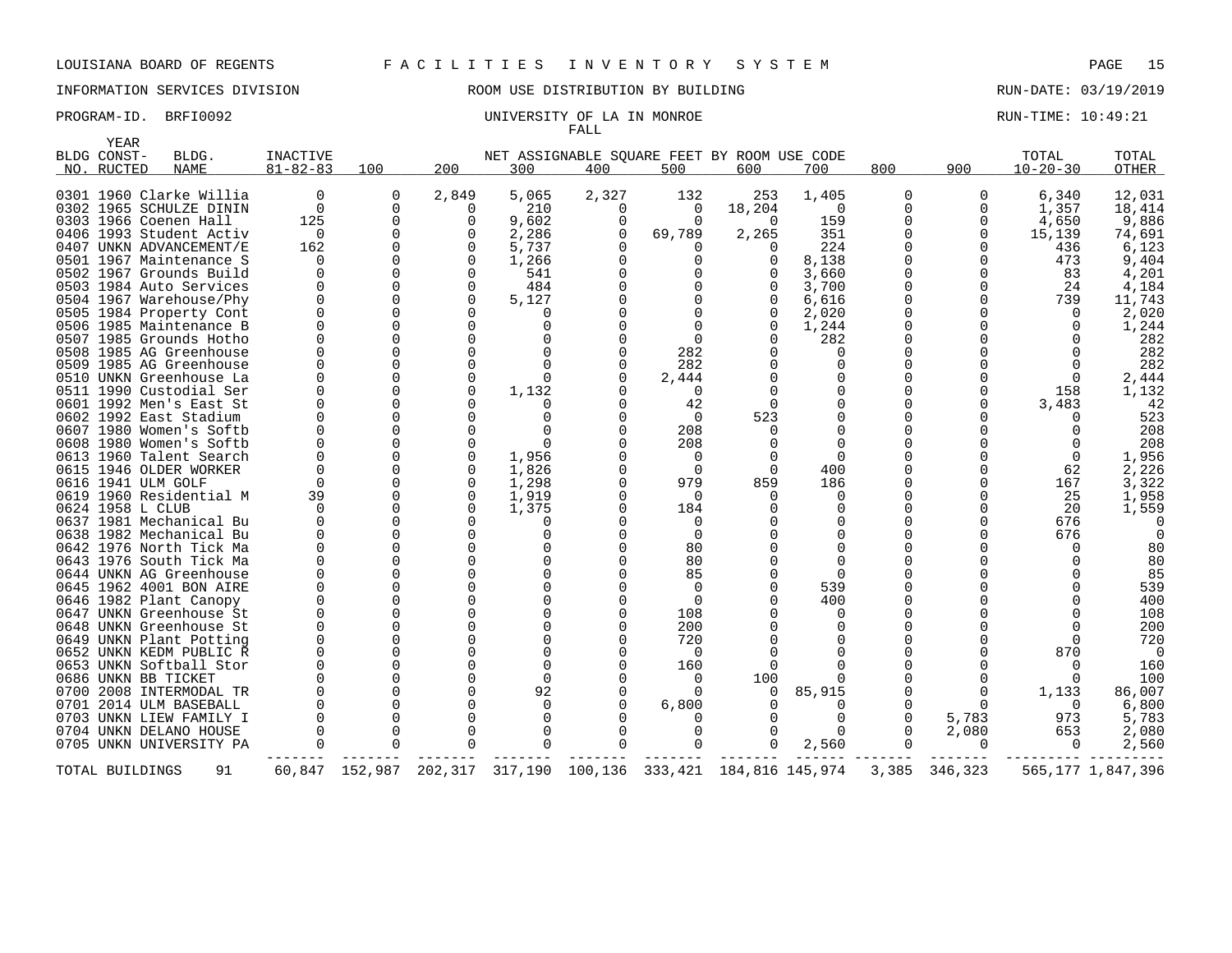# INFORMATION SERVICES DIVISION ROOM USE DISTRIBUTION BY BUILDING RUN-DATE: 03/19/2019

### PROGRAM-ID. BRFI0092 **NORTHWESTERN STATE UNIVERSITY** NORTHWESTERN STATE ON THE STATE ON THE STATE OF RUN-TIME: 10:49:21 FALL

| YEAR        |                         |                      |                      |          |                                             |               |                   |                      |                 |        |               |                   |              |
|-------------|-------------------------|----------------------|----------------------|----------|---------------------------------------------|---------------|-------------------|----------------------|-----------------|--------|---------------|-------------------|--------------|
| BLDG CONST- | BLDG.                   | INACTIVE             |                      |          | NET ASSIGNABLE SQUARE FEET BY ROOM USE CODE |               |                   |                      |                 |        |               | TOTAL             | TOTAL        |
| NO. RUCTED  | <b>NAME</b>             | $81 - 82 - 83$       | 100                  | 200      | 300                                         | 400           | 500               | 600                  | 700             | 800    | 900           | $10 - 20 - 30$    | OTHER        |
|             | 0001 1906 NICHOLS SCHOO | 0                    | 0                    | 0        | $\Omega$                                    | 0             | 0                 | 500                  | 0               | 0      | 0             | $\Omega$          | 500          |
|             | 0005 1920 INFIRMARY     | $\Omega$             | $\Omega$             | $\Omega$ | 2,195                                       | $\Omega$      | 410               | 120                  | 33              | 2,327  | 0             | 486               | 5,085        |
|             | 0008 1923 LEE A NELSON  | $\Omega$             | $\Omega$             | 4,500    | 1,594                                       | $\Omega$      | 0                 | 0                    | 1,534           | 0      | 0             | $\Omega$          | 7,628        |
|             |                         |                      |                      | $\Omega$ |                                             |               |                   |                      |                 | 0      |               |                   |              |
|             | 0010 1928 WARREN EASTON | 1,976                | 233                  | $\Omega$ | 11,155<br>2,345                             | 4,365         | 36,443            | 3,562                | 3,460<br>49     | O      | 0<br>O        | 4,874             | 61,194       |
|             | 0011 1929 ALUMNI CENTER | $\Omega$<br>$\Omega$ | $\Omega$<br>$\Omega$ | $\Omega$ | $\Omega$                                    | $\Omega$<br>∩ | 1,655<br>$\Omega$ | $\Omega$<br>$\Omega$ | 440             | O      | $\Omega$      | 640<br>$\Omega$   | 4,049<br>440 |
|             | 0012 1950 ALUMNI CENTER |                      |                      |          |                                             |               |                   |                      |                 |        |               |                   |              |
|             | 0015 1936 RUSSELL HALL  | $\Omega$<br>0        | 6,913                | 4,246    | 12,375                                      |               | 388               | 3,873                | 585             | O<br>0 | 0             | 10,112            | 28,380       |
|             | 0017 1939 CASPARI HALL  | $\Omega$             |                      | $\Omega$ | 8,128                                       |               | 0                 | 288                  | 204             | O      | 0             | 4,411             | 8,620        |
|             | 0018 1939 HARRY "RAGS"  | $\Omega$             |                      | O<br>O   | 527                                         | $\Omega$      | 35,948            | 1,685<br>$\Omega$    | 841<br>$\Omega$ |        | 0<br>$\Omega$ | 71,730            | 39,001       |
|             | 0019 1939 TRISLER POWER | $\Omega$             | $\Omega$<br>$\Omega$ | $\Omega$ | 1,395                                       | $\Omega$      | $\Omega$<br>231   |                      | $\Omega$        | 0      | 0             | 4,507<br>$\Omega$ | 1,395        |
|             | 0020 1939 VARNADO HALL  |                      |                      |          | 189                                         | 1,683         |                   | 38,652               |                 |        |               |                   | 40,755       |
|             | 0025 1939 A.A.FREDERICK | 0                    | 13,861               | 19,404   | 6,194                                       | 0             | 2,445             | 27,178               | 5,043           | 0<br>O | 0             | 18,003            | 74,125       |
|             | 0026 1940 WELLNESS RECR | $\Omega$             | $\Omega$             | $\Omega$ | 4,473                                       | $\Omega$      | 31,755            | 21,698               | 3,048           |        | 0             | 11,467            | 60,974       |
|             | 0030 1944 SOUTH HALL    | $\Omega$             | $\Omega$             | $\Omega$ | 5,599                                       |               | $\Omega$          | 1,390                | $\Omega$        | 0      | $\Omega$      | 1,620             | 6,989        |
|             | 0031 1945 JAMES A. NOE  | 0                    | 1,068                | 3,056    | 2,171                                       | $\Omega$      | 1,328             | $\Omega$             | 972             | 0      | $\Omega$      | 98                | 8,595        |
|             | 0042 1950 MORRISON HALL | $\Omega$             | 3,462                | 2,630    | 4,626                                       | 567           | $\Omega$          | 274                  | 21              | O      | 0             | 5,131             | 11,580       |
|             | 0043 1950 FOURNET HALL  |                      | 4,867                | 11,321   | 3,561                                       | $\Omega$      | $\Omega$          | 977                  | 1,783           |        | $\Omega$      | 7,313             | 22,509       |
|             | 0044 1950 FAMILY AND CO | $\Omega$             | 3,597                | 2,895    | 3,945                                       | ∩             | 0                 | 1,949                | 97              | O      | 0             | 4,405             | 12,483       |
|             | 0046 1950 WAREHOUSE     | $\Omega$             | $\Omega$             | $\Omega$ | 390                                         |               |                   | $\Omega$             | 12,215          | O      |               | 45                | 12,605       |
|             | 005A 1992 GAS STATION   | $\Omega$             | O                    | $\Omega$ | 74                                          |               | $\Omega$          |                      | 364             |        |               |                   | 438          |
|             | 005B 2007 VISITOR CENTE | $\Omega$             | O                    | $\Omega$ | 77                                          |               |                   |                      | $\Omega$        | O      |               |                   | 77           |
|             | 0050 1955 INDUSTRIAL ED | $\Omega$             | 2,470                | 3,579    | 210                                         |               | $\Omega$          |                      | 3,222           | O      | $\Omega$      | $\Omega$          | 9,481        |
|             | 0053 1958 ST. DENIS HAL | 0                    | 0                    | 0        | 5,938                                       |               | 0                 | 493                  | 2,203           | 0      | 0             | 3,058             | 8,634        |
|             | 0054 1958 WILLIAMSON HA | $\Omega$             | 2,036                | 9,536    | 3,678                                       |               | $\Omega$          | 3,418                | 1,006           | 0      | 0             | 2,638             | 19,674       |
|             | 0055 2012 STUDENT SVCS  |                      | 20                   | $\Omega$ | 15,631                                      |               | 738               | 650                  | 1,519           | 0      | 0             | 8,917             | 18,558       |
|             | 0057 1960 CARPENTER SHO | $\Omega$             | $\Omega$             | O        | 340                                         |               | $\Omega$          | $\Omega$             | 5,173           | 0      | O             | 185               | 5,513        |
|             | 0067 1963 PRATHER COLIS | 0                    | $\Omega$             | O        | 6,412                                       | 0             | 55,505            | 3,710                | 1,666           | 0      | 0             | 25,906            | 67,293       |
|             | 0071 1964 ROY HALL      | $\Omega$             |                      | $\Omega$ | 9,410                                       |               |                   | 89                   | $\Omega$        | O      | O             | 763               | 9,499        |
|             | 0074 1966 IBERVILLE DIN | $\Omega$             | $\Omega$             | $\Omega$ | 303                                         |               | $\Omega$          | 22,634               | $\Omega$        | O      | O             | 1,656             | 22,937       |
|             | 0077 1966 STUDENT UNION | $\Omega$             | 2,063                | 1,987    | 8,959                                       |               | $\Omega$          | 43,679               | 799             | 0      | 0             | 10,029            | 57,487       |
|             | 0079 1967 CULINARY ARTS |                      | O                    | $\Omega$ | 332                                         |               | 2,460             | $\Omega$             | $\Omega$        | 0      | $\Omega$      | 33                | 2,792        |
|             | 0081 1968 JOHN S.KYSER  |                      | 25,384               | 32,991   | 26,639                                      |               | 1,160             | 3,257                | 486             | 0      | 0             | 21,441            | 89,917       |
|             | 0082 1968 LUMBER SHED/A |                      | 0                    | $\Omega$ | $\Omega$                                    |               | $\Omega$          | $\Omega$             | 2,717           | O      | $\Omega$      | $\Omega$          | 2,717        |
|             | 0085 1970 GROUNDS AUTO  |                      |                      | O        | 1,777                                       |               | $\Omega$          | $\Omega$             | 5,760           | 0      | 0             | $\Omega$          | 7,537        |
|             | 0086 1969 POST OFFICE   |                      |                      | ∩        | 32                                          |               |                   | 1,534                | $\Omega$        | O      | O             | 1,261             | 1,566        |
|             | 0087 1970 TEACHER ED CE | U                    | $\Omega$             | $\Omega$ | $\Omega$                                    |               | $\Omega$          | $\Omega$             | 1,000           | O      | ∩             | $\Omega$          | 1,000        |
|             | 0088 1970 TEACHER ED CE | $\Omega$             | $\Omega$             | $\Omega$ | $\Omega$                                    |               | $\Omega$          | 0                    | 198             | O      |               |                   | 198          |
|             | 0089 1970 HEALTH & PE M | 0                    | 6,843                | 11,935   | 3,712                                       | 0             | 17,641            | 1,251                | 102             | U      | 0             | 8,847             | 41,484       |
|             | 0090 1970 BIENVENU HALL | <sup>0</sup>         | 5,426                | 25,401   | 4,864                                       | 480           | 1,718             | 1,079                | 2,023           | 0      | ∩             | 11,291            | 40,991       |
|             | 0091 1970 PRESIDENT'S R |                      | O                    | $\Omega$ | $\Omega$                                    | $\Omega$      | $\Omega$          | $\Omega$             | $\Omega$        | O      | 8,674         | $\Omega$          | 8,674        |
|             | 0092 1972 E.P.WATSON ME | 0                    | 1,027                | 49,496   | 7,152                                       | 17,635        |                   | 4,799                | 1,186           | 0      | 0             | 9,328             | 81,295       |
|             | 0093 1970 SUB STATION # |                      | O                    | ∩        | $\Omega$                                    | $\Omega$      |                   |                      | 1,750           | 0      |               |                   | 1,750        |
|             | 0094 1970 SUB STATION # | $\Omega$             |                      | $\Omega$ | $\Omega$                                    | $\Omega$      | $\Omega$          |                      | 1,750           | 0      |               | $\Omega$          | 1,750        |
|             | 010A 1987 WE ACTIVITIES |                      |                      | $\Omega$ | 79                                          | 4,408         | 189               |                      | 268             | O      |               | 65                | 4,944        |
|             | 010B 1987 WE MECHANICAL |                      |                      | O        | $\Omega$                                    |               | $\Omega$          | ∩                    | 1,188           |        |               | $\Omega$          | 1,188        |
|             | 010C 1987 NURSERY OUTBU |                      |                      |          | $\Omega$                                    |               |                   |                      | 177             |        |               |                   | 177          |
|             | 0106 1977 RECREATION CO |                      |                      | 0        | 93                                          |               |                   | 4,923                | $\Omega$        |        |               | 1,207             | 5,016        |
|             | 0108 1977 TRACK BUILDIN | $\Omega$             | $\Omega$             | $\Omega$ | $\Omega$                                    | $\Omega$      | $\Omega$          | 123                  | 903             | 0      | $\Omega$      | 588               | 1,026        |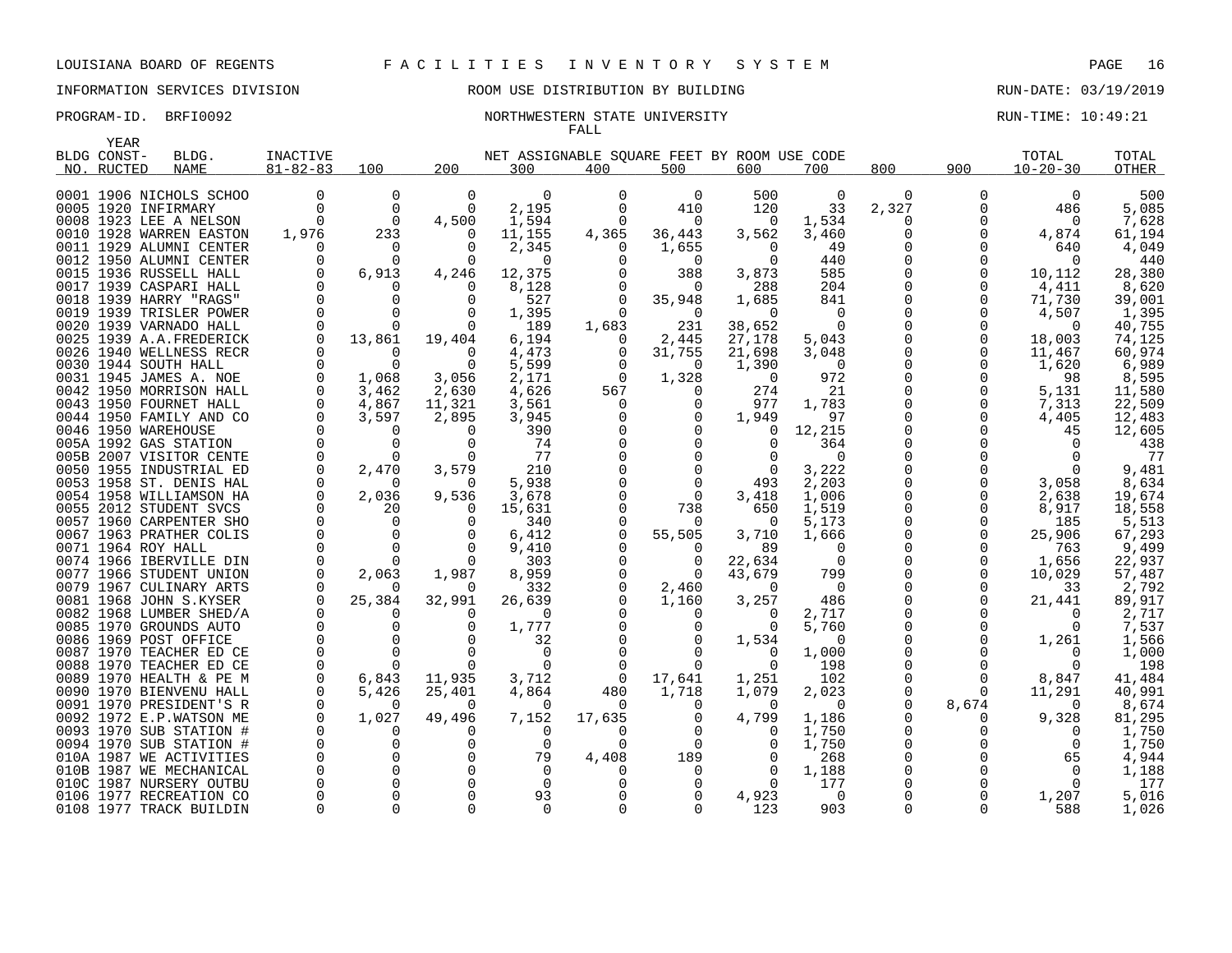# INFORMATION SERVICES DIVISION ROOM USE DISTRIBUTION BY BUILDING RUN-DATE: 03/19/2019

### PROGRAM-ID. BRFI0092 **NORTHWESTERN STATE UNIVERSITY** NORTHWESTERN STATE WILL AS A RUN-TIME: 10:49:21 FALL

| YEAR            |                          |                 |          |                       |                                             |                |                               |          |                 |          |          |                      |                      |
|-----------------|--------------------------|-----------------|----------|-----------------------|---------------------------------------------|----------------|-------------------------------|----------|-----------------|----------|----------|----------------------|----------------------|
| BLDG CONST-     | BLDG.                    | <b>INACTIVE</b> |          |                       | NET ASSIGNABLE SQUARE FEET BY ROOM USE CODE |                |                               |          |                 |          |          | TOTAL                | TOTAL                |
| NO. RUCTED      | NAME                     | $81 - 82 - 83$  | 100      | 200                   | 300                                         | 400            | 500                           | 600      | 700             | 800      | 900      | $10 - 20 - 30$       | OTHER                |
|                 | 0109 1977 TRACK TOWER    |                 |          | 0                     | $\Omega$                                    | 0              | 250                           | $\Omega$ | $\Omega$        | 0        |          |                      | 250                  |
|                 | 0110 1976 TRAFFIC SAFET  |                 |          |                       | $\Omega$                                    | $\Omega$       | 67                            |          | 660             | 0        |          |                      | 727                  |
|                 | 0111 1978 TENNIS COMPLE  |                 | $\Omega$ |                       | $\Omega$                                    |                | 514                           |          | $\Omega$        | $\Omega$ |          |                      | 514                  |
|                 |                          |                 |          |                       |                                             |                |                               |          |                 |          |          |                      |                      |
|                 | 0112 1980 PRO SHOP COMP  |                 |          |                       |                                             |                | 0                             | 2,300    | $\Omega$        |          |          |                      | 2,300                |
|                 | 0113 1980 REC COMPLEX M  |                 |          |                       |                                             |                | $\Omega$                      | $\Omega$ | 2,950           | $\Omega$ |          | $\Omega$             | 2,950                |
|                 | 0114 1979 ATHLETIC FIEL  |                 |          | 1,962                 | 5,210                                       |                | 17,562                        | 247      | 178             | 45       | 558      | 6,686                | 25,762               |
|                 | 0115 1980 BASEBALL FACI  |                 |          | O                     | $\Omega$                                    |                | 288                           |          |                 | $\Omega$ |          | 126                  | 288                  |
|                 | 0116 1980 DUGOUT 1ST BA  |                 |          |                       | <sup>0</sup>                                |                | 266                           |          |                 | 0        |          |                      | 266                  |
|                 | 0117 1980 DUGOUT 3RD BA  |                 |          |                       |                                             |                | 266                           |          |                 |          |          |                      | 266                  |
|                 | 0119 2006 FAC SVCS COMP  |                 |          | $\Omega$              | 3,999                                       |                | 0                             | 336      | 6,000           | 0        |          | 1,067                | 10,335               |
|                 | 0120 2011 COLLINS ALUMN  |                 |          |                       |                                             |                | $\overline{0}$                | 2,442    | 178             |          |          | 488                  | 2,620                |
|                 | 0123 1992 WOMENS DUGOUT  |                 |          |                       |                                             |                | 70                            |          |                 |          |          |                      | 70                   |
|                 | 0124 1992 WOMENS DUGOUT  |                 |          |                       | $\Omega$                                    |                | 270                           |          |                 |          |          | $\Omega$             | 270                  |
|                 | 0125 1992 WOMENS SOFTBA  |                 |          |                       | $\Omega$                                    |                | 1,006                         |          |                 |          |          | 185                  | 1,006                |
|                 | 0126 2006 NSU ROWING TE  |                 |          |                       | $\Omega$                                    |                | $\Omega$                      |          | 2,700           |          |          | $\Omega$             | 2,700                |
|                 | 0129 2008 FACILITIES SH  |                 |          |                       | $\Omega$                                    |                | 0                             |          | 2,800           |          |          | $\Omega$             | 2,800                |
|                 | 0130 2004 EOUINE CENTER  |                 |          | U                     | 325                                         |                | 1,694                         |          |                 |          |          | 75                   | 2,019                |
|                 | 0140 2004 SOFTBALL COMP  |                 |          |                       | $\Omega$                                    |                | 1,100                         |          |                 |          |          |                      | 1,100                |
|                 | 0141 2006 SOFTBALL COMP  |                 |          |                       |                                             |                | 290                           |          |                 |          |          |                      | 290                  |
|                 | 0142 2006 SOFTBALL COMP  |                 |          |                       | $\Omega$                                    |                | 450                           |          |                 |          |          |                      | 450                  |
|                 | 0143 2007 SOFTBALL BATT  |                 |          |                       |                                             |                | 1,800                         |          |                 |          |          |                      | 1,800                |
|                 | 0145 2006 SOCCER/CONCES  |                 |          |                       | $\Omega$                                    |                | 600                           |          |                 |          |          |                      | 600                  |
|                 | 0146 2006 SOFTBALL AND   |                 |          |                       | $\Omega$                                    | 0              | $\overline{0}$                |          | 300             |          |          |                      | 300                  |
|                 | 025A 1982 FINE ARTS NEW  | 0               | 1,200    | 26,857                | 9,284                                       | 746            | 342                           | 20,063   | 4,628           | 0        |          | 13,743               | 63,120               |
|                 | 0300 1966 NURSING, S'POR |                 | 1,861    | 3,650                 | 6,488                                       | $\Omega$       | $\Omega$                      | 12,597   |                 |          |          | 1,896                | 24,596               |
|                 | 0550 1976 W C OWEN ADM   |                 | 1,252    | 4,440                 | 3,966                                       | 0              | 0                             | 567      | $\Omega$        |          |          | 800                  | 10,225               |
|                 | 0551 1986 ED CTR FT POL  |                 | 4,205    | 1,997                 | 320                                         | 714            | $\Omega$                      | 1,520    |                 |          |          | 810                  | 8,756                |
|                 | 0552 1986 ED CTR FT POL  |                 |          | 3,547                 | 520                                         | 4,774          | 0                             | 2,061    |                 |          |          | 812                  | 10,902               |
|                 | 088A 1970 TEACHER ED CE  |                 |          | $\Omega$              | 1,308                                       | $\overline{0}$ | 23,126                        | 5,599    | 1,239           |          |          | 6,215                | 31,272               |
|                 | 088B 1970 TEACHER ED CE  |                 | $\Omega$ | $\Omega$              | 5,123                                       | $\Omega$       | $\Omega$                      | 342      | $\Omega$        |          |          | 173                  | 5,465                |
|                 | 088C 1970 TEACHER ED CE  |                 | 1,638    | 5,334                 | 5,603                                       | 819            | $\Omega$                      | 3,702    | 176             |          |          | 3,708                | 17,272               |
|                 | 088D 1970 TEACHER ED CE  |                 | 3,741    | $\Omega$              | 2,721                                       | $\Omega$       | 1,595                         | 140      | 71              |          |          | 100                  | 8,268                |
|                 | 092A 1972 LIBRARY MECH   |                 |          |                       | $\Omega$                                    |                |                               |          | $\Omega$        |          |          | 1,000                | $\overline{0}$       |
|                 | 113A 1999 REC COMPLEX    |                 |          |                       |                                             |                |                               |          |                 |          |          |                      |                      |
|                 |                          |                 | $\cap$   | $\Omega$              | $\Omega$                                    |                |                               |          | 1,000           |          |          | $\Omega$<br>$\Omega$ | 1,000                |
|                 | 115A 2007 BASEBALL STOR  | $\mathbf 0$     |          |                       | $\Omega$                                    |                |                               | $\Omega$ | 600<br>$\Omega$ |          |          |                      | 600                  |
|                 | 306A 1906 NURSES ED CTR  |                 | 4,523    | 1,581                 | 336                                         |                |                               | 784      |                 |          |          | 5,888                | 7,224                |
|                 | 306B 1985 NURSES ED CTR  | $\Omega$        | 7,973    | 6,402                 | 1,548                                       | 8,881          | 2,074                         | 545      | 483             |          |          | 13,971               | 27,906               |
|                 | 306C 1985 NURSES ED CTR  | $\Omega$        | 1,064    | $\Omega$              | 15,381                                      | $\Omega$       | $\Omega$                      | $\Omega$ | $\Omega$        | $\Omega$ | $\Omega$ | 8,439                | 16,445               |
| TOTAL BUILDINGS | 86                       |                 |          | 1,976 106,727 238,747 | 228,706                                     |                | 45,072 243,644 247,030 89,748 |          |                 | 2,372    | 9,232    |                      | 318, 237 1, 213, 254 |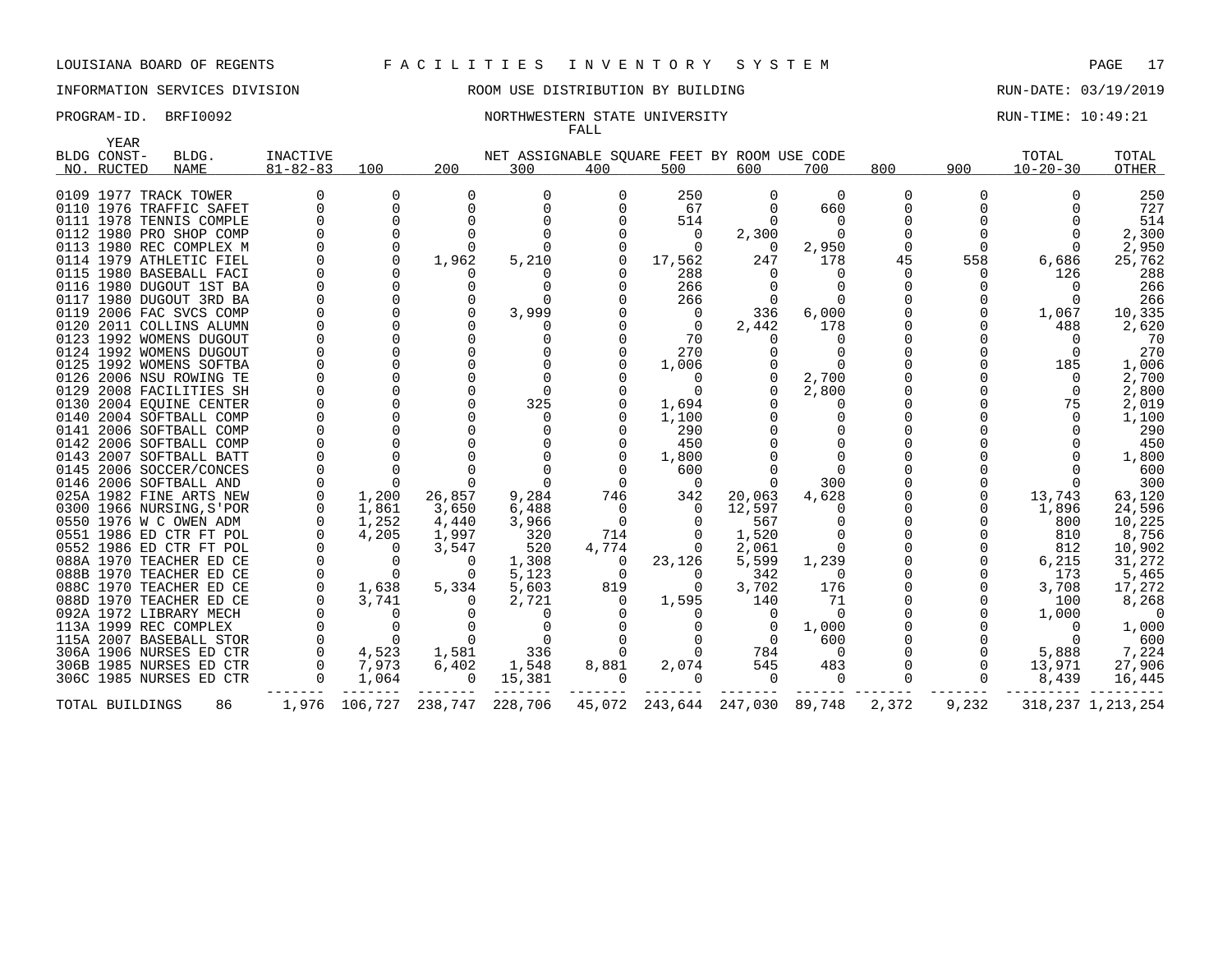# INFORMATION SERVICES DIVISION ROOM USE DISTRIBUTION BY BUILDING RUN-DATE: 03/19/2019

### PROGRAM-ID. BRFI0092 SOUTHEASTERN LA. UNIVERSITY SALL AND RUN-TIME: 10:49:21 FALL

|      | <b>YEAR</b> |                         |                |             |          |                                             |          |                |          |               |          |          |                |         |
|------|-------------|-------------------------|----------------|-------------|----------|---------------------------------------------|----------|----------------|----------|---------------|----------|----------|----------------|---------|
|      | BLDG CONST- | BLDG.                   | INACTIVE       |             |          | NET ASSIGNABLE SOUARE FEET BY ROOM USE CODE |          |                |          |               |          |          | TOTAL          | TOTAL   |
|      | NO. RUCTED  | <b>NAME</b>             | $81 - 82 - 83$ | 100         | 200      | 300                                         | 400      | 500            | 600      | 700           | 800      | 900      | $10 - 20 - 30$ | OTHER   |
|      |             |                         |                |             |          |                                             |          |                |          |               |          |          |                |         |
|      |             | AFBF 2011 Alumni Field  | O              | $\Omega$    | $\Omega$ | $\Omega$                                    | $\Omega$ | 2,722          | $\Omega$ | $\Omega$      | $\Omega$ | $\Omega$ |                | 2,722   |
|      |             | AFLD 1995 Alumni Field  | U              | $\Omega$    | $\Omega$ | 0                                           | 0        | 381            | $\Omega$ | $\Omega$      | ∩        |          |                | 381     |
|      |             | AFST 2001 Alumni Field  | U              | $\mathbf 0$ | $\Omega$ | 0                                           |          | 919            | $\Omega$ | $\Omega$      |          |          |                | 919     |
|      |             | ALUM 1994 Alumni Center |                | $\Omega$    | $\Omega$ | 3,618                                       |          | $\Omega$       | 2,991    | 2,583         |          |          | 2,479          | 9,192   |
|      |             | ARTF 1980 Art Foundry   |                | ∩           | 864      | 0                                           |          | $\Omega$       | 0        | <sup>0</sup>  |          |          |                | 864     |
|      |             | ASCH UNKN Ascension Hal | $\Omega$       | $\Omega$    |          | 220                                         | 747      | O              | 7,442    | 111           | $\Omega$ | 50,372   | 15,852         | 58,892  |
|      |             | AZHO 1964 Charles Anzal | 8,122          | 1,439       | 7,469    | 2,101                                       |          | 0              | 503      | $\Omega$      |          |          | 2,840          | 19,634  |
|      |             | BIOF 2010 Physical Plan | O              | O           | $\Omega$ | $\Omega$                                    |          | $\Omega$       | $\Omega$ | 255           | O        | ∩        | $\Omega$       | 255     |
|      |             | BIOL 1964 Biology Build | N              | ∩           | 40,012   | 8,947                                       |          | 4,586          | 228      | 570           |          |          | 26,485         | 54,343  |
| BRC0 |             | 1982 Baton Rouge C      | $\Omega$       | 9,015       | 3,942    | 9,225                                       | 7,975    | O              | 8,105    | 588           |          |          | 23,045         | 38,850  |
|      |             | CHAO 1974 Clark Hall An | U              | 0           | 4,559    | 0                                           |          |                | 0        | $\Omega$      |          |          | 513            | 4,559   |
|      |             | CHRY 1984 Chrysanthemum |                | O           | $\Omega$ | $\Omega$                                    |          | ∩              | $\Omega$ | 1,851         |          |          | $\Omega$       | 1,851   |
|      |             | CH00 1939 J. Leon Clark | U              | $\Omega$    | 9,516    | 231                                         |          | $\Omega$       | 0        | $\Omega$      |          |          | 4,357          | 9,747   |
|      |             | CLMB 1928 Columbia Thea | ∩              | 700         |          | 1,449                                       |          | $\Omega$       | 15,776   | $\Omega$      | $\Omega$ |          | 16,441         | 17,925  |
|      |             | CNHO 1964 Cardinal Newm | $\Omega$       | $\Omega$    | $\Omega$ | 134                                         |          | $\Omega$       | 586      | 80            | $\Omega$ | 11,906   | 6,699          | 12,706  |
|      |             | CSTB UNKN Computer Scie | O              | 3,942       | 35,460   | 5,760                                       |          | 0              | 1,478    | 370           |          |          | 20,057         | 47,010  |
|      |             | CWCH 1940 Charles W. Ca | $\Omega$       | $\Omega$    | 3,221    | 3,093                                       |          | $\Omega$       | 0        | $\Omega$      | ∩        |          | 3,126          | 6,314   |
|      |             | DCSA 1972 Dugas Center  | U              | $\Omega$    | $\Omega$ | 5,814                                       |          | 6,727          | 2,903    | 16            | 3,447    |          | 6,175          | 18,907  |
|      |             | DGCS 1995 Alumni Field- |                | ∩           |          | 0                                           |          | 458            |          | $\Omega$      | ∩        |          | $\Omega$       | 458     |
|      |             | DUGO 1995 Alumni Field- | O              | ∩           |          | $\Omega$                                    |          | 448            | U        | $\Omega$      |          |          | 473            | 448     |
|      |             | DVIC 1971 D. Vickers Ha | $\Omega$       | 14,655      | 9,057    | 12,186                                      |          | 958            | 13,486   | 240           |          | $\Omega$ | 24,363         | 50,582  |
|      |             | DYSN 1961 Luther H. Dys |                |             | $\Omega$ | 11,975                                      |          | $\overline{0}$ |          | $\Omega$      |          | $\Omega$ | 3,558          | 11,975  |
|      |             | ECDS 2009 The Eye Cente |                | $\Omega$    |          | 500                                         |          | 100            |          | $\Omega$      |          | ∩        | 300            | 600     |
| ELEC |             | 1945 Main HV Switc      | $\Omega$       | $\Omega$    |          | 0                                           |          | 0              |          | $\Omega$      |          |          | 632            | 0       |
|      |             | ESA0 1937 East Strawber | $\Omega$       | $\Omega$    |          | 2,018                                       |          | $\Omega$       | 7,583    | $\Omega$      |          |          | 574            | 9,601   |
|      |             | ES00 1937 East Strawber | 7,947          | $\Omega$    | 7,529    | 6,757                                       |          | 693            |          | <sup>0</sup>  |          |          | 5,392          | 22,926  |
|      |             | ETCK 1981 East Stadium  | $\Omega$       | $\Omega$    | 0        | 0                                           |          | 19,200         | $\Omega$ | $\Omega$      |          |          |                | 19,200  |
|      |             | FAYO 2001 Fayard Hall   | 0              | 25,693      | 8,550    | 22,534                                      |          |                | 1,323    | 154           |          | $\Omega$ | 32,284         | 58,254  |
|      |             | GARR 1962 R. Norval Gar | $\Omega$       | 13,585      | 5,373    | 15,819                                      | 207      | $\Omega$       | 407      | $\Omega$      |          | $\Omega$ | 12,541         | 35,391  |
|      |             | GREN 2010 Greenhouse On |                |             |          | $\Omega$                                    | 0        | 2,897          | 0        | $\Omega$      |          |          | $\Omega$       | 2,897   |
|      |             | HMB0 2001 Housing Maint | ∩              | $\Omega$    |          | 47                                          |          | ∩              | 0        | 1,473         |          |          | 51             | 1,520   |
|      |             | HZMB 1996 Hazardous Mat | ∩              | $\Omega$    |          | $\Omega$                                    |          | O              | $\Omega$ | 797           |          |          |                | 797     |
|      |             | INMO 2009 Strawberry St | 3,945          | $\Omega$    |          | 0                                           |          | ∩              |          | 1,203 154,750 | $\Omega$ |          | 7,820          | 159,898 |
|      |             | INNO 1940 The Inn at So |                | $\Omega$    |          | 0                                           |          | $\Omega$       | 450      | O             | $\Omega$ | 2,701    | 432            | 3,151   |
|      |             | JC00 1970 Jefferson Cou |                | $\Omega$    |          | 1,301                                       |          | 449            | 0        |               |          |          | 483            | 1,750   |
|      |             | KHMB 2011 Kinesiology & | $\Omega$       | $\Omega$    |          | $\Omega$                                    |          | $\Omega$       | $\Omega$ | $\Omega$      |          |          | 1,090          |         |
|      |             | KHSA 2011 Kinesiology & | $\Omega$       | 7,622       | 6,706    | 8,175                                       |          | $\Omega$       | 261      | $\Omega$      |          |          | 9,471          | 22,764  |
| KHS0 |             | 1969 Kinesiology &      | 3,221          | 2,651       | 4,124    | 4,862                                       |          | 27,403         | 67       | 0             | ∩        |          | 10,562         | 42,328  |
| KTPB |             | UNKN Kinesiology T      | ∩              | ∩           |          |                                             |          | 224            | $\Omega$ | $\Omega$      | $\Omega$ |          |                | 224     |
| LAH0 |             | 2005 Louisiana Res      | U              | $\Omega$    |          | 0                                           |          | $\Omega$       | 960      | 86            | $\Omega$ | 21,876   | 6,197          | 22,922  |
|      |             | LIVH 2005 Livingston Re | O              | ∩           | ∩        | 0                                           |          | $\Omega$       | 467      | $\Omega$      |          | 31,653   | 7,728          | 32,120  |
| LLTC |             | 2005 Clausen Famil      | U              | 6,848       | 4,957    | 1,866                                       |          | 1,082          | 1,848    | $\Omega$      |          |          | 5,969          | 16,601  |
|      |             | LTOK 2008 Lions Traxx S |                |             |          |                                             |          | 500            | $\Omega$ | $\Omega$      |          |          |                | 500     |
|      |             | LTTN 2008 Lions Traxx S | O              | O           |          | $\Omega$                                    |          | 83             |          | $\Omega$      |          |          |                | 83      |
| LTUC |             | 2008 Lions Traxx S      | $\Omega$       | ∩           |          | 0                                           |          | 84             |          | $\Omega$      |          |          |                | 84      |
|      |             | MCCL 1939 Jay W. McClim | 0              | 1,891       | 3,619    | 10,079                                      |          | $\Omega$       | 0        | 1,720         |          |          | 4,093          | 17,309  |
|      |             | MCE0 1939 McClimans Hal |                |             |          |                                             |          | U              |          | U             |          |          | 141            |         |
|      |             | MCM0 1939 McClimans Hal | $\Omega$       | $\Omega$    | ∩        | $\Omega$                                    |          | ∩              | U        | $\Omega$      |          | $\Omega$ | 351            |         |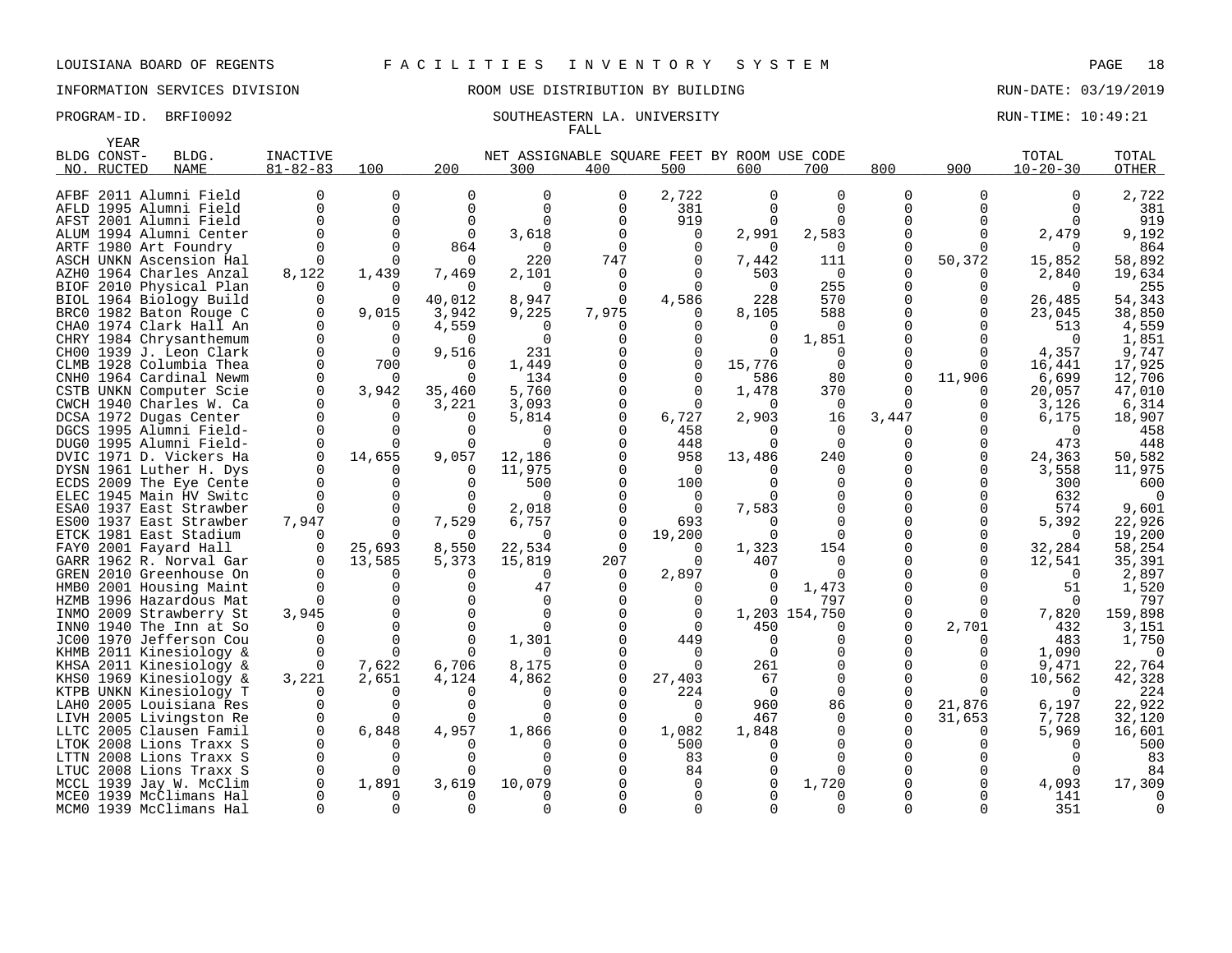# INFORMATION SERVICES DIVISION ROOM USE DISTRIBUTION BY BUILDING RUN-DATE: 03/19/2019

### PROGRAM-ID. BRFI0092 SOUTHEASTERN LA. UNIVERSITY SOUTHEASTERN LA. EXAMPLE 20149:21 FALL

|     | YEAR<br>BLDG CONST- | BLDG.                                              | INACTIVE                |          |          | NET ASSIGNABLE SQUARE FEET BY ROOM USE CODE |             |              |              |             |                      |          | TOTAL          | TOTAL      |
|-----|---------------------|----------------------------------------------------|-------------------------|----------|----------|---------------------------------------------|-------------|--------------|--------------|-------------|----------------------|----------|----------------|------------|
| NO. | RUCTED              | <b>NAME</b>                                        | $81 - 82 - 83$          | 100      | 200      | 300                                         | 400         | 500          | 600          | 700         | 800                  | 900      | $10 - 20 - 30$ | OTHER      |
|     |                     |                                                    |                         |          |          |                                             |             |              |              |             |                      |          |                |            |
|     |                     | MEAD 1939 Eleanore H. M                            | 0                       | 6,117    | 0        | 3,546                                       | 0           | <sup>0</sup> | 121          | 186         | 0                    | 0        | 7,607          | 9,970      |
|     |                     | MES1 1987 Mesocosm One                             | $\Omega$                | $\Omega$ | $\Omega$ | $\Omega$                                    | 0           | 2,400        | 0            | $\mathbf 0$ | 0                    | O        | $\Omega$       | 2,400      |
|     |                     | MGHO 1934 Lucius McGehe                            | 2,922                   | 3,077    | 395      | 6,579                                       | $\Omega$    | O            | $\Omega$     | 502         | 0                    | N        | 4,962          | 13,475     |
|     |                     | MIMS 1948 Gertie Lee Mi                            | $\Omega$                | 0        | 388      | 12,635                                      | 0           | $\Omega$     | 717          | $\mathbf 0$ | 0                    | 0        | 4,550          | 13,740     |
|     |                     | MPBO 1945 Main Power Bu                            | $\Omega$                | $\Omega$ | $\Omega$ | $\Omega$                                    | $\Omega$    | $\Omega$     | $\Omega$     | $\Omega$    | $\Omega$             | U        | 598            | $\Omega$   |
|     |                     | MUSA 1981 Music Buildin                            | $\mathbf 0$             | 2,431    | 8,782    | 5,404                                       | $\mathbf 0$ | $\mathbf 0$  | 3,217        | 440         | $\mathbf 0$          | O        | 8,577          | 20,274     |
|     |                     | MUSR 1983 Music Recital                            |                         |          |          | <sup>0</sup>                                | $\Omega$    | $\Omega$     | 2,896        | $\Omega$    | $\Omega$             | Ω        | 1,369          | 2,896      |
|     |                     | NC-G 1961 North Campus                             | 5,245                   | $\Omega$ | $\Omega$ | $\Omega$                                    | $\Omega$    | <sup>n</sup> |              | 413         | $\mathbf 0$          |          | $\Omega$       | 5,658      |
|     |                     | NCAT 1961 North Campus                             | 372                     | $\Omega$ | 0        | 1,313                                       | 0           | 11,897       |              | 0           | 0                    | 0        | 1,329          | 13,582     |
|     |                     | NCCO 1977 North Campus                             | 72                      | 0        |          |                                             | $\Omega$    |              |              | 577         | $\Omega$             | $\Omega$ | 133            | 649        |
|     |                     | NCFA 1961 North Campus                             | 0                       | $\Omega$ | $\Omega$ | 11,606                                      | $\Omega$    | 0            | 465          | 0           | $\mathbf 0$          | 0        | 6,244          | 12,071     |
|     |                     | NCHP 2001 North Campus                             | $\Omega$                | $\Omega$ |          |                                             | $\Omega$    | <sup>n</sup> |              | $\Omega$    | $\Omega$             | O        | 124            |            |
|     |                     | NCHR 1968 North Campus                             | 0                       | $\Omega$ | $\Omega$ | 3,615                                       | 0           | 0            | $\Omega$     | $\Omega$    | 0                    | 0        | 812            | 3,615      |
|     |                     | NCMB 1961 North Campus-                            | 0                       | 8,991    | 2,983    | 26,683                                      | 808         | 0            | 1,247        | 266         | $\Omega$             | O        | 18,046         | 40,978     |
|     |                     | NCTR 1961 North Campus                             | $\mathbf 0$             |          |          | 558                                         | 0           | $\Omega$     | 6,332        | $\Omega$    | 0                    | O        | 180            | 6,890      |
|     |                     | NMEC 2000 North Campus                             | 0                       | $\Omega$ |          | $\Omega$                                    | $\Omega$    | $\Omega$     | $\Omega$     | $\Omega$    | $\Omega$             | O        | 1,357          | $\Omega$   |
|     |                     | NOPS 2004 North Oak Par                            | $\mathbf 0$             |          |          | $\Omega$                                    | $\Omega$    | 1,355        | $\Omega$     | $\Omega$    | $\Omega$             | O        | $\Omega$       | 1,355      |
|     |                     | NORC 1999 North Oak Par                            | $\mathbf 0$             |          | ∩        | 142                                         | $\Omega$    | <sup>n</sup> | 631          | 342         | $\mathbf 0$          | O        | 835            | 1,115      |
|     |                     | OPBF 2009 North Oak Par                            | $\Omega$                |          | ∩        | $\Omega$                                    | $\Omega$    | 1,988        | $\Omega$     |             | $\Omega$             |          | $\Omega$       | 1,988      |
|     |                     | OPP1 1993 North Oak Par                            | $\Omega$                |          |          | 0                                           | 0           | 0            | 137          | $\Omega$    | $\Omega$             |          | 0              | 137        |
|     |                     | OPP2 1993 North Oak Par                            |                         |          |          |                                             | 0           | $\Omega$     | 137          |             | $\Omega$             |          |                | 137        |
|     |                     | OPP3 1993 North Oak Par                            |                         |          |          | $\Omega$                                    | 0           | 0            | 137          |             | $\Omega$             |          |                | 137        |
|     |                     | OPP4 1993 North Oak Par                            | $\mathbf 0$             |          |          | $\Omega$                                    | $\Omega$    | $\Omega$     | 137          | $\Omega$    | $\Omega$             |          | <sup>0</sup>   | 137        |
|     |                     | OPP5 1993 North Oak Par                            | $\Omega$                |          |          | $\Omega$                                    | $\Omega$    | 0            | 137          | $\Omega$    | $\Omega$             |          | ∩              | 137        |
|     |                     | OPP6 1993 North Oak Par                            | $\Omega$                |          |          | $\Omega$                                    | $\Omega$    | $\Omega$     | 137          | ∩           | $\Omega$             |          |                | 137        |
|     |                     | OPRS 2004 North Oak Par                            | $\Omega$                | $\Omega$ |          | $\Omega$                                    | 0           | 127          | $\Omega$     |             | $\Omega$             |          | <sup>0</sup>   | 127        |
|     |                     | OP11 1999 North Oak Par                            | $\Omega$                | O        |          | $\Omega$                                    | $\Omega$    | 235          |              | ∩           | $\Omega$             |          | U              | 235        |
|     |                     | OP13 1999 North Oak Par                            | $\Omega$                |          |          |                                             | 0           | 235          |              |             | $\Omega$             |          |                | 235        |
|     |                     | OP2B 2009 North Oak Par                            |                         |          |          | $\Omega$                                    | $\Omega$    | 537          |              | $\Omega$    | $\Omega$             |          | U              | 537<br>224 |
|     |                     | OP21 1999 North Oak Par                            | $\mathbf 0$<br>$\Omega$ |          |          | ∩                                           | 0<br>0      | 224<br>242   |              |             | $\Omega$<br>$\Omega$ |          |                | 242        |
|     |                     | OP23 1999 North Oak Par<br>OP3B 2009 North Oak Par | $\Omega$                |          |          | $\Omega$                                    | $\Omega$    | 537          |              |             | $\Omega$             |          |                | 537        |
|     |                     | OP31 1999 North Oak Par                            | $\Omega$                |          |          | $\Omega$                                    | 0           | 242          |              |             | $\Omega$             |          |                | 242        |
|     |                     | OP33 1999 North Oak Par                            | $\Omega$                |          |          | U                                           | $\Omega$    | 216          |              |             | $\Omega$             |          | U              | 216        |
|     |                     | OP4B 2009 North Oak Par                            | $\Omega$                |          |          |                                             | 0           | 537          |              |             | $\Omega$             |          |                | 537        |
|     |                     | OP41 1999 North Oak Par                            | $\Omega$                |          |          |                                             | $\Omega$    | 224          |              |             | <sup>0</sup>         |          | U              | 224        |
|     |                     | OP43 1999 North Oak Par                            | $\Omega$                | O        |          | $\Omega$                                    | 0           | 242          |              |             | $\Omega$             |          | <sup>0</sup>   | 242        |
|     |                     | OTIC 2004 North Oak Par                            | $\Omega$                | $\Omega$ |          |                                             | O           | 100          |              |             | <sup>0</sup>         |          | 0              | 100        |
|     |                     | PEB0 1901 Primary Elect                            | 0                       | $\Omega$ | $\Omega$ | $\Omega$                                    | $\Omega$    | 0            |              |             | $\Omega$             |          | 454            | $\Omega$   |
|     |                     | PH00 1967 R.T. Pursley                             | 0                       | 2,205    | 20,650   | 4,751                                       | $\Omega$    | $\Omega$     | 527          | 4,433       | $\Omega$             | U        | 7.645          | 32,566     |
|     |                     | POTL 1939 Ralph R. Pott                            | $\mathbf 0$             | 2,536    | 363      | 4,646                                       | $\Omega$    | $\mathbf 0$  | 6,151        | 214         | 0                    | O        | 6,798          | 13,910     |
|     |                     | PPED 1983 Physical Plan                            | 0                       | O        |          | $\Omega$                                    | $\Omega$    | $\Omega$     |              | $\Omega$    | $\Omega$             |          | 116            |            |
|     |                     | PPFS 2010 Physical Plan                            | 0                       | $\Omega$ | $\Omega$ | $\Omega$                                    | $\Omega$    | $\Omega$     |              | 166         | $\mathbf 0$          |          | $\Omega$       | 166        |
|     |                     | PPM1 1979 Physical Plan                            | 0                       |          | $\Omega$ | 4,399                                       | $\Omega$    | $\Omega$     |              | 4,696       | 0                    | 0        | 444            | 9,095      |
|     |                     | PPM2 1980 Physical Plan                            | $\mathbf 0$             | 0        | $\Omega$ | 2,781                                       | $\Omega$    | $\Omega$     |              | $\Omega$    | $\Omega$             | $\Omega$ | 1,635          | 2,781      |
|     |                     | PPM3 1980 Physical Plan                            | 0                       | $\Omega$ | 0        | 1,028                                       | 0           | $\Omega$     |              | 6,700       | 0                    |          | 399            | 7,728      |
|     |                     | PPM4 1980 Purchasing &                             |                         |          | $\Omega$ | 2,167                                       | $\Omega$    | <sup>n</sup> |              | 33,275      | $\Omega$             |          | 386            | 35,442     |
|     |                     | PPM6 1967 Physical Plan                            | $\mathbf 0$             | $\Omega$ | ∩        | 369                                         | 0           | $\Omega$     | <sup>0</sup> | 6,957       | $\mathbf 0$          | 0        | 76             | 7,326      |
|     |                     |                                                    |                         |          |          |                                             |             |              |              |             |                      |          |                |            |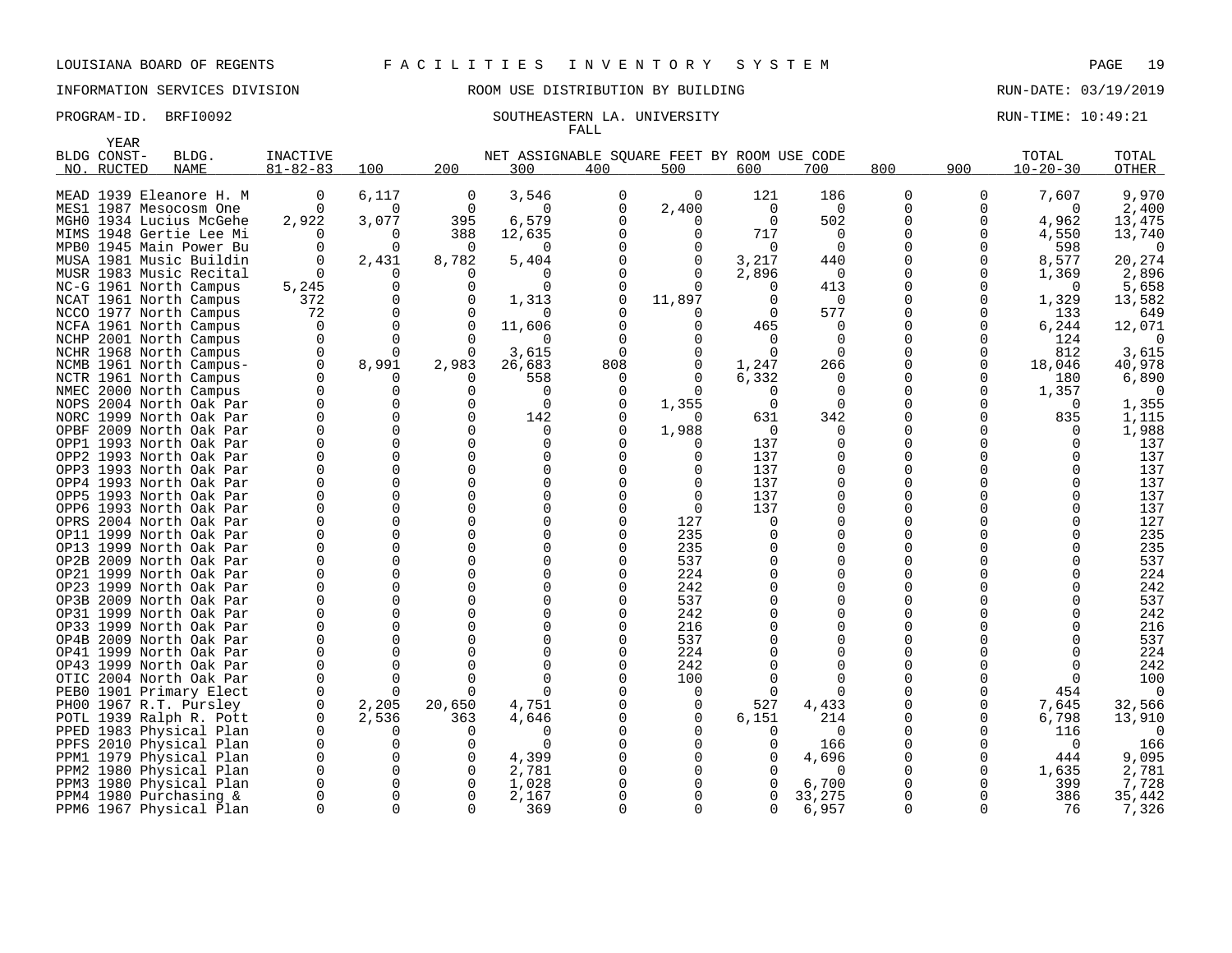# INFORMATION SERVICES DIVISION ROOM USE DISTRIBUTION BY BUILDING RUN-DATE: 03/19/2019

### PROGRAM-ID. BRFI0092 SOUTHEASTERN LA. UNIVERSITY SERVITHE: 10:49:21 FALL

|      | <b>YEAR</b> |                                                    |                |               |              |                                             |               |               |                 |               |             |              |                |                  |
|------|-------------|----------------------------------------------------|----------------|---------------|--------------|---------------------------------------------|---------------|---------------|-----------------|---------------|-------------|--------------|----------------|------------------|
|      | BLDG CONST- | BLDG.                                              | INACTIVE       |               |              | NET ASSIGNABLE SQUARE FEET BY ROOM USE CODE |               |               |                 |               |             |              | TOTAL          | TOTAL            |
|      | NO. RUCTED  | <b>NAME</b>                                        | $81 - 82 - 83$ | 100           | 200          | 300                                         | 400           | 500           | 600             | 700           | 800         | 900          | $10 - 20 - 30$ | OTHER            |
|      |             |                                                    |                |               | 0            | $\Omega$                                    |               |               |                 |               |             |              |                |                  |
|      |             | PPV2 1983 Physical Plan                            |                | 0<br>$\Omega$ |              |                                             | 0<br>$\Omega$ | 0<br>$\Omega$ | 0               | 6,054         | 0           | $\Omega$     | 0<br>9,529     | 6,054            |
|      |             | PRDH 2005 Pride Hall                               |                | $\Omega$      | 0<br>O       | 7,775<br>∩                                  | O             |               | 669<br>$\Omega$ | $\Omega$<br>0 | 0<br>O      | 27,815       |                | 36,259           |
|      |             | PSCH 1985 Plant Science                            |                |               |              |                                             |               | 1,918         |                 |               |             | O            | O              | 1,918            |
|      |             | SACO 2001 Claude B. Pen                            |                | 1,910         | O<br>∩       | 3,066                                       | 0             | 153           | 43,721          | 0             | 1,478       | 0            | 17,122         | 50,328           |
|      |             | SBA0 1955 Science Build                            |                | 12,510        | $\Omega$     | 832                                         |               | $\Omega$      | 83              |               |             |              | 5,274          | 13,432           |
| SCF0 |             | 2009 Naquin Streng                                 |                | O             |              | 264                                         | O             | 5,170         | 0               | $\Omega$      | O           | $\Omega$     | 189            | 5,434            |
|      |             | SEOA 2001 Southeastern                             |                | O             | ∩<br>O       | 82<br>$\Omega$                              |               | O             | 711             | 0             | O<br>0      | 1,128        | 403            | 1,921            |
| SE01 |             | 2001 Southeastern                                  |                | 0<br>$\Omega$ |              | $\Omega$                                    |               |               | 0<br>U          | 0<br>U        | 0           | 11,568       |                | 11,568           |
| SE02 |             | 2001 Southeastern<br>2001 Southeastern             |                | $\Omega$      |              |                                             |               |               |                 | O             | O           | 11,568       |                | 11,568           |
| SE03 |             | SE04 2001 Southeastern                             |                | 0             |              | $\Omega$                                    |               |               |                 | 0             | 0           | 7,162        |                | 7,162            |
|      |             |                                                    |                | $\Omega$      |              |                                             |               |               |                 | U             | U           | 10,878       |                | 10,878           |
| SE05 |             | 2001 Southeastern                                  |                | $\Omega$      |              | $\Omega$                                    | $\Omega$      |               |                 | $\Omega$      | O           | 11,568       | ∩              | 11,568           |
| SE06 |             | 2001 Southeastern                                  |                | $\Omega$      |              | ∩                                           | $\cap$        |               |                 | 0             |             | 23,136       |                | 23,136           |
|      |             | SGCW 1901 Student Gover                            |                | 0             |              | $\Omega$                                    | 369           | 1,094         | 0               | 0             | 0           | 31,743       |                | 1,094            |
|      |             | SHAA 2005 Washington Re<br>SHAB 2005 St. Tammany R |                | 0             |              |                                             | 369           |               | 385             | 61            | 0           | 31,299       | 7,790<br>8,098 | 32,112<br>32,114 |
| SHAC |             | 2004 Tangipahoa Re                                 |                | $\Omega$      |              |                                             | ∩             |               | 385             | $\Omega$      | O           | 20,086       | 5,133          | 20,471           |
|      |             | SHAD 2004 Hammond Resid                            |                | $\Omega$      | <sup>n</sup> | $\Omega$                                    | $\Omega$      | $\Omega$      | 373             | $\Omega$      | 0           | 28,607       | 6,714          | 28,980           |
|      |             | SIMS 1985 Linus A. Sims                            |                | 541           | 4,336        | 8,573                                       | 86,512        | $\Omega$      | 3,549           | $\Omega$      |             | $\Omega$     | 29,414         | 103,511          |
|      |             | SLBC 1995 Southeast Lou                            |                | 0             | ∩            | 8,740                                       | 0             | 0             | 1,508           | 196           | O           | O            | 4,723          | 10,444           |
|      |             | SOCR 2009 Soccer Dugout                            |                | 0             |              | ∩                                           | $\Omega$      | 798           |                 | 0             | U           | O            | 136            | 798              |
|      |             | SUA0 1983 Student Union                            |                | 0             | O            | 11,023                                      | 708           | 0             | 5,909           | 0             | 1,343       | $\Omega$     | 7,704          | 18,983           |
|      |             | SUMB 2003 War Memorial                             |                | 0             | ∩            |                                             | ∩             |               | 0               | $\Omega$      | U           | $\Omega$     | 103            |                  |
| SUN0 |             | 2014 War Memorial                                  |                | 0             | 0            | 1,867                                       | ∩             | ∩             | 55,682          | 153           | O           | $\Omega$     | 21,463         | 57,702           |
|      |             | SUSA UNKN Sustainabilit                            |                | 0             | 1,123        | <sup>0</sup>                                |               | ∩             | 0               | 694           |             |              | 49             | 1,817            |
|      |             | SUST 1984 Sustainabilit                            |                | $\Omega$      | 1,560        | 244                                         |               | 8,101         | 0               | 0             | U           | <sup>0</sup> | 218            | 9,905            |
|      |             | SUWO 1965 War Memorial                             |                | 0             | 0            | 11,382                                      |               | 0             | 6,530           | 0             | 0           | $\Omega$     | 5,445          | 17,912           |
|      |             | SU00 1965 War Memorial                             |                | $\Omega$      | ∩            | 1,321                                       |               | O             | 21,897          | ∩             | O           | ∩            | 6,343          | 23,218           |
|      |             | TAYH 2005 Taylor Reside                            |                | $\Omega$      | U            | O                                           |               |               | 598             | 0             | $\mathbf 0$ | 28,719       | 7,286          | 29,317           |
|      |             | TCBH 1983 Turtle Cove B                            |                | $\Omega$      |              | $\Omega$                                    |               |               | $\Omega$        | 941           | O           |              |                | 941              |
|      |             | TCCH 2012 Turtle Cove C                            |                | $\Omega$      |              | $\Omega$                                    |               |               | $\Omega$        | 0             | O           | 1,714        |                | 1,714            |
|      |             | TCGC 2006 Turtle Cove C                            |                | 0             |              | 173                                         |               |               | 377             | 1,392         | 0           |              | 645            | 1,942            |
|      |             | TCGH 1940 Turtle Cove G                            |                | 0             |              | $\Omega$                                    |               |               | $\Omega$        | O             | U           | 5,820        |                | 5,820            |
|      |             | TECM 1973 Cate TEC Mech                            |                | $\Omega$      |              | 108                                         |               |               | O               | $\Omega$      |             | O            |                | 108              |
|      |             | TECS 2003 TEC Storage B                            |                |               |              | $\Omega$                                    |               |               | 0               | 632           | U           |              |                | 632              |
|      |             | TECO 1973 Charles E. Ca                            |                | 11,559        | 7,512        | 17,263                                      | 0             | 35,282        | 7,671           | $\Omega$      | 0           |              | 31,484         | 79,287           |
|      |             | THAO 1955 Tinsley Hall                             |                |               | ∩            | 1,371                                       |               |               | $\Omega$        | ∩             | O           | $\Omega$     | 682            | 1,371            |
|      |             | TH00 1955 G. Jack Tinsl                            |                | 4,854         | 1,659        | 2,597                                       | $\Omega$      | O             | 2,122           | $\Omega$      | O           | O            | 3,928          | 11,232           |
|      |             | TWOH UNKN Twelve Oaks H                            |                |               | ∩            | 227                                         | 853           |               | 6,620           | 0             | 0           | 50,762       | 17,492         | 58,462           |
| UC00 |             | 1982 University Ce                                 |                | 1,528         | 787          | 8,649                                       | $\Omega$      | 28,558        | 16,828          | 4,501         | O           | n            | 66,046         | 60,851           |
|      |             | UNIV 2005 University Re                            |                | 0             | 0            | <sup>0</sup>                                |               |               | $\Omega$        | 0             | 0           | 6,458        |                | 6,458            |
|      |             | UPD0 1971 Range Hall                               |                | O             |              | 3,967                                       |               | $\Omega$      | 0               | 1,625         |             | O            | 1,259          | 5,592            |
|      |             | URMB 2005 President's R                            |                | 0             | O            | n                                           |               | 220           | $\Omega$        | O             | 0           | O            | ∩              | 220              |
| VILA |             | 2001 Greek Village                                 |                | $\Omega$      | ∩            | 1,011                                       |               | O             | 2,630           | U             | O           | 4,035        | 1,345          | 7,676            |
| VILB |             | 2001 Greek Village                                 |                | $\Omega$      | $\Omega$     |                                             |               |               | 2,892           | O             | O           | 5,666        | 1,808          | 8,558            |
|      |             | VILC 2001 Greek Village                            |                | 0             | 386          |                                             |               |               |                 | O             | O           | 988          | 224            | 1,374            |
|      |             | VILD 2001 Greek Village                            |                | $\Omega$      | 0            |                                             |               |               | 5,086           | 0             |             | 9,943        | 3,086          | 15,029           |
|      |             | VILE 2001 Greek Village                            |                | $\Omega$      | $\Omega$     | $\Omega$                                    |               | $\Omega$      | 2,630           | U             | 0           | 3,861        | 1,275          | 6,491            |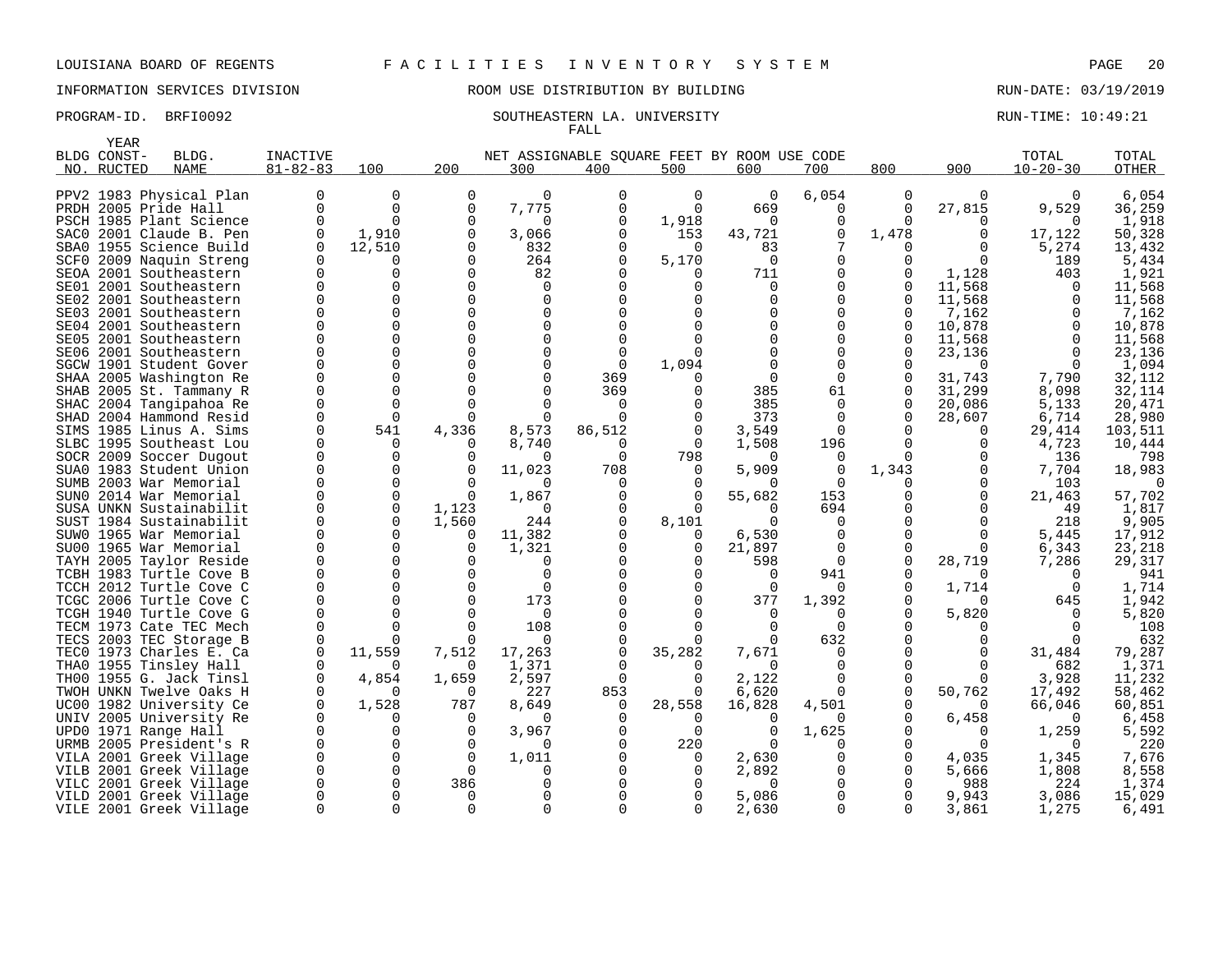# INFORMATION SERVICES DIVISION ROOM USE DISTRIBUTION BY BUILDING RUN-DATE: 03/19/2019

### PROGRAM-ID. BRFI0092 SOUTHEASTERN LA. UNIVERSITY SOUTHEASTERN LA. EXAMPLE 20149:21 FALL

| <b>YEAR</b><br>BLDG CONST-<br>NO. RUCTED | BLDG.<br>NAME                                                                 | INACTIVE<br>$81 - 82 - 83$ | 100     | 200            | NET ASSIGNABLE SOUARE FEET BY ROOM USE CODE<br>300 | 400    | 500     | 600         | 700             | 800   | 900     | TOTAL<br>$10 - 20 - 30$  | TOTAL<br>OTHER                   |
|------------------------------------------|-------------------------------------------------------------------------------|----------------------------|---------|----------------|----------------------------------------------------|--------|---------|-------------|-----------------|-------|---------|--------------------------|----------------------------------|
|                                          |                                                                               |                            |         |                |                                                    |        |         |             |                 |       |         |                          |                                  |
| WH00 1960 White Hall                     | VILF 2001 Greek Village<br>VVS0 2001 Village Vendi<br>WS00 1937 West Strawber | 377                        | 10,059  | 2,945<br>1.704 | 6,768<br>5,548                                     | 325    | 9,518   | 97<br>3,539 | 54              |       | 11,216  | 5,746<br>9,275<br>11,986 | 11,216<br>97<br>19,826<br>21,011 |
|                                          |                                                                               |                            |         |                |                                                    |        |         |             |                 |       |         |                          |                                  |
| TOTAL BUILDINGS                          | 148                                                                           | 32,223                     | 156,359 | 210,531        | 333,784                                            | 98,873 | 182,064 |             | 283,685 241,121 | 6,268 | 464.248 |                          | 636,667 2,009,156                |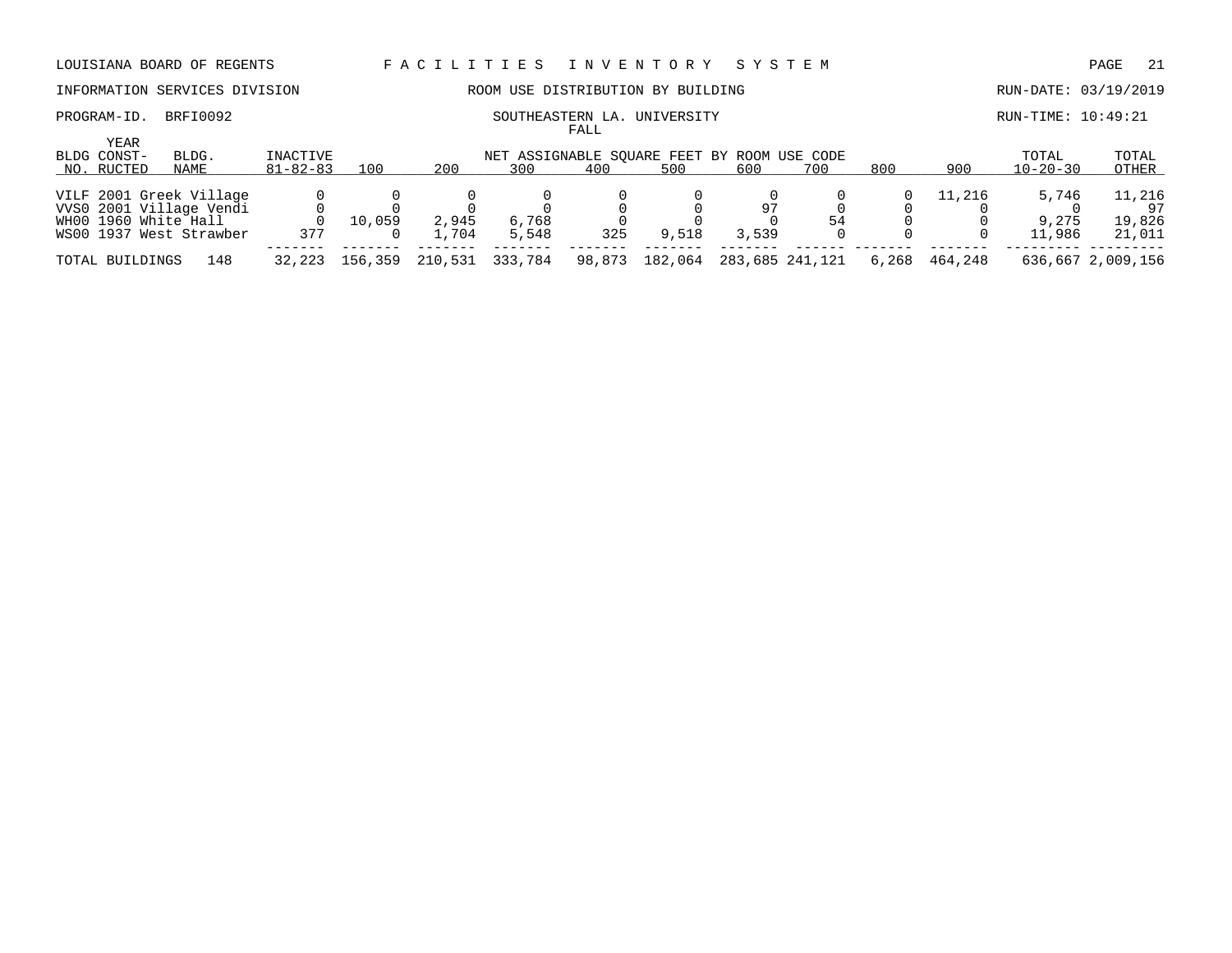# INFORMATION SERVICES DIVISION ROOM USE DISTRIBUTION BY BUILDING RUN-DATE: 03/19/2019

|      | YEAR        |                                                    |                |          |                      |                                             |                 |              |                   |             |              |                    |                |                 |
|------|-------------|----------------------------------------------------|----------------|----------|----------------------|---------------------------------------------|-----------------|--------------|-------------------|-------------|--------------|--------------------|----------------|-----------------|
|      | BLDG CONST- | BLDG.                                              | INACTIVE       |          |                      | NET ASSIGNABLE SQUARE FEET BY ROOM USE CODE |                 |              |                   |             |              |                    | TOTAL          | TOTAL           |
| NO.  | RUCTED      | <b>NAME</b>                                        | $81 - 82 - 83$ | 100      | 200                  | 300                                         | 400             | 500          | 600               | 700         | 800          | 900                | $10 - 20 - 30$ | OTHER           |
|      |             |                                                    |                |          |                      |                                             |                 |              |                   |             |              |                    |                |                 |
|      |             | ACAD 2010 LP Acadian Do                            | 0              | 0        | 0                    | 145                                         | $\Omega$        | 0            | 0                 | 0           | 0            | 10,632             | 0              | 10,777          |
|      |             | ACBR 1996 Alumni Center                            | $\Omega$       | $\Omega$ | 0                    | 1,487                                       | $\Omega$        | $\Omega$     | $\Omega$          | $\Omega$    | U            | O                  | 156            | 1,487           |
|      |             | AHAO 2005 Ackal Hall An                            |                | $\Omega$ | O                    | 1,345                                       |                 | <sup>0</sup> | $\Omega$          | 125         | 8            | O                  | 524            | 1,478           |
|      |             | ALET 2007 Police Traini                            |                | 58       | 0                    | 820                                         | $\Omega$        | 0            | 2,416             | 0           | $\Omega$     |                    | 1,067          | 3,294           |
|      |             | ANDS 1978 Anders Book S                            |                | U        | $\Omega$             | 329                                         |                 | 0            | 6,716             | O           | U            | ∩                  | 1,044          | 7,045           |
|      |             | APCO UNKN Athlete Perfo                            |                | O        | 0                    | 9,391                                       | 0               | 27,800       | 6,366             | 2,393       | 2,669        | 0                  | 18,880         | 48,619          |
| BKR0 |             | 2011 Baker Taft St                                 |                |          | O<br>$\Omega$        | 130                                         | 581<br>$\Omega$ | <sup>0</sup> | 2,101             | 3,707       | 0<br>0       | 57,925<br>$\Omega$ | 49,035         | 64,444          |
|      |             | BK10 1998 Micro and Sma<br>BNA0 2012 Rose Garden B |                |          | O                    | 1,345<br>144                                |                 |              | 186               | 0           | 0            |                    | 914<br>37,970  | 1,531<br>76,233 |
|      |             | BNLP 2010 LP_Bancroft D                            |                |          | U                    | $\Omega$                                    |                 |              | 4,151<br>$\Omega$ | 1,235<br>O  | <sup>0</sup> | 70,703<br>20,889   | 5,754          | 20,889          |
|      |             | BOHS 1971 Bourgeois Hou                            |                |          | O                    | $\mathbf 0$                                 |                 |              | 0                 | $\Omega$    | 0            | 2,052              | $\Omega$       | 2,052           |
|      |             | BPB0 2000 Bourgeois Poo                            |                |          | O                    | 212                                         |                 |              |                   | 631         |              |                    | 1,296          | 843             |
| BSH0 |             | 2009 Beau Soleil H                                 |                | O        | $\Omega$             | 676                                         |                 | <sup>0</sup> |                   | 0           |              |                    | 495            | 676             |
| BTF0 |             | 2012 Bookstore Ten                                 |                |          | ∩                    | $\Omega$                                    |                 | $\Omega$     | 9,068             | U           |              |                    | 612            | 9,068           |
| CAEC |             | 2011 CLECO Alterna                                 |                | O        | 912                  | 404                                         |                 |              | 97                | 3,885       |              | O                  | 339            | 5,298           |
|      |             | CAES 2011 CLECO storage                            |                |          | O                    | <sup>0</sup>                                |                 |              |                   | 384         | 0            |                    |                | 384             |
|      |             | CAFF 2003 LP_Caffery                               |                |          | $\Omega$             | $\Omega$                                    |                 |              |                   | 0           | $\Omega$     | 12,109             | 3,435          | 12,109          |
|      |             | CALL 2003 LP Callais                               |                |          | $\Omega$             | $\Omega$                                    |                 |              |                   | 0           | $\Omega$     | 18,086             | 5,892          | 18,086          |
|      |             | CGIO UNKN CGI Federal                              |                |          | 104                  | 33,338                                      |                 | <sup>0</sup> | 2,824             | 3,959       | U            | $\Omega$           | 5,837          | 40,225          |
|      |             | CHFA 2006 Chimpanzee Ho                            |                |          | $\Omega$             | 290                                         |                 | 9,440        | 264               | $\Omega$    | 258          | O                  | 7,093          | 10,252          |
|      |             | CONV 2002 Cajun Dome Co                            |                |          | $\Omega$             | 480                                         |                 |              | 50,412            | 2,025       | $\Omega$     |                    | 32,512         | 52,917          |
| CRA0 |             | 2012 Rose Garden C                                 |                |          | $\Omega$             | 146                                         |                 | $\Omega$     | 5,256             | 1,268       | $\Omega$     | 57,013             | 35,418         | 63,683          |
|      |             | CRSB 2003 Chimp Researc                            |                | O        | O                    | 356                                         |                 | 2,205        |                   | 0           | O            |                    | 196            | 2,561           |
|      |             | DNLP 2010 LP_Denbo Dorm                            |                |          | O                    | $\Omega$                                    |                 |              |                   | 0           | $\Omega$     | 20,684             | 5,754          | 20,684          |
|      |             | DPF2 2006 Dome Pod Faci                            |                |          | O                    | <sup>0</sup>                                |                 | 1,038        |                   | O           |              |                    |                | 1,038           |
|      |             | DPF3 2006 Dome Pod Faci                            |                |          | O                    | $\Omega$                                    |                 | 2,076        |                   | 0           |              |                    |                | 2,076           |
|      |             | DPF4 2006 Dome Pod Faci                            |                |          | O                    | $\Omega$                                    |                 | 1,038        |                   | $\Omega$    |              |                    |                | 1,038           |
|      |             | DPF5 2006 Dome Pod Faci                            |                |          | O                    | $\Omega$                                    |                 | 2,076        |                   | O           |              |                    |                | 2,076           |
|      |             | DPF6 2006 Dome Pod Faci                            |                |          | O                    | $\mathbf 0$                                 |                 | 2,076        |                   | $\Omega$    |              |                    |                | 2,076           |
|      |             | ECDL 2011 CAFS Early Ch                            |                |          | U                    | 348                                         |                 |              | 1,636             | 108         |              |                    | 523            | 2,092           |
|      |             | EMDH 2003 LP_E.A.Martin                            |                |          | O                    | 323                                         |                 |              | 0                 | 0           | $\Omega$     | 20,424             | 5,789          | 20,747          |
|      |             | EQIN 1995 Equipment/Inc                            |                |          |                      | $\Omega$                                    |                 |              | 0                 | 1,544       | 0            |                    | 2,154          | 1,544           |
|      |             | HGRO 2011 Huger Taft St                            |                | $\Omega$ | $\Omega$<br>$\Omega$ | 131                                         | 839             | <sup>0</sup> | 1,565             | 3,186       | 0<br>U       | 58,393             | 48,799         | 64,114          |
|      |             | IMSC UNKN Intramural Sp<br>LITE 2007 Louisiana Imm |                |          | 9,387                | 246<br>27,553                               |                 | U            | 1,544<br>1,690    | 13<br>4,774 | U            | O                  | 408<br>21,632  | 1,803<br>43,404 |
|      |             | LPCF 1997 Primary Care                             |                |          | $\Omega$             | 4,012                                       |                 | U            | 287               | 280         | 5,770        | 0                  | 3,226          | 10,349          |
|      |             | LSS0 2011 Lady Cajuns S                            |                |          | U                    | 436                                         |                 | 1,985        | 635               | O           |              |                    | 1,527          | 3,056           |
|      |             | LSUE 1991 LSU Eunice                               |                | 1,064    | O                    | $\Omega$                                    |                 |              | 0                 | $\Omega$    | U            | ∩                  | <sup>0</sup>   | 1,064           |
|      |             | MCCU 2003 LP_McCullough                            |                |          | O                    | $\Omega$                                    |                 |              | 0                 | $\Omega$    | <sup>0</sup> | 18,090             | 5,754          | 18,090          |
| MIPF |             | 2006 Leon Moncla I                                 |                |          | O                    | 732                                         |                 | 84,227       | $\Omega$          | 52          |              |                    | 1,238          | 85,011          |
|      |             | MNTS 2004 Maintanence S                            |                |          |                      | 214                                         |                 | $\Omega$     | 259               | 9,314       |              |                    | 246            | 9,787           |
| MTC0 |             | 2010 NIRC Modular                                  |                |          |                      | O                                           |                 | 809          | 0                 | O           |              |                    | 74             | 809             |
| MTD0 |             | 2010 NIRC Modular                                  |                |          |                      | $\Omega$                                    |                 | 834          | 0                 | O           |              |                    | 74             | 834             |
| MT54 |             | 2012 Modular Build                                 |                |          |                      |                                             |                 | 820          |                   | U           |              |                    | 71             | 820             |
| MX00 |             | 2003 Moody Annex                                   |                | 12,122   | 3,525                | 16,935                                      |                 | $\Omega$     | 1,024             | 1,617       |              | O                  | 20,260         | 35,223          |
|      |             | M31C 2011 Modular Bldg.                            |                |          |                      | ∩                                           |                 | 812          |                   | ∩           |              |                    | 75             | 812             |
|      |             | NIWH 1978 New Maintenan                            |                |          | $\Omega$             | 214                                         | O               | $\Omega$     | 259               | 9,408       | U            | O                  | 239            | 9,881           |
|      |             | OLVR 2006 Oliver Hall                              |                | 6,083    | 13,431               | 13,525                                      | 381             | $\Omega$     | 1,067             | 2,455       | $\Omega$     | $\Omega$           | 19,637         | 36,942          |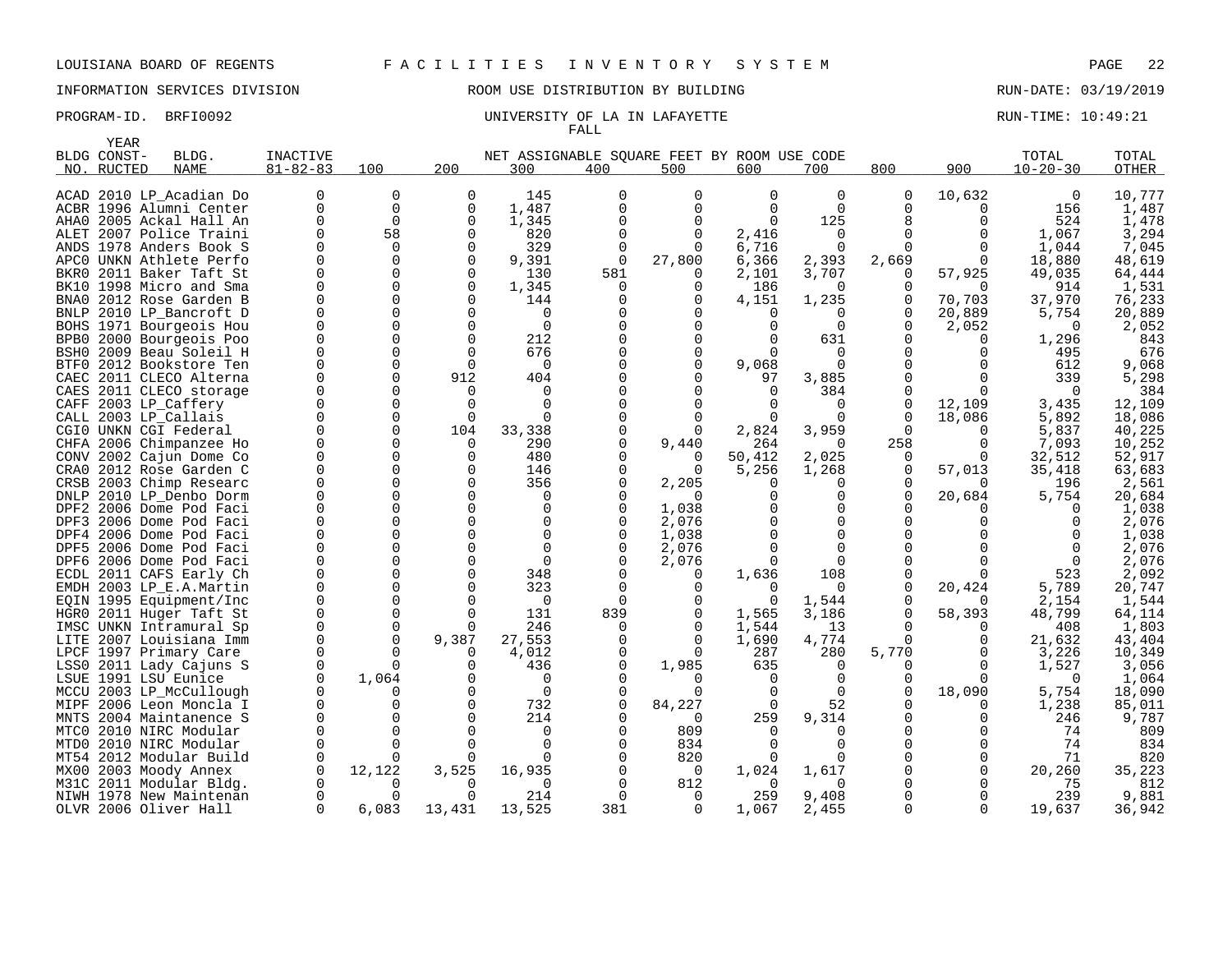# INFORMATION SERVICES DIVISION ROOM USE DISTRIBUTION BY BUILDING RUN-DATE: 03/19/2019

|     | YEAR        |                                                |                |                   |                   |                                             |          |              |          |                |          |              |                |                 |
|-----|-------------|------------------------------------------------|----------------|-------------------|-------------------|---------------------------------------------|----------|--------------|----------|----------------|----------|--------------|----------------|-----------------|
|     | BLDG CONST- | BLDG.                                          | INACTIVE       |                   |                   | NET ASSIGNABLE SQUARE FEET BY ROOM USE CODE |          |              |          |                |          |              | TOTAL          | TOTAL           |
| NO. | RUCTED      | <b>NAME</b>                                    | $81 - 82 - 83$ | 100               | 200               | 300                                         | 400      | 500          | 600      | 700            | 800      | 900          | $10 - 20 - 30$ | OTHER           |
|     |             | OLVT 2012 Olivier Parki                        | $\Omega$       | $\Omega$          | 0                 | 4,356                                       | 0        | 309,322      | 0        | 1,901          | 0        | 0            | 6,203          | 315,579         |
|     |             | PC46 2007 Primate Colon                        | $\Omega$       | $\Omega$          | 0                 | 184                                         | O        | 2,560        | 48       | $\Omega$       | 0        | $\Omega$     | 744            | 2,792           |
|     |             | PDF1 2006 Dome Pod Faci                        |                | $\Omega$          | 0                 | $\Omega$                                    | O        | 2,076        | $\Omega$ | 0              | 0        | $\Omega$     | O              | 2,076           |
|     |             | PDF2 2006 Dome Pod Faci                        |                |                   | 0                 | $\Omega$                                    | O        | 2,122        | O        | $\Omega$       | 0        |              |                | 2,122           |
|     |             | PDF3 2006 Dome Pod Faci                        |                | $\Omega$          | U                 | $\Omega$                                    |          | 3,086        |          | ∩              | U        |              |                | 3,086           |
|     |             | PDF4 2006 Dome Pod Faci                        |                | $\Omega$          | U                 | 0                                           | $\Omega$ | 2,122        |          | $\Omega$       | O        |              |                | 2,122           |
|     |             | PDF5 2006 Dome Pod Faci                        |                |                   |                   | $\Omega$                                    | n        | 2,122        |          | 0              | O        |              |                | 2,122           |
|     |             | PDF6 2006 Dome Pod Faci                        |                |                   | O                 | $\Omega$                                    |          | 1,590        |          | 0              | 0        |              |                | 1,590           |
|     |             | PRD0 2006 Percussion Wi                        |                |                   | 1,761             | $\Omega$                                    |          |              |          |                | O        |              | 35             | 1,761           |
|     |             | RBRT 1955 Roberts House                        |                |                   | 0                 | 1,287                                       |          | <sup>0</sup> | 222      | O              | O        | O            | 127            | 1,509           |
|     |             | RBTA 1955 Robert's Hous                        |                | $\Omega$          | O                 | $\Omega$                                    |          | 0            | $\Omega$ | $\Omega$       | 0        | 468          | $\Omega$       | 468             |
|     |             | RCTS 2012 Ragin Cajuns                         |                | $\Omega$          | U                 | 966                                         |          |              | 3,718    |                |          |              | 215            | 4,691           |
|     |             | RHFA 2006 Rhesus Facili                        |                | $\Omega$          | O                 | 256                                         |          | 2,557        | $\Omega$ | 541            | 3,563    | $\Omega$     | 3,311          | 6,917           |
|     |             | ROYO 2003 LP_Roy Dorm                          |                |                   | U                 | <sup>0</sup>                                |          |              |          | ∩              | $\Omega$ | 10,495       | 3,435          | 10,495          |
|     |             | SNFH 1985 Sigma Nu Frat                        |                |                   | 0                 | 157                                         |          | 0            | 1,129    | 0              | 0        | 2,099        | 993            | 3,385           |
|     |             | THIB 2003 LP_Thibodeaux                        |                |                   | O                 | $\Omega$                                    |          |              |          | 0              | 0        | 20,484       | 6,194          | 20,484          |
|     |             | TRAH 2003 LP Trahan Dor                        |                |                   | U                 | $\Omega$                                    |          |              |          |                | O        | 21,102       | 5,898          | 21,102          |
|     |             | TSCG 2006 Taft Street C                        |                |                   | 0                 | $\Omega$                                    |          |              | 0        | 132,660        | 0        | O            | 2,558          | 132,660         |
|     |             | TSTB 2006 Ticket Booth                         |                |                   | U                 | $\Omega$                                    |          |              | 52       | $\Omega$       | U        | O            | n              | 52              |
|     |             | UAM1 1967 University Ar                        |                | $\Omega$          | 0                 | 1,637                                       |          | 0            | 876      | 260            | 0        | 0            | 1,323          | 2,773           |
|     |             | UAM2 2002 University Ar                        |                | <sup>0</sup>      | U                 | 2,867                                       |          | $\Omega$     | 15,243   | 972            | $\Omega$ | <sup>0</sup> | 12,022         | 19,082          |
|     |             | VOOR 2003 LP_Voorhies D                        | $\Omega$       |                   | U                 | O                                           |          |              | O        | 0              | 0        | 17,780       | 5,898          | 17,780          |
|     |             | VPTB 1991 Vermilion Ph.                        |                | 840               |                   | $\Omega$                                    |          |              |          | $\Omega$       | O        |              |                | 840             |
|     |             | WLCN 2004 Welcome Cente                        |                |                   |                   | 541                                         |          |              |          | 64             | O        | <sup>0</sup> | 1,055          | 605             |
|     |             | YPRF 1999 Youth Park Re                        |                |                   |                   | <sup>0</sup><br>∩                           | n        |              |          | 51<br>$\Omega$ | 0<br>O   |              | 88<br>n        | 51              |
|     |             | 0001 1940 President's R                        |                |                   |                   |                                             |          |              |          |                |          | 6,553        |                | 6,553           |
|     |             | 0002 1922 Girard Hall<br>0004 1901 Foster Hall |                | 6,039             | 1,413<br>$\Omega$ | 7,143<br>8,633                              | 509<br>O |              |          | 326<br>52      | 0<br>O   | 0            | 7,671          | 15,430<br>8,685 |
|     |             | 0005 1938 Mouton Hall                          | $\Omega$       |                   | 1,318             | 5,998                                       | $\Omega$ |              |          | 245            | 0        |              | 6,249<br>5,571 | 13,203          |
|     |             | 0006 1940 Stephens Hall                        | 33             | 5,642<br>$\Omega$ | 2,146             | 7,543                                       | $\Omega$ | $\Omega$     | $\Omega$ | 8,027          | O        | $\Omega$     | 7,092          | 17,749          |
|     |             | 0007 1940 Broussard Hal                        | $\Omega$       | 3,149             | 5,898             | 2,802                                       | 114      |              | $\Omega$ | 159            | O        | $\Omega$     | 5,450          | 12,122          |
|     |             | 0008 1925 Lee Hall                             |                | 2,031             | 1,699             | 6,280                                       | 580      |              | 77       | 55             | 0        | ∩            | 5,661          | 10,722          |
|     |             | 0009 1937 Griffin House                        |                | O                 | O                 |                                             | n        |              | $\Omega$ | $\Omega$       | 0        | 3,600        |                | 3,600           |
|     |             | 0011 1920 Roy House                            |                |                   |                   |                                             |          |              | $\Omega$ | $\Omega$       | 0        | 4,304        |                | 4,304           |
|     |             | 0012 1939 Bittle Hall                          |                |                   |                   | 2,828                                       |          |              | 230      | 351            | U        | O            | 1,318          | 3,409           |
|     |             | 0013 1903 Declouet Hall                        |                | $\Omega$          | 1,556             | 8,129                                       | $\Omega$ |              | $\Omega$ | 494            | 0        | O            | 4,463          | 10,179          |
|     |             | 0014 1935 Buchanan Hall                        |                |                   | O                 | 5,785                                       | $\Omega$ |              | ∩        | 328            | $\Omega$ |              | 2,895          | 6,113           |
|     |             | 0016 1968 Wharton Hall                         | $\Omega$       | 20,800            | 24,750            | 18,416                                      | 282      | 12,240       | 430      | 2,088          | $\Omega$ | O            | 43,447         | 79,006          |
|     |             | 0017 1966 Maxim Doucet                         |                | 14,978            | 7,724             | 14,909                                      | 1,371    | 116          | 0        | 1,451          | $\Omega$ | $\Omega$     | 17,661         | 40,549          |
|     |             | 0018 1935 O. K. Allen H                        |                |                   | 70                | 2,787                                       | 94       | $\Omega$     | 119      | 4,223          | 6,420    | $\Omega$     | 4,495          | 13,713          |
|     |             | 0019 1940 Burke Hawthor                        |                | 5,093             | 5,503             | 13,071                                      | 511      | 4,144        | 12,261   | 2,214          | 2,766    | 0            | 20,964         | 45,563          |
|     |             | 0020 1950 Alumni Hall-S                        |                | ∩                 | $\Omega$          | 1,359                                       | $\Omega$ |              | $\Omega$ | $\Omega$       | $\Omega$ |              | 84             | 1,359           |
|     |             | 0024 1950 Randolph Hall                        | 0              | 252               | 310               | 595                                         | 0        |              | 4,443    | 224            | 0        | 1,621        | 3,182          | 7,445           |
|     |             | 0025 1927 Judice-Rickel                        |                | 344               | 2,738             | 1,264                                       | 122      |              | 181      | 2,390          | 0        |              | 1,834          | 7,039           |
|     |             | 0027 1940 McLaurin Hall                        |                | 2,932             | 7,638             | 2,247                                       | $\Omega$ | $\Omega$     | $\Omega$ | 148            | $\Omega$ | <sup>0</sup> | 2,733          | 12,965          |
|     |             | 0028 1937 Harris Hall                          |                |                   | O                 | 156                                         | 0        | U            | $\Omega$ | 188            | 0        | 22,870       | 7,133          | 23,214          |
|     |             | 0029 1940 Hamilton Hall                        |                | 9,401             | 10,087            | 5,859                                       | 32       | 1,573        | 480      | 266            | O        |              | 12,545         | 27,698          |
|     |             | 003A 1963 Martin Hall                          | $\Omega$       | $\Omega$          | 320               | 28,368                                      | 602      | 140          | 343      | 1,863          | O        | $\Omega$     | 15,604         | 31,636          |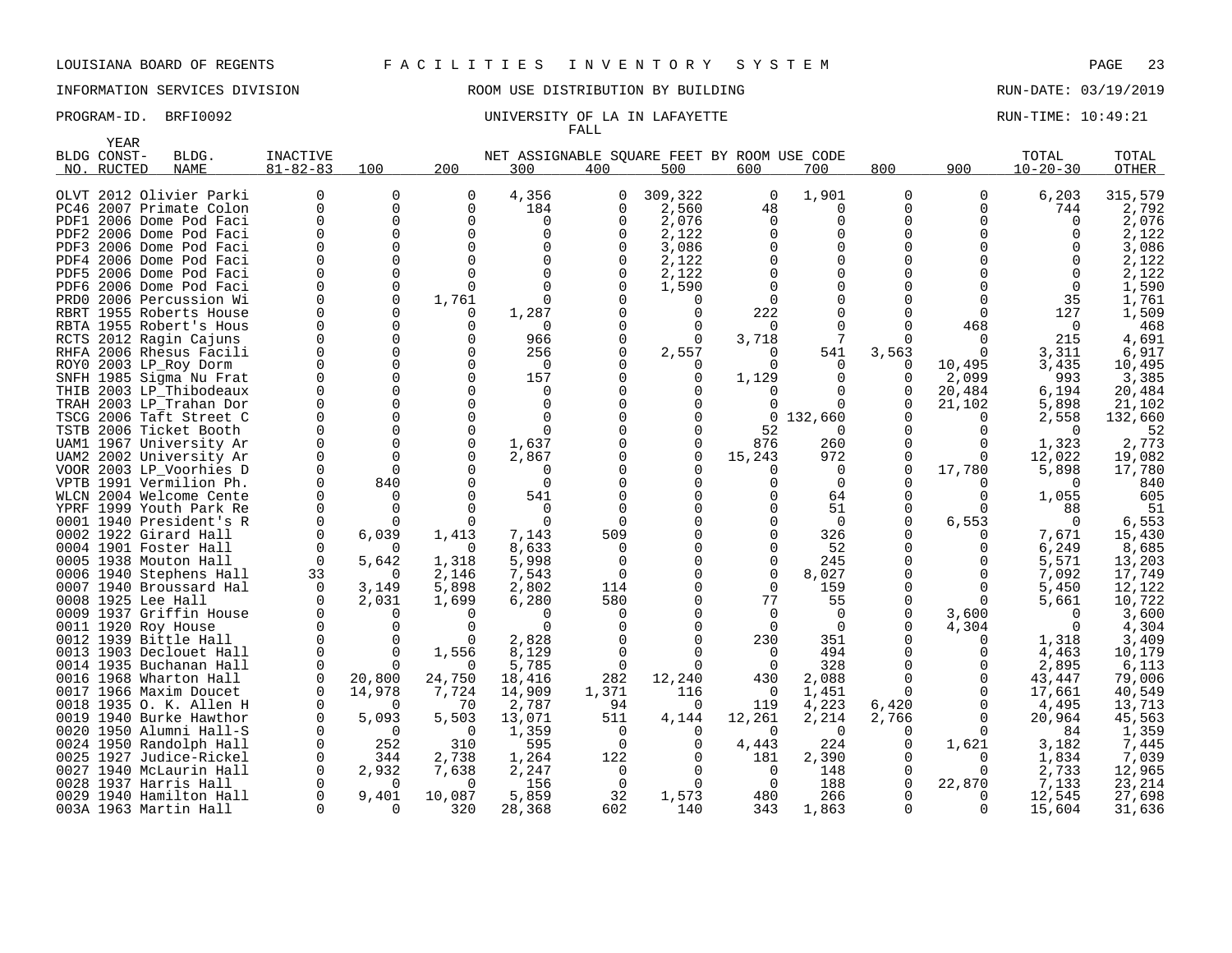|      | <b>YEAR</b> |                         |                |          |          |          |                                             |                      |          |                 |                  |              |                |         |
|------|-------------|-------------------------|----------------|----------|----------|----------|---------------------------------------------|----------------------|----------|-----------------|------------------|--------------|----------------|---------|
|      | BLDG CONST- | BLDG.                   | INACTIVE       |          |          |          | NET ASSIGNABLE SOUARE FEET BY ROOM USE CODE |                      |          |                 |                  |              | TOTAL          | TOTAL   |
| NO.  | RUCTED      | <b>NAME</b>             | $81 - 82 - 83$ | 100      | 200      | 300      | 400                                         | 500                  | 600      | 700             | 800              | 900          | $10 - 20 - 30$ | OTHER   |
|      |             |                         |                |          |          |          |                                             |                      |          |                 |                  |              |                |         |
|      |             | 003B 1963 F. G. Mouton  | 0              | 14,208   | 5,436    | 3,788    | $\Omega$                                    | $\Omega$             | 148      | 552             | $\Omega$         | $\Omega$     | 8,050          | 24,132  |
|      |             | 003C 1994 Martin Hall I | 0              | 0        | 0        | $\Omega$ | $\Omega$                                    | 36                   | 0        | $\Omega$        | $\Omega$         | O            | 0              | 36      |
|      |             | 003D 1963 Martin Coolin | $\Omega$       | $\Omega$ | ∩        | $\Omega$ | <sup>0</sup>                                | 500                  | O        | <sup>0</sup>    | <sup>n</sup>     |              | $\Omega$       | 500     |
|      |             | 0031 1971 Student Union | 0              | 0        | 2,228    | 19,026   | 1,230                                       | $\mathbf 0$          | 75,267   | 3,217           | $\Omega$         | 0            | 62,977         | 100,968 |
|      |             | 0032 1954 Farm Store    | $\Omega$       | $\Omega$ | n        | 1,745    | $\Omega$                                    | $\Omega$             | $\Omega$ | $\Omega$        | U                |              | 152            | 1,745   |
|      |             | 0033 1938 E. K. Long Gy | $\mathbf 0$    | $\Omega$ | 1,585    | 2,619    | $\Omega$                                    | 16,852               | 422      | 1,011           | $\Omega$         | <sup>0</sup> | 4,722          | 22,489  |
|      |             | 0037 1977 Fletcher Hall | $\Omega$       | 5,315    | 45,543   | 9,895    | 120                                         | 3,171                | 6,590    | 3,824           | <sup>n</sup>     |              | 13,472         | 74,458  |
|      |             | 0038 1983 Continuing Ed | 0              | 78       | 1,870    | 1,568    | $\Omega$                                    | 0                    | 2,815    | 496             | $\Omega$         |              | 2,032          | 6,827   |
|      |             | 0039 1957 Burke Hawthor | 0              | 0        | 372      | O        | $\Omega$                                    | $\Omega$             | O        | 21              | $\Omega$         | <sup>0</sup> | 243            | 393     |
| 0041 |             | 1958 Billeaud Hall      | $\Omega$       | 5,382    | 26,590   | 8,084    | 615                                         | 744                  |          | 853             |                  | <sup>0</sup> | 14,692         | 42,268  |
|      |             | 0042 1951 Montgomery Ha | 0              | 9,207    | 16,526   | 3,417    | 0                                           | 0                    | 0        | 2,822           | 0                | 0            | 10,796         | 31,972  |
|      |             | 0043 1954 French House  | $\Omega$       | ∩        | $\Omega$ | 2,435    | $\cap$                                      | $\Omega$             | 326      | 147             | <sup>n</sup>     | 51           | 1,047          | 2,959   |
|      |             | 0044 1957 Madison Hall  | $\Omega$       | 9,406    | 47,984   | 17,046   | 514                                         | 3,996                | $\Omega$ | 3,002           | $\Omega$         | $\Omega$     | 20,457         | 81,948  |
|      |             | 0046 1972 HL Griffin Ha | $\Omega$       | 36,903   | 9,521    | 25,823   | 1,146                                       | 132                  | 1,138    | 685             | <sup>n</sup>     | 0            | 37,734         | 75,348  |
| 0047 |             | 1940 Arbolada Hous      | $\Omega$       | 0        | $\Omega$ | $\Omega$ | $\Omega$                                    | 0                    | O        | $\Omega$        | $\Omega$         | 1,400        | 0              | 1,400   |
|      |             | 0048 1965 Conference Ce | 7,781          | 1,086    | 16,661   | 10,538   | 3,707                                       | $\mathbf 0$          | 13,439   | 11,323          | 0                | 66,734       | 65,835         | 131,269 |
|      |             | 0049 1970 Bookstore War | ∩              |          | n        | ∩        | O                                           | $\Omega$             | O        | 1,709           |                  | 0            | $\Omega$       | 1,709   |
|      |             | 0052 1988 Rougeou Hall  | $\Omega$       | 11,096   | 36,039   | 17,113   | <sup>0</sup>                                | 204                  | 1,195    | 2,076           | 0                | 0            | 22,052         | 67,723  |
|      |             | 0059 1955 Maint. Receiv | <sup>0</sup>   | O        | ∩        | 403      |                                             | 0                    | O        | 4,936           | $\Omega$         |              | 37             | 5,339   |
|      |             | 006A 1976 Stephens Equi | $\Omega$       | $\Omega$ | ∩        | $\Omega$ |                                             | $\Omega$             | $\Omega$ | 910             | $\Omega$         |              | $\Omega$       | 910     |
|      |             | 0060 1952 Maintenance W | $\Omega$       | $\Omega$ | ∩        | 793      |                                             | $\Omega$             | 388      | 12,392          | $\Omega$         |              | 59             | 13,573  |
|      |             | 0061 1938 Maint. Office | $\mathbf 0$    | 0        | $\Omega$ | 4,313    |                                             | $\mathbf 0$          | 1,209    | 13,670          | $\Omega$         |              | 2,702          | 19,192  |
|      |             | 0066 1933 Visual Arts A | $\Omega$       | 3,065    | 4,910    | 986      | $\Omega$                                    | $\Omega$             | 190      | 1,370           | $\Omega$         | <sup>0</sup> | 1,839          | 10,521  |
| 0068 |             | 1940 Parker Hall        | $\Omega$       | 0        | 687      | 8,324    | 352                                         | $\Omega$             | 1,356    | 4,906           |                  |              | 6,381          | 15,625  |
|      |             | 0072 2003 Day Care Cent | $\Omega$       | $\Omega$ | $\Omega$ | 1,329    | $\Omega$                                    | $\mathbf 0$          | 6,346    | $\Omega$        | $\Omega$         | $\Omega$     | 1,447          | 7,675   |
|      |             | 0078 1920 Whittington H | $\Omega$       | 0        | O        | 3,119    | $\Omega$                                    | 243                  | 196      | 23              | <sup>n</sup>     | <sup>0</sup> | 395            | 3,581   |
|      |             | 0087 1968 Angelle Hall  | $\Omega$       | 10,725   | 9,861    | 2,957    | 312                                         | $\Omega$             | 14,262   | 490             | $\Omega$         | 0            | 13,763         | 38,607  |
|      |             | 0092 1953 Wagner House  | <sup>0</sup>   |          | ∩        | $\Omega$ | $\Omega$                                    | $\Omega$             | O        | 0               | $\Omega$         | 2,387        | $\Omega$       | 2,387   |
|      |             | 0093 1986 Bourgeois Hal | $\Omega$       | 6,676    | 26,609   | 5,320    | 741                                         | 29,961               | 35,438   | 2,172           |                  |              | 36,439         | 106,917 |
|      |             | 0096 1980 Tennis Stadiu | <sup>0</sup>   | 0        | 0        | $\Omega$ | $\Omega$                                    | 128                  | $\Omega$ | $\Omega$        | $\Omega$         |              | $\Omega$       | 128     |
| 0097 |             | 1971 Football Stad      | $\Omega$       | $\Omega$ | $\Omega$ | 178      | $\Omega$                                    | 8,026                | 6,267    | 19              | 0                |              | 19,497         | 14,490  |
|      |             | 0098 1971 Athletic Offi | $\Omega$       | $\Omega$ | 229      | 7,187    |                                             | 13,059               | 2,036    | 1,798           | 2,287            |              | 6,816          | 26,596  |
|      |             | 0099 1971 Athletic Mech | $\Omega$       | $\Omega$ | O        | 108      |                                             | $\Omega$             | $\Omega$ | 1,249           | $\left( \right)$ |              | 2,536          | 1,357   |
|      |             | 0100 1967 E. K. Long Gy | $\Omega$       | $\Omega$ | ∩        | $\Omega$ |                                             | 5,983                |          | <sup>0</sup>    | U                |              | $\Omega$       | 5,983   |
|      |             | 0101 1985 Cajun Dome    | $\Omega$       | $\Omega$ | $\Omega$ | $\Omega$ |                                             | 16,961               |          | $\Omega$        | <sup>0</sup>     | $\Omega$     | 0              | 16,961  |
|      |             | 011A 1956 Hawkins House | $\Omega$       | 0        | $\Omega$ | $\Omega$ |                                             | $\Omega$             | U        | $\Omega$        | $\Omega$         | 377          | $\Omega$       | 377     |
| 011B |             | 1910 Soulier House      | $\Omega$       | 0        | $\Omega$ | 1,149    |                                             | $\mathbf 0$          | 199      | 394             | <sup>0</sup>     | 0            | 474            | 1,742   |
| 011C |             | 1988 Hawkins House      | $\Omega$       | $\Omega$ | ∩        | $\Omega$ |                                             | $\Omega$             | $\Omega$ | $\Omega$        | U                | 411          | $\Omega$       | 411     |
|      |             | 0152 2000 Central Recei | 0              | 0        | ∩        | 84       |                                             | $\overline{0}$       | $\Omega$ | 4,326           | $\Omega$         | 0            | 77             | 4,410   |
| 0157 |             | 1961 Dupre Library      | $\Omega$       | $\Omega$ | 9,241    | 25,543   | 144,940                                     | 310                  | 6,089    | 7,628           | U                | <sup>0</sup> | 27,783         | 193,751 |
|      |             | 0160 1958 Petroleum Eng | $\Omega$       | 0        | 330      |          |                                             | $\Omega$             |          | $\Omega$        | $\Omega$         |              | $\Omega$       | 330     |
|      |             | 017A 1966 Doucet Equipm | $\Omega$       | 0        | ∩        | ∩        |                                             | $\Omega$<br>$\Omega$ |          | 223             | <sup>n</sup>     |              | 1,248          | 223     |
| 0170 |             | 1996 Transformer V      | $\mathbf 0$    | 0        | $\Omega$ | $\Omega$ | ∩                                           |                      |          | 510             | $\Omega$         |              | $\Omega$       | 510     |
|      |             | 0200 1960 Brook Street  | 0<br>$\Omega$  | 0        | $\Omega$ | 3,232    | 299                                         | 0                    | 1,058    | 246<br>493      | 0                | 1,997        | 12,394         | 6,832   |
| 0201 |             | 1965 Brook Street       |                | 2,855    | 481      | 2,126    | 176<br>∩                                    | $\Omega$             |          |                 |                  |              | 3,752          | 6,131   |
|      |             | 0203 1986 Bus Workshop  | 0<br>$\Omega$  | 0<br>U   | 0        | 109<br>∩ |                                             | $\cap$               |          | 946<br>$\Omega$ | 0                |              | 67<br>$\Omega$ | 1,055   |
|      |             | 0204 1993 Flora Levy Ho | $\Omega$       | $\Omega$ | $\Omega$ | $\Omega$ | $\Omega$                                    |                      |          | $\Omega$        | 0                | 2,000        | $\Omega$       | 2,000   |
|      |             | 0205 1983 SATELITTE DIS |                |          |          |          |                                             | 100                  |          |                 |                  |              |                | 100     |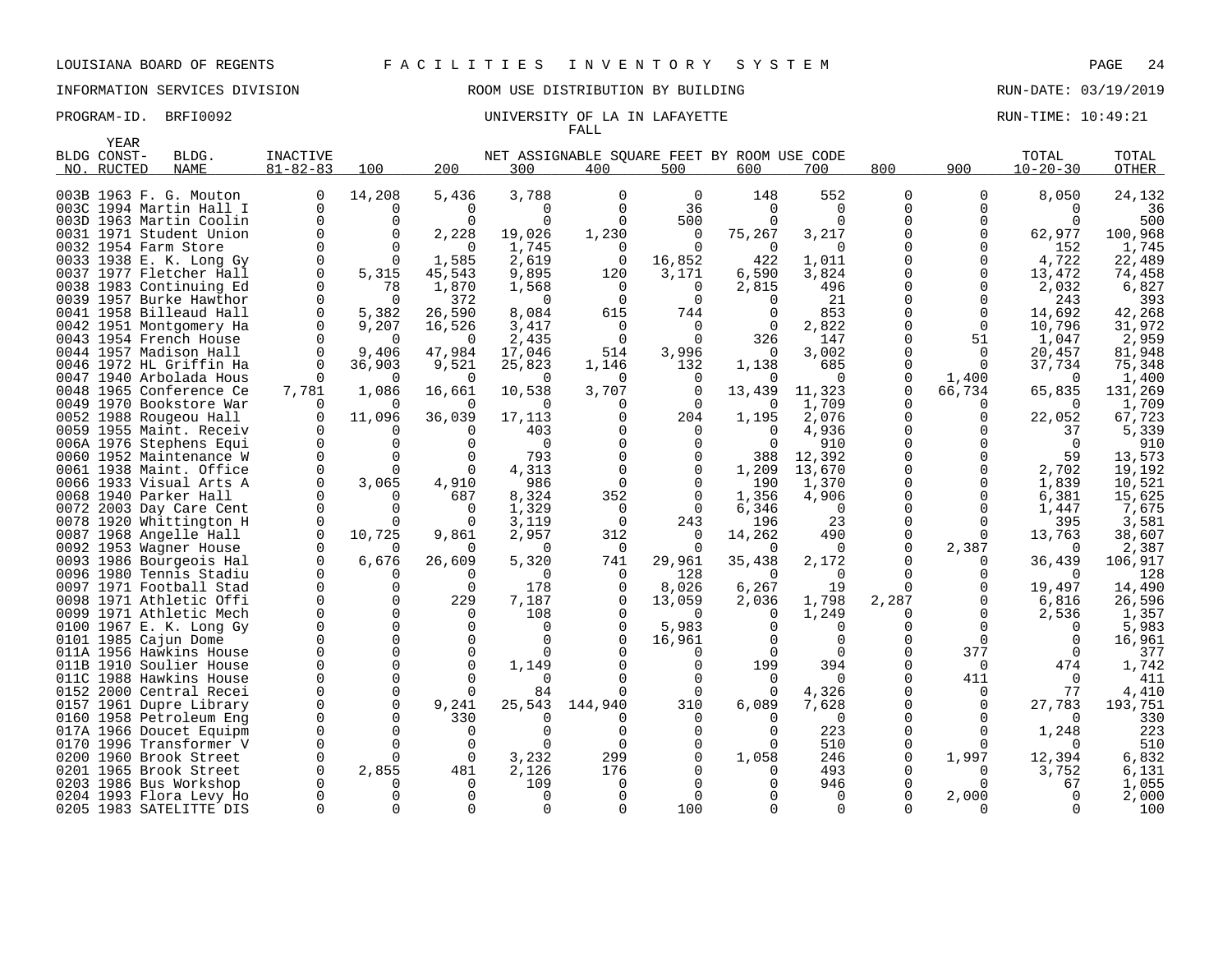# INFORMATION SERVICES DIVISION ROOM USE DISTRIBUTION BY BUILDING RUN-DATE: 03/19/2019

### PROGRAM-ID. BRFI0092 **EXAM-ID.** BRFI0092 UNIVERSITY OF LA IN LAFAYETTE RUN-TIME: 10:49:21 FALL

|      | YEAR               |                                               |                |             |               |                                             |                |               |          |              |             |             |                |              |
|------|--------------------|-----------------------------------------------|----------------|-------------|---------------|---------------------------------------------|----------------|---------------|----------|--------------|-------------|-------------|----------------|--------------|
|      | BLDG CONST-        | BLDG.                                         | INACTIVE       |             |               | NET ASSIGNABLE SOUARE FEET BY ROOM USE CODE |                |               |          |              |             |             | TOTAL          | TOTAL        |
| NO.  | RUCTED             | <b>NAME</b>                                   | $81 - 82 - 83$ | 100         | 200           | 300                                         | 400            | 500           | 600      | 700          | 800         | 900         | $10 - 20 - 30$ | <b>OTHER</b> |
|      |                    |                                               |                |             |               |                                             |                |               |          |              |             |             |                |              |
|      |                    | 0207 1995 Zone 14 Parki                       | 0              | $\Omega$    | $\Omega$      | 30                                          | $\Omega$       | $\Omega$      | $\Omega$ | $\Omega$     | $\Omega$    | $\mathbf 0$ |                | 30           |
|      |                    | 0208 1995 Zone 15 Parki                       | 0              | $\mathbf 0$ | $\Omega$      | 30                                          | $\mathbf 0$    | $\Omega$      |          | $\Omega$     | $\Omega$    | $\mathbf 0$ |                | 30           |
|      |                    | 0209 1937 Quadrangle Co                       | U              | 0           | $\Omega$      | $\Omega$                                    | $\Omega$       | 20,019        |          | 0            | $\Omega$    | $\Omega$    |                | 20,019       |
|      |                    | 0301 1939 Tenant Dwelli                       | 0              | 0           | $\Omega$      | $\mathbf 0$                                 | $\Omega$       | $\Omega$      |          | 0            | 0           | 1,401       |                | 1,401        |
|      |                    | 0304 1982 Pump House (C                       | U              | $\Omega$    | $\Omega$      | $\Omega$                                    | $\Omega$       | 41            |          |              |             | O           |                | 41           |
| 0306 |                    | 1982 Beef Cattle R                            | U              | $\Omega$    | 681           | $\Omega$                                    | $\Omega$       | $\Omega$      |          |              |             | U           | 53             | 681          |
|      |                    | 0309 1982 Work Chute &                        | ∩              | $\Omega$    |               | $\Omega$                                    | ∩              | 7,031         |          | ∩            |             |             | $\Omega$       | 7,031        |
|      |                    | 0310 1986 Equipment She                       | 0              | 0           | ∩             | $\Omega$                                    |                | $\Omega$      |          | 500          |             | 0           | $\Omega$       | 500          |
|      |                    | 0313 1982 Dairy Buildin                       | 0              | 0           | 2,733         |                                             | 0              | $\Omega$      |          | 565          |             | 0           | 805            | 3,298        |
| 0314 |                    | 1982 Freestall Fee                            | U              | $\Omega$    |               | $\cap$                                      | $\mathbf 0$    | 12,475        |          | <sup>0</sup> |             |             | $\Omega$       | 12,475       |
|      |                    | 0317 1982 Maternity Bar                       | 0              | 0           | $\Omega$      | 0                                           | 0              | 2,712         |          | $\Omega$     | 0           |             | $\Omega$       | 2,712        |
|      |                    | 0318 1982 Hay Storage B                       | U              | $\Omega$    |               | $\cap$                                      | ∩              | 2,184         | 0        |              |             |             |                | 2,184        |
|      |                    | 0319 1982 Tractor Shed                        | 0              | $\Omega$    | $\Omega$      | $\Omega$                                    |                | 0             | $\Omega$ | 6,210        | 0           | $\Omega$    | $\Omega$       | 6,210        |
|      |                    | 0326 1965 Tenant Dwelli                       | O              | 0           | $\Omega$      | $\Omega$                                    |                | U             |          |              | $\Omega$    | 1,105       | $\Omega$       | 1,105        |
|      |                    | 0329 1940 Dairy Supt. H                       | $\Omega$       | 0           | 434           | 448                                         |                | 0             | $\Omega$ | 265          |             | $\Omega$    | 59             | 1,147        |
|      |                    | 033A 1933 Brick Storage                       | U              | $\Omega$    | ∩             | n                                           |                | $\Omega$      |          | 81           | O           | $\Omega$    | <sup>n</sup>   | 81           |
|      |                    | 0330 1939 Tenant Dwelli                       | U              | 0           | $\Omega$      | $\Omega$                                    |                |               |          | $\Omega$     | 0           | 1,139       |                | 1,139        |
|      |                    | 0332 1980 Cade Solar Ho                       | U              | $\Omega$    | ∩             | $\Omega$                                    |                | $\Omega$      |          | 0            | 0           | 1,383       |                | 1,383        |
|      |                    | 0333 1982 Tool Shed (Ca                       | U              | $\Omega$    | $\cap$        |                                             |                | 388           |          |              |             | $\Omega$    |                | 388          |
|      |                    | 0355 1955 Acadiana Cons                       | 0              | $\Omega$    | ∩             | $\Omega$                                    | O              | $\Omega$      |          | $\Omega$     | $\Omega$    | 1,708       | <sup>0</sup>   | 1,708        |
|      |                    | 0360 1993 Sheep Feed Ba                       | 0              | 0           | $\Omega$      | $\Omega$                                    | $\Omega$       | 1,628         |          | $\Omega$     |             |             | ∩              | 1,628        |
|      |                    | 0361 1993 Sheep Shed (C                       | 0              | 0           | $\Omega$      | $\Omega$                                    | $\Omega$       | 1,109         |          | ∩            |             | $\Omega$    | $\Omega$       | 1,109        |
|      |                    | 037A 1977 Fletcher Equi                       | $\Omega$       | $\Omega$    | $\Omega$      | $\Omega$                                    | ∩              | $\Omega$      |          | 535          | U           | 0           | 428            | 535          |
|      |                    | 0370 1990 Pump House (C                       | $\Omega$       | $\Omega$    | $\Omega$      |                                             | $\Omega$       | 98            |          | 0            |             |             | $\Omega$       | 98           |
|      |                    | 0371 1994 Swine Facilit                       | U              | $\Omega$    | ∩             | $\Omega$                                    | ∩              | 1,986         |          | $\Omega$     | O           |             | $\cap$         | 1,986        |
|      |                    | 0372 1984 Crawfish Stor                       | U              | $\Omega$    | $\cap$        | $\cap$                                      |                |               | 0        | 268          |             |             |                | 268          |
|      | 0401 1950 Creamery |                                               | U              | $\Omega$    | ∩             | $\cap$                                      |                | $\Omega$      | O        | 5,672        |             | 0           | 295            | 5,672        |
|      |                    | 0404 1976 Coliseum Equi                       | 0              | $\Omega$    | $\Omega$      | $\Omega$                                    | $\Omega$       | O             | $\Omega$ | 754          | 0           | $\Omega$    | 1,541          | 754          |
|      |                    | 0405 1948 Blackham Coli                       | U              | $\Omega$    | $\Omega$      | 872                                         | $\Omega$       | 11,495        | 13,705   | 102          |             | $\Omega$    | 11,435         | 26.174       |
|      |                    | 0406 1952 Exhibit Barn                        | U              | $\Omega$    | $\Omega$      | $\Omega$                                    |                | 0             | 14,170   | $\Omega$     | O           | $\Omega$    | $\Omega$       | 14,170       |
|      |                    | 0407 1966 Exhibit Barn                        | U              | 0           | ∩             | $\Omega$                                    | O              | 0             | 30,432   | $\Omega$     |             | $\Omega$    | 417            | 30,432       |
|      |                    | 0408 1952 Exhibit Barn                        | U              | 0           | $\Omega$      | $\Omega$                                    | ∩              | 0             | 22,709   | $\Omega$     | $\mathbf 0$ | $\Omega$    | 19             | 22,709       |
|      |                    | 0409 1955 Exhibit Barn                        | U              | $\Omega$    | ∩             | $\Omega$                                    | ∩              | $\Omega$      | 0        | 3,896        |             |             | $\Omega$       | 3,896        |
|      |                    | 041A 1958 Billeaud Mech                       | O              | 0           | $\Omega$      | $\Omega$                                    |                | $\Omega$      |          | 458          | O           |             |                | 458          |
|      |                    | 041B 1958 Billeaud Gree                       | O              | $\Omega$    | 1,106         | $\Omega$                                    |                | U             |          |              | O           |             |                | 1,106        |
| 041C |                    | 1994 Billeaud Hall                            | 0              | $\Omega$    |               |                                             |                | 1,396         | 0        |              |             |             |                | 1,396        |
| 0410 |                    | 1955 Exhibit Barn                             |                | 0           | $\Omega$      | $\Omega$                                    |                | 0             | 3,995    |              | $\Omega$    |             |                | 3,995        |
| 0411 |                    | 1976 Exhibit Barn                             | U              | O           | ∩             | $\Omega$                                    |                | $\Omega$      | O        | 2,268        | 0           | 0           |                | 2,268        |
|      |                    | 0412 1990 Tenant Dwelli                       | 0<br>∩         | 0<br>U      | $\Omega$<br>∩ | $\Omega$                                    |                | O             | 0        | $\Omega$     | 0           | 5,317       | $\Omega$       | 5,317        |
| 0413 |                    | 1961 Horticulture                             |                |             |               | $\Omega$                                    |                | 9,145         | 0        | <sup>0</sup> |             |             | 81             | 9,145        |
| 0414 |                    | 1940 Horticulture                             | O<br>U         | 0<br>U      | ∩<br>∩        | $\Omega$<br>$\Omega$                        |                | $\Omega$<br>U | $\Omega$ | 34           |             |             |                | 34           |
|      |                    | 0415 1990 Blackham LAGC                       |                |             |               |                                             |                |               | 662      | <sup>0</sup> |             |             |                | 662          |
| 0416 |                    | 1951 Horticulture                             | 0              | 0           | ∩             | $\Omega$                                    | $\Omega$       | 2,769         | $\Omega$ | 0            |             |             |                | 2,769        |
| 0417 |                    | 1951 Horticulture                             | O              | 0           | ∩<br>∩        | $\Omega$                                    | 0              | 2,830         |          | $\Omega$     |             |             |                | 2,830        |
| 0418 |                    | 1960 Horticulture                             | O              | U           |               | $\Omega$                                    | $\Omega$       | 1,791         | 0        |              |             |             |                | 1,791        |
| 0420 |                    | 1961 Ira Nelson Ce<br>0422 1958 Greenhouse nu | 0<br>U         | 1,358       | 1,385         | 650<br>$\Omega$                             | 78<br>$\Omega$ | 0             | 0        | 1,376        |             |             | 1,058          | 4,847        |
|      |                    |                                               | $\Omega$       | $\Omega$    | ∩             |                                             | $\Omega$       | 1,100         |          | $\Omega$     | $\Omega$    |             | $\Omega$       | 1,100        |
|      |                    | 0423 1961 Greenhouse Re                       |                |             |               | 441                                         |                | 842           | 0        |              |             | $\Omega$    |                | 1,283        |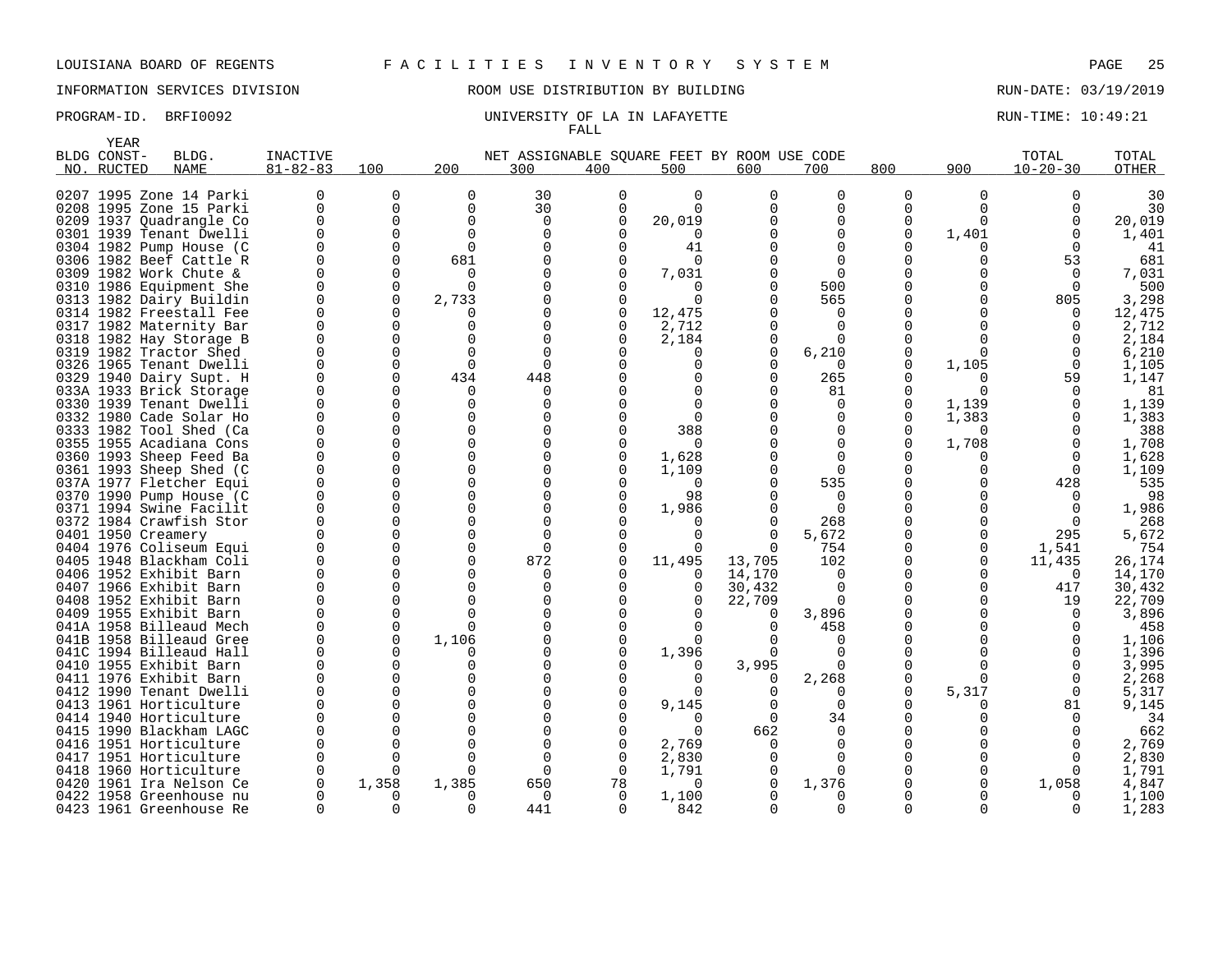# INFORMATION SERVICES DIVISION ROOM USE DISTRIBUTION BY BUILDING RUN-DATE: 03/19/2019

### PROGRAM-ID. BRFI0092 2000 ENDIVERSITY OF LA IN LAFAYETTE THE RUN-TIME: 10:49:21 FALL

|      | YEAR        |                                                    |                      |                    |              |                                             |               |                 |              |            |             |                          |                |                  |
|------|-------------|----------------------------------------------------|----------------------|--------------------|--------------|---------------------------------------------|---------------|-----------------|--------------|------------|-------------|--------------------------|----------------|------------------|
|      | BLDG CONST- | BLDG.                                              | INACTIVE             |                    |              | NET ASSIGNABLE SQUARE FEET BY ROOM USE CODE |               |                 |              |            |             |                          | TOTAL          | TOTAL            |
| NO.  | RUCTED      | <b>NAME</b>                                        | $81 - 82 - 83$       | 100                | 200          | 300                                         | 400           | 500             | 600          | 700        | 800         | 900                      | $10 - 20 - 30$ | <b>OTHER</b>     |
|      |             |                                                    |                      |                    |              |                                             |               |                 |              |            |             |                          |                |                  |
|      |             | 0424 1961 Greenhouse Re                            |                      | 0                  | $\Omega$     | $\Omega$                                    | 0             | 2,033           | $\Omega$     | $\Omega$   | 0           | 0                        | 0              | 2,033            |
|      |             | 0425 1963 Center For Gr                            | $\Omega$             | 0                  | $\mathbf 0$  | $\Omega$                                    | $\Omega$      | 2,880           |              | $\Omega$   | 0           | 0                        | $\Omega$       | 2,880            |
|      |             | 0428 1940 Tractor Shed                             | $\Omega$             | 0                  | $\Omega$     | $\Omega$                                    | $\Omega$      | 2,704           |              | $\Omega$   | $\Omega$    | 0                        | 27             | 2,704            |
|      |             | 0429 1941 Storage Shed                             | $\Omega$             | $\mathbf 0$        | $\Omega$     | $\Omega$                                    | $\Omega$      | 807             |              | $\Omega$   | $\mathbf 0$ | $\Omega$                 | $\Omega$       | 807              |
|      |             | 0451 1938 Tenant Dwelli                            | $\Omega$             | $\Omega$           | $\Omega$     | ∩                                           | $\Omega$      | $\Omega$        |              |            | $\Omega$    | 1,200                    |                | 1,200            |
|      |             | 0452 1940 Mule Barn                                | $\Omega$             | 0                  | $\Omega$     | O                                           | 0             | 2,108           |              |            | $\Omega$    | 0                        | $\Omega$       | 2,108            |
|      |             | 0453 1938 Potato Barn                              | U                    | $\Omega$           | <sup>n</sup> | ∩                                           | O             | 1,290           |              |            | 0           | <sup>0</sup>             | $\Omega$       | 1,290            |
|      |             | 0454 1940 Tenant Dwelli                            |                      | 0                  | $\Omega$     |                                             | $\Omega$      | 0               |              |            | $\Omega$    | 1,739                    | $\Omega$       | 1,739            |
|      |             | 0455 1950 Greenhouse (C                            |                      | $\mathbf 0$        | $\Omega$     | n                                           |               | 1,104           |              |            |             | 0                        | $\Omega$       | 1,104            |
|      |             | 046A 1972 Griffin Mecha                            | $\Omega$             | $\Omega$           | $\Omega$     | n                                           |               | $\Omega$        |              | 2,481      | $\Omega$    | <sup>0</sup>             | $\Omega$       | 2,481            |
|      |             | 0465 1981 La Accelerato                            | $\Omega$             | $\mathbf 0$        | 7,214        | 1,216                                       | O             | 0               | $\Omega$     | 3,698      | $\Omega$    | 0                        | 547            | 12,128           |
|      |             | 047A 1940 Arbolada Offi                            | $\Omega$             | $\Omega$           |              | 310                                         | ∩             | O               |              |            | 0           | 0                        | $\Omega$       | 310              |
| 0470 |             | 1940 Tenant Dwelli                                 | $\Omega$             | $\mathbf 0$        | $\Omega$     | $\Omega$                                    | $\cap$        | $\Omega$        |              | $\Omega$   | 0           | 1,163                    | 0              | 1,163            |
|      |             | 0479 1970 Print Shop St                            | $\Omega$             | $\Omega$           | $\Omega$     | ∩                                           | $\Omega$      | $\Omega$        | $\Omega$     | 803        | O           |                          | 13             | 803              |
| 0480 |             | 1976 Print Shop &                                  | $\mathbf 0$          | 0                  | $\mathbf 0$  | 1,860                                       | 132           | 293             | 300          | 8,721      | 0           | 0                        | 402            | 11,306           |
|      |             | 0481 1996 Main Campus L                            | $\Omega$             | $\mathbf 0$        | $\Omega$     |                                             | 0             | 1               | $\Omega$     |            | ∩           | U                        | $\Omega$       |                  |
|      |             | 0482 1979 Cajun Field B                            | $\Omega$             | $\Omega$           | $\Omega$     | n                                           | ∩             | 1               | $\Omega$     |            |             | U                        | 200            |                  |
|      |             | 0483 1979 Cajun Field B                            | $\Omega$             | 0                  | $\Omega$     | O                                           | ∩             | 1               |              |            | 0           | 0                        | 200            |                  |
|      |             | 0485 1971 Cajun Field T                            | $\Omega$             | $\Omega$           | $\Omega$     |                                             | ∩             | $\Omega$        | 55           |            | ∩           |                          | <sup>n</sup>   | 55               |
|      |             | 0486 1971 Cajun Field T                            | $\Omega$             | 0                  | $\Omega$     | O                                           | ∩             | 0               | 55           | $\Omega$   | $\Omega$    |                          |                | 55               |
|      |             | 0487 1971 Cajun Field T                            | $\Omega$             | $\Omega$           | $\Omega$     | ∩                                           | ∩             | U               | 55           | $\Omega$   | 0           |                          |                | 55               |
|      |             | 052A 1988 Rougeou Equip                            | $\Omega$             | 0                  | $\Omega$     | O                                           |               | O               | $\Omega$     | 128        | 0           | <sup>0</sup>             |                | 128              |
|      |             | 0560 1947 Tenant Dwelli                            | $\Omega$             | 0                  | $\Omega$     | O                                           |               |                 |              | $\Omega$   | 0           | 1,375                    | $\Omega$       | 1,375            |
|      |             | 0599 1982 KRVS Radio To                            | $\Omega$             | $\Omega$           | 100          | $\cap$                                      |               |                 |              | $\Omega$   |             | 0                        | $\Omega$       | 100              |
|      |             | 061A 1962 Maintenance L                            | $\Omega$<br>$\Omega$ | 0                  | $\Omega$     | $\Omega$                                    | $\Omega$      | $\Omega$        |              | 1,075      | ∩           | <sup>0</sup>             | $\Omega$       | 1,075            |
|      |             | 062C 2003 Fleur Des Lis                            |                      | $\Omega$           | 550          | 96                                          | 177           |                 | 6,028        |            |             | 0                        | 563            | 6,851            |
|      |             | 062D 1968 Stokes Mechan                            | $\Omega$<br>$\Omega$ | $\mathbf 0$<br>170 | 0            | $\Omega$                                    | 0             | $\Omega$        | 0            | 1,680      | $\Omega$    | <sup>0</sup><br>$\Omega$ | $\mathbf 0$    | 1,680            |
|      |             | 0627 1961 Primate Rsch/<br>0628 1961 Primate Clini | $\Omega$             |                    | 1,634<br>728 | 2,180<br>591                                | 0             | 2,882<br>11,728 | 561          | 997        | 2,460       |                          | 5,487<br>3,736 | 10,884<br>13,927 |
|      |             | 0629 1961 Colony & Lab                             | $\Omega$             | 0<br>$\Omega$      | $\Omega$     | 3,778                                       | 0<br>$\Omega$ | 7,708           | 110          | 343<br>766 | 427<br>338  | 0                        | 3,671          | 13,726           |
|      |             | 0630 1961 Building 30                              | $\Omega$             | 0                  | 735          |                                             | $\Omega$      | 6,798           | 1,040<br>155 | 5,447      | 727         | 96<br>$\Omega$           | 4,616          | 20,955           |
|      |             | 0631 1961 Stor. Bldg./W                            | $\Omega$             | 0                  | $\Omega$     | 7,093<br>O                                  | O             | $\Omega$        | $\Omega$     | 108        | 147         | 0                        | 74             | 255              |
|      |             | 0632 1980 Primate Iso T                            | $\Omega$             | $\Omega$           | $\Omega$     | $\Omega$                                    | $\Omega$      | 1,470           | U            | $\Omega$   | $\Omega$    | 0                        | $\Omega$       | 1,470            |
|      |             | 0633 1978 Primate Nurse                            | $\Omega$             | 0                  | $\Omega$     | $\Omega$                                    | $\Omega$      | 1,946           |              | $\Omega$   | 0           | 0                        | 180            | 1,946            |
|      |             | 0636 1978 Large Animal                             | $\Omega$             | $\Omega$           | $\Omega$     | $\cap$                                      | ∩             | $\Omega$        |              | 2,671      | 0           | 0                        | 253            | 2,671            |
| 0637 |             | 1968 Maintenance S                                 | $\Omega$             | 0                  | $\Omega$     | $\Omega$                                    | $\Omega$      | $\Omega$        | $\Omega$     | 2,830      | 0           | 0                        | 42             | 2,830            |
|      |             | 0638 1978 Boat Shed nul                            | $\Omega$             | $\Omega$           | $\Omega$     | $\Omega$                                    |               | $\Omega$        |              | 2,356      | $\Omega$    | $\Omega$                 | $\Omega$       | 2,356            |
| 0641 |             | 1989 Primate Colon                                 | $\Omega$             | $\Omega$           | $\Omega$     | 98                                          | ∩             | 3,923           |              | 215        | $\Omega$    | 0                        | 1,304          | 4,236            |
|      |             | 0642 1991 Primate Colon                            | $\Omega$             | 0                  | $\Omega$     | $\Omega$                                    | O             | 798             |              | $\Omega$   | 0           | <sup>0</sup>             | 72             | 798              |
|      |             | 0643 1991 Primate Colon                            | $\Omega$             | 0                  | $\Omega$     | $\Omega$                                    | O             | 879             |              | $\Omega$   |             | <sup>0</sup>             | $\Omega$       | 879              |
|      |             | 0644 1991 Primate Colon                            | $\Omega$             | 0                  | $\Omega$     | $\Omega$                                    | O             | 3,848           |              | $\Omega$   | 0           | 0                        | 1,419          | 3,848            |
|      |             | 0645 1991 Primate Colon                            | $\Omega$             | 0                  | <sup>n</sup> | $\Omega$                                    |               | 2,674           |              | 111        | $\Omega$    | 0                        | 1,205          | 2,785            |
|      |             | 0646 1990 Cage Wash Bui                            | $\mathbf 0$          | $\mathbf 0$        | 1,065        | 0                                           | $\Omega$      | 0               |              | 55         | 0           | 0                        | 149            | 1,120            |
|      |             | 0647 1994 Colony-Vet Ho                            | $\Omega$             | $\Omega$           |              | 173                                         | $\Omega$      | $\Omega$        |              | $\Omega$   | 2,276       | <sup>0</sup>             | 357            | 2,449            |
| 0648 |             | 1993 Primate Colon                                 | $\Omega$             | $\Omega$           | $\Omega$     | 175                                         | 115           | 1,758           |              | 41         | $\Omega$    | <sup>n</sup>             | $\Omega$       | 2,089            |
|      |             | 0649 1993 Primate Colon                            | O                    | 0                  |              | $\Omega$                                    | O             | 1,441           |              | $\Omega$   | 0           |                          |                | 1,441            |
|      |             | 065A 1981 Cajun Village                            |                      | 0                  |              | $\Omega$                                    | O             | $\Omega$        |              | $\Omega$   | O           | 6,520                    |                | 6,520            |
|      |             | 065B 1981 Cajun Village                            | $\Omega$             | $\Omega$           | $\Omega$     | $\Omega$                                    | $\Omega$      | $\Omega$        |              | $\Omega$   | $\Omega$    | 6,520                    | $\Omega$       | 6,520            |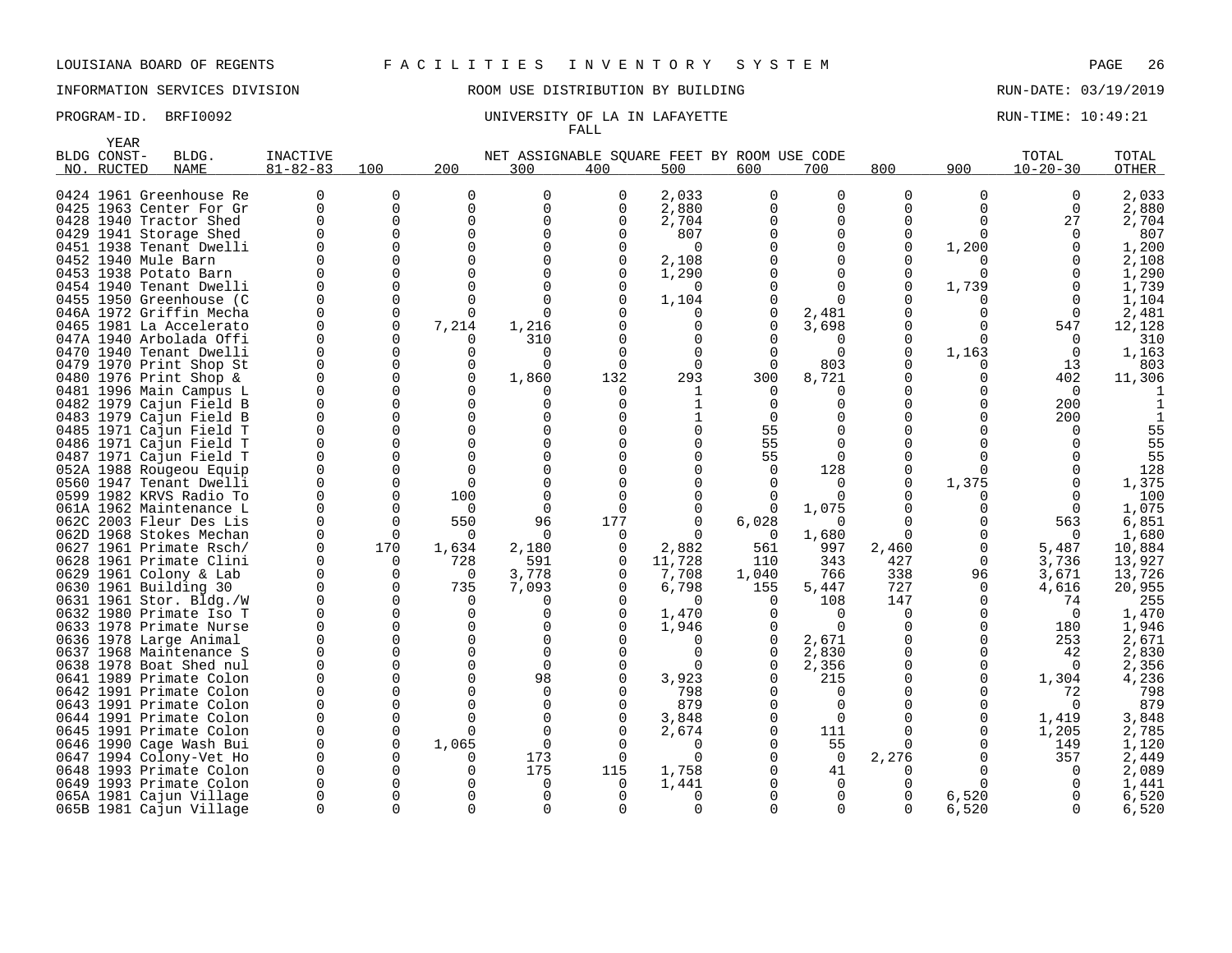INFORMATION SERVICES DIVISION ROOM USE DISTRIBUTION BY BUILDING RUN-DATE: 03/19/2019

| <b>YEAR</b>     |                                                                                                                                                                                                                                                                                                                                                                                                                                                                                                                                                                                                                                                                         |                                                                                                  |                                                                                                                                                                                                                                                          |                                                         |                                                                                                                                                                                                                                                       |                                                                |                                                                                                                                                                                          |                                                                       |                                                                            |                                           |                                                                                                                                                                             |                                                                                                                                                                                                                                        |                                                                                                                                                                                                                          |
|-----------------|-------------------------------------------------------------------------------------------------------------------------------------------------------------------------------------------------------------------------------------------------------------------------------------------------------------------------------------------------------------------------------------------------------------------------------------------------------------------------------------------------------------------------------------------------------------------------------------------------------------------------------------------------------------------------|--------------------------------------------------------------------------------------------------|----------------------------------------------------------------------------------------------------------------------------------------------------------------------------------------------------------------------------------------------------------|---------------------------------------------------------|-------------------------------------------------------------------------------------------------------------------------------------------------------------------------------------------------------------------------------------------------------|----------------------------------------------------------------|------------------------------------------------------------------------------------------------------------------------------------------------------------------------------------------|-----------------------------------------------------------------------|----------------------------------------------------------------------------|-------------------------------------------|-----------------------------------------------------------------------------------------------------------------------------------------------------------------------------|----------------------------------------------------------------------------------------------------------------------------------------------------------------------------------------------------------------------------------------|--------------------------------------------------------------------------------------------------------------------------------------------------------------------------------------------------------------------------|
| NO. RUCTED      | <b>NAME</b>                                                                                                                                                                                                                                                                                                                                                                                                                                                                                                                                                                                                                                                             | $81 - 82 - 83$                                                                                   | 100                                                                                                                                                                                                                                                      | 200                                                     | 300                                                                                                                                                                                                                                                   | 400                                                            | 500                                                                                                                                                                                      | 600                                                                   | 700                                                                        | 800                                       | 900                                                                                                                                                                         | $10 - 20 - 30$                                                                                                                                                                                                                         | OTHER                                                                                                                                                                                                                    |
| BLDG CONST-     | BLDG.<br>065C 1981 Cajun Village<br>065D 1981 Cajun Village<br>065E 1981 Cajun Village<br>065F 1981 Cajun Village<br>065G 1981 Cajun Village<br>065H 1981 Cajun Village<br>065I 1981 Cajun Village<br>065J 1981 Cajun Village<br>065K 1981 Cajun Village<br>065L 1981 Cajun Village<br>065M 1981 Cajun Village<br>0650 1993 Break Room<br>0651 1995 NIRC Life Sc.<br>0652 1995 NIRC Life Sci<br>0700 1994 Biology Lab &<br>0701 1994 Equipment She<br>0702 1994 Water Pump Sh<br>0703 1994 Greenhouses<br>0704 1995 Security Resi<br>0920 2000 Abdalla Hall<br>094A UNKN Track Concess<br>094B 1980 Track Stadium<br>094C 1980 Track Dressin<br>095A 1990 Baseball Dres | <b>INACTIVE</b><br>$\Omega$<br>$\mathbf 0$<br>$\Omega$<br>$\overline{0}$<br>$\Omega$<br>$\Omega$ | $\Omega$<br>$\mathbf 0$<br>0<br>$\mathbf 0$<br>$\mathbf 0$<br>0<br>$\Omega$<br>$\Omega$<br>0<br>$\Omega$<br>$\mathbf 0$<br>0<br>0<br>0<br>$\Omega$<br>$\mathbf 0$<br>$\Omega$<br>$\Omega$<br>0<br>679<br>$\Omega$<br>$\Omega$<br>$\Omega$<br>$\mathbf 0$ | O<br>0<br>$\Omega$<br>5,059<br>∩<br>7,568<br>4,534<br>∩ | $\Omega$<br>0<br>$\Omega$<br>$\mathbf 0$<br>$\Omega$<br>$\Omega$<br>$\Omega$<br>$\Omega$<br>$\Omega$<br>$\Omega$<br>$\Omega$<br>7,711<br>$\Omega$<br>1,074<br>$\Omega$<br>$\Omega$<br>$\Omega$<br>$\Omega$<br>14,004<br>3,259<br>∩<br>$\Omega$<br>365 | $\Omega$<br>$\mathbf 0$<br>$\cap$<br>0<br>$\Omega$<br>304<br>0 | NET ASSIGNABLE SQUARE FEET BY ROOM USE CODE<br><sup>0</sup><br>0<br>$\Omega$<br>3,314<br>$\Omega$<br>$\Omega$<br>2,098<br>0<br>83,160<br>$\Omega$<br>0<br>2,434<br>120<br>1,390<br>2,160 | $\Omega$<br>$\Omega$<br>602<br>498<br>0<br>1,246<br>O<br>4,037<br>995 | O<br>$\Omega$<br>1,362<br>1,567<br>4,130<br>852<br>90<br>$\Omega$<br>3,899 | 0<br>$\Omega$<br>2,679<br>$\Omega$<br>386 | 6,520<br>6,520<br>6,520<br>3,260<br>6,520<br>6,520<br>6,520<br>6,520<br>6,520<br>6,520<br>6,520<br>0<br>0<br>0<br>$\Omega$<br>O<br>O<br>$\Omega$<br>784<br>0<br>0<br>0<br>0 | TOTAL<br>$\Omega$<br>0<br>$\Omega$<br>$\Omega$<br>6,084<br>2,335<br>461<br>$\Omega$<br>$\Omega$<br>$\Omega$<br>8,262<br>2,642<br>$\Omega$<br>140<br>410                                                                                | TOTAL<br>6,520<br>6,520<br>6,520<br>3,260<br>6,520<br>6,520<br>6,520<br>6,520<br>6,520<br>6,520<br>6,520<br>602<br>20,623<br>1,567<br>14,018<br>2,950<br>90<br>83,160<br>784<br>27,457<br>7,074<br>120<br>1,390<br>2,525 |
| TOTAL BUILDINGS | 096A 2000 Culotta Tenni<br>097A 1986 Bourgeois Hal<br>2312 2011 Childhood Dev<br>319A 1982 Tractor Sched<br>406A 1965 Cattle Shelte<br>5011 1980 Moore Stadium<br>999A 1990 MSTC Bulkhead<br>999B 1990 MSTC Platform<br>999C 1990 MSTC Floating<br>999D 1990 MSTC Maint. B<br>999E 1990 MSTC Instruct<br>999F 1999 MSTC Swimming<br>999G 1990 MSTC Shower T<br>999H 2005 MSTC Large Po<br>999I 1990 MSTC Administ<br>999J 2012 MSTC Classroo<br>999K 1990 MSTC Classroo<br>281                                                                                                                                                                                          | $\Omega$<br>$\Omega$<br>$\Omega$                                                                 | $\Omega$<br>$\Omega$<br>4,295<br>$\Omega$<br>$\Omega$<br>0<br>$\Omega$<br>$\Omega$<br>$\Omega$<br>$\Omega$<br>352<br>3,640<br>760<br>2,052<br>$\Omega$<br>1,400<br>1,263                                                                                 | 2,349<br>∩<br>$\Omega$<br>∩<br>7,814 222,799 402,868    | 756<br>$\Omega$<br>16,394<br>889<br>$\Omega$<br>274<br>$\Omega$<br>$\mathbf 0$<br>$\Omega$<br>$\Omega$<br>251<br>0<br>$\mathbf 0$<br>$\Omega$<br>823<br>0<br>$\Omega$                                                                                 | $\Omega$<br>∩<br>$\Omega$                                      | 540<br>0<br>198<br>$\Omega$<br>8,120<br>230<br>97<br>2,404<br>479<br>0<br>$\Omega$<br>$\Omega$<br>6,952<br>0<br>$\Omega$<br>$\Omega$                                                     | 0<br>3,730<br>$\Omega$<br>615<br>0<br>$\Omega$                        | 1,563<br>1,083<br>1,157<br>130<br><sup>0</sup>                             |                                           | 0<br>0<br>$\Omega$<br>U                                                                                                                                                     | 379<br>$\Omega$<br>12,562<br>$\Omega$<br>$\Omega$<br>785<br>$\Omega$<br>$\Omega$<br>$\Omega$<br>$\Omega$<br>40<br>0<br>$\Omega$<br>575<br>47<br>80<br>76<br>528,328 160,976 839,222 421,804 377,693 33,181 653,643 1,049,653 3,648,328 | 1,296<br>1,563<br>28,049<br>889<br>8,120<br>1,119<br>97<br>2,404<br>479<br>1,157<br>603<br>3,640<br>760<br>9,134<br>823<br>1,400<br>1,263                                                                                |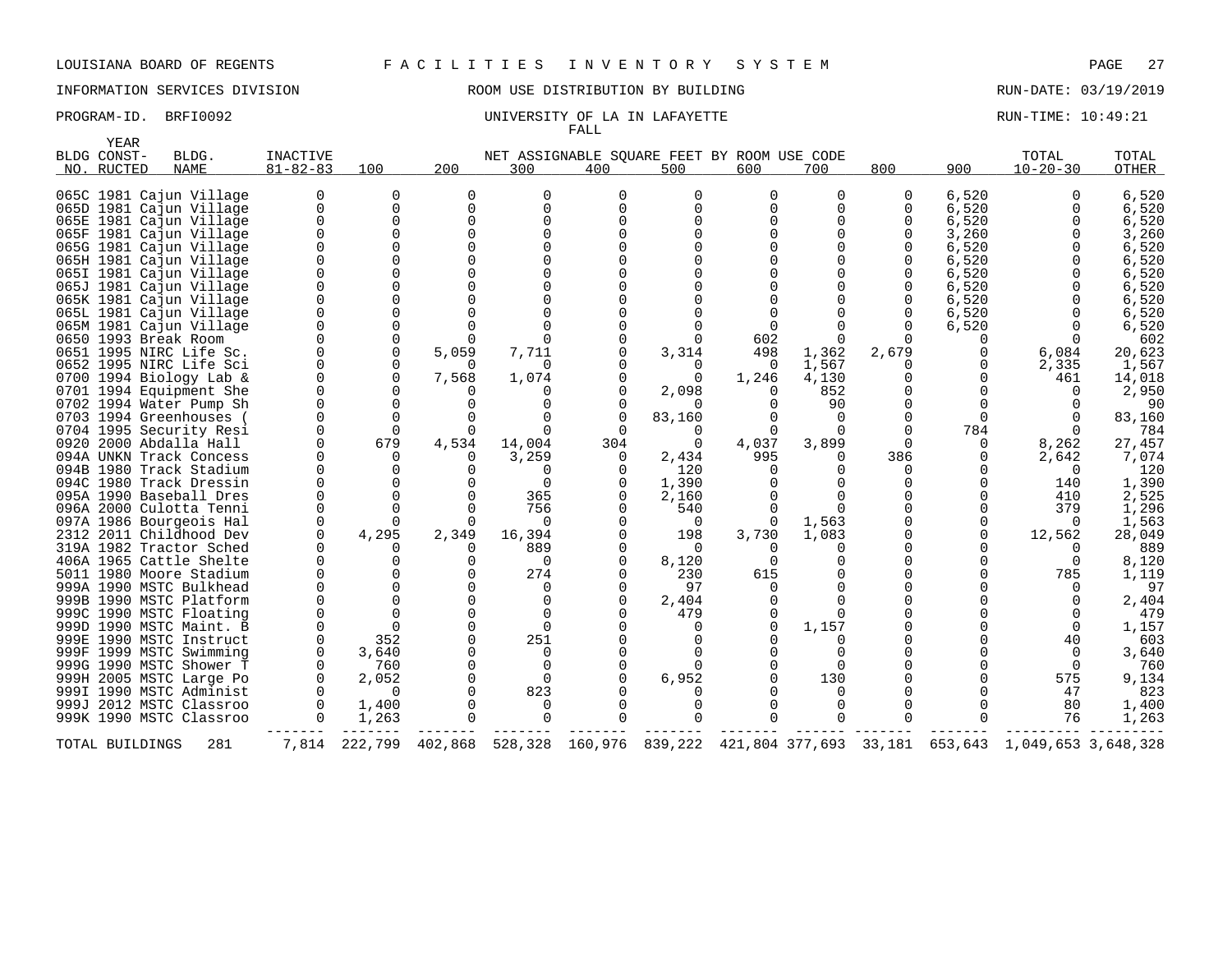# INFORMATION SERVICES DIVISION **ROOM USE DISTRIBUTION BY BUILDING RUN-DATE: 03/19/2019**

### PROGRAM-ID. BRFI0092 PENNINGTON BIOMEDICAL CTR. THE RUN-TIME: 10:49:21 FALL

|                     |                         |                |     |        |                                             | r Alli |        |        |                |       |        |                |         |
|---------------------|-------------------------|----------------|-----|--------|---------------------------------------------|--------|--------|--------|----------------|-------|--------|----------------|---------|
| <b>YEAR</b>         |                         |                |     |        |                                             |        |        |        |                |       |        |                |         |
| BLDG CONST-         | BLDG.                   | INACTIVE       |     |        | NET ASSIGNABLE SQUARE FEET BY ROOM USE CODE |        |        |        |                |       |        | TOTAL          | TOTAL   |
| NO. RUCTED          | NAME                    | $81 - 82 - 83$ | 100 | 200    | 300                                         | 400    | 500    | 600    | 700            | 800   | 900    | $10 - 20 - 30$ | OTHER   |
|                     |                         |                |     |        |                                             |        |        |        |                |       |        |                |         |
| 0427 1984 SERV BLDG |                         |                |     |        | 1,123                                       |        |        | 0      | 13,614         |       |        | 100            | 14,737  |
|                     | 0772 1986 PENNINGTON BL |                |     |        | 14,822                                      | 2,610  |        | 2,410  | 1,123          |       |        | 12,317         | 20,965  |
|                     | 1091 1986 PENNINGTON BL |                |     | 39,342 | 706                                         |        | 1,944  | 0      | 1,193          |       |        | 34,971         | 43,185  |
|                     | 1092 1986 PENNINGTON BL |                |     | 427    | 1,724                                       |        | 4,796  | 3,712  | 1,336          | 5,339 | 1,948  | 14,397         | 19,282  |
|                     | 1093 1986 PENNINGTON BL |                |     | 1,113  | 524                                         |        | 17,850 | 535    | 1,482          |       |        | 27,667         | 21,504  |
|                     | 1094 1986 PENNINGTON BL |                |     |        | 728                                         |        | 2,396  | 0      | 10,242         |       |        | 10,732         | 13,366  |
|                     | 1095 1993 PENNINGTON BL |                |     |        | 23,921                                      |        |        | 15,991 | 2,567          |       |        | 31,180         | 42,479  |
|                     | 1096 1993 PENNINGTON BL |                |     |        |                                             |        |        |        |                |       | 8,515  | 2,699          | 8,515   |
|                     | 1097 1993 PENNINGTON BL |                |     | 2,590  | 612                                         |        |        |        | 281            |       |        | 3,929          | 3,483   |
|                     | 1098 1993 PENNINGTON BL |                |     |        | 1,344                                       |        |        |        |                |       |        |                | 1,344   |
|                     | 1099 2003 PENNINGTON BL |                |     | 47,191 | 36,057                                      |        |        | 5,900  | 4,489          |       |        | 82,229         | 93,637  |
|                     | 1100 1995 PENNINGTON GA |                |     |        |                                             |        |        |        | 33,150         |       |        | 174            | 33,150  |
|                     | 1101 2010 PENNINGTON BL |                |     |        | 37,329                                      |        | 13,678 | 1,276  | 2,204          | 1,254 |        | 29,964         | 55,741  |
|                     | 1126 2012 PENNINGTON BL |                |     |        | 9,712                                       |        | 3,459  |        | 5,778          | 1,698 |        | 7,554          | 20,647  |
|                     | 1145 2013 PENNINGTON BL |                |     |        | 178                                         |        |        |        | 27,719         |       |        | 436            | 27,897  |
| TOTAL BUILDINGS     | 15                      |                | 0   | 90,663 | 128,780                                     | 2,610  | 44,123 |        | 29,824 105,178 | 8,291 | 10,463 | 258,349        | 419,932 |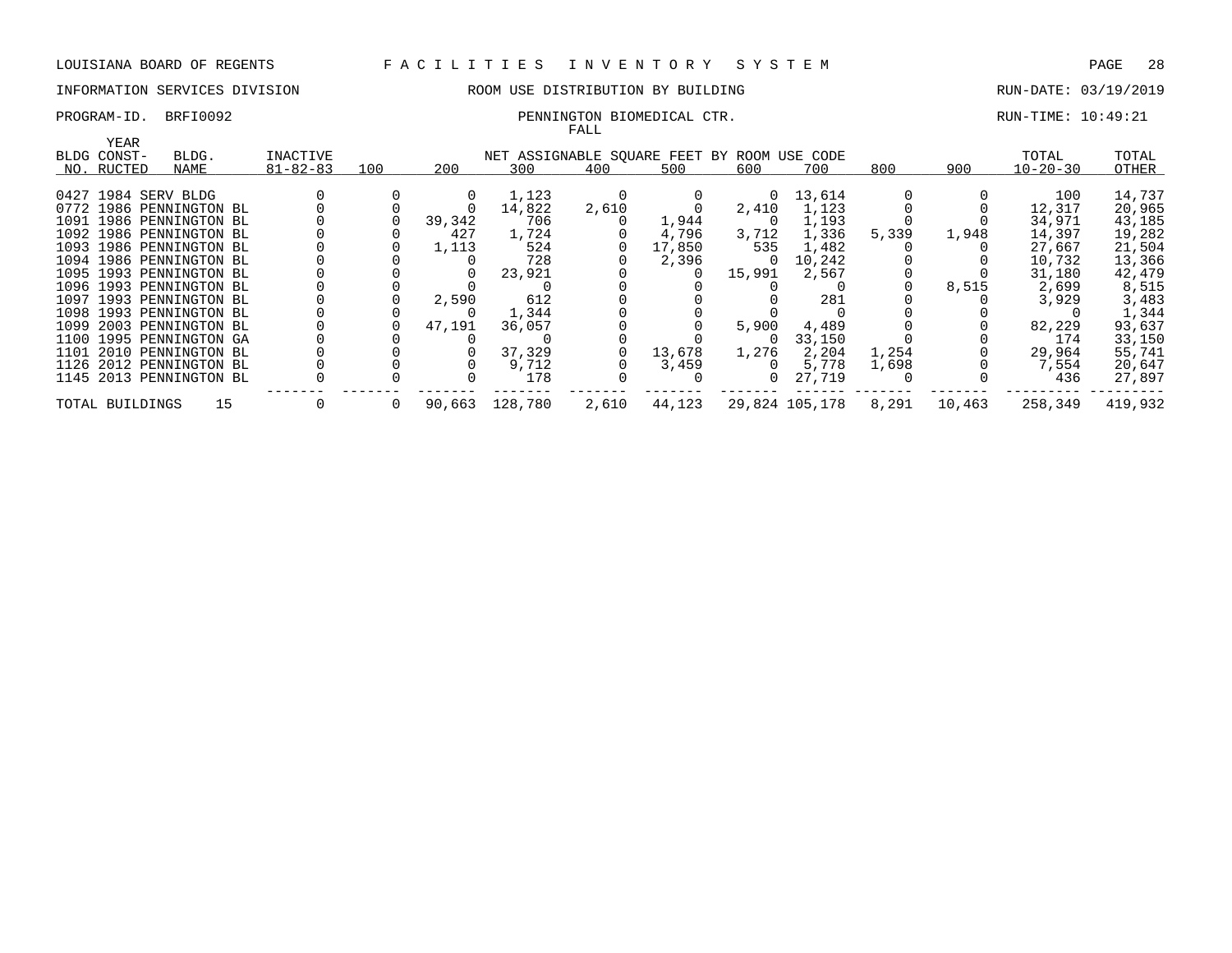# INFORMATION SERVICES DIVISION **REDEFILMENTION BY SULLANG RUN-DATE: 03/19/2019** RUN-DATE: 03/19/2019

# FALL

### PROGRAM-ID. BRFI0092 **EXAMPLE 10:49:21** L.S.U. AT ALEXANDRIA RUN-TIME: 10:49:21

| YEAR                      |                         |                            |             |          |                  |                                                    |          |          |          |          |        |                         |                |
|---------------------------|-------------------------|----------------------------|-------------|----------|------------------|----------------------------------------------------|----------|----------|----------|----------|--------|-------------------------|----------------|
| BLDG CONST-<br>NO. RUCTED | BLDG.<br>NAME           | INACTIVE<br>$81 - 82 - 83$ | 100         | 200      | 300              | NET ASSIGNABLE SQUARE FEET BY ROOM USE CODE<br>400 | 500      | 600      | 700      | 800      | 900    | TOTAL<br>$10 - 20 - 30$ | TOTAL<br>OTHER |
|                           |                         |                            |             |          |                  |                                                    |          |          |          |          |        |                         |                |
|                           | 0056 1942 Morris N. Abr |                            | $\Omega$    | - 0      | 7,596            | 0                                                  | $\Omega$ | $\Omega$ | 107      | $\Omega$ |        | 3,426                   | 7,703          |
|                           | 0057 1955 Chambers Hall |                            | 3,318       | 549      | 4,578            | 253                                                | 1,531    | 653      | 106      |          |        | 5,289                   | 10,988         |
|                           | 0058 1961 Oakland Hall  |                            | $\Omega$    | $\Omega$ | 1,887            | 0                                                  | 8,416    | $\Omega$ | 130      |          |        | 9,576                   | 10,433         |
|                           | 0059 1963 Science Build |                            | 7,126       | 19,650   | 3,520            | 366                                                | 620      |          | 119      |          |        | 4,207                   | 31,401         |
|                           | 0060 1963 Bolton Librar |                            | $\Omega$    | $\Omega$ | 2,510            | 28,686                                             | 0        | $\Omega$ | 18       |          |        | 4,922                   | 31,214         |
|                           | 0061 1966 Student Cente |                            | 1,138       | 910      | 2,574            | 0                                                  |          | 5,907    | 1,083    |          |        | 7,298                   | 11,612         |
|                           | 0063 1967 Fitness Cente |                            | 1,262       | 373      | 1,911            | 616                                                | 27,106   | $\Omega$ | 48       |          |        | 6,749                   | 31,316         |
|                           | 0064 1961 Utilities Pla |                            | $\Omega$    | $\Omega$ | 754              |                                                    |          | $\Omega$ | 389      |          |        | 5,066                   | 1,143          |
|                           | 0065 1979 F. H. Coughli |                            | 6,144       | 6,434    | 8,306            |                                                    |          | 1,466    | 607      |          |        | 9,785                   | 22,957         |
|                           | 0066 1978 Golf Storage  |                            | $\Omega$    |          | $\left( \right)$ |                                                    |          | 1,015    | - 0      |          |        |                         | 1,015          |
|                           | 0067 1945 Waterwell Com |                            | $\Omega$    |          | $\Omega$         |                                                    |          | $\Omega$ | 328      |          |        |                         | 328            |
|                           | 0068 1941 Avoyelles Hal |                            | 1,000       | 1,520    | 1,024            |                                                    |          | 2,380    | 418      |          |        | 1,952                   | 6,342          |
|                           | 0070 1945 Dean's Reside |                            | $\Omega$    |          | $\Omega$         |                                                    |          |          | 0        |          | 2,245  |                         | 2,245          |
|                           | 0071 1945 Human Resourc |                            |             |          | 1,083            |                                                    |          |          |          |          |        | 139                     | 1,092          |
|                           | 0072 1945 Residence #2  |                            |             |          | $\Omega$         |                                                    |          |          |          |          | 1,742  |                         | 1,742          |
|                           | 0073 1945 Residence #1  |                            |             |          |                  |                                                    |          |          |          |          | 1,742  |                         | 1,742          |
|                           | 0074 1971 Storage Build |                            |             |          |                  |                                                    |          |          | 834      |          |        |                         | 834            |
|                           | 0075 1972 Science Build |                            |             |          | $\Omega$         |                                                    |          |          | 99       |          |        |                         | 99             |
|                           | 0077 1984 Facility Serv |                            | $\Omega$    |          | 599              |                                                    |          | 380      | 13,959   |          |        | 598                     | 14,938         |
|                           | 0100 1999 Children's Ce |                            | $\mathbf 0$ |          | 198              |                                                    |          | 3,031    | $\Omega$ |          |        | 820                     | 3,229          |
|                           | 0109 2004 Bo Nipper Bui |                            | 247         | 1,664    | 2,560            |                                                    | 232      | $\Omega$ | 750      |          |        | 1,941                   | 5,453          |
|                           | 0111 2003 Museum of Art |                            | 757         | $\Omega$ | 626              |                                                    |          | 504      | $\Omega$ |          |        |                         | 1,887          |
|                           | 0112 2006 Biological Sc |                            | 0           | 527      | $\Omega$         |                                                    |          |          |          |          |        |                         | 527            |
|                           | 0113 2003 Epps House    |                            | 0           | 1,656    |                  |                                                    |          |          |          |          |        |                         | 1,656          |
|                           | 0114 2006 Tennis Court  |                            | $\Omega$    |          |                  |                                                    |          |          |          |          |        | 99                      |                |
|                           | 0115 1983 Paint Shed    |                            | $\Omega$    |          |                  |                                                    |          |          |          |          |        | 125                     |                |
|                           | 0117 2008 Baseball/Soft |                            | $\Omega$    |          |                  | 0                                                  | 1,155    |          |          |          |        |                         | 1,155          |
|                           | 0118 2011 MultiPurpose  |                            | 13,700      | 8,923    | 13,841           | 565                                                | 1,571    | 3,104    | 2,373    |          |        | 19,622                  | 44,077         |
|                           | 1000 2006 The Oaks      |                            | $\Omega$    |          |                  |                                                    |          |          |          |          | 86,590 |                         | 86,590         |
|                           | 9901 UNKN A.C. Buchanon |                            | 528         | 892      | $\Omega$         |                                                    |          |          |          |          |        |                         | 1,420          |
| 9903 1991 LCRP            |                         |                            | 2,574       | 0        | 1,460            |                                                    |          |          |          |          |        |                         | 4,034          |
| TOTAL BUILDINGS           | 31                      |                            | 37,794      | 43,098   | 55,027           | 30,486                                             | 40,631   | 18,440   | 21,377   | 0        | 92,319 | 81,614                  | 339,172        |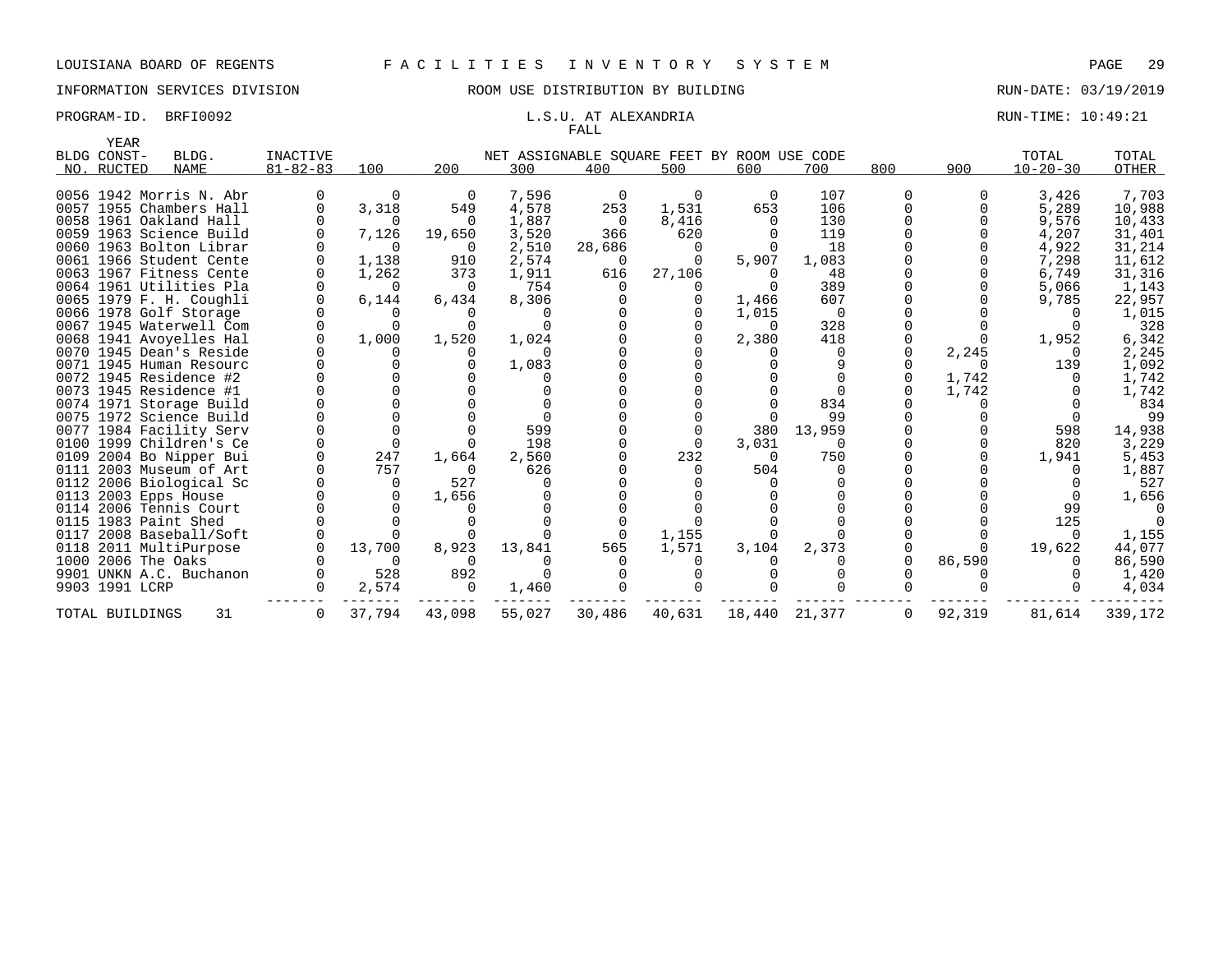# FALL

| YEAR        |                                              |                |          |               |                      |          |                                             |          |                |          |              |                |                |
|-------------|----------------------------------------------|----------------|----------|---------------|----------------------|----------|---------------------------------------------|----------|----------------|----------|--------------|----------------|----------------|
| BLDG CONST- | BLDG.                                        | INACTIVE       |          |               |                      |          | NET ASSIGNABLE SQUARE FEET BY ROOM USE CODE |          |                |          |              | TOTAL          | TOTAL          |
| NO. RUCTED  | <b>NAME</b>                                  | $81 - 82 - 83$ | 100      | 200           | 300                  | 400      | 500                                         | 600      | 700            | 800      | 900          | $10 - 20 - 30$ | <b>OTHER</b>   |
|             | C003 1973 KITCHEN / DIN                      |                | 0        | 0             | $\Omega$             | $\Omega$ | 0                                           | 1,297    | 0              | 0        | 0            | 0              | 1,297          |
|             |                                              |                | $\Omega$ | 0             | 0                    | $\Omega$ | 496                                         | $\Omega$ | 0              | O        | U            | O              |                |
|             | C004 1973 OFFICER'S OUA                      |                |          | $\Omega$      | $\Omega$             |          |                                             |          |                |          |              | n              | 496            |
|             | C005 1973 SWISS CHALET                       |                |          |               |                      |          | 800                                         |          | $\Omega$       |          |              |                | 800            |
|             | C006 1973 THE ASYLUM                         |                | $\Omega$ | $\Omega$      | $\mathbf 0$          |          | 720                                         |          |                |          |              |                | 720            |
|             | C007 1973 THE CABOOSE                        |                |          | O<br>$\Omega$ | $\Omega$             |          | 280                                         |          |                |          |              | n              | 280            |
|             | C008 1973 THE BROADMOOR                      |                |          |               | 0                    |          | 516                                         |          |                |          |              |                | 516            |
|             | C009 1973 WELL SHED                          |                |          | U             | O                    |          | 50                                          |          |                |          |              | n              | 50             |
|             | C011 1973 SI PA PU THE                       |                |          | $\Omega$      | 0                    |          | 0                                           |          |                |          |              | 68             | $\Omega$       |
|             | C013 1973 GARBAGE STORA                      |                |          | U             |                      |          | $\Omega$                                    | 35       |                |          |              |                | 35             |
|             | C014 1973 WALK IN COOLE                      |                |          | O             | $\Omega$             |          | $\Omega$                                    | 128      |                |          |              |                | 128            |
|             | C016 1973 ANTLER HOTEL                       |                |          | U             | 0                    |          | 200                                         |          |                |          |              | n              | 200            |
|             | C017 1973 SHOWERS                            |                |          |               | $\Omega$             |          | 203                                         |          |                |          |              | $\Omega$       | 203            |
|             | C018 1973 TOILET                             |                |          | Ω             | $\Omega$             |          | 0                                           |          |                |          |              | 22             | $\Omega$       |
|             | C019 1981 LAUNDRY/SHOWE                      |                |          |               | $\Omega$             |          | 200                                         |          |                |          |              | $\Omega$       | 200            |
|             | C020 1973 OUTHOUSE                           |                |          | O             | $\Omega$             |          | $\Omega$                                    |          |                |          |              | 24             | $\Omega$       |
|             | C022 1973 OFFICE                             |                |          |               | 384                  |          | $\Omega$                                    |          |                |          |              |                | 384            |
|             | C023 1973 CAMP SHOP/STO                      |                |          | $\Omega$      | 0                    |          | <sup>0</sup>                                |          | 625            |          |              |                | 625            |
|             | C024 1973 CAMP WASH HOU                      |                |          | N             | 0                    |          | 1,386                                       |          | $\Omega$       |          |              |                | 1,386          |
|             | C025 1973 OLD HOTEL                          |                |          | $\Omega$      | 0                    |          | 7,500                                       |          |                |          |              | O              | 7,500          |
|             | C026 1973 FACULTY CABIN                      |                |          | ∩             | 0                    |          | 393                                         |          |                |          |              |                | 393            |
|             | C027 1973 LAUNDRY & SHO                      |                |          | O             | 0                    |          | 200                                         |          |                |          |              |                | 200            |
|             | C028 1973 STAFF CABIN #                      |                | $\Omega$ | $\Omega$      | $\Omega$             |          | 792                                         |          |                |          |              |                | 792            |
|             | C029 1973 CAMP STAFF CA                      |                |          | 0             | 0                    |          | 438                                         |          |                |          |              |                | 438            |
|             | C030 1973 CAMP STAFF CA                      |                |          | $\Omega$      | $\mathbf 0$          |          | 376                                         |          |                |          |              |                | 376            |
|             | C031 1973 CAMP STAFF CA                      |                |          | N<br>O        | $\Omega$<br>$\Omega$ |          | 437                                         |          |                |          |              |                | 437            |
|             | C033 1982 UPPER FERRELL                      |                |          | Λ             | $\Omega$             |          | 432                                         |          |                |          |              |                | 432            |
|             | C034 1982 LOWER FERRELL                      |                |          | Λ             | $\Omega$             |          | 383                                         |          |                |          |              | n              | 383            |
|             | C038 1973 STORAGE                            |                |          | Λ             | O                    |          | O<br>∩                                      |          | 55<br>$\Omega$ |          |              |                | 55<br>$\Omega$ |
|             | C039 1973 WATER CISTERN<br>C040 1973 STORAGE |                |          | O             | O                    |          | O                                           |          | 20             |          |              | 99<br>$\Omega$ | 20             |
|             | C041 2007 CARETAKERS HO                      |                |          |               | 0                    |          | 1,900                                       |          |                |          |              | $\Omega$       | 1,900          |
|             | C042 1973 OUTHOUSE                           |                |          |               |                      |          | $\left( \right)$                            |          |                |          |              | 14             |                |
|             | C043 1973 OUTHOUSE                           |                |          | Ω             |                      |          | O                                           |          |                |          |              | 14             |                |
|             | C044 1973 OUTHOUSE                           |                |          |               | $\Omega$             |          |                                             |          |                |          | <sup>n</sup> | 20             |                |
|             | C045 1973 OUTHOUSE                           |                |          |               | 0                    |          |                                             |          |                |          | <sup>n</sup> | 18             |                |
|             | J022 2012 SG OYSTER HAT                      |                | $\Omega$ | $\Omega$      | $\Omega$             |          |                                             |          |                |          | 1,363        | $\Omega$       | 1,363          |
|             | 0001 1974 POWER HOUSE                        |                | $\Omega$ | $\Omega$      | 95                   |          |                                             |          |                |          | $\Omega$     | 32,916         | 95             |
|             | 0002 1923 FOSTER                             |                | 868      | 24,538        | 5,963                |          | 0                                           | 8,683    | 20             |          | $\Omega$     | 12,869         | 40,072         |
|             | 0003 1923 BEAUREGARD HO                      |                | $\Omega$ | O             | 0                    |          |                                             |          | 95             | 0        | 12,585       | 1,635          | 12,680         |
|             | 0004 1923 JACKSON HOUSE                      |                |          | $\Omega$      | $\Omega$             |          |                                             |          |                |          | 12,585       | 1,635          | 12,586         |
|             | 0005 1923 LEJEUNE HOUSE                      | 0              |          | O             | 0                    |          |                                             |          | 195            | 0        | 12,585       | 1,535          | 12,780         |
|             | 0006 1923 TAYLOR HOUSE                       | 390            |          |               | <sup>0</sup>         |          |                                             |          | 95             |          | 12,195       | 1,540          | 12,680         |
|             | 0008 1923 SWINE PALACE                       | $\Omega$       | $\Omega$ | 14,615        | 200                  |          | $\Omega$                                    |          | $\Omega$       |          | 0            | 5,220          | 14,815         |
|             | 0009 1923 OLD PRESIDENT                      | ∩              |          | $\Omega$      | 2,282                |          | $\Omega$                                    | 255      |                |          | O            | 873            | 2,537          |
|             | 0010 1924 MEMORIAL TOWE                      | 1,441          | $\Omega$ | $\Omega$      | 573                  |          | $\Omega$                                    | 2,166    | 28             | $\Omega$ | 0            | 1,254          | 4,208          |
|             | 0011 1959 THOMAS BOYD                        | 0              | 54       | 0             | 43,743               |          | O                                           | 321      | 4,320          | 15       | 0            | 12,482         | 48,453         |
|             | 0012 1924 HILL MEMORIAL                      | $\Omega$       | $\Omega$ | $\Omega$      | 2,913                | 40,738   |                                             | 8,695    | 35             | $\Omega$ | <sup>0</sup> | 2,927          | 52,381         |
|             | 0013 1924 PRESCOTT                           | $\Omega$       | 5,833    | 2,058         | 5,946                | 347      | $\Omega$                                    | $\Omega$ | 455            | $\Omega$ | 0            | 5,912          | 14,639         |
|             |                                              |                |          |               |                      |          |                                             |          |                |          |              |                |                |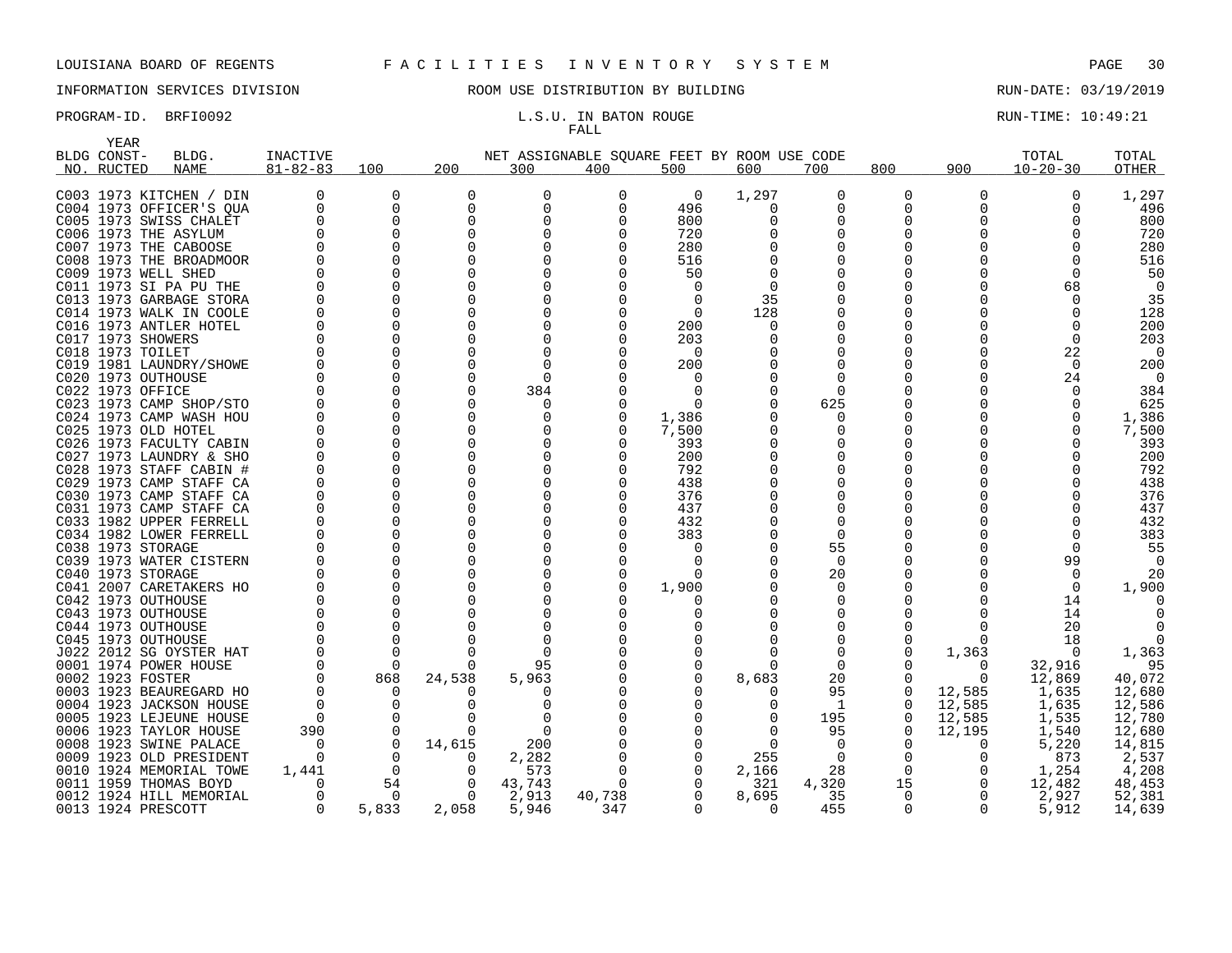# FALL

| YEAR            |                         |                |                   |                    |                |                                             |                      |              |                   |               |                      |                |                  |
|-----------------|-------------------------|----------------|-------------------|--------------------|----------------|---------------------------------------------|----------------------|--------------|-------------------|---------------|----------------------|----------------|------------------|
| BLDG CONST-     | BLDG.                   | INACTIVE       |                   |                    |                | NET ASSIGNABLE SQUARE FEET BY ROOM USE CODE |                      |              |                   |               |                      | TOTAL          | TOTAL            |
| NO. RUCTED      | <b>NAME</b>             | $81 - 82 - 83$ | 100               | 200                | 300            | 400                                         | 500                  | 600          | 700               | 800           | 900                  | $10 - 20 - 30$ | OTHER            |
|                 |                         |                |                   |                    |                |                                             |                      |              |                   |               |                      |                |                  |
|                 | 0014 1924 STUBBS        | 0              | 2,094             | 1,948              | 17,129         | $\Omega$                                    | $\Omega$             | $\Omega$     | 653               | 19            | $\Omega$             | 9,109          | 21,843           |
|                 | 0015 1924 DODSON        | 0              | 2,573             | $\Omega$           | $\Omega$       | $\Omega$                                    | $\Omega$             | $\Omega$     | $\Omega$          | 0             | 0                    | 1,981          | 2,573            |
|                 | 0016 1924 AUDUBON       | 108            | 4,347             | 7,898              | 7,774          |                                             | $\Omega$             | <sup>0</sup> | 443               | $\mathbf 0$   | $\Omega$             | 9,799          | 20,570           |
|                 | 0017 1924 ATKINSON      | $\mathbf 0$    | 886               | 17,485             | 5,376          |                                             | 0                    | 483          | 2,490             | 189           | 0                    | 11,553         | 26,909           |
|                 | 0018 1924 ART BUILDING  | $\mathbf 0$    | 4,475             | 4,586              | 5,434          |                                             | 447                  | $\Omega$     | 3,353             | 0             | $\Omega$             | 6,023          | 18,295           |
|                 | 0019 1924 NUCLEAR SCIEN | $\Omega$       | $\Omega$          | 265                | $\overline{0}$ |                                             | 0                    |              | $\Omega$          | 168           | $\Omega$             | $\Omega$       | 433              |
|                 | 0020 1924 STUDIO ARTS B | $\mathbf 0$    | $\Omega$          | 13,819             | 290            |                                             | $\Omega$             |              | 139               | 0             | $\Omega$             | 4,022          | 14,248           |
|                 | 0021 1924 STUDIO ARTS B | $\mathbf 0$    | 0                 | 5,273              | 866            |                                             | 0                    |              | 1,331             | 0             | 0                    | 2,123          | 7,470            |
|                 | 0022 1924 STUDIO ARTS B | $\overline{0}$ |                   | 1,350              | $\overline{0}$ |                                             | $\Omega$             |              | 0                 | 0             | 0                    | $\Omega$       | 1,350            |
|                 | 0023 1924 STUDIO ARTS B | 146            | $\Omega$          | 7,224              | 524            |                                             |                      |              | $\Omega$          | O             | $\Omega$             | 1,891          | 7,894            |
|                 | 0024 1924 STUDIO ARTS B | $\Omega$       | $\Omega$          | 3,171              | 1,495          |                                             | $\Omega$             | 0            | $\Omega$          | 0             |                      | 399            | 4,666            |
|                 | 0025 1924 STUDIO ARTS B | $\Omega$       |                   | 4,647              | 0              |                                             | $\Omega$             | 110          | 756               | $\Omega$      | 0                    | 878            | 5,513            |
|                 | 0026 1950 COATES        | 31,323         | 25,953            | 10,614             | 26,270         | 3,299                                       | $\Omega$             | 0            | 8,320             |               | $\mathbf 0$          | 35,388         | 105,779          |
|                 | 0027 1924 DAVID BOYD    | $\Omega$       | $\Omega$          | $\Omega$           | 8,458          | $\Omega$                                    | $\Omega$             |              | 2,633             | ∩             | $\Omega$             | 2,788          | 11,091           |
|                 | 0028 1925 NUCLEAR SCIEN | 268            | 385               | 5,738              | 3,406          | 189                                         | $\mathbf 0$          | $\Omega$     | 353               | $\Omega$      | $\mathbf 0$          | 4,351          | 10,339           |
|                 | 0029 1925 GYM AUDITORIU | 0              | 8,603             | 14,331             | 9,291          | 10,562                                      | 218                  | $\Omega$     | 143               | $\Omega$      | 0                    | 14,750         | 43,148           |
|                 | 0030 1925 NORTH STADIUM | 44,024         | $\Omega$          | - 0                | 1,855          | $\Omega$                                    | 55,877               | 6,508        | 0                 | 4,450         | $\Omega$             | 203,676        | 112,714          |
|                 | 0032 1925 VET SCI ANNEX | $\Omega$       | $\Omega$          | 289                | $\Omega$       | $\Omega$                                    | 0                    | $\Omega$     | 1,003             | 0             |                      | 414            | 1,292            |
|                 | 0033 1925 BLDG 437 - FR | $\Omega$       | $\Omega$          | $\Omega$           | $\Omega$       |                                             | 18,201               |              | $\Omega$          | $\Omega$      | O                    | $\Omega$       | 18,201           |
|                 | 0034 1926 PEABODY       | 0              | 2,354             | 3,385              | 24,363         |                                             | 0                    |              | 548               | 0             | 0                    | 13,024         | 30,650           |
|                 | 0035 1926 DEAN FRENCH H | $\Omega$       | $\Omega$          | - 0                | O              |                                             | $\Omega$             |              | 717               | 1,539         | $\Omega$             | 436            | 2,256            |
|                 | 0036 1928 LONG FIELDHOU | $\overline{0}$ | 5,741             | 7,531              | 17,852         |                                             | $\Omega$             | 695          | 1,351             | 0             | $\mathbf 0$          | 13,859         | 33,170           |
|                 | 0037 1928 H P LONG POOL | 28,864         | $\Omega$          | $\Omega$           | $\Omega$       |                                             | $\Omega$             | $\Omega$     | $\Omega$          | $\Omega$      | $\mathbf 0$          | $\Omega$       | 28,864           |
|                 | 0040 1966 PLEASANT      | $\Omega$       | 4,633             | 8,575              | 51,717         |                                             | $\Omega$             | 570          | 6,055             | $\Omega$      | 0                    | 27,152         | 71,550           |
|                 | 0041 1930 WEST STADIUM  | 37,738         | $\Omega$          | $\Omega$           | 0              |                                             | $\Omega$             | 0            | 2,208             | 0             | 0                    | 12,230         | 39,946           |
|                 | 0042 1930 EAST STADIUM  | 9,813          | $\Omega$          | 3,819              | 658            |                                             | ∩                    | 220          | 9,011             | $\Omega$      | $\Omega$             | 9,784          | 23,521           |
|                 | 0043 1931 JOURNALISM    | $\Omega$       | 3,038             | 560                | 4,349          | $\Omega$                                    | $\Omega$             | 1,637        | 167               | $\Omega$      | $\Omega$             | 8,060          | 9,751            |
| 0044 1967 ALLEN |                         | 0              | 18,660            | 1,609              | 32,340         | $\Omega$                                    | $\Omega$             | 187          | 2,551             | $\Omega$      | $\Omega$             | 20,360         | 55,347           |
|                 | 0045 1959 M&DA BLDG     | $\mathbf 0$    | 9,018             | 28,589             | 11,517         | 552                                         | 287                  | 4,068        | 1,557             | 0             | $\Omega$             | 28,164         | 55,588           |
|                 | 0046 1933 HIGHLAND HALL | $\overline{0}$ | 610               | $\overline{0}$     | 1,934          | $\Omega$                                    | $\Omega$             | 1,591        | $\overline{0}$    | $\Omega$      | 19,441               | 7,076          | 23,576           |
|                 | 0048 1935 WOODIN HALL   | $\Omega$       | 4,232             | 2,570              | 20,411         | 334                                         | 0                    | 154          | 330               | 165           | $\Omega$             | 9,704          | 28,196           |
|                 | 0050 1936 FRANCIONI     | 39             | 575               | 7,009              | 5,137          | $\Omega$                                    | $\Omega$             | $\Omega$     | 1,687             | 336           | $\Omega$             | 7,452          | 14,783           |
|                 | 0051 1936 FRENCH HOUSE  | $\mathbf 0$    | 3,994             | 0                  | 2,331          | 0                                           | 0                    | 2,722        | $\overline{0}$    | 0             | 0                    | 7,123          | 9,047            |
|                 | 0052 1936 GRACE KING HA | $\mathbf 0$    | $\Omega$          | $\Omega$           | 8,579          | $\Omega$                                    | $\Omega$             | 382          | 508               | 0             | $\Omega$             | 4,173          | 9,469            |
|                 | 0053 1936 EVANGELINE HA | $\mathbf 0$    | 2,722             | 0                  | 1,248          | 216                                         | $\Omega$             | 3,170        | 1,311             | 0             | 33,638               | 15,029         | 42,305           |
|                 | 0054 1936 LOUISE GARIG  | 0              | $\Omega$          | 0                  | 117            | 0                                           | 0                    | 304          | 7                 | 0             | 9,205                | 3,764          | 9,633            |
|                 | 0055 1960 NICHOLSON     | $\Omega$       | 6,535             | 38,957             | 40,197         | 1,017                                       | $\Omega$             | 847          | 5,666             | $\Omega$      | $\Omega$             | 42,537         | 93,219           |
|                 | 0056 1938 STUDENT HEALT | $\overline{0}$ | $\Omega$          | 0                  | 9,386          | $\Omega$                                    | $\Omega$             | 1,302        | 638               | 6,791         | 0                    | 10,410         | 18,117           |
|                 | 0059 1938 CHEM ENGR     | 78<br>$\Omega$ | 1,140<br>$\Omega$ | 15,420             | 12,157         | $\Omega$<br>$\Omega$                        | $\Omega$<br>$\Omega$ | 0            | 2,469             | $\Omega$      | $\Omega$<br>$\Omega$ | 10,422         | 31,264           |
|                 | 0061 1937 COLISEUM      | $\overline{0}$ | $\Omega$          | 5,529              | 10,296         |                                             |                      | 75,552       | 9,749<br>$\Omega$ | 269           |                      | 22,342         | 101,395          |
|                 | 0062 1937 ANNIE BOYD HA | $\overline{0}$ |                   | 94<br>42,316       | 201<br>49,372  | 624                                         | 0<br>$\Omega$        | 1,535        |                   | 0<br>$\Omega$ | 18,154<br>$\Omega$   | 18,027         | 20,608           |
| 0076 1939 HIMES | 0070 1986 HOWE RUSSELL  | 510            | 12,322<br>2,243   |                    |                | 2,775                                       |                      | 1,211<br>119 | 3,391             |               | 0                    | 48,201         | 111,387          |
|                 | 0077 1939 CARPENTER SHO | $\overline{0}$ | $\Omega$          | 14,486<br>$\Omega$ | 21,982<br>975  | 202<br>$\Omega$                             | 2,078<br>0           | $\Omega$     | 2,266<br>12,225   | 0<br>$\Omega$ | $\Omega$             | 16,700<br>541  | 43,886<br>13,200 |
|                 | 0078 1939 BLDG 440 - MI | $\overline{0}$ |                   | $\Omega$           | 0              | $\Omega$                                    | 9,485                | $\Omega$     | $\Omega$          | 0             | $\Omega$             | $\Omega$       | 9,485            |
|                 | 0079 1939 FACULTY CLUB  | 15             |                   |                    | 823            | $\Omega$                                    | $\Omega$             | 5,953        | 432               | $\mathbf 0$   | 4,744                | 8,494          | 11,967           |
|                 | 0080 1939 ALPHA PHI ALP | $\Omega$       |                   | $\Omega$           | $\Omega$       | 112                                         | 0                    | 899          | $\Omega$          | $\Omega$      | 1,470                | 904            | 2,481            |
|                 | 0082 1940 BUILDING 439  | $\Omega$       |                   |                    | $\Omega$       | <sup>0</sup>                                | 500                  | 0            | $\Omega$          | $\Omega$      | $\Omega$             | $\Omega$       | 500              |
|                 |                         |                |                   |                    |                |                                             |                      |              |                   |               |                      |                |                  |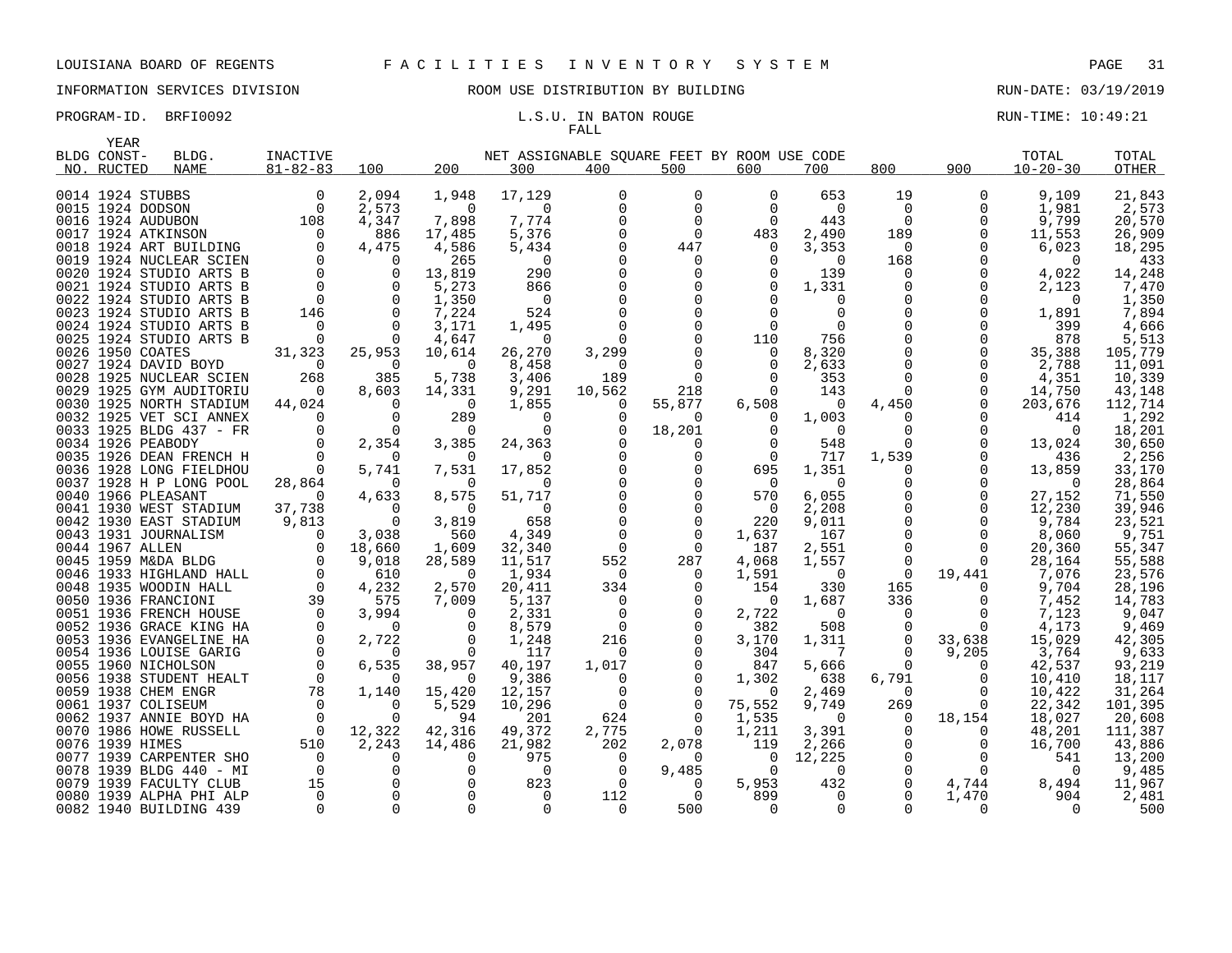# FALL

| BLDG.       | INACTIVE                                                                                                                                                                                                                                                                                                                                                                                                                                                                                                                                                                                                                                                                                                                                                                                                                                                                                                                                                                                                                                                                                                                                                                                                                                                                                                               |                                                                                                                                                                                                                                                                                                      |                                                                                                                                                                                                                                                        |                                                                                                                                                                                                                                                             |                                                                                                                                                                                                                                                                                               |                                                                                                                                                              |                                                                                                                                                                                                                                                                               |                                                                                                                                                       |                                                                                                                                                                                                                                                                                                                                           |                                                                                                                                                                                                                | TOTAL                                                                                                                                                                                                                                                                     | TOTAL                                                                                                                                                                                                                                                                                                          |
|-------------|------------------------------------------------------------------------------------------------------------------------------------------------------------------------------------------------------------------------------------------------------------------------------------------------------------------------------------------------------------------------------------------------------------------------------------------------------------------------------------------------------------------------------------------------------------------------------------------------------------------------------------------------------------------------------------------------------------------------------------------------------------------------------------------------------------------------------------------------------------------------------------------------------------------------------------------------------------------------------------------------------------------------------------------------------------------------------------------------------------------------------------------------------------------------------------------------------------------------------------------------------------------------------------------------------------------------|------------------------------------------------------------------------------------------------------------------------------------------------------------------------------------------------------------------------------------------------------------------------------------------------------|--------------------------------------------------------------------------------------------------------------------------------------------------------------------------------------------------------------------------------------------------------|-------------------------------------------------------------------------------------------------------------------------------------------------------------------------------------------------------------------------------------------------------------|-----------------------------------------------------------------------------------------------------------------------------------------------------------------------------------------------------------------------------------------------------------------------------------------------|--------------------------------------------------------------------------------------------------------------------------------------------------------------|-------------------------------------------------------------------------------------------------------------------------------------------------------------------------------------------------------------------------------------------------------------------------------|-------------------------------------------------------------------------------------------------------------------------------------------------------|-------------------------------------------------------------------------------------------------------------------------------------------------------------------------------------------------------------------------------------------------------------------------------------------------------------------------------------------|----------------------------------------------------------------------------------------------------------------------------------------------------------------------------------------------------------------|---------------------------------------------------------------------------------------------------------------------------------------------------------------------------------------------------------------------------------------------------------------------------|----------------------------------------------------------------------------------------------------------------------------------------------------------------------------------------------------------------------------------------------------------------------------------------------------------------|
| <b>NAME</b> | $81 - 82 - 83$                                                                                                                                                                                                                                                                                                                                                                                                                                                                                                                                                                                                                                                                                                                                                                                                                                                                                                                                                                                                                                                                                                                                                                                                                                                                                                         | 100                                                                                                                                                                                                                                                                                                  | 200                                                                                                                                                                                                                                                    | 300                                                                                                                                                                                                                                                         | 400                                                                                                                                                                                                                                                                                           | 500                                                                                                                                                          | 600                                                                                                                                                                                                                                                                           | 700                                                                                                                                                   | 800                                                                                                                                                                                                                                                                                                                                       | 900                                                                                                                                                                                                            | $10 - 20 - 30$                                                                                                                                                                                                                                                            | OTHER                                                                                                                                                                                                                                                                                                          |
|             |                                                                                                                                                                                                                                                                                                                                                                                                                                                                                                                                                                                                                                                                                                                                                                                                                                                                                                                                                                                                                                                                                                                                                                                                                                                                                                                        |                                                                                                                                                                                                                                                                                                      |                                                                                                                                                                                                                                                        |                                                                                                                                                                                                                                                             |                                                                                                                                                                                                                                                                                               |                                                                                                                                                              |                                                                                                                                                                                                                                                                               |                                                                                                                                                       |                                                                                                                                                                                                                                                                                                                                           |                                                                                                                                                                                                                |                                                                                                                                                                                                                                                                           |                                                                                                                                                                                                                                                                                                                |
|             |                                                                                                                                                                                                                                                                                                                                                                                                                                                                                                                                                                                                                                                                                                                                                                                                                                                                                                                                                                                                                                                                                                                                                                                                                                                                                                                        |                                                                                                                                                                                                                                                                                                      |                                                                                                                                                                                                                                                        |                                                                                                                                                                                                                                                             |                                                                                                                                                                                                                                                                                               |                                                                                                                                                              |                                                                                                                                                                                                                                                                               |                                                                                                                                                       |                                                                                                                                                                                                                                                                                                                                           |                                                                                                                                                                                                                |                                                                                                                                                                                                                                                                           | 33,686                                                                                                                                                                                                                                                                                                         |
|             |                                                                                                                                                                                                                                                                                                                                                                                                                                                                                                                                                                                                                                                                                                                                                                                                                                                                                                                                                                                                                                                                                                                                                                                                                                                                                                                        |                                                                                                                                                                                                                                                                                                      |                                                                                                                                                                                                                                                        |                                                                                                                                                                                                                                                             |                                                                                                                                                                                                                                                                                               |                                                                                                                                                              | $\Omega$                                                                                                                                                                                                                                                                      |                                                                                                                                                       |                                                                                                                                                                                                                                                                                                                                           |                                                                                                                                                                                                                |                                                                                                                                                                                                                                                                           | $\Omega$                                                                                                                                                                                                                                                                                                       |
|             |                                                                                                                                                                                                                                                                                                                                                                                                                                                                                                                                                                                                                                                                                                                                                                                                                                                                                                                                                                                                                                                                                                                                                                                                                                                                                                                        |                                                                                                                                                                                                                                                                                                      |                                                                                                                                                                                                                                                        |                                                                                                                                                                                                                                                             |                                                                                                                                                                                                                                                                                               |                                                                                                                                                              |                                                                                                                                                                                                                                                                               |                                                                                                                                                       |                                                                                                                                                                                                                                                                                                                                           |                                                                                                                                                                                                                |                                                                                                                                                                                                                                                                           | 10,271                                                                                                                                                                                                                                                                                                         |
|             |                                                                                                                                                                                                                                                                                                                                                                                                                                                                                                                                                                                                                                                                                                                                                                                                                                                                                                                                                                                                                                                                                                                                                                                                                                                                                                                        |                                                                                                                                                                                                                                                                                                      |                                                                                                                                                                                                                                                        |                                                                                                                                                                                                                                                             |                                                                                                                                                                                                                                                                                               |                                                                                                                                                              |                                                                                                                                                                                                                                                                               |                                                                                                                                                       |                                                                                                                                                                                                                                                                                                                                           |                                                                                                                                                                                                                |                                                                                                                                                                                                                                                                           | 12,250                                                                                                                                                                                                                                                                                                         |
|             |                                                                                                                                                                                                                                                                                                                                                                                                                                                                                                                                                                                                                                                                                                                                                                                                                                                                                                                                                                                                                                                                                                                                                                                                                                                                                                                        |                                                                                                                                                                                                                                                                                                      |                                                                                                                                                                                                                                                        |                                                                                                                                                                                                                                                             |                                                                                                                                                                                                                                                                                               |                                                                                                                                                              |                                                                                                                                                                                                                                                                               |                                                                                                                                                       |                                                                                                                                                                                                                                                                                                                                           |                                                                                                                                                                                                                |                                                                                                                                                                                                                                                                           | 10,969                                                                                                                                                                                                                                                                                                         |
|             |                                                                                                                                                                                                                                                                                                                                                                                                                                                                                                                                                                                                                                                                                                                                                                                                                                                                                                                                                                                                                                                                                                                                                                                                                                                                                                                        |                                                                                                                                                                                                                                                                                                      |                                                                                                                                                                                                                                                        |                                                                                                                                                                                                                                                             |                                                                                                                                                                                                                                                                                               |                                                                                                                                                              |                                                                                                                                                                                                                                                                               |                                                                                                                                                       |                                                                                                                                                                                                                                                                                                                                           |                                                                                                                                                                                                                |                                                                                                                                                                                                                                                                           | 43,883                                                                                                                                                                                                                                                                                                         |
|             |                                                                                                                                                                                                                                                                                                                                                                                                                                                                                                                                                                                                                                                                                                                                                                                                                                                                                                                                                                                                                                                                                                                                                                                                                                                                                                                        |                                                                                                                                                                                                                                                                                                      |                                                                                                                                                                                                                                                        |                                                                                                                                                                                                                                                             |                                                                                                                                                                                                                                                                                               |                                                                                                                                                              |                                                                                                                                                                                                                                                                               |                                                                                                                                                       |                                                                                                                                                                                                                                                                                                                                           |                                                                                                                                                                                                                |                                                                                                                                                                                                                                                                           | 66,196                                                                                                                                                                                                                                                                                                         |
|             |                                                                                                                                                                                                                                                                                                                                                                                                                                                                                                                                                                                                                                                                                                                                                                                                                                                                                                                                                                                                                                                                                                                                                                                                                                                                                                                        |                                                                                                                                                                                                                                                                                                      |                                                                                                                                                                                                                                                        |                                                                                                                                                                                                                                                             |                                                                                                                                                                                                                                                                                               |                                                                                                                                                              |                                                                                                                                                                                                                                                                               |                                                                                                                                                       |                                                                                                                                                                                                                                                                                                                                           |                                                                                                                                                                                                                |                                                                                                                                                                                                                                                                           | 42,889                                                                                                                                                                                                                                                                                                         |
|             |                                                                                                                                                                                                                                                                                                                                                                                                                                                                                                                                                                                                                                                                                                                                                                                                                                                                                                                                                                                                                                                                                                                                                                                                                                                                                                                        |                                                                                                                                                                                                                                                                                                      |                                                                                                                                                                                                                                                        |                                                                                                                                                                                                                                                             |                                                                                                                                                                                                                                                                                               |                                                                                                                                                              |                                                                                                                                                                                                                                                                               |                                                                                                                                                       |                                                                                                                                                                                                                                                                                                                                           |                                                                                                                                                                                                                |                                                                                                                                                                                                                                                                           | 2,263                                                                                                                                                                                                                                                                                                          |
|             |                                                                                                                                                                                                                                                                                                                                                                                                                                                                                                                                                                                                                                                                                                                                                                                                                                                                                                                                                                                                                                                                                                                                                                                                                                                                                                                        |                                                                                                                                                                                                                                                                                                      |                                                                                                                                                                                                                                                        |                                                                                                                                                                                                                                                             |                                                                                                                                                                                                                                                                                               |                                                                                                                                                              |                                                                                                                                                                                                                                                                               |                                                                                                                                                       |                                                                                                                                                                                                                                                                                                                                           |                                                                                                                                                                                                                |                                                                                                                                                                                                                                                                           | 2,458                                                                                                                                                                                                                                                                                                          |
|             |                                                                                                                                                                                                                                                                                                                                                                                                                                                                                                                                                                                                                                                                                                                                                                                                                                                                                                                                                                                                                                                                                                                                                                                                                                                                                                                        |                                                                                                                                                                                                                                                                                                      |                                                                                                                                                                                                                                                        |                                                                                                                                                                                                                                                             |                                                                                                                                                                                                                                                                                               |                                                                                                                                                              |                                                                                                                                                                                                                                                                               |                                                                                                                                                       |                                                                                                                                                                                                                                                                                                                                           |                                                                                                                                                                                                                |                                                                                                                                                                                                                                                                           | 21,293<br>6,121                                                                                                                                                                                                                                                                                                |
|             |                                                                                                                                                                                                                                                                                                                                                                                                                                                                                                                                                                                                                                                                                                                                                                                                                                                                                                                                                                                                                                                                                                                                                                                                                                                                                                                        |                                                                                                                                                                                                                                                                                                      |                                                                                                                                                                                                                                                        |                                                                                                                                                                                                                                                             |                                                                                                                                                                                                                                                                                               |                                                                                                                                                              |                                                                                                                                                                                                                                                                               |                                                                                                                                                       |                                                                                                                                                                                                                                                                                                                                           |                                                                                                                                                                                                                |                                                                                                                                                                                                                                                                           | 24,558                                                                                                                                                                                                                                                                                                         |
|             |                                                                                                                                                                                                                                                                                                                                                                                                                                                                                                                                                                                                                                                                                                                                                                                                                                                                                                                                                                                                                                                                                                                                                                                                                                                                                                                        |                                                                                                                                                                                                                                                                                                      |                                                                                                                                                                                                                                                        |                                                                                                                                                                                                                                                             |                                                                                                                                                                                                                                                                                               |                                                                                                                                                              |                                                                                                                                                                                                                                                                               |                                                                                                                                                       |                                                                                                                                                                                                                                                                                                                                           |                                                                                                                                                                                                                |                                                                                                                                                                                                                                                                           | 52,293                                                                                                                                                                                                                                                                                                         |
|             |                                                                                                                                                                                                                                                                                                                                                                                                                                                                                                                                                                                                                                                                                                                                                                                                                                                                                                                                                                                                                                                                                                                                                                                                                                                                                                                        |                                                                                                                                                                                                                                                                                                      |                                                                                                                                                                                                                                                        |                                                                                                                                                                                                                                                             |                                                                                                                                                                                                                                                                                               |                                                                                                                                                              |                                                                                                                                                                                                                                                                               |                                                                                                                                                       |                                                                                                                                                                                                                                                                                                                                           |                                                                                                                                                                                                                |                                                                                                                                                                                                                                                                           | 42,398                                                                                                                                                                                                                                                                                                         |
|             |                                                                                                                                                                                                                                                                                                                                                                                                                                                                                                                                                                                                                                                                                                                                                                                                                                                                                                                                                                                                                                                                                                                                                                                                                                                                                                                        |                                                                                                                                                                                                                                                                                                      |                                                                                                                                                                                                                                                        |                                                                                                                                                                                                                                                             |                                                                                                                                                                                                                                                                                               |                                                                                                                                                              |                                                                                                                                                                                                                                                                               |                                                                                                                                                       |                                                                                                                                                                                                                                                                                                                                           |                                                                                                                                                                                                                |                                                                                                                                                                                                                                                                           | 14,262                                                                                                                                                                                                                                                                                                         |
|             |                                                                                                                                                                                                                                                                                                                                                                                                                                                                                                                                                                                                                                                                                                                                                                                                                                                                                                                                                                                                                                                                                                                                                                                                                                                                                                                        |                                                                                                                                                                                                                                                                                                      |                                                                                                                                                                                                                                                        |                                                                                                                                                                                                                                                             |                                                                                                                                                                                                                                                                                               |                                                                                                                                                              |                                                                                                                                                                                                                                                                               |                                                                                                                                                       |                                                                                                                                                                                                                                                                                                                                           |                                                                                                                                                                                                                |                                                                                                                                                                                                                                                                           | 23,259                                                                                                                                                                                                                                                                                                         |
|             |                                                                                                                                                                                                                                                                                                                                                                                                                                                                                                                                                                                                                                                                                                                                                                                                                                                                                                                                                                                                                                                                                                                                                                                                                                                                                                                        |                                                                                                                                                                                                                                                                                                      |                                                                                                                                                                                                                                                        |                                                                                                                                                                                                                                                             |                                                                                                                                                                                                                                                                                               |                                                                                                                                                              |                                                                                                                                                                                                                                                                               |                                                                                                                                                       |                                                                                                                                                                                                                                                                                                                                           |                                                                                                                                                                                                                |                                                                                                                                                                                                                                                                           | 1,107                                                                                                                                                                                                                                                                                                          |
|             |                                                                                                                                                                                                                                                                                                                                                                                                                                                                                                                                                                                                                                                                                                                                                                                                                                                                                                                                                                                                                                                                                                                                                                                                                                                                                                                        |                                                                                                                                                                                                                                                                                                      |                                                                                                                                                                                                                                                        |                                                                                                                                                                                                                                                             |                                                                                                                                                                                                                                                                                               |                                                                                                                                                              |                                                                                                                                                                                                                                                                               |                                                                                                                                                       |                                                                                                                                                                                                                                                                                                                                           |                                                                                                                                                                                                                |                                                                                                                                                                                                                                                                           | 13,875                                                                                                                                                                                                                                                                                                         |
|             |                                                                                                                                                                                                                                                                                                                                                                                                                                                                                                                                                                                                                                                                                                                                                                                                                                                                                                                                                                                                                                                                                                                                                                                                                                                                                                                        |                                                                                                                                                                                                                                                                                                      |                                                                                                                                                                                                                                                        |                                                                                                                                                                                                                                                             |                                                                                                                                                                                                                                                                                               |                                                                                                                                                              |                                                                                                                                                                                                                                                                               | $\Omega$                                                                                                                                              |                                                                                                                                                                                                                                                                                                                                           |                                                                                                                                                                                                                |                                                                                                                                                                                                                                                                           | 1,060                                                                                                                                                                                                                                                                                                          |
|             | $\Omega$                                                                                                                                                                                                                                                                                                                                                                                                                                                                                                                                                                                                                                                                                                                                                                                                                                                                                                                                                                                                                                                                                                                                                                                                                                                                                                               | $\Omega$                                                                                                                                                                                                                                                                                             |                                                                                                                                                                                                                                                        |                                                                                                                                                                                                                                                             |                                                                                                                                                                                                                                                                                               |                                                                                                                                                              | $\Omega$                                                                                                                                                                                                                                                                      |                                                                                                                                                       | $\Omega$                                                                                                                                                                                                                                                                                                                                  | $\Omega$                                                                                                                                                                                                       |                                                                                                                                                                                                                                                                           | 5,591                                                                                                                                                                                                                                                                                                          |
|             | $\mathbf 0$                                                                                                                                                                                                                                                                                                                                                                                                                                                                                                                                                                                                                                                                                                                                                                                                                                                                                                                                                                                                                                                                                                                                                                                                                                                                                                            | $\overline{0}$                                                                                                                                                                                                                                                                                       |                                                                                                                                                                                                                                                        |                                                                                                                                                                                                                                                             |                                                                                                                                                                                                                                                                                               | 0                                                                                                                                                            |                                                                                                                                                                                                                                                                               | $\Omega$                                                                                                                                              |                                                                                                                                                                                                                                                                                                                                           |                                                                                                                                                                                                                |                                                                                                                                                                                                                                                                           | 1,720                                                                                                                                                                                                                                                                                                          |
|             | 1,398                                                                                                                                                                                                                                                                                                                                                                                                                                                                                                                                                                                                                                                                                                                                                                                                                                                                                                                                                                                                                                                                                                                                                                                                                                                                                                                  | $\Omega$                                                                                                                                                                                                                                                                                             |                                                                                                                                                                                                                                                        |                                                                                                                                                                                                                                                             |                                                                                                                                                                                                                                                                                               | $\Omega$                                                                                                                                                     | $\Omega$                                                                                                                                                                                                                                                                      | 1,073                                                                                                                                                 |                                                                                                                                                                                                                                                                                                                                           | 0                                                                                                                                                                                                              | 3,118                                                                                                                                                                                                                                                                     | 9,609                                                                                                                                                                                                                                                                                                          |
|             | $\Omega$                                                                                                                                                                                                                                                                                                                                                                                                                                                                                                                                                                                                                                                                                                                                                                                                                                                                                                                                                                                                                                                                                                                                                                                                                                                                                                               | 545                                                                                                                                                                                                                                                                                                  | 9,403                                                                                                                                                                                                                                                  | 4,231                                                                                                                                                                                                                                                       | 312                                                                                                                                                                                                                                                                                           | $\Omega$                                                                                                                                                     | 539                                                                                                                                                                                                                                                                           | 74                                                                                                                                                    |                                                                                                                                                                                                                                                                                                                                           | $\Omega$                                                                                                                                                                                                       | 3,378                                                                                                                                                                                                                                                                     | 15,104                                                                                                                                                                                                                                                                                                         |
|             | 880                                                                                                                                                                                                                                                                                                                                                                                                                                                                                                                                                                                                                                                                                                                                                                                                                                                                                                                                                                                                                                                                                                                                                                                                                                                                                                                    | $\Omega$                                                                                                                                                                                                                                                                                             | $\Omega$                                                                                                                                                                                                                                               | $\Omega$                                                                                                                                                                                                                                                    | $\Omega$                                                                                                                                                                                                                                                                                      | $\Omega$                                                                                                                                                     | $\Omega$                                                                                                                                                                                                                                                                      | $\Omega$                                                                                                                                              | 0                                                                                                                                                                                                                                                                                                                                         | $\Omega$                                                                                                                                                                                                       | 209                                                                                                                                                                                                                                                                       | 880                                                                                                                                                                                                                                                                                                            |
|             | $\Omega$                                                                                                                                                                                                                                                                                                                                                                                                                                                                                                                                                                                                                                                                                                                                                                                                                                                                                                                                                                                                                                                                                                                                                                                                                                                                                                               | $\Omega$                                                                                                                                                                                                                                                                                             | $\Omega$                                                                                                                                                                                                                                               | 0                                                                                                                                                                                                                                                           |                                                                                                                                                                                                                                                                                               | 3,081                                                                                                                                                        | O                                                                                                                                                                                                                                                                             |                                                                                                                                                       | $\Omega$                                                                                                                                                                                                                                                                                                                                  | 476                                                                                                                                                                                                            | 124                                                                                                                                                                                                                                                                       | 3,557                                                                                                                                                                                                                                                                                                          |
|             | $\Omega$                                                                                                                                                                                                                                                                                                                                                                                                                                                                                                                                                                                                                                                                                                                                                                                                                                                                                                                                                                                                                                                                                                                                                                                                                                                                                                               |                                                                                                                                                                                                                                                                                                      | 782                                                                                                                                                                                                                                                    | 20,216                                                                                                                                                                                                                                                      |                                                                                                                                                                                                                                                                                               | 1,597                                                                                                                                                        | 1,239                                                                                                                                                                                                                                                                         | 3,418                                                                                                                                                 |                                                                                                                                                                                                                                                                                                                                           | 0                                                                                                                                                                                                              |                                                                                                                                                                                                                                                                           | 28,715                                                                                                                                                                                                                                                                                                         |
|             | $\Omega$                                                                                                                                                                                                                                                                                                                                                                                                                                                                                                                                                                                                                                                                                                                                                                                                                                                                                                                                                                                                                                                                                                                                                                                                                                                                                                               | $\Omega$                                                                                                                                                                                                                                                                                             | - 0                                                                                                                                                                                                                                                    | 52                                                                                                                                                                                                                                                          |                                                                                                                                                                                                                                                                                               |                                                                                                                                                              | 158                                                                                                                                                                                                                                                                           | $\Omega$                                                                                                                                              | $\Omega$                                                                                                                                                                                                                                                                                                                                  | 0                                                                                                                                                                                                              |                                                                                                                                                                                                                                                                           | 22,171                                                                                                                                                                                                                                                                                                         |
|             | 14,562                                                                                                                                                                                                                                                                                                                                                                                                                                                                                                                                                                                                                                                                                                                                                                                                                                                                                                                                                                                                                                                                                                                                                                                                                                                                                                                 | $\overline{0}$                                                                                                                                                                                                                                                                                       |                                                                                                                                                                                                                                                        |                                                                                                                                                                                                                                                             | $\Omega$                                                                                                                                                                                                                                                                                      | 0                                                                                                                                                            | 0                                                                                                                                                                                                                                                                             |                                                                                                                                                       |                                                                                                                                                                                                                                                                                                                                           | 0                                                                                                                                                                                                              | 10,740                                                                                                                                                                                                                                                                    | 33,424                                                                                                                                                                                                                                                                                                         |
|             |                                                                                                                                                                                                                                                                                                                                                                                                                                                                                                                                                                                                                                                                                                                                                                                                                                                                                                                                                                                                                                                                                                                                                                                                                                                                                                                        |                                                                                                                                                                                                                                                                                                      |                                                                                                                                                                                                                                                        |                                                                                                                                                                                                                                                             |                                                                                                                                                                                                                                                                                               |                                                                                                                                                              |                                                                                                                                                                                                                                                                               |                                                                                                                                                       |                                                                                                                                                                                                                                                                                                                                           |                                                                                                                                                                                                                |                                                                                                                                                                                                                                                                           | 28,626                                                                                                                                                                                                                                                                                                         |
|             |                                                                                                                                                                                                                                                                                                                                                                                                                                                                                                                                                                                                                                                                                                                                                                                                                                                                                                                                                                                                                                                                                                                                                                                                                                                                                                                        |                                                                                                                                                                                                                                                                                                      |                                                                                                                                                                                                                                                        |                                                                                                                                                                                                                                                             |                                                                                                                                                                                                                                                                                               |                                                                                                                                                              |                                                                                                                                                                                                                                                                               |                                                                                                                                                       |                                                                                                                                                                                                                                                                                                                                           |                                                                                                                                                                                                                |                                                                                                                                                                                                                                                                           | 252,780                                                                                                                                                                                                                                                                                                        |
|             |                                                                                                                                                                                                                                                                                                                                                                                                                                                                                                                                                                                                                                                                                                                                                                                                                                                                                                                                                                                                                                                                                                                                                                                                                                                                                                                        |                                                                                                                                                                                                                                                                                                      |                                                                                                                                                                                                                                                        |                                                                                                                                                                                                                                                             |                                                                                                                                                                                                                                                                                               |                                                                                                                                                              |                                                                                                                                                                                                                                                                               |                                                                                                                                                       |                                                                                                                                                                                                                                                                                                                                           |                                                                                                                                                                                                                |                                                                                                                                                                                                                                                                           | 14,400                                                                                                                                                                                                                                                                                                         |
|             |                                                                                                                                                                                                                                                                                                                                                                                                                                                                                                                                                                                                                                                                                                                                                                                                                                                                                                                                                                                                                                                                                                                                                                                                                                                                                                                        |                                                                                                                                                                                                                                                                                                      |                                                                                                                                                                                                                                                        |                                                                                                                                                                                                                                                             |                                                                                                                                                                                                                                                                                               |                                                                                                                                                              |                                                                                                                                                                                                                                                                               |                                                                                                                                                       |                                                                                                                                                                                                                                                                                                                                           |                                                                                                                                                                                                                |                                                                                                                                                                                                                                                                           | 14,400                                                                                                                                                                                                                                                                                                         |
|             |                                                                                                                                                                                                                                                                                                                                                                                                                                                                                                                                                                                                                                                                                                                                                                                                                                                                                                                                                                                                                                                                                                                                                                                                                                                                                                                        |                                                                                                                                                                                                                                                                                                      |                                                                                                                                                                                                                                                        |                                                                                                                                                                                                                                                             |                                                                                                                                                                                                                                                                                               |                                                                                                                                                              |                                                                                                                                                                                                                                                                               |                                                                                                                                                       |                                                                                                                                                                                                                                                                                                                                           |                                                                                                                                                                                                                |                                                                                                                                                                                                                                                                           | 75                                                                                                                                                                                                                                                                                                             |
|             |                                                                                                                                                                                                                                                                                                                                                                                                                                                                                                                                                                                                                                                                                                                                                                                                                                                                                                                                                                                                                                                                                                                                                                                                                                                                                                                        |                                                                                                                                                                                                                                                                                                      |                                                                                                                                                                                                                                                        |                                                                                                                                                                                                                                                             |                                                                                                                                                                                                                                                                                               |                                                                                                                                                              |                                                                                                                                                                                                                                                                               |                                                                                                                                                       |                                                                                                                                                                                                                                                                                                                                           |                                                                                                                                                                                                                |                                                                                                                                                                                                                                                                           | 19,200                                                                                                                                                                                                                                                                                                         |
|             |                                                                                                                                                                                                                                                                                                                                                                                                                                                                                                                                                                                                                                                                                                                                                                                                                                                                                                                                                                                                                                                                                                                                                                                                                                                                                                                        |                                                                                                                                                                                                                                                                                                      |                                                                                                                                                                                                                                                        |                                                                                                                                                                                                                                                             |                                                                                                                                                                                                                                                                                               |                                                                                                                                                              |                                                                                                                                                                                                                                                                               |                                                                                                                                                       |                                                                                                                                                                                                                                                                                                                                           |                                                                                                                                                                                                                |                                                                                                                                                                                                                                                                           | 14,400                                                                                                                                                                                                                                                                                                         |
|             |                                                                                                                                                                                                                                                                                                                                                                                                                                                                                                                                                                                                                                                                                                                                                                                                                                                                                                                                                                                                                                                                                                                                                                                                                                                                                                                        |                                                                                                                                                                                                                                                                                                      |                                                                                                                                                                                                                                                        |                                                                                                                                                                                                                                                             |                                                                                                                                                                                                                                                                                               |                                                                                                                                                              |                                                                                                                                                                                                                                                                               |                                                                                                                                                       |                                                                                                                                                                                                                                                                                                                                           |                                                                                                                                                                                                                |                                                                                                                                                                                                                                                                           | 35<br>2,656                                                                                                                                                                                                                                                                                                    |
|             |                                                                                                                                                                                                                                                                                                                                                                                                                                                                                                                                                                                                                                                                                                                                                                                                                                                                                                                                                                                                                                                                                                                                                                                                                                                                                                                        |                                                                                                                                                                                                                                                                                                      |                                                                                                                                                                                                                                                        |                                                                                                                                                                                                                                                             |                                                                                                                                                                                                                                                                                               |                                                                                                                                                              |                                                                                                                                                                                                                                                                               |                                                                                                                                                       |                                                                                                                                                                                                                                                                                                                                           |                                                                                                                                                                                                                |                                                                                                                                                                                                                                                                           | 4,943                                                                                                                                                                                                                                                                                                          |
|             |                                                                                                                                                                                                                                                                                                                                                                                                                                                                                                                                                                                                                                                                                                                                                                                                                                                                                                                                                                                                                                                                                                                                                                                                                                                                                                                        |                                                                                                                                                                                                                                                                                                      |                                                                                                                                                                                                                                                        |                                                                                                                                                                                                                                                             |                                                                                                                                                                                                                                                                                               |                                                                                                                                                              |                                                                                                                                                                                                                                                                               |                                                                                                                                                       |                                                                                                                                                                                                                                                                                                                                           |                                                                                                                                                                                                                |                                                                                                                                                                                                                                                                           | 11,109                                                                                                                                                                                                                                                                                                         |
|             |                                                                                                                                                                                                                                                                                                                                                                                                                                                                                                                                                                                                                                                                                                                                                                                                                                                                                                                                                                                                                                                                                                                                                                                                                                                                                                                        |                                                                                                                                                                                                                                                                                                      |                                                                                                                                                                                                                                                        |                                                                                                                                                                                                                                                             |                                                                                                                                                                                                                                                                                               |                                                                                                                                                              |                                                                                                                                                                                                                                                                               |                                                                                                                                                       |                                                                                                                                                                                                                                                                                                                                           |                                                                                                                                                                                                                |                                                                                                                                                                                                                                                                           | 986                                                                                                                                                                                                                                                                                                            |
|             |                                                                                                                                                                                                                                                                                                                                                                                                                                                                                                                                                                                                                                                                                                                                                                                                                                                                                                                                                                                                                                                                                                                                                                                                                                                                                                                        |                                                                                                                                                                                                                                                                                                      |                                                                                                                                                                                                                                                        |                                                                                                                                                                                                                                                             |                                                                                                                                                                                                                                                                                               |                                                                                                                                                              |                                                                                                                                                                                                                                                                               |                                                                                                                                                       |                                                                                                                                                                                                                                                                                                                                           |                                                                                                                                                                                                                |                                                                                                                                                                                                                                                                           | 16,000                                                                                                                                                                                                                                                                                                         |
|             |                                                                                                                                                                                                                                                                                                                                                                                                                                                                                                                                                                                                                                                                                                                                                                                                                                                                                                                                                                                                                                                                                                                                                                                                                                                                                                                        |                                                                                                                                                                                                                                                                                                      |                                                                                                                                                                                                                                                        | $\Omega$                                                                                                                                                                                                                                                    |                                                                                                                                                                                                                                                                                               |                                                                                                                                                              |                                                                                                                                                                                                                                                                               |                                                                                                                                                       |                                                                                                                                                                                                                                                                                                                                           |                                                                                                                                                                                                                |                                                                                                                                                                                                                                                                           | 16,000                                                                                                                                                                                                                                                                                                         |
|             |                                                                                                                                                                                                                                                                                                                                                                                                                                                                                                                                                                                                                                                                                                                                                                                                                                                                                                                                                                                                                                                                                                                                                                                                                                                                                                                        |                                                                                                                                                                                                                                                                                                      |                                                                                                                                                                                                                                                        | $\Omega$                                                                                                                                                                                                                                                    |                                                                                                                                                                                                                                                                                               |                                                                                                                                                              |                                                                                                                                                                                                                                                                               |                                                                                                                                                       |                                                                                                                                                                                                                                                                                                                                           |                                                                                                                                                                                                                |                                                                                                                                                                                                                                                                           | 6,000                                                                                                                                                                                                                                                                                                          |
|             | $\Omega$                                                                                                                                                                                                                                                                                                                                                                                                                                                                                                                                                                                                                                                                                                                                                                                                                                                                                                                                                                                                                                                                                                                                                                                                                                                                                                               |                                                                                                                                                                                                                                                                                                      |                                                                                                                                                                                                                                                        | 0                                                                                                                                                                                                                                                           |                                                                                                                                                                                                                                                                                               |                                                                                                                                                              |                                                                                                                                                                                                                                                                               |                                                                                                                                                       |                                                                                                                                                                                                                                                                                                                                           | $\Omega$                                                                                                                                                                                                       |                                                                                                                                                                                                                                                                           | 681                                                                                                                                                                                                                                                                                                            |
|             |                                                                                                                                                                                                                                                                                                                                                                                                                                                                                                                                                                                                                                                                                                                                                                                                                                                                                                                                                                                                                                                                                                                                                                                                                                                                                                                        |                                                                                                                                                                                                                                                                                                      |                                                                                                                                                                                                                                                        |                                                                                                                                                                                                                                                             |                                                                                                                                                                                                                                                                                               |                                                                                                                                                              |                                                                                                                                                                                                                                                                               |                                                                                                                                                       |                                                                                                                                                                                                                                                                                                                                           |                                                                                                                                                                                                                |                                                                                                                                                                                                                                                                           | 16,000                                                                                                                                                                                                                                                                                                         |
|             | 1,500                                                                                                                                                                                                                                                                                                                                                                                                                                                                                                                                                                                                                                                                                                                                                                                                                                                                                                                                                                                                                                                                                                                                                                                                                                                                                                                  |                                                                                                                                                                                                                                                                                                      |                                                                                                                                                                                                                                                        |                                                                                                                                                                                                                                                             |                                                                                                                                                                                                                                                                                               |                                                                                                                                                              |                                                                                                                                                                                                                                                                               |                                                                                                                                                       |                                                                                                                                                                                                                                                                                                                                           | 14,500                                                                                                                                                                                                         | $\Omega$                                                                                                                                                                                                                                                                  | 16,000                                                                                                                                                                                                                                                                                                         |
|             | 203                                                                                                                                                                                                                                                                                                                                                                                                                                                                                                                                                                                                                                                                                                                                                                                                                                                                                                                                                                                                                                                                                                                                                                                                                                                                                                                    | 2,148                                                                                                                                                                                                                                                                                                | 15,213                                                                                                                                                                                                                                                 | 7,761                                                                                                                                                                                                                                                       | 457                                                                                                                                                                                                                                                                                           | $\Omega$                                                                                                                                                     | 0                                                                                                                                                                                                                                                                             | 1,628                                                                                                                                                 | 0                                                                                                                                                                                                                                                                                                                                         | 0                                                                                                                                                                                                              | 9,381                                                                                                                                                                                                                                                                     | 27,410                                                                                                                                                                                                                                                                                                         |
|             | YEAR<br>BLDG CONST-<br>NO. RUCTED<br>0084 1961 ACADIAN HALL<br>0086 1943 BOILER CONTRO<br>0090 1946 WETLAND RESOU<br>0091 1946 SEA GRANT BUI<br>0098 1947 FOOD SCIENCE<br>0116 1949 HODGES HALL<br>0117 1949 HATCHER HALL<br>0118 1949 JOHNSTON HALL<br>0119 1949 AUDUBON SUGAR<br>0120 1949 ECOLOGY RESEA<br>0121 1949 AG METAL BLDG<br>0122 1949 E B DORAN<br>0123 1949 J C MILLER<br>0124 2012 EAST LAVILLE<br>0125 1956 WEST LAVILLE<br>0126 1956 COMMONS<br>0130 1951 LAB HIGH SCHO<br>0133 1953 STUDIO ARTS B<br>0152 1955 INGRAM<br>0153 1955 SWEET POTATO<br>0171 1956 VET SCI ANIMA<br>0172 1956 VET SCI POULT<br>0173 1900 DALRYMPLE BLD<br>0174 1960 DAIRY SCIENCE<br>0175 1960 OLD FORESTRY<br>0177 1900 BLDG 428 - SU<br>0178 1955 KNAPP<br>0179 2004 LAB SCHOOL GY<br>0184 1957 SOUTH STADIUM<br>0185 1957 MIL-AERO STUD<br>0187 1983 MIDDLETON<br>0189 1958 NICHOLSON UNI<br>0190 1958 NICHOLSON UNI<br>0191 1958 TRANS VAULT<br>0192 1958 NICHOLSON UNI<br>0193 1958 NICHOLSON UNI<br>0194 1958 TRANS VAULT<br>0195 1900 BLDG 431 - WE<br>0197 1959 BAND HALL<br>0201 1959 MSRF<br>0203 1959 HORT FOREMAN<br>0206 1961 NICHOLSON UNI<br>0207 1961 NICHOLSON UNI<br>0208 1961 NICHOLSON UNI<br>0209 1961 APT LAUNDRY B<br>0210 1961 NICHOLSON UNI<br>0211 1961 NICHOLSON UNI<br>0212 1961 ELECTRICAL EN | 0<br>$\Omega$<br>0<br>0<br>$\Omega$<br>0<br>620<br>1,604<br>$\Omega$<br>$\Omega$<br>0<br>0<br>$\Omega$<br>$\Omega$<br>$\mathbf 0$<br>0<br>$\Omega$<br>0<br>$\Omega$<br>$\Omega$<br>0<br>$\Omega$<br>0<br>$\Omega$<br>$\mathbf 0$<br>$\Omega$<br>638<br>$\Omega$<br>1,000<br>500<br>$\Omega$<br>1,000 | 426<br>$\Omega$<br>0<br>$\Omega$<br>$\Omega$<br>5,393<br>3,786<br>$\Omega$<br>$\Omega$<br>∩<br>1,271<br>614<br>4,504<br>494<br>$\Omega$<br>$\Omega$<br>3,042<br>0<br>$\Omega$<br>$\Omega$<br>1,463<br>3,934<br>5,139<br>0<br>0<br>$\Omega$<br>$\Omega$ | 178<br>$\Omega$<br>5,665<br>135<br>5,860<br>617<br>13,878<br>1,334<br>$\Omega$<br>11,660<br>$\Omega$<br>13,179<br>$\Omega$<br>364<br>$\Omega$<br>3,651<br>1,107<br>5,475<br>855<br>436<br>1,567<br>4,913<br>5,632<br>2,292<br>11,162<br>n<br>3,940<br>2,094 | 415<br>0<br>2,467<br>8,551<br>3,653<br>33,839<br>29,529<br>33,739<br>0<br>$\Omega$<br>1,538<br>5,476<br>5,578<br>890<br>763<br>106<br>5,392<br>0<br>6,140<br>0<br>167<br>153<br>2,225<br>$\overline{0}$<br>8,177<br>23,091<br>0<br>0<br>$\Omega$<br>O<br>$\Omega$<br>1,003<br>6,320<br>O<br>0 | 321<br>$\Omega$<br>$\Omega$<br>835<br>713<br>248<br>418<br>1,058<br>$\Omega$<br>$\Omega$<br>510<br>$\Omega$<br>404<br>$\Omega$<br>$\Omega$<br>210<br>213,376 | 0<br>$\Omega$<br>$\Omega$<br>$\Omega$<br>$\Omega$<br>2,247<br>3,945<br>2,203<br>$\Omega$<br>O<br>0<br>$\Omega$<br>0<br>$\Omega$<br>0<br>10,233<br>0<br>$\Omega$<br>205<br>1,962<br>21,961<br>10,554<br>0<br>$\Omega$<br>$\Omega$<br>2,626<br>$\Omega$<br>$\Omega$<br>$\Omega$ | 4,543<br><sup>0</sup><br>$\Omega$<br>702<br>1,473<br>747<br>$\Omega$<br>1,924<br>2,658<br>14,156<br>756<br>0<br>252<br>2,936<br>35<br>$\Omega$<br>681 | NET ASSIGNABLE SQUARE FEET BY ROOM USE CODE<br>224<br>$\Omega$<br>2,139<br>2,729<br>743<br>837<br>6,893<br>2,204<br>$\Omega$<br>2,458<br>6,314<br>31<br>893<br>1,255<br>$\Omega$<br>$\Omega$<br>185<br>$\Omega$<br>2,008<br>3,026<br>13,230<br>523<br>12<br>$\Omega$<br>$\Omega$<br>75<br>$\Omega$<br>$\Omega$<br>$\Omega$<br>30<br>2,057 | 0<br>0<br>0<br>0<br>$\Omega$<br>$\Omega$<br>5,654<br>0<br>2,263<br>$\Omega$<br>0<br>$\Omega$<br>$\Omega$<br>0<br>$\Omega$<br>$\Omega$<br>0<br>0<br>0<br>$\Omega$<br>$\Omega$<br>0<br>0<br>$\Omega$<br>$\Omega$ | 27,579<br>$\Omega$<br>0<br>$\Omega$<br>$\Omega$<br>0<br>$\Omega$<br>0<br>$\Omega$<br>$\Omega$<br>47,730<br>38,613<br>0<br>U<br>0<br>$\Omega$<br>14,400<br>14,400<br>$\Omega$<br>19,200<br>14,400<br>0<br>O<br>0<br>$\Omega$<br>986<br>15,000<br>15,500<br>6,000<br>15,000 | 15,473<br>642<br>5,770<br>5,749<br>4,731<br>23,052<br>36,328<br>22,393<br>162<br>127<br>3,348<br>2,707<br>9,165<br>28,484<br>27,116<br>4,104<br>8,729<br>0<br>2,264<br>98<br>450<br>533<br>12,484<br>2,785<br>8,144<br>65,393<br>$\Omega$<br>$\Omega$<br>75<br>$\Omega$<br>65<br>$\Omega$<br>615<br>3,312<br>0 |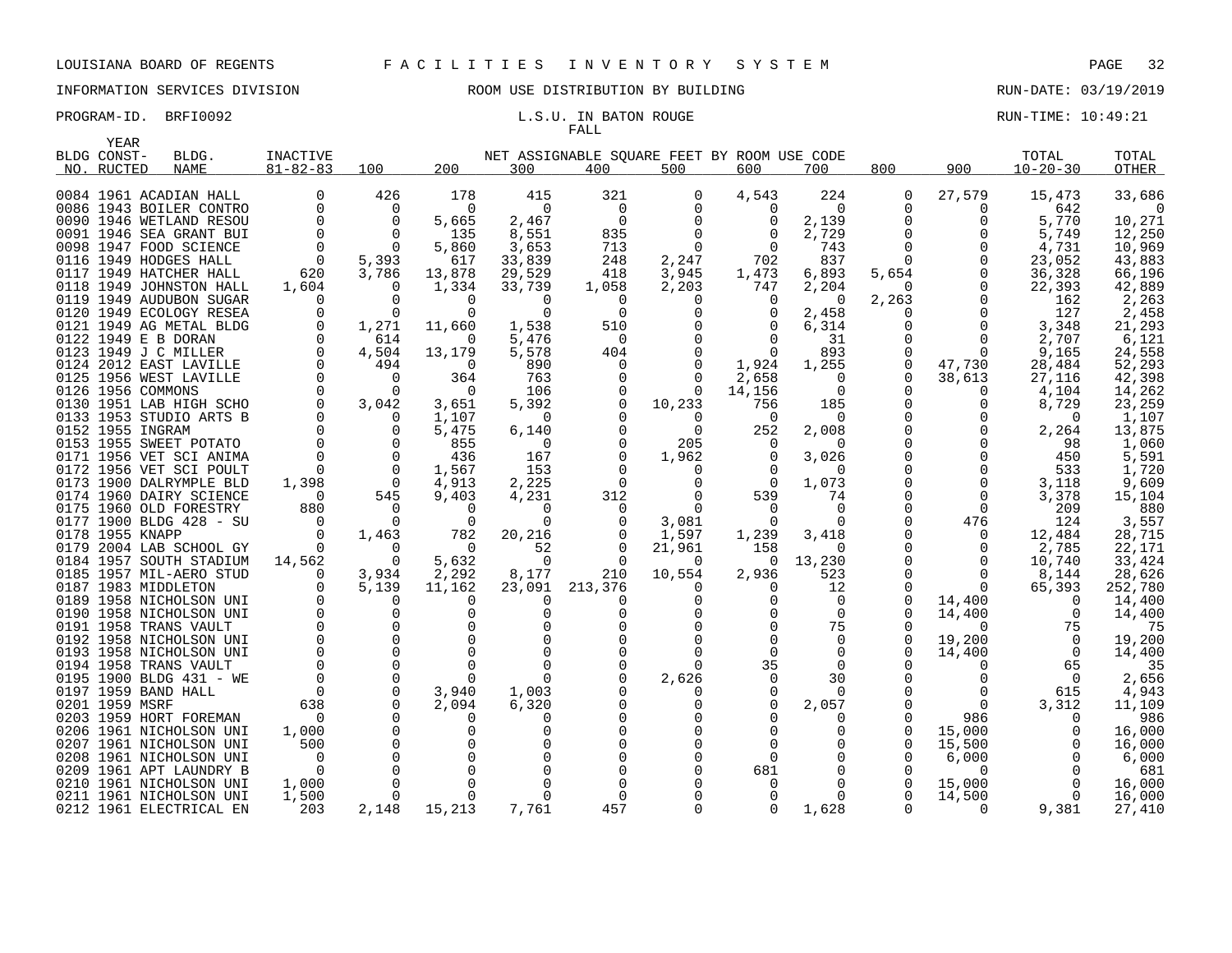# FALL

| YEAR           |                                                  |                      |              |                      |                                             |               |              |                   |                       |               |                      |                   |                |
|----------------|--------------------------------------------------|----------------------|--------------|----------------------|---------------------------------------------|---------------|--------------|-------------------|-----------------------|---------------|----------------------|-------------------|----------------|
| BLDG CONST-    | BLDG.                                            | <b>INACTIVE</b>      |              |                      | NET ASSIGNABLE SOUARE FEET BY ROOM USE CODE |               |              |                   |                       |               |                      | TOTAL             | TOTAL          |
| NO. RUCTED     | <b>NAME</b>                                      | $81 - 82 - 83$       | 100          | 200                  | 300                                         | 400           | 500          | 600               | 700                   | 800           | 900                  | $10 - 20 - 30$    | OTHER          |
|                |                                                  |                      |              |                      |                                             |               |              |                   |                       |               |                      |                   |                |
|                | 0213 1961 HUMAN ECOLOGY                          | 0                    | 2,928        | 10,561               | 5,794                                       | 0             | 2,103        | 1,977             | 864                   | 0             | 0                    | 10,850            | 24,227         |
|                | 0214 1961 WILSON LAB                             | $\Omega$<br>$\Omega$ | $\Omega$     | 12,971               | 4,458                                       | $\Omega$      | 0            | $\Omega$          | 218                   | $\Omega$      | $\Omega$             | 6,875             | 17,647         |
|                | 0215 2008 BLAKE HALL                             |                      | 415          | $\Omega$             | 448                                         | 747           | $\Omega$     | 4,854             | 470                   | 0             | 34,419               | 14,664            | 41,353         |
|                | 0216 1962 APT UTILITY B                          | $\Omega$             | $\Omega$     | $\Omega$             | $\Omega$                                    | $\Omega$      | $\Omega$     | $\Omega$          | $\Omega$              | 0             | 1,035                | $\Omega$          | 1,035          |
|                | 0220 1962 MCVOY HALL                             | $\Omega$             | $\Omega$     | 81                   | 511                                         | 756           | 0            | 1,502             | $\Omega$              | $\Omega$      | 22,432               | 10,001            | 25,282         |
|                | 0221 2011 STUDENT UNION                          | $\Omega$             | 1,683        | 1,588                | 37,202                                      | 0             | 0            | 125,032           | 3,078                 |               | $\Omega$             | 101,793           | 168,583        |
|                | 0223 1963 W S BUILDING                           |                      |              | 642                  | 348                                         |               | 1,263        |                   | $\Omega$              |               |                      | 543               | 2,253          |
|                | 0229 1964 APT STRG BLDG                          | $\Omega$             | $\Omega$     | $\Omega$             | $\Omega$                                    |               | 0            | <sup>0</sup>      | 530                   | $\Omega$      | O                    | 52                | 530            |
|                | 0230 1964 COTTON FIBER                           | 0                    | - 0          | 1,550                | 185                                         | $\Omega$      | 0            |                   | - 0                   |               |                      | 317               | 1,735          |
|                | 0231 1964 HERGET HALL                            |                      | 900          | 182                  | 1,063                                       | 360           | $\Omega$     | 3,345             | 931                   | $\Omega$      | 56,585               | 22,858            | 63,366         |
|                | 0232 1964 LAB SCHOOL AU                          | 0                    |              | $\Omega$             | 261                                         | 0             | 4,110        | 6,347             | $\overline{0}$        | 0             | $\Omega$             | 2,563             | 10,718         |
|                | 0235 1965 LAKESHORE HOU                          | $\Omega$             |              | ∩                    | 9,359                                       |               | 1,460        |                   | 830                   | $\Omega$      | $\Omega$             | 4,591             | 11,649         |
|                | 0236 1966 EDWARD GAY AP                          |                      |              | $\Omega$             | 0                                           |               | 0            |                   | 0                     | 0             | 37,110               | $\Omega$          | 37,110         |
|                | 0237 1966 EDWARD GAY AP                          |                      |              | $\Omega$             | $\Omega$                                    |               | $\Omega$     |                   | $\Omega$              |               | 40,140               | $\Omega$          | 40,140         |
|                | 0238 1966 APT LAUNDRY B                          | $\Omega$             |              | $\Omega$<br>$\Omega$ | 1,074                                       |               | 0            | 858               | 18                    | O             | $\Omega$<br>$\Omega$ | 111               | 1,950          |
|                | 0239 1966 THE FIVE                               |                      |              |                      | 200                                         |               | 0            | 24,322            | $\overline{0}$        | $\Omega$      |                      | 2,598             | 24,522         |
|                | 0240 1966 BROUSSARD HAL                          |                      | 2,305        | 180<br>$\Omega$      | 920<br>$\Omega$                             | $\Omega$      | 0            | 5,281<br>$\Omega$ | 468                   | 0             | 19,274<br>$\Omega$   | 16,763            | 28,429         |
|                | 0242 1966 GREENHOUSE ST                          |                      |              |                      |                                             |               |              |                   | 1,745                 |               |                      | $\Omega$          | 1,745          |
|                | 0248 1967 PENTAGON SRVC                          |                      | $\Omega$     | $\Omega$<br>$\Omega$ | 946                                         | 173           |              | 1,970             | 164                   | O             | 535                  | 633               | 3,788          |
|                | 0249 1967 PENTAGON STRG                          | 0<br>$\Omega$        |              |                      | 3<br>11,923                                 | 0<br>1,924    | $\Omega$     | 1                 | 508                   | 0<br>$\Omega$ | 3<br>86,056          | 2                 | 515<br>104,107 |
| 0253 1967 ELAB | 0250 1967 KIRBY-SMITH H                          | $\Omega$             | 815<br>2,100 | 230                  | 3,278                                       |               | $\Omega$     | 2,453             | 706<br>2,945          |               |                      | 41,144            | 32,733         |
|                |                                                  | $\Omega$             | $\Omega$     | 24,410               |                                             |               |              |                   |                       |               | $\Omega$             | 10,700            |                |
|                | 0255 1900 BLDG 306 - GO                          |                      |              | 173<br>$\Omega$      | 1,856                                       | 0<br>$\Omega$ | 16,420<br>0  |                   | 346<br>$\overline{0}$ | 0<br>O        |                      | 801               | 18,795         |
|                | 0256 UNKN WEST SHORE HO<br>0258 1968 BOAT GARAGE |                      |              | $\Omega$             | 102<br>$\Omega$                             |               |              |                   | 470                   | 0             | 8,594                | 3,406<br>$\Omega$ | 8,696<br>470   |
|                | 0260 1968 MILLER HALL                            | 0                    |              | 253                  | 517                                         | 588           |              | 5,409             | 1,310                 | O             | 57,548               | 22,200            | 65,625         |
|                | 0266 1969 LOCKETT                                | 394                  | 27,947       | 1,535                | 14,982                                      |               | 0            | 677               | 187                   | O             | $\Omega$             | 18,763            | 45,722         |
|                | 0270 1970 TRACK TICKET                           | - 0                  |              |                      |                                             |               | $\Omega$     | 110               | $\Omega$              | O             |                      |                   | 110            |
|                | 0271 1970 TRACK STADIUM                          |                      |              | $\cap$               | $\Omega$                                    |               | 3,692        |                   | $\Omega$              |               |                      |                   | 3,692          |
|                | 0272 1970 TENNIS STADIU                          | $\Omega$             |              |                      | $\Omega$                                    |               | 322          |                   | $\Omega$              | $\Omega$      |                      |                   | 322            |
|                | 0273 1970 LIFE SCIENCES                          | $\Omega$             | $\Omega$     | 80,957               | 32,108                                      | 234           | 5,309        | 0                 | 1,286                 | 0             | 0                    | 60,717            | 119,894        |
|                | 0274 2010 MARAVICH ASSM                          | 0                    |              | $\Omega$             | 4,676                                       | 0             | 16,273       | 121,774           | 12,262                | 0             | 0                    | 65,589            | 154,985        |
|                | 0275 1971 ENGR RES & DE                          | $\Omega$             | 1,293        | 20,860               | 13,168                                      |               | 0            | $\Omega$          | 97                    | O             | $\Omega$             | 14,103            | 35,418         |
|                | 0276 1971 LA TRANS RES                           | 0                    | $\Omega$     | 7,859                | 9,430                                       |               | 0            | 401               | 336                   | 0             | $\Omega$             | 5,354             | 18,026         |
|                | 0277 1971 BUILDING 435                           |                      |              | $\Omega$             | $\Omega$                                    |               | 0            | n                 | 1,449                 | O             |                      | $\left( \right)$  | 1,449          |
|                | 0278 1835 OVERSEER RES                           |                      |              | $\Omega$             | $\Omega$                                    |               | 0            | 1,395             | 0                     | $\Omega$      |                      |                   | 1,395          |
|                | 0279 1971 MAINTENANCE S                          |                      |              |                      | 347                                         |               | 3,510        |                   | <sup>0</sup>          | $\Omega$      | ∩                    |                   | 3,857          |
|                | 0280 1972 RESIDENCE                              |                      |              | $\Omega$             | 0                                           |               |              |                   | 0                     | 0             | 2,138                |                   | 2,138          |
|                | 0281 1972 GARDEN HOUSE                           |                      |              |                      | 0                                           |               |              |                   | $\Omega$              | 0             | 480                  |                   | 480            |
| 0283 1972 BARN |                                                  |                      |              |                      | $\Omega$                                    |               |              |                   | 657                   |               |                      |                   | 657            |
|                | 0284 1972 PIGEON                                 |                      |              |                      | 0                                           |               |              |                   | 64                    |               |                      |                   | 64             |
|                | 0285 1972 GARAGE                                 |                      |              |                      |                                             |               |              |                   | 676                   |               |                      |                   | 676            |
|                | 0297 1855 KITCHEN                                |                      |              |                      | <sup>0</sup>                                |               |              | 310               | $\Omega$              |               |                      |                   | 310            |
|                | 0298 1972 ADMIN BLDG                             |                      | 940          |                      | 2,667                                       | 130           |              | $\Omega$          | 196                   |               |                      | 985               | 3,933          |
|                | 0302 1830 GENERAL STORE                          |                      |              |                      | 0                                           | $\Omega$      |              | 681               | $\Omega$              | 0             | ∩                    |                   | 681            |
|                | 0320 1974 APT UTILITY B                          |                      |              |                      | U                                           |               |              |                   | 0                     | 0             | 2,119                |                   | 2,119          |
|                | 0321 1974 FIELD HOUSE                            |                      |              |                      | 1,179                                       |               | 85,261       |                   | 1,750                 |               | $\Omega$             | 8,538             | 88,190         |
|                | 0322 1974 APT STRG BLDG                          | $\Omega$             | $\Omega$     |                      | $\Omega$                                    | $\Omega$      | <sup>o</sup> | 0                 | 400                   | O             | $\Omega$             | $\Omega$          | 400            |
|                |                                                  |                      |              |                      |                                             |               |              |                   |                       |               |                      |                   |                |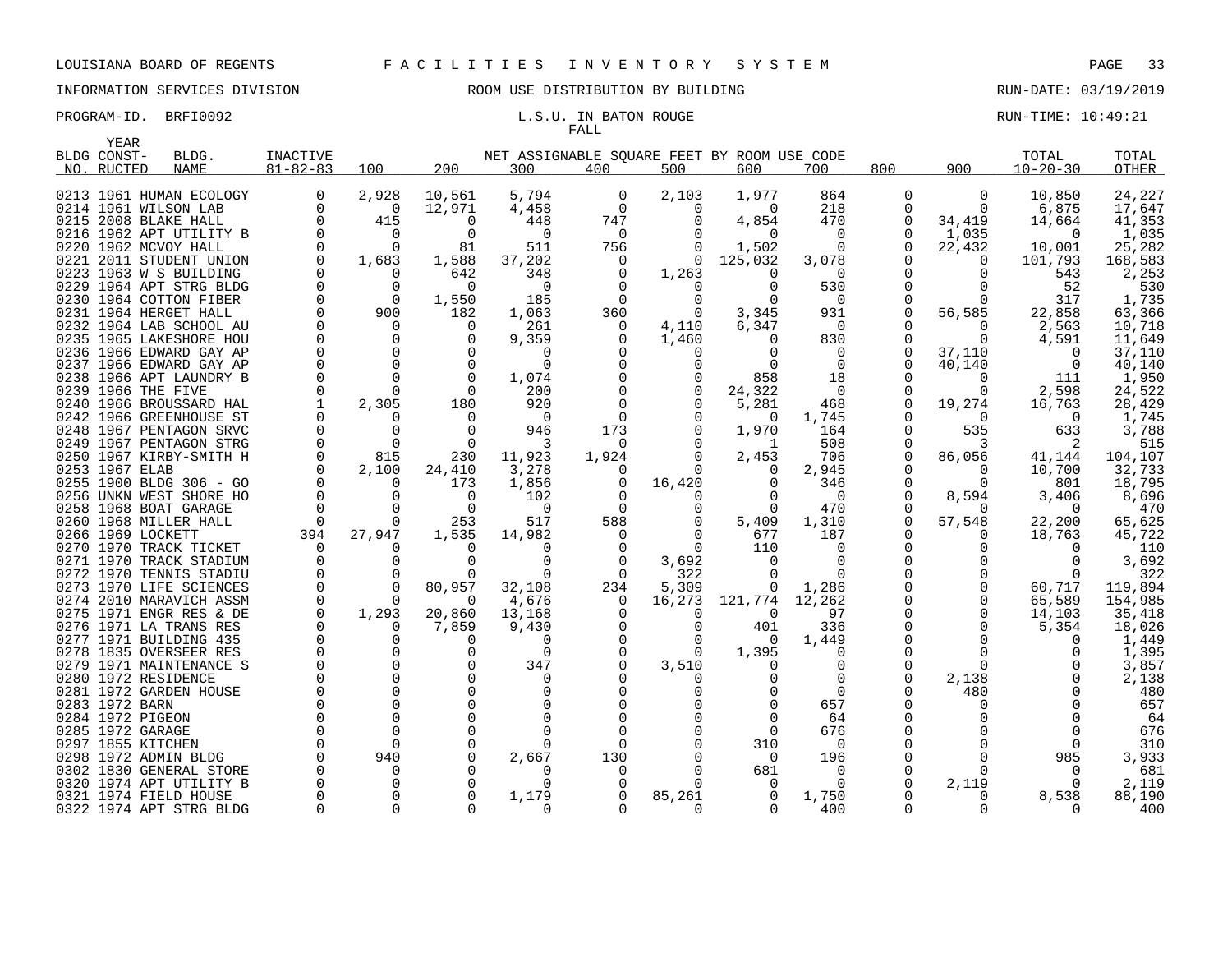YEAR

# INFORMATION SERVICES DIVISION ROOM USE DISTRIBUTION BY BUILDING RUN-DATE: 03/19/2019

# FALL

| BLDG CONST- | BLDG.                   | INACTIVE       |          |          | NET ASSIGNABLE SQUARE FEET BY ROOM USE CODE |          |          |          |                 |          |     | TOTAL                | TOTAL        |
|-------------|-------------------------|----------------|----------|----------|---------------------------------------------|----------|----------|----------|-----------------|----------|-----|----------------------|--------------|
| NO. RUCTED  | <b>NAME</b>             | $81 - 82 - 83$ | 100      | 200      | 300                                         | 400      | 500      | 600      | 700             | 800      | 900 | $10 - 20 - 30$       | <b>OTHER</b> |
|             |                         |                | $\Omega$ | 1,217    | 5,998                                       |          |          | $\Omega$ | 37,328          | $\Omega$ |     | 3,166                |              |
|             | 0323 1974 RIVER ROAD AN | $\Omega$       | $\Omega$ | $\Omega$ | U                                           | ∩        | $\cap$   |          |                 | $\Omega$ | U   |                      | 44,543       |
|             | 0324 1974 RIVER ROAD CH |                | $\Omega$ |          | U                                           |          |          |          | 144<br>$\Omega$ | $\Omega$ |     | $\Omega$<br>$\Omega$ | 144          |
|             | 0325 1974 VEGETATION RS |                |          | 800      |                                             |          |          |          |                 |          |     |                      | 800          |
|             | 0334 1974 EMS BUILDING  |                | 993      |          |                                             |          |          |          | $\Omega$        | 221      |     | 895                  | 1,214        |
|             | 0342 1975 PENTAGON STRG |                | $\Omega$ |          | $\Omega$                                    |          | ∩        |          | 585             | $\Omega$ |     | $\Omega$             | 585          |
|             | 0343 1975 VM LAB ANIMAL |                | 22       |          | 345                                         |          | 4,432    |          | $\Omega$        |          |     | 1,589                | 4,799        |
|             | 0348 1976 ATHL PHYSICAL | $\mathbf 0$    | $\Omega$ |          | 768                                         |          | $\Omega$ |          | 3,559           |          |     | 20                   | 4,327        |
|             | 0351 1976 LIVESTOCK EXH | $\mathbf 0$    |          |          | 2,680                                       |          | 0        | 101,192  | 702             |          |     | 1,033                | 104,574      |
|             | 0352 1976 CHOPPIN       | 28             |          | 56,147   | 28,205                                      | ∩        | $\Omega$ | 255      | 2,949           |          | 0   | 59,177               | 87,584       |
|             | 0353 1976 CHOPPIN MECH  | $\Omega$       |          |          | $\Omega$                                    |          |          | $\Omega$ | 205             |          |     | $\Omega$             | 205          |
|             | 0354 2010 BARN/EXHIBIT  |                |          |          | 2,614                                       |          | $\Omega$ | 27,475   | $\Omega$        |          | 0   | 9,832                | 30,089       |
|             | 0355 1976 MULTI STORY P |                |          |          | $\Omega$                                    |          | 4,944    | 0        | 632             |          |     | 468                  | 5,576        |
|             | 0364 1977 MOTOR POOL    |                |          | 3,644    | 126                                         |          | $\left($ |          | 1,600           |          | U   | 142                  | 5,370        |
|             | 0365 1977 COOP EXT STRG |                |          |          | $\Omega$                                    |          |          |          | 15,947          |          |     | $\Omega$             | 15,947       |
|             | 0366 1977 WILLIAMS      |                | 13,230   | 6,264    | 1,181                                       |          |          |          | 502             |          |     | 9,608                | 21,177       |
|             | 0367 1978 STUDIO ARTS B |                | $\Omega$ | 2,437    | 0                                           |          | $\Omega$ |          | $\Omega$        |          |     | $\Omega$             | 2,437        |
|             | 0369 1978 APT STRG BLDG |                |          | $\Omega$ | $\Omega$                                    |          |          |          | 1,425           |          |     | 0                    | 1,425        |
|             | 0370 2003 VET MED BLDG  | $\Omega$       | 6,636    | 60,830   | 50,773                                      | 6,465    | 6,906    | 6,883    | 6,326           | 55,701   |     | 31,739               | 200,520      |
|             | 0371 1978 VET MED EOUIN |                |          | 1,109    | 943                                         |          |          |          |                 |          |     | 1,519                | 2,052        |
|             | 0373 1978 PATRICK TAYLO | $\Omega$       | 69,779   | 94,355   | 96,128                                      | 1,280    | 1,043    | 3,166    | 866             |          | U   | 164,310              | 266,617      |
|             | 0374 1978 CONSTRUCTION  |                |          | 1,167    | 1,378                                       |          |          |          |                 |          | O   | 4,521                | 2,545        |
|             | 0375 1978 FACILITY SRVC |                |          | $\Omega$ | 10,079                                      | $\Omega$ | $\Omega$ | 1,549    | 15,249          |          | U   | 6,862                | 26,877       |
|             | 0376 1978 FACILITY SRVC |                |          |          | 324                                         |          | $\Omega$ |          | 6,101           |          |     |                      | 6,425        |
|             | 0380 1978 WAREHOUSE BUI |                |          |          | 265                                         |          | 3,910    |          |                 |          |     | $\Omega$             | 4,175        |
|             | 0381 1978 INDUSTRIAL BU |                | 3,444    |          | $\Omega$                                    |          |          |          |                 |          |     | 2,445                | 3,444        |
|             | 0382 1979 FACILITY SERV |                |          |          | 5,268                                       |          |          |          |                 |          |     | 1,539                | 5,268        |
|             | 0383 1979 CREDIT UNION  |                |          |          | 7,663                                       |          | $\Omega$ | 62       | 492             |          |     | 3,585                | 8,217        |
|             | 0384 1979 COPY & MAIL C |                |          | 324      | 12,304                                      |          | 1,166    | 659      | 182             |          |     | 3,319                | 14,635       |
|             | 0385 1979 PLANT PATHOLO |                |          |          | $\Omega$                                    |          | $\Omega$ | $\Omega$ | 876             |          |     | $\Omega$             | 876          |
|             | 0400 1981 FACILITY SRVC |                |          |          | 520                                         |          | $\Omega$ |          | 6,541           |          |     | $\Omega$             | 7,061        |
|             | 0401 1981 CENTRAL UTILI |                |          |          | $\Omega$                                    |          | $\Omega$ | 0        | $\Omega$        |          |     | 4,131                | $\Omega$     |
|             | 0402 1981 EFFERSON HALL |                |          |          | 17,517                                      |          | $\Omega$ | 4,247    | 1,466           |          |     | 8,287                | 23,230       |
|             | 0403 2004 L ELEM & MIDD |                |          |          | 3,238                                       | 4,632    | 36,750   |          | $\Omega$        | 321      |     | 15,842               | 44,941       |
|             | 0407 1982 ECOLOGY GRNHO |                |          |          |                                             |          | 340      |          |                 | $\Omega$ |     | $\Omega$             | 340          |
|             | 0408 1982 SEA GRANT STR |                |          | 375      | <sup>0</sup>                                |          | n        |          | 4,125           |          |     | $\Omega$             | 4,500        |
|             | 0409 1982 SEA GRANT STR |                |          |          |                                             |          |          |          | 1,344           |          |     | $\Omega$             | 1,344        |
|             | 0410 1982 SEA GRANT SHO |                |          |          | 1,744                                       |          | $\Omega$ | 0        | 16,744          |          |     | 1,494                | 18,488       |
|             | 0413 1982 NELSON MEMORI |                |          |          |                                             |          | $\Omega$ | 3,144    | 443             |          | O   | 342                  | 3,587        |
|             | 0414 1982 4H MINI BARN  |                |          |          | $\Omega$                                    | $\Omega$ | 6,209    | $\Omega$ | $\Omega$        |          | O   | 2,431                | 6,209        |
|             | 0418 1983 DESIGN BUILDI | $\Omega$       | 14,961   | 28,259   | 9,950                                       | 555      |          | 3,977    | 796             |          | O   | 34,888               | 58,498       |
|             | 0422 1983 AG ENGR SHOP  | 0              |          | 6,006    | 464                                         | $\Omega$ | $\Omega$ |          |                 |          |     | 460                  | 6,470        |
|             | 0425 1983 BLOWOUT CONTR | 151            |          | 722      | 347                                         |          |          |          | $\Omega$        |          |     | 35                   | 1,220        |
|             | 0429 1984 NATATORIUM    | $\Omega$       |          |          | 0                                           |          | 38,968   | 43       | 137             |          |     | 3,654                | 39,148       |
|             | 0431 1984 FIRE PUMP STA |                |          |          |                                             |          |          |          |                 |          |     | 297                  |              |
|             | 0432 2004 LAB SCHOOL CH | $\Omega$       |          |          |                                             |          |          |          |                 |          |     | 1,279                |              |
|             | 0433 1984 FIRE PUMP STA | 297            |          |          | $\Omega$                                    |          |          |          |                 |          |     | $\Omega$             | 297          |
|             | 0435 1985 SCHOOL OF MUS | 0              | 3,250    | 8,659    | 11,811                                      | 1,025    |          |          | 667             |          |     | 3,437                | 25,412       |
|             | 0436 1985 VET MED SWINE | $\Omega$       | 0        |          | $\Omega$                                    | $\Omega$ | 4,600    |          | 173             |          |     | $\Omega$             | 4,773        |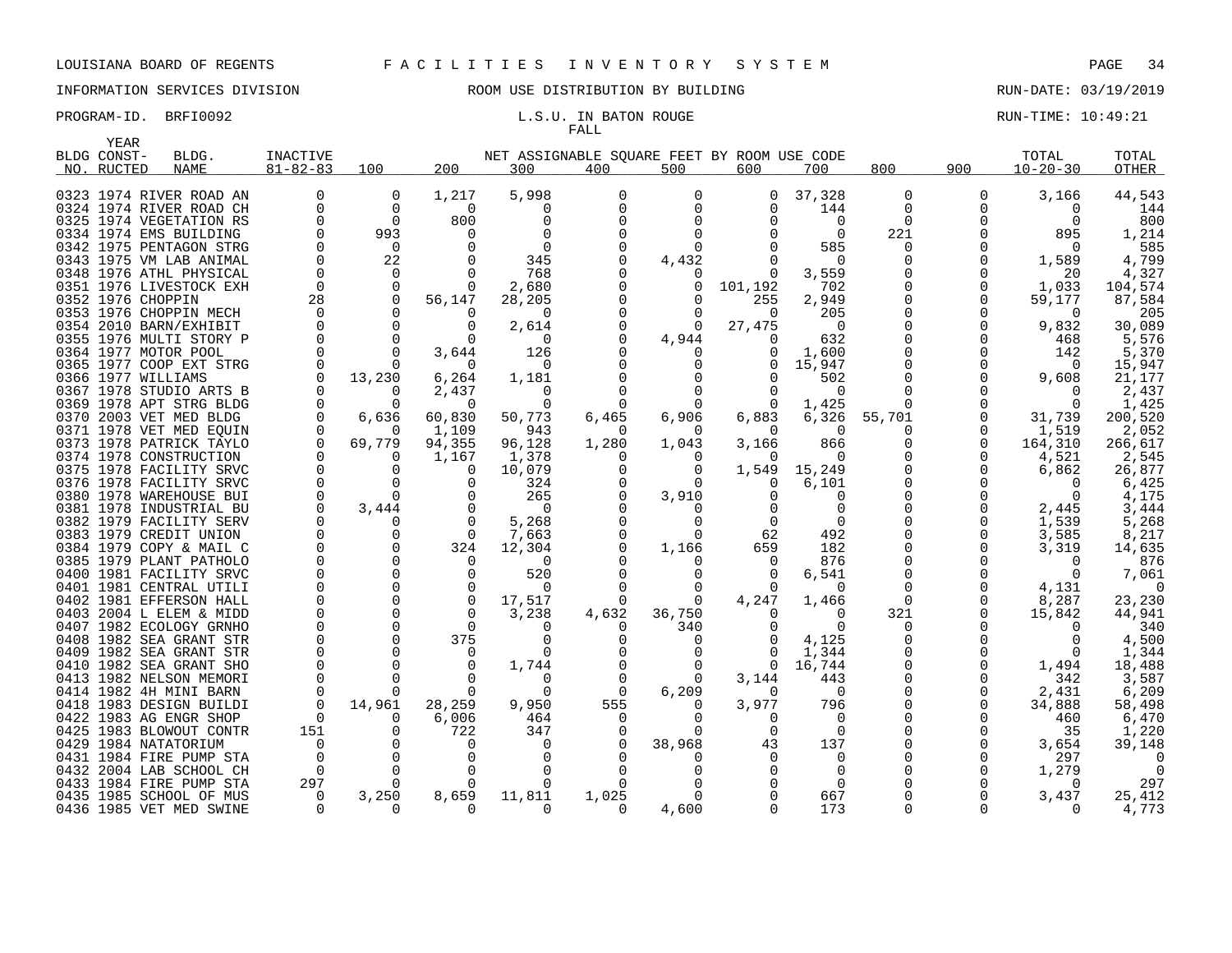|      | YEAR               |                                                    |                 |             |               |                                             |              |          |                   |               |               |              |                      |                 |
|------|--------------------|----------------------------------------------------|-----------------|-------------|---------------|---------------------------------------------|--------------|----------|-------------------|---------------|---------------|--------------|----------------------|-----------------|
|      | BLDG CONST-        | BLDG.                                              | <b>INACTIVE</b> |             |               | NET ASSIGNABLE SOUARE FEET BY ROOM USE CODE |              |          |                   |               |               |              | TOTAL                | TOTAL           |
|      | NO. RUCTED         | <b>NAME</b>                                        | $81 - 82 - 83$  | 100         | 200           | 300                                         | 400          | 500      | 600               | 700           | 800           | 900          | $10 - 20 - 30$       | <b>OTHER</b>    |
|      |                    |                                                    |                 |             |               |                                             |              |          |                   |               |               |              |                      |                 |
|      |                    | 0437 1985 ENVIRONMENTAL                            | 0               | 0           | 4,472         | 340                                         | 0            | 665      | $\overline{0}$    | 0             | 0             | 0            | 1,243                | 5,477           |
|      |                    | 0440 1985 M B STURGIS                              | 0               | 2,468       | 29,729        | 12,042                                      | 368          | $\Omega$ | 780               | 495           | 0             | 0            | 6,708                | 45,882          |
|      |                    | 0442 1986 VISITOR INFO                             | 0               | 0           | $\Omega$      | 845                                         | $\Omega$     | $\Omega$ | $\Omega$          | 43            | 0             | $\Omega$     | 129                  | 888             |
|      |                    | 0443 1986 VET MED DOG H                            | $\Omega$        | $\Omega$    | $\Omega$      | $\Omega$                                    |              | 1,480    |                   | $\Omega$      | 0             |              | 80                   | 1,480           |
|      |                    | 0444 1986 VM LRG ANIMAL                            | $\Omega$        | $\Omega$    |               | $\Omega$                                    |              | 3,900    |                   | 0             | 0             |              | $\Omega$             | 3,900           |
|      |                    | 0445 1986 VET MED BEDDI                            | $\Omega$        | $\Omega$    | $\Omega$      | 0                                           |              | 3,050    |                   | $\Omega$      |               |              | $\Omega$             | 3,050           |
|      |                    | 0446 1987 UNION WRHSE                              | $\Omega$        | $\Omega$    |               | $\Omega$                                    |              | O        | $\Omega$          | 5,000         |               |              | $\Omega$             | 5,000           |
|      |                    | 0447 1987 SURPLUS STRG                             | $\Omega$        | $\Omega$    | 4,682         | 425                                         |              | $\Omega$ | $\Omega$          | 4,602         | 0             | $\Omega$     | 67                   | 9,709           |
|      |                    | 0448 1987 TUREAUD HALL                             | $\Omega$        | 27,515      |               | 152                                         |              | 0        | 356               | $\Omega$      | $\Omega$      | 0            | 14,332               | 28,023          |
|      |                    | 0449 1999 VET MED INCIN                            | $\Omega$        | 0           | <sup>0</sup>  | 0                                           |              | 1,081    | $\Omega$          | $\Omega$      |               | $\Omega$     | $\Omega$<br>$\Omega$ | 1,081           |
|      |                    | 0451 1999 HORT GREENHOU                            | 0               | $\Omega$    | <sup>0</sup>  | $\Omega$                                    |              | 95       |                   | $\Omega$      | $\Omega$      | $\Omega$     |                      | 95              |
|      |                    | 0464 1986 RENEWABLE NAT                            | 0               | 4,665       | 24,025        | 14,217                                      |              | $\Omega$ |                   | 2,678         |               | $\Omega$     | 5,388                | 45,585          |
|      |                    | 0465 1901 RES ANIMAL IN                            | 0               | 0           | n             | O                                           |              | O        |                   | 0             | 0             | 849          | $\Omega$             | 849             |
|      |                    | 0466 1901 RES ANIMAL IN                            | $\Omega$        | $\Omega$    |               | <sup>0</sup>                                | <sup>0</sup> |          |                   | <sup>0</sup>  | 0             | 1,415        | $\Omega$             | 1,415           |
|      |                    | 0467 1901 RES ANIMAL IN                            | $\Omega$        | $\Omega$    |               | $\Omega$                                    |              |          |                   | $\Omega$      | $\Omega$      | 1,014        | $\Omega$             | 1,014           |
|      |                    | 0480 1978 ENERGY CENTER                            | 0<br>$\Omega$   | 2,340       |               | 2,537                                       | 135          | 0<br>O   |                   | 100           | 0             | 0            | 1,249                | 5,112           |
|      | 0498 1901 HAY STRG | 0521 1978 UNIV ADMINIST                            | 0               | 0<br>0      | O<br>$\Omega$ | $\Omega$                                    | 0            |          | $\Omega$<br>3,045 | 1,425<br>312  |               | 0            | $\Omega$<br>5,625    | 1,425<br>19,594 |
|      |                    |                                                    | $\Omega$        | $\Omega$    | $\Omega$      | 16,237                                      |              |          | $\Omega$          |               |               | 0            | $\Omega$             |                 |
|      |                    | 0522 1948 PRESIDENT RES                            | 0               | $\mathbf 0$ | 0             | $\Omega$<br>0                               |              | 0        | $\Omega$          | $\Omega$<br>0 | 0             | 5,146        |                      | 5,146           |
|      |                    | 0523 1948 PRES MAID RES<br>0550 1900 INT'L CULTURA | $\Omega$        | $\Omega$    | 309           | 780                                         |              | ∩        | 4,308             | 64            | 0<br>$\Omega$ | 2,016<br>610 | 0<br>639             | 2,016<br>6,071  |
|      |                    | 0577 1971 SCHOOLHOUSE                              | $\Omega$        | $\Omega$    | <sup>0</sup>  |                                             |              |          | 306               | $\Omega$      | 0             | O            | $\Omega$             | 306             |
|      |                    | 0578 1835 BLACKSMITH SH                            | $\Omega$        | $\Omega$    | $\Omega$      | 0<br>$\Omega$                               |              | $\Omega$ | 396               | $\Omega$      | $\Omega$      | O            | $\cap$               | 396             |
| 0579 |                    | 1971 SINGLE RM SLA                                 | $\Omega$        | $\Omega$    | $\Omega$      | 0                                           |              | O        | 236               | $\Omega$      | $\Omega$      |              | ∩                    | 236             |
|      |                    | 0580 1971 SINGLE RM SLA                            | <sup>0</sup>    | 0           | $\Omega$      | $\Omega$                                    |              |          | 231               | $\Omega$      | 0             |              |                      | 231             |
|      |                    | 0581 1971 WORKMAN'S HOU                            | $\Omega$        | $\Omega$    | $\Omega$      | 0                                           |              |          | 452               | $\Omega$      | 0             |              |                      | 452             |
|      |                    | 0582 1971 SICKHOUSE                                | $\Omega$        | $\Omega$    | $\Omega$      | 0                                           |              |          | 464               |               | 0             |              |                      | 464             |
|      |                    | 0583 1972 SUGAR HOUSE                              | U               | $\Omega$    |               | $\Omega$                                    |              |          | 442               | <sup>0</sup>  | 0             |              |                      | 442             |
|      |                    | 0585 1972 PIONEER HOUSE                            | $\Omega$        | $\Omega$    | $\Omega$      | $\mathbf 0$                                 |              |          | 549               |               | 0             |              |                      | 549             |
|      |                    | 0586 1840 CORN CRIB                                | ∩               | $\Omega$    | $\Omega$      | $\Omega$                                    |              |          | 529               |               | 0             |              |                      | 529             |
| 0587 |                    | 1870 CHURCH BUILDI                                 | 0               | $\mathbf 0$ | $\Omega$      | $\Omega$                                    |              |          | 652               | $\Omega$      | 0             |              |                      | 652             |
|      |                    | 0589 1973 SYRUP HOUSE                              | <sup>0</sup>    | $\Omega$    | $\Omega$      | $\Omega$                                    |              |          | 196               | $\Omega$      | 0             |              |                      | 196             |
|      |                    | 0590 1977 POTATO HOUSE                             | 0               | 0           | $\Omega$      |                                             |              |          | 172               |               | 0             |              |                      | 172             |
|      |                    | 0591 1979 OUTHOUSE #2                              | $\Omega$        | $\Omega$    |               | $\Omega$                                    |              |          | 22                |               | 0             |              |                      | 22              |
|      |                    | 0592 1979 GRIST MILL                               | <sup>0</sup>    | 0           |               | $\Omega$                                    |              |          | 121               | $\Omega$      | 0             |              |                      | 121             |
|      |                    | 0593 1870 DOG TROT HOUS                            | $\Omega$        | $\Omega$    | $\Omega$      |                                             |              |          | 560               |               | 0             |              |                      | 560             |
|      |                    | 0594 1971 SLAVE CABN-SI                            | $\Omega$        | $\Omega$    |               | $\Omega$                                    |              |          | 182               |               | $\Omega$      |              |                      | 182             |
| 0595 |                    | 1975 CHICKEN HOUSE                                 | $\Omega$        | $\Omega$    | $\Omega$      | 0                                           |              |          | 41                |               | 0             |              |                      | 41              |
|      |                    | 0596 1975 SHOTGUN HOUSE                            | $\Omega$        | $\Omega$    | $\Omega$      | $\Omega$                                    |              |          | 348               |               | $\Omega$      |              | $\cap$               | 348             |
| 0597 |                    | 1974 ACADIAN HOUSE                                 | 0               | 0           | $\Omega$      | $\Omega$                                    |              |          | 282               |               | 0             |              | $\Omega$             | 282             |
| 0599 |                    | 1850 FOUR HOLE OUT                                 | 0               | $\Omega$    | $\Omega$      | $\Omega$                                    |              |          | 58                |               |               |              | $\Omega$             | 58              |
|      |                    | 0613 1988 INSTRUCTORS A                            | 0               | U           |               | 2,013                                       |              | $\Omega$ |                   |               | $\Omega$      |              | 921                  | 2,013           |
| 0614 |                    | 1986 HAZMAT TRAINI                                 | $\Omega$        | 1,325       |               | 0                                           |              | 0        |                   | ∩             | 0             | 0            | 218                  | 1,325           |
|      |                    | 0615 1988 SCBA BUILDING                            | O               | O           |               | $\Omega$                                    |              | 1,537    |                   |               | 0             | 0            | 170                  | 1,537           |
|      |                    | 0633 1998 NEW GOLF CLUB                            | O               | $\Omega$    | $\Omega$      | 682                                         |              | $\Omega$ | 3,903             | 5,324         |               | O            | 2,228                | 9,909           |
|      |                    | 0689 1987 MILITARY-AIR                             | O               | 0           |               | 0                                           |              | 0        |                   | 471           | 0             |              | $\Omega$             | 471             |
|      |                    | 0690 1984 RPTR REHAB FL                            | $\Omega$        | $\Omega$    |               | $\Omega$                                    |              | 5,000    | $\Omega$          | $\Omega$      | O             |              | $\Omega$             | 5,000           |
|      |                    | 0698 1977 CEBA STORAGE                             | 160             | $\Omega$    | $\Omega$      | $\Omega$                                    |              | $\Omega$ | $\Omega$          | $\Omega$      | $\Omega$      | 0            | $\Omega$             | 160             |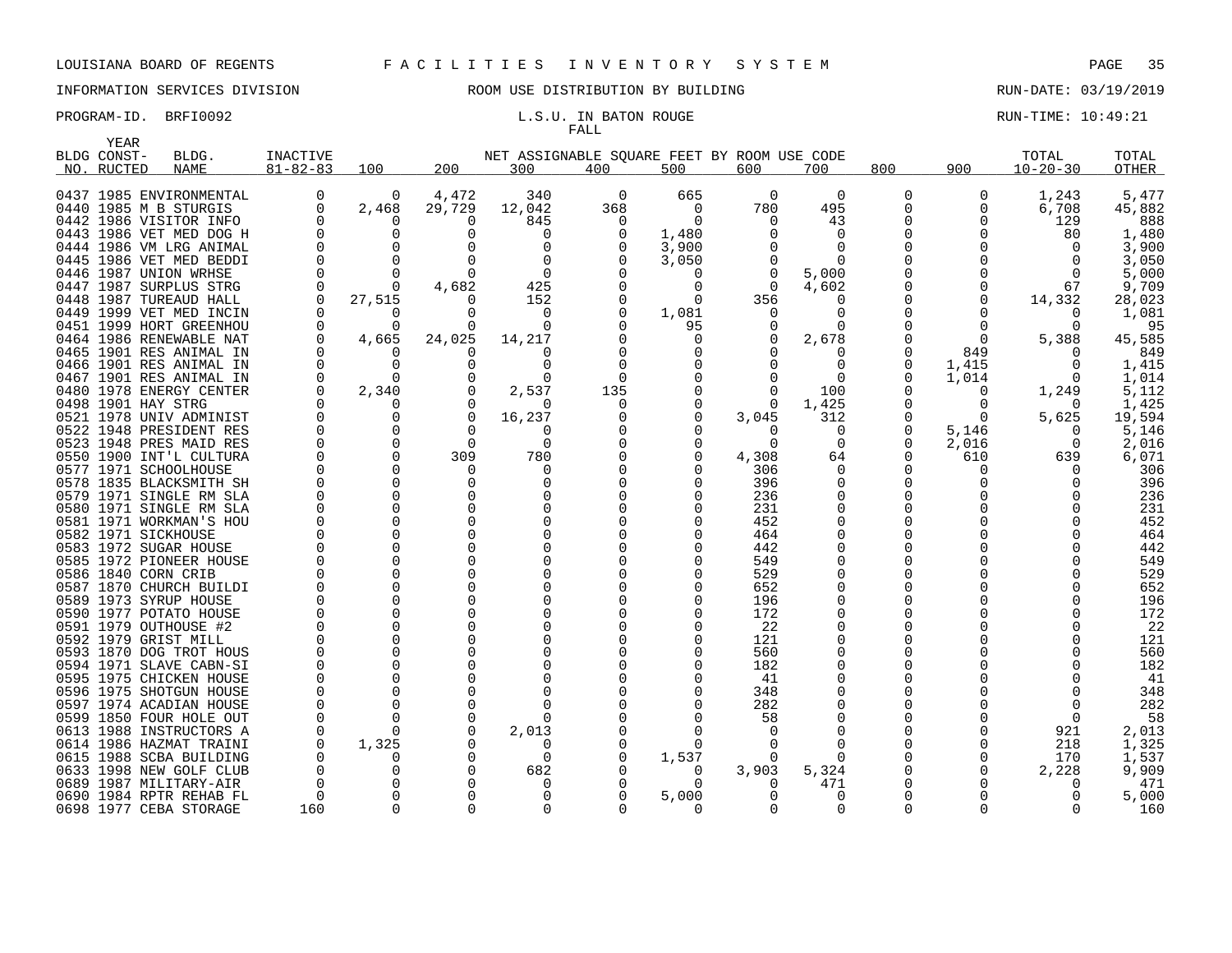# FALL

PROGRAM-ID. BRFI0092 **EXAM-ID.** BRFI0092 **RUN-TIME: 10:49:21** L.S.U. IN BATON ROUGE

| BLDG CONST-<br>NET ASSIGNABLE SOUARE FEET BY ROOM USE CODE<br>TOTAL<br>BLDG.<br>INACTIVE<br>TOTAL<br>200<br>900<br>$81 - 82 - 83$<br>100<br>800<br>$10 - 20 - 30$<br><b>OTHER</b><br>NO. RUCTED<br><b>NAME</b><br>300<br>400<br>500<br>600<br>700<br>0699 1966 BROUSSRD HLL<br>0<br>0<br>0<br>0<br>$\Omega$<br>0<br>0<br>42<br>0<br>0<br>$\Omega$<br>0<br>$\Omega$<br>$\Omega$<br>516<br>516<br>0700 1958 GREENHOUSE NO<br>$\Omega$<br>O<br>∩<br>0<br>$\Omega$<br>Ω<br>570<br>570<br>0703 1979 PLANT PATHOLO<br>0<br>0<br>$\Omega$<br>$\Omega$<br>322<br>0704 1975 GREENHOUSE NO<br>$\Omega$<br>322<br>$\Omega$<br>$\Omega$<br>$\Omega$<br>$\Omega$<br>0707 1986 BLDG 436 - SH<br>$\Omega$<br>$\Omega$<br>168<br>0<br>698<br>292<br>866<br>U<br>0708 1982 BUS STOP SHEL<br>$\Omega$<br>235<br>235<br>$\Omega$<br>$\Omega$<br><sup>0</sup><br>0709 1982 BUS STOP SHEL<br>235<br>$\Omega$<br><sup>n</sup><br>235<br>O<br>1975 BUS STOP SHEL<br>356<br>0711<br>$\Omega$<br>$\Omega$<br>O<br>356<br>$\Omega$<br>0712 1960 BUS STOP SHEL<br>$\Omega$<br>311<br>311<br>$\Omega$<br>O<br>1958 TENN STADIUM<br>32<br>0713<br>$\Omega$<br>n<br>$\Omega$<br>32<br>477<br>477<br>0714 1982 PICNIC SHELTE<br>$\Omega$<br>∩<br>$\Omega$<br>∩<br>$\Omega$<br>0716 1966 PLEASANT HALL<br>65<br>$\Omega$<br>65<br>∩<br>$\Omega$<br>n<br>0717 1958 MECH EOUIP BL<br>$\Omega$<br>$\Omega$<br>439<br>n<br>650<br>0718 1923 PENTAGON STOR<br>$\Omega$<br>654<br>1960 FORESTRY (OLD<br>$\Omega$<br><sup>n</sup><br>77<br>77<br>0719<br>$\Omega$<br>0724 1982 HIGHLAND BUS<br>$\Omega$<br>308<br>$\Omega$<br>0<br>0<br>0725 1988 EDWARD J GAY<br>$\Omega$<br>532<br><sup>0</sup><br>$\Omega$<br>532<br>0726 1947 RECORDING SRV<br>0<br>56<br>$\Omega$<br>0729 1978 LUMBER STORAG<br>$\Omega$<br>1,110<br>n<br>$\Omega$<br>1,110<br>0732 1975 H P LONG FLDH<br>0<br>167<br>$\Omega$<br>0<br>$\Omega$<br>0734 1975 W S WALK IN C<br>251<br>$\Omega$<br>251<br>n<br>0735 1975 W S PROCESS S<br>355<br>355<br>$\Omega$<br><sup>0</sup><br>$\Omega$<br>6,394<br>6,394<br>0738 1987 DEM EQUIP SUP<br>$\Omega$<br>$\Omega$<br>48<br>0740 1983 COOKHOUSE<br>$\Omega$<br>303<br>303<br>∩<br>∩<br>$\Omega$<br>325<br>0742 1989 HOG SHED<br>0<br>$\Omega$<br>325<br>$\cap$<br>O<br>0744 1988 HORSE EXERCIS<br>$\Omega$<br>3,261<br>3,261<br>$\Omega$<br>n<br>0746 1975 CHEM ENGR STO<br>133<br>133<br>$\Omega$<br>U<br>O<br><sup>0</sup><br>0747 1988 POULTRY ISOLA<br>1,533<br>1,533<br>0<br>$\Omega$<br>0755 1989 BLOWOUT PRVNT<br>1,504<br>0<br>1,504<br>$\Omega$<br>0756 1983 BLWOUT PRV SL<br>3,485<br>3,485<br>$\Omega$<br>$\Omega$<br>$\Omega$<br>1975 BLWOUT PRV TO<br>0<br>737<br>737<br>0757<br><sup>0</sup><br>$\Omega$<br>0758 1983 BLWOUT PRV RE<br>5,038<br>5,038<br>0<br>$\Omega$<br>0<br>0759 1970 BLWOUT PRV IN<br>0<br>236<br>236<br>0760 1983 BLWOUT PRV RE<br>$\Omega$<br>U<br>0761 1983 BLWOUT CNTRL<br>0<br>0763 1978 FTBALL PRACTI<br>$\Omega$<br>2,522<br>U<br>2,522<br>∩<br>∩<br>0764 1975 FTBALL PRAC C<br>200<br>$\Omega$<br>n<br>200<br>$\Omega$<br>43<br>1,520<br>0791 1990 EXHIBIT BUILD<br>0<br>$\Omega$<br>1,520<br>$\Omega$<br>$\Omega$<br>0792 1991 CAMD<br>$\Omega$<br>29,336<br>708<br>6,435<br>30,044<br>$\Omega$<br>$\Omega$<br>$\left( \right)$<br>0793 1991 INDOOR PRACTI<br>$\Omega$<br>85,418<br>648<br>3,260<br>86,066<br>$\Omega$<br><sup>0</sup><br>n<br>0795 1990 PRKNG LOT TOI<br>1,058<br>$\Omega$<br>0<br>0796 1990 PRKNG LOT TOI<br>$\Omega$<br>868<br><sup>0</sup><br>1990 PRKNG LOT TOI<br>$\Omega$<br>868<br>0797<br>0<br>0798 1990 PRKNG LOT TOI<br>$\Omega$<br>868<br>0<br>1992 STUDENT REC C<br>22<br>4,192<br>80,819<br>1,042<br>29,300<br>86,075<br>0799<br>$\Omega$<br>$\Omega$<br>0<br>0802 1901 GREEK THEATRE<br>19,539<br>19,539<br>0<br>0<br>0815 1971 CHICKEN HOUSE<br>$\Omega$<br>$\Omega$<br>$\Omega$<br>∩<br>0816 1971 CHICKEN HOUSE<br>$\Omega$<br>$\Omega$<br>$\Omega$<br>$\Omega$<br>$\Omega$<br>18<br>$\Omega$<br>$\Omega$<br>18<br>U<br>$\Omega$ | YEAR |  |  |  |  |  |  |  |  |  |  |  |  |  |
|-----------------------------------------------------------------------------------------------------------------------------------------------------------------------------------------------------------------------------------------------------------------------------------------------------------------------------------------------------------------------------------------------------------------------------------------------------------------------------------------------------------------------------------------------------------------------------------------------------------------------------------------------------------------------------------------------------------------------------------------------------------------------------------------------------------------------------------------------------------------------------------------------------------------------------------------------------------------------------------------------------------------------------------------------------------------------------------------------------------------------------------------------------------------------------------------------------------------------------------------------------------------------------------------------------------------------------------------------------------------------------------------------------------------------------------------------------------------------------------------------------------------------------------------------------------------------------------------------------------------------------------------------------------------------------------------------------------------------------------------------------------------------------------------------------------------------------------------------------------------------------------------------------------------------------------------------------------------------------------------------------------------------------------------------------------------------------------------------------------------------------------------------------------------------------------------------------------------------------------------------------------------------------------------------------------------------------------------------------------------------------------------------------------------------------------------------------------------------------------------------------------------------------------------------------------------------------------------------------------------------------------------------------------------------------------------------------------------------------------------------------------------------------------------------------------------------------------------------------------------------------------------------------------------------------------------------------------------------------------------------------------------------------------------------------------------------------------------------------------------------------------------------------------------------------------------------------------------------------------------------------------------------------------------------------------------------------------------------------------------------------------------------------------------------------------------------------------------------------------------------------------------------------------------------------------------------------------------------------------------------------------------------------------------------------------------------------------------------------------------------------------------------------------------------------------------------------------------------------------------------------------------------------------------------------------------------------------------------------------------|------|--|--|--|--|--|--|--|--|--|--|--|--|--|
|                                                                                                                                                                                                                                                                                                                                                                                                                                                                                                                                                                                                                                                                                                                                                                                                                                                                                                                                                                                                                                                                                                                                                                                                                                                                                                                                                                                                                                                                                                                                                                                                                                                                                                                                                                                                                                                                                                                                                                                                                                                                                                                                                                                                                                                                                                                                                                                                                                                                                                                                                                                                                                                                                                                                                                                                                                                                                                                                                                                                                                                                                                                                                                                                                                                                                                                                                                                                                                                                                                                                                                                                                                                                                                                                                                                                                                                                                                                                                                                         |      |  |  |  |  |  |  |  |  |  |  |  |  |  |
|                                                                                                                                                                                                                                                                                                                                                                                                                                                                                                                                                                                                                                                                                                                                                                                                                                                                                                                                                                                                                                                                                                                                                                                                                                                                                                                                                                                                                                                                                                                                                                                                                                                                                                                                                                                                                                                                                                                                                                                                                                                                                                                                                                                                                                                                                                                                                                                                                                                                                                                                                                                                                                                                                                                                                                                                                                                                                                                                                                                                                                                                                                                                                                                                                                                                                                                                                                                                                                                                                                                                                                                                                                                                                                                                                                                                                                                                                                                                                                                         |      |  |  |  |  |  |  |  |  |  |  |  |  |  |
|                                                                                                                                                                                                                                                                                                                                                                                                                                                                                                                                                                                                                                                                                                                                                                                                                                                                                                                                                                                                                                                                                                                                                                                                                                                                                                                                                                                                                                                                                                                                                                                                                                                                                                                                                                                                                                                                                                                                                                                                                                                                                                                                                                                                                                                                                                                                                                                                                                                                                                                                                                                                                                                                                                                                                                                                                                                                                                                                                                                                                                                                                                                                                                                                                                                                                                                                                                                                                                                                                                                                                                                                                                                                                                                                                                                                                                                                                                                                                                                         |      |  |  |  |  |  |  |  |  |  |  |  |  |  |
|                                                                                                                                                                                                                                                                                                                                                                                                                                                                                                                                                                                                                                                                                                                                                                                                                                                                                                                                                                                                                                                                                                                                                                                                                                                                                                                                                                                                                                                                                                                                                                                                                                                                                                                                                                                                                                                                                                                                                                                                                                                                                                                                                                                                                                                                                                                                                                                                                                                                                                                                                                                                                                                                                                                                                                                                                                                                                                                                                                                                                                                                                                                                                                                                                                                                                                                                                                                                                                                                                                                                                                                                                                                                                                                                                                                                                                                                                                                                                                                         |      |  |  |  |  |  |  |  |  |  |  |  |  |  |
|                                                                                                                                                                                                                                                                                                                                                                                                                                                                                                                                                                                                                                                                                                                                                                                                                                                                                                                                                                                                                                                                                                                                                                                                                                                                                                                                                                                                                                                                                                                                                                                                                                                                                                                                                                                                                                                                                                                                                                                                                                                                                                                                                                                                                                                                                                                                                                                                                                                                                                                                                                                                                                                                                                                                                                                                                                                                                                                                                                                                                                                                                                                                                                                                                                                                                                                                                                                                                                                                                                                                                                                                                                                                                                                                                                                                                                                                                                                                                                                         |      |  |  |  |  |  |  |  |  |  |  |  |  |  |
|                                                                                                                                                                                                                                                                                                                                                                                                                                                                                                                                                                                                                                                                                                                                                                                                                                                                                                                                                                                                                                                                                                                                                                                                                                                                                                                                                                                                                                                                                                                                                                                                                                                                                                                                                                                                                                                                                                                                                                                                                                                                                                                                                                                                                                                                                                                                                                                                                                                                                                                                                                                                                                                                                                                                                                                                                                                                                                                                                                                                                                                                                                                                                                                                                                                                                                                                                                                                                                                                                                                                                                                                                                                                                                                                                                                                                                                                                                                                                                                         |      |  |  |  |  |  |  |  |  |  |  |  |  |  |
|                                                                                                                                                                                                                                                                                                                                                                                                                                                                                                                                                                                                                                                                                                                                                                                                                                                                                                                                                                                                                                                                                                                                                                                                                                                                                                                                                                                                                                                                                                                                                                                                                                                                                                                                                                                                                                                                                                                                                                                                                                                                                                                                                                                                                                                                                                                                                                                                                                                                                                                                                                                                                                                                                                                                                                                                                                                                                                                                                                                                                                                                                                                                                                                                                                                                                                                                                                                                                                                                                                                                                                                                                                                                                                                                                                                                                                                                                                                                                                                         |      |  |  |  |  |  |  |  |  |  |  |  |  |  |
|                                                                                                                                                                                                                                                                                                                                                                                                                                                                                                                                                                                                                                                                                                                                                                                                                                                                                                                                                                                                                                                                                                                                                                                                                                                                                                                                                                                                                                                                                                                                                                                                                                                                                                                                                                                                                                                                                                                                                                                                                                                                                                                                                                                                                                                                                                                                                                                                                                                                                                                                                                                                                                                                                                                                                                                                                                                                                                                                                                                                                                                                                                                                                                                                                                                                                                                                                                                                                                                                                                                                                                                                                                                                                                                                                                                                                                                                                                                                                                                         |      |  |  |  |  |  |  |  |  |  |  |  |  |  |
|                                                                                                                                                                                                                                                                                                                                                                                                                                                                                                                                                                                                                                                                                                                                                                                                                                                                                                                                                                                                                                                                                                                                                                                                                                                                                                                                                                                                                                                                                                                                                                                                                                                                                                                                                                                                                                                                                                                                                                                                                                                                                                                                                                                                                                                                                                                                                                                                                                                                                                                                                                                                                                                                                                                                                                                                                                                                                                                                                                                                                                                                                                                                                                                                                                                                                                                                                                                                                                                                                                                                                                                                                                                                                                                                                                                                                                                                                                                                                                                         |      |  |  |  |  |  |  |  |  |  |  |  |  |  |
|                                                                                                                                                                                                                                                                                                                                                                                                                                                                                                                                                                                                                                                                                                                                                                                                                                                                                                                                                                                                                                                                                                                                                                                                                                                                                                                                                                                                                                                                                                                                                                                                                                                                                                                                                                                                                                                                                                                                                                                                                                                                                                                                                                                                                                                                                                                                                                                                                                                                                                                                                                                                                                                                                                                                                                                                                                                                                                                                                                                                                                                                                                                                                                                                                                                                                                                                                                                                                                                                                                                                                                                                                                                                                                                                                                                                                                                                                                                                                                                         |      |  |  |  |  |  |  |  |  |  |  |  |  |  |
|                                                                                                                                                                                                                                                                                                                                                                                                                                                                                                                                                                                                                                                                                                                                                                                                                                                                                                                                                                                                                                                                                                                                                                                                                                                                                                                                                                                                                                                                                                                                                                                                                                                                                                                                                                                                                                                                                                                                                                                                                                                                                                                                                                                                                                                                                                                                                                                                                                                                                                                                                                                                                                                                                                                                                                                                                                                                                                                                                                                                                                                                                                                                                                                                                                                                                                                                                                                                                                                                                                                                                                                                                                                                                                                                                                                                                                                                                                                                                                                         |      |  |  |  |  |  |  |  |  |  |  |  |  |  |
|                                                                                                                                                                                                                                                                                                                                                                                                                                                                                                                                                                                                                                                                                                                                                                                                                                                                                                                                                                                                                                                                                                                                                                                                                                                                                                                                                                                                                                                                                                                                                                                                                                                                                                                                                                                                                                                                                                                                                                                                                                                                                                                                                                                                                                                                                                                                                                                                                                                                                                                                                                                                                                                                                                                                                                                                                                                                                                                                                                                                                                                                                                                                                                                                                                                                                                                                                                                                                                                                                                                                                                                                                                                                                                                                                                                                                                                                                                                                                                                         |      |  |  |  |  |  |  |  |  |  |  |  |  |  |
|                                                                                                                                                                                                                                                                                                                                                                                                                                                                                                                                                                                                                                                                                                                                                                                                                                                                                                                                                                                                                                                                                                                                                                                                                                                                                                                                                                                                                                                                                                                                                                                                                                                                                                                                                                                                                                                                                                                                                                                                                                                                                                                                                                                                                                                                                                                                                                                                                                                                                                                                                                                                                                                                                                                                                                                                                                                                                                                                                                                                                                                                                                                                                                                                                                                                                                                                                                                                                                                                                                                                                                                                                                                                                                                                                                                                                                                                                                                                                                                         |      |  |  |  |  |  |  |  |  |  |  |  |  |  |
|                                                                                                                                                                                                                                                                                                                                                                                                                                                                                                                                                                                                                                                                                                                                                                                                                                                                                                                                                                                                                                                                                                                                                                                                                                                                                                                                                                                                                                                                                                                                                                                                                                                                                                                                                                                                                                                                                                                                                                                                                                                                                                                                                                                                                                                                                                                                                                                                                                                                                                                                                                                                                                                                                                                                                                                                                                                                                                                                                                                                                                                                                                                                                                                                                                                                                                                                                                                                                                                                                                                                                                                                                                                                                                                                                                                                                                                                                                                                                                                         |      |  |  |  |  |  |  |  |  |  |  |  |  |  |
|                                                                                                                                                                                                                                                                                                                                                                                                                                                                                                                                                                                                                                                                                                                                                                                                                                                                                                                                                                                                                                                                                                                                                                                                                                                                                                                                                                                                                                                                                                                                                                                                                                                                                                                                                                                                                                                                                                                                                                                                                                                                                                                                                                                                                                                                                                                                                                                                                                                                                                                                                                                                                                                                                                                                                                                                                                                                                                                                                                                                                                                                                                                                                                                                                                                                                                                                                                                                                                                                                                                                                                                                                                                                                                                                                                                                                                                                                                                                                                                         |      |  |  |  |  |  |  |  |  |  |  |  |  |  |
|                                                                                                                                                                                                                                                                                                                                                                                                                                                                                                                                                                                                                                                                                                                                                                                                                                                                                                                                                                                                                                                                                                                                                                                                                                                                                                                                                                                                                                                                                                                                                                                                                                                                                                                                                                                                                                                                                                                                                                                                                                                                                                                                                                                                                                                                                                                                                                                                                                                                                                                                                                                                                                                                                                                                                                                                                                                                                                                                                                                                                                                                                                                                                                                                                                                                                                                                                                                                                                                                                                                                                                                                                                                                                                                                                                                                                                                                                                                                                                                         |      |  |  |  |  |  |  |  |  |  |  |  |  |  |
|                                                                                                                                                                                                                                                                                                                                                                                                                                                                                                                                                                                                                                                                                                                                                                                                                                                                                                                                                                                                                                                                                                                                                                                                                                                                                                                                                                                                                                                                                                                                                                                                                                                                                                                                                                                                                                                                                                                                                                                                                                                                                                                                                                                                                                                                                                                                                                                                                                                                                                                                                                                                                                                                                                                                                                                                                                                                                                                                                                                                                                                                                                                                                                                                                                                                                                                                                                                                                                                                                                                                                                                                                                                                                                                                                                                                                                                                                                                                                                                         |      |  |  |  |  |  |  |  |  |  |  |  |  |  |
|                                                                                                                                                                                                                                                                                                                                                                                                                                                                                                                                                                                                                                                                                                                                                                                                                                                                                                                                                                                                                                                                                                                                                                                                                                                                                                                                                                                                                                                                                                                                                                                                                                                                                                                                                                                                                                                                                                                                                                                                                                                                                                                                                                                                                                                                                                                                                                                                                                                                                                                                                                                                                                                                                                                                                                                                                                                                                                                                                                                                                                                                                                                                                                                                                                                                                                                                                                                                                                                                                                                                                                                                                                                                                                                                                                                                                                                                                                                                                                                         |      |  |  |  |  |  |  |  |  |  |  |  |  |  |
|                                                                                                                                                                                                                                                                                                                                                                                                                                                                                                                                                                                                                                                                                                                                                                                                                                                                                                                                                                                                                                                                                                                                                                                                                                                                                                                                                                                                                                                                                                                                                                                                                                                                                                                                                                                                                                                                                                                                                                                                                                                                                                                                                                                                                                                                                                                                                                                                                                                                                                                                                                                                                                                                                                                                                                                                                                                                                                                                                                                                                                                                                                                                                                                                                                                                                                                                                                                                                                                                                                                                                                                                                                                                                                                                                                                                                                                                                                                                                                                         |      |  |  |  |  |  |  |  |  |  |  |  |  |  |
|                                                                                                                                                                                                                                                                                                                                                                                                                                                                                                                                                                                                                                                                                                                                                                                                                                                                                                                                                                                                                                                                                                                                                                                                                                                                                                                                                                                                                                                                                                                                                                                                                                                                                                                                                                                                                                                                                                                                                                                                                                                                                                                                                                                                                                                                                                                                                                                                                                                                                                                                                                                                                                                                                                                                                                                                                                                                                                                                                                                                                                                                                                                                                                                                                                                                                                                                                                                                                                                                                                                                                                                                                                                                                                                                                                                                                                                                                                                                                                                         |      |  |  |  |  |  |  |  |  |  |  |  |  |  |
|                                                                                                                                                                                                                                                                                                                                                                                                                                                                                                                                                                                                                                                                                                                                                                                                                                                                                                                                                                                                                                                                                                                                                                                                                                                                                                                                                                                                                                                                                                                                                                                                                                                                                                                                                                                                                                                                                                                                                                                                                                                                                                                                                                                                                                                                                                                                                                                                                                                                                                                                                                                                                                                                                                                                                                                                                                                                                                                                                                                                                                                                                                                                                                                                                                                                                                                                                                                                                                                                                                                                                                                                                                                                                                                                                                                                                                                                                                                                                                                         |      |  |  |  |  |  |  |  |  |  |  |  |  |  |
|                                                                                                                                                                                                                                                                                                                                                                                                                                                                                                                                                                                                                                                                                                                                                                                                                                                                                                                                                                                                                                                                                                                                                                                                                                                                                                                                                                                                                                                                                                                                                                                                                                                                                                                                                                                                                                                                                                                                                                                                                                                                                                                                                                                                                                                                                                                                                                                                                                                                                                                                                                                                                                                                                                                                                                                                                                                                                                                                                                                                                                                                                                                                                                                                                                                                                                                                                                                                                                                                                                                                                                                                                                                                                                                                                                                                                                                                                                                                                                                         |      |  |  |  |  |  |  |  |  |  |  |  |  |  |
|                                                                                                                                                                                                                                                                                                                                                                                                                                                                                                                                                                                                                                                                                                                                                                                                                                                                                                                                                                                                                                                                                                                                                                                                                                                                                                                                                                                                                                                                                                                                                                                                                                                                                                                                                                                                                                                                                                                                                                                                                                                                                                                                                                                                                                                                                                                                                                                                                                                                                                                                                                                                                                                                                                                                                                                                                                                                                                                                                                                                                                                                                                                                                                                                                                                                                                                                                                                                                                                                                                                                                                                                                                                                                                                                                                                                                                                                                                                                                                                         |      |  |  |  |  |  |  |  |  |  |  |  |  |  |
|                                                                                                                                                                                                                                                                                                                                                                                                                                                                                                                                                                                                                                                                                                                                                                                                                                                                                                                                                                                                                                                                                                                                                                                                                                                                                                                                                                                                                                                                                                                                                                                                                                                                                                                                                                                                                                                                                                                                                                                                                                                                                                                                                                                                                                                                                                                                                                                                                                                                                                                                                                                                                                                                                                                                                                                                                                                                                                                                                                                                                                                                                                                                                                                                                                                                                                                                                                                                                                                                                                                                                                                                                                                                                                                                                                                                                                                                                                                                                                                         |      |  |  |  |  |  |  |  |  |  |  |  |  |  |
|                                                                                                                                                                                                                                                                                                                                                                                                                                                                                                                                                                                                                                                                                                                                                                                                                                                                                                                                                                                                                                                                                                                                                                                                                                                                                                                                                                                                                                                                                                                                                                                                                                                                                                                                                                                                                                                                                                                                                                                                                                                                                                                                                                                                                                                                                                                                                                                                                                                                                                                                                                                                                                                                                                                                                                                                                                                                                                                                                                                                                                                                                                                                                                                                                                                                                                                                                                                                                                                                                                                                                                                                                                                                                                                                                                                                                                                                                                                                                                                         |      |  |  |  |  |  |  |  |  |  |  |  |  |  |
|                                                                                                                                                                                                                                                                                                                                                                                                                                                                                                                                                                                                                                                                                                                                                                                                                                                                                                                                                                                                                                                                                                                                                                                                                                                                                                                                                                                                                                                                                                                                                                                                                                                                                                                                                                                                                                                                                                                                                                                                                                                                                                                                                                                                                                                                                                                                                                                                                                                                                                                                                                                                                                                                                                                                                                                                                                                                                                                                                                                                                                                                                                                                                                                                                                                                                                                                                                                                                                                                                                                                                                                                                                                                                                                                                                                                                                                                                                                                                                                         |      |  |  |  |  |  |  |  |  |  |  |  |  |  |
|                                                                                                                                                                                                                                                                                                                                                                                                                                                                                                                                                                                                                                                                                                                                                                                                                                                                                                                                                                                                                                                                                                                                                                                                                                                                                                                                                                                                                                                                                                                                                                                                                                                                                                                                                                                                                                                                                                                                                                                                                                                                                                                                                                                                                                                                                                                                                                                                                                                                                                                                                                                                                                                                                                                                                                                                                                                                                                                                                                                                                                                                                                                                                                                                                                                                                                                                                                                                                                                                                                                                                                                                                                                                                                                                                                                                                                                                                                                                                                                         |      |  |  |  |  |  |  |  |  |  |  |  |  |  |
|                                                                                                                                                                                                                                                                                                                                                                                                                                                                                                                                                                                                                                                                                                                                                                                                                                                                                                                                                                                                                                                                                                                                                                                                                                                                                                                                                                                                                                                                                                                                                                                                                                                                                                                                                                                                                                                                                                                                                                                                                                                                                                                                                                                                                                                                                                                                                                                                                                                                                                                                                                                                                                                                                                                                                                                                                                                                                                                                                                                                                                                                                                                                                                                                                                                                                                                                                                                                                                                                                                                                                                                                                                                                                                                                                                                                                                                                                                                                                                                         |      |  |  |  |  |  |  |  |  |  |  |  |  |  |
|                                                                                                                                                                                                                                                                                                                                                                                                                                                                                                                                                                                                                                                                                                                                                                                                                                                                                                                                                                                                                                                                                                                                                                                                                                                                                                                                                                                                                                                                                                                                                                                                                                                                                                                                                                                                                                                                                                                                                                                                                                                                                                                                                                                                                                                                                                                                                                                                                                                                                                                                                                                                                                                                                                                                                                                                                                                                                                                                                                                                                                                                                                                                                                                                                                                                                                                                                                                                                                                                                                                                                                                                                                                                                                                                                                                                                                                                                                                                                                                         |      |  |  |  |  |  |  |  |  |  |  |  |  |  |
|                                                                                                                                                                                                                                                                                                                                                                                                                                                                                                                                                                                                                                                                                                                                                                                                                                                                                                                                                                                                                                                                                                                                                                                                                                                                                                                                                                                                                                                                                                                                                                                                                                                                                                                                                                                                                                                                                                                                                                                                                                                                                                                                                                                                                                                                                                                                                                                                                                                                                                                                                                                                                                                                                                                                                                                                                                                                                                                                                                                                                                                                                                                                                                                                                                                                                                                                                                                                                                                                                                                                                                                                                                                                                                                                                                                                                                                                                                                                                                                         |      |  |  |  |  |  |  |  |  |  |  |  |  |  |
|                                                                                                                                                                                                                                                                                                                                                                                                                                                                                                                                                                                                                                                                                                                                                                                                                                                                                                                                                                                                                                                                                                                                                                                                                                                                                                                                                                                                                                                                                                                                                                                                                                                                                                                                                                                                                                                                                                                                                                                                                                                                                                                                                                                                                                                                                                                                                                                                                                                                                                                                                                                                                                                                                                                                                                                                                                                                                                                                                                                                                                                                                                                                                                                                                                                                                                                                                                                                                                                                                                                                                                                                                                                                                                                                                                                                                                                                                                                                                                                         |      |  |  |  |  |  |  |  |  |  |  |  |  |  |
|                                                                                                                                                                                                                                                                                                                                                                                                                                                                                                                                                                                                                                                                                                                                                                                                                                                                                                                                                                                                                                                                                                                                                                                                                                                                                                                                                                                                                                                                                                                                                                                                                                                                                                                                                                                                                                                                                                                                                                                                                                                                                                                                                                                                                                                                                                                                                                                                                                                                                                                                                                                                                                                                                                                                                                                                                                                                                                                                                                                                                                                                                                                                                                                                                                                                                                                                                                                                                                                                                                                                                                                                                                                                                                                                                                                                                                                                                                                                                                                         |      |  |  |  |  |  |  |  |  |  |  |  |  |  |
|                                                                                                                                                                                                                                                                                                                                                                                                                                                                                                                                                                                                                                                                                                                                                                                                                                                                                                                                                                                                                                                                                                                                                                                                                                                                                                                                                                                                                                                                                                                                                                                                                                                                                                                                                                                                                                                                                                                                                                                                                                                                                                                                                                                                                                                                                                                                                                                                                                                                                                                                                                                                                                                                                                                                                                                                                                                                                                                                                                                                                                                                                                                                                                                                                                                                                                                                                                                                                                                                                                                                                                                                                                                                                                                                                                                                                                                                                                                                                                                         |      |  |  |  |  |  |  |  |  |  |  |  |  |  |
|                                                                                                                                                                                                                                                                                                                                                                                                                                                                                                                                                                                                                                                                                                                                                                                                                                                                                                                                                                                                                                                                                                                                                                                                                                                                                                                                                                                                                                                                                                                                                                                                                                                                                                                                                                                                                                                                                                                                                                                                                                                                                                                                                                                                                                                                                                                                                                                                                                                                                                                                                                                                                                                                                                                                                                                                                                                                                                                                                                                                                                                                                                                                                                                                                                                                                                                                                                                                                                                                                                                                                                                                                                                                                                                                                                                                                                                                                                                                                                                         |      |  |  |  |  |  |  |  |  |  |  |  |  |  |
|                                                                                                                                                                                                                                                                                                                                                                                                                                                                                                                                                                                                                                                                                                                                                                                                                                                                                                                                                                                                                                                                                                                                                                                                                                                                                                                                                                                                                                                                                                                                                                                                                                                                                                                                                                                                                                                                                                                                                                                                                                                                                                                                                                                                                                                                                                                                                                                                                                                                                                                                                                                                                                                                                                                                                                                                                                                                                                                                                                                                                                                                                                                                                                                                                                                                                                                                                                                                                                                                                                                                                                                                                                                                                                                                                                                                                                                                                                                                                                                         |      |  |  |  |  |  |  |  |  |  |  |  |  |  |
|                                                                                                                                                                                                                                                                                                                                                                                                                                                                                                                                                                                                                                                                                                                                                                                                                                                                                                                                                                                                                                                                                                                                                                                                                                                                                                                                                                                                                                                                                                                                                                                                                                                                                                                                                                                                                                                                                                                                                                                                                                                                                                                                                                                                                                                                                                                                                                                                                                                                                                                                                                                                                                                                                                                                                                                                                                                                                                                                                                                                                                                                                                                                                                                                                                                                                                                                                                                                                                                                                                                                                                                                                                                                                                                                                                                                                                                                                                                                                                                         |      |  |  |  |  |  |  |  |  |  |  |  |  |  |
|                                                                                                                                                                                                                                                                                                                                                                                                                                                                                                                                                                                                                                                                                                                                                                                                                                                                                                                                                                                                                                                                                                                                                                                                                                                                                                                                                                                                                                                                                                                                                                                                                                                                                                                                                                                                                                                                                                                                                                                                                                                                                                                                                                                                                                                                                                                                                                                                                                                                                                                                                                                                                                                                                                                                                                                                                                                                                                                                                                                                                                                                                                                                                                                                                                                                                                                                                                                                                                                                                                                                                                                                                                                                                                                                                                                                                                                                                                                                                                                         |      |  |  |  |  |  |  |  |  |  |  |  |  |  |
|                                                                                                                                                                                                                                                                                                                                                                                                                                                                                                                                                                                                                                                                                                                                                                                                                                                                                                                                                                                                                                                                                                                                                                                                                                                                                                                                                                                                                                                                                                                                                                                                                                                                                                                                                                                                                                                                                                                                                                                                                                                                                                                                                                                                                                                                                                                                                                                                                                                                                                                                                                                                                                                                                                                                                                                                                                                                                                                                                                                                                                                                                                                                                                                                                                                                                                                                                                                                                                                                                                                                                                                                                                                                                                                                                                                                                                                                                                                                                                                         |      |  |  |  |  |  |  |  |  |  |  |  |  |  |
|                                                                                                                                                                                                                                                                                                                                                                                                                                                                                                                                                                                                                                                                                                                                                                                                                                                                                                                                                                                                                                                                                                                                                                                                                                                                                                                                                                                                                                                                                                                                                                                                                                                                                                                                                                                                                                                                                                                                                                                                                                                                                                                                                                                                                                                                                                                                                                                                                                                                                                                                                                                                                                                                                                                                                                                                                                                                                                                                                                                                                                                                                                                                                                                                                                                                                                                                                                                                                                                                                                                                                                                                                                                                                                                                                                                                                                                                                                                                                                                         |      |  |  |  |  |  |  |  |  |  |  |  |  |  |
|                                                                                                                                                                                                                                                                                                                                                                                                                                                                                                                                                                                                                                                                                                                                                                                                                                                                                                                                                                                                                                                                                                                                                                                                                                                                                                                                                                                                                                                                                                                                                                                                                                                                                                                                                                                                                                                                                                                                                                                                                                                                                                                                                                                                                                                                                                                                                                                                                                                                                                                                                                                                                                                                                                                                                                                                                                                                                                                                                                                                                                                                                                                                                                                                                                                                                                                                                                                                                                                                                                                                                                                                                                                                                                                                                                                                                                                                                                                                                                                         |      |  |  |  |  |  |  |  |  |  |  |  |  |  |
|                                                                                                                                                                                                                                                                                                                                                                                                                                                                                                                                                                                                                                                                                                                                                                                                                                                                                                                                                                                                                                                                                                                                                                                                                                                                                                                                                                                                                                                                                                                                                                                                                                                                                                                                                                                                                                                                                                                                                                                                                                                                                                                                                                                                                                                                                                                                                                                                                                                                                                                                                                                                                                                                                                                                                                                                                                                                                                                                                                                                                                                                                                                                                                                                                                                                                                                                                                                                                                                                                                                                                                                                                                                                                                                                                                                                                                                                                                                                                                                         |      |  |  |  |  |  |  |  |  |  |  |  |  |  |
|                                                                                                                                                                                                                                                                                                                                                                                                                                                                                                                                                                                                                                                                                                                                                                                                                                                                                                                                                                                                                                                                                                                                                                                                                                                                                                                                                                                                                                                                                                                                                                                                                                                                                                                                                                                                                                                                                                                                                                                                                                                                                                                                                                                                                                                                                                                                                                                                                                                                                                                                                                                                                                                                                                                                                                                                                                                                                                                                                                                                                                                                                                                                                                                                                                                                                                                                                                                                                                                                                                                                                                                                                                                                                                                                                                                                                                                                                                                                                                                         |      |  |  |  |  |  |  |  |  |  |  |  |  |  |
|                                                                                                                                                                                                                                                                                                                                                                                                                                                                                                                                                                                                                                                                                                                                                                                                                                                                                                                                                                                                                                                                                                                                                                                                                                                                                                                                                                                                                                                                                                                                                                                                                                                                                                                                                                                                                                                                                                                                                                                                                                                                                                                                                                                                                                                                                                                                                                                                                                                                                                                                                                                                                                                                                                                                                                                                                                                                                                                                                                                                                                                                                                                                                                                                                                                                                                                                                                                                                                                                                                                                                                                                                                                                                                                                                                                                                                                                                                                                                                                         |      |  |  |  |  |  |  |  |  |  |  |  |  |  |
|                                                                                                                                                                                                                                                                                                                                                                                                                                                                                                                                                                                                                                                                                                                                                                                                                                                                                                                                                                                                                                                                                                                                                                                                                                                                                                                                                                                                                                                                                                                                                                                                                                                                                                                                                                                                                                                                                                                                                                                                                                                                                                                                                                                                                                                                                                                                                                                                                                                                                                                                                                                                                                                                                                                                                                                                                                                                                                                                                                                                                                                                                                                                                                                                                                                                                                                                                                                                                                                                                                                                                                                                                                                                                                                                                                                                                                                                                                                                                                                         |      |  |  |  |  |  |  |  |  |  |  |  |  |  |
|                                                                                                                                                                                                                                                                                                                                                                                                                                                                                                                                                                                                                                                                                                                                                                                                                                                                                                                                                                                                                                                                                                                                                                                                                                                                                                                                                                                                                                                                                                                                                                                                                                                                                                                                                                                                                                                                                                                                                                                                                                                                                                                                                                                                                                                                                                                                                                                                                                                                                                                                                                                                                                                                                                                                                                                                                                                                                                                                                                                                                                                                                                                                                                                                                                                                                                                                                                                                                                                                                                                                                                                                                                                                                                                                                                                                                                                                                                                                                                                         |      |  |  |  |  |  |  |  |  |  |  |  |  |  |
|                                                                                                                                                                                                                                                                                                                                                                                                                                                                                                                                                                                                                                                                                                                                                                                                                                                                                                                                                                                                                                                                                                                                                                                                                                                                                                                                                                                                                                                                                                                                                                                                                                                                                                                                                                                                                                                                                                                                                                                                                                                                                                                                                                                                                                                                                                                                                                                                                                                                                                                                                                                                                                                                                                                                                                                                                                                                                                                                                                                                                                                                                                                                                                                                                                                                                                                                                                                                                                                                                                                                                                                                                                                                                                                                                                                                                                                                                                                                                                                         |      |  |  |  |  |  |  |  |  |  |  |  |  |  |
|                                                                                                                                                                                                                                                                                                                                                                                                                                                                                                                                                                                                                                                                                                                                                                                                                                                                                                                                                                                                                                                                                                                                                                                                                                                                                                                                                                                                                                                                                                                                                                                                                                                                                                                                                                                                                                                                                                                                                                                                                                                                                                                                                                                                                                                                                                                                                                                                                                                                                                                                                                                                                                                                                                                                                                                                                                                                                                                                                                                                                                                                                                                                                                                                                                                                                                                                                                                                                                                                                                                                                                                                                                                                                                                                                                                                                                                                                                                                                                                         |      |  |  |  |  |  |  |  |  |  |  |  |  |  |
|                                                                                                                                                                                                                                                                                                                                                                                                                                                                                                                                                                                                                                                                                                                                                                                                                                                                                                                                                                                                                                                                                                                                                                                                                                                                                                                                                                                                                                                                                                                                                                                                                                                                                                                                                                                                                                                                                                                                                                                                                                                                                                                                                                                                                                                                                                                                                                                                                                                                                                                                                                                                                                                                                                                                                                                                                                                                                                                                                                                                                                                                                                                                                                                                                                                                                                                                                                                                                                                                                                                                                                                                                                                                                                                                                                                                                                                                                                                                                                                         |      |  |  |  |  |  |  |  |  |  |  |  |  |  |
|                                                                                                                                                                                                                                                                                                                                                                                                                                                                                                                                                                                                                                                                                                                                                                                                                                                                                                                                                                                                                                                                                                                                                                                                                                                                                                                                                                                                                                                                                                                                                                                                                                                                                                                                                                                                                                                                                                                                                                                                                                                                                                                                                                                                                                                                                                                                                                                                                                                                                                                                                                                                                                                                                                                                                                                                                                                                                                                                                                                                                                                                                                                                                                                                                                                                                                                                                                                                                                                                                                                                                                                                                                                                                                                                                                                                                                                                                                                                                                                         |      |  |  |  |  |  |  |  |  |  |  |  |  |  |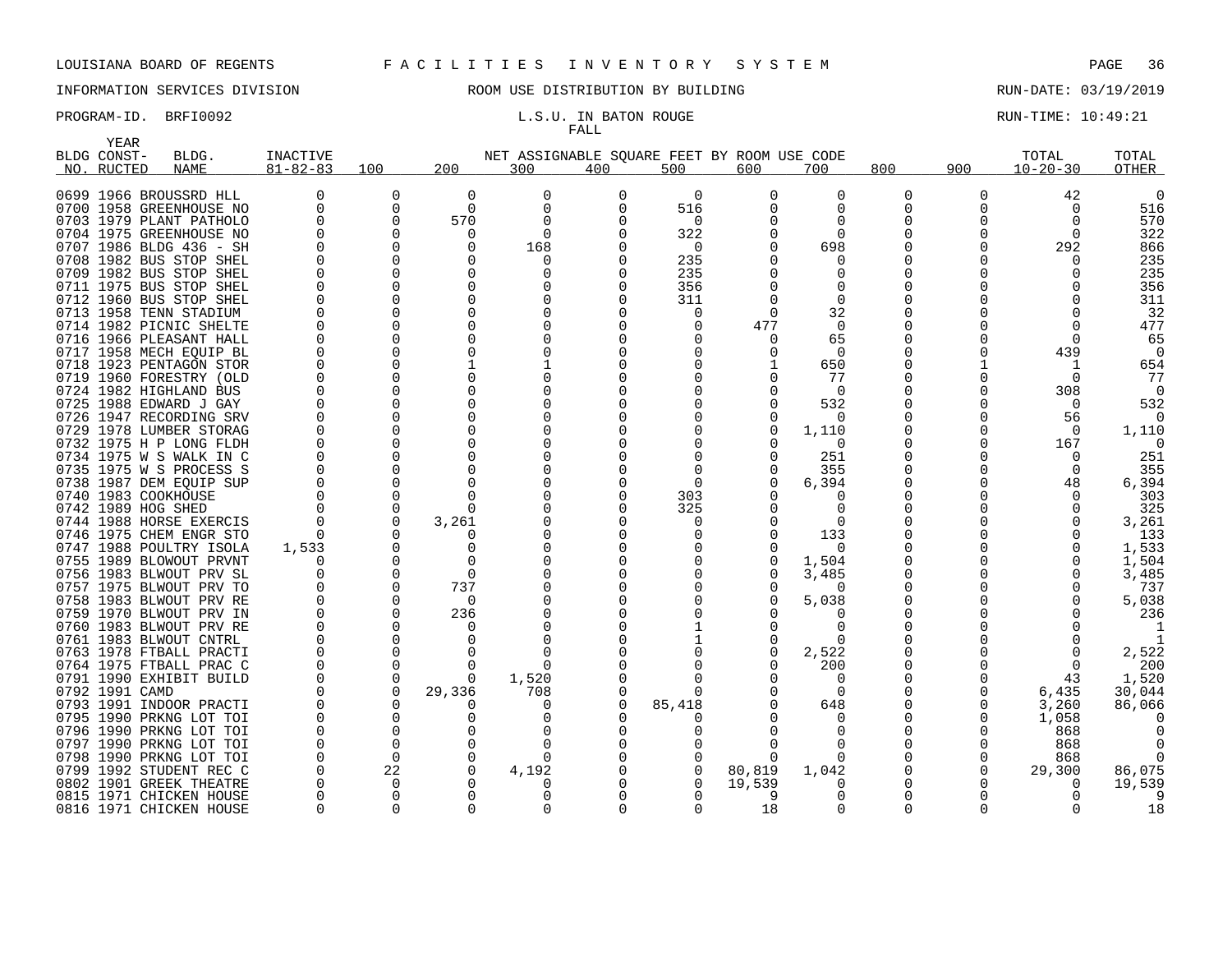YEAR

## INFORMATION SERVICES DIVISION 88 ROOM USE DISTRIBUTION BY BUILDING 88 RUN-DATE: 03/19/2019

# FALL

## PROGRAM-ID. BRFI0092 **EXAM-ID.** BRFI0092 **L.S.U. IN BATON ROUGE** RUN-TIME: 10:49:21

|      | BLDG CONST-         | BLDG.                   | <b>INACTIVE</b> |          |          | NET ASSIGNABLE SQUARE FEET BY ROOM USE CODE |          |              |          |          |              |          | TOTAL          | TOTAL        |
|------|---------------------|-------------------------|-----------------|----------|----------|---------------------------------------------|----------|--------------|----------|----------|--------------|----------|----------------|--------------|
|      | NO. RUCTED          | <b>NAME</b>             | $81 - 82 - 83$  | 100      | 200      | 300                                         | 400      | 500          | 600      | 700      | 800          | 900      | $10 - 20 - 30$ | <b>OTHER</b> |
|      |                     | 0817 1970 CHICKEN HOUSE |                 | $\Omega$ | $\Omega$ | O                                           |          | $\Omega$     | 12       | 0        | $\Omega$     | $\Omega$ |                | 12           |
|      |                     | 0818 1970 OUTHOUSE #1   | $\Omega$        | $\Omega$ | 0        | $\mathbf 0$                                 | O        | $\Omega$     | 12       | 0        | <sup>0</sup> |          |                | 12           |
|      |                     | 0819 1970 OUTHOUSE #6   |                 | $\Omega$ | $\Omega$ | O                                           |          | <sup>0</sup> | 11       | O        | ∩            |          |                | 11           |
|      |                     | 0820 1972 OUTHOUSE #3   |                 | $\Omega$ |          |                                             |          |              | 14       | O        |              |          |                | 14           |
|      |                     | 0821 1970 OUTHOUSE #4   |                 | $\Omega$ |          |                                             |          |              | 11       |          |              |          |                | 11           |
|      |                     | 0822 1970 OUTHOUSE #5   |                 | $\Omega$ |          |                                             |          |              | 13       | U        |              |          |                | 13           |
|      | 0823 1981 OVEN      |                         |                 |          |          |                                             |          |              | 66       |          |              |          |                | 66           |
|      |                     | 0824 1970 SMOKEHOUSE    |                 |          |          |                                             |          |              | 74       |          |              |          |                | 74           |
|      |                     | 0825 1992 PUBLIC SAFETY |                 | $\Omega$ |          | 243                                         |          | $\Omega$     | $\Omega$ | 3,473    |              |          | 34             | 3,716        |
|      |                     | 0826 2006 LSU SPORTSHOP |                 | $\Omega$ |          | 192                                         |          | $\Omega$     | 5,875    | $\Omega$ | O            |          | 937            | 6,067        |
|      |                     | 0829 1994 MORAN FAMILY  |                 | $\Omega$ | 0        | 34,001                                      |          | 2,801        | 3,415    | 1,442    | 169          | 0        | 16,978         | 41,828       |
|      |                     | 0830 1995 UNIV PUBLIC S |                 | $\Omega$ | 1,135    | 7,476                                       |          | 465          | 655      | 144      | O            | $\Omega$ | 2,942          | 9,875        |
|      |                     | 0831 1995 COMPUTING SER | $\Omega$        | 1,971    | 556      | 35,878                                      |          | 0            | 638      | 13,411   |              | 0        | 11,356         | 52,454       |
|      |                     | 0832 1994 AG CHEMISTRY  | 12,394          | $\Omega$ | 17,481   | 4,236                                       |          | $\Omega$     | $\Omega$ | 216      |              | $\Omega$ | 11,361         | 34,327       |
|      |                     | 0836 2006 RES LIFE WRHO |                 | $\Omega$ | 0        | 786                                         |          | 140          | 555      | 8,019    | O            | $\Omega$ | 590            | 9,500        |
|      |                     | 0841 1992 W S BUILDING  |                 | $\Omega$ | 0        | $\cap$                                      |          | $\Omega$     | O        | U        | 0            | 821      |                | 821          |
|      |                     | 0851 1997 UNIVERSITY ST |                 | $\Omega$ | 0        | 2,803                                       |          | 0            | 0        | 22,172   | <sup>0</sup> | $\Omega$ | 1,295          | 24,975       |
|      |                     | 0857 1997 HORTICUL. TCH |                 | 1,150    | 1,325    | $\cap$                                      |          |              |          |          |              |          | 654            | 2,475        |
|      |                     | 0860 1996 CLASSROOM BUI |                 | 4,228    | 0        | 308                                         |          | $\Omega$     | $\Omega$ | $\Omega$ |              | $\Omega$ | 749            | 4,536        |
|      |                     | 0865 1998 POWER ACTIVIT |                 | O        |          | 863                                         |          |              | 1,819    | 112      | 0            | 360      | 1,211          | 3,154        |
|      |                     | 0866 1998 BURDEN HALL   |                 | $\Omega$ |          | O                                           |          |              |          | 0        | O            | 10,776   |                | 10,776       |
|      | 0867 1998 COLE HALL |                         |                 | $\Omega$ |          |                                             |          |              |          | 0        | 0            | 10,776   |                | 10,776       |
|      |                     | 0868 1998 DAGGETT HALL  |                 | $\Omega$ |          |                                             |          |              |          |          | O            | 10,776   |                | 10,776       |
|      |                     | 0869 1998 DURIEUX HALL  |                 | $\Omega$ |          |                                             |          |              |          | 0        | 0            | 11,904   |                | 11,904       |
|      |                     | 0870 1998 GATES HALL    |                 | $\Omega$ |          |                                             |          |              |          |          | $\Omega$     | 11,652   |                | 11,652       |
|      |                     | 0871 1998 GORDON HALL   |                 | $\Omega$ |          |                                             |          |              |          |          | $\Omega$     | 11,616   |                | 11,616       |
|      |                     | 0872 1998 HAUER HALL    |                 | $\Omega$ |          |                                             |          |              |          |          | $\Omega$     | 10,776   |                | 10,776       |
|      |                     | 0873 1998 HUNTER HALL   |                 | $\Omega$ |          |                                             |          |              |          |          | O            | 10,776   |                | 10,776       |
|      |                     | 0874 1998 NEWMAN HALL   |                 | $\Omega$ |          |                                             |          |              |          |          | U            | 11,904   |                | 11,904       |
|      |                     | 0875 1998 MCKNIGHT HALL |                 | $\Omega$ |          |                                             |          |              |          |          | <sup>0</sup> | 12,030   |                | 12,030       |
|      |                     | 0876 1998 PIPKIN HALL   |                 | $\Omega$ |          |                                             |          |              |          |          | 0            | 11,652   |                | 11,652       |
|      |                     | 0877 1998 SMITH HALL    |                 | $\Omega$ |          |                                             |          |              |          | U        | <sup>0</sup> | 11,863   |                | 11,863       |
|      |                     | 0878 1998 LOWERY HALL   |                 | $\Omega$ | ∩        |                                             |          |              |          |          | 0            | 10,776   |                | 10,776       |
|      |                     | 0879 1998 BUILDING 14   |                 |          | n        |                                             |          |              |          | $\Omega$ | U            | 11,904   |                | 11,904       |
|      |                     | 0880 2001 LIFE SCIENCES |                 | 2,149    | 55,303   | 19,876                                      | 475      |              | 155      | 647      |              |          | 40,122         | 78,605       |
|      |                     | 0890 1999 CAMD OFFICE B |                 | $\Omega$ | 470      | 3,040                                       | $\Omega$ |              | U        | 350      |              |          | 480            | 3,860        |
|      |                     | 0901 2000 LSU SOCCER ST |                 | $\Omega$ | 0        | 158                                         |          | 2,578        |          | 146      |              |          | 1,313          | 2,882        |
|      |                     | 0902 1999 POLICE/PRKG S |                 |          |          |                                             |          |              |          | 360      |              |          |                | 360          |
|      |                     | 0903 1999 POLICE/PRKG V |                 | $\Omega$ | O        |                                             |          | ∩            |          | 360      |              |          |                | 360          |
|      |                     | 0904 1998 TALL GOUR LAN |                 | $\Omega$ |          |                                             |          | 1,694        |          |          |              |          |                | 1,694        |
|      |                     | 0907 1998 CAMD OFFICE B |                 | $\Omega$ | ∩        | 2,068                                       |          | 0            |          | $\Omega$ |              |          | 1,894          | 2,068        |
|      |                     | 0910 1980 HAZ MAT BUILD |                 | $\Omega$ |          |                                             |          | 402          |          |          |              |          |                | 402          |
|      |                     | 0911 2000 ACADEMY DORM  |                 | $\Omega$ | ∩        | $\Omega$                                    |          | $\Omega$     |          | $\Omega$ | <sup>0</sup> | 1,141    | 37             | 1,141        |
|      |                     | 0912 2000 CERTIFICATION |                 | 345      | $\Omega$ | 492                                         |          |              | $\Omega$ |          |              |          | 333            | 837          |
| 0916 |                     | 2003 ENER, COAST, &     |                 | 1,208    | 47,507   | 39,645                                      | 2,362    | 0            | 3,806    | 2,715    | 0            | 0        | 52,013         | 97,243       |
|      |                     | 0917 2003 WCA ACTIVITY  |                 | $\Omega$ | 196      | 1,112                                       |          | 0            | 3,601    | 47       | O            | 847      | 1,305          | 5,803        |
|      |                     | 0920 2002 H T ADMIN COM |                 | $\Omega$ | 0        | 840                                         |          | $\Omega$     | 440      | 0        | O            | $\Omega$ | 389            | 1,280        |
|      |                     | 0924 2003 WCA BUILDING  |                 | $\Omega$ | $\Omega$ | $\Omega$                                    |          | $\Omega$     | $\Omega$ | $\Omega$ | $\Omega$     | 12,355   | 3,193          | 12,355       |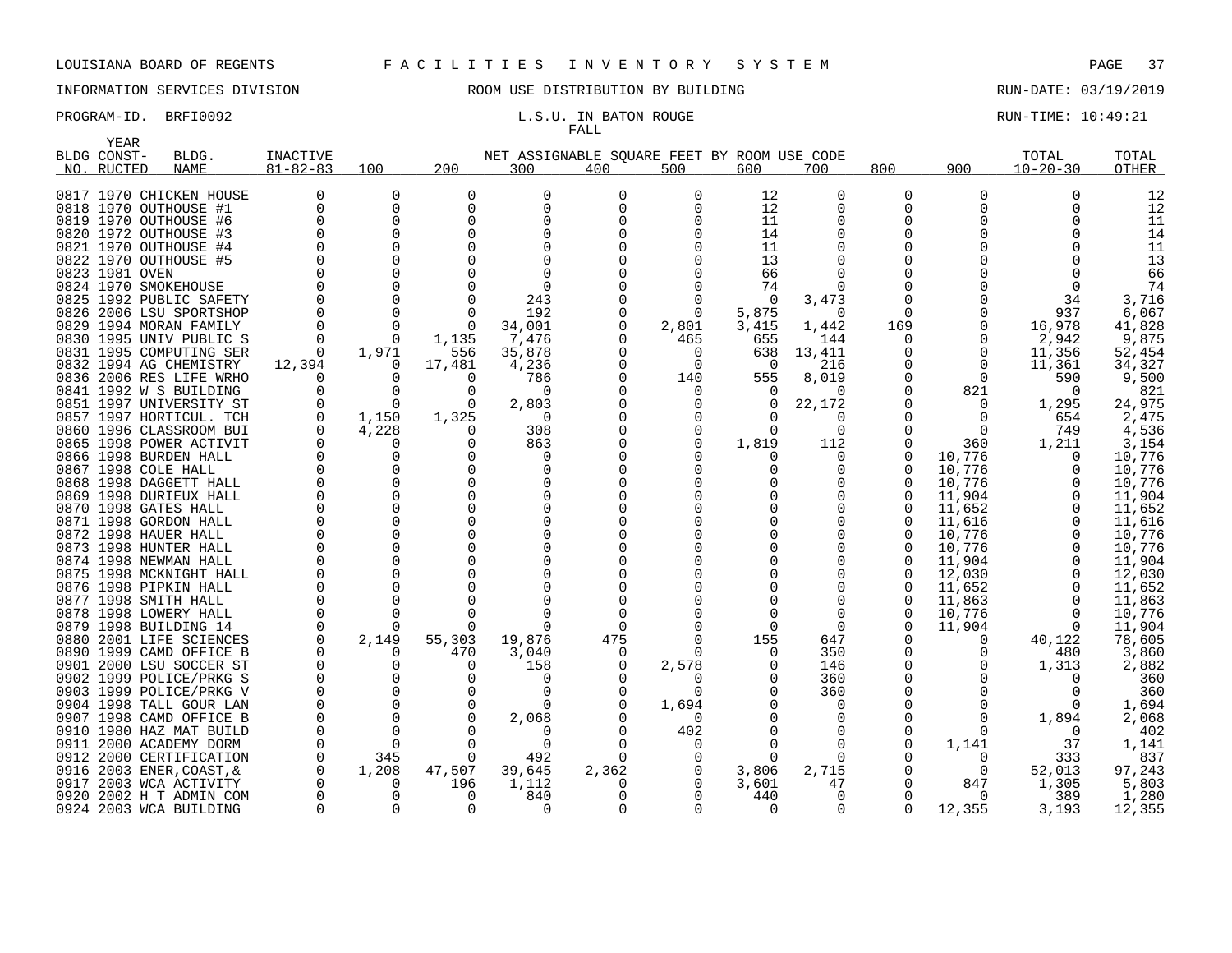YEAR

# INFORMATION SERVICES DIVISION 88 ROOM USE DISTRIBUTION BY BUILDING 88 RUN-DATE: 03/19/2019

# FALL

PROGRAM-ID. BRFI0092 **EXAM-ID.** BRFI0092 **L.S.U. IN BATON ROUGE EXAM-TIME: 10:49:21** 

| BLDG CONST-         | BLDG.                                              | <b>INACTIVE</b> |          |          | NET ASSIGNABLE SQUARE FEET BY ROOM USE CODE |          |          |          |                      |               |        | TOTAL          | TOTAL    |
|---------------------|----------------------------------------------------|-----------------|----------|----------|---------------------------------------------|----------|----------|----------|----------------------|---------------|--------|----------------|----------|
| NO. RUCTED          | NAME                                               | $81 - 82 - 83$  | 100      | 200      | 300                                         | 400      | 500      | 600      | 700                  | 800           | 900    | $10 - 20 - 30$ | OTHER    |
|                     | 0925 2003 WCA BUILDING                             |                 | 0        | 0        | 0                                           | 0        | 0        | O        | $\Omega$             | 0             | 12,283 | 3,193          | 12,283   |
|                     | 0926 2003 WCA BUILDING                             | $\Omega$        | $\Omega$ | 0        | $\Omega$                                    | $\Omega$ | $\Omega$ |          |                      | 0             | 8,058  | 2,369          | 8,058    |
|                     | 0927 2003 WCA BUILDING                             |                 |          | 0        | $\Omega$                                    |          |          |          |                      | 0             | 8,058  | 2,389          | 8,058    |
|                     | 0928 2003 WCA BUILDING                             |                 |          |          | $\Omega$                                    |          |          |          |                      |               | 8,058  | 2,389          | 8,058    |
|                     | 0929 2003 WCA BUILDING                             |                 |          | O        | $\Omega$                                    |          |          |          |                      | $\Omega$      | 8,058  | 2,389          | 8,058    |
|                     | 0930 2003 WCA BUILDING                             |                 |          |          |                                             |          |          |          |                      | $\Omega$      | 8,058  | 2,389          | 8,058    |
|                     | 0931 2003 WCA BUILDING                             |                 |          |          |                                             |          |          |          |                      | $\Omega$      | 12,354 | 3,193          | 12,354   |
|                     | 0932 2003 WCA BUILDING                             |                 |          |          |                                             |          |          |          |                      | $\Omega$      | 8,058  | 2,389          | 8,058    |
|                     | 0933 2003 WCA BUILDING                             |                 |          |          |                                             |          |          |          |                      | 0             | 12,355 | 3,193          | 12,355   |
|                     | 0934 2003 WCA BUILDING                             |                 |          |          |                                             |          |          |          |                      | $\Omega$      | 12,355 | 3,193          | 12,355   |
|                     | 0935 2003 WCA BUILDING                             |                 |          | U        | ∩                                           |          |          |          |                      |               | 8,058  | 2,389          | 8,058    |
|                     | 0936 2003 WCA SERVICE B                            |                 |          | U        | 493                                         |          | $\Omega$ |          | 329                  |               |        | 307            | 822      |
|                     | 0937 2003 WCA OUTDOOR P                            |                 |          | $\Omega$ | ∩                                           |          | 426      |          | n                    |               |        | $\cap$         | 426      |
|                     | 0938 2003 WCA OUTDOOR P                            |                 |          |          |                                             |          | 426      |          |                      |               |        | n              | 426      |
|                     | 0939 2002 APPARATUS BUI                            |                 |          | $\Omega$ | ∩                                           |          | 0        |          | 5,063                | 0             | 0      | 234            | 5,063    |
|                     | 0940 2002 ACADEMY DORM                             |                 |          | $\Omega$ | ∩                                           |          | 0        |          |                      | 0             | 1,202  | 275            | 1,202    |
|                     | 0941 2002 CAMD OFFICE B                            |                 |          | 132      | 2,584                                       |          |          |          |                      |               | 0      | 173            | 2,716    |
|                     | 0942 2001 STAD EAST UPP                            |                 |          | $\Omega$ | $\Omega$                                    |          | 0        | 26,664   | 973                  |               |        | 73,849         | 27,637   |
|                     | 0944 2003 RIVER MODELIN                            |                 |          | 3,513    | 110                                         |          |          | $\Omega$ |                      | O             |        | 180            | 3,623    |
|                     | 0946 1988 GARDEN GAZEBO                            |                 |          | O        | O                                           |          |          | 93       |                      | O             |        |                | 93       |
|                     | 0947 1840 STONER LOG CA                            |                 |          |          |                                             |          |          | 411      |                      |               |        |                | 411      |
|                     | 0948 1996 STEAM ENGINE                             |                 |          |          | $\Omega$                                    |          |          | 222      |                      |               |        | O              | 222      |
|                     | 0949 2000 STOKER BARN                              |                 |          |          | $\Omega$                                    |          | 0        | 1,487    |                      |               |        |                | 1,487    |
|                     | 0950 2004 LSU CHILD CAR                            |                 |          | $\Omega$ | 743                                         |          | $\Omega$ | 10,054   |                      |               |        | 7,543          | 10,797   |
|                     | 0952 1947 EMORY SMITH H                            |                 |          | $\Omega$ |                                             |          |          | $\Omega$ | 1,096                |               |        | $\Omega$       | 1,096    |
|                     | 0953 2012 UNIV HIGH LOC                            |                 |          | $\Omega$ | $\Omega$                                    |          |          | 932      | 338                  | 0             |        | 648            | 1,270    |
|                     | 0954 2005 LA EMERGING T                            | 26,174          |          |          | ∩                                           |          | 0        | $\Omega$ | $\Omega$             | $\Omega$      | O      | 23,629         | 26,174   |
| 0955 1967 LBTC 3000 |                                                    |                 |          | $\Omega$ | 8,508                                       |          | 0        | 105      | $\Omega$             | 0             |        | 6,018          | 8,613    |
| 0957 1988 LBTC 3110 |                                                    |                 |          | 2,942    | 2,491                                       |          | 0        | 1,040    | 3,922                | 4,452         |        | 6,396          | 14,847   |
| 0958 1967 LBTC 3010 |                                                    |                 |          | $\Omega$ | 6,527                                       |          |          | ()       | 77                   | $\Omega$      |        | 1,768          | 6,604    |
|                     | 0959 1985 CBMM BUILDING                            | 32,816          |          | 475      | 2,958                                       |          |          | $\Omega$ | 1,832                | 677           |        | 19,982         | 38,758   |
|                     | 0960 1978 FAC SERV LNDS                            |                 |          | $\Omega$ | $\left( \right)$                            |          |          |          | 1,003                | 0             |        | $\Omega$       | 1,003    |
|                     | 0961 1978 NCBRT BUILDIN                            |                 |          |          | O                                           |          |          |          | 4,424                |               |        | $\Omega$       | 4,424    |
|                     | 0962 1984 SC MECHANICAL                            |                 |          | O        | O<br>$\Omega$                               |          |          |          | $\Omega$<br>$\Omega$ | $\Omega$<br>0 |        | 1,362          | $\Omega$ |
|                     | 0963 1984 FAC SERV LNDS<br>0964 1984 NCBRT BUILDIN |                 |          | $\Omega$ | 364                                         |          |          |          | 9,380                |               |        | 3,097<br>435   | 9,744    |
| 0965 1991 LBTC 3085 |                                                    |                 |          | $\Omega$ | 216                                         |          |          |          | 860                  |               |        | 37             | 1,076    |
|                     | 0966 1991 FAC SERV LNDS                            |                 |          | $\Omega$ | n                                           |          |          |          | 1,892                | 0             |        | $\Omega$       | 1,892    |
| 0967 1967 LBTC 3005 |                                                    |                 |          | $\Omega$ | 6,557                                       |          |          |          |                      |               |        | 1,702          | 6,557    |
|                     | 0980 2002 APPARATUS BUI                            |                 |          | $\Omega$ | n                                           |          |          |          | 2,998                |               |        |                | 2,998    |
|                     | 0981 2002 HAZMAT LECTUR                            |                 |          | O        | $\Omega$                                    |          | 2,317    |          | $\Omega$             |               |        | <sup>n</sup>   | 2,317    |
|                     | 0983 2004 MAINTENANCE O                            |                 |          | O        | 603                                         |          |          |          |                      | 0             |        |                | 603      |
|                     | 0990 1998 HORTICULTURE                             |                 |          |          | $\Omega$                                    |          |          |          | 1,642                |               | U      |                | 1,642    |
| 1004 2008 LA HOUSE  |                                                    |                 | 677      |          | 372                                         |          |          |          | $\Omega$             | 0             | 3,517  | 1,737          | 4,566    |
|                     | 1019 1991 FAC SERV LNDS                            |                 |          | $\Omega$ | n                                           |          |          |          | 1,200                |               | O      | $\Omega$       | 1,200    |
|                     | 1020 2005 SHAW CENTER                              |                 |          | $\Omega$ | 8,446                                       |          | 1,163    | 19,577   | 5,250                | 0             |        | 19,096         | 34,436   |
|                     | 1021 2005 SPORT AND ADV                            |                 |          |          | 399                                         |          | 0        | 1,770    | 18                   | $\Omega$      |        | 1,583          | 2,187    |
|                     | 1022 2004 FOOTBALL OP B                            | $\Omega$        | $\Omega$ | U        | 9,449                                       | $\Omega$ | 32,137   | 11,357   | 410                  | 295           | 0      | 17,613         | 53,648   |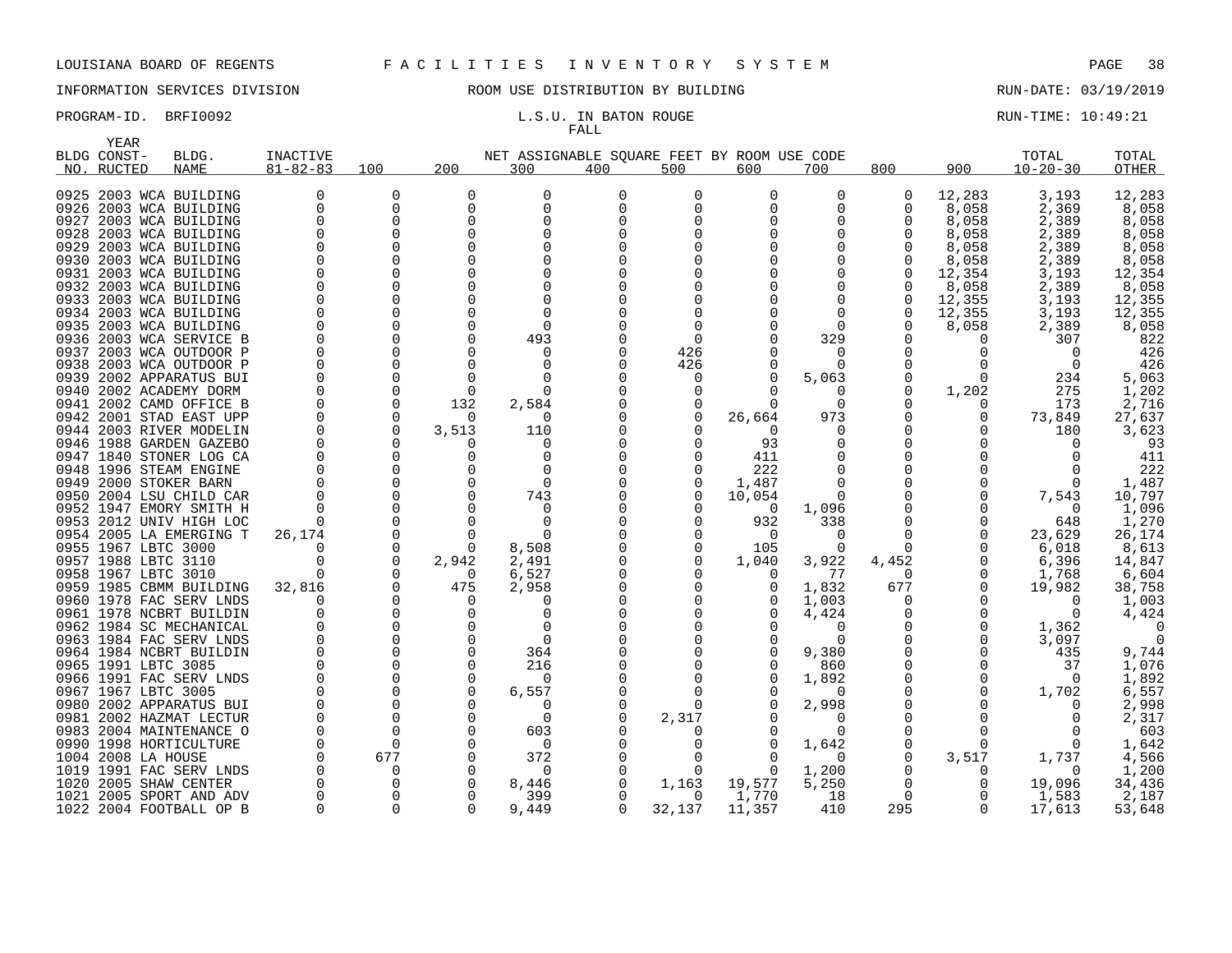YEAR

## INFORMATION SERVICES DIVISION ROOM USE DISTRIBUTION BY BUILDING RUN-DATE: 03/19/2019

# FALL

### PROGRAM-ID. BRFI0092 **EXAM-ID.** BRFI0092 **L.S.U. IN BATON ROUGE EXAMINE: 10:49:21**

|      | BLDG CONST- | BLDG.                                         | <b>INACTIVE</b> |                      |              | NET ASSIGNABLE SQUARE FEET BY ROOM USE CODE |          |                  |                |                   |          |          | TOTAL             | TOTAL          |
|------|-------------|-----------------------------------------------|-----------------|----------------------|--------------|---------------------------------------------|----------|------------------|----------------|-------------------|----------|----------|-------------------|----------------|
|      | NO. RUCTED  | NAME                                          | $81 - 82 - 83$  | 100                  | 200          | 300                                         | 400      | 500              | 600            | 700               | 800      | 900      | $10 - 20 - 30$    | OTHER          |
|      |             | 1024 2006 STAD WEST UPP                       | 0               | 0                    | 0            | 0                                           | 0        | 9,825            | 39,600         | 0                 | 0        | 0        | 90,307            | 49,425         |
|      |             | 1025 2002 SOCCER PARK R                       | $\Omega$        | $\Omega$             | $\mathbf 0$  | $\Omega$                                    | $\Omega$ | $\Omega$         | 93             | 93                | 0        | 0        | 1,094             | 186            |
|      |             | 1026 2005 TIGER HABITAT                       | $\Omega$        | $\Omega$             | $\Omega$     | $\Omega$                                    | $\Omega$ | 934              | $\Omega$       | $\Omega$          | 0        | 0        | 14,173            | 934            |
|      |             | 1027 2005 LTT ED CTR                          |                 | 4,652                | 914          | 3,435                                       | 558      | 201              | 244            | 122               |          | 0        | 4,214             | 10,126         |
|      |             | 1035 1978 BLASTING BUIL                       |                 | O                    | $\Omega$     | $\Omega$                                    | $\Omega$ | $\Omega$         | 0              | 157               |          |          | $\Omega$          | 157            |
|      |             | 1036 2006 LAB SCH UPPER                       |                 | $\Omega$             | $\Omega$     | 851                                         | 1,973    | 13,089           |                | $\Omega$          |          |          | 4,643             | 15,913         |
|      |             | 1039 1975 SRC MECHANICA                       |                 | $\Omega$             | $\Omega$     | $\Omega$                                    | $\Omega$ | $\Omega$         |                | $\Omega$          |          |          | 300               |                |
|      |             | 1045 2000 ED GAY TELECO                       |                 | $\Omega$             | $\Omega$     | $\Omega$                                    | $\Omega$ | 0                |                | $\Omega$          |          |          | 80                |                |
|      |             | 1047 2007 RES COLL ONE                        |                 | 690                  | $\Omega$     | 1,235                                       | 1,254    | 64               | 1,193          | 578               | $\Omega$ | 29,396   | 14,559            | 34,410         |
|      |             | 1048 2007 RES COLL ONE                        |                 | 1,945                | $\Omega$     | 595                                         | 2,574    | 104              | 773            | 327               | 0        | 35,409   | 22,575            | 41,727         |
|      |             | 1049 1890 SPLIT CYPRESS                       |                 | 0                    | $\Omega$     |                                             |          | $\Omega$         | 1,022          | $\Omega$          |          | O        |                   | 1,022          |
|      |             | 1050 1870 ROMEVILLE POS                       |                 | 0                    |              |                                             |          |                  | 119            | 0                 |          |          |                   | 119            |
|      |             | 1051 1880 BERGERON HOUS                       |                 | $\Omega$             |              |                                             |          | $\Omega$         | 703            | 0                 |          |          |                   | 703            |
|      |             | 1052 1890 PIGEON COTE                         |                 | $\Omega$             |              |                                             |          | $\Omega$         | 66             | 0                 |          |          |                   | 66             |
|      |             | 1053 1850 MOREHOUSE JAI                       |                 | $\Omega$             |              |                                             |          | $\Omega$         | 212            | 0                 |          |          |                   | 212            |
|      |             | 1054 1850 RL-OUTHOUSE                         |                 | $\Omega$             |              |                                             |          | 13               |                | $\Omega$          |          |          |                   | 13             |
|      |             | 1055 1850 RL-WOOD SHED                        |                 | $\Omega$             |              |                                             |          | $\Omega$         |                | 80                |          |          |                   | 80             |
|      |             | 1056 1850 RL-WOOD CHICK                       |                 | $\Omega$             |              |                                             |          | 28               |                | <sup>0</sup>      |          |          |                   | 28             |
|      |             | 1057 1850 RL-WD CHCKN H                       |                 | $\Omega$             |              | $\Omega$                                    |          |                  |                |                   |          |          |                   |                |
|      |             | 1065 2007 PARKING KIOSK                       |                 | $\Omega$             |              | 25                                          |          |                  |                |                   |          |          |                   | 25             |
|      |             | 1066 2007 PARKING KIOSK                       |                 | $\Omega$             |              | 25                                          |          |                  |                |                   |          |          |                   | 25             |
|      |             | 1067 2007 PARKING KIOSK                       |                 | $\Omega$             |              | 25                                          |          |                  |                |                   |          |          |                   | 25             |
|      |             | 1068 2007 PARKING KIOSK                       |                 | $\Omega$             |              | 25                                          |          |                  |                |                   |          |          |                   | 25             |
|      |             | 1069 2009 LANDSCAPE SER                       |                 | $\Omega$<br>$\Omega$ |              | 3,093                                       |          |                  | 1,169          | 7,288             |          |          | 905               | 11,550         |
| 1079 |             | 1072 2009 EQUIPMENT STO                       |                 | $\Omega$             |              | 3,916                                       |          | $\Omega$         |                | 3,445<br>$\Omega$ | O        |          | $\Omega$          | 3,445<br>6,302 |
|      |             | 2009 LA ANIMAL DIS<br>1083 2009 GREEN HOUSE 1 |                 | $\Omega$             | 2,386        |                                             |          | 1,937            |                | $\Omega$          | $\Omega$ |          | 1,012<br>$\Omega$ | 1,937          |
|      |             | 1084 2009 ALEX BOX                            |                 | $\Omega$             | $\Omega$     | 1,440                                       |          | 87,742           | 12,960         | 347               | 295      | $\Omega$ | 72,607            | 102,784        |
|      |             | 1085 2009 ALEX BOX BAT                        |                 |                      |              |                                             |          | 9,800            |                | $\Omega$          | 0        |          | 276               | 9,800          |
|      |             | 1086 2005 SUGAR WOODS B                       |                 | $\Omega$             |              |                                             |          | $\left( \right)$ |                | 674               | 0        |          | $\Omega$          | 674            |
|      |             | 1087 2003 ECE MECHANICA                       |                 | $\Omega$             |              |                                             |          | $\Omega$         |                | $\Omega$          | $\Omega$ |          | 1,420             | $\Omega$       |
|      |             | 1088 2009 TIGER PARK ST                       |                 | $\Omega$             |              | $\Omega$                                    |          | 8,055            | 966            | 177               | 390      |          | 9,337             | 9,588          |
|      |             | 1089 2009 TIGER PARK CL                       |                 | $\Omega$             | <sup>0</sup> | 281                                         |          | 5,215            | 3,121          | 515               | 0        |          | 3,791             | 9,132          |
|      |             | 1090 1969 ASSEMBLY CENT                       |                 | $\Omega$             | <sup>0</sup> | $\Omega$                                    |          | O                |                | $\Omega$          | O        | O        | 6,240             | $\Omega$       |
|      |             | 1103 2011 PENN MCKERNAN                       |                 | $\Omega$             |              | 370                                         |          | 11,132           |                | 0                 | O        | O        | 4,175             | 11,502         |
|      |             | 1104 2011 PENN MCKERNAN                       |                 |                      |              |                                             |          |                  |                |                   | ∩        | ∩        | 255               |                |
|      |             | 1105 1961 NICHOLSON UNI                       |                 |                      |              | $\Omega$                                    |          |                  |                |                   | 0        | 9,797    | $\Omega$          | 9,797          |
|      |             | 1106 2012 RES COLL ONE                        |                 | 1,674                | ∩            | 397                                         |          |                  |                |                   | $\Omega$ | 54,288   | 25,483            | 56,359         |
|      |             | 1107 2012 RES COLL ONE                        |                 | $\Omega$             | $\Omega$     | 438                                         |          |                  |                | $\Omega$          | O        | 4,513    | 1,561             | 4,951          |
|      |             | 1108 2011 TIGER BAND HA                       |                 | 0                    | 8,598        |                                             |          |                  |                | 2,520             | O        | 0        | 7,365             | 11,118         |
|      |             | 1109 2011 BAND HALL MEC                       |                 | 0                    | $\Omega$     | $\Omega$                                    |          |                  |                | n                 | N        |          | 780               |                |
|      |             | 1110 2011 BAND HALL TOW                       |                 | 0                    |              |                                             |          |                  |                |                   | N        |          | 212               |                |
| 1111 |             | 2012 CHEM & MATERI                            |                 | 0                    | 31,421       | 17,749                                      |          | $\Omega$         | 873            | 468               |          | 0        | 27,959            | 50,511         |
| 1113 |             | 2012 UNION SQUARE                             | 160             | $\Omega$             | 128          | 3,767                                       | 360      | 636              | 49,641 267,924 |                   |          | 0        | 30,560            | 322,616        |
| 1127 |             | 2013 ANIMAL&FOOD S                            | $\Omega$        | 1,081                | 21,705       | 6,016                                       | 0        | $\Omega$         | 503            | 1,194             |          | 0        | 14,717            | 30,499         |
|      |             | 1128 2013 DIGITAL MEDIA                       |                 | 1,044                | 11,356       | 22,974                                      | 0        | 18,971           | 1,172          | 2,470             |          |          | 32,731            | 57,987         |
|      |             | 1129 2012 PERTT LAB                           |                 | 1,157                | 650          | 535                                         | $\Omega$ | $\Omega$         | $\Omega$       | $\Omega$          |          |          | 1,187             | 2,342          |
|      |             | 1134 2013 LA DIAGNOSTIC                       | 12,602          | $\Omega$             | 23,144       | 6,196                                       | $\Omega$ | 0                | 533            | 2,437             | $\Omega$ | 0        | 26,406            | 44,912         |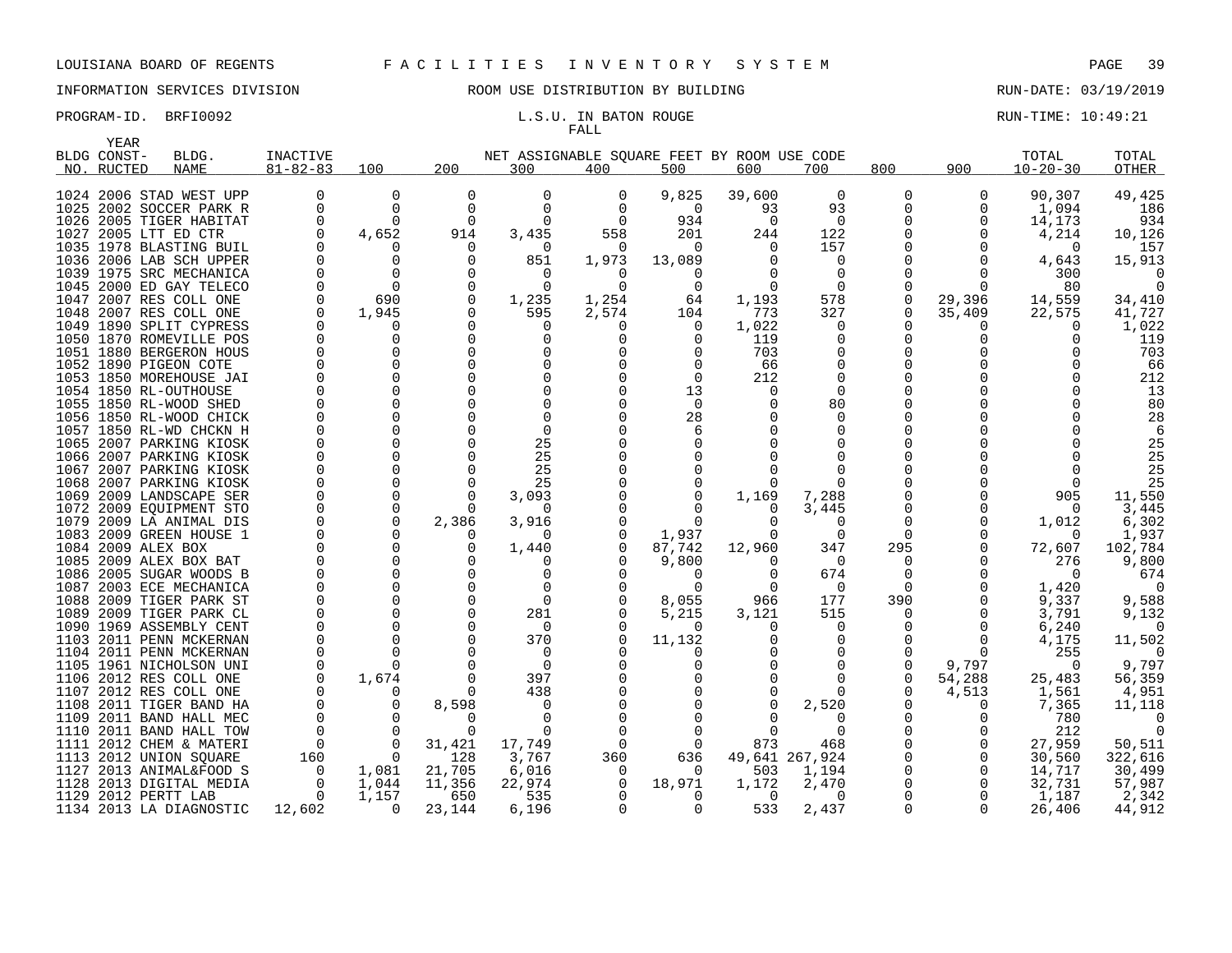## INFORMATION SERVICES DIVISION ROOM USE DISTRIBUTION BY BUILDING RUN-DATE: 03/19/2019

### PROGRAM-ID. BRFI0092 **EXAM-ID.** BRFI0092 **L.S.U. IN BATON ROUGE EXAM-TIME: 10:49:21** FALL

|      | YEAR                      |                         |                            |              |          |              |          |                                                    |          |                |             |          |                                                                                                                        |                |
|------|---------------------------|-------------------------|----------------------------|--------------|----------|--------------|----------|----------------------------------------------------|----------|----------------|-------------|----------|------------------------------------------------------------------------------------------------------------------------|----------------|
|      | BLDG CONST-<br>NO. RUCTED | BLDG.<br>NAME           | INACTIVE<br>$81 - 82 - 83$ | 100          | 200      | 300          | 400      | NET ASSIGNABLE SQUARE FEET BY ROOM USE CODE<br>500 | 600      | 700            | 800         | 900      | TOTAL<br>$10 - 20 - 30$                                                                                                | TOTAL<br>OTHER |
|      |                           |                         |                            |              |          |              |          |                                                    |          |                |             |          |                                                                                                                        |                |
|      |                           | 1135 2013 LA DIAGNOSTIC |                            | $\Omega$     | 690      | 0            | $\Omega$ |                                                    | 0        | $\Omega$       | $\Omega$    | O        | $\Omega$                                                                                                               | 690            |
|      |                           | 1136 2012 BUS ED AUDITO |                            | 7,137        | 333      | $\Omega$     | $\Omega$ |                                                    | $\Omega$ | 0              |             |          | 3,842                                                                                                                  | 7,470          |
|      |                           | 1137 2012 BUS ED S WING | $\Omega$                   | 12,869       | 1,142    | 12,781       | 2,317    |                                                    | 524      | 42             |             |          | 14,955                                                                                                                 | 29,675         |
|      |                           | 1138 2012 BUS ED N WING |                            | 14,651       | $\Omega$ | 14,400       | 736      |                                                    | 376      | 339            | $\Omega$    |          | 14,402                                                                                                                 | 30,502         |
|      |                           | 1139 2012 J FRANKS EOUI |                            | 0            | ∩        |              |          |                                                    | 0        | $\Omega$       | 3,819       |          | 11,767                                                                                                                 | 3,819          |
|      |                           | 1140 2000 SINGLE STORY  |                            | 0            |          | 0            |          | 1,130                                              |          | $\Omega$       | 0           |          |                                                                                                                        | 1,130          |
|      |                           | 1141 2000 GEAR ROOM     |                            | 0            |          | 0            |          | $\Omega$                                           | $\Omega$ | 826            |             |          | $\Omega$                                                                                                               | 826            |
|      |                           | 1142 2000 U HIGH CONCES |                            | $\Omega$     |          | $\Omega$     |          |                                                    | 675      | 0              |             |          | 1,188                                                                                                                  | 675            |
|      |                           | 1143 2010 BILYEU PRACTI |                            | $\mathbf 0$  |          | 270          |          |                                                    | 3,184    | 0              |             |          | 790                                                                                                                    | 3,454          |
|      |                           | 1149 2002 CHERRY OWENS  |                            | $\Omega$     |          | 0            | 558      |                                                    | $\Omega$ | 0              |             |          |                                                                                                                        | 558            |
|      |                           | 1150 2013 ARBORETUM SER |                            | $\Omega$     |          | <sup>0</sup> |          |                                                    | 325      | 153            |             |          |                                                                                                                        | 478            |
|      |                           | 1151 2002 MAR HOLMES BR |                            | 0            |          |              |          |                                                    | 2,460    | $\overline{0}$ |             |          |                                                                                                                        | 2,460          |
|      |                           | 1152 2013 ARBORETUM STO |                            |              |          | $\Omega$     |          |                                                    | $\Omega$ | 484            |             |          |                                                                                                                        | 484            |
|      |                           | 1153 2013 COATES AUDITO |                            | $\Omega$     |          | $\cap$       |          |                                                    | 1,534    | 74             |             |          | 1,032                                                                                                                  | 1,608          |
|      |                           | 1154 2012 BUS ED ROTUND |                            | 580          |          | 21,615       | 337      |                                                    | 2,696    | 458            |             |          | 20,967                                                                                                                 | 25,686         |
|      |                           | 1155 2013 LPG LECTURE   |                            | O            |          |              | $\Omega$ | 280                                                |          |                |             |          |                                                                                                                        | 280            |
|      |                           | 1156 2013 COLLAPSE PROP |                            | 0            |          |              |          | 1,600                                              |          | 0              |             |          |                                                                                                                        | 1,600          |
|      |                           | 1157 2013 COLLAPSE RESC |                            | $\Omega$     |          |              |          | 530                                                |          |                |             |          |                                                                                                                        | 530            |
|      |                           | 1158 2013 PRESSURE PIT  |                            |              |          |              |          | 280                                                |          |                |             |          |                                                                                                                        | 280            |
|      |                           | 1159 2013 PROCESS UNIT  |                            | $\Omega$     |          |              |          | 280                                                |          |                |             |          |                                                                                                                        | 280            |
|      |                           | 1160 2013 FIRE WATER PU |                            | $\Omega$     |          |              |          | 450                                                |          |                |             |          |                                                                                                                        | 450            |
|      |                           | 1161 2013 EXTINGUISHER  |                            |              |          |              |          | 1,715                                              |          |                |             |          |                                                                                                                        | 1,715          |
|      |                           | 1162 2013 BLENDING LECT |                            | $\Omega$     |          | $\Omega$     |          | 240                                                |          |                |             |          |                                                                                                                        | 240            |
|      |                           | 1163 2013 STUDENT LECTU |                            | $\Omega$     |          |              |          | 303                                                |          |                |             |          |                                                                                                                        | 303            |
|      |                           | 1164 2013 MULTI PROP    |                            | $\Omega$     |          |              |          | 180                                                |          |                |             |          |                                                                                                                        | 180            |
|      |                           | 1165 2013 CHANGING #2   |                            | $\Omega$     |          |              |          | 140                                                |          |                |             |          |                                                                                                                        | 140            |
|      |                           | 1166 2013 CHANGING #1   |                            |              |          |              |          | 140                                                |          |                |             |          |                                                                                                                        | 140            |
|      |                           | 1167 2013 ACADEMY STUDE |                            | 0            |          |              |          | 422                                                |          |                |             |          |                                                                                                                        | 422            |
|      |                           | 1168 2013 STUDENT PAVIL |                            |              |          |              |          | 612                                                |          |                |             |          |                                                                                                                        | 612            |
|      |                           | 1169 2013 STUDENT PAVIL |                            |              |          |              |          | 352                                                |          |                |             |          |                                                                                                                        | 352            |
|      |                           | 1170 2013 EXTRICATION L |                            | $\Omega$     |          |              |          | 439                                                |          |                |             |          |                                                                                                                        | 439            |
| 1171 |                           | 2013 HLB/LPG LECTU      |                            | $\Omega$     |          |              |          | 439                                                |          |                |             |          |                                                                                                                        | 439            |
|      |                           | 1172 2013 HAZMAT MARINE |                            |              |          | $\Omega$     |          | 279                                                |          |                |             |          |                                                                                                                        | 279            |
|      |                           | 1174 2014 S STADIUM UPP |                            | <sup>0</sup> |          | 1,875        | $\Omega$ | 0                                                  | 49,960   | $\Omega$       |             |          | 164,555                                                                                                                | 51,835         |
|      |                           | 1245 UNKN CYPRESS HALL  |                            | 2,987        | 442      | 2,099        | 3,943    | $\Omega$                                           | 6,954    | 498            |             | 47,720   | 29,139                                                                                                                 | 64,643         |
|      |                           | 1247 UNKN LSU TENNIS FA |                            | 0            |          | 1,003        |          | 47,524                                             | 7,668    | 0              |             |          | 3,857                                                                                                                  | 56,195         |
|      |                           | 1249 2009 PUBLIC SAFETY |                            | $\Omega$     | $\Omega$ | 800          |          |                                                    | 0        | $\Omega$       |             |          |                                                                                                                        | 800            |
|      |                           | 1250 2008 POLICE/PARKIN |                            | 0            | $\Omega$ | $\Omega$     |          |                                                    | $\Omega$ | 360            |             |          |                                                                                                                        | 360            |
|      |                           | 1254 UNKN RIVER MODELIN |                            | $\Omega$     | $\Omega$ | 4,100        |          | $\Omega$                                           | 30,398   | 1,555          | $\mathbf 0$ | $\Omega$ | 12,712                                                                                                                 | 36,053         |
|      | TOTAL BUILDINGS           | 519                     |                            |              |          |              |          |                                                    |          |                |             |          | 265, 372 420, 8181, 209, 3391, 515, 346 316, 648 788, 8671, 062, 044 746, 707 88, 198 227, 568 3, 056, 803 7, 640, 907 |                |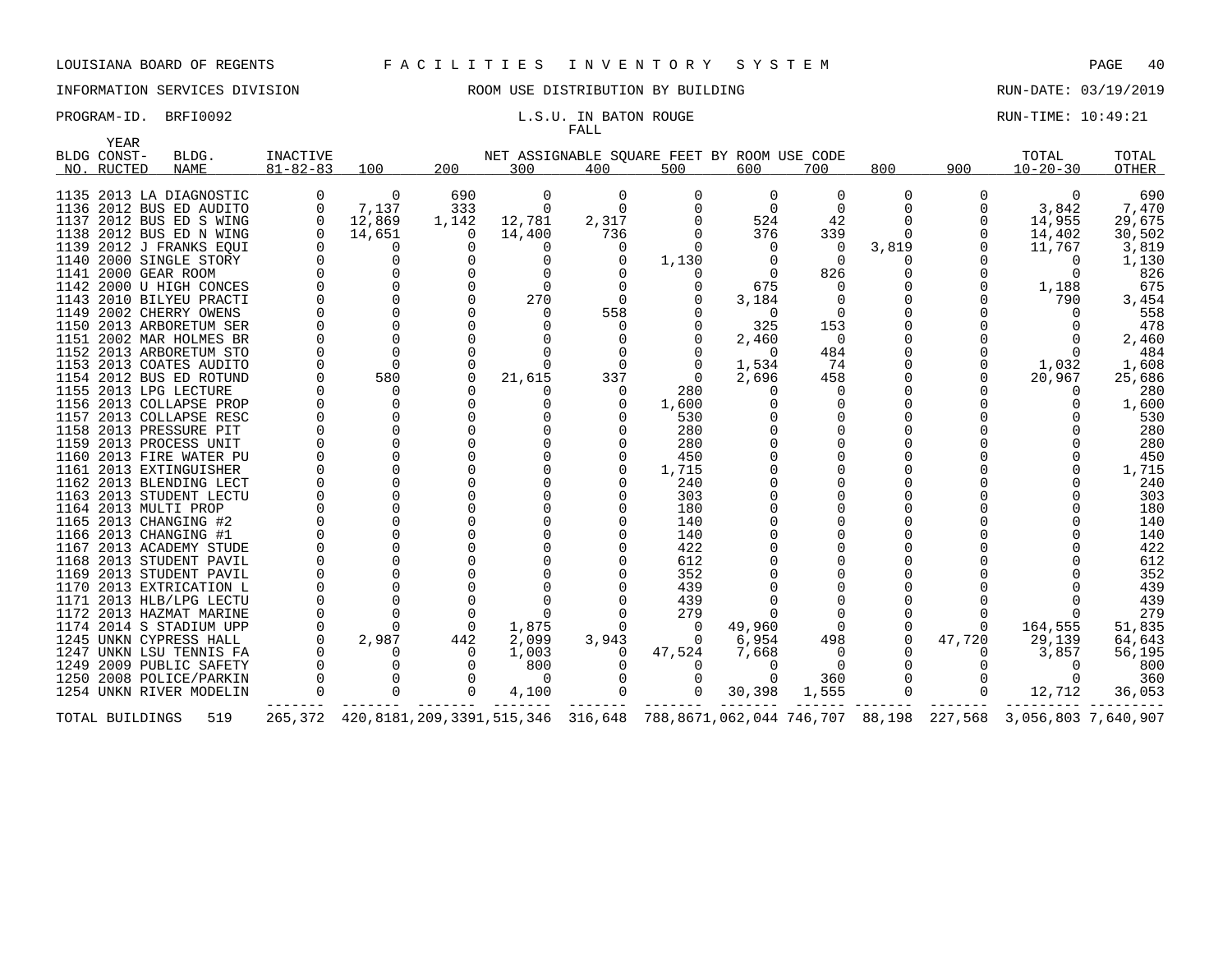### PROGRAM-ID. BRFI0092 **EXAM-ID.** BRFI0092 **RUN-TIME: 10:49:21** L.S.U. AT EUNICE

# INFORMATION SERVICES DIVISION **REDEFILMENTION BY SULLANG RUN-DATE: 03/19/2019** RUN-DATE: 03/19/2019

# FALL

|                      |                         |                |        |        |        | r umu                                       |        |          |               |     |       |                |         |
|----------------------|-------------------------|----------------|--------|--------|--------|---------------------------------------------|--------|----------|---------------|-----|-------|----------------|---------|
| YEAR<br>BLDG CONST-  | BLDG.                   | INACTIVE       |        |        |        | NET ASSIGNABLE SQUARE FEET BY ROOM USE CODE |        |          |               |     |       | TOTAL          | TOTAL   |
| NO. RUCTED           | NAME                    | $81 - 82 - 83$ | 100    | 200    | 300    | 400                                         | 500    | 600      | 700           | 800 | 900   | $10 - 20 - 30$ | OTHER   |
|                      |                         |                |        |        |        |                                             |        |          |               |     |       |                |         |
|                      | 0058 1967 Central Utili |                |        |        | 637    |                                             |        | $\Omega$ | 4,610         |     |       | 2,608          | 5,247   |
| 0059 1967 Library    |                         |                |        | 4,356  | 1,717  | 22,960                                      |        | 867      | 177           |     |       | 3,762          | 30,077  |
| 0060 1967 Science    |                         | 1,512          | 9,606  | 17,434 | 11,122 | 492                                         |        | 3,040    | 186           |     |       | 16,169         | 43,392  |
|                      | 0061 1968 Chan's Reside |                |        |        |        |                                             |        |          |               |     | 4,400 |                | 4,400   |
|                      | 0062 1971 Acadian Cente | 720            |        | 627    | 6,275  |                                             | 72     | 27,458   | 742           |     |       | 3,411          | 35,894  |
|                      | 0063 1980 Manuel Hall   | 630            | 10,161 | 7,380  | 8,362  |                                             |        | 920      | 4,519         |     |       | 14,834         | 31,972  |
|                      | 0064 1983 Health & P E  |                |        |        | 1,358  | 730                                         | 33,256 | 223      | 512           |     |       | 6,239          | 36,079  |
|                      | 0068 1976 Tennis Storag |                |        | 360    |        |                                             |        |          |               |     |       |                | 360     |
|                      | 0089 1994 Manuel Hall A |                |        |        | 1,350  |                                             |        |          |               |     |       |                | 1,350   |
| 0096 1995 Greenhouse |                         |                |        |        |        |                                             | 434    |          |               |     |       |                | 434     |
|                      | 0097 1997 Hlth Sci & Te |                | 5,604  | 9,456  | 6,269  |                                             | 95     | 4,347    | 1,898         |     |       | 2,982          | 27,669  |
|                      | 0100 2003 Grounds Maint |                |        |        |        |                                             |        | 247      | 5,694         |     |       | 95             | 5,941   |
|                      | 0101 2004 Manuel Hall A |                |        |        | 2,704  |                                             |        |          |               |     |       | 1,270          | 2,704   |
|                      | 0107 2009 Locker Room F |                |        |        |        |                                             | 1,749  |          |               |     |       | 1,610          | 1,749   |
|                      | 0111 2012 Class Communi |                | 16,186 | 5,669  | 4,544  |                                             | 1,311  | 318      | 1,452         |     |       | 13,154         | 29,480  |
| TOTAL BUILDINGS      | 15                      | 2,862          | 41,557 | 45,282 | 44,338 | 24,182                                      | 36,917 |          | 37,420 19,790 | 0   | 4,400 | 66,134         | 256,748 |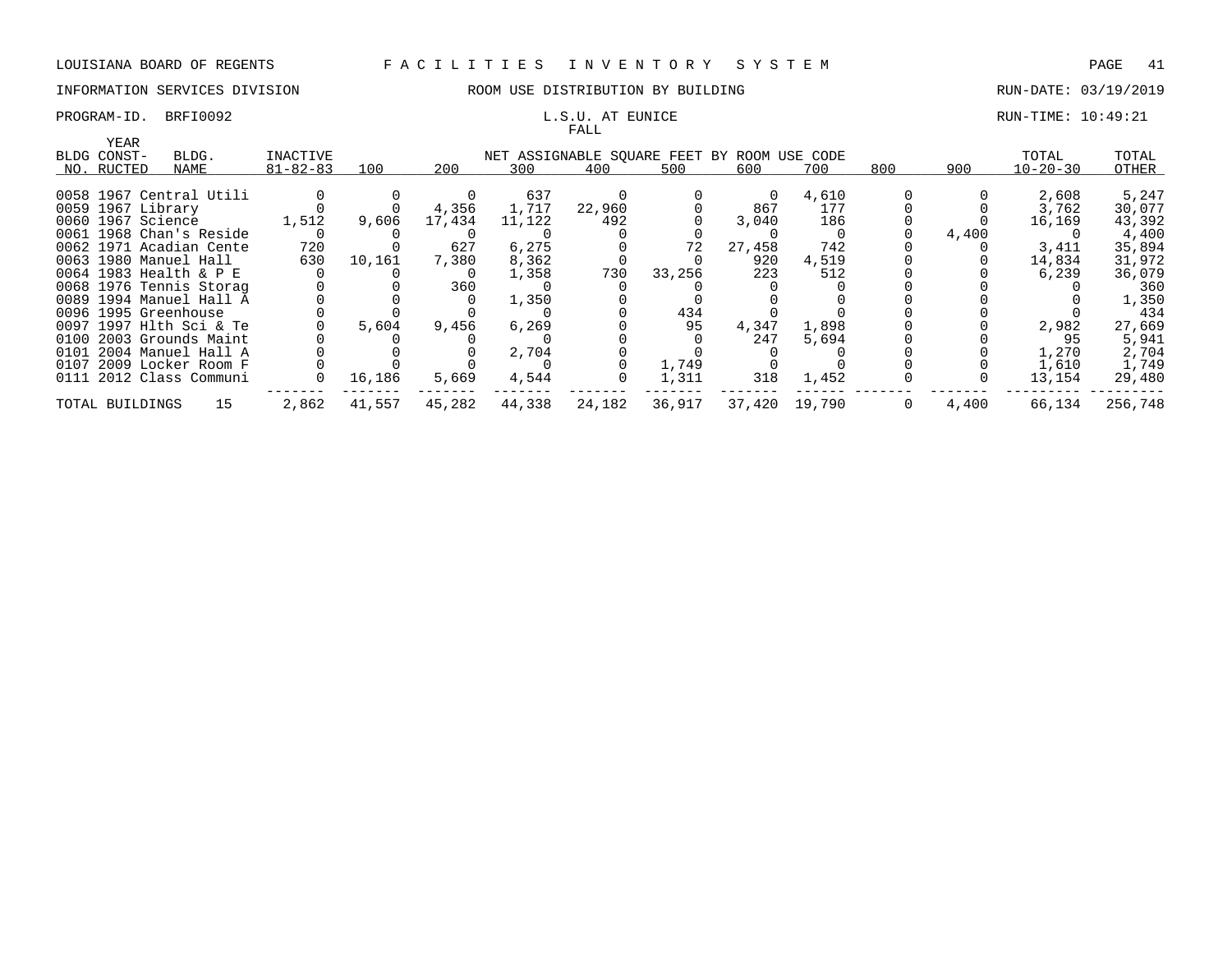# INFORMATION SERVICES DIVISION ROOM USE DISTRIBUTION BY BUILDING RUN-DATE: 03/19/2019

# FALL

## PROGRAM-ID. BRFI0092 **EXAM-ID.** BRFI0092 **RUN-TIME: 10:49:21**

| YEAR              |                         |                |        |        |        |                                             |        |          |               |     |     |                |         |
|-------------------|-------------------------|----------------|--------|--------|--------|---------------------------------------------|--------|----------|---------------|-----|-----|----------------|---------|
| BLDG CONST-       | BLDG.                   | INACTIVE       |        |        |        | NET ASSIGNABLE SQUARE FEET BY ROOM USE CODE |        |          |               |     |     | TOTAL          | TOTAL   |
| NO. RUCTED        | NAME                    | $81 - 82 - 83$ | 100    | 200    | 300    | 400                                         | 500    | 600      | 700           | 800 | 900 | $10 - 20 - 30$ | OTHER   |
|                   |                         |                |        |        |        |                                             |        |          |               |     |     |                |         |
|                   | 0012 1966 CENTRAL UTILI |                | 0      | 0      | 171    | $\Omega$                                    |        | $\Omega$ | 2,137         |     |     | 8,576          | 2,308   |
|                   | 0013 1967 SCIENCE-CLASS |                | 7,453  | 30,121 | 8,523  | 949                                         |        |          |               |     |     | 20,000         | 47,046  |
|                   | 0014 1967 TECHNOLOGY CE |                | 4,427  | 8,342  | 9,544  | 113                                         |        | 1,500    | 64            |     |     |                | 23,990  |
| 0015 1967 FA LAB  |                         |                | 652    | 1,935  | 540    |                                             | 603    |          |               |     |     | 135            | 3,730   |
|                   | 0016 1971 H & P E STORA |                |        |        |        |                                             |        |          | 84            |     |     |                | 84      |
|                   | 0017 1981 BUSINESS-EDUC | 780            | 22,084 | 5,560  | 16,610 | 6,453                                       | 1,346  | 475      | 1,526         |     |     | 3,946          | 54,834  |
|                   | 0018 1973 BRONSON HALL  |                | 27,904 | 9,592  | 24,396 | 1,958                                       | 2,401  | 3,063    | 261           |     |     | 32,413         | 69,575  |
|                   | 0019 1978 GENERAL STORA |                |        |        |        |                                             |        |          | 1,932         |     |     |                | 1,932   |
|                   | 0020 1978 MAINTENANCE-A |                |        |        | 2,599  |                                             |        | 339      | 2,037         |     |     | 101            | 4,975   |
|                   | 0021 1979 UNIVERSITY CE |                |        |        | 3,753  |                                             | 1,096  | 34,741   | 2,459         |     |     | 8,158          | 42,049  |
|                   | 0022 1979 CASPIANA HOUS |                |        |        |        |                                             |        | 3,403    |               |     |     |                | 3,403   |
|                   | 0023 1973 MAINT & RECEI |                |        |        | 3,975  |                                             | 2,000  |          |               |     |     | 90             | 5,975   |
|                   | 0024 1982 HEALTH & P E  |                | 2,769  | 2,597  | 8,107  |                                             | 46,610 | 607      |               |     |     | 9,369          | 60,690  |
|                   | 0025 1982 THRASHER HOUS |                |        |        |        |                                             |        | 1,104    |               |     |     |                | 1,104   |
|                   | 0026 1982 DOCTORS OFFIC |                |        |        |        |                                             |        | 430      |               |     |     |                | 430     |
|                   | 0027 1982 COMMISSARY    |                |        |        |        |                                             |        | 1,064    |               |     |     |                | 1,064   |
| 0028 1981 KITCHEN |                         |                |        |        |        |                                             |        | 336      |               |     |     |                | 336     |
|                   | 0029 1967 SCIENCE LECTU |                | 3,000  |        |        |                                             |        |          |               |     |     |                | 3,000   |
|                   | 0039 1986 ADMINISTRATIO |                |        |        | 21,284 | 1,230                                       | 657    | 1,491    | 1,400         |     |     | 2,340          | 26,062  |
|                   | 0040 1985 BLACKSMITH    |                |        |        |        |                                             |        | 320      |               |     |     |                | 320     |
|                   | 0101 1990 LIFE SCIENCE  |                |        |        | 565    | 1,445                                       |        | 925      |               |     |     | 72             | 2,935   |
|                   | 0110 1993 NOEL LIBRARY  |                |        | 552    | 4,559  | 94,609                                      |        | 5,710    | 660           |     |     | 4,904          | 106,090 |
| TOTAL BUILDINGS   | 22                      | 780            | 68,289 |        |        | 58,699 104,626 106,757                      | 54,713 |          | 55,508 12,560 | 0   | 0   | 90,104         | 461,932 |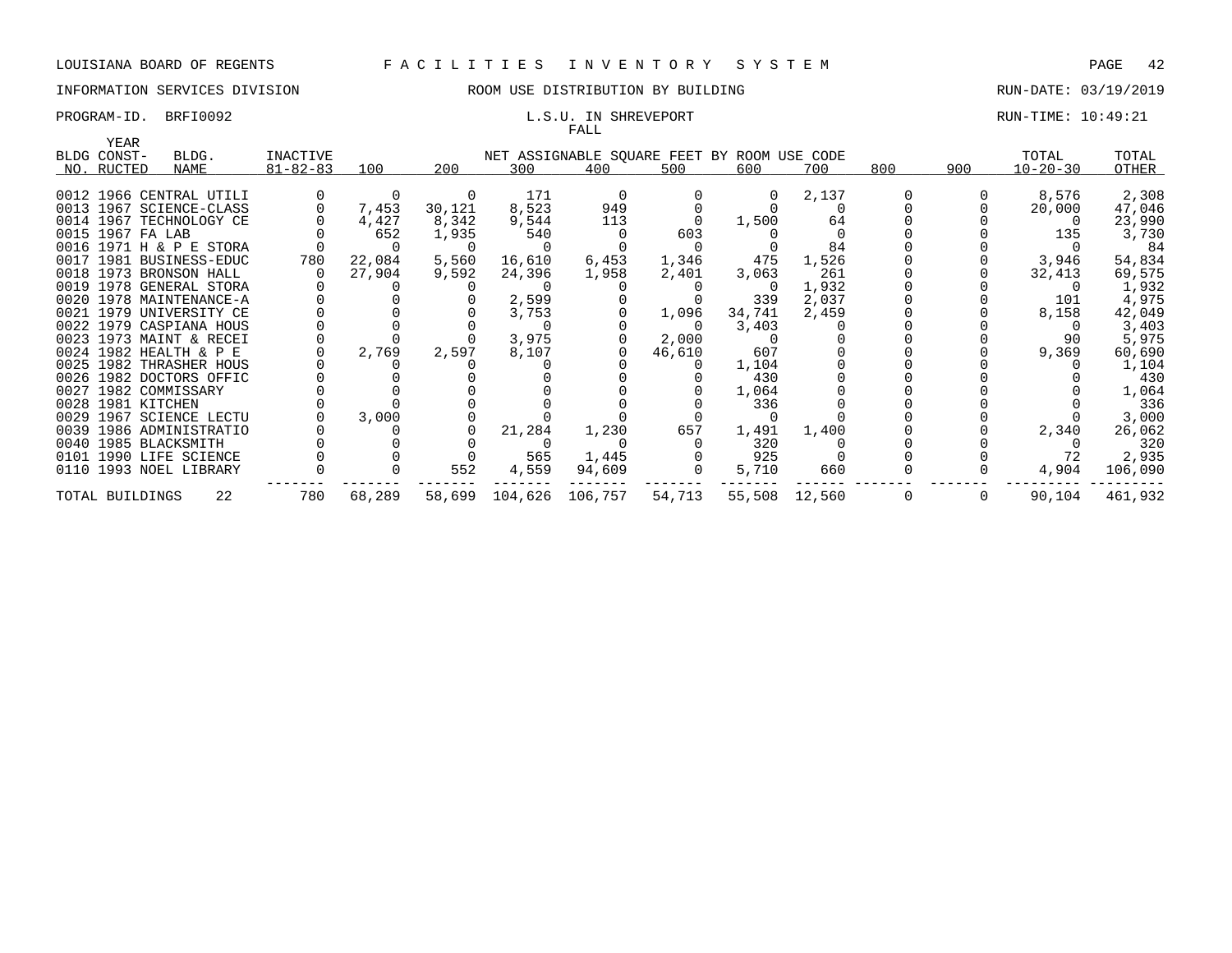# INFORMATION SERVICES DIVISION 88 ROOM USE DISTRIBUTION BY BUILDING 88 RUN-DATE: 03/19/2019

### PROGRAM-ID. BRFI0092 **EXAM-ID.** BRFI0092 **LSU HEALTH SCIENCES CENTER-NO** RUN-TIME: 10:49:21 FALL

| YEAR            |                         |                |          |                |                                             |                |                  |          |                |          |                               |                |                   |
|-----------------|-------------------------|----------------|----------|----------------|---------------------------------------------|----------------|------------------|----------|----------------|----------|-------------------------------|----------------|-------------------|
| BLDG CONST-     | BLDG.                   | INACTIVE       |          |                | NET ASSIGNABLE SQUARE FEET BY ROOM USE CODE |                |                  |          |                |          |                               | TOTAL          | TOTAL             |
| NO. RUCTED      | <b>NAME</b>             | $81 - 82 - 83$ | 100      | 200            | 300                                         | 400            | 500              | 600      | 700            | 800      | 900                           | $10 - 20 - 30$ | OTHER             |
|                 |                         |                |          |                |                                             |                |                  |          |                |          |                               |                |                   |
|                 | OACR UNKN ADV CLINICAL  |                |          |                | 2,247                                       |                | 7,034            | 712      | 3,502          | 11,736   | 415                           | 36,008         | 25,646            |
|                 | OHPP 2012 UNIV HOSPITAL |                |          |                | 0                                           |                | $\left( \right)$ |          |                |          | $\Omega$                      | 12,154         |                   |
|                 | OHUT 1950 DELGADO-HUTCH | 14,098         |          |                |                                             |                |                  |          |                |          |                               |                | 14,098            |
|                 | OIPP UNKN INTER-PROF PR |                |          |                |                                             |                |                  | 158      | $\overline{0}$ | 2,007    |                               | 1,008          | 2,165             |
|                 | OMED 2013 MEDICAL EDUCA |                | 2,359    | 1,571          | 9,037                                       | 949            |                  | 459      | 2,410          | 1,383    |                               | 18,983         | 18,168            |
|                 | 0001 1931 MEDICAL SCHOO | 124,314        | 8,920    | 2,671          | 81,398                                      | 682            | 172              | 7,781    | 29,349         | 341      |                               | 30,929         | 255,628           |
|                 | 0002 1900 STUDENT RESID | $\Omega$       | $\Omega$ | 0              | 1,290                                       | - 0            | 0                | 3,957    | 1,398          | - 0      | 90,723                        | 26,205         | 97,368            |
|                 | 0003 1981 MEDICAL ED BU | 6,417          | 13,012   | 99,811         | 43,755                                      | 1,839          | 4,011            | 21,381   | 19,789         | 626      |                               | 155,210        | 210,641           |
|                 | 0004 1985 NURSE/ALLIED  | 0              | 20,145   | 21,649         | 42,574                                      | 7,760          | 1,129            | 9,665    | 2,115          | 9,088    |                               | 83,751         | 114,125           |
|                 | 0005 1992 PARKING GARAG |                | $\Omega$ | 0              | $\overline{0}$                              | - 0            | 0                | 0        | 92,000         | 0        |                               | $\overline{0}$ | 92,000            |
|                 | 0006 1986 LIONS-LSU CLI | 31,234         | 9,340    | 33,569         | 40,814                                      | 3,480          | 1,980            | 2,625    | 1,515          | 3,415    |                               | 72,097         | 127,972           |
|                 | 0015 1971 DENTAL SCHOOL | 23,177         | 1,931    | 39,475         | 33,831                                      | $\overline{0}$ | $\Omega$         | 848      | 6,023          | 38,803   |                               | 96,874         | 144,088           |
|                 | 0016 1971 DENTAL SCHOOL | 29,669         | 11,211   | $\Omega$       | 8,525                                       | 10,166         | 1,911            | 4,286    | 1,165          | 6,689    |                               | 21,819         | 73,622            |
|                 | 0017 1984 CENTRAL UTIL  |                | $\Omega$ |                | 372                                         |                |                  | $\Omega$ | $\Omega$       | - 0      |                               | 7,298          | 372               |
|                 | 0061 1988 RESOURCE CENT |                |          | 1,118          | 44,025                                      | 35,029         |                  | 7,875    | 6,249          | 408      |                               | 50,564         | 94,704            |
|                 | 0074 1983 CENTRAL UTILI |                |          |                |                                             |                |                  |          |                |          |                               | 11,808         | - 0               |
|                 | 0076 1993 INTERIM LSU H | 39,947         |          |                |                                             |                |                  |          |                |          |                               |                | 39,947            |
|                 | 0096 1938 CHARITY MAIN  | 98,874         |          |                |                                             |                |                  |          |                |          |                               |                | 98,874            |
|                 | 0098 1933 LEPEYRE MILTE | 47,353         |          |                |                                             |                |                  |          |                |          |                               |                | 47,353            |
|                 | 0102 1988 AUX ENTERPRIS | $\cap$         |          |                |                                             |                |                  |          | $\cap$         |          |                               | 14,256         | - 0               |
|                 | 0113 1993 SETON PROFESS | 34,973         | $\Omega$ |                | 21,732                                      |                |                  | 409      | 574            | 2,725    |                               | 10,752         | 60,413            |
|                 | 0119 1932 DIBERT MEMORI | 52,231         |          |                |                                             |                |                  |          |                |          |                               |                | 52,231            |
|                 | 0145 1995 OBGYN CLINIC  | 15,162         |          |                |                                             |                |                  |          |                |          |                               |                | 15,162            |
|                 | 0167 2000 MLT CLINICAL  | 1,368          | 1,585    | 57,687         | 30,091                                      | 326            | 16,539           | 2,010    | 2,303          | 440      |                               | 79,280         | 112,349           |
|                 | 0169 1950 BUTTERWORTH B | 20,386         |          |                |                                             |                |                  |          | n              |          |                               |                | 20,386            |
|                 | 0171 2000 PARKING GARAG |                |          |                |                                             |                |                  |          | 80,000         |          |                               |                | 80,000            |
|                 | 0173 2000 STUDENT NURSE |                |          |                | 7,105                                       |                | 12,882           | $\Omega$ | $\Omega$       | $\Omega$ | 23,715                        | 72,400         | 43,702            |
|                 | 0238 2013 MAINTENANCE B |                | $\Omega$ | $\Omega$       | 163                                         |                | $\Omega$         | 229      | 1,896          | $\Omega$ | $\Omega$                      | 416            | 2,288             |
|                 | 0242 2014 HUMAN DEVELOP | $\overline{0}$ | 17,805   | 3,054          | 26,929                                      | 2,744          | 3,130            | 5,093    | 2,240          | 1,387    | $\overline{0}$                | 45,718         | 62,382            |
| TOTAL BUILDINGS | 29                      | 539,203        |          | 86,308 260,605 | 393,888                                     | 62,975         | 48,788           |          |                |          | 67,488 252,528 79,048 114,853 |                | 847,530 1,905,684 |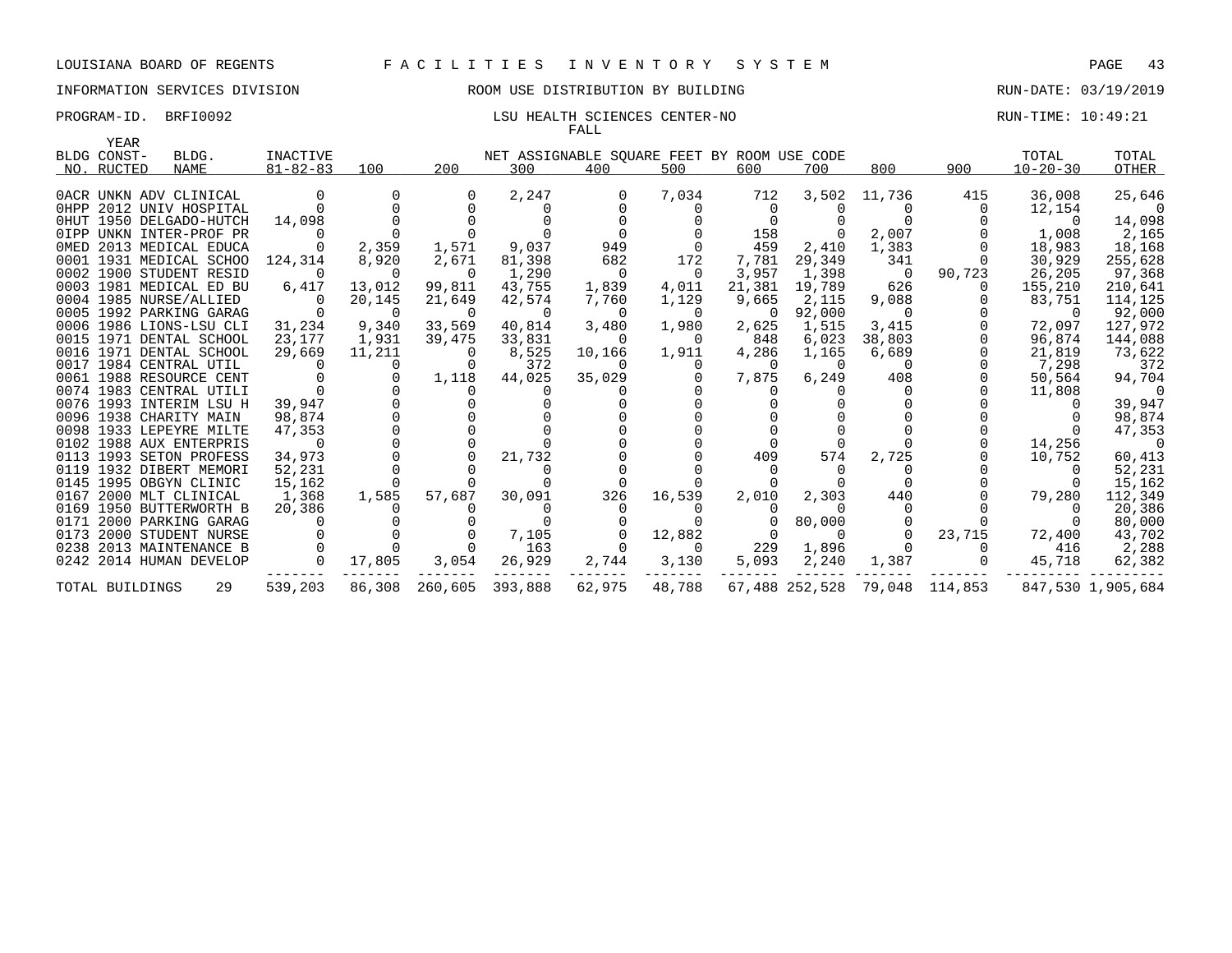# INFORMATION SERVICES DIVISION ROOM USE DISTRIBUTION BY BUILDING RUN-DATE: 03/19/2019

### PROGRAM-ID. BRFI0092 **LSU HEALTH SCIENCES CENTER-SHREV RUN-TIME: 10:49:21** FALL

| YEAR<br>BLDG CONST- | BLDG.                   | <b>INACTIVE</b> |       |                | NET ASSIGNABLE SQUARE FEET BY ROOM USE CODE |          |        |          |                      |        |     | TOTAL          | TOTAL   |
|---------------------|-------------------------|-----------------|-------|----------------|---------------------------------------------|----------|--------|----------|----------------------|--------|-----|----------------|---------|
|                     |                         |                 |       |                |                                             |          |        |          |                      |        |     |                |         |
| NO. RUCTED          | NAME                    | $81 - 82 - 83$  | 100   | 200            | 300                                         | 400      | 500    | 600      | 700                  | 800    | 900 | $10 - 20 - 30$ | OTHER   |
|                     | 0041 1975 Medical Schoo |                 | 7,996 | 76,197         | 80,299                                      | 555      | 18,280 | 6,424    | 3,176                | 687    |     | 132,321        | 193,614 |
|                     | 0042 1975 Medical Schoo |                 | 787   | 10,919         | 28,170                                      | 21,000   | 2,873  | 8,995    | 846                  |        |     | 53,793         | 73,590  |
|                     | 0043 1975 Medical Schoo |                 | 1,093 | 823            | 6,171                                       | 147      |        | 216      | 1,310                | 13,666 |     | 28,794         | 23,426  |
|                     | 0044 1975 Medical Schoo |                 |       |                | 88                                          |          |        |          | 77                   |        |     | 12,665         | 165     |
|                     | 0045 1975 Hazardous Mat |                 |       |                |                                             |          |        |          | 1,308                |        |     | 371            | 1,308   |
|                     | 0064 1953 Admin Bldg    |                 | 1,456 | 772            | 33,419                                      |          |        |          |                      |        |     | 34,334         | 35,647  |
|                     | 0065 1953 Print Shop    |                 |       | 116            | 1,913                                       |          |        |          |                      | 49     |     | 594            | 2,078   |
| 0084 2000 BRI       |                         |                 |       | 62,952         | 14,501                                      |          |        |          |                      |        |     | 75,758         | 77,453  |
|                     | 0097 1999 Mollie Webb   |                 | 1,557 | 445            | 1,904                                       | 430      | 424    | 99       | 194                  | 999    |     | 1,610          | 6,052   |
|                     | 0098 1940 Student Union |                 |       |                | 197                                         |          | 1,425  | 139      | $\Omega$             | 1,316  |     | 636            | 3,077   |
|                     | 0107 1992 Lee Dry Goods | 62              |       |                |                                             |          |        | $\Omega$ | 54,669               | 661    |     | 3,710          | 55,392  |
| 0119 2004 FWCC      |                         |                 |       | 206            | 5,613                                       |          |        |          | $\Omega$             | 1,964  |     | 4,442          | 7,783   |
|                     | 0121 1999 Stonewall Fac |                 |       | - 0            | 181                                         |          | 2,996  |          | 435                  | 1,308  |     | 2,065          | 4,920   |
|                     | 0123 1967 Clinical Rese |                 |       | 232            | 11,641                                      | 277      | 656    |          | $\Omega$             | 1,035  |     | 4,989          | 13,841  |
| 0126 2002 WIC       |                         |                 |       |                | 593                                         | $\Omega$ |        | 87       | $\Omega$             | 1,046  |     | 292            | 1,726   |
|                     | 0127 2002 Poison Contro |                 | 237   |                | 2,735                                       | 137      |        | 194      |                      | 259    | 212 | 835            | 3,774   |
|                     | 0129 1985 Chevyland Bld |                 |       |                | 753                                         |          |        |          |                      |        |     | 404            | 753     |
|                     | 0130 1965 Chevyland Bld |                 |       |                | 7,363                                       |          |        |          |                      |        |     | 769            | 7,363   |
|                     | 0131 1965 Chevyland Bld |                 |       |                | 213                                         |          | 359    |          |                      |        |     |                | 572     |
|                     | 0132 1965 Chevyland Bld |                 |       |                |                                             |          |        |          | 14,902               |        |     | 674            | 14,902  |
|                     | 0133 1975 Chevyland Bld |                 |       |                |                                             |          |        |          | 4,894                |        |     |                | 4,894   |
|                     | 0134 1975 Chevyland Bld |                 |       |                |                                             |          |        |          | 2,188                |        |     |                | 2,188   |
|                     | 0140 1985 Chevyland Bld |                 |       |                | 7,944                                       |          |        |          |                      |        |     | 105            | 7,944   |
|                     | 0141 1965 Chevyland Bld |                 |       |                |                                             |          |        | $\Omega$ | 12,545               |        |     |                | 12,545  |
|                     | 0142 2006 Allied Health |                 | 5,198 | 1,693          | 19,636                                      | 2,421    | 392    | 1,103    | 327                  | 17,353 |     | 20,721         | 48,123  |
|                     | 0143 1980 Northwest Coa |                 |       |                | 2,282                                       |          |        | 49       | 26                   | 56     |     | 572            | 2,413   |
| TOTAL BUILDINGS     | 26                      | 62              |       | 18,324 154,355 | 225,616                                     | 24,967   | 27,405 |          | 17,306 96,897 40,399 |        | 212 | 380,454        | 605,543 |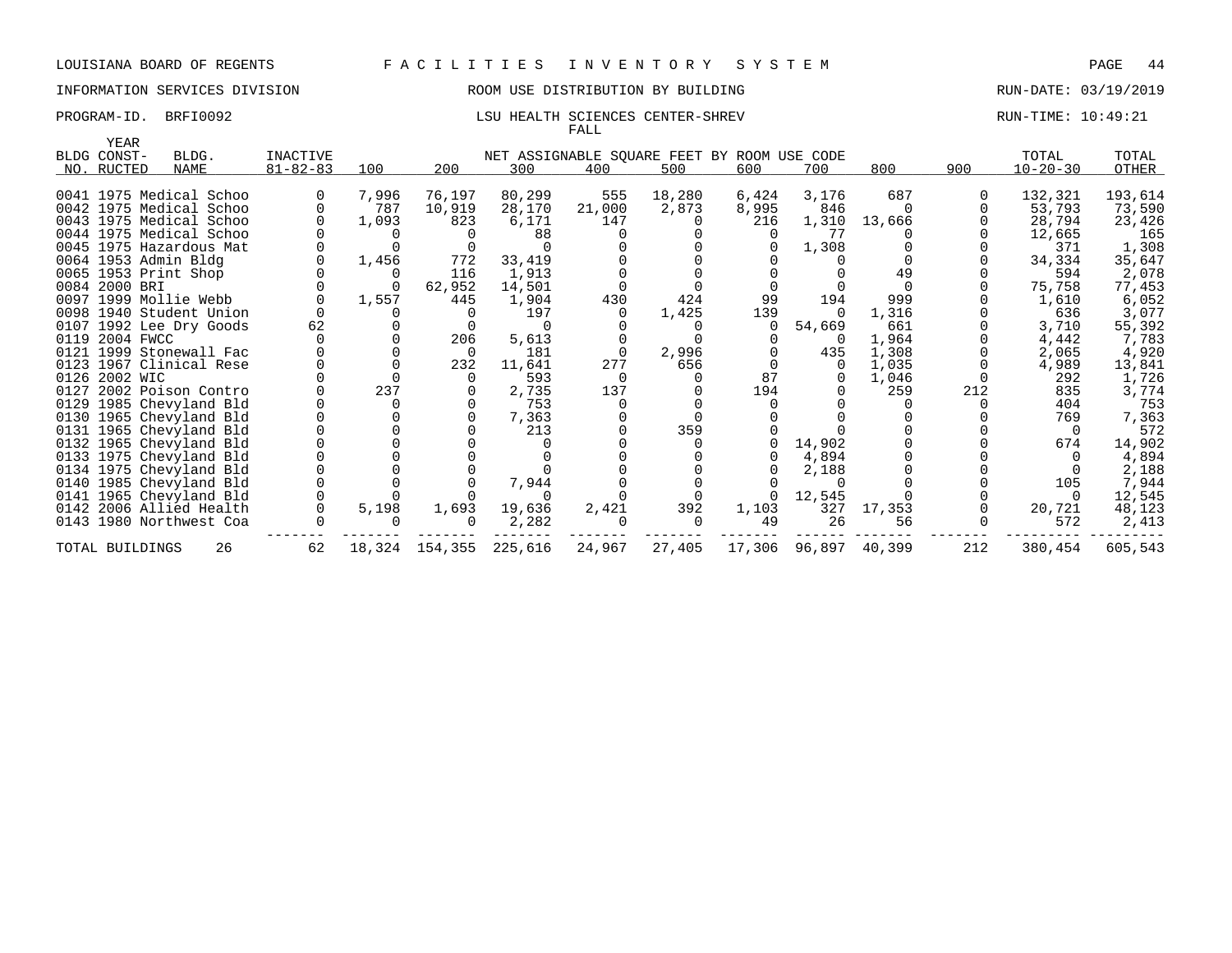YEAR

# INFORMATION SERVICES DIVISION ROOM USE DISTRIBUTION BY BUILDING RUN-DATE: 03/19/2019

### PROGRAM-ID. BRFI0092 **EXAM-ID.** BRFI0092 UNIVERSITY OF NEW ORLEANS RUN-TIME: 10:49:21 FALL

| BLDG CONST-    | BLDG.                                             | <b>INACTIVE</b>            |                      |                    |                    | NET ASSIGNABLE SQUARE FEET BY ROOM USE CODE |                      |                 |                   |                   |             | TOTAL              | TOTAL           |
|----------------|---------------------------------------------------|----------------------------|----------------------|--------------------|--------------------|---------------------------------------------|----------------------|-----------------|-------------------|-------------------|-------------|--------------------|-----------------|
| NO. RUCTED     | NAME                                              | $81 - 82 - 83$             | 100                  | 200                | 300                | 400                                         | 500                  | 600             | 700               | 800               | 900         | $10 - 20 - 30$     | OTHER           |
|                |                                                   |                            |                      |                    |                    |                                             |                      |                 |                   |                   |             |                    |                 |
|                | 0001 1975 JEFFERSON CEN                           | 592                        | 16,264               | 2,321              | 21,077             | $\mathbf 0$                                 | 0                    | 665             | 1,071             | 0                 | 37          | 3,819              | 42,027          |
|                | 0002 1970 THE ATHLETIC                            | $\overline{0}$             | 0                    | 0                  | 0                  | $\mathbf 0$                                 | $\mathbf 0$          | $\overline{0}$  | $\Omega$          | 0                 | $\mathbf 0$ | 721                | $\bigcirc$      |
|                | 0003 1970 THE ATHLETIC                            | $\overline{0}$             | 0                    | $\Omega$           | 8,847              | 0                                           | 1,568                | 405             | $\Omega$          | $\Omega$          |             | 3,388              | 10,820          |
|                | 0004 1983 KIEFER LAKEFR                           | $\Omega$                   | $\Omega$             | $\Omega$           | 12,563             | $\Omega$                                    | 74,409               | 17,628          | 9,802             | $\Omega$          | $\Omega$    | 148,369            | 114,402         |
|                | 0005 1977 EC - CENTRAL                            | 3,028                      | $\Omega$             |                    | $\Omega$           |                                             | $\Omega$             | $\Omega$        | 730               | $\Omega$          |             | 19,682             | 3,758           |
|                | 0006 1976 MAESTRI FIELD                           | $\Omega$                   |                      |                    | $\Omega$           | $\Omega$                                    | 420                  |                 | $\Omega$          |                   |             | $\Omega$           | 420             |
|                | 0007 1976 MAESTRI FIELD                           | $\Omega$                   | 0                    | $\Omega$           | $\Omega$           | $\Omega$                                    | 420                  | $\Omega$        | $\Omega$          | 0                 |             | $\Omega$           | 420             |
|                | 0008 2007 PONTCHARTRAIN                           |                            | $\Omega$             | $\Omega$           | 1,004              | 384                                         | 0                    | 2,852           | 370               | $\mathbf 0$       | 82,219      | 17,339             | 86,829          |
|                | 0009 2007 PONTCHARTRAIN                           | $\Omega$                   | $\Omega$<br>$\Omega$ | $\Omega$           | 277                | 3,209                                       | 0                    | 1,545           | 2,575             | 0<br>$\Omega$     | 76,972      | 17,912             | 84,578          |
|                | 0010 1966 ADMINISTRATIO                           | $\Omega$<br>$\Omega$       | $\Omega$             | $\cap$             | 13,562<br>n        |                                             | $\Omega$<br>$\Omega$ | 89              | 21<br>$\Omega$    |                   |             | 8,002<br>$\Omega$  | 13,672          |
|                | 0011 1986 STUDENT PARK<br>0012 1974 ADMINISTRATIO | $\Omega$                   | $\Omega$             |                    |                    |                                             | $\Omega$             | 3,172<br>283    | 319               | $\Omega$          |             | 5,984              | 3,172<br>14,952 |
|                | 0013 1973 LAFITTE VILLA                           | $\Omega$                   | $\Omega$             |                    | 14,350             |                                             |                      | $\Omega$        | $\Omega$          | $\Omega$          | 12,228      | $\Omega$           | 12,228          |
|                | 0014 1973 LAFITTE VILLA                           | $\Omega$                   | $\Omega$             |                    |                    |                                             | $\Omega$             |                 | $\Omega$          | $\Omega$          | 12,228      | $\Omega$           | 12,228          |
|                | 0015 1973 LAFITTE VILLA                           | $\Omega$                   | $\Omega$             |                    |                    |                                             |                      |                 |                   | $\Omega$          | 13,728      | $\Omega$           | 13,728          |
|                | 0016 1973 LAFITTE VILLA                           | $\Omega$                   | $\Omega$             |                    |                    |                                             | $\Omega$             |                 |                   | $\Omega$          | 13,728      | $\Omega$           | 13,728          |
|                | 0017 1973 LAFITTE VILLA                           | $\Omega$                   | $\Omega$             |                    |                    |                                             |                      |                 | $\Omega$          | $\Omega$          | 13,728      | $\Omega$           | 13,728          |
|                | 0018 1973 LAFITTE VILLA                           | $\Omega$                   | $\Omega$             | $\Omega$           |                    |                                             | $\Omega$             | $\Omega$        | 1,076             |                   | $\Omega$    | 1,038              | 1,076           |
|                | 0020 1981 BIOLOGY                                 | $\overline{0}$             | 1,002                | 21,912             | 2,804              | $\Omega$                                    | $\Omega$             | 1,321           | 442               |                   | 0           | 12,081             | 27,481          |
|                | 0021 1967 MILNEBURG HAL                           | $\overline{0}$             | 24,033               | 3,542              | 31,217             | 218                                         | 0                    | 93              | 1,201             | 0                 |             | 30,685             | 60,304          |
|                | 0022 1980 COMPUTER CENT                           | $\Omega$                   | 1,859                | 9,117              | 9,875              | 0                                           | 1,203                | 220             | 3,671             |                   |             | 13,720             | 25,945          |
|                | 0023 1969 COMMONS                                 | 4,221                      | $\Omega$             | 764                | 4,197              |                                             | 0                    | 0               | 4,582             |                   |             | 3,643              | 13,764          |
| 0024 1972 COVE |                                                   | $\Omega$                   | $\Omega$             | $\Omega$           | 372                | $\Omega$                                    | $\mathbf 0$          | 12,515          | 640               | $\Omega$          |             | 1,831              | 13,527          |
|                | 0025 1987 ENGINEERING A                           | $\Omega$                   | 4,666                | $\Omega$           | $\Omega$           | $\Omega$                                    | $\Omega$             |                 | $\Omega$          |                   |             | 345                | 4,666           |
|                | 0026 1976 BICENTENNIAL                            | $\Omega$                   | 19,390               | 8,149              | 30,104             | 147                                         | 83                   |                 | $\Omega$          |                   |             | 27,390             | 57,873          |
|                | 0027 1984 CUP GENERATOR                           | $\Omega$                   | 0                    | $\Omega$           | $\Omega$           | $\Omega$                                    | 0                    | $\Omega$        | $\Omega$          |                   |             | 460                | $\bigcirc$      |
|                | 0028 1987 ENGINEERING A                           | $\Omega$                   | $\Omega$             | 12,418             | 1,666              | $\Omega$                                    | 0                    | 1,468           | 4,834             |                   |             | 27,578             | 20,386          |
|                | 0029 1987 ENGINEERING                             | $\mathbf 0$                | 4,924                | 41,114             | 16,778             | 849                                         | 0                    | 776             | 3,238             |                   |             | 9,900              | 67,679          |
|                | 0030 1974 FINE ARTS                               | $\Omega$                   | $\Omega$             | 16,681             | 3,951              | 210                                         | $\Omega$             | 1,795           | 2,389             |                   |             | 1,279              | 25,026          |
|                | 0031 1972 GEOLOGY & PSY                           | $\Omega$                   | 5,351                | 31,170             | 14,085             | $\Omega$                                    | 2,577                | $\Omega$        | 1,316             |                   |             | 22,523             | 54,499          |
|                | 0032 1986 HAZARDOUS STO                           | $\Omega$                   | $\Omega$             | $\Omega$           | $\Omega$           | $\Omega$                                    | $\Omega$             | 0               | 1,183             |                   |             | $\Omega$           | 1,183           |
|                | 0033 1968 HUMAN PERFORM                           | $\Omega$                   | 3,405                | 5,548              | 3,400              | $\Omega$                                    | 28,465               | 426             | 53                |                   |             | 11,068             | 41,297          |
|                | 0034 1960 LIBERAL ARTS                            | $\overline{0}$             | 24,395               | 6,915              | 23,210             | 0                                           | 785                  | 1,029           | 149               | $\Omega$          | 0           | 22,528             | 56,483          |
|                | 0035 1964 EARL K. LONG                            | 238                        | 2,008                | 2,583              | 21,491             | 146,406                                     | 3,822                | 1,840           | 33,509            | $\Omega$          | $\cap$      | 33,135             | 211,897         |
|                | 0036 1973 LAFITTE VILLA                           | $\Omega$                   | $\Omega$             | $\Omega$           | $\Omega$           | $\Omega$                                    | $\Omega$             | $\Omega$        | $\Omega$          | $\Omega$          | 400         | $\Omega$           | 400             |
|                | 0037 1970 FACILITY SERV                           | 4,618                      | $\Omega$             | $\Omega$           | 3,621              | $\Omega$                                    | $\Omega$             | 743             | 6,597             | $\Omega$          |             | 2,056              | 15,579          |
|                | 0038 1981 MATHEMATICS                             | $\Omega$                   | 12,710               | 5,633              | 14,548             | $\Omega$                                    | 180                  | $\Omega$        | 824               |                   |             | 18,834             | 33,895          |
|                | 0039 1971 PERFORMING AR                           | $\Omega$                   | 14,058               | 19,644             | 6,858              | 143                                         | 76                   | 15,542          | 740               | $\Omega$          |             | 22,704             | 57,061          |
|                | 0040 1982 "HOTEL RESTAU                           | $\Omega$                   | $\Omega$             | 3,806              | 9,714              | $\Omega$                                    | $\Omega$             | $\Omega$        | $\Omega$          |                   |             | 4,152              | 13,520          |
|                | 0041 1980 FACILITY SERV                           | 0                          | 0                    | $\Omega$           | $\Omega$           | 0                                           | 0                    | 0               | 1,280             |                   |             | 0                  | 1,280           |
|                | 0042 1982 HRT GARAGE                              | $\mathbf 0$<br>$\mathbf 0$ | 0                    | $\Omega$           | $\Omega$           | $\Omega$<br>605                             | $\mathbf 0$          | $\Omega$        | 624               | $\Omega$          | $\Omega$    | $\Omega$           | 624             |
|                | 0043 1960 SCIENCE<br>0044 1970 BUS TERMINAL       | $\Omega$                   | 10,244<br>$\Omega$   | 52,895<br>$\Omega$ | 15,263<br>$\Omega$ | $\Omega$                                    | 736<br>696           | 707<br>$\Omega$ | 2,360<br>$\Omega$ | $\Omega$          | $\Omega$    | 29,222<br>$\Omega$ | 82,810<br>696   |
|                | 0045 1967 UNIVERSITY CE                           | $\overline{0}$             | 0                    | 396                | 13,921             |                                             |                      | 68,958          | 1,161             |                   | 852         | 12,415             | 86,863          |
|                | 0046 1961 CENTRAL UTILI                           | $\overline{0}$             | $\mathbf 0$          | $\Omega$           | 672                |                                             | 460<br>0             | $\Omega$        | 0                 | 1,115<br>$\Omega$ | 0           | 1,730              | 672             |
|                | 0047 1993 CHILDREN'S CE                           | $\Omega$                   | $\overline{0}$       | $\Omega$           | 618                |                                             | $\overline{0}$       | 9,881           | 77                | 0                 | $\Omega$    | 2,440              | 10,576          |
|                | 0048 1996 OLIVER ST. PE                           | $\Omega$                   | 38                   | 1,499              | 9,419              | $\Omega$                                    | 636                  | $\Omega$        | $\Omega$          | 277               | 5,097       | 6,731              | 16,966          |
|                | 0049 1997 CHEMICAL SCIE                           | $\Omega$                   | 1,996                | 27,740             | 10,001             | 169                                         | $\Omega$             | 533             | 489               | $\Omega$          | $\Omega$    | 20,806             | 40,928          |
|                |                                                   |                            |                      |                    |                    |                                             |                      |                 |                   |                   |             |                    |                 |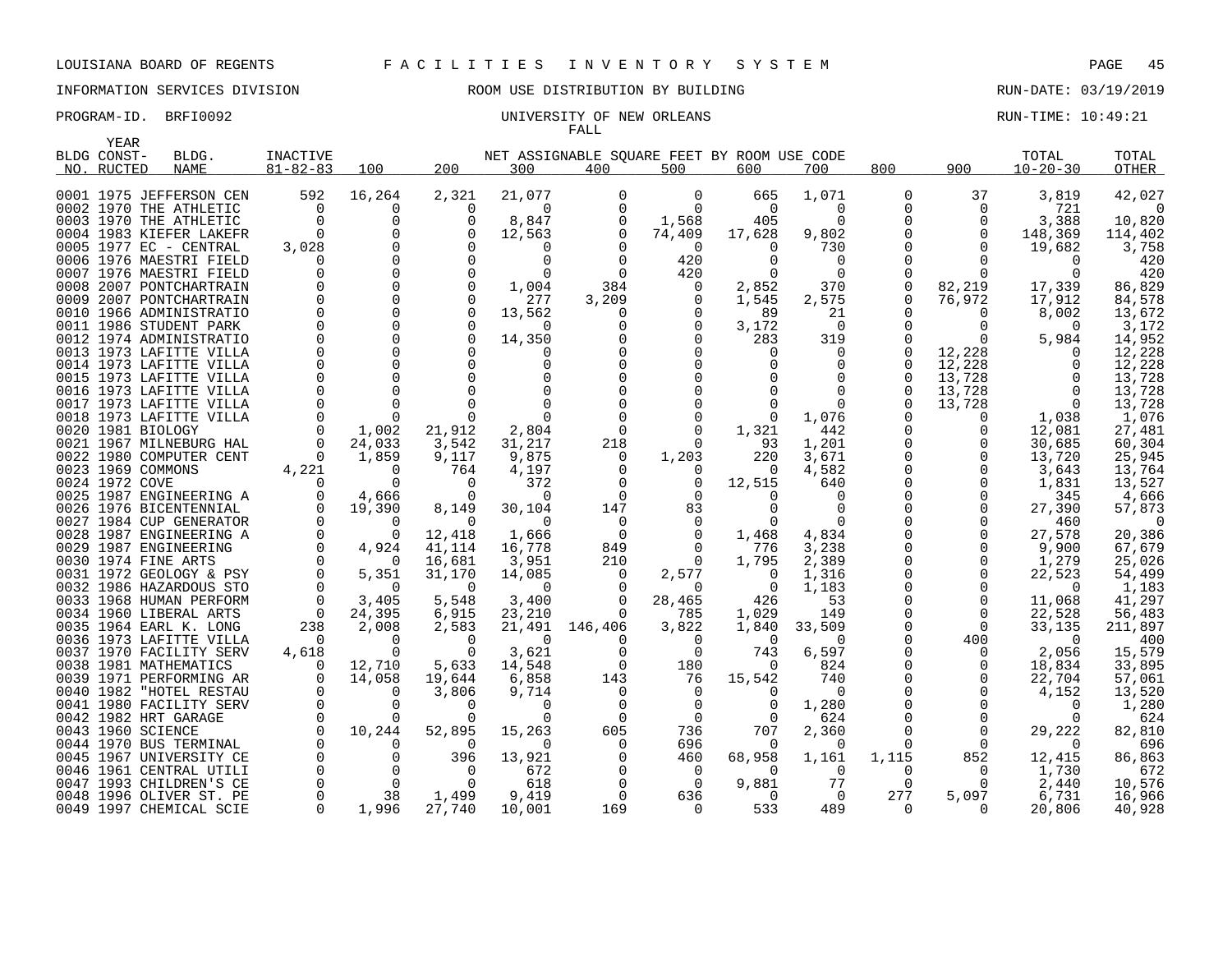## INFORMATION SERVICES DIVISION 88 ROOM USE DISTRIBUTION BY BUILDING 88 RUN-DATE: 03/19/2019

### PROGRAM-ID. BRFI0092 **EXAM-ID.** BRFI0092 UNIVERSITY OF NEW ORLEANS FALL

| YEAR            |                         |                |        |        |        | r uma |       |                                                                             |       |     |       |                |                      |
|-----------------|-------------------------|----------------|--------|--------|--------|-------|-------|-----------------------------------------------------------------------------|-------|-----|-------|----------------|----------------------|
| BLDG CONST-     | BLDG.                   | INACTIVE       |        |        |        |       |       | NET ASSIGNABLE SQUARE FEET BY ROOM USE CODE                                 |       |     |       | TOTAL          | TOTAL                |
| NO. RUCTED      | NAME                    | $81 - 82 - 83$ | 100    | 200    | 300    | 400   | 500   | 600                                                                         | 700   | 800 | 900   | $10 - 20 - 30$ | OTHER                |
|                 |                         |                |        |        |        |       |       |                                                                             |       |     |       |                |                      |
|                 | 0050 2002 CNTR FOR ENER |                |        | 17,962 | 49,608 |       |       | $\Omega$                                                                    | 2,400 |     |       | 17,235         | 69,970               |
|                 | 0051 2002 RECREATION &  |                |        |        | 51     |       |       | 69,072                                                                      |       |     |       | 19,164         | 69,123               |
|                 | 0052 2005 BIOLOGY GREEN |                |        |        |        |       | 990   |                                                                             |       |     |       |                | 990                  |
|                 | 0053 2005 BIOLOGY GREEN |                |        |        |        |       | 990   |                                                                             |       |     |       |                | 990                  |
|                 | 0054 2005 BIOLOGY GREEN |                |        |        |        |       | 500   |                                                                             |       |     |       |                | 500                  |
|                 | 0055 2005 KIRSCHMAN HAL |                | 28,555 | 2,827  | 41,694 | 575   |       | 1,815                                                                       |       |     |       | 14,542         | 75,466               |
|                 | 0056 2002 BASEBALL BATT |                |        |        |        |       | 4,000 |                                                                             |       |     |       |                | 4,000                |
|                 | 0057 2009 MILNEBURG HAL |                |        |        |        |       |       |                                                                             |       |     |       | 1,855          |                      |
|                 | 0058 2009 NORTH CHILLER |                |        |        |        |       |       |                                                                             |       |     |       | 3,600          |                      |
|                 | 0059 1992 BOAT STORAGE  |                |        |        |        |       |       | 311                                                                         | 1,152 |     |       |                | 1,463                |
|                 | 0060 1992 BOAT STORAGE  |                |        |        |        |       |       |                                                                             | 1,440 |     |       |                | 1,440                |
|                 | 0061 1987 ENGINEERING C |                |        |        |        |       |       |                                                                             |       |     |       | 6,518          |                      |
|                 | 0070 2003 GOLDRING HALL |                |        |        |        |       |       | 48,860                                                                      |       |     |       |                | 48,860               |
|                 | 0071 1985 PRESIDENT'S R |                |        |        |        |       |       |                                                                             |       |     | 5,246 |                | 5,246                |
|                 | 0072 1990 WWNO TRANSMIT |                |        |        |        |       | 20    |                                                                             |       |     |       |                | 20                   |
|                 | 0073 1984 PRIVATEER CLU |                |        |        |        |       | 504   | 1,467                                                                       |       |     |       | 1,408          | 1,971                |
|                 | 0074 1996 PRIVATEER BAT |                |        |        |        |       | 163   |                                                                             |       |     |       | 280            | 163                  |
|                 | 0075 2007 TENNIS CENTER |                |        |        |        |       | 2,112 |                                                                             |       |     |       |                | 2,112                |
|                 | 0076 2000 COASTAL ED &  |                |        |        |        |       | 7,554 |                                                                             |       |     |       |                | 7,554                |
|                 | 0077 1940 ST. CLAUDE GA |                |        |        |        |       |       | 1,666                                                                       |       |     |       |                | 1,666                |
|                 | 0078 1980 CHEVRON BUILD | 16,368         |        |        |        |       |       |                                                                             |       |     |       |                | 16,368               |
| TOTAL BUILDINGS | 69                      |                |        |        |        |       |       | 29,065 174,898 294,636 410,818 152,915 133,369 267,677 92,315 1,392 236,463 |       |     |       |                | 630, 112 1, 793, 548 |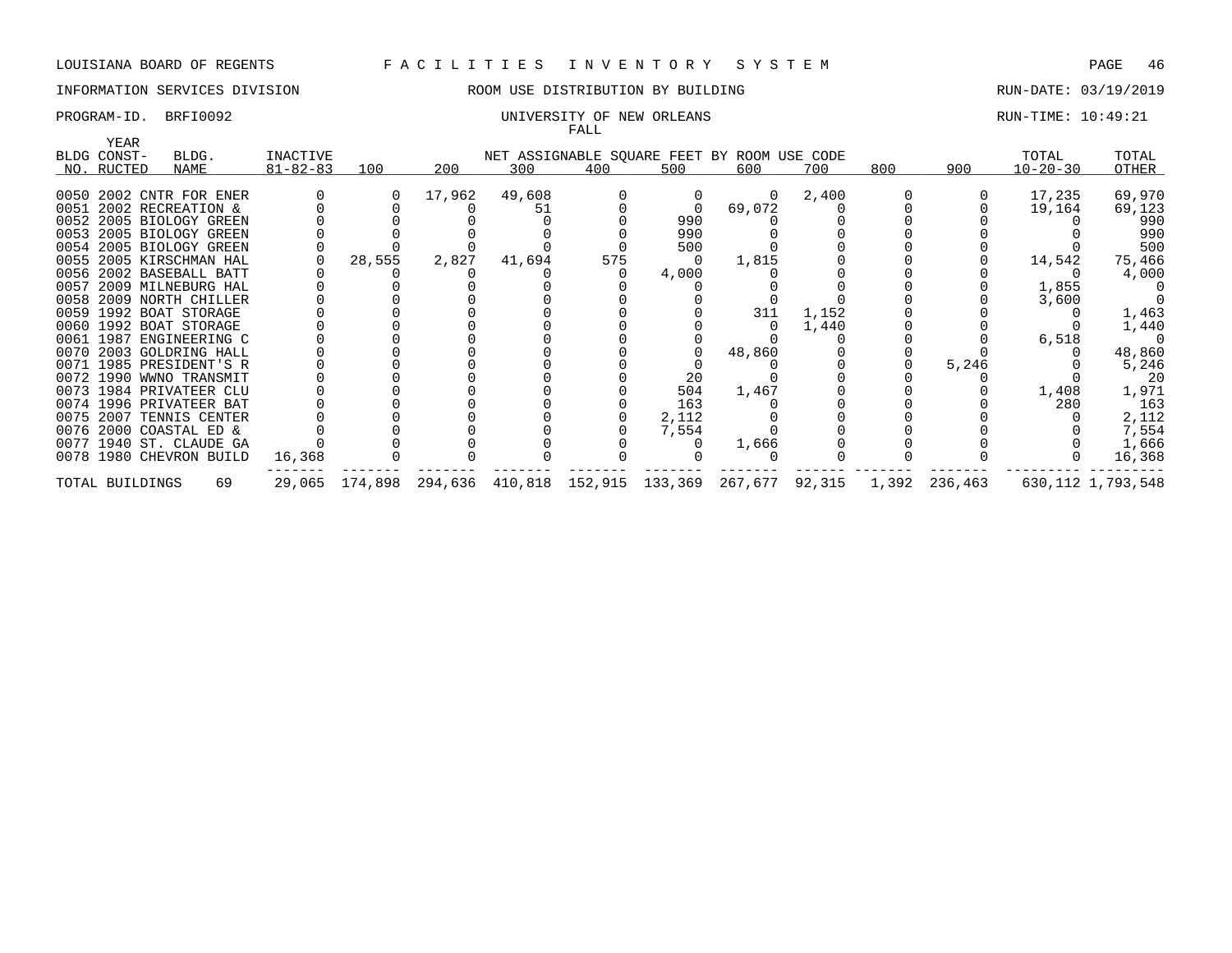# INFORMATION SERVICES DIVISION 88 ROOM USE DISTRIBUTION BY BUILDING 88 RUN-DATE: 03/19/2019

### PROGRAM-ID. BRFI0092 **L.S.U.- AG. SCIENCE & RURAL DEV.** RUN-TIME: 10:49:21 FALL

| YEAR<br>BLDG CONST-   | BLDG.                   | INACTIVE       |     |       |       |                | NET ASSIGNABLE SQUARE FEET BY ROOM USE CODE |     |       |     |       | TOTAL          | TOTAL  |
|-----------------------|-------------------------|----------------|-----|-------|-------|----------------|---------------------------------------------|-----|-------|-----|-------|----------------|--------|
| NO. RUCTED            | NAME                    | $81 - 82 - 83$ | 100 | 200   | 300   | 400            | 500                                         | 600 | 700   | 800 | 900   | $10 - 20 - 30$ | OTHER  |
|                       |                         |                |     |       |       |                |                                             |     |       |     |       |                |        |
|                       | 0100 1947 DAIRY CENTRAL |                |     | 2,497 | 4,112 |                | 0                                           | 180 | 2,098 |     | 233   | 314            | 9,120  |
|                       | 0101 1947 DAIRY BULL BA |                |     |       | 144   | 0              | 10,359                                      | 0   | 364   |     |       | 250            | 10,867 |
|                       | 0102 1947 DAIRY HAY BAR |                |     |       |       |                |                                             |     | 2,160 |     |       |                | 2,160  |
|                       | 0103 1947 DAIRY SM BULL |                |     |       |       |                | 489                                         |     |       |     |       |                | 489    |
|                       | 0104 1947 DAIRY SM BULL |                |     |       |       |                | 900                                         |     |       |     |       |                | 900    |
|                       | 0105 1947 DAIRY CT BULL |                |     |       |       |                | 489                                         |     |       |     |       |                | 489    |
|                       | 0106 1947 DAIRY SM BULL |                |     |       |       |                | 489                                         |     |       |     |       |                | 489    |
|                       | 0107 1947 DAIRY SM BULL |                |     |       |       |                | 489                                         |     |       |     |       |                | 489    |
|                       | 0108 1947 DAIRY SM BULL |                |     |       |       |                | 489                                         |     |       |     |       |                | 489    |
|                       | 0109 1947 DAIRY SM BULL |                |     |       |       |                | 489                                         |     |       |     |       |                | 489    |
|                       | 0110 1947 DAIRY SM BULL |                |     |       |       |                | 489                                         |     |       |     |       |                | 489    |
|                       | 0186 1957 DAIRY STALL B |                |     |       |       |                | 11,250                                      |     |       |     |       |                | 11,250 |
|                       | 0204 1959 DAIRY MILK PA | 334            |     | 3,422 |       |                |                                             |     | 180   |     |       | 362            | 3,936  |
|                       | 0330 1974 DAIRY SM BULL |                |     |       |       |                | 489                                         |     |       |     |       |                | 489    |
|                       | 0331 1974 DAIRY SM BULL |                |     |       |       |                | 489                                         |     |       |     |       |                | 489    |
|                       | 0332 1974 DAIRY SM BULL |                |     |       |       |                | 489                                         |     |       |     |       |                | 489    |
|                       | 0333 1974 DAIRY MANAGER |                |     |       |       |                |                                             |     |       |     | 2,000 |                | 2,000  |
|                       | 0346 1975 DAIRY CALF BA |                |     |       | 660   |                | 1,143                                       |     | 131   |     |       | 144            | 1,934  |
| 0404 1981 DAIRY SHED  |                         |                |     |       | 100   |                | 900                                         |     | 100   |     |       |                | 1,100  |
|                       | 0453 1999 DAIRY CNTL BA |                |     | 144   |       |                | 3,621                                       |     |       |     |       |                | 3,765  |
| 0483 1901 DAIRY SILOS |                         |                |     |       |       |                | 207                                         |     |       |     |       |                | 207    |
|                       | 0484 1901 DAIRY NUTRITI |                |     |       |       |                |                                             |     |       |     | 1,949 |                | 1,949  |
| 0899 1999 HEIFER BARN |                         |                |     |       |       |                | 3,000                                       |     |       |     |       |                | 3,000  |
| 0900 2000 IMPL. BLDG. |                         |                |     |       |       |                | 3,500                                       |     |       |     |       |                | 3,500  |
| 1007 1979 SHED        |                         |                |     |       |       |                | 270                                         |     |       |     |       |                | 270    |
| 1008 1974 COVER       |                         |                |     |       |       |                | 3,000                                       |     |       |     |       |                | 3,000  |
| 1011 1976 OFFICE      |                         |                |     |       |       |                | 2,700                                       |     |       |     |       |                | 2,700  |
| TOTAL BUILDINGS       | 27                      | 334            | 0   | 6,063 | 5,016 | $\overline{0}$ | 45,740                                      | 180 | 5,033 | 0   | 4,182 | 1,070          | 66,548 |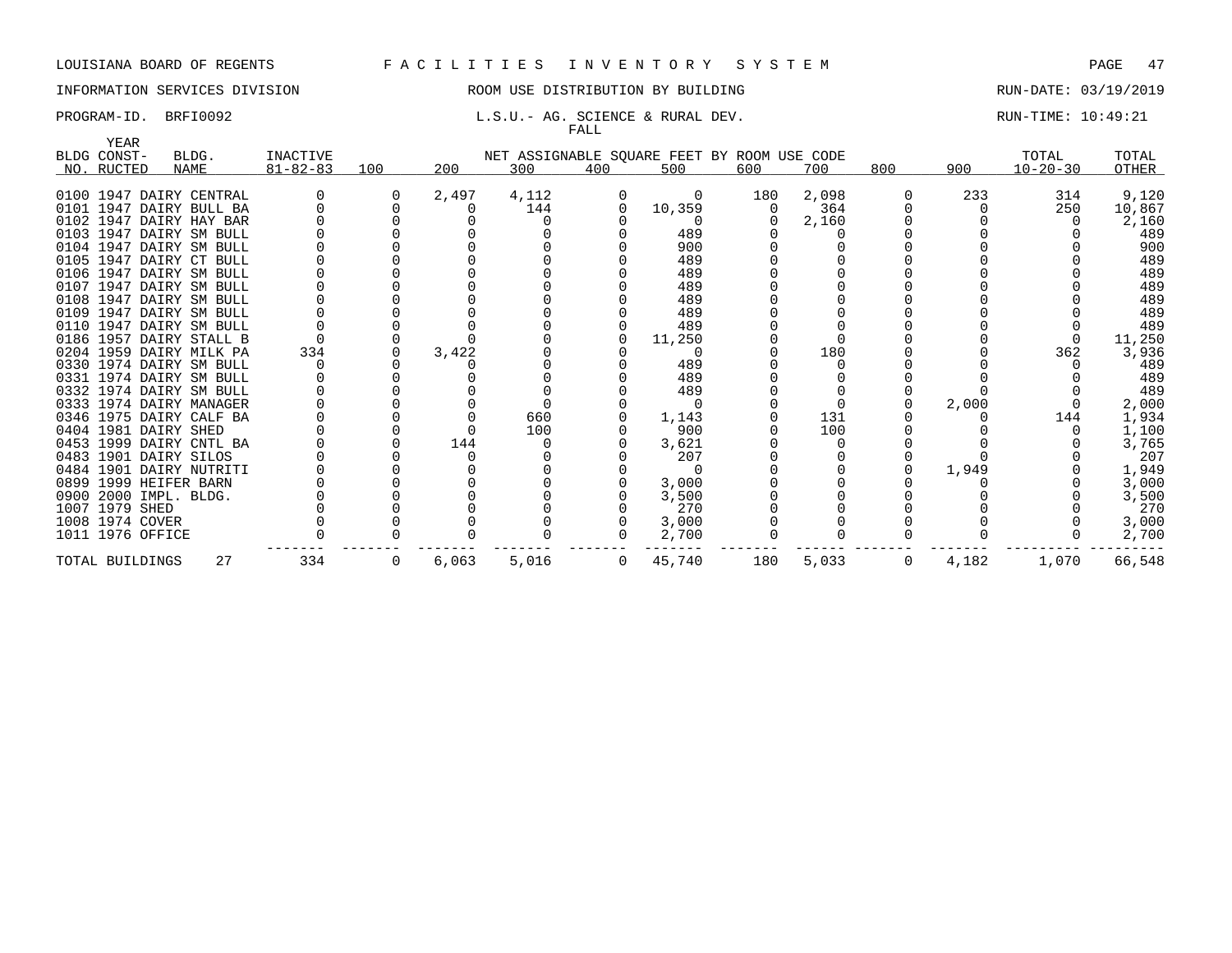# INFORMATION SERVICES DIVISION THE ROOM USE DISTRIBUTION BY BUILDING THE RUN-DATE: 03/19/2019

### PROGRAM-ID. BRFI0092 BURDEN RESEARCH CENTER BURDEN RESEARCH CENTER RUN-TIME: 10:49:21 FALL

| YEAR            |                         |                |     |       |                                             | 111111       |        |       |              |     |       |                |        |
|-----------------|-------------------------|----------------|-----|-------|---------------------------------------------|--------------|--------|-------|--------------|-----|-------|----------------|--------|
| BLDG CONST-     | BLDG.                   | INACTIVE       |     |       | NET ASSIGNABLE SQUARE FEET BY ROOM USE CODE |              |        |       |              |     |       | TOTAL          | TOTAL  |
| NO. RUCTED      | NAME                    | $81 - 82 - 83$ | 100 | 200   | 300                                         | 400          | 500    | 600   | 700          | 800 | 900   | $10 - 20 - 30$ | OTHER  |
|                 |                         |                |     |       |                                             |              |        |       |              |     |       |                |        |
|                 | 0094 1947 OLD TURF BLDG |                |     |       |                                             |              |        |       | 1,059        |     |       |                | 1,059  |
|                 | 0244 1967 BRICK STAFF R |                |     |       |                                             |              |        |       |              |     | 1,944 |                | 1,944  |
|                 | 0245 1967 IRRIGATION WE |                |     |       |                                             |              |        |       | 30           |     |       |                | 30     |
|                 | 0246 1967 NORTH STEEL S |                |     |       |                                             |              |        |       | 6,000        |     |       |                | 6,000  |
|                 | 0282 1972 WORKERS HOUSE |                |     |       |                                             |              |        |       |              |     | 1,010 |                | 1,010  |
|                 | 0299 1973 SOUTH STEEL S |                |     |       |                                             |              | 600    | 165   | 9,540        |     |       | 98             | 10,305 |
|                 | 0386 1980 GLASS GREENHO |                |     |       |                                             |              | 1,209  |       |              |     |       |                | 1,209  |
|                 | 0387 1980 CONCRETE SHAD |                |     |       |                                             |              | 2,790  |       |              |     |       |                | 2,790  |
|                 | 0388 1980 FIELD OFFICE  |                |     |       | 576                                         |              |        |       |              |     |       | 130            | 576    |
|                 | 0396 1981 ORNAMENTAL LA |                |     | 396   |                                             |              | 1,200  |       | 36           |     |       | 99             | 1,632  |
|                 | 0397 1981 BIG SHADEHOUS |                |     |       |                                             |              | 10,080 |       |              |     |       |                | 10,080 |
|                 | 0415 1983 IONE BURDEN C |                |     |       | 384                                         |              |        | 2,512 |              |     |       | 444            | 2,896  |
|                 | 0426 1984 PROPOGATION G |                |     |       |                                             |              | 5,400  |       |              |     |       |                | 5,400  |
|                 | 0434 1985 ORN STOR SHED |                |     | 1,165 |                                             |              |        |       |              |     |       |                | 1,165  |
|                 | 0921 2002 GREENHOUSE #3 |                |     |       |                                             |              | 3,456  |       |              |     |       |                | 3,456  |
|                 | 0945 1988 BURDEN POND G |                |     |       |                                             |              |        | 89    |              |     |       |                | 89     |
|                 | 0976 2004 GRNHSE A O&T  |                |     |       |                                             |              | 2,600  |       |              |     |       |                | 2,600  |
|                 | 0985 1996 PEST SHED BLD |                |     |       |                                             |              |        |       | 800          |     |       |                | 800    |
|                 | 0987 2002 GREENHOUSE    |                |     |       |                                             |              | 1,439  |       |              |     |       |                | 1,439  |
|                 | 0988 2002 GREENHOUSE    |                |     |       |                                             |              | 4,607  |       |              |     |       |                | 4,607  |
|                 | 0989 2005 O&T STORAGE   |                |     |       |                                             |              |        |       | 2,350        |     |       |                | 2,350  |
| TOTAL BUILDINGS | 21                      |                | 0   | 1,561 | 960                                         | $\mathbf{0}$ | 33,381 |       | 2,766 19,815 | 0   | 2,954 | 812            | 61,437 |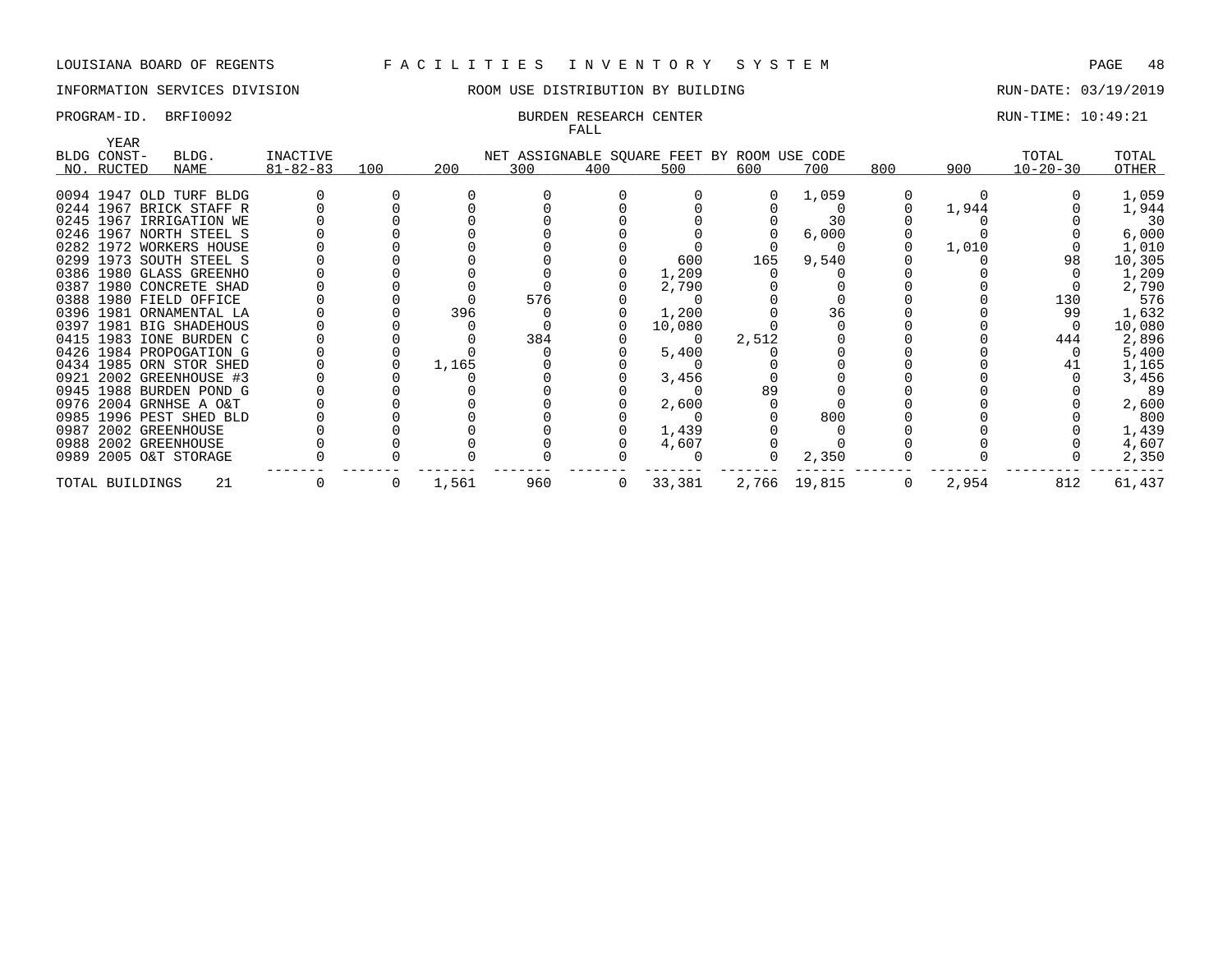YEAR

## INFORMATION SERVICES DIVISION ROOM USE DISTRIBUTION BY BUILDING RUN-DATE: 03/19/2019

# FALL

### PROGRAM-ID. BRFI0092 BEN-HUR RESEARCH CENTER RUN-TIME: 10:49:21

| حبجت +<br>BLDG CONST- | BLDG.                   | <b>INACTIVE</b> |             |          | NET ASSIGNABLE SOUARE FEET BY ROOM USE CODE |          |          |          |              |             |          | TOTAL          | TOTAL        |
|-----------------------|-------------------------|-----------------|-------------|----------|---------------------------------------------|----------|----------|----------|--------------|-------------|----------|----------------|--------------|
| NO. RUCTED            | NAME                    | $81 - 82 - 83$  | 100         | 200      | 300                                         | 400      | 500      | 600      | 700          | 800         | 900      | $10 - 20 - 30$ | <b>OTHER</b> |
|                       |                         |                 |             |          |                                             |          |          |          |              |             |          |                |              |
|                       | 0047 1935 MARYE SHED    | 0               | 0           | 0        | 0                                           | 0        | 1,152    | 0        | 2,304        | 0           | 0        | 0              | 3,456        |
| 0089 1946 SHED        |                         | 0               | $\mathbf 0$ | 0        | 0                                           | $\Omega$ | 5,000    | 0        | 0            | 0           |          | 0              | 5,000        |
|                       | 0112 1948 HOG SHED ISOL | 0               | $\mathbf 0$ | $\Omega$ | $\Omega$                                    |          | 750      | 0        | $\Omega$     | 0           | U        | $\Omega$       | 750          |
| 0127 1950 QUONSET     |                         | $\Omega$        | 0           | $\Omega$ | $\mathbf 0$                                 |          | 0        |          | 1,200        | 0           |          | $\mathbf 0$    | 1,200        |
|                       | 0128 1950 SHEEP WORKING | <sup>0</sup>    | $\Omega$    | $\Omega$ | $\Omega$                                    |          | 1,000    |          |              |             | N        | $\Omega$       | 1,000        |
| 0129 1951 ROP BARN    |                         | <sup>0</sup>    | $\Omega$    | $\Omega$ | 400                                         |          | 800      |          | 400          | $\Omega$    | O        | 400            | 1,600        |
|                       | 0131 1952 HORSE BREEDIN | <sup>0</sup>    | $\Omega$    | $\Omega$ | O                                           |          | 2,400    |          | O            | $\Omega$    |          | $\Omega$       | 2,400        |
|                       | 0132 1952 SHEEP FEED LO | $\Omega$        | $\Omega$    | $\Omega$ | <sup>0</sup>                                |          | 1,600    |          | $\Omega$     | 0           | O        | $\Omega$       | 1,600        |
|                       | 0139 1954 BEEF RESIDENC | <sup>0</sup>    | $\Omega$    | $\Omega$ | <sup>0</sup>                                |          | O        |          | <sup>0</sup> | 0           | 1,500    | $\Omega$       | 1,500        |
|                       | 0140 1954 SHOP RESIDENC | 0               | $\Omega$    | $\Omega$ | $\Omega$                                    |          | O        |          | $\Omega$     | 0           | 1,050    | $\Omega$       | 1,050        |
|                       | 0145 1955 FARM SERV RES | <sup>0</sup>    | $\Omega$    |          |                                             |          |          |          |              | 0           | 800      |                | 800          |
|                       | 0147 1955 SHEEP/HORSE R | 0               | $\Omega$    |          |                                             |          |          |          |              | 0           | 1,200    | $\Omega$       | 1,200        |
|                       | 0247 1967 SWINE FARM RE | $\Omega$        | $\Omega$    |          | $\Omega$                                    |          | $\Omega$ |          |              | 0           | 1,340    | $\Omega$       | 1,340        |
|                       | 0257 1968 SWINE FEEDLOT | $\Omega$        | $\Omega$    | $\Omega$ | $\Omega$                                    |          | 2,800    |          | $\Omega$     | O           | $\Omega$ | $\Omega$       | 2,800        |
| 0262 1969 STOR BLDG   |                         | 0               | 0           | 1,440    | 0                                           |          | 0        |          | $\Omega$     | 0           | 0        | 0              | 1,440        |
|                       | 0265 1969 RESI DIR RESI | 0               | $\Omega$    |          |                                             |          | 0        |          |              | $\Omega$    | 1,650    | $\Omega$       | 1,650        |
|                       | 0286 1972 IRRIGATION WE | 0               | $\Omega$    | $\Omega$ | 0                                           |          | 120      |          | $\Omega$     |             | 0        | $\Omega$       | 120          |
| 0290 1972 BARN #3     |                         | <sup>0</sup>    | $\Omega$    | $\Omega$ | $\Omega$                                    |          | 2,640    |          | 640          | $\Omega$    | O        | $\Omega$       | 3,280        |
| 0291 1972 BARN#1      |                         | $\Omega$        | $\Omega$    | $\Omega$ |                                             |          | 2,700    |          | <sup>0</sup> | $\Omega$    |          | $\Omega$       | 2,700        |
|                       | 0300 1973 SWINE IMPLEME | $\Omega$        | $\Omega$    | $\Omega$ | $\Omega$                                    |          | 900      |          | $\Omega$     | $\Omega$    | O        | $\Omega$       | 900          |
|                       |                         | 0               | 0           | $\Omega$ | $\Omega$                                    |          |          |          | $\Omega$     | 0           | O        |                | 1,728        |
|                       | 0304 1974 SHEEP BARN HD | <sup>0</sup>    | $\Omega$    | $\Omega$ |                                             |          | 1,728    |          |              |             |          |                |              |
| 0305 1974 RESIDENCE   |                         |                 |             |          | <sup>0</sup>                                |          | $\Omega$ |          | 0            | 0           | 1,700    | $\Omega$       | 1,700        |
| 0306 1974 SHOP        |                         | <sup>0</sup>    | $\Omega$    | $\Omega$ |                                             |          | 1,440    |          | n            |             | 0        | $\Omega$       | 1,440        |
|                       | 0310 1974 SWINE GROWING | <sup>0</sup>    | $\Omega$    | $\Omega$ |                                             |          | 1,768    |          | 1,768        | 0           | O        |                | 3,536        |
|                       | 0311 1974 SWINE FEED MI | $\Omega$        | $\Omega$    | $\Omega$ |                                             |          | 1,200    |          | $\left($     | O           |          | $\Omega$       | 1,200        |
|                       | 0312 1974 MAIN HORSE BA | <sup>0</sup>    | $\Omega$    | $\Omega$ |                                             |          | 3,116    |          | <sup>0</sup> | 0           |          | $\Omega$       | 3,116        |
|                       | 0313 1974 CROSSBRED HA  | <sup>0</sup>    | $\Omega$    |          | $\Omega$                                    |          | 6,825    |          | ∩            | $\Omega$    |          | $\Omega$       | 6,825        |
|                       | 0314 1974 CROSSBRED HAY | <sup>0</sup>    | $\Omega$    | $\Omega$ | $\Omega$                                    |          | 6,825    |          | $\Omega$     | 0           |          | $\Omega$       | 6,825        |
|                       | 0315 1974 PUREBRED BARN | <sup>0</sup>    | $\Omega$    | $\Omega$ |                                             |          | O        |          | 3,840        | 0           |          | $\Omega$       | 3,840        |
| 0316 1974 BARN #2     |                         | O               | $\Omega$    | $\Omega$ |                                             |          | 2,640    |          | 640          | 0           |          | $\Omega$       | 3,280        |
| 0336 1975 GOAT BARN   |                         | $\Omega$        | $\Omega$    | $\Omega$ | $\Omega$                                    |          | 500      |          | $\Omega$     | 0           |          | $\Omega$       | 500          |
| 0356 1977 STOR BLDG   |                         | $\Omega$        | $\Omega$    | $\Omega$ | $\Omega$                                    |          | 0        |          | 7,480        | 0           |          | 0              | 7,480        |
| 0357 1977 SHOP        |                         | $\Omega$        | $\Omega$    | $\Omega$ | $\Omega$                                    |          | 0        |          | 3,200        | 0           | N        | $\mathbf 0$    | 3,200        |
|                       | 0359 1977 EAST FEEDING  | $\Omega$        | 0           | $\Omega$ | $\Omega$                                    |          | 1,792    |          | 0            | $\mathbf 0$ |          | $\overline{0}$ | 1,792        |
|                       | 0360 1977 WEST FEEDING  | <sup>0</sup>    | 0           | $\Omega$ | 0                                           |          | 1,792    |          | $\Omega$     | 0           |          | $\Omega$       | 1,792        |
|                       | 0362 1977 IMPLEMENT SHE | 0               | $\Omega$    |          | $\Omega$                                    |          | 3,200    |          | $\Omega$     | 0           |          | $\mathbf 0$    | 3,200        |
|                       | 0389 1980 SERVICE UNIT  | <sup>0</sup>    | $\Omega$    |          | 578                                         |          | $\Omega$ |          | 1,720        |             | 0        | 102            | 2,298        |
|                       | 0390 1980 SWINE BARN/OF | <sup>0</sup>    | $\Omega$    |          | 406                                         |          | 72       |          | 4,016        | 0           | 0        | 306            | 4,494        |
|                       | 0391 1980 HEADQUARTERS  | $\Omega$        | $\Omega$    | $\Omega$ | 468                                         |          | 0        |          | $\Omega$     | 0           | 0        | 140            | 468          |
| 0392 1980 STORAGE     |                         |                 | $\Omega$    | ∩        | 0                                           |          | 0        |          | 400          | 0           | O        | $\Omega$       | 400          |
|                       | 0393 1980 METABOLISM BL | <sup>0</sup>    | $\Omega$    | $\Omega$ | 0                                           |          | 4,085    |          | 576          |             | O        | 219            | 4,661        |
|                       | 0405 1982 WEED CONTROL  | $\Omega$        | $\Omega$    | 460      | 75                                          |          |          |          | 1,567        | $\Omega$    | U        | 84             | 2,103        |
|                       | 0406 1982 SWINE SCALE S | $\Omega$        | $\Omega$    | $\Omega$ | $\Omega$                                    |          | 192      |          | $\Omega$     | $\Omega$    |          | $\Omega$       | 192          |
| 0416 1983 LAB         |                         | $\Omega$        | $\Omega$    | 800      | 240                                         |          | O        |          |              | $\Omega$    |          | $\Omega$       | 1,120        |
|                       |                         |                 |             |          |                                             |          |          |          | 80           |             |          |                |              |
| 0417 1983 HATCHERY    |                         | 0               | $\mathbf 0$ | 1,800    | 0                                           |          | 0        |          | 184          | 0           |          | 0              | 1,984        |
| 0441 1986 STOR BLDG   |                         | 0               | 0           | $\Omega$ | $\Omega$                                    |          | 0        |          | 3,000        | 0           |          |                | 3,000        |
|                       | 0454 1901 HORSE SQ BALE | 0               | 0           | $\Omega$ | $\Omega$                                    |          | 3,072    |          | $\Omega$     | O           |          | $\Omega$       | 3,072        |
|                       | 0456 1901 PLANT SCI TRA | $\Omega$        | $\Omega$    | $\Omega$ | $\Omega$                                    | 0        | $\Omega$ | $\Omega$ | 972          | $\Omega$    | 0        | $\Omega$       | 972          |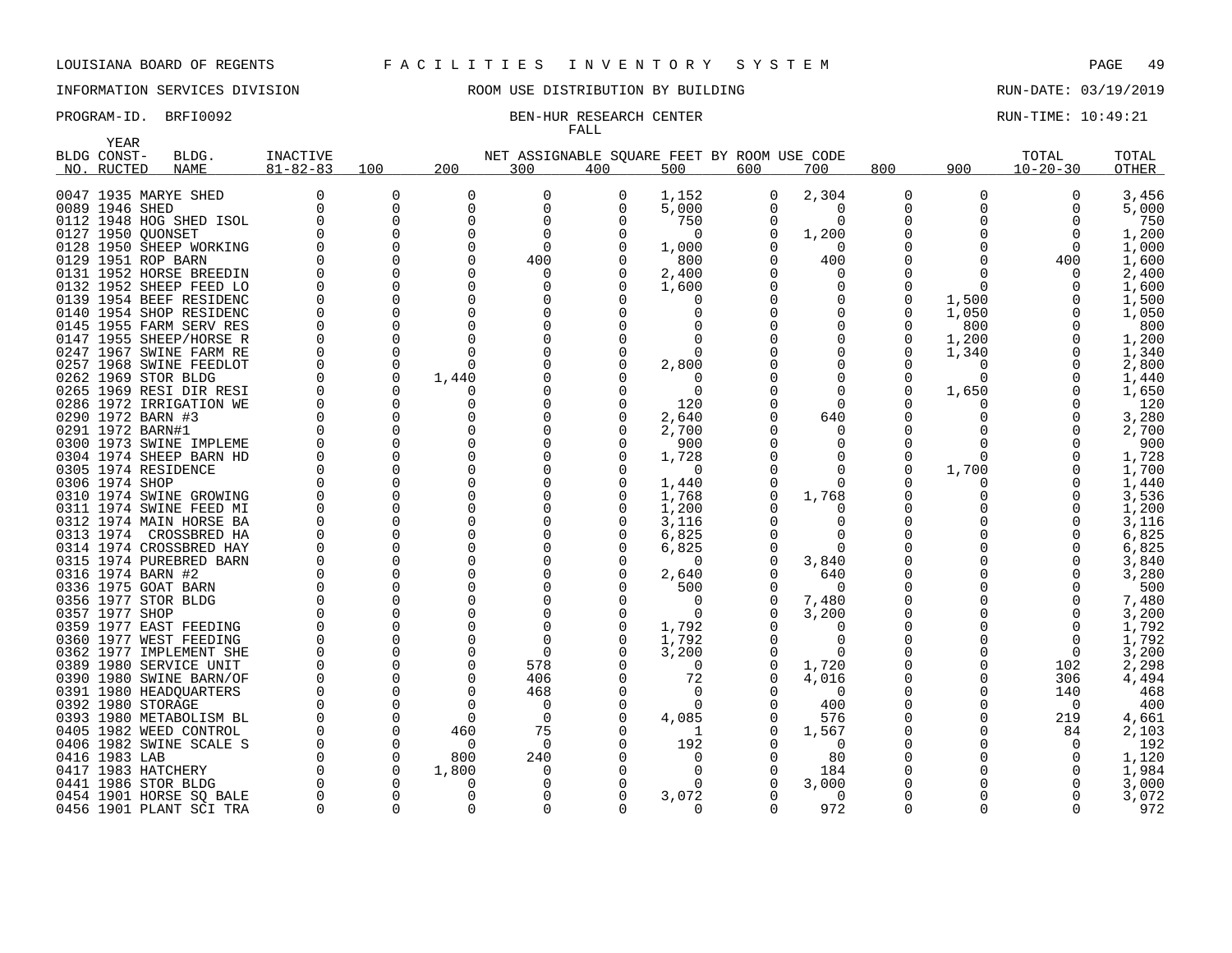# INFORMATION SERVICES DIVISION **ROOM USE DISTRIBUTION BY BUILDING RUN-DATE: 03/19/2019**

# FALL

### PROGRAM-ID. BRFI0092 BEN-HUR RESEARCH CENTER CONTER RUN-TIME: 10:49:21

|      | YEAR        |                                                |                   |                      |               |                  |              |                                             |               |                   |                          |          |                |                |
|------|-------------|------------------------------------------------|-------------------|----------------------|---------------|------------------|--------------|---------------------------------------------|---------------|-------------------|--------------------------|----------|----------------|----------------|
|      | BLDG CONST- | BLDG.                                          | <b>INACTIVE</b>   |                      |               |                  |              | NET ASSIGNABLE SQUARE FEET BY ROOM USE CODE |               |                   |                          |          | TOTAL          | TOTAL          |
|      | NO. RUCTED  | <b>NAME</b>                                    | $81 - 82 - 83$    | 100                  | 200           | 300              | 400          | 500                                         | 600           | 700               | 800                      | 900      | $10 - 20 - 30$ | OTHER          |
|      |             |                                                |                   |                      |               |                  |              |                                             |               |                   |                          |          |                |                |
|      |             | 0457 1901 PLANT SCIENCE                        | 0<br><sup>0</sup> | 0                    | 0<br>$\Omega$ | 0                | 0            | 0                                           | 0<br>$\Omega$ | 1,358             | 0                        | 0        | $\Omega$       | 1,358          |
|      |             | 0458 1901 MULE BARN                            | <sup>0</sup>      | 0                    | $\Omega$      | 0                | O            | $\Omega$                                    | 0             | 1,260             | $\Omega$<br>$\Omega$     | O        |                | 1,260          |
|      |             | 0459 1901 SHEEP BARN                           | <sup>0</sup>      | 0                    | ∩             | $\Omega$         |              | 1,300                                       |               | 0                 |                          |          |                | 1,300          |
|      |             | 0512 1978 PUREBRED HAY                         |                   | $\Omega$             |               | $\Omega$         |              | 3,200                                       |               | $\Omega$          | 0                        |          |                | 3,200          |
|      |             | 0513 1974 IMPLEMENT SHE                        | O<br>$\Omega$     | $\Omega$<br>$\Omega$ |               | <sup>0</sup>     |              | $\Omega$                                    | O             | 2,295<br>$\Omega$ | <sup>0</sup><br>$\Omega$ |          |                | 2,295          |
|      |             | 0514 1972 CHUTE SHED                           |                   |                      |               |                  |              | 1,680                                       |               |                   |                          |          |                | 1,680          |
|      |             | 0515 1974 CROSSBRED EQU                        | 0<br>$\Omega$     | 0<br>$\mathbf 0$     |               | 0<br>$\Omega$    |              | U<br>0                                      | 0<br>0        | 6,825             | 0<br>$\Omega$            |          |                | 6,825          |
|      |             | 0516 1978 HAY BARN #1<br>0518 1979 OFFICE/STOR | $\Omega$          | 0                    |               | $\Omega$         |              | $\Omega$                                    | 0             | 3,200             | 0                        |          |                | 3,200<br>2,400 |
|      |             | 0519 1965 CHUTE SHED                           | $\Omega$          | $\Omega$             |               | $\Omega$         |              | 821                                         | 0             | 2,400<br>$\Omega$ | $\Omega$                 |          |                | 821            |
|      |             | 0635 1980 IMPLEMENT SHE                        | $\Omega$          | $\Omega$             |               | 0                |              | 0                                           | 0             | 855               | 0                        |          |                | 855            |
|      |             | 0636 1974 HORSE SHED #1                        | ∩                 | $\Omega$             |               | <sup>0</sup>     |              | 336                                         |               |                   | <sup>0</sup>             |          |                | 336            |
|      |             | 0637 1974 HORSE SHED #2                        | $\Omega$          | $\Omega$             |               | O                |              | 336                                         |               | O                 | O                        |          |                | 336            |
|      |             | 0638 1974 HORSE SHED #3                        | $\Omega$          | $\Omega$             |               | <sup>0</sup>     |              | 336                                         |               | O                 | $\Omega$                 |          |                | 336            |
|      |             | 0639 1975 SHEEP SHELTER                        | 0                 | $\Omega$             |               | O                |              | 540                                         |               | O                 | <sup>0</sup>             |          |                | 540            |
|      |             | 0640 1975 SHEEP SHELTER                        | O                 | 0                    |               | $\Omega$         |              | 540                                         |               | 0                 | O                        |          |                | 540            |
|      |             | 0641 1984 ANIMAL SHED #                        | O                 | $\Omega$             |               |                  |              | 384                                         |               | U                 | O                        |          |                | 384            |
|      |             | 0642 1984 ANIMAL SHED #                        | 0                 | 0                    | ∩             | $\Omega$         |              | 384                                         |               | 0                 | 0                        |          |                | 384            |
|      |             | 0644 1969 FISH LAB STOR                        | 0                 | 0                    | 160           |                  |              | $\Omega$                                    |               |                   |                          |          |                | 160            |
|      |             | 0646 1985 GREENHOUSE                           | O                 | $\Omega$             | <sup>0</sup>  | 0                |              | 3,024                                       |               | O                 | <sup>0</sup>             |          |                | 3,024          |
|      |             | 0648 1985 MINERAL SHELT                        | $\Omega$          | $\Omega$             | n             | <sup>0</sup>     |              | 150                                         |               | 0                 | $\Omega$                 |          |                | 150            |
|      |             | 0651 1970 FISH SHED                            | 0                 | 0                    |               | $\Omega$         |              | 516                                         |               | 0                 | 0                        |          |                | 516            |
|      |             | 0653 1980 ANIMAL WORK S                        | $\Omega$          | $\Omega$             |               | $\Omega$         |              | 408                                         |               | O                 | <sup>0</sup>             |          |                | 408            |
|      |             | 0654 1986 ANIMAL WORK S                        | $\Omega$          | $\Omega$             |               | $\Omega$         |              | 360                                         |               | O                 | <sup>0</sup>             |          |                | 360            |
|      |             | 0661 1977 HORSE SHED #4                        | $\Omega$          | 0                    |               | $\Omega$         |              | 631                                         |               |                   | $\Omega$                 |          |                | 631            |
|      |             | 0662 1977 BULL SHED #1                         | 0                 | 0                    |               | O                |              | 458                                         |               |                   | <sup>0</sup>             |          |                | 458            |
|      |             | 0663 1977 BULL SHED #2                         | $\Omega$          | $\Omega$             |               | $\Omega$         |              | 458                                         |               | 0                 |                          |          |                | 458            |
|      |             | 0664 1977 BULL SHED #3                         | 0                 | $\Omega$             |               | O                |              | 458                                         |               | U                 | O                        |          |                | 458            |
|      |             | 0665 1977 BULL SHED #4                         | $\Omega$          | 0                    |               | 0                |              | 458                                         |               | $\Omega$          | $\Omega$                 |          |                | 458            |
|      |             | 0666 1977 BULL SHED #5                         | 0                 | $\Omega$             |               | O                |              | 458                                         |               | O                 | O                        |          |                | 458            |
|      |             | 0668 1977 CATTLE SHED                          | $\Omega$          | $\mathbf 0$          |               | $\Omega$         |              | 1,868                                       |               | $\Omega$          | O                        |          |                | 1,868          |
|      |             | 0775 1992 PEST WAREHOUS                        | 0                 | 0                    |               | <sup>0</sup>     |              | $\Omega$                                    |               | 864               | O                        |          |                | 864            |
|      |             | 0776 1992 SEED PROCESSI                        | $\Omega$          | 0                    | 4,317         | <sup>0</sup>     |              | 0                                           |               | $\Omega$          | 0                        |          | 100            | 4,317          |
|      |             | 0777 1941 RESIDENCE                            | ∩                 | 0                    | $\Omega$      | $\Omega$         |              | 0                                           | 0             | $\Omega$          | $\Omega$                 | 1,120    | $\Omega$       | 1,120          |
|      |             | 0782 1991 AQUA RES FAC                         | $\Omega$          | 0                    | 11,454        | 2,805            |              | $\Omega$                                    | 1,237         | 446               | O                        |          | 1,270          | 15,942         |
|      |             | 0807 1992 SWINE FINISHI                        | $\Omega$          | $\Omega$             |               | $\left( \right)$ |              | 2,857                                       | O             | $\Omega$          | $\Omega$                 |          |                | 2,857          |
|      |             | 0808 1992 TERMITE METAL                        | $\Omega$          | 0                    | O             | 0                |              | 2,400                                       |               | $\Omega$          | $\Omega$                 |          |                | 2,400          |
|      |             | 0837 1994 IMPLEMENT STO                        | 0                 | 0                    |               | 0                |              | 0                                           |               | 7,000             | $\Omega$                 |          |                | 7,000          |
|      |             | 0838 1994 PORT SWINE BL                        | 0                 | $\Omega$             |               | O                |              | 840                                         | O             | $\Omega$          | <sup>0</sup>             |          |                | 840            |
|      |             | 0845 1993 CROSSBRED HAY                        | $\Omega$          | $\Omega$             |               | O                |              | $\Omega$                                    | O             | 3,200             | $\Omega$                 |          |                | 3,200          |
|      |             | 0852 1966 PLANT SCI STO                        | 0                 | $\Omega$             |               | O                |              | $\Omega$                                    | Ω             | 600               | 0                        |          |                | 600            |
|      |             | 0853 1966 PLANT SCIENCE                        | O                 | $\Omega$             |               | O                | <sup>0</sup> | 0                                           |               | 600               | 0                        |          |                | 600            |
|      |             | 0854 1966 PLANT SCI DAY                        | $\Omega$          | $\Omega$             |               | $\Omega$         | 750          | $\Omega$                                    |               | $\Omega$          | O                        |          |                | 750            |
|      |             | 0895 1998 MAIN OFFICE/S                        | $\Omega$          | 0                    |               | O                |              | 2,600                                       |               | $\Omega$          | $\Omega$                 |          |                | 2,600          |
| 0896 |             | 1998 PORT SWINE BL                             | 0                 | 0                    |               | 0                |              | 2,600                                       | 0             | $\Omega$          | 0                        |          |                | 2,600          |
|      |             | 0897 2000 CALLEGARI CEN                        | O                 | $\Omega$             |               | O                |              | $\Omega$                                    |               | 8,700             | 0                        |          |                | 8,700          |
|      |             | 0898 2000 FISH HOLDING                         | O                 | $\Omega$             |               | <sup>0</sup>     |              | 3,100                                       |               | $\Omega$          | <sup>0</sup>             |          |                | 3,100          |
|      |             | 0968 1999 BROILER HOUSE                        | $\Omega$          | 0                    | $\Omega$      | $\Omega$         |              | 9,000                                       | 0             | 0                 | $\Omega$                 | $\Omega$ |                | 9,000          |

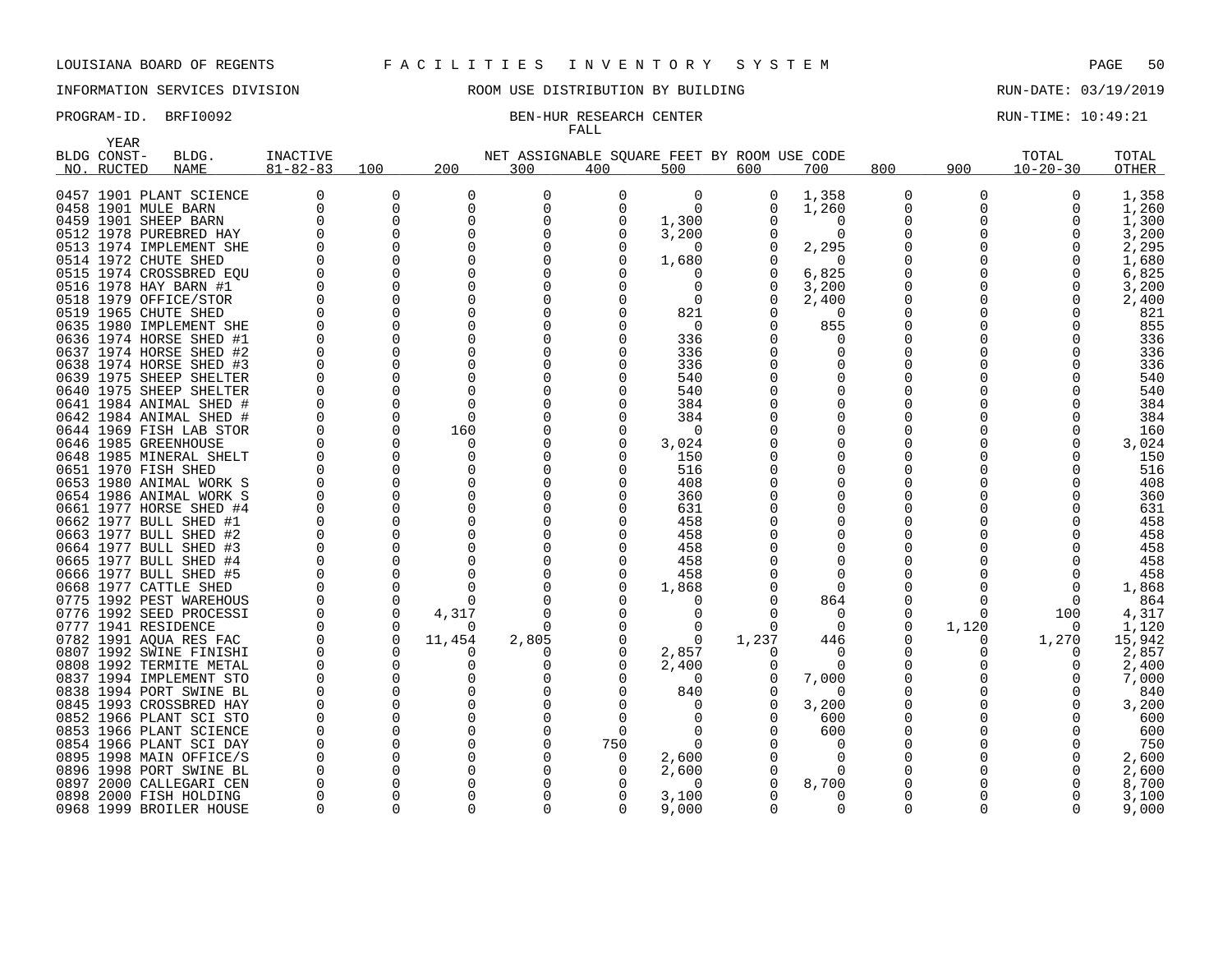### INFORMATION SERVICES DIVISION ROOM USE DISTRIBUTION BY BUILDING RUN-DATE: 03/19/2019

### PROGRAM-ID. BRFI0092 BEN-HUR RESEARCH CENTER RUN-TIME: 10:49:21 FALL

| <b>YEAR</b>    |                         |                |     |        |                                             |     |       |       |       |     |       |                |        |
|----------------|-------------------------|----------------|-----|--------|---------------------------------------------|-----|-------|-------|-------|-----|-------|----------------|--------|
| BLDG CONST-    | BLDG.                   | INACTIVE       |     |        | NET ASSIGNABLE SQUARE FEET BY ROOM USE CODE |     |       |       |       |     |       | TOTAL          | TOTAL  |
| NO. RUCTED     | NAME                    | $81 - 82 - 83$ | 100 | 200    | 300                                         | 400 | 500   | 600   | 700   | 800 | 900   | $10 - 20 - 30$ | OTHER  |
|                | 0969 1999 POULTRY OFF/L |                | 0   | 9,000  |                                             |     | 0     |       |       |     |       |                | 9,000  |
|                | 0970 1999 FEED MILL     |                |     |        |                                             |     | 4,200 |       |       |     |       |                | 4,200  |
|                | 0971 1999 MAINT. BLDG   |                |     |        |                                             |     |       |       | 3,600 |     |       |                | 3,600  |
|                | 0972 1999 CAGE LAYER HO |                |     |        |                                             |     | 7,900 |       |       |     |       |                | 7,900  |
|                | 0973 1999 BREEDER HOUSE |                |     | 5,930  |                                             |     |       |       |       |     |       |                | 5,930  |
|                | 0974 2003 PORT RESTROOM |                |     |        |                                             |     |       |       |       |     | 125   |                | 125    |
|                | 0992 1973 INCINERATOR   |                |     |        |                                             |     |       |       |       |     |       |                | 75     |
|                | 0993 1994 TRAILER #1    |                |     |        |                                             |     |       |       | 150   |     |       |                | 150    |
|                | 0997 1992 BULL LOT SHEL |                |     |        |                                             |     | 475   |       |       |     |       |                | 475    |
| 0998 1995 SHED |                         |                |     |        |                                             |     |       |       | 155   |     |       |                | 155    |
|                | 0999 2000 CROSSBRED UNI |                |     |        |                                             |     |       |       | 260   |     |       |                | 260    |
|                | 1000 1972 4H BLDG       |                |     |        |                                             |     |       | 8,650 |       |     |       |                | 8,650  |
|                | 1001 2002 CARPORT       |                |     |        |                                             |     |       |       | 725   |     |       |                | 725    |
|                | 1002 2004 PEN COVER     |                |     |        |                                             |     |       |       | 645   |     |       |                | 645    |
|                | 1003 1997 MOBILE HOME   |                |     |        |                                             |     |       |       |       |     | 640   |                | 640    |
|                | 1005 1997 MOBILE HOME   |                |     |        |                                             |     |       |       |       |     | 640   |                | 640    |
|                | 1006 1997 MOBILE HOME   |                |     |        |                                             |     |       |       |       |     | 640   |                | 640    |
|                | 1009 1997 PLANT SCI STO |                |     |        |                                             |     |       |       | 800   |     |       |                | 800    |
|                | 1010 1992 BARN #2       |                |     |        |                                             |     | 5,400 |       |       |     |       |                | 5,400  |
|                | 1012 1974 RESIDENCE     |                |     |        |                                             |     |       |       |       |     | 1,350 |                | 1,350  |
|                | 1013 1939 RESIDENCE     |                |     |        |                                             |     |       |       |       |     | 1,900 |                | 1,900  |
|                | 1014 1966 CANOPY SHED   |                |     |        |                                             |     |       |       | 270   |     |       |                | 270    |
| 1015 1997 BARN |                         |                |     |        |                                             |     | 2,350 |       |       |     |       |                | 2,350  |
|                | 1016 1978 LAB/SHOP      |                |     |        |                                             |     |       |       | 1,800 |     |       |                | 1,800  |
|                | 1114 2009 WORKING FACIL |                |     |        |                                             |     | 3,390 |       |       |     |       |                | 3,390  |
| 1115 2010 IDIF |                         |                |     | 13,100 |                                             |     |       |       |       |     |       |                | 13,100 |
|                | 1116 2009 HORSE SHELTER |                |     |        |                                             |     | 500   |       |       |     |       |                | 500    |
|                | 1117 2009 HORSE SHELTER |                |     |        |                                             |     | 500   |       |       |     |       |                | 500    |
|                | 1118 2009 HORSE SHELTER |                |     |        |                                             |     | 500   |       |       |     |       |                | 500    |

 2009 HORSE WORKING 0 0 0 0 0 4,000 0 0 0 0 0 4,000 2010 HAY BARN 0 0 0 0 0 4,850 0 0 0 0 0 4,850 2010 HAY BARN 0 0 0 0 0 4,850 0 0 0 0 0 4,850 2010 EQUIPMENT BAR 0 0 0 0 0 4,850 0 0 0 0 0 4,850 2010 CATTLE WORKIN 0 0 0 0 0 350 0 0 0 0 0 350 2010 USDA SHOP 0 0 0 0 0 0 0 5,000 0 0 0 5,000 2011 VSF SHOP 0 0 0 0 0 0 0 6,950 0 0 0 6,950

TOTAL BUILDINGS 132 0 0 48,461 4,972 750 148,801 9,887 93,945 0 15,655 2,621 322,471

------- ------- ------- ------- ------- ------- ------- ------ ------- ------- --------- ---------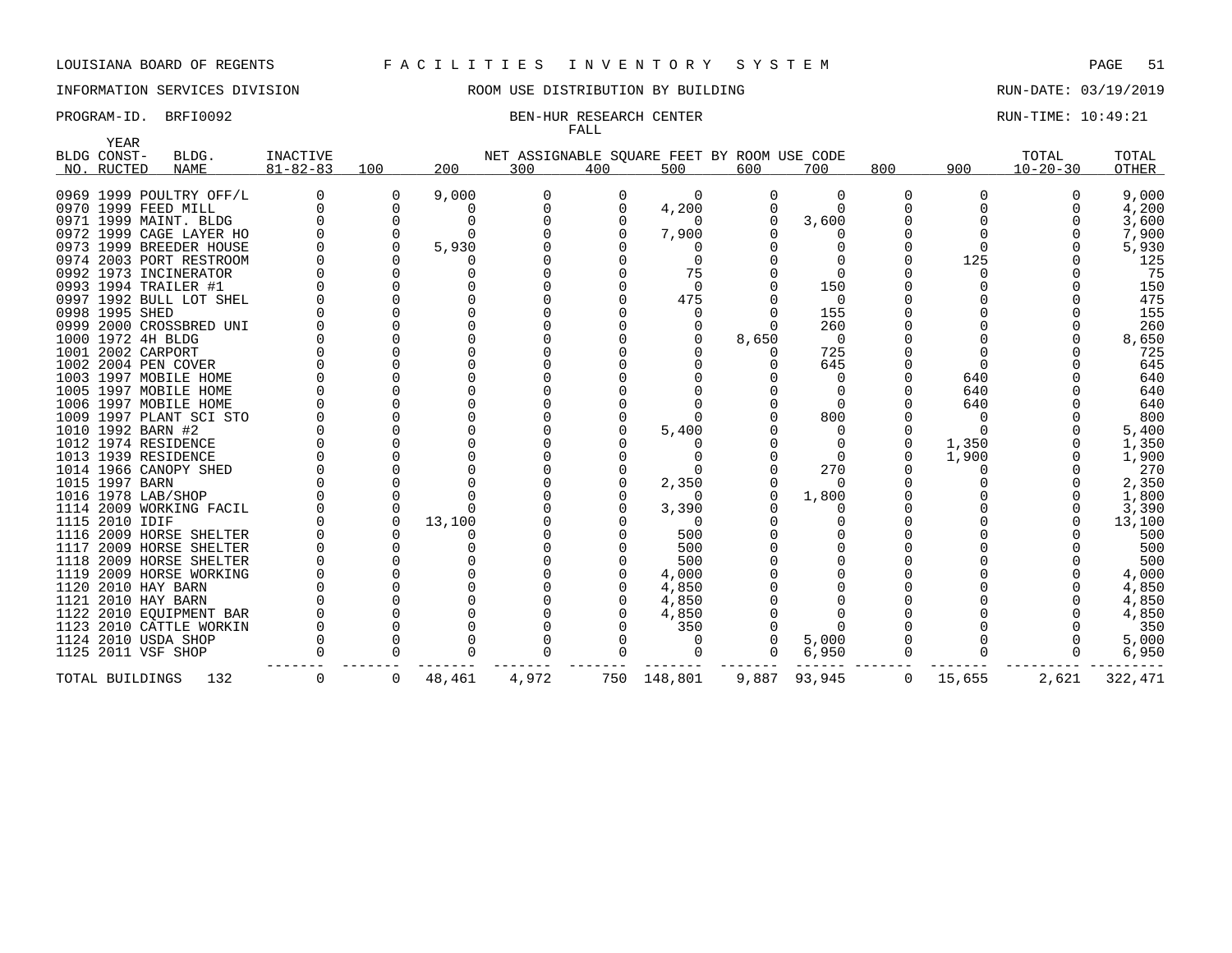# INFORMATION SERVICES DIVISION ROOM USE DISTRIBUTION BY BUILDING RUN-DATE: 03/19/2019

### PROGRAM-ID. BRFI0092 **PERKINS ROAD RESEARCH CENTER PERKINS ROAD RESEARCH CENTER** RUN-TIME: 10:49:21 FALL

|                                                                         |       |                |     |     |     | ----- |                                             |     |                                  |     |     |                |                                  |
|-------------------------------------------------------------------------|-------|----------------|-----|-----|-----|-------|---------------------------------------------|-----|----------------------------------|-----|-----|----------------|----------------------------------|
| YEAR<br>BLDG CONST-                                                     | BLDG. | INACTIVE       |     |     |     |       | NET ASSIGNABLE SQUARE FEET BY ROOM USE CODE |     |                                  |     |     | TOTAL          | TOTAL                            |
| NO. RUCTED                                                              | NAME  | $81 - 82 - 83$ | 100 | 200 | 300 | 400   | 500                                         | 600 | 700                              | 800 | 900 | $10 - 20 - 30$ | OTHER                            |
| 1059 2007 STORAGE<br>1060 2008 SHED<br>1061 2008 SHED<br>1062 2008 SHED |       |                |     |     |     |       |                                             | 0   | 4,990<br>l,790<br>L.790<br>1,790 |     |     |                | 4,990<br>1,790<br>l,790<br>1,790 |
| TOTAL BUILDINGS                                                         |       |                |     |     |     |       |                                             |     | 10,360                           |     |     |                | 10,360                           |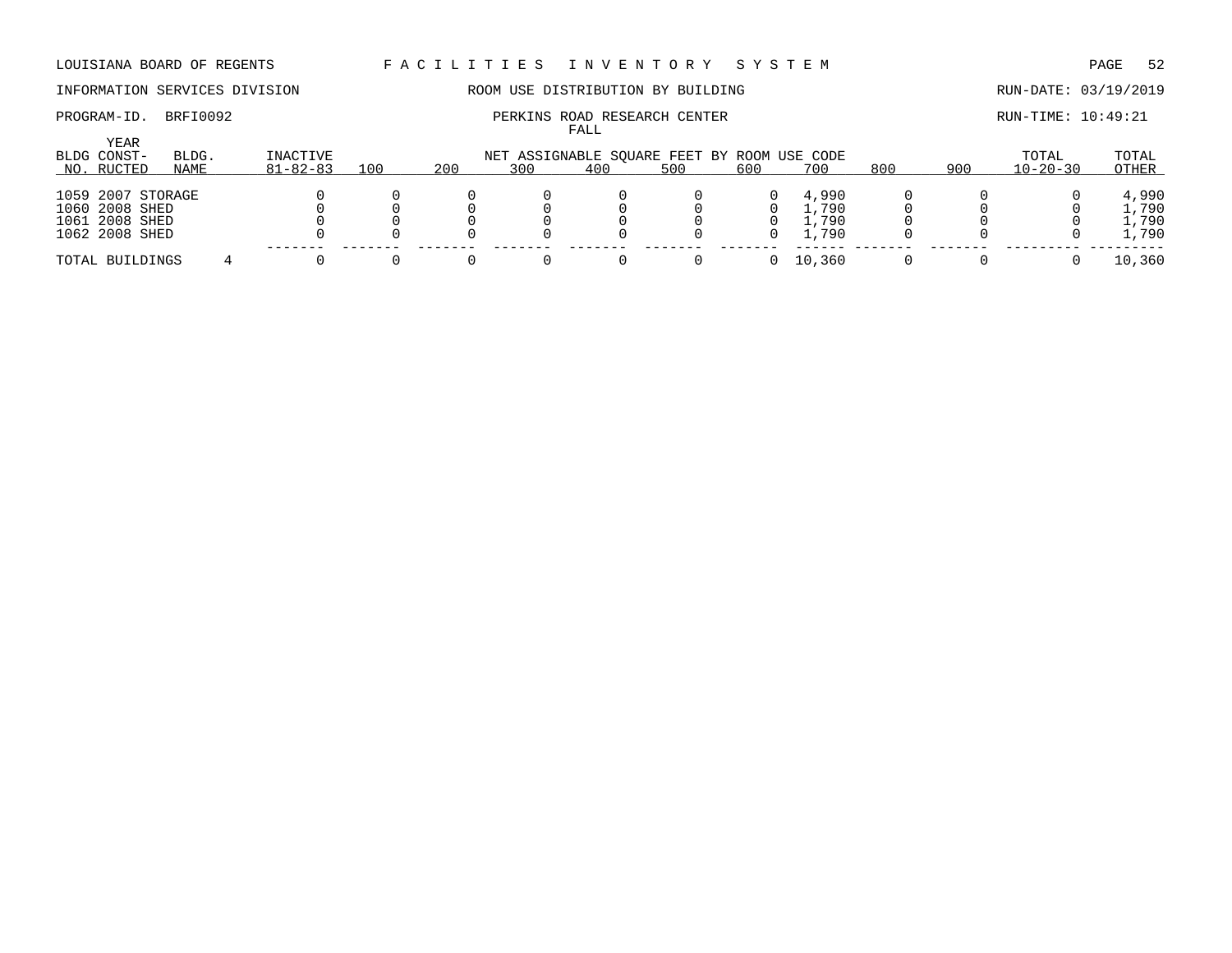# INFORMATION SERVICES DIVISION ROOM USE DISTRIBUTION BY BUILDING RUN-DATE: 03/19/2019

### PROGRAM-ID. BRFI0092 **RUN-TIME:** 10:49:21 FALL

| YEAR<br>BLDG CONST- | BLDG.                   | INACTIVE       |     |       |              |     | NET ASSIGNABLE SQUARE FEET BY ROOM USE CODE |          |              |          |          | TOTAL          | TOTAL   |
|---------------------|-------------------------|----------------|-----|-------|--------------|-----|---------------------------------------------|----------|--------------|----------|----------|----------------|---------|
| NO. RUCTED          | NAME                    | $81 - 82 - 83$ | 100 | 200   | 300          | 400 | 500                                         | 600      | 700          | 800      | 900      | $10 - 20 - 30$ | OTHER   |
|                     | 0001 1959 BULL TEST CEN |                | 0   |       |              | 0   | 2,420                                       | 0        | $\Omega$     | $\Omega$ | $\Omega$ |                | 2,420   |
|                     | 0002 1967 FARM SHOP     |                |     |       |              |     |                                             | 0        | 2,688        |          |          |                | 2,688   |
|                     | 0003 1948 AGRONOMY RESD |                |     |       |              |     |                                             |          |              |          | 2,420    |                | 2,420   |
|                     | 0004 1948 FARM SUPER RE |                |     |       |              |     |                                             |          |              |          | 1,752    |                | 1,752   |
|                     | 0005 1948 SUPT RESIDENC |                |     |       |              |     |                                             |          |              |          | 2,032    |                | 2,032   |
|                     | 0006 1948 ANIM SCI RESD |                |     |       |              |     |                                             |          |              |          | 1,865    |                | 1,865   |
|                     | 0007 1948 ANIM SCI RESD |                |     |       |              |     |                                             |          |              |          | 1,865    |                | 1,865   |
|                     | 0019 1956 AGRONOMY STOR |                |     |       |              |     |                                             |          | 2,279        |          |          |                | 2,279   |
|                     | 0020 1959 DIAGNOSTIC LA |                |     | 1,162 | 394          |     |                                             |          | 203          |          |          | 181            | 1,759   |
|                     | 0022 1964 FEED MILL FAC |                |     |       |              |     | 3,088                                       |          | 392          |          |          |                | 3,480   |
|                     | 0023 1964 FEED STOR TAN |                |     |       |              |     |                                             |          |              |          |          |                |         |
|                     | 0024 1967 SEED & FERTIL |                |     |       |              |     |                                             |          | 2,573        |          |          |                | 2,573   |
|                     | 0025 1967 HORSE BARN    |                |     |       |              |     | 1,060                                       |          | 187          |          |          |                | 1,247   |
|                     | 0026 1967 FARM PUMP     |                |     |       |              |     | 80                                          |          |              |          |          |                | 80      |
|                     | 0032 1968 LABORER RESI  |                |     |       |              |     | $\Omega$                                    |          |              |          | 1,378    |                | 1,378   |
|                     | 0034 1973 SHOW BARN     |                |     | 176   |              |     | 23,644                                      |          | $\Omega$     |          |          | 180            | 23,820  |
|                     | 0035 1973 TRACTOR SHED  |                |     | 0     |              |     | $\Omega$                                    | $\Omega$ | 5,900        |          |          | $\Omega$       | 5,900   |
|                     | 0037 1974 DEAN LEE ADMI |                |     |       | 1,802        |     |                                             | 342      | 351          |          |          | 323            | 2,495   |
|                     | 0038 1978 STEEL BEEF BA |                |     |       | 134          |     | 2,251                                       |          | 461          |          |          | 34             | 2,846   |
|                     | 0039 1978 EQUIP SHED    |                |     |       |              |     |                                             |          | 4,480        |          |          | $\Omega$       | 4,480   |
|                     | 0041 1979 PESTICIDE BLD |                |     |       |              |     | 1,200                                       |          | $\Omega$     |          |          | 56             | 1,200   |
|                     | 0043 1982 SILAGE FACILI |                |     |       | <sup>0</sup> |     |                                             | $\Omega$ | 2,498        |          |          | 762            | 2,498   |
|                     | 0044 1983 SEED PROCESSI |                |     | 732   | 296          |     | 7,277                                       | 147      | 326          |          |          | 216            | 8,778   |
|                     | 0045 1901 EQUIP SHED #3 |                |     |       |              |     | $\Omega$                                    | $\Omega$ | 4,160        |          |          |                | 4,160   |
|                     | 0054 1901 SCALE COVER   |                |     |       |              |     | 305                                         |          |              |          |          |                | 305     |
|                     | 0055 1901 PUMP SHED     |                |     |       |              |     | 72                                          |          |              |          |          |                | 72      |
|                     | 0094 1995 CORRAL BARN   |                |     |       |              |     | 6,000                                       |          |              |          |          |                | 6,000   |
| 0095 1996 HAY BARN  |                         |                |     |       |              |     | $\Omega$                                    |          | 4,000        |          |          |                | 4,000   |
| 0101 2002 MET BLDG  |                         |                |     |       |              |     | 2,690                                       |          |              |          |          |                | 2,690   |
|                     | 0103 2003 EXT OFFICE    |                |     |       | 5,000        |     |                                             |          |              |          |          |                | 5,000   |
|                     | 0104 1900 SCALE COVER   |                |     |       |              |     | 900                                         |          |              |          |          |                | 900     |
|                     | 0112 2006 SHOW FACILITY |                |     |       |              |     | $\Omega$                                    | 7,000    |              |          |          |                | 7,000   |
|                     | 0116 2011 EQUIPMENT SHE |                |     |       |              | 0   | 3,750                                       | 0        | <sup>n</sup> |          |          | 0              | 3,750   |
| TOTAL BUILDINGS     | 33                      |                | 0   | 2,070 | 7,626        | 0   | 54,737                                      |          | 7,489 30,499 | 0        | 11,312   | 1,752          | 113,733 |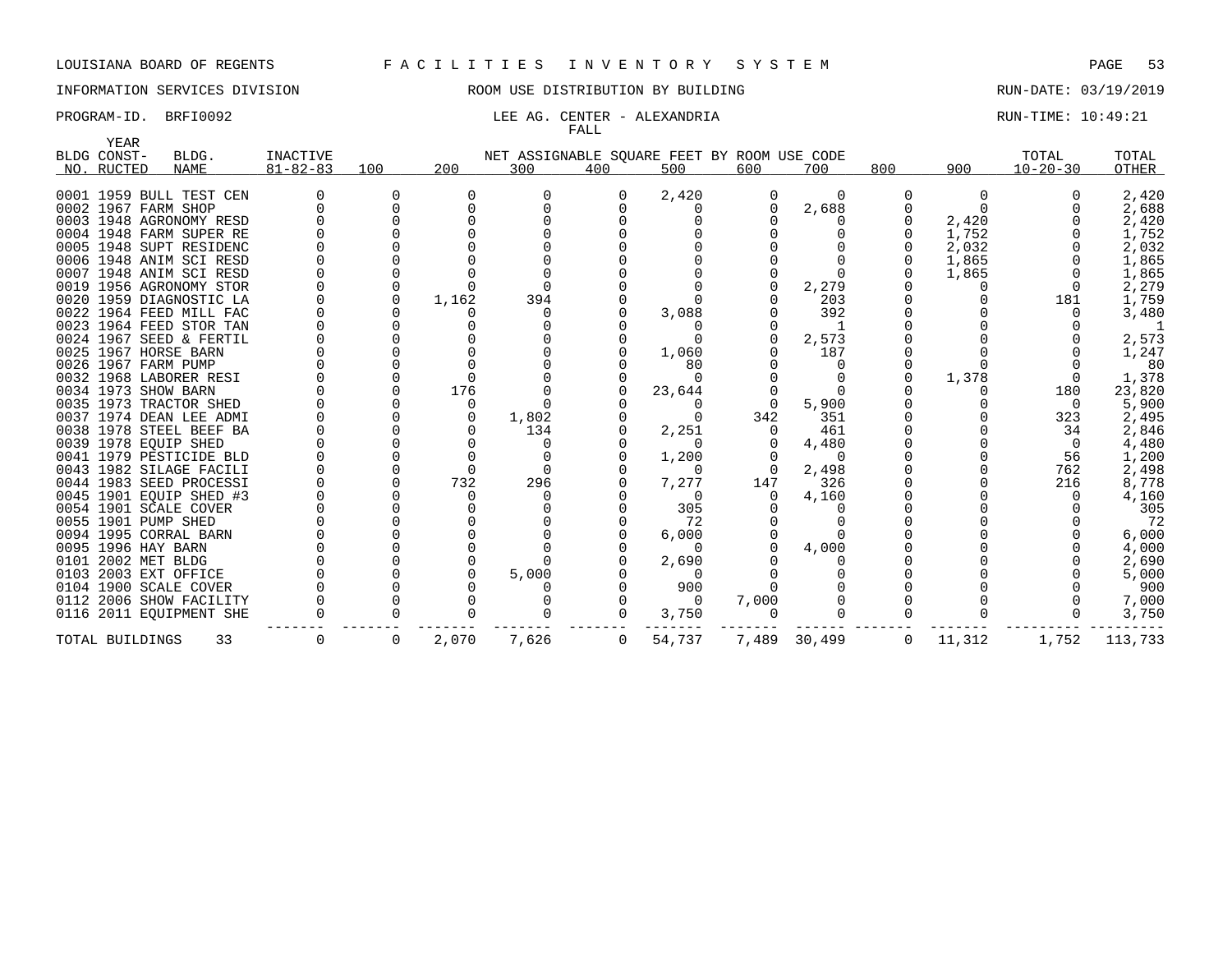# INFORMATION SERVICES DIVISION COOM OSE DISTRIBUTION BY BUILDING CONTROLLER RUN-DATE: 03/19/2019

### PROGRAM-ID. BRFI0092 **FRUIT AND TRUCK - HAMMOND** RUN-TIME: 10:49:21 FALL

| YEAR             |                         |                |     |     |       |              |                                             |     |       |     |        |                |        |
|------------------|-------------------------|----------------|-----|-----|-------|--------------|---------------------------------------------|-----|-------|-----|--------|----------------|--------|
| BLDG CONST-      | BLDG.                   | INACTIVE       |     |     |       |              | NET ASSIGNABLE SQUARE FEET BY ROOM USE CODE |     |       |     |        | TOTAL          | TOTAL  |
| NO. RUCTED       | <b>NAME</b>             | $81 - 82 - 83$ | 100 | 200 | 300   | 400          | 500                                         | 600 | 700   | 800 | 900    | $10 - 20 - 30$ | OTHER  |
|                  | 0001 1904 SE REGIONAL O |                |     |     |       |              |                                             |     |       |     | 5,491  |                | 5,491  |
|                  | 0004 1951 CONN GREENHOU |                |     |     |       |              | 1,680                                       |     |       |     |        |                | 1,680  |
|                  | 0007 1952 STAFF RES&GAR |                |     |     |       |              |                                             |     |       |     | 1,659  |                | 1,659  |
|                  | 0010 1953 STAFF RES&GAR |                |     |     |       |              |                                             |     |       |     | 2,270  |                | 2,270  |
|                  | 0011 1953 SHADE HOUSE   |                |     |     |       |              | 4,554                                       |     |       |     |        |                | 4,554  |
|                  | 0012 1953 LAWN EQUIP ST |                |     |     |       |              |                                             |     | 293   |     |        |                | 293    |
|                  | 0016 1956 LABORER HOUSE |                |     |     |       |              |                                             |     |       |     | 1,292  |                | 1,292  |
|                  | 0017 1957 LABORER HOUSE |                |     |     |       |              |                                             |     |       |     | 1,092  |                | 1,092  |
|                  | 0019 1958 BREAK ROOM &  |                |     |     | 129   |              |                                             |     | 2,165 |     |        |                | 2,294  |
|                  | 0021 1968 WELL & PUMP   |                |     |     |       |              | 140                                         |     |       |     |        |                | 140    |
|                  | 0022 1978 PLASTIC GREEN |                |     |     |       |              | 1,976                                       |     |       |     |        |                | 1,976  |
|                  | 0023 1979 POTTING SHED  |                |     |     |       |              | 1,050                                       |     | 150   |     |        |                | 1,200  |
|                  | 0024 1980 MAINT SHOP/ST |                |     |     |       |              |                                             |     | 3,070 |     |        | 134            | 3,070  |
|                  | 0025 1982 PROP HOUSE    |                |     |     |       |              | 960                                         |     |       |     |        |                | 960    |
|                  | 0026 1982 FIELD GREENHS |                |     |     |       |              | 960                                         |     |       |     |        |                | 960    |
|                  | 0027 1983 PEST STOR BLD |                |     |     |       |              | 720                                         |     | 462   |     |        |                | 1,182  |
|                  | 0028 1983 EQUIP STOR BL |                |     |     |       |              |                                             |     | 1,850 |     |        |                | 1,850  |
|                  | 0031 1901 HALF QUONSET  |                |     |     |       |              |                                             |     | 256   |     |        |                | 256    |
|                  | 0034 1901 HEAD HOUSE    |                |     |     |       |              | 756                                         |     | 68    |     |        | 30             | 824    |
|                  | 0035 1901 REGION OFF PU |                |     |     |       |              |                                             |     | 300   |     |        |                | 300    |
|                  | 0040 1901 COOLER&STORAG |                |     |     |       |              |                                             |     | 400   |     |        |                | 400    |
|                  | 0042 1901 SLAB & LEAN-T |                |     |     |       |              | 320                                         |     | - 0   |     |        |                | 320    |
|                  | 0046 1951 FIELD STOR SO |                |     |     |       |              |                                             |     | 151   |     |        |                | 151    |
|                  | 0047 1951 STOR BLDG     |                |     |     |       |              |                                             |     | 150   |     |        |                | 150    |
|                  | 0049 1975 PUMP STATION  |                |     |     |       |              | 132                                         |     |       |     |        |                | 132    |
| 0057 1982 HUT    |                         |                |     |     |       |              | 950                                         |     |       |     |        |                | 950    |
|                  | 0058 1951 COTTAGE       |                |     |     |       |              |                                             |     |       |     | 1,100  |                | 1,100  |
| 0060 2007 OFFICE |                         |                |     |     | 3,721 |              |                                             |     |       |     |        |                | 3,721  |
| 0062 2011 GAZEBO |                         |                |     |     |       |              | 245                                         |     |       |     |        |                | 245    |
| TOTAL BUILDINGS  | 29                      |                | 0   | 0   | 3,850 | $\mathbf{0}$ | 14,443                                      | 0   | 9,315 | 0   | 12,904 | 164            | 40,512 |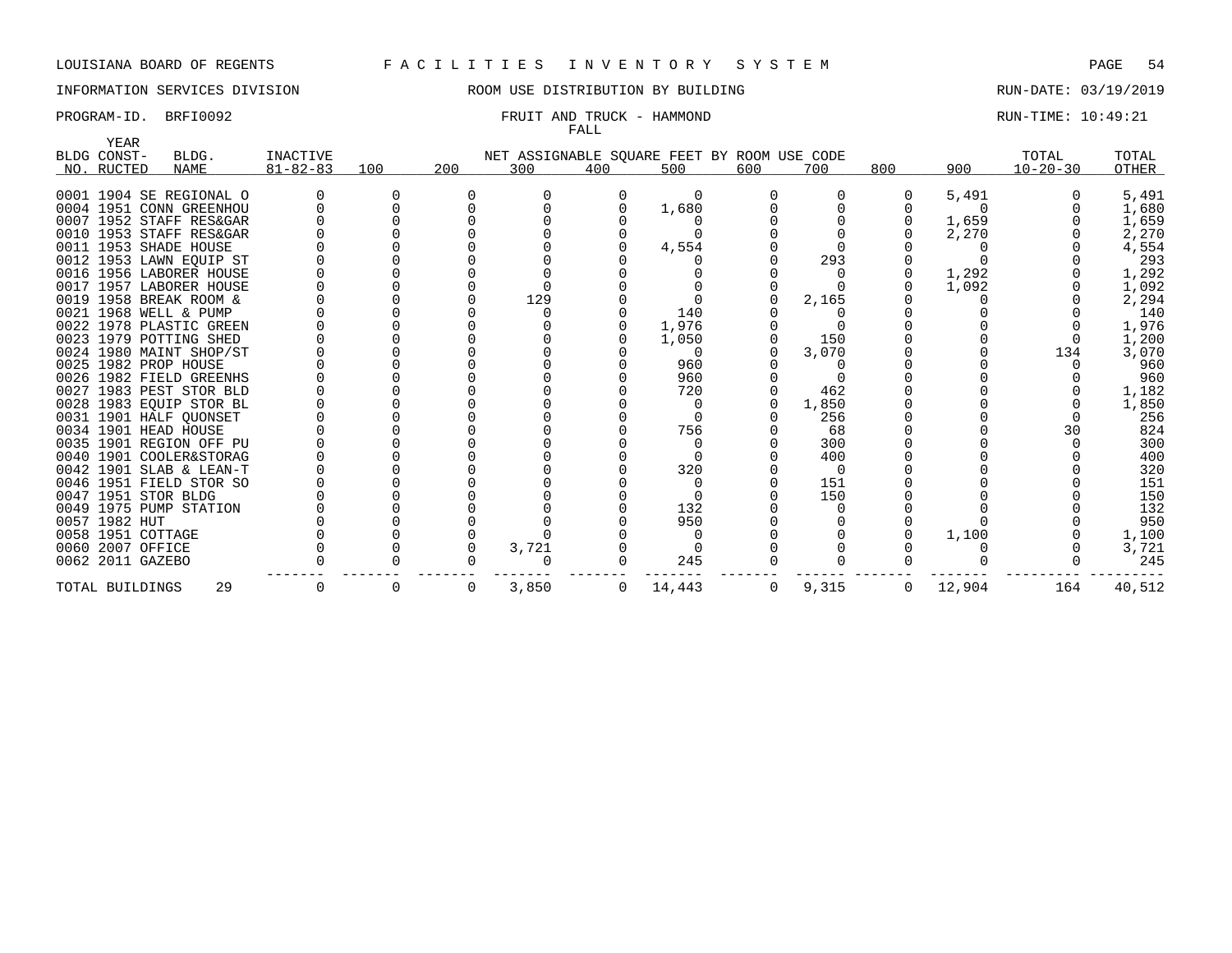INFORMATION SERVICES DIVISION ROOM USE DISTRIBUTION BY BUILDING RUN-DATE: 03/19/2019

### PROGRAM-ID. BRFI0092 **IBERIA LIVESTOCK - JEANERETTE** RUN-TIME: 10:49:21 FALL

| <b>YEAR</b>               |                                                |                                   |             |       |                                                    |     |          |          |                  |          |        |                         |                |
|---------------------------|------------------------------------------------|-----------------------------------|-------------|-------|----------------------------------------------------|-----|----------|----------|------------------|----------|--------|-------------------------|----------------|
| BLDG CONST-<br>NO. RUCTED | BLDG.<br><b>NAME</b>                           | <b>INACTIVE</b><br>$81 - 82 - 83$ | 100         | 200   | NET ASSIGNABLE SQUARE FEET BY ROOM USE CODE<br>300 | 400 | 500      | 600      | 700              | 800      | 900    | TOTAL<br>$10 - 20 - 30$ | TOTAL<br>OTHER |
|                           |                                                |                                   |             |       |                                                    |     |          |          |                  |          |        |                         |                |
|                           | 0002 1915 CATTLE BARN #                        |                                   |             |       | O                                                  |     | 4,757    |          | 2,556            |          |        |                         | 7,313          |
|                           | 0003 1915 PUMP HOUSE ST                        |                                   | $\Omega$    |       |                                                    |     | $\Omega$ | $\Omega$ | 1,200            |          |        |                         | 1,200          |
|                           | 0004 1918 CATTLE BARN #                        |                                   |             |       |                                                    |     | 8,455    |          | - 0              |          |        |                         | 8,455          |
|                           | 0005 1918 DAIRY BARN                           |                                   |             |       |                                                    |     |          |          | 2,368            |          |        |                         | 2,368          |
|                           | 0009 1967 GREY METAL BL                        |                                   |             |       |                                                    |     |          |          | 1,409            |          |        |                         | 1,409          |
|                           | 0010 1973 NORTH BARN                           |                                   |             |       |                                                    |     |          |          | 6,825            |          |        |                         | 6,825          |
|                           | 0012 1974 WEST BARN<br>0015 1974 CON.STAVE SIL |                                   |             |       |                                                    |     | 2,824    |          |                  |          |        |                         | 2,824          |
|                           | 0017 1974 FEED & CALF B                        |                                   |             |       |                                                    |     | 200      |          |                  |          |        |                         | 200            |
|                           | 0018 1975 BEEF LAB                             |                                   | $\mathbf 0$ | 921   | 160                                                |     | 6,516    | 0        | 6,516<br>897     |          |        | $\Omega$<br>24          | 13,032         |
|                           | 0019 1982 EOUIPMENT BAR                        |                                   | 0           |       |                                                    |     |          |          | 3,773            |          |        | $\Omega$                | 1,978<br>3,773 |
|                           | 0020 1982 LABORA BLDG                          |                                   | 0           | 3,841 |                                                    |     |          |          | $\Omega$         |          |        | 57                      | 3,841          |
|                           | 0021 1982 HAY BARN ANNE                        |                                   |             |       |                                                    |     |          |          | 3,773            |          |        |                         | 3,773          |
|                           | 0022 1983 FEED MILL                            |                                   |             |       |                                                    |     | 1,209    |          | $\Omega$         |          |        |                         | 1,209          |
|                           | 0023 1986 PEST. STOR. BLD                      |                                   |             |       |                                                    |     | 89       |          | 510              |          |        | 99                      | 599            |
|                           | 0024 1901 RICHARD HOUSE                        |                                   |             |       |                                                    |     |          |          |                  |          | 1,878  |                         | 1,878          |
|                           | 0025 1901 LEBLANC HOUSE                        |                                   |             |       |                                                    |     |          |          |                  |          | 2,048  |                         | 2,048          |
|                           | 0026 1901 HALLMARK HOUS                        |                                   |             |       |                                                    |     |          |          |                  | $\Omega$ | 1,980  |                         | 1,980          |
|                           | 0027 1901 WILLIAMS HOUS                        |                                   |             |       |                                                    |     |          |          |                  | $\Omega$ | 1,650  |                         | 1,650          |
|                           | 0028 1901 WYATT HOUSE                          |                                   |             |       |                                                    |     |          |          |                  | $\Omega$ | 1,565  |                         | 1,565          |
|                           | 0029 1901 VIATOR HOUSE                         |                                   |             |       |                                                    |     |          |          |                  |          | 2,814  | 0                       | 2,814          |
|                           | 0030 1901 OFFICE BLDG                          |                                   |             |       | 1,618                                              |     |          | 98       | 167              |          |        | 250                     | 1,883          |
|                           | 0032 1960 CONC STAVE SI                        |                                   |             |       |                                                    |     |          |          | 254              |          |        |                         | 254            |
|                           | 0033 1955 SOLID CONC SI                        |                                   |             |       |                                                    |     |          |          | 113              |          |        |                         | 113            |
|                           | 0036 1970 SUGAR SHED                           |                                   |             |       |                                                    |     | 1,920    |          | $\Omega$         |          |        |                         | 1,920          |
|                           | 0038 1950 WELL HSE/TANK                        |                                   |             |       |                                                    |     |          |          | 30               |          |        |                         | 30             |
|                           | 0045 1975 D-1 SHED                             |                                   |             |       |                                                    |     |          |          | 714              |          |        |                         | 714            |
|                           | 0046 1995 SHOP/STORAGE                         |                                   |             |       |                                                    |     |          |          | 4,375            |          |        |                         | 4,375          |
| 0047 2005 COVER           |                                                |                                   |             |       |                                                    |     | 1,195    |          | - 0              |          |        |                         | 1,195          |
|                           | 0048 1975 STORAGE BUILD                        |                                   |             |       |                                                    |     |          |          | 150              |          |        |                         | 150            |
|                           | 0049 1975 WATER SOFTENE                        |                                   |             |       |                                                    |     | 120      |          | $\left( \right)$ |          |        |                         | 120            |
|                           | 0050 1975 WELL HOUSE                           |                                   |             |       |                                                    |     | 60       |          |                  |          |        |                         | 60             |
| TOTAL BUILDINGS           | 32                                             | 0                                 | 0           | 4,762 | 1,778                                              | 0   | 27,345   |          | 98 35,630        | 0        | 11,935 | 430                     | 81,548         |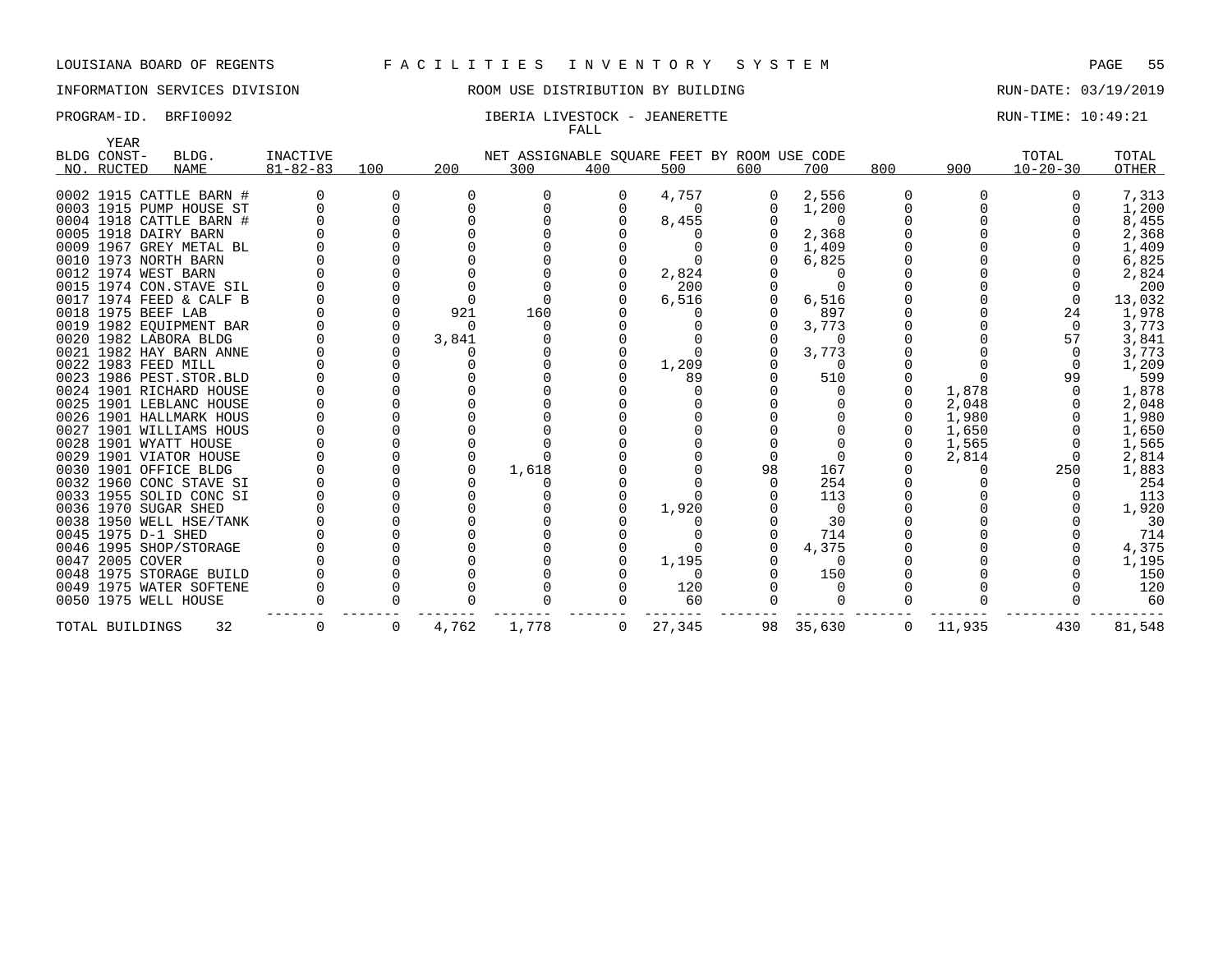## INFORMATION SERVICES DIVISION **RECOMEN** ROOM USE DISTRIBUTION BY BUILDING **RUN-DATE: 03/19/2019**

# FALL

PROGRAM-ID. BRFI0092 **IDLEWILD - CLINTON IDLEWILD - CLINTON** RUN-TIME: 10:49:21

| YEAR<br>BLDG CONST- | BLDG.                    | INACTIVE       |     |       |                                                    |              |       |       |              |     |       | TOTAL          | TOTAL  |
|---------------------|--------------------------|----------------|-----|-------|----------------------------------------------------|--------------|-------|-------|--------------|-----|-------|----------------|--------|
| NO. RUCTED          | <b>NAME</b>              | $81 - 82 - 83$ | 100 | 200   | NET ASSIGNABLE SQUARE FEET BY ROOM USE CODE<br>300 | 400          | 500   | 600   | 700          | 800 | 900   | $10 - 20 - 30$ | OTHER  |
|                     |                          |                |     |       |                                                    |              |       |       |              |     |       |                |        |
|                     | 0001 1957 FARM RESID     |                |     |       |                                                    |              |       |       | $\Omega$     |     | 876   |                | 876    |
|                     | 0002 1957 FEED STOR      |                |     |       |                                                    |              |       |       | 2,000        |     |       |                | 2,000  |
|                     | 0003 1958 MACH. SHED/SHO |                |     |       |                                                    |              |       |       | 2,209        |     |       |                | 2,209  |
|                     | 0004 1958 FARM RESI      |                |     |       |                                                    |              |       |       |              |     | 851   |                | 851    |
|                     | 0005 1959 LIVSTK/HAY BA  |                |     |       |                                                    |              |       |       | 1,728        |     |       |                | 1,728  |
|                     | 0006 1959 CHEM. STOR.    |                |     |       |                                                    |              |       |       | 210          |     |       |                | 210    |
|                     | 0007 1959 STOREROOM      |                |     |       |                                                    |              |       |       | 180          |     |       |                | 180    |
|                     | 0008 1960 IMPL. SHED     |                |     |       |                                                    |              |       |       | 768          |     |       |                | 768    |
|                     | 0010 1968 SAWMILL SHED   |                |     |       |                                                    |              |       |       | 3,456        |     |       |                | 3,456  |
|                     | 0011 1970 OBSERVATORY    |                |     |       |                                                    |              |       | 4,684 |              |     |       |                | 4,684  |
|                     | 0012 1973 OBSERVATORY P  |                |     |       |                                                    |              | 144   |       |              |     |       |                | 144    |
|                     | 0013 1976 CARPORT/STOR   |                |     |       |                                                    |              |       |       | 80           |     |       |                | 80     |
|                     | 0014 1976 OFFICE BLDG-N  |                |     |       | 1,162                                              |              |       |       | 18           |     |       | 162            | 1,180  |
|                     | 0015 1976 LOAFING BARN   |                |     |       |                                                    |              | 2,132 |       |              |     |       |                | 2,132  |
| 0016 1976 SHED      |                          |                |     |       |                                                    |              | 504   |       |              |     |       |                | 504    |
|                     | 0018 1976 SHELTER        |                |     | 864   |                                                    |              |       |       |              |     |       |                | 864    |
|                     | 0019 1976 COMBINE SHED   |                |     |       |                                                    |              |       |       | 816          |     |       |                | 816    |
|                     | 0020 1977 RESIDENCE      |                |     |       |                                                    |              |       |       |              |     | 2,521 |                | 2,521  |
|                     | 0021 1978 RESIDENCE      |                |     |       |                                                    |              |       |       |              |     | 1,360 |                | 1,360  |
|                     | 0022 1979 PEACH SHED     |                |     |       |                                                    |              | 4,000 |       |              |     |       |                | 4,000  |
| 0024 1966 WELL      |                          |                |     |       |                                                    |              |       |       | 495          |     |       |                | 495    |
| 0025 1971 WELL      |                          |                |     |       |                                                    |              |       |       | 495          |     |       |                | 495    |
|                     | 0026 1960 WASH SHED      |                |     |       |                                                    |              | 86    |       |              |     |       |                | 86     |
|                     | 0027 2002 BREAKROOM      |                |     |       |                                                    |              | 900   |       |              |     |       |                | 900    |
| 0028 2002 LAB       |                          |                |     | 720   |                                                    |              |       |       |              |     |       |                | 720    |
|                     | 0029 1976 STOR BLDG      |                |     |       |                                                    |              |       |       | 750          |     |       |                | 750    |
|                     | 0030 2004 DEER FAC       |                |     |       |                                                    |              |       |       | 1,900        |     |       |                | 1,900  |
| TOTAL BUILDINGS     | 27                       |                | 0   | 1,584 | 1,162                                              | $\mathbf{0}$ | 7,766 |       | 4,684 15,105 | 0   | 5,608 | 162            | 35,909 |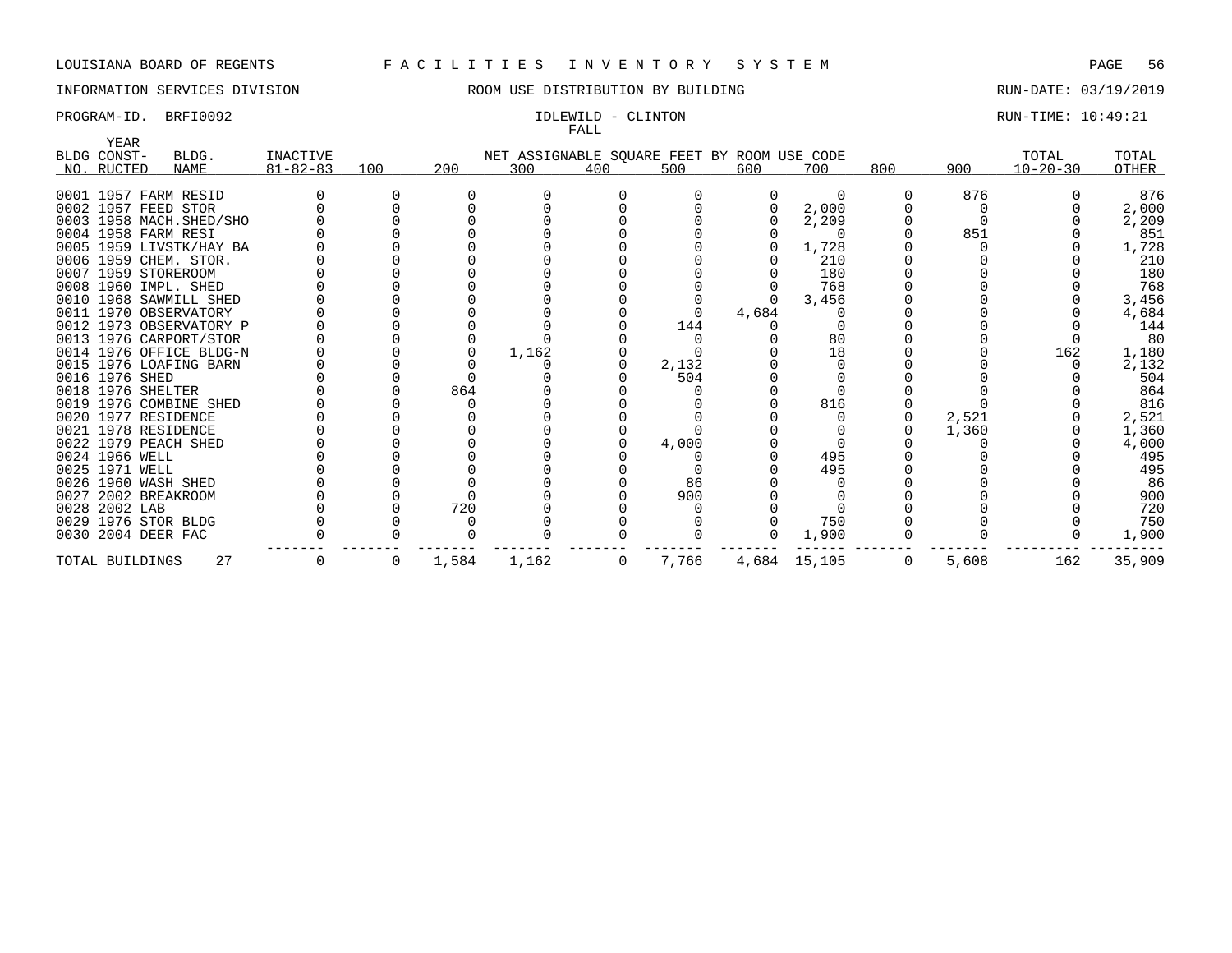# INFORMATION SERVICES DIVISION **RECOMEN** ROOM USE DISTRIBUTION BY BUILDING **RUN-DATE: 03/19/2019**

### PROGRAM-ID. BRFI0092 NORTH LOUISIANA - CALHOUN RUN-TIME: 10:49:21 FALL

| YEAR            |                         |                |     |       |       |     |                                             |       |              |     |       |                |        |
|-----------------|-------------------------|----------------|-----|-------|-------|-----|---------------------------------------------|-------|--------------|-----|-------|----------------|--------|
| BLDG CONST-     | BLDG.                   | INACTIVE       |     |       |       |     | NET ASSIGNABLE SQUARE FEET BY ROOM USE CODE |       |              |     |       | TOTAL          | TOTAL  |
| NO. RUCTED      | NAME                    | $81 - 82 - 83$ | 100 | 200   | 300   | 400 | 500                                         | 600   | 700          | 800 | 900   | $10 - 20 - 30$ | OTHER  |
|                 | 0001 1901 FOREMAN'S RES |                |     |       |       |     |                                             |       |              |     | 2,976 |                | 2,976  |
|                 | 0003 1949 TRACTOR SHED  |                |     |       |       |     |                                             |       | 2,566        |     |       |                | 2,566  |
|                 | 0005 1950 OFFICE BLDG   |                |     |       | 1,786 |     |                                             | 110   | 117          |     |       | 261            | 2,013  |
|                 | 0006 1951 HAY & LOAF SH |                |     |       |       |     | 5,400                                       |       |              |     |       |                | 5,400  |
|                 | 0009 1955 AUDITORIUM/ B |                |     |       |       |     |                                             | 1,655 | 3,952        |     |       | 159            | 5,607  |
|                 | 0010 1957 FEED HOUSE    |                |     |       |       |     | 2,124                                       |       | 1,440        |     |       |                | 3,564  |
|                 | 0012 1958 GRN.HSE&HD.HS |                |     |       |       |     | 1,853                                       |       |              |     |       |                | 1,853  |
|                 | 0013 1958 PRODUCE SHED  |                |     |       |       |     | 3,200                                       |       |              |     |       |                | 3,200  |
|                 | 0014 1958 SUPT RESIDENC |                |     |       |       |     |                                             |       |              |     | 1,690 |                | 1,690  |
|                 | 0024 1960 BROILER HOUSE |                |     |       |       |     |                                             |       | 3,600        |     |       |                | 3,600  |
|                 | 0025 1961 LAB/CARP SHED |                |     | 1,138 |       |     |                                             |       | 2,088        |     |       | 38             | 3,226  |
|                 | 0027 1966 IMPLEMENT SHE |                |     |       |       |     |                                             |       | 2,244        |     |       | 216            | 2,244  |
|                 | 0030 1967 FARMER RESI   |                |     |       |       |     |                                             |       |              |     | 1,083 |                | 1,083  |
|                 | 0031 1967 FARMER RESI   |                |     |       |       |     |                                             |       |              |     | 1,083 |                | 1,083  |
|                 | 0033 1968 GOAT SHED     |                |     |       |       |     | 3,540                                       |       |              |     |       |                | 3,540  |
|                 | 0034 1968 HAY STOR BARN |                |     |       |       |     |                                             |       | 2,137        |     |       |                | 2,137  |
|                 | 0038 1978 POULTRY STOR  |                |     |       |       |     |                                             |       | 2,286        |     |       |                | 2,286  |
|                 | 0039 1981 ORNA. GREENHS |                |     |       |       |     | 1,976                                       |       |              |     |       |                | 1,976  |
|                 | 0040 1982 COOL SLS BLDG |                |     |       |       |     | 494                                         |       | 287          |     |       |                | 781    |
|                 | 0041 1983 PEST.STOR.BLD |                |     | 64    |       |     |                                             |       | 572          |     |       |                | 637    |
|                 | 0042 1984 EXTENSION OFF |                |     |       | 1,238 |     | 585                                         |       | 63           |     |       | 245            | 1,886  |
|                 | 0046 1967 FARMER'S RESI |                |     |       |       |     |                                             |       |              |     | 1,083 |                | 1,083  |
| TOTAL BUILDINGS | 22                      |                | 0   | 1,202 | 3,024 | 0   | 19,173                                      |       | 1,765 21,352 | 0   | 7,915 | 919            | 54,431 |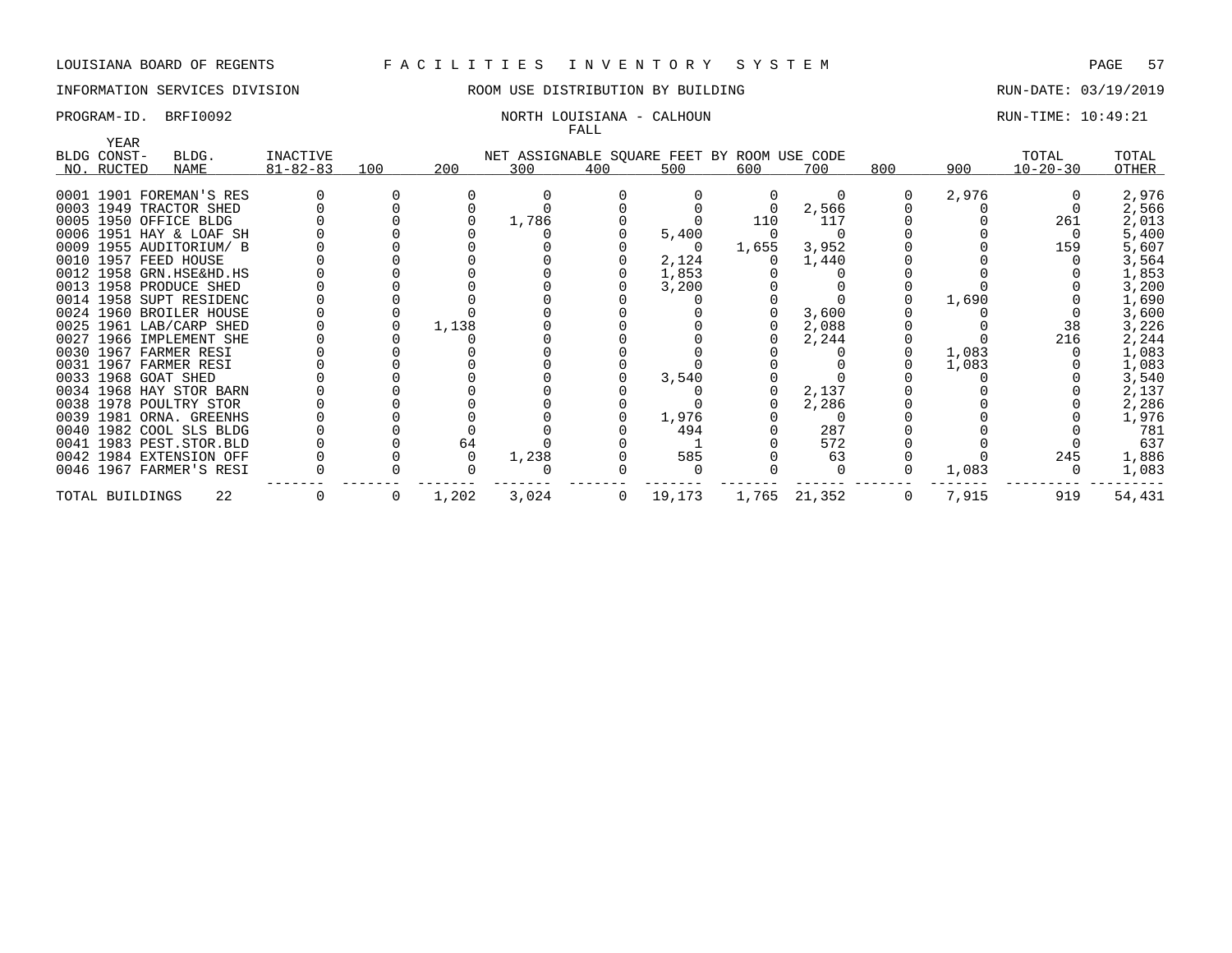# INFORMATION SERVICES DIVISION **ROOM USE DISTRIBUTION BY BUILDING** RUN-DATE: 03/19/2019

# FALL

### PROGRAM-ID. BRFI0092 HILL FARM - HOMER RUN-TIME: 10:49:21

|      | <b>YEAR</b>               |                                                    |                            |                      |              |                                                    |          |                 |          |            |          |                   |                         |                |
|------|---------------------------|----------------------------------------------------|----------------------------|----------------------|--------------|----------------------------------------------------|----------|-----------------|----------|------------|----------|-------------------|-------------------------|----------------|
|      | BLDG CONST-<br>NO. RUCTED | BLDG.<br><b>NAME</b>                               | INACTIVE<br>$81 - 82 - 83$ | 100                  | 200          | NET ASSIGNABLE SQUARE FEET BY ROOM USE CODE<br>300 | 400      | 500             | 600      | 700        | 800      | 900               | TOTAL<br>$10 - 20 - 30$ | TOTAL<br>OTHER |
|      |                           |                                                    |                            |                      |              |                                                    |          |                 |          |            |          |                   |                         |                |
|      |                           | 0002 1946 FARM SUPER RE                            |                            | 0                    | $\Omega$     | $\Omega$                                           | $\Omega$ | 0               | $\Omega$ | $\Omega$   | 0        | 1,860             | 0                       | 1,860          |
|      |                           | 0003 1948 OFFICE BUILDI                            | $\Omega$                   | $\Omega$             | $\Omega$     | 1,380                                              | $\Omega$ | 0               | 1,015    | 156        | O        | $\Omega$          | 356                     | 2,551          |
|      |                           | 0004 1948 STAFF RESD NO                            | $\Omega$                   | 0                    | $\Omega$     | $\Omega$                                           |          |                 | $\Omega$ | $\Omega$   |          | 2,800             | 0                       | 2,800          |
|      |                           | 0005 1948 MACH & IMP SH                            |                            | $\Omega$             | $\Omega$     | 228                                                |          | U               | ∩        | 4,480      |          | $\Omega$          | 187                     | 4,708          |
|      |                           | 0006 1949 STAFF RESIDEN                            | <sup>0</sup>               | $\Omega$             | $\Omega$     | -0                                                 |          | O               |          |            |          | 1,800             | $\Omega$                | 1,800          |
|      |                           | 0007 1949 STAFF RESIDEN                            |                            | $\Omega$             | $\Omega$     | O                                                  |          |                 |          |            | 0        | 1,800             | $\Omega$                | 1,800          |
|      |                           | 0008 1949 LABORER COTTA                            |                            | 0                    | $\mathbf 0$  | O                                                  |          |                 |          |            |          | 936               | $\Omega$                | 936            |
|      |                           | 0010 1949 LABORER COTTA                            |                            | 0                    | $\Omega$     | O                                                  |          | 0               |          |            |          | 936               |                         | 936            |
| 0011 |                           | 1949 LABORER COTTA                                 |                            | 0                    | $\Omega$     |                                                    | $\Omega$ | $\Omega$        |          |            |          | 936               |                         | 936            |
|      |                           | 0013 1949 PUMP HOUSE                               |                            | $\Omega$             | $\Omega$     |                                                    | $\Omega$ | 280             |          |            |          | 0                 |                         | 280            |
|      |                           | 0015 1949 STAFF RESD NO                            |                            | 0                    | $\Omega$     |                                                    | O        | 0               |          |            |          | 2,100             | $\Omega$                | 2,100          |
|      |                           | 0017 1949 STAFF RES NO                             |                            | $\Omega$             | $\Omega$     |                                                    | $\Omega$ | $\Omega$        |          |            |          | 2,500             | $\Omega$                | 2,500          |
|      |                           | 0018 1949 STAFF RES NO                             |                            | $\Omega$             | n            | O                                                  | U        | $\Omega$        |          |            |          | 2,000             | $\Omega$                | 2,000          |
|      |                           | 0019 1950 DRYING & STOR                            |                            | $\Omega$<br>$\Omega$ | U            | $\Omega$                                           |          | 440<br>$\Omega$ |          | 1,800      | 0        | 0<br><sup>0</sup> | $\Omega$<br>$\Omega$    | 2,240<br>612   |
|      |                           | 0020 1950 FERTILIZER HS<br>0021 1950 OLD DAIRY PAR |                            | $\Omega$             | $\Omega$     | 224                                                | O        | 627             |          | 612<br>160 | O        | <sup>0</sup>      | 246                     | 1,011          |
|      |                           | 0022 1950 BULL BARN #2                             |                            | $\Omega$             | $\Omega$     | n                                                  | O        | 300             |          |            |          | ∩                 | n                       | 300            |
|      |                           | 0023 1950 TACK/CATTLE S                            | $\Omega$                   | $\Omega$             | $\Omega$     | n                                                  | $\Omega$ | 1,584           |          | ∩          |          |                   | ∩                       | 1,584          |
|      |                           | 0024 1950 HEAVY SPRING                             |                            | $\Omega$             | <sup>n</sup> |                                                    | n        | 140             |          |            |          |                   |                         | 140            |
|      |                           | 0025 1950 HEAVY SPRING                             |                            | $\Omega$             | $\Omega$     | O                                                  | $\Omega$ | 140             |          | $\Omega$   |          |                   | ∩                       | 140            |
|      |                           | 0026 1951 SEED HOUSE                               |                            | $\Omega$             | $\Omega$     | O                                                  | O        | 0               |          | 2,280      | 0        | 0                 | n                       | 2,280          |
| 0027 |                           | 1952 BULL SHED                                     |                            | 0                    | $\Omega$     | O                                                  | O        | 360             |          | $\Omega$   |          |                   | O                       | 360            |
|      |                           | 0030 1953 HAY STOR&BROI                            |                            | 0                    | $\Omega$     |                                                    | O        | 0               |          | 1,870      | O        | 0                 |                         | 1,870          |
|      |                           | 0033 1955 GEN.STOR.BLDG                            |                            | 0                    | $\Omega$     |                                                    | $\Omega$ | 0               |          | 960        |          | $\Omega$          |                         | 960            |
|      |                           | 0035 1956 STAFF RESD NO                            |                            | 0                    | $\Omega$     |                                                    |          |                 |          |            |          | 1,500             | 0                       | 1,500          |
|      |                           | 0036 1956 STAFF RESD NO                            |                            | 0                    | $\Omega$     |                                                    |          |                 |          |            |          | 1,800             | 0                       | 1,800          |
|      |                           | 0037 1956 FARM SUP RES                             |                            | 0                    | $\Omega$     |                                                    | $\Omega$ | 0               |          | $\Omega$   | 0        | 1,228             | 0                       | 1,228          |
|      |                           | 0038 1956 FORESTRY SUPP                            |                            | 0                    | $\Omega$     |                                                    | O        | 0               |          | 238        |          | 0                 | $\Omega$                | 238            |
|      |                           | 0040 1957 LAB ANIMALS                              |                            | 0                    |              | 0                                                  | O        | 200             |          | $\Omega$   | 0        |                   | <sup>0</sup>            | 200            |
|      |                           | 0041 1962 4 CONC SILOS                             |                            | 0                    |              | O                                                  | O        | 152             |          |            | O        |                   | <sup>0</sup>            | 152            |
|      |                           | 0042 1967 FEED SHED & S                            |                            | $\Omega$             | $\Omega$     | $\Omega$                                           |          | 240             |          | $\Omega$   |          |                   | $\Omega$                | 240            |
|      |                           | 0043 1967 EQUIPMENT STO                            |                            | $\Omega$             | $\Omega$     | $\Omega$                                           |          | 140             |          | 476        |          | ∩                 | ∩                       | 616            |
|      |                           | 0044 1968 MASTITIS RES                             | $\Omega$                   | $\Omega$             | 1,380        | 636                                                |          | $\Omega$        |          | ∩          |          | U                 | 157                     | 2,016          |
|      |                           | 0045 1968 HAY STOR & FE                            | $\Omega$                   | $\Omega$             | ∩            |                                                    |          | 1,560           |          |            | O        | O                 | n                       | 1,560          |
|      |                           | 0047 1968 HAY STOR & FE                            | $\Omega$                   | $\Omega$             | $\Omega$     | $\Omega$                                           | $\Omega$ | 1,560           |          |            | $\Omega$ |                   | $\Omega$                | 1,560          |
|      |                           | 0049 1969 HAY STOR & FE                            | <sup>0</sup>               | $\Omega$             | <sup>0</sup> | O                                                  |          | 1,560           |          | O          | 0        |                   | $\Omega$                | 1,560          |
|      |                           | 0050 1979 COMMODITY BAR                            |                            | $\Omega$             | $\Omega$     | n                                                  |          | 8,000           |          |            | $\Omega$ |                   | $\Omega$                | 8,000          |
|      |                           | 0051 1979 FREESTALL BAR                            |                            | $\Omega$             | $\Omega$     |                                                    | O        | 8,640           |          |            | 0        |                   | $\Omega$                | 8,640          |
|      |                           | 0052 1979 DAIRY CORRAL                             |                            | 0                    | $\Omega$     |                                                    | O        | 1,152           |          |            |          |                   | $\Omega$                | 1,152          |
|      |                           | 0054 1987 MILKING PARLO                            |                            | $\Omega$             | $\Omega$     |                                                    |          | 3,200           |          |            | 0        |                   | ∩                       | 3,200          |
|      | 0059 1950 SHED            |                                                    |                            | 0                    | <sup>0</sup> |                                                    | O        | 160             |          |            |          |                   |                         | 160            |
|      | 0060 1950 SHED            |                                                    | $\Omega$                   | $\Omega$             | $\Omega$     |                                                    | O        | 160             |          |            |          |                   |                         | 160            |
|      | 0061 1950 SHED            |                                                    |                            | $\Omega$             | $\Omega$     |                                                    | ∩        | 120             |          |            | $\Omega$ |                   |                         | 120            |
|      | 0062 1950 SHED            |                                                    |                            | 0                    |              |                                                    |          | 120             |          |            |          |                   |                         | 120            |
|      | 0064 1950 SHED            |                                                    |                            | <sup>0</sup>         |              |                                                    |          | 120             |          |            |          |                   |                         | 120            |
|      | 0066 1950 SHED            |                                                    | $\Omega$                   | $\Omega$             |              | U                                                  |          | 120             |          |            | $\Omega$ |                   |                         | 120            |
|      | 0067 1950 SHED            |                                                    |                            | U                    | U            | $\Omega$                                           |          | 120             |          |            | $\Omega$ |                   |                         | 120            |

1950 SHED 0 0 0 0 0 120 0 0 0 0 0 120

1950 SHED 0 0 0 0 0 120 0 0 0 0 0 120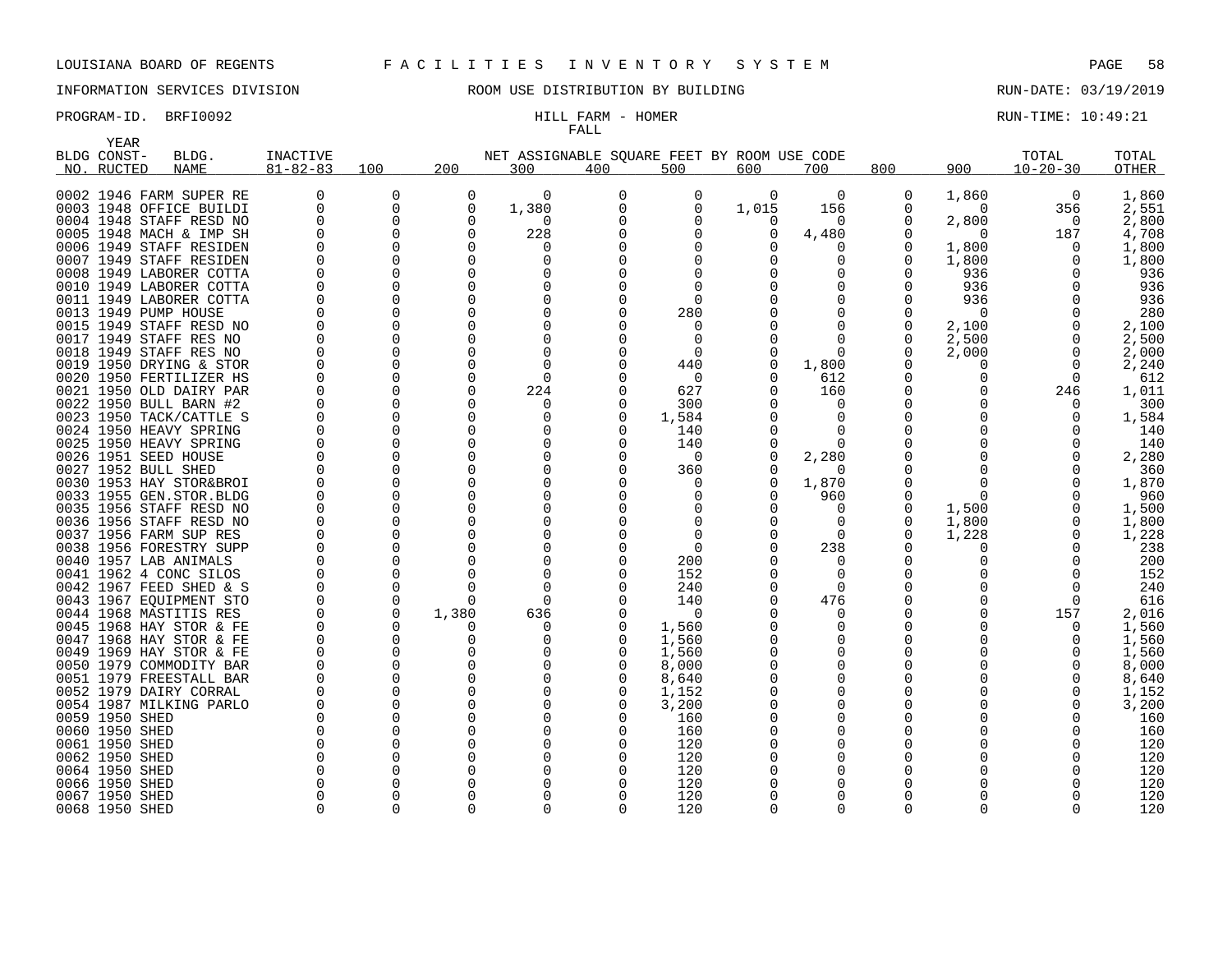## INFORMATION SERVICES DIVISION ROOM USE DISTRIBUTION BY BUILDING RUN-DATE: 03/19/2019

# FALL

### PROGRAM-ID. BRFI0092 HILL FARM - HOMER RUN-TIME: 10:49:21

| <b>YEAR</b>     |                         |    |                |     |       |       | ----- |                                             |       |        |     |        |                |         |
|-----------------|-------------------------|----|----------------|-----|-------|-------|-------|---------------------------------------------|-------|--------|-----|--------|----------------|---------|
| BLDG CONST-     | BLDG.                   |    | INACTIVE       |     |       |       |       | NET ASSIGNABLE SQUARE FEET BY ROOM USE CODE |       |        |     |        | TOTAL          | TOTAL   |
| NO. RUCTED      | NAME                    |    | $81 - 82 - 83$ | 100 | 200   | 300   | 400   | 500                                         | 600   | 700    | 800 | 900    | $10 - 20 - 30$ | OTHER   |
| 0071 1950 SHED  |                         |    |                |     |       |       |       | 120                                         |       |        |     |        |                | 120     |
|                 | 0072 1962 FEED BUNKER   |    |                |     |       |       |       |                                             |       | l,350  |     |        |                | 1,350   |
|                 | 0073 1965 STORAGE SHED  |    |                |     |       |       |       |                                             |       | 300    |     |        |                | 300     |
|                 | 0075 1996 PESTICIDE BLD |    |                |     |       |       |       |                                             |       | 720    |     |        |                | 720     |
|                 | 0077 2004 NEW MAINTENAN |    |                |     |       |       |       |                                             |       | 3,135  |     |        |                | 3,135   |
|                 | 0078 1994 CORRAL COVER  |    |                |     |       |       |       | 2,960                                       |       |        |     |        |                | 2,960   |
|                 | 0079 2005 PUMP HOUSE    |    |                |     |       |       |       | 290                                         |       |        |     |        |                | 290     |
|                 | 0081 2007 POULTRY HOUSE |    |                |     |       |       |       | 22,400                                      |       |        |     |        |                | 22,400  |
|                 | 0082 2007 POULTRY HOUSE |    |                |     |       |       |       | 22,400                                      |       |        |     |        |                | 22,400  |
| TOTAL BUILDINGS |                         | 57 |                |     | 1,380 | 2,468 | 0     | 79,485                                      | 1,015 | 18,537 |     | 22,196 | 946            | 125,081 |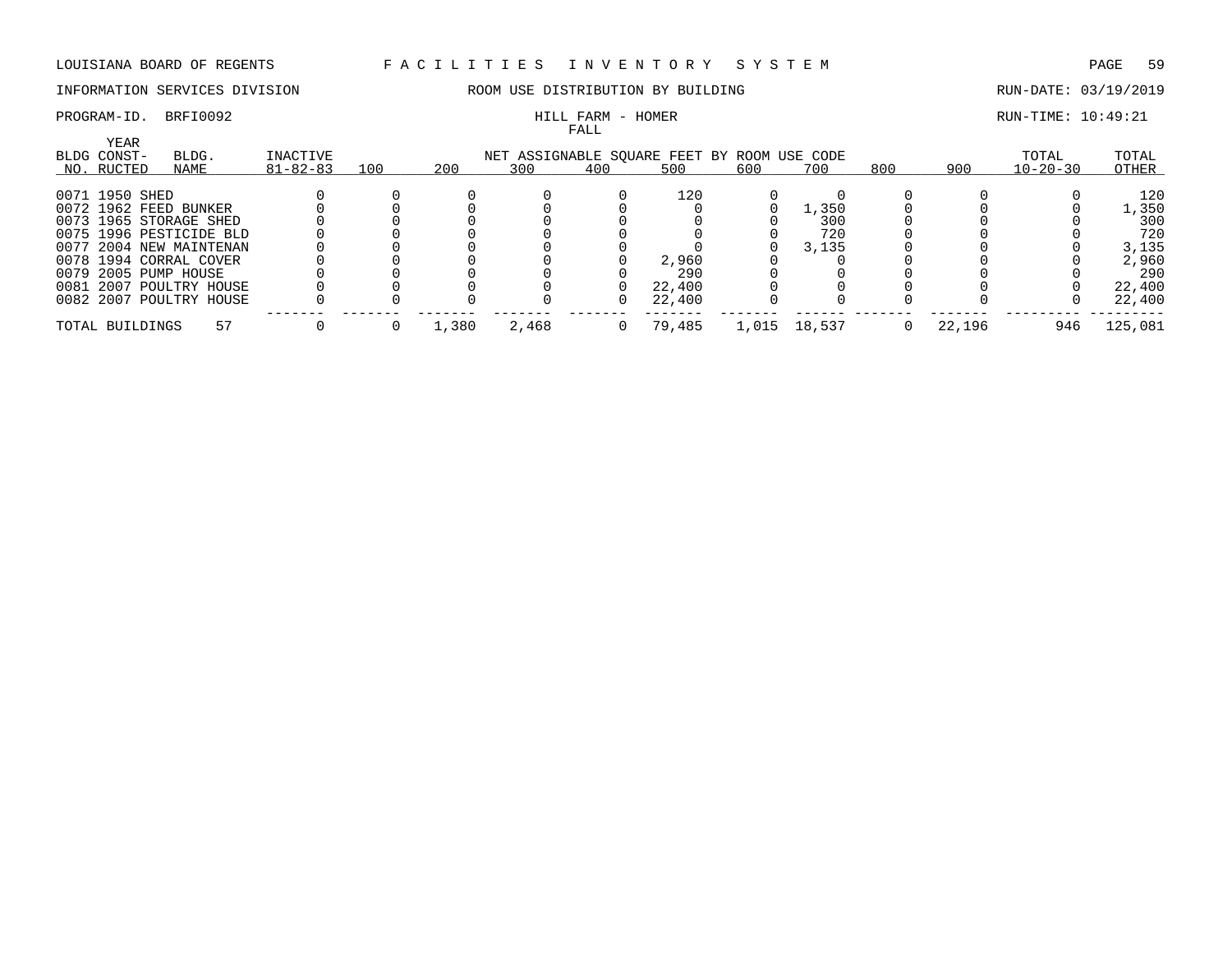# INFORMATION SERVICES DIVISION ROOM USE DISTRIBUTION BY BUILDING RUN-DATE: 03/19/2019

### PROGRAM-ID. BRFI0092 NORTHEAST LOUISIANA - ST. JOSEPH RUN-TIME: 10:49:21 FALL

| YEAR                |                         |                |     |     |       |                                             |       |       |              |          |        |                |        |
|---------------------|-------------------------|----------------|-----|-----|-------|---------------------------------------------|-------|-------|--------------|----------|--------|----------------|--------|
| BLDG CONST-         | BLDG.                   | INACTIVE       |     |     |       | NET ASSIGNABLE SQUARE FEET BY ROOM USE CODE |       |       |              |          |        | TOTAL          | TOTAL  |
| NO. RUCTED          | NAME                    | $81 - 82 - 83$ | 100 | 200 | 300   | 400                                         | 500   | 600   | 700          | 800      | 900    | $10 - 20 - 30$ | OTHER  |
|                     |                         |                |     |     |       |                                             |       |       |              |          |        |                |        |
|                     | 0001 1930 FOREMAN HOUSE |                |     |     |       |                                             |       |       |              |          | 1,202  |                | 1,202  |
|                     | 0002 1947 STORAGE BLDG  |                |     |     |       |                                             |       |       | 160          |          |        |                | 160    |
|                     | 0004 1949 AG ENG RESID- |                |     |     |       |                                             |       |       |              |          | 1,732  |                | 1,732  |
|                     | 0005 1949 AGRO RESID-GA |                |     |     |       |                                             |       |       |              |          | 1,553  |                | 1,553  |
|                     | 0006 1949 ANIMAL HUSB R |                |     |     |       |                                             |       |       |              |          | 1,536  |                | 1,536  |
|                     | 0007 1950 SHOP & EXTENS |                |     |     |       |                                             |       | 192   | 6,400        |          |        |                | 6,592  |
|                     | 0008 1956 OFFICE BLDG   |                |     | 65  | 2,662 |                                             |       | 1,911 | 253          |          |        | 482            | 4,891  |
|                     | 0009 1957 ASST AGRO RES |                |     |     |       |                                             |       |       |              |          | 1,678  |                | 1,678  |
|                     | 0010 1957 SHEEP BARN    |                |     |     |       |                                             | 2,050 |       | 900          |          |        |                | 2,950  |
| 0011 1959 HEADHOUSE |                         |                |     |     |       |                                             | 240   |       |              |          |        |                | 240    |
|                     | 0012 1962 CATTLE BARN   |                |     |     |       |                                             | 1,200 |       | 1,300        |          |        |                | 2,500  |
|                     | 0013 1964 SUPT RESID-GA |                |     |     |       |                                             |       |       |              |          | 2,581  |                | 2,581  |
|                     | 0014 1968 FERT-CHEM STO |                |     |     |       |                                             |       |       | 7,568        |          |        | 112            | 7,568  |
| 0015 1981 LAB/STOR  |                         |                |     | 768 |       |                                             |       |       | 2,131        |          |        |                | 2,899  |
|                     | 0018 1960 TRACTOR SHED  |                |     |     |       |                                             | 2,100 |       |              |          |        |                | 2,100  |
| 0020 1999 STOR BLDG |                         |                |     |     |       |                                             |       | 0     | 2,200        |          |        |                | 2,200  |
| TOTAL BUILDINGS     | 16                      |                |     | 833 | 2,662 | $\mathbf 0$                                 | 5,590 |       | 2,103 20,912 | $\Omega$ | 10,282 | 594            | 42,382 |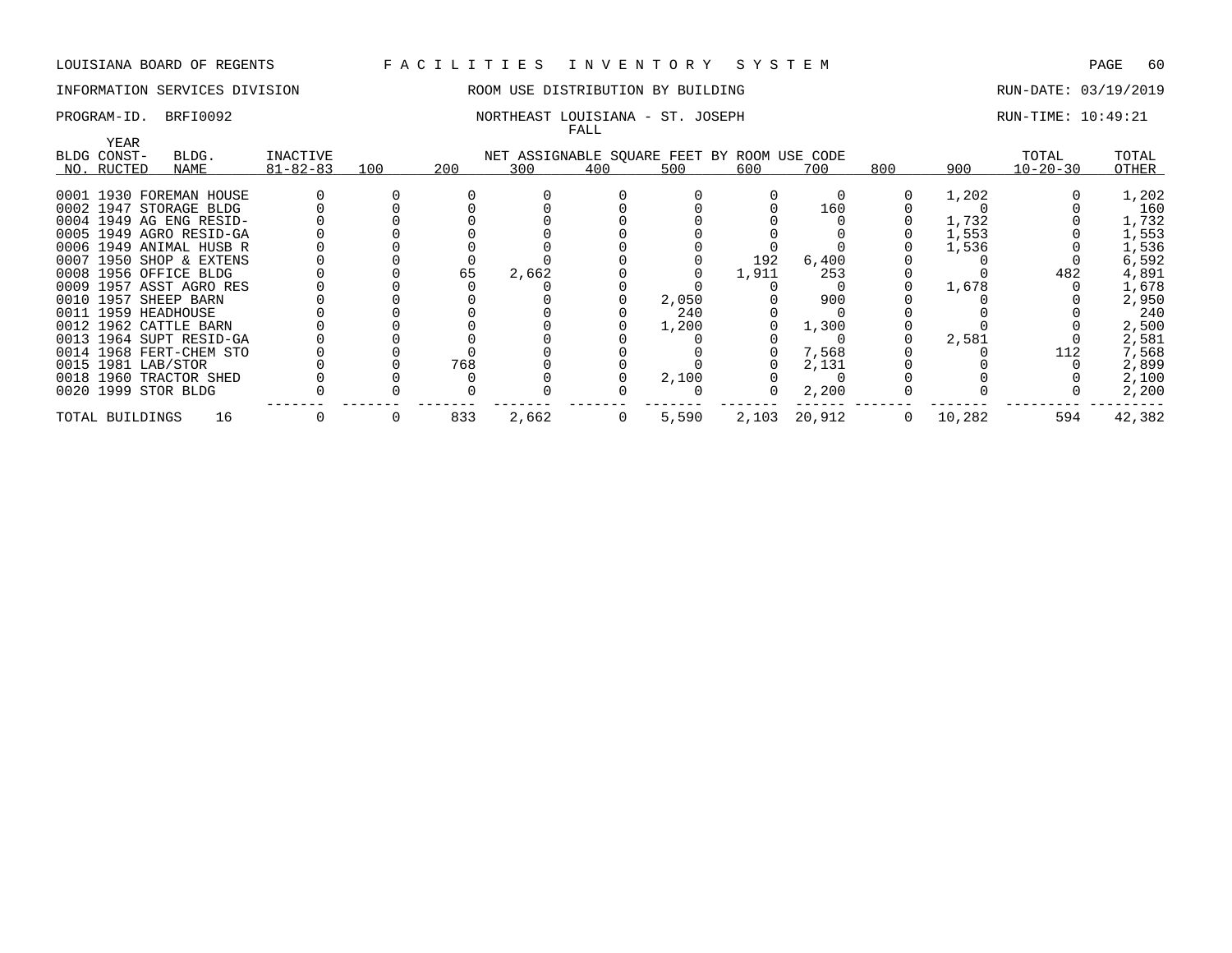# INFORMATION SERVICES DIVISION ROOM USE DISTRIBUTION BY BUILDING RUN-DATE: 03/19/2019

### PROGRAM-ID. BRFI0092 **PECAN RESEARCH - SHREVEPORT** PROGRAM-ID. BRFI0092 FALL

| YEAR                |                         |                |     |       |                                             |     |       |     |       |     |     |                |        |
|---------------------|-------------------------|----------------|-----|-------|---------------------------------------------|-----|-------|-----|-------|-----|-----|----------------|--------|
| BLDG CONST-         | BLDG.                   | INACTIVE       |     |       | NET ASSIGNABLE SOUARE FEET BY ROOM USE CODE |     |       |     |       |     |     | TOTAL          | TOTAL  |
| NO. RUCTED          | NAME                    | $81 - 82 - 83$ | 100 | 200   | 300                                         | 400 | 500   | 600 | 700   | 800 | 900 | $10 - 20 - 30$ | OTHER  |
|                     | 0001 1983 ADMIN/LAB BLD |                |     | 1,416 | 1,908                                       |     |       | 164 |       |     |     | 534            | 3,488  |
|                     | 0002 1929 GARAGE/ IMPL  |                |     |       |                                             |     |       |     | 3,258 |     |     |                | 3,258  |
|                     | 0004 1966 ENTOMOLOGY BL |                |     | 580   |                                             |     |       |     | 146   |     |     | 49             | 726    |
|                     | 0005 1974 NUT DRY/STOR  |                |     | 160   |                                             |     | 820   |     | 930   |     |     | 40             | 1,910  |
|                     | 0006 1974 PEST/NUT PROC |                |     | 64    |                                             |     | 1,058 |     | 1,581 |     |     |                | 2,703  |
| 0008 1974 HEADHOUSE |                         |                |     |       |                                             |     | 551   |     |       |     |     |                | 551    |
|                     | 0010 1979 RESEARCH COLD |                |     | 64    |                                             |     |       |     |       |     |     |                | 64     |
|                     | 0011 1982 EOUIP REPAIR  |                |     |       |                                             |     |       |     | 2,109 |     |     |                | 2,109  |
|                     | 0114 2000 GRNHSE #1 HOR |                |     |       |                                             |     | 1,430 |     |       |     |     |                | 1,430  |
|                     | 0115 2000 GREENHOUSE #2 |                |     |       |                                             |     | 1,430 |     |       |     |     |                | 1,430  |
|                     | 0116 2003 GRNHSE 3 PATH |                |     |       |                                             |     | 1,430 |     |       |     |     |                | 1,430  |
| 0117 2007 STORAGE   |                         |                |     |       |                                             |     |       |     | 1,790 |     |     |                | 1,790  |
| TOTAL BUILDINGS     | 12                      |                |     | 2,284 | 1,908                                       | 0   | 6,719 | 164 | 9,814 |     |     | 653            | 20,889 |
|                     |                         |                |     |       |                                             |     |       |     |       |     |     |                |        |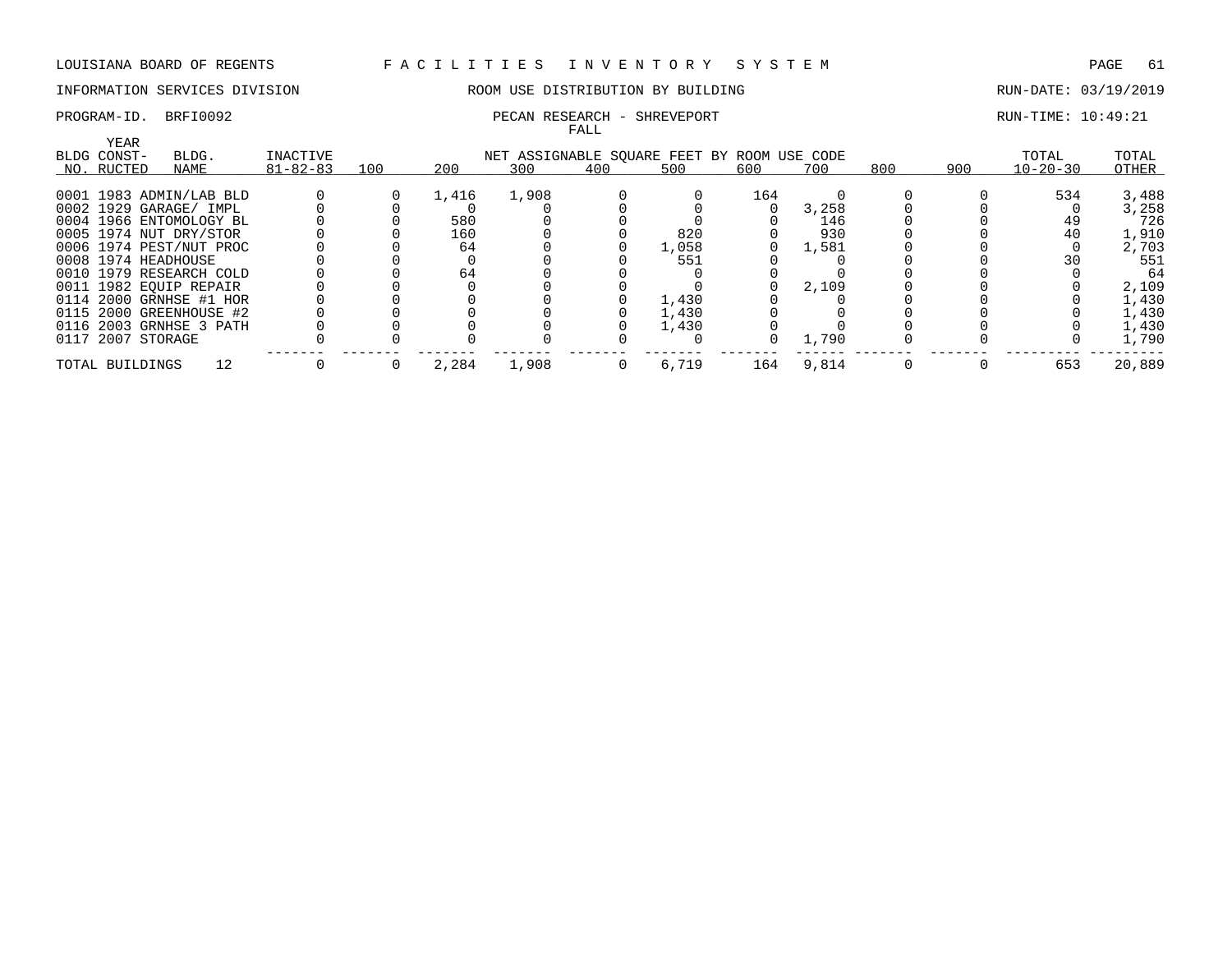# INFORMATION SERVICES DIVISION COOM USE DISTRIBUTION BY BUILDING COOM AND RUN-DATE: 03/19/2019

### PROGRAM-ID. BRFI0092 PLAQUEMINES - PORT SULPHUR RUN-TIME: 10:49:21

|                      |                         |                |     |     |                                    | FALL |       |     |          |     |       |                |        |
|----------------------|-------------------------|----------------|-----|-----|------------------------------------|------|-------|-----|----------|-----|-------|----------------|--------|
| YEAR<br>BLDG CONST-  | BLDG.                   | INACTIVE       |     |     | NET ASSIGNABLE SOUARE FEET BY ROOM |      |       |     | USE CODE |     |       | TOTAL          | TOTAL  |
| NO. RUCTED           | NAME                    | $81 - 82 - 83$ | 100 | 200 | 300                                | 400  | 500   | 600 | 700      | 800 | 900   | $10 - 20 - 30$ | OTHER  |
| 0001 1949 RESI 2     |                         |                |     |     |                                    |      |       |     |          |     | 1,400 |                | 1,400  |
|                      | 0014 1979 PUMP STATION  |                |     |     |                                    |      | 240   |     |          |     |       |                | 240    |
|                      | 0016 1979 CHEMICAL STOR |                |     | 480 |                                    |      |       |     |          |     |       |                | 480    |
| 0018 1983 SHOP/STOR  |                         |                |     |     |                                    |      |       |     | 5,714    |     |       | 136            | 5,714  |
| 0020 1901 PUMP HOUSE |                         |                |     |     |                                    |      | 90    |     |          |     |       |                | 90     |
| 0023 1992 GRNHSE 5   |                         |                |     |     |                                    |      | 2,800 |     |          |     |       |                | 2,800  |
|                      | 0024 1993 PACKING SHED  |                |     |     |                                    |      |       |     | 3,000    |     |       |                | 3,000  |
| 0026 2005 OFFICE     |                         |                |     |     | 1,700                              |      |       |     |          |     |       |                | 1,700  |
| 0027 2005 STORAGE    |                         |                |     |     |                                    |      |       |     | 1,700    |     |       |                | 1,700  |
|                      | 0030 2011 GREENHOUSE #1 |                |     |     |                                    |      | 2,850 |     |          |     |       |                | 2,850  |
|                      | 0031 2011 GREENHOUSE #2 |                |     |     |                                    |      | 2,850 |     |          |     |       |                | 2,850  |
| TOTAL BUILDINGS      |                         |                |     | 480 | 1,700                              | 0    | 8,830 |     | 0 10,414 |     | 1,400 | 136            | 22,824 |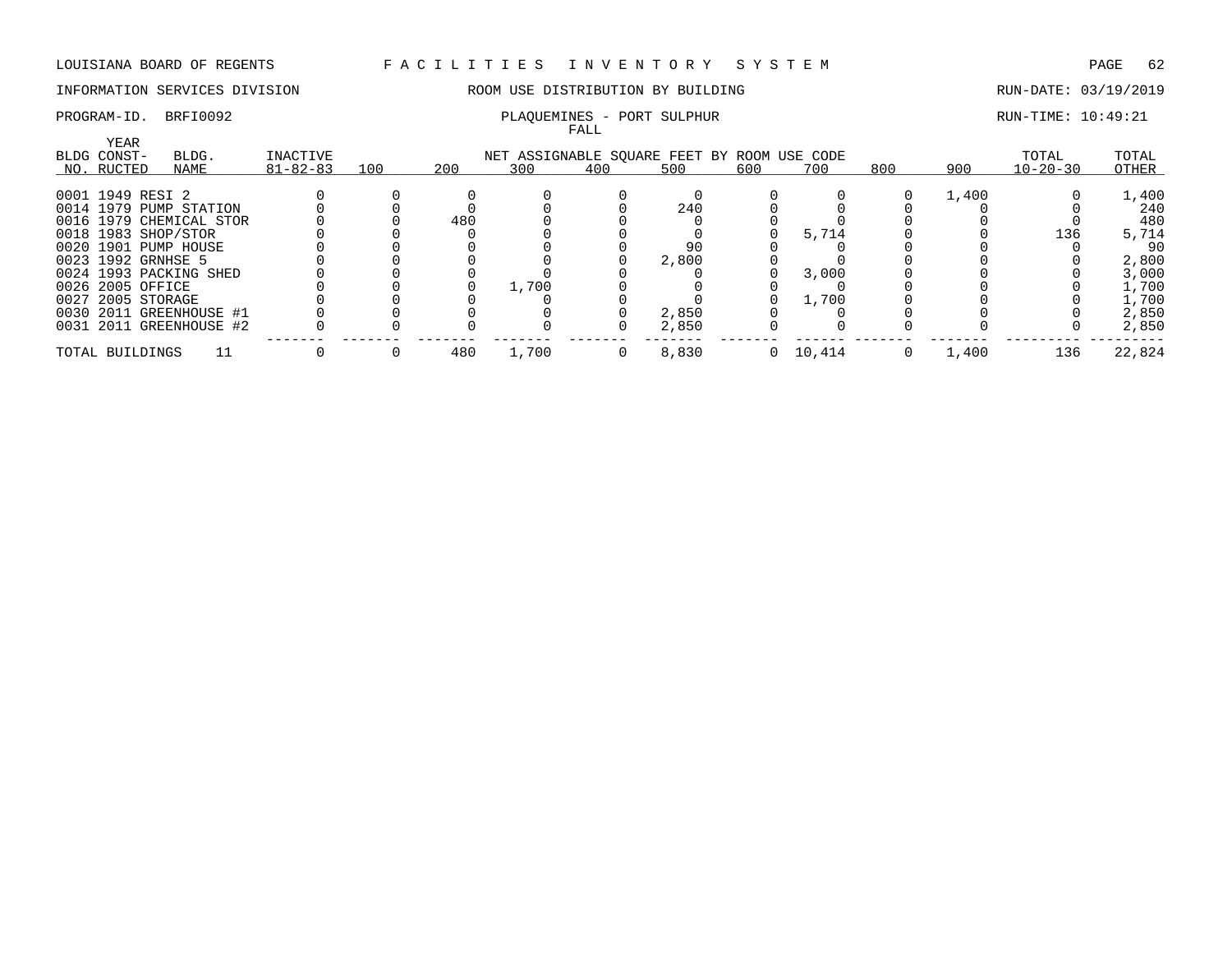# INFORMATION SERVICES DIVISION ROOM USE DISTRIBUTION BY BUILDING RUN-DATE: 03/19/2019

### PROGRAM-ID. BRFI0092 **RED RIVER VALLEY - BOSSIER CITY RUN-TIME: 10:49:21** FALL

| <b>YEAR</b> |                         |                |              |          |                                             |          |          |       |          |          |              |                |              |
|-------------|-------------------------|----------------|--------------|----------|---------------------------------------------|----------|----------|-------|----------|----------|--------------|----------------|--------------|
| BLDG CONST- | BLDG.                   | INACTIVE       |              |          | NET ASSIGNABLE SOUARE FEET BY ROOM USE CODE |          |          |       |          |          |              | TOTAL          | TOTAL        |
| NO. RUCTED  | <b>NAME</b>             | $81 - 82 - 83$ | 100          | 200      | 300                                         | 400      | 500      | 600   | 700      | 800      | 900          | $10 - 20 - 30$ | <b>OTHER</b> |
|             | 0001 1947 QUONSET BLDG  |                | 0            | 0        | 0                                           | $\Omega$ | 0        | 0     | 3,000    | 0        | 0            | 0              | 3,000        |
|             | 0002 1948 LAB & AUDITOI | $\Omega$       | 0            | 892      | 2,381                                       | $\Omega$ | 0        | 1,665 | 456      | 0        | $\Omega$     | 882            | 5,394        |
|             | 0003 1948 ADMIN RESIDEN | $\Omega$       | $\Omega$     | $\Omega$ | $\Omega$                                    |          |          | O     | $\Omega$ | 0        | 2,500        | $\Omega$       | 2,500        |
|             | 0004 1948 COTTON HOUSE  |                |              | $\Omega$ | $\Omega$                                    |          | $\Omega$ |       | $\Omega$ | 0        | 1,200        | $\Omega$       | 1,200        |
|             | 0005 1950 SOYBEAN BUILD |                |              | O        | <sup>0</sup>                                |          | $\Omega$ |       | 3,164    | O        | O            | $\Omega$       | 3,164        |
|             | 0006 1950 EMPLOYEE BREA |                |              | $\Omega$ | $\Omega$                                    |          | 116      |       | 199      | $\Omega$ | 0            | 88             | 315          |
|             | 0007 1950 MINI RED BARN |                |              | O        | $\Omega$                                    |          | 190      |       | $\Omega$ | $\Omega$ | U            |                | 190          |
|             | 0008 1951 SUPERVISOR RE |                |              | O        | $\Omega$                                    | $\Omega$ | 0        |       | $\Omega$ | $\Omega$ | 1,375        |                | 1,375        |
|             | 0009 1951 FERTILIZER ST |                | O            | 0        | $\Omega$                                    | $\Omega$ | $\Omega$ |       | 868      | $\Omega$ | O            |                | 868          |
|             | 0010 1951 RED BARN      |                |              | 0        | $\Omega$                                    |          | 627      |       | 7,253    | 0        | $\Omega$     |                | 7,880        |
|             | 0011 1952 PLANT LAB & O |                |              | O        | $\Omega$                                    |          | 0        |       | $\Omega$ | 0        | 1,200        |                | 1,200        |
|             | 0014 1952 EOUIPMENT SHO |                |              | O        | $\Omega$                                    |          | O        |       | 2,327    | O        |              |                | 2,327        |
|             | 0015 1952 EQUIP STOR SH |                |              | O        | O                                           |          | O        |       | 5,000    | 0        |              | 0              | 5,000        |
|             | 0016 1952 LUMBER STORAG |                |              | O        | O                                           |          | O        |       | 1,440    | 0        |              |                | 1,440        |
|             | 0019 1952 HAY SHED - PO |                | <sup>0</sup> | O        | $\Omega$                                    |          | 3,976    |       | $\Omega$ | $\Omega$ |              | U              | 3,976        |
|             | 0020 1953 FAC CARPENTER |                | O            | O        | O                                           |          |          |       | 1,569    | 0        | <sup>0</sup> | 0              | 1,569        |
|             | 0021 1955 RESIDENCE-OFF |                |              | O        | O                                           |          |          |       | $\Omega$ | $\Omega$ | 1,350        |                | 1,350        |
|             | 0022 1956 WATER TOWER   |                |              | 0        | O                                           |          | O        |       |          | O        |              |                | -1           |
|             | 0024 1958 ARMCO SEED BL |                |              | O        | $\Omega$                                    |          |          |       | 2,234    | O        |              |                | 2,234        |
|             | 0025 1959 COTTON SEED&S |                |              | 0        | $\Omega$                                    |          |          |       | 1,488    | 0        |              |                | 1,488        |
|             | 0026 1960 EQUIPMENT SHE |                |              | O        | O                                           |          | ∩        |       | 1,920    | $\Omega$ |              |                | 1,920        |
|             | 0027 1961 COTTON GIN    |                |              | O        | $\Omega$                                    |          | 3,120    |       | $\Omega$ | O        |              |                | 3,120        |
|             | 0028 1964 COOLER BUILDI |                | $\Omega$     | O        | $\Omega$                                    |          |          |       | 2,304    | $\Omega$ | $\Omega$     |                | 2,304        |
|             | 0032 1973 TENANT HOUSE  |                |              | O        | O                                           |          |          |       | n        | $\Omega$ | 816          |                | 816          |
|             | 0033 1973 EXTENSION OFF |                |              | 0        | O                                           |          | O        |       |          | 0        | 1,300        |                | 1,300        |
|             | 0034 1976 RESID - FAC M |                |              | O        | ∩                                           | ∩        | ∩        |       |          | O        | 1,460        |                | 1,460        |
|             | 0035 1976 HAY SHED-META |                |              | O        | $\Omega$                                    | $\Omega$ | 1,800    |       |          | O        | Ω            |                | 1,800        |
|             | 0036 1977 FORAGE BLDG.  |                |              | O        | O                                           |          | 750      |       |          | $\Omega$ |              |                | 750          |
|             | 0037 1977 VEHICLE GARAG |                |              | 0        | $\Omega$                                    |          | 0        |       | 2,625    | 0        |              |                | 2,625        |
|             | 0038 1977 EQUIPMENT SHE |                | <sup>0</sup> | U        | O                                           |          | O        |       | 1,800    | $\Omega$ |              | <sup>n</sup>   | 1,800        |
|             | 0039 1978 PEST STOR BLD |                | O            | 0        | $\Omega$                                    |          | 0        |       | 1,740    | 0        |              | U              | 1,740        |
|             | 0040 1901 OLD PESTICIDE |                | <sup>0</sup> | O        | O                                           | $\Omega$ | 480      |       | $\Omega$ | 0        |              |                | 480          |
|             | 0044 1965 COMBINE SHED  |                |              | 0        | O                                           |          | 0        |       | 540      | 0        |              |                | 540          |
|             | 0045 1950 POWER WASHER  |                |              | O        | $\Omega$                                    | $\Omega$ | 816      |       | $\Omega$ | 0        |              | U              | 816          |
|             | 0051 1983 ADMIN BLDG    |                |              | 0        | 1,943                                       | 65       | 0        |       | 173      | 0        |              | 330            | 2,181        |
|             | 0053 1992 BREEDING GREE |                |              | O        | $\Omega$                                    | $\Omega$ | 286      |       | $\Omega$ | 0        |              | U              | 286          |
|             | 0054 1993 GRNHSE #2     |                |              | O        | O                                           |          | 2,880    |       |          | 0        |              |                | 2,880        |
|             | 0055 1993 GRNHSE #3-TOM |                | $\Omega$     | O        | $\Omega$                                    |          | 2,880    |       | O        | 0        |              | U              | 2,880        |
|             | 0056 1994 GRNHSE #4-TOM |                | <sup>0</sup> | O        | O                                           |          | 2,880    |       | ∩        | $\Omega$ |              |                | 2,880        |
|             | 0057 1994 GRNHSE #5-TOM |                |              | 0        | $\Omega$                                    |          | 2,880    |       | $\Omega$ | 0        |              |                | 2,880        |
|             | 0058 1994 GRNHSE #6-TOM |                |              | O        | O                                           |          | 2,880    |       | $\Omega$ |          |              |                | 2,880        |
|             | 0059 1993 TOMATO SUP ST |                |              | O        | $\Omega$                                    |          | 0        |       | 240      | 0        |              |                | 240          |
|             | 0060 1993 TOMATO SUP ST |                |              | O        | O                                           |          | 0        |       | 240      | 0        |              |                | 240          |
|             | 0061 1992 GRNHSE SUP ST |                |              | O        | O                                           |          | 240      |       | $\Omega$ | O        |              |                | 240          |
|             | 0062 1991 PATH SUP BLDG |                |              | O        | O                                           |          | 0        |       | 240      |          |              |                | 240          |
|             | 0063 1996 PATH GREENHOU |                |              | O        | O                                           |          | 1,440    |       | $\Omega$ | 0        |              |                | 1,440        |
|             | 0064 1996 ENTO GREENHOU |                |              | O        | $\Omega$                                    |          | 1,440    |       | $\Omega$ | O        |              |                | 1,440        |
|             | 0065 1996 TOMATO GH SUP | $\Omega$       | ∩            | U        | $\Omega$                                    | $\Omega$ | $\Omega$ |       | 336      | $\Omega$ | U            | $\Omega$       | 336          |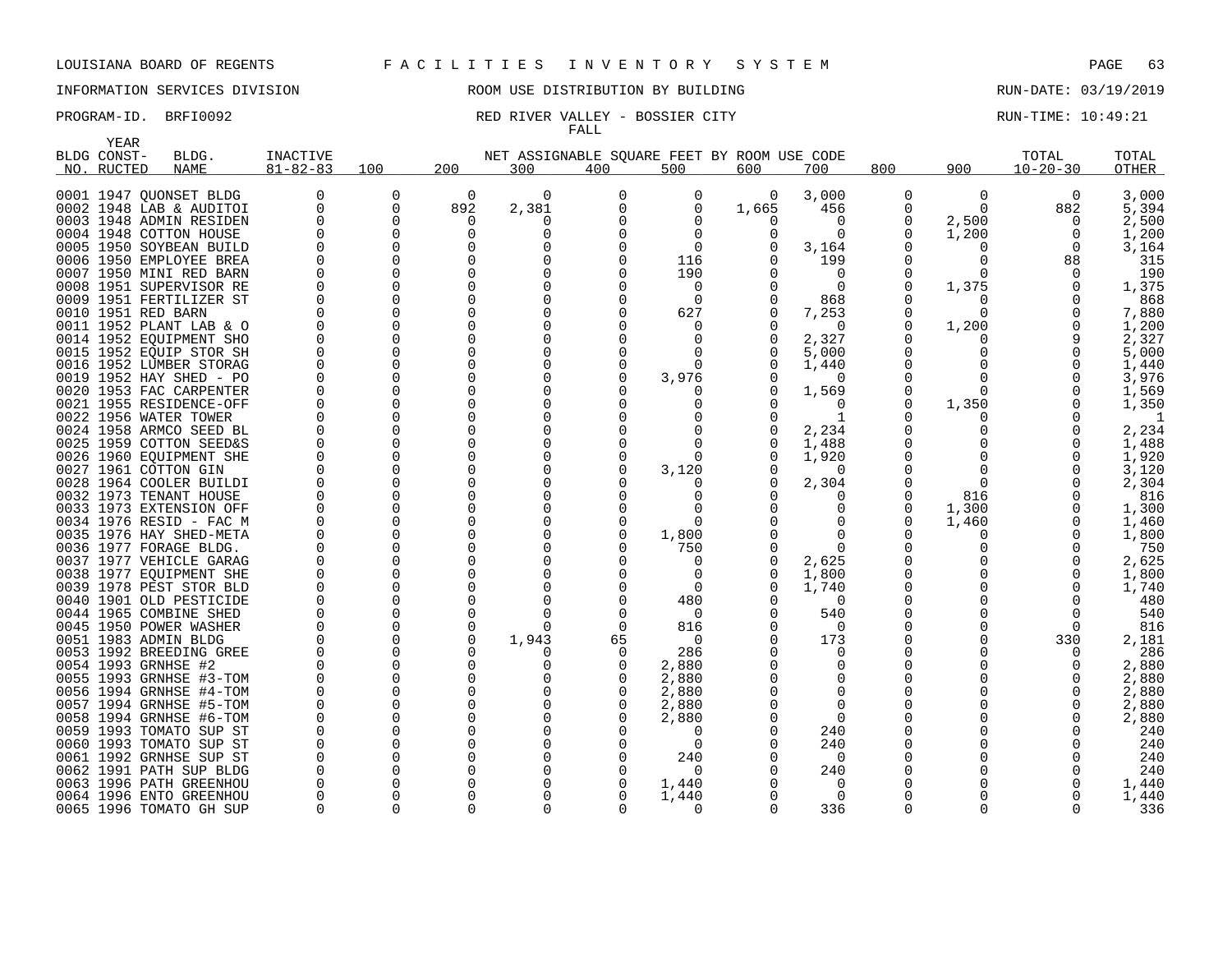| LOUISIANA BOARD OF REGENTS        |               |                      |     |     |       |             | FACILITIES INVENTORY SYSTEM                        |     |              |     |        |                         | 64<br>PAGE           |
|-----------------------------------|---------------|----------------------|-----|-----|-------|-------------|----------------------------------------------------|-----|--------------|-----|--------|-------------------------|----------------------|
| INFORMATION SERVICES DIVISION     |               |                      |     |     |       |             | ROOM USE DISTRIBUTION BY BUILDING                  |     |              |     |        |                         | RUN-DATE: 03/19/2019 |
| PROGRAM-ID.                       | BRFI0092      |                      |     |     |       | <b>FALL</b> | RED RIVER VALLEY - BOSSIER CITY                    |     |              |     |        | RUN-TIME: 10:49:21      |                      |
| YEAR<br>BLDG CONST-<br>NO. RUCTED | BLDG.<br>NAME | INACTIVE<br>81-82-83 | 100 | 200 | 300   | 400         | NET ASSIGNABLE SOUARE FEET BY ROOM USE CODE<br>500 | 600 | 700          | 800 | 900    | TOTAL<br>$10 - 20 - 30$ | TOTAL<br>OTHER       |
| TOTAL BUILDINGS                   | 48            |                      |     | 892 | 4,324 | 65          | 29,681                                             |     | 1,665 41,157 |     | 11,201 | 1,309                   | 88,985               |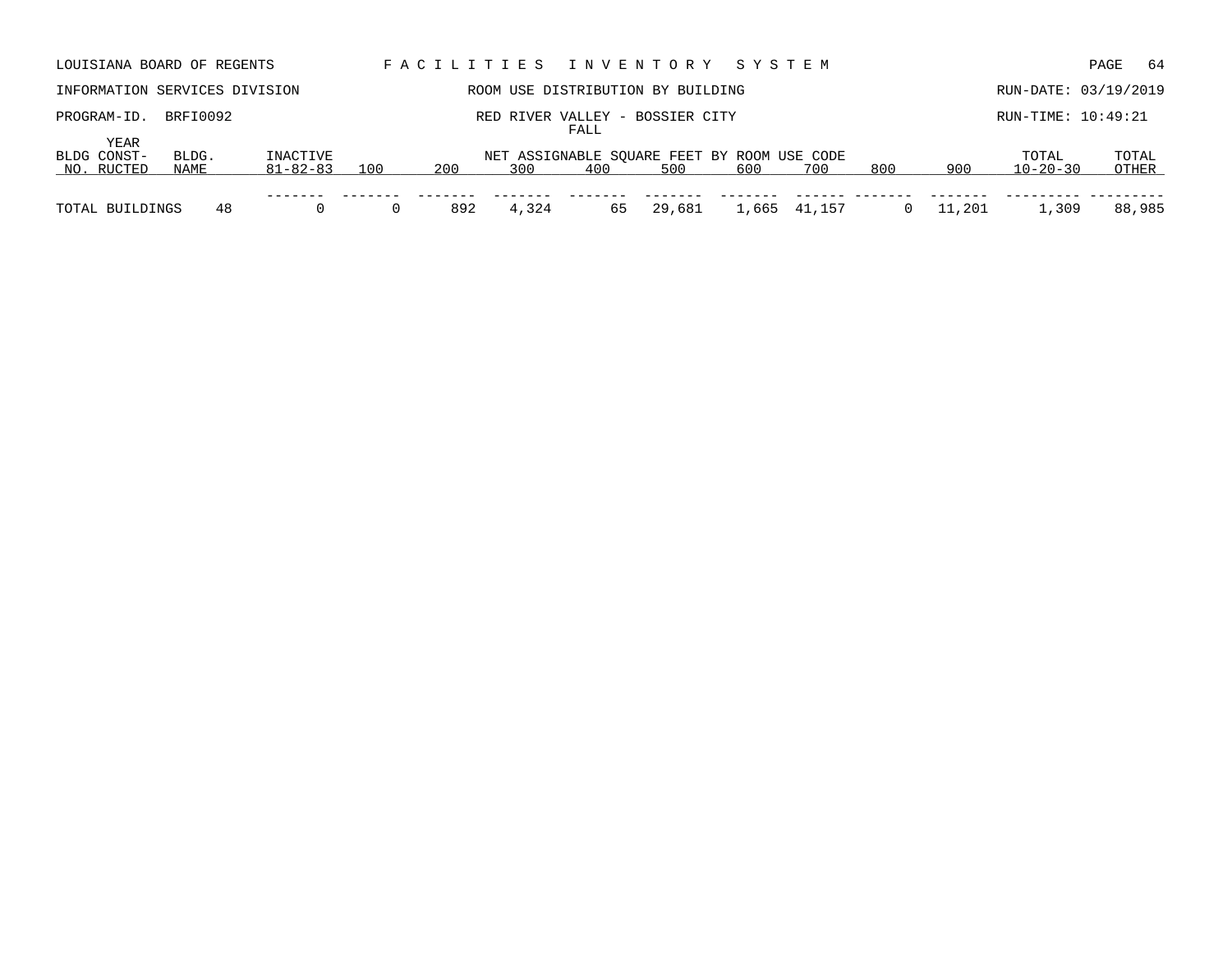### PROGRAM-ID. BRFI0092 **RICE - CROWLEY RUN-TIME: 10:49:21**

YEAR

## INFORMATION SERVICES DIVISION ROOM USE DISTRIBUTION BY BUILDING RUN-DATE: 03/19/2019

# FALL

| BLDG CONST- | BLDG.                                             | INACTIVE       |          |          | NET ASSIGNABLE SQUARE FEET BY ROOM USE CODE |          |          |              |          |     |          | TOTAL          | TOTAL        |
|-------------|---------------------------------------------------|----------------|----------|----------|---------------------------------------------|----------|----------|--------------|----------|-----|----------|----------------|--------------|
| NO. RUCTED  | <b>NAME</b>                                       | $81 - 82 - 83$ | 100      | 200      | 300                                         | 400      | 500      | 600          | 700      | 800 | 900      | $10 - 20 - 30$ | <b>OTHER</b> |
|             |                                                   |                |          |          |                                             |          |          |              |          |     |          |                |              |
|             | 0001 1920 OLD RESIDENCE                           |                | $\Omega$ |          | $\Omega$                                    | 0        | $\Omega$ | <sup>0</sup> | $\Omega$ | 0   | 2,598    | $\Omega$       | 2,598        |
|             | 0002 1949 SHOP&MACH.MAI                           | <sup>0</sup>   | $\Omega$ | $\Omega$ | $\Omega$                                    | $\Omega$ | $\Omega$ | $\Omega$     | 2,400    |     | $\Omega$ | $\Omega$       | 2,400        |
|             | 0003 1949 RICE DRIER BL                           |                | 0        | O        | $\Omega$                                    | $\Omega$ | 2,840    |              | 3,825    |     | $\Omega$ | 0              | 6,665        |
|             | 0004 1949 RESIDENCE & G                           |                | $\Omega$ |          |                                             |          |          |              |          |     | 1,624    | ∩              | 1,624        |
|             | 0005 1949 UTILITY BLDG                            |                | $\Omega$ |          |                                             |          | O        |              | $\Omega$ |     | 400      |                | 400          |
|             | 0007 1949 GRAIN BINS                              |                |          |          |                                             |          |          |              | 600      |     | $\Omega$ |                | 600          |
|             | 0008 1950 RES GAR-UTILI                           |                |          |          |                                             |          |          |              |          |     | 2,544    | <sup>0</sup>   | 2,544        |
|             | 0009 1950 MACH STOR BLD                           |                | $\Omega$ |          | O                                           |          |          |              | 4,790    |     | O        | <sup>0</sup>   | 4,790        |
|             | 0010 1952 RES GAR-UTILI                           |                | $\Omega$ |          | $\Omega$                                    |          |          |              |          |     | 2,578    | $\Omega$       | 2,578        |
|             | 0011 1952 WATER SYSTEM                            |                | $\Omega$ | U        | $\Omega$                                    |          | 48       |              |          |     | O        | ∩              | 48           |
|             | 0012 1952 WATER TOWER                             |                | $\Omega$ |          | $\Omega$                                    |          | 64       |              |          |     |          | $\Omega$       | 64           |
|             | 0013 1953 SEED-FERT STO                           |                |          |          | $\Omega$                                    |          | 0        |              | 3,025    |     |          | $\Omega$       | 3,025        |
|             | 0014 1953 LABORER LATRI                           |                | $\Omega$ | $\Omega$ |                                             |          |          |              |          |     | 58       | 58             | 58           |
|             | 0015 1954 RES GAR-UTILI                           |                | $\Omega$ |          |                                             |          |          |              |          |     | 2,302    |                | 2,302        |
|             | 0016 1955 RES GAR-UTILI                           |                | $\Omega$ |          |                                             |          |          |              |          |     | 2,544    | $\Omega$       | 2,544        |
|             | 0017 1956 COMBINE STOR.                           |                | $\Omega$ |          | $\Omega$                                    |          |          |              | 5,600    |     | $\Omega$ | $\Omega$       | 5,600        |
|             | 0018 1957 RES-UTILITY B                           |                | $\Omega$ |          |                                             |          |          |              |          |     | 1,625    | $\Omega$       | 1,625        |
|             | 0019 1957 MACH.STOR.BLD                           |                | $\Omega$ |          |                                             |          | O        |              | 6,000    |     | 0        | O              | 6,000        |
|             | 0021 1958 PUMP SHED                               |                |          |          |                                             |          | 560      |              |          |     | U        |                | 560          |
|             | 0023 1960 RESIDENCE                               |                | $\Omega$ |          |                                             |          | 0        |              |          |     | 1,753    |                | 1,753        |
|             | 0024 1960 WHSE SACH DRI                           |                | $\Omega$ |          |                                             |          | 6,000    |              |          |     |          |                | 6,000        |
|             | 0025 1962 RICE TIRE STO                           |                | $\Omega$ |          |                                             |          | $\Omega$ |              | 130      |     |          |                | 130          |
|             | 0026 1962 DEEP WELL/PUM                           |                | $\Omega$ |          | $\Omega$                                    |          | 330      |              |          |     |          |                | 330          |
|             | 0027 1964 FERT STOR BLD                           |                | $\Omega$ |          | $\Omega$                                    |          | 2,400    |              |          |     |          | $\Omega$       | 2,400        |
|             | 0028 1964 STAFF EOUIP S                           |                | $\Omega$ | O        | $\Omega$                                    |          | 1,200    |              |          |     | 0        | $\Omega$       | 1,200        |
|             | 0029 1964 STAFF RES                               |                | 0        |          | $\Omega$                                    |          | 0        |              |          |     | 2,030    | $\mathbf 0$    | 2,030        |
|             | 0031 1964 STORAGE/BREAK                           |                | $\Omega$ | ∩        | $\Omega$                                    |          | 9,415    |              |          |     |          | 25             | 9,415        |
|             |                                                   |                | $\Omega$ | 475      | 160                                         |          | 720      |              |          |     |          | 50             | 1,355        |
|             | 0032 1964 AQUA RES LAB<br>0034 1965 IRRIGATION WE |                | $\Omega$ |          | O                                           |          | 330      |              |          |     |          | $\Omega$       | 330          |
|             |                                                   |                | $\Omega$ |          | $\Omega$                                    |          |          |              |          |     |          | $\Omega$       | 4,000        |
|             | 0035 1966 HAY STOR BARN                           |                | $\Omega$ | ∩        | $\Omega$                                    |          | 4,000    |              |          |     |          | $\Omega$       |              |
|             | 0036 1967 EQUIPMENT STO                           |                |          |          |                                             |          | 225      |              |          |     |          |                | 225          |
|             | 0037 1968 RICE PYSIOLOG                           |                | $\Omega$ | 1,107    | 136                                         |          | $\Omega$ |              | 2,388    |     |          | 35             | 3,631        |
|             | 0038 1969 EQUIPMENT STO                           |                | $\Omega$ |          | 0                                           | 0        | 300      |              | 660      |     |          | $\Omega$       | 960          |
|             | 0039 1969 RICE DRYING S                           |                | $\Omega$ |          | O                                           |          | 1,800    |              |          |     |          | ∩              | 1,800        |
|             | 0040 1969 WEED SCIENCE                            |                | $\Omega$ |          | $\Omega$                                    |          | O        |              | 444      |     | U        |                | 444          |
|             | 0042 1970 SUPT RESIDENC                           |                | $\Omega$ |          |                                             |          |          |              |          | O   | 2,454    | $\Omega$       | 2,454        |
|             | 0043 1973 RES GAR-UTILI                           |                | $\Omega$ | ∩        | $\Omega$                                    |          |          |              | $\Omega$ |     | 2,544    | $\mathbf 0$    | 2,544        |
|             | 0044 1973 USDA ENTO BLD                           |                | $\Omega$ | 370      | 552                                         |          | O        |              | 830      |     | Ω        | 48             | 1,752        |
|             | 0045 1975 RICE AGROMONY                           |                | $\Omega$ | 1,195    | 100                                         |          |          |              | 2,330    |     | O        | 40             | 3,625        |
|             | 0046 1975 BREED-GENE LA                           |                | $\Omega$ | 1,721    | $\Omega$                                    | $\Omega$ | $\Omega$ | $\Omega$     | 1,980    |     | Ω        | 76             | 3,701        |
|             | 0047 1978 OFFICE BLDG                             |                | $\Omega$ | 0        | 2,792                                       | 337      | 406      | 950          | 221      |     |          | 250            | 4,706        |
|             | 0048 1979 PESTICIDE STO                           |                | $\Omega$ | ∩        | $\Omega$                                    | 0        | 720      |              |          |     |          | $\Omega$       | 720          |
|             | 0049 1980 TISSUE CULTUR                           |                | $\Omega$ | 1,938    | 150                                         |          | $\Omega$ |              |          |     |          | 92             | 2,088        |
|             | 0050 1980 ALUM-GLAS GRN                           |                |          |          | $\Omega$                                    |          | 1,050    |              |          |     |          | $\Omega$       | 1,050        |
|             | 0051 1980 ALUM-GLAS GRN                           |                | $\Omega$ |          | <sup>0</sup>                                |          | 1,050    |              |          |     |          | $\Omega$       | 1,050        |
|             | 0052 1982 ALM-GLA GREEN                           |                |          |          | <sup>0</sup>                                |          | 1,050    |              |          |     |          | $\Omega$       | 1,050        |
|             | 0053 1983 HEADHOUSE                               |                |          |          | <sup>0</sup>                                |          | 720      |              |          |     |          | 0              | 720          |
|             | 0054 1984 NORTH OFFICE                            | $\Omega$       | $\Omega$ | 0        | 1,705                                       | $\Omega$ | 0        |              | 149      | O   | O        | 240            | 1,854        |

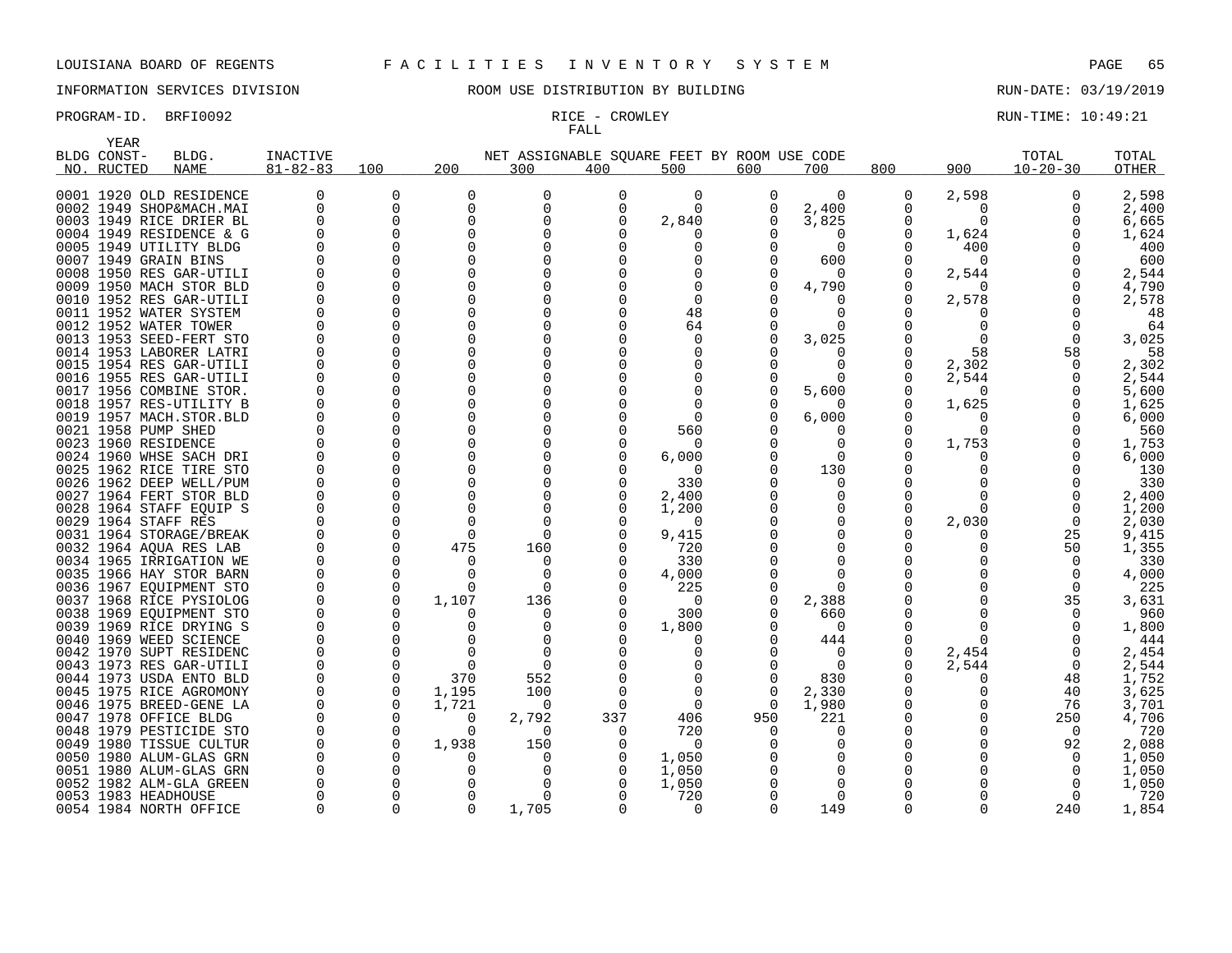# INFORMATION SERVICES DIVISION **REDEFILMENTION BY SULLANG RUN-DATE: 03/19/2019** RUN-DATE: 03/19/2019

# FALL

## PROGRAM-ID. BRFI0092 **RICE - CROWLEY RUN-TIME:** 10:49:21

| YEAR               |                         |                |     |        |                                             |       |        |     |              |     |        |                |         |
|--------------------|-------------------------|----------------|-----|--------|---------------------------------------------|-------|--------|-----|--------------|-----|--------|----------------|---------|
| BLDG CONST-        | BLDG.                   | INACTIVE       |     |        | NET ASSIGNABLE SQUARE FEET BY ROOM USE CODE |       |        |     |              |     |        | TOTAL          | TOTAL   |
| NO. RUCTED         | NAME                    | $81 - 82 - 83$ | 100 | 200    | 300                                         | 400   | 500    | 600 | 700          | 800 | 900    | $10 - 20 - 30$ | OTHER   |
|                    |                         |                |     |        |                                             |       |        |     |              |     |        |                |         |
|                    | 0057 1901 PATHOLOGY LAB |                |     | 790    | 150                                         |       |        |     | 300          |     |        |                | 1,240   |
|                    | 0075 1988 GREENHOUSE    |                |     |        |                                             |       | 2,424  |     |              |     |        |                | 2,424   |
|                    | 0076 1955 STORAGE BLDG  |                |     |        |                                             |       |        |     | 110          |     |        |                | 110     |
|                    | 0077 1970 STORAGE BUILD |                |     |        |                                             |       | 2,043  |     |              |     |        |                | 2,043   |
|                    | 0081 1955 WELL HOUSE    |                |     |        |                                             |       | 65     |     |              |     |        |                | 65      |
|                    | 0082 1955 ENTO WASH SHE |                |     |        |                                             | 168   |        |     |              |     |        |                | 168     |
|                    | 0083 1965 WELL HOUSE    |                |     |        |                                             |       | 35     |     |              |     |        |                | 35      |
|                    | 0085 1975 STORAGE BLDG  |                |     |        |                                             |       |        |     | 329          |     |        |                | 329     |
| 0088 1991 BIO LAB  |                         |                |     | 1,508  |                                             | 46    |        |     | 30           |     |        |                | 1,584   |
|                    | 0093 1996 GREENHOUSE    |                |     |        |                                             |       | 1,200  |     |              |     |        |                | 1,200   |
| 0095 1996 SEED FAC |                         |                |     | 345    | 80                                          | 3,960 |        | 484 | 7,493        |     |        | 209            | 12,362  |
|                    | 0098 1999 ANTHER CULTUR |                |     | 100    |                                             |       |        |     |              |     |        |                | 100     |
| 0102 1965 STORAGE  |                         |                |     |        |                                             |       |        |     | 1,775        |     |        |                | 1,775   |
| 0103 1999 WELL     |                         |                |     |        |                                             |       |        |     |              |     |        |                |         |
| 0104 1995 BARN     |                         |                |     |        |                                             |       | 480    |     |              |     |        |                | 480     |
| 0106 2007 LAB      |                         |                |     | 1,700  |                                             |       |        |     |              |     |        |                | 1,700   |
|                    | 0108 2009 WEED CONTROL  |                |     |        |                                             |       |        |     | 2,500        |     |        |                | 2,500   |
| TOTAL BUILDINGS    | 65                      |                |     | 11,249 | 5,825                                       | 4,511 | 41,476 |     | 1,434 47,909 |     | 25,054 | 1,227          | 137,458 |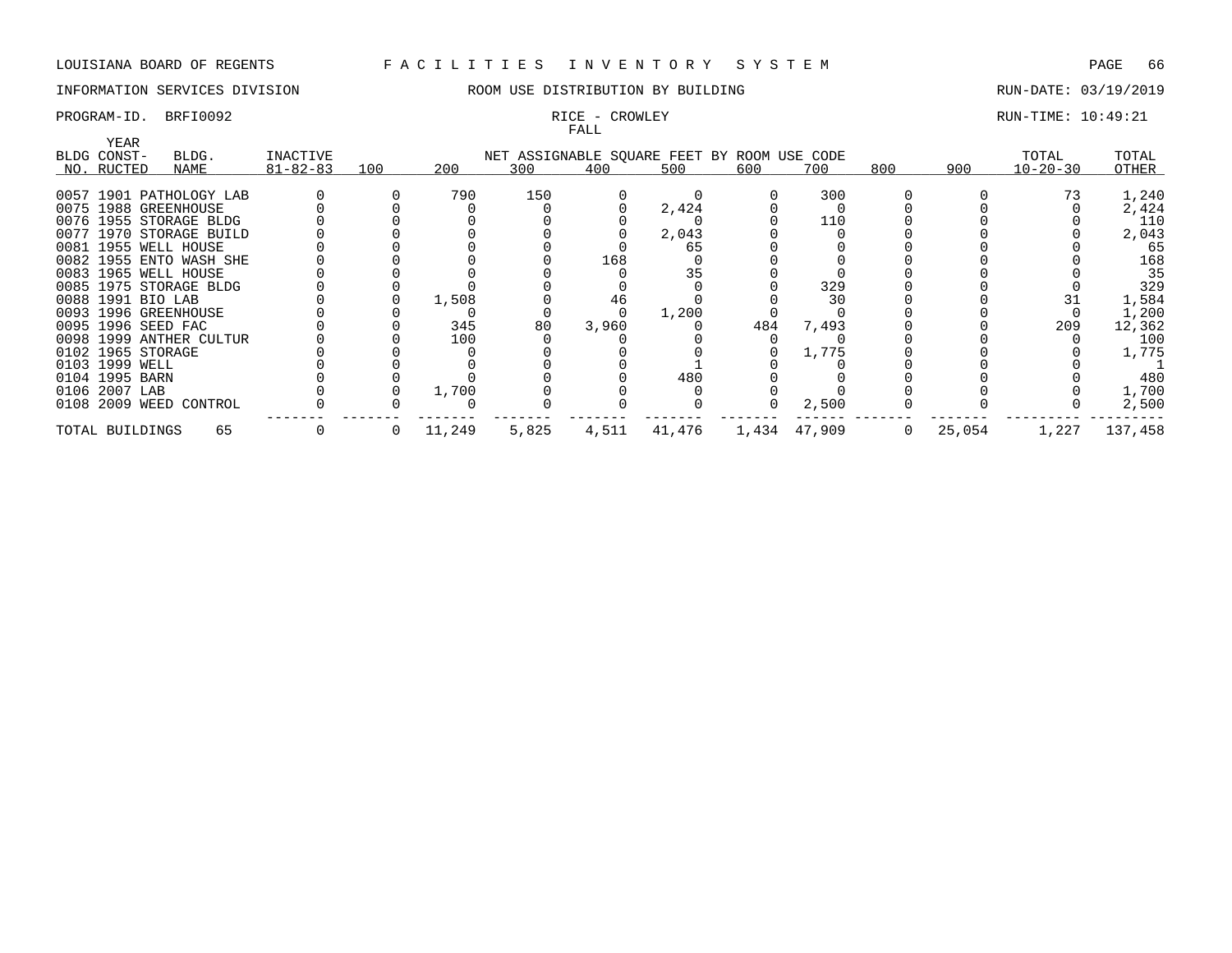YEAR

# INFORMATION SERVICES DIVISION **RECOMEN** ROOM USE DISTRIBUTION BY BUILDING **RUN-DATE: 03/19/2019**

### PROGRAM-ID. BRFI0092 ST. GABRIEL - ST. GABRIEL COMPUTIME: 10:49:21 FALL

| BLDG CONST-          | BLDG.                      | <b>INACTIVE</b> |          |              | NET ASSIGNABLE SQUARE FEET BY ROOM USE CODE |          |          |              |          |              |          | TOTAL          | TOTAL  |
|----------------------|----------------------------|-----------------|----------|--------------|---------------------------------------------|----------|----------|--------------|----------|--------------|----------|----------------|--------|
| NO. RUCTED           | <b>NAME</b>                | $81 - 82 - 83$  | 100      | 200          | 300                                         | 400      | 500      | 600          | 700      | 800          | 900      | $10 - 20 - 30$ | OTHER  |
|                      | 0001 1970 RESCH SUPT RE    | 0               | $\Omega$ | <sup>0</sup> | <sup>0</sup>                                | $\Omega$ | 0        | 0            | 0        | 0            | 1,650    |                | 1,650  |
|                      | 0002 1970 RESCH SUPT RE    | $\Omega$        | $\Omega$ | $\Omega$     | $\Omega$                                    | $\Omega$ |          | $\Omega$     | $\Omega$ | 0            | 1,650    | 0              | 1,650  |
|                      | 0003 1970 RESCH SUPT RE    | $\Omega$        | $\Omega$ | $\cap$       | $\cap$                                      |          |          | O            | O        | 0            | 1,650    |                | 1,650  |
| 0004 1970 RESIDENCE  |                            | $\Omega$        | $\Omega$ |              |                                             |          |          |              | O        | <sup>0</sup> | 1,650    |                | 1,650  |
| 0005 1970 RESIDENCE  |                            | U               | 0        |              |                                             |          |          |              |          | 0            | 1,350    |                | 1,350  |
| 0006 1970 RESIDENCE  |                            | U               |          |              |                                             |          |          |              |          | U            | 1,350    |                | 1,350  |
| 0007 1970 RESIDENCE  |                            |                 | 0        |              |                                             |          |          |              |          | 0            | 1,350    |                | 1,350  |
| 0008 1970 RESIDENCE  |                            |                 |          |              |                                             |          |          |              |          | <sup>0</sup> | 1,350    |                | 1,350  |
| 0009 1970 RESIDENCE  |                            | U               | ∩        |              | ∩                                           |          |          | 0            | ∩        | <sup>0</sup> | 1,350    | $\Omega$       | 1,350  |
|                      | 0010 1970 TRACTOR STORA    |                 | ∩        |              | $\Omega$                                    |          |          | 0            | 1,800    | U            | O        | $\Omega$       | 1,800  |
| 0011 1970 LAB        |                            |                 | 0        |              |                                             |          |          |              |          | O            |          |                |        |
|                      |                            |                 |          |              | 1,270                                       |          |          |              | 356      |              |          | 108            | 1,626  |
| 0012 1970 SHOP       |                            |                 | 0        | ∩            | 238                                         |          | $\Omega$ |              |          | ∩            |          |                | 238    |
|                      | 0014 1972 ANIMAL SHELTE    | $\Omega$        | $\Omega$ |              | O                                           |          | 1,350    |              | $\Omega$ | O            |          | $\Omega$       | 1,350  |
|                      | 0015 1972 FIELD LAB-ENT    | O               | $\Omega$ | 1,021        |                                             |          | 1,108    |              | $\Omega$ | ∩            |          | 63             | 2,129  |
|                      | 0016 1973 PSYS RESCH LA    | $\Omega$        | $\Omega$ | 1,345        | 0                                           |          | 1,571    |              | 140      |              |          | 128            | 3,056  |
| 0017 1973 POLE BARN  |                            | O               | 0        |              | O                                           |          | 10,080   | 0            | $\Omega$ | O            |          |                | 10,080 |
| 0018 1974 STOR BARN  |                            | $\Omega$        | 0        |              |                                             |          | O        | 0            | 38,920   | $\Omega$     | O        | $\Omega$       | 38,920 |
|                      | 0019 1974 HAY STORAGE B    |                 | $\Omega$ |              |                                             |          |          | 0            | 5,000    | 0            | $\Omega$ |                | 5,000  |
| 0020 1975 RESIDENCE  |                            | $\Omega$        | 0        |              |                                             |          |          | $\Omega$     | $\Omega$ | 0            | 2,521    | $\Omega$       | 2,521  |
| 0021 1975 OFFICE     |                            | $\Omega$        | $\Omega$ |              | $\Omega$                                    |          |          | 408          | 1,298    | 0            | 1,318    | 501            | 3,024  |
| 0022 1975 ASSEMBLY   |                            | $\Omega$        | $\Omega$ | 6,249        | $\Omega$                                    |          |          | 0            | $\Omega$ |              | O        | 73             | 6,249  |
| 0025 1977 FARM SHOP  |                            | $\Omega$        | $\Omega$ |              | 169                                         |          |          | 0            | 2,981    |              |          | 64             | 3,150  |
|                      | 0027 1977 STOR. BLDG. - EN |                 | $\Omega$ |              | $\Omega$                                    |          |          |              | 750      | O            |          | $\Omega$       | 750    |
| 0028 1979 BARN       |                            |                 | $\Omega$ |              | 0                                           |          |          | 0            | 10,800   |              |          | 0              | 10,800 |
|                      | 0029 1980 PESTICIDE BLD    |                 | $\Omega$ |              | O                                           |          | $\Omega$ | <sup>0</sup> | 2,097    | O            |          | 80             | 2,097  |
|                      | 0030 1983 SEEDLING GRNH    | $\Omega$        | $\Omega$ |              | $\Omega$                                    |          | 6,345    |              | O        |              |          | 210            | 6,345  |
| 0031 1983 GRNHSE     |                            |                 | $\Omega$ |              | $\Omega$                                    |          | 1,785    | 0            | O        | O            |          |                | 1,785  |
|                      | 0032 1983 PHOTOPERIOD H    | $\Omega$        | 0        |              | $\Omega$                                    |          | 2,100    | $\Omega$     | $\Omega$ |              | O        | $\Omega$       | 2,100  |
|                      | 0033 1983 OFFICE BUILDI    | ∩               | $\Omega$ |              | 859                                         |          | n        | 861          | 130      |              | ∩        | 145            | 1,850  |
| 0035 1988 STOR. #1   |                            | $\Omega$        | $\Omega$ |              | -0                                          |          | ∩        | 0            | 274      |              | ∩        |                | 274    |
|                      | 0036 1972 STORAGE #2       |                 | $\Omega$ |              | O                                           |          |          | 0            | 274      | O            | O        |                | 274    |
| 0037 1975 STOR 3     |                            |                 | $\Omega$ |              |                                             |          |          |              | 479      | O            | O        |                | 479    |
|                      | 0038 1970 RESI #4 STOR     |                 | 0        |              |                                             |          | $\Omega$ |              | O        | O            | 192      |                | 192    |
| 0040 1975 SHELTER #2 |                            | ∩               | $\Omega$ |              |                                             |          | 256      |              | O        |              |          |                | 256    |
| 0041 1975 SHELTER #3 |                            | ∩               | 0        |              |                                             |          | 256      |              | O        |              |          |                | 256    |
| 0042 1975 SHELTER #4 |                            |                 |          |              |                                             |          | 256      |              |          |              |          |                | 256    |
| 0043 1975 SHELTER #5 |                            | ∩               | $\Omega$ |              |                                             |          | 256      |              |          |              |          |                | 256    |
| 0044 1975 SHELTER #6 |                            |                 | $\Omega$ |              |                                             |          | 256      |              |          |              |          |                | 256    |
|                      | 0052 1972 ANI SHELTER #    |                 | $\Omega$ |              |                                             |          | 1,350    |              |          |              |          |                | 1,350  |
|                      | 0053 1972 ANI SHELTER #    |                 | 0        |              |                                             |          | 1,350    |              | O        |              |          |                | 1,350  |
|                      | 0054 1972 ANI SHELTER #    | $\Omega$        | $\Omega$ |              |                                             |          | 1,350    |              | $\Omega$ |              |          |                | 1,350  |
| 0077 1990 PUMP HSE   |                            |                 | 0        |              |                                             |          | $\Omega$ |              | 218      |              |          |                | 218    |
| 0080 1955 BOAT STOR  |                            | $\Omega$        | $\Omega$ |              |                                             |          | $\Omega$ | <sup>0</sup> | 12,000   |              |          |                | 12,000 |
| 0081 1997 COVER      |                            |                 | $\Omega$ |              |                                             |          | 3,010    |              | O        |              |          |                | 3,010  |
| 0082 1995 BARN       |                            | $\Omega$        | 0        |              |                                             |          | 0        |              | 3,000    |              |          |                | 3,000  |
|                      | 0085 2004 PILOT PLANT      |                 | $\Omega$ | 3,900        |                                             |          | $\Omega$ |              | O        |              |          |                | 3,900  |
|                      | 0086 1998 RBC HORSE STO    | $\Omega$        | $\Omega$ |              |                                             |          | 350      |              | 0        |              |          |                | 350    |
|                      | 0087 1972 RBC CATTLE FA    | $\Omega$        | $\Omega$ | $\Omega$     | $\Omega$                                    |          | 1,300    | $\Omega$     | 0        | $\Omega$     | $\Omega$ | $\Omega$       | 1,300  |

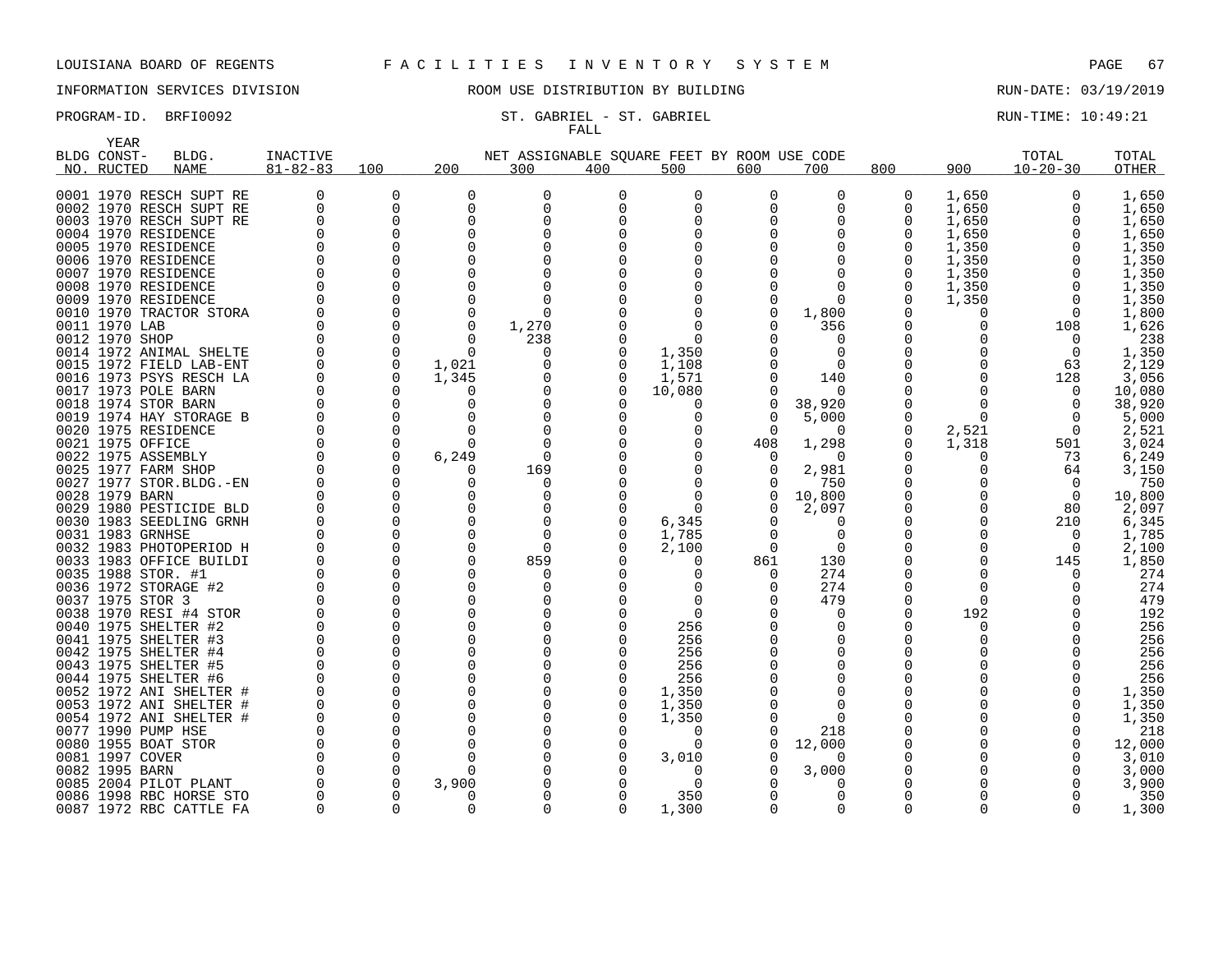# INFORMATION SERVICES DIVISION **ROOM USE DISTRIBUTION BY BUILDING RUN-DATE: 03/19/2019**

### PROGRAM-ID. BRFI0092 ST. GABRIEL - ST. GABRIEL - ST. GABRIEL SERET SALL RUN-TIME: 10:49:21 FALL

| YEAR              |                         |                |     |        |       | ----- |                                             |       |        |     |        |                |         |
|-------------------|-------------------------|----------------|-----|--------|-------|-------|---------------------------------------------|-------|--------|-----|--------|----------------|---------|
| BLDG CONST-       | BLDG.                   | INACTIVE       |     |        |       |       | NET ASSIGNABLE SQUARE FEET BY ROOM USE CODE |       |        |     |        | TOTAL          | TOTAL   |
| NO. RUCTED        | NAME                    | $81 - 82 - 83$ | 100 | 200    | 300   | 400   | 500                                         | 600   | 700    | 800 | 900    | $10 - 20 - 30$ | OTHER   |
|                   | 0088 1972 SHADE STRUC   |                |     |        |       |       | 150                                         |       |        |     |        |                | 150     |
| 0089 1955 STORAGE |                         |                |     |        |       |       |                                             |       | 150    |     |        |                | 150     |
|                   | 0090 1991 RBC PUMP HSE  |                |     |        |       |       | 110                                         |       |        |     |        |                | 110     |
|                   | 0091 2005 RBC SHADE STR |                |     |        |       |       | 1,390                                       |       |        |     |        |                | 1,390   |
|                   | 0092 2007 SHADE STRUCTU |                |     |        |       |       | 1,190                                       |       |        |     |        |                | 1,190   |
|                   | 0093 2007 SHADE STRUCTU |                |     |        |       |       | 1,190                                       |       |        |     |        |                | 1,190   |
|                   | 0094 2007 SHADE STRUCTU |                |     |        |       |       | 1,190                                       |       |        |     |        |                | 1,190   |
|                   | 0095 2007 SHADE STRUCTU |                |     |        |       |       | 1,190                                       |       |        |     |        |                | 1,190   |
| 0096 2006 STORAGE |                         |                |     |        |       |       |                                             |       | 2,995  |     |        |                | 2,995   |
| TOTAL BUILDINGS   | 57                      |                |     | 12,515 | 2,536 |       | 40,739                                      | 1,269 | 83,662 |     | 17,381 | 1,372          | 158,102 |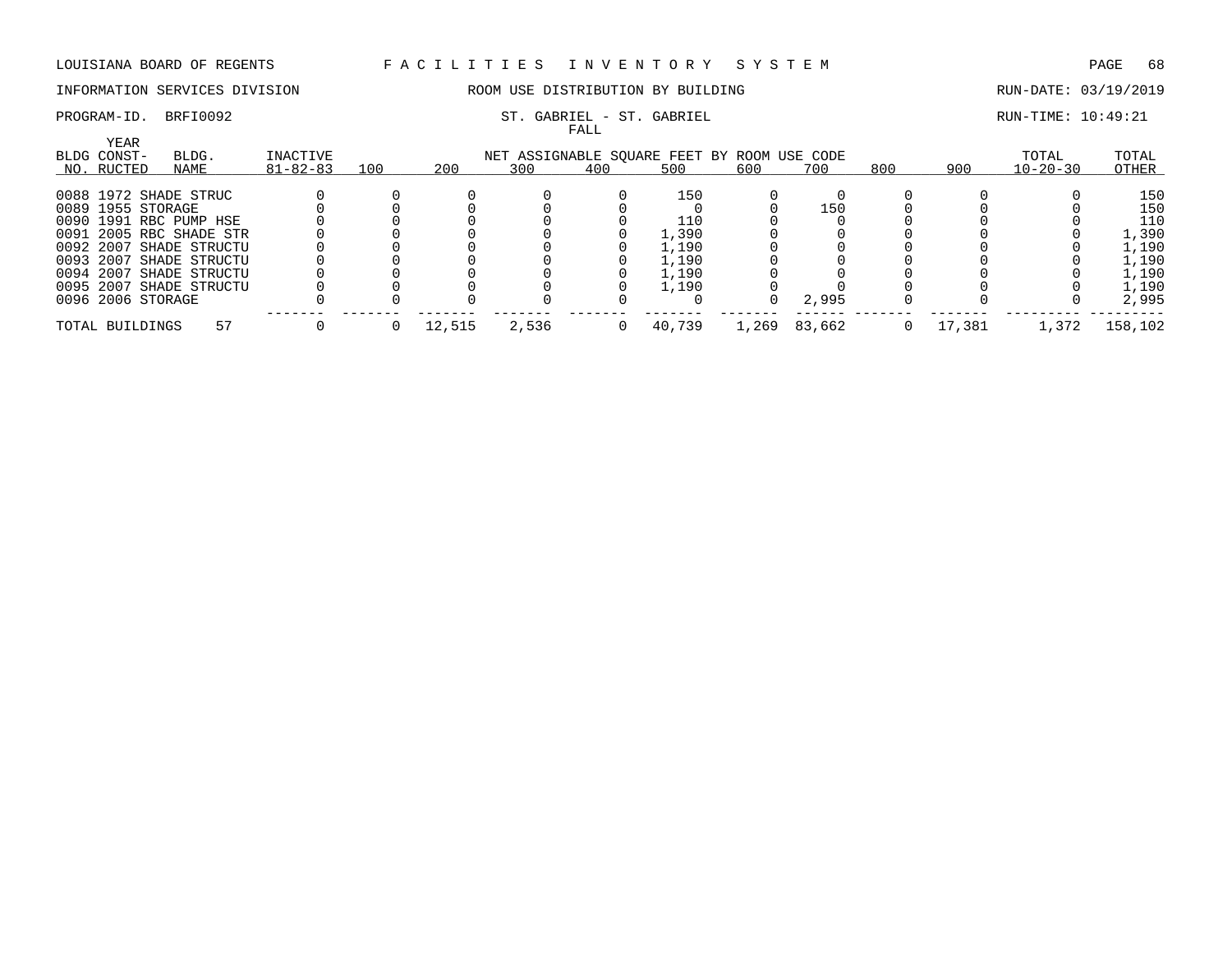YEAR

# INFORMATION SERVICES DIVISION THE ROOM USE DISTRIBUTION BY BUILDING THE RUN-DATE: 03/19/2019

# FALL

### PROGRAM-ID. BRFI0092 SOUTHEAST - FRANKLINTON RUN-TIME: 10:49:21

|      | BLDG CONST-         | BLDG.                   | <b>INACTIVE</b> |              |              | NET ASSIGNABLE SQUARE FEET BY ROOM USE CODE |          |          |          |          |          |              | TOTAL          | TOTAL  |
|------|---------------------|-------------------------|-----------------|--------------|--------------|---------------------------------------------|----------|----------|----------|----------|----------|--------------|----------------|--------|
|      | NO. RUCTED          | <b>NAME</b>             | $81 - 82 - 83$  | 100          | 200          | 300                                         | 400      | 500      | 600      | 700      | 800      | 900          | $10 - 20 - 30$ | OTHER  |
|      |                     | 0005 1946 SUPT RESD & G | $\Omega$        | 0            | $\Omega$     | $\Omega$                                    | O        | 0        | $\Omega$ | O        | 0        | 2,894        | 0              | 2,894  |
|      |                     | 0006 1946 FOREMANS RESD | $\Omega$        | $\Omega$     | $\Omega$     | $\Omega$                                    | $\Omega$ | $\Omega$ |          |          | $\Omega$ | 1,053        | 0              | 1,053  |
|      |                     | 0007 1946 LABOR COTTAGE | $\Omega$        | $\Omega$     | $\Omega$     | O                                           | U        | $\Omega$ |          |          | 0        | 922          | <sup>0</sup>   | 922    |
|      |                     | 0009 1946 PUMP HOUSE    |                 | $\Omega$     | $\Omega$     |                                             |          | 120      |          |          |          | 0            |                | 120    |
|      |                     | 0010 1946 LABOR COTTAGE |                 | $\Omega$     | <sup>n</sup> |                                             |          | O        |          |          |          | 922          |                | 922    |
|      |                     | 0011 1946 LABOR COTTAGE |                 | $\Omega$     |              |                                             |          |          |          |          |          | 922          | ∩              | 922    |
|      |                     | 0012 1946 LABOR COTTAGE |                 | $\Omega$     |              |                                             |          |          |          |          |          | 922          | $\Omega$       | 922    |
|      |                     | 0015 1952 SEED/FERT.STO |                 | $\Omega$     |              |                                             |          |          |          | 1,372    |          | 0            | 30             | 1,372  |
|      |                     | 0017 1952 IMPLEM SHED 1 |                 | $\Omega$     | $\Omega$     | $\Omega$                                    |          |          |          | 4,680    |          | 0            | $\Omega$       | 4,680  |
|      |                     | 0018 1952 WAREHOUSE/STO |                 | $\Omega$     | $\Omega$     | 132                                         |          | $\Omega$ |          | 3,984    |          | $\Omega$     | $\Omega$       | 4,116  |
|      |                     | 0019 1953 AGRO RESDI    |                 | $\Omega$     | $\Omega$     | O                                           |          | $\Omega$ |          |          |          | 1,844        | <sup>0</sup>   | 1,844  |
|      |                     | 0020 1953 DRYER BARN    |                 | $\Omega$     | $\Omega$     |                                             |          | 600      |          | $\Omega$ |          | 0            | $\Omega$       | 600    |
| 0021 |                     | 1953 DAIRY STORAGE      |                 | $\Omega$     | $\Omega$     | $\cap$                                      | -0       | 0        |          | 748      |          | <sup>0</sup> | $\Omega$       | 748    |
|      |                     | 0022 1955 ADMIN BLDG    |                 | $\Omega$     | $\Omega$     | 1,129                                       | 156      | 0        | 1,676    | 247      |          | O            | 390            | 3,208  |
|      | 0024 1957 HAY BARN  |                         |                 | $\Omega$     | ∩            |                                             | O        |          |          | 4,000    | 0        | 0            | $\Omega$       | 4,000  |
|      |                     | 0027 1960 STAFF RESIDEN |                 | $\Omega$     | <sup>0</sup> | O                                           |          | $\Omega$ |          | $\Omega$ | 0        | 1,450        | $\Omega$       | 1,450  |
|      |                     | 0031 1966 SILO (18X50)  |                 | $\mathbf 0$  | $\Omega$     |                                             |          |          |          | 500      |          | O            | $\Omega$       | 500    |
|      | 0033 1967 CONC SILO |                         |                 | $\mathbf 0$  | $\Omega$     |                                             |          |          |          | 500      |          | 0            | $\Omega$       | 500    |
|      |                     | 0034 1969 FORAGE PROC B |                 | $\mathbf 0$  | 1,026        |                                             |          |          |          | 600      |          |              | 42             | 1,626  |
|      | 0035 1971 BARN      |                         |                 | $\Omega$     | <sup>n</sup> |                                             |          | 6,960    |          | $\Omega$ |          |              | $\Omega$       | 6,960  |
|      | 0038 1975 HAY BLDG  |                         |                 | $\Omega$     |              |                                             |          |          |          | 4,000    |          |              | $\Omega$       | 4,000  |
|      |                     | 0040 1980 PESTICIDE STO |                 | $\mathbf 0$  |              |                                             |          | $\Omega$ |          | 720      |          |              | <sup>0</sup>   | 720    |
|      |                     | 0041 1981 PLATFORM SCAL |                 | 0            |              |                                             |          | 300      |          | $\cap$   |          |              | $\Omega$       | 300    |
|      |                     | 0042 1982 DAIRY FEED BA |                 | $\mathbf 0$  |              | $\Omega$                                    |          | 4,788    |          | 270      |          |              | $\mathbf 0$    | 5,058  |
|      | 0043 1982 COW BARN  |                         |                 | $\Omega$     |              |                                             |          | 558      |          |          |          | O            | $\Omega$       | 558    |
|      |                     | 0044 1983 FORAGE QUAL L |                 | $\Omega$     | 2,193        | 858                                         |          | 0        |          | - 0      |          |              | 155            | 3,051  |
|      |                     | 0046 1984 CONC STAVE SI |                 | $\Omega$     |              |                                             |          | $\Omega$ |          | 113      |          |              |                | 113    |
|      | 0053 1970 IRRI WELL |                         |                 | $\Omega$     | $\Omega$     | O                                           | $\Omega$ | 495      |          | $\Omega$ |          |              | <sup>0</sup>   | 495    |
|      | 0054 1981 SHED      |                         |                 | $\Omega$     | ∩            |                                             |          | $\Omega$ |          | 5,250    |          |              |                | 5,250  |
|      |                     | 0060 1983 UTILITY BLDG  |                 | $\Omega$     | $\cap$       |                                             | ∩        | $\Omega$ |          | 127      |          |              | ∩              | 127    |
|      | 0068 1958 SHED      |                         |                 | $\Omega$     | $\Omega$     |                                             | O        | 1,133    |          | n        |          |              | ∩              | 1,133  |
|      | 0069 1985 SILO SHED |                         |                 | $\Omega$     | $\Omega$     |                                             |          | $\Omega$ |          | 1,099    |          |              | $\cap$         | 1,099  |
|      |                     | 0070 1946 SUPT STORAGE  |                 | $\Omega$     | <sup>n</sup> |                                             | O        | $\Omega$ |          | 123      |          |              | $\Omega$       | 123    |
|      | 0076 1996 BARN      |                         |                 | $\Omega$     | $\Omega$     |                                             | $\Omega$ | 12,714   |          |          |          |              | $\Omega$       | 12,714 |
|      | 0080 2002 FEED MILL |                         |                 | $\Omega$     | $\Omega$     |                                             | $\Omega$ | 900      |          |          |          |              | ∩              | 900    |
|      |                     | 0081 2002 MILKING BARN  |                 | $\Omega$     | $\Omega$     |                                             | $\Omega$ | 4,300    |          |          |          |              | $\Omega$       | 4,300  |
|      | 0082 2002 BARN      |                         |                 | $\Omega$     | $\Omega$     |                                             | 0        | 23,000   |          |          |          |              | $\Omega$       | 23,000 |
|      | 0084 1953 SHED      |                         |                 | 0            | <sup>0</sup> |                                             |          | 140      |          |          |          |              |                | 140    |
|      | 0085 1953 SHED      |                         |                 | <sup>0</sup> | $\Omega$     |                                             | O        | 140      |          |          |          |              |                | 140    |
|      | 0086 1953 SHED      |                         |                 | 0            | <sup>n</sup> |                                             | O        | 140      |          |          |          |              |                | 140    |
|      | 0087 1953 SHED      |                         | $\Omega$        | <sup>0</sup> | $\cap$       |                                             |          | 140      |          |          |          |              |                | 140    |
|      | 0088 1953 SHED      |                         | $\Omega$        | 0            | <sup>n</sup> |                                             |          | 140      |          |          |          |              |                | 140    |
|      | 0089 1953 SHED      |                         |                 | 0            | $\Omega$     |                                             |          | 140      |          |          |          |              |                | 140    |
|      | 0090 1953 CARPORT   |                         |                 | $\Omega$     | $\cap$       |                                             |          | 495      |          |          |          |              |                | 495    |
| 0091 | 1992 BARN           |                         |                 | $\Omega$     | $\Omega$     |                                             |          | 375      |          |          |          |              |                | 375    |
|      |                     | 0092 2002 GREENHOUSE    |                 | $\Omega$     |              |                                             |          | 600      |          |          |          |              |                | 600    |
|      |                     | 0093 2002 FEEDING SHED  |                 | $\Omega$     | <sup>n</sup> |                                             |          | 1,300    |          |          |          |              |                | 1,300  |
|      |                     | 0097 2011 NEW MAINTENAN | $\Omega$        | $\Omega$     | $\Omega$     | $\Omega$                                    | ∩        | $\Omega$ | $\Omega$ | 2,900    | $\Omega$ | <sup>0</sup> | $\Omega$       | 2,900  |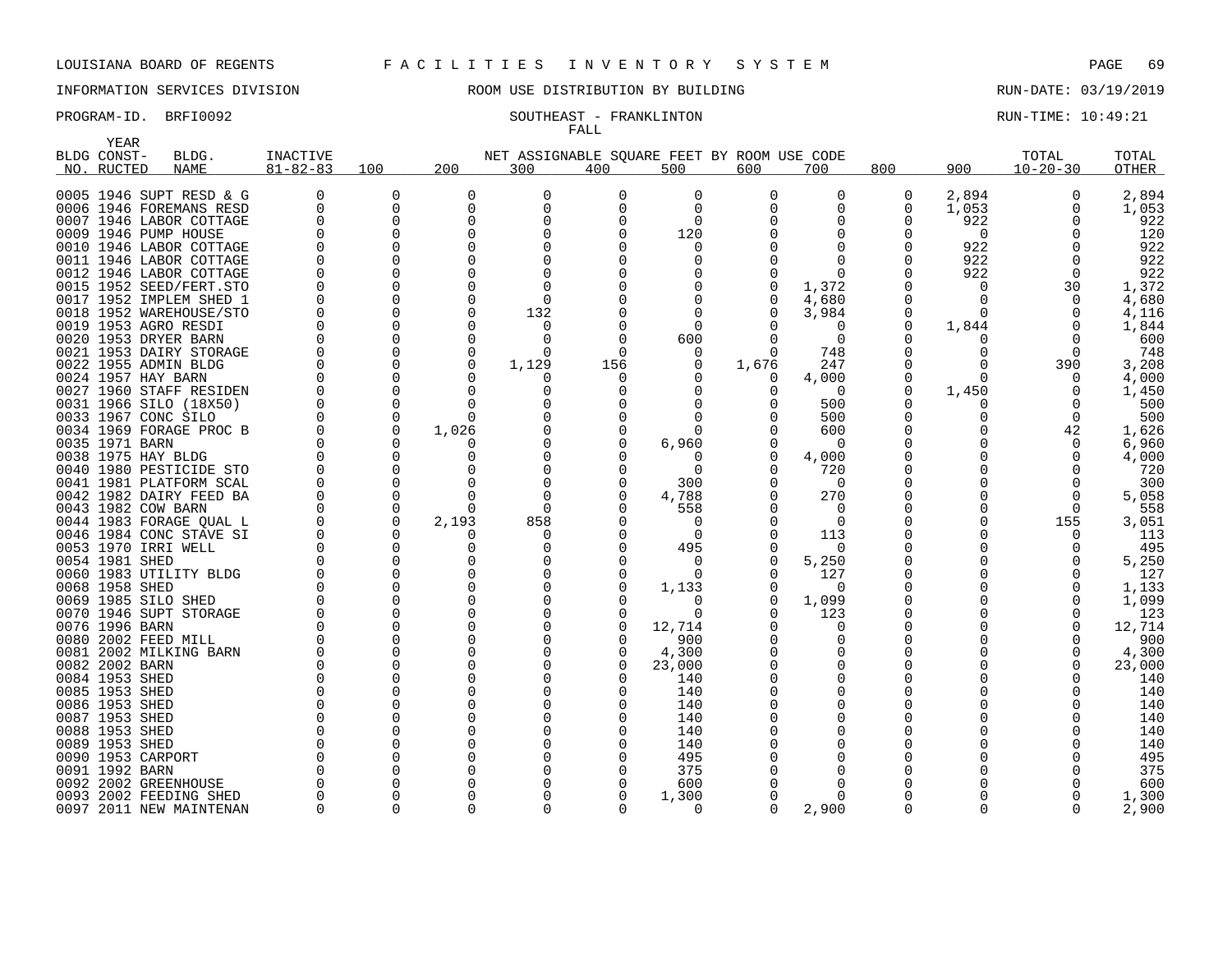| LOUISIANA BOARD OF REGENTS        |               |                      |     |       |       |                                 | FACILITIES INVENTORY                               | SYSTEM |              |     |        |                         | 70<br>PAGE     |
|-----------------------------------|---------------|----------------------|-----|-------|-------|---------------------------------|----------------------------------------------------|--------|--------------|-----|--------|-------------------------|----------------|
| INFORMATION SERVICES DIVISION     |               |                      |     |       |       |                                 | ROOM USE DISTRIBUTION BY BUILDING                  |        |              |     |        | RUN-DATE: 03/19/2019    |                |
| PROGRAM-ID.                       | BRFI0092      |                      |     |       |       | SOUTHEAST - FRANKLINTON<br>FALL |                                                    |        |              |     |        | RUN-TIME: 10:49:21      |                |
| YEAR<br>BLDG CONST-<br>NO. RUCTED | BLDG.<br>NAME | INACTIVE<br>81-82-83 | 100 | 200   | 300   | 400                             | NET ASSIGNABLE SQUARE FEET BY ROOM USE CODE<br>500 | 600    | 700          | 800 | 900    | TOTAL<br>$10 - 20 - 30$ | TOTAL<br>OTHER |
| TOTAL BUILDINGS                   | 48            |                      |     | 3,219 | 2,119 | 156                             | 59,478                                             |        | 1,676 31,233 |     | 10,929 | 617                     | 108,810        |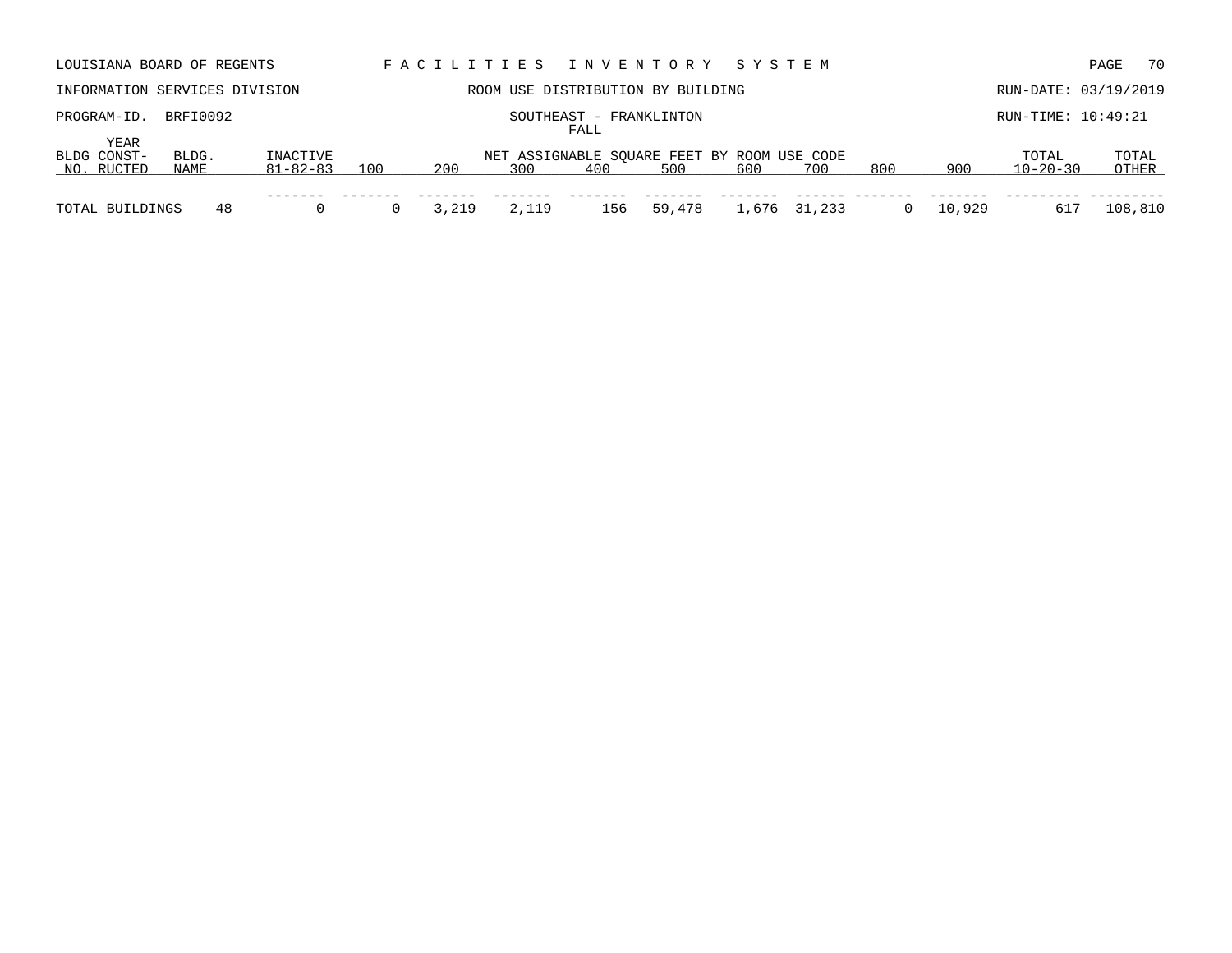# INFORMATION SERVICES DIVISION **ROOM USE DISTRIBUTION BY BUILDING RUN-DATE: 03/19/2019**

### PROGRAM-ID. BRFI0092 SWEET POTATO - CHASE SERVICES SOMET POTATO - CHASE RUN-TIME: 10:49:21 FALL

| <b>YEAR</b>          |                         |                |     |     |       | r uma        |                                             |     |            |     |       |                |        |
|----------------------|-------------------------|----------------|-----|-----|-------|--------------|---------------------------------------------|-----|------------|-----|-------|----------------|--------|
| BLDG CONST-          | BLDG.                   | INACTIVE       |     |     |       |              | NET ASSIGNABLE SQUARE FEET BY ROOM USE CODE |     |            |     |       | TOTAL          | TOTAL  |
| NO. RUCTED           | NAME                    | $81 - 82 - 83$ | 100 | 200 | 300   | 400          | 500                                         | 600 | 700        | 800 | 900   | $10 - 20 - 30$ | OTHER  |
|                      |                         |                |     |     |       |              |                                             |     |            |     |       |                |        |
| 0001 1950 HEAD HOUSE |                         |                |     |     |       |              |                                             |     | 3,071      |     |       | 126            | 3,071  |
|                      | 0002 1952 SUPT RESIDENC |                |     |     |       |              |                                             |     |            |     | 2,150 |                | 2,150  |
| 0005 1956 RESIDENCE  |                         |                |     |     |       |              |                                             |     |            |     | 1,300 |                | 1,300  |
| 0006 1956 LAB        |                         |                |     | 420 | 550   |              |                                             |     | 92         |     |       | 110            | 1,062  |
| 0013 1974 GREENHOUSE |                         |                |     |     |       |              | 2,400                                       |     |            |     |       |                | 2,400  |
| 0014 1974 EQUIP SHED |                         |                |     |     |       |              | 2,850                                       |     | 1,059      |     |       |                | 3,909  |
| 0018 1974 SHOP       |                         |                |     |     |       |              |                                             |     | 1,800      |     |       |                | 1,800  |
|                      | 0020 1982 PEST STOR BLD |                |     |     |       |              |                                             |     | 632        |     |       |                | 633    |
|                      | 0021 1982 OFFICE BLDG   |                |     |     | 841   |              |                                             | 110 | 41         |     |       | 158            | 992    |
| 0026 1989 STOR BLDG  |                         |                |     |     |       |              |                                             |     | 1,824      |     |       |                | 1,824  |
| 0029 1990 GREENHOUSE |                         |                |     |     |       |              | 960                                         |     |            |     |       |                | 960    |
| 0034 1994 SHED       |                         |                |     |     |       |              |                                             |     | 2,023      |     |       |                | 2,023  |
| 0037 2001 SHOP BLDG  |                         |                |     |     |       |              |                                             |     | 6,800      |     |       |                | 6,800  |
| 0041 2002 GREENHOUSE |                         |                |     |     |       |              | 3,175                                       |     |            |     |       |                | 3,175  |
| 0042 1999 GREENHOUSE |                         |                |     |     |       |              | 3,175                                       |     |            |     |       |                | 3,175  |
| 0043 1998 GREENHOUSE |                         |                |     |     |       |              | 875                                         |     |            |     |       |                | 875    |
| TOTAL BUILDINGS      | 16                      |                |     | 420 | 1,391 | $\mathbf{0}$ | 13,436                                      |     | 110 17,342 | 0   | 3,450 | 394            | 36,149 |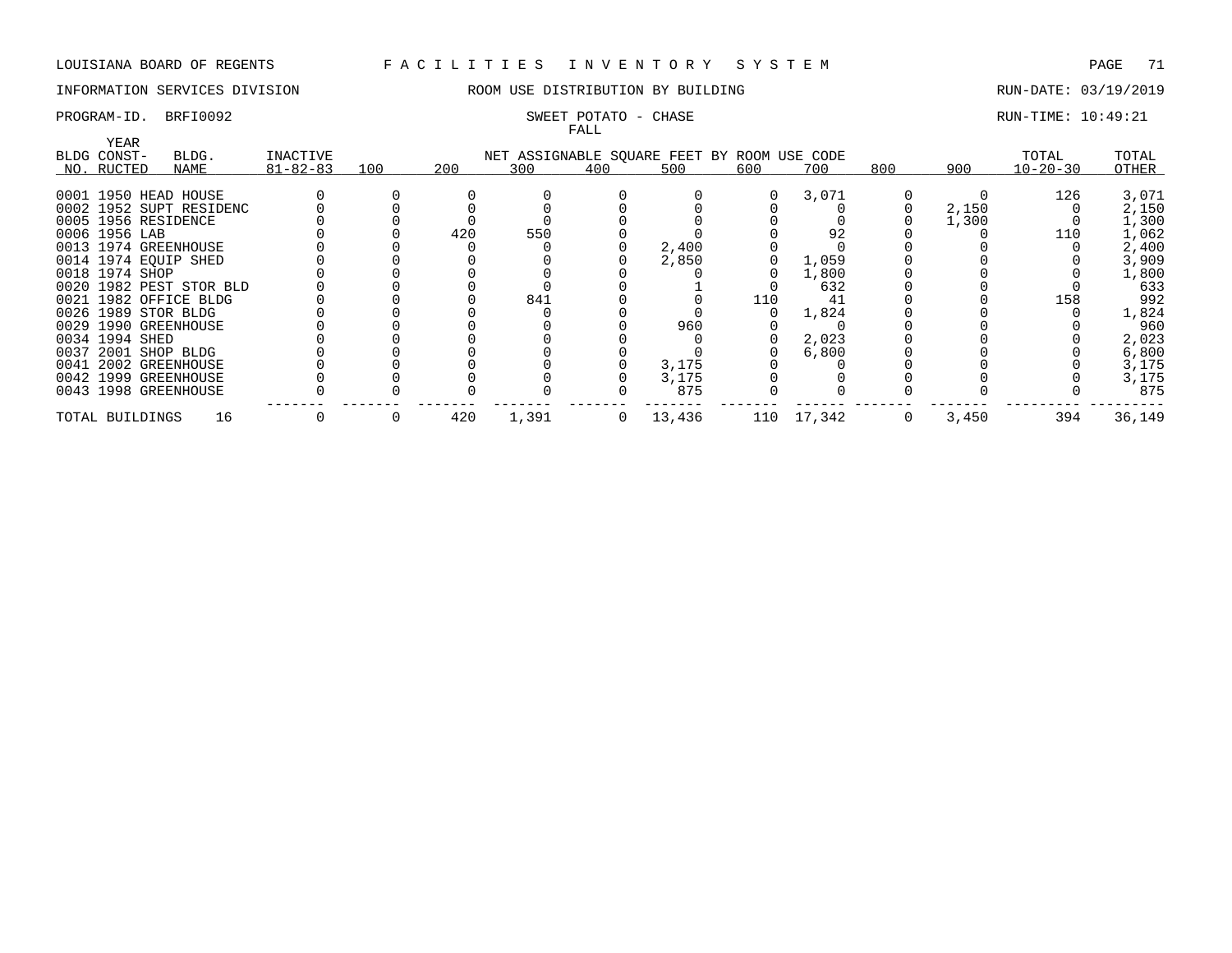# INFORMATION SERVICES DIVISION ROOM USE DISTRIBUTION BY BUILDING RUN-DATE: 03/19/2019

### PROGRAM-ID. BRFI0092 WEST LOUISIANA - ROSEPINE RUN-TIME: 10:49:21 FALL

| YEAR                |                         |                |     |     |       |     |                                             |     |        |     |       |                |        |
|---------------------|-------------------------|----------------|-----|-----|-------|-----|---------------------------------------------|-----|--------|-----|-------|----------------|--------|
| BLDG CONST-         | BLDG.                   | INACTIVE       |     |     |       |     | NET ASSIGNABLE SQUARE FEET BY ROOM USE CODE |     |        |     |       | TOTAL          | TOTAL  |
| NO. RUCTED          | NAME                    | $81 - 82 - 83$ | 100 | 200 | 300   | 400 | 500                                         | 600 | 700    | 800 | 900   | $10 - 20 - 30$ | OTHER  |
|                     |                         |                |     |     |       |     |                                             |     |        |     |       |                |        |
|                     | 0001 1949 RESEARCH SUP  |                |     |     |       |     |                                             |     |        |     | 3,290 |                | 3,290  |
| 0002 1949 OFFICE    |                         |                |     |     | 1,837 |     |                                             | 150 |        |     |       | 254            | 1,987  |
|                     | 0003 1949 WARE.& MAC.SH |                |     |     |       |     | 1,296                                       |     | 2,280  |     |       | 516            | 3,576  |
|                     | 0004 1950 HSE #2 & GARA |                |     |     |       |     |                                             |     |        |     | 2,177 |                | 2,177  |
| 0006 1950 SEEDHOUSE |                         |                |     | 628 |       |     | 287                                         |     |        |     |       |                | 915    |
|                     | 0007 1950 SHEEP SHED    |                |     |     |       |     | 3,160                                       |     |        |     |       |                | 3,160  |
|                     | 0012 1954 MACHINE SHOP  |                |     |     |       |     | 4,100                                       |     |        |     |       |                | 4,100  |
|                     | 0015 1972 PUMP HOUSE    |                |     |     |       |     | 100                                         |     |        |     |       | 95             | 100    |
|                     | 0016 1974 WATER WELL HS |                |     |     |       |     |                                             |     |        |     |       |                | 87     |
|                     | 0017 1974 SHED&EQUIP.ST |                |     |     |       |     |                                             |     | 9,715  |     |       |                | 9,715  |
|                     | 0019 1983 SHOP STORAGE  |                |     |     |       |     |                                             |     | 5,192  |     |       | 231            | 5,192  |
|                     | 0020 1983 PESTICIDE STO |                |     |     |       |     | 720                                         |     |        |     |       |                | 720    |
|                     | 0023 1990 METAL BLDG    |                |     |     |       |     |                                             |     | 3,000  |     |       |                | 3,000  |
| 0029 1960 SHED      |                         |                |     |     |       |     | 800                                         |     |        |     |       |                | 800    |
| 0030 1969 SHED      |                         |                |     |     |       |     | 504                                         |     |        |     |       |                | 504    |
| 0031 1990 PUMP HSE  |                         |                |     |     |       |     | 120                                         |     |        |     |       |                | 120    |
| TOTAL BUILDINGS     | 16                      |                |     | 628 | 1,837 | 0   | 11,174                                      | 150 | 20,187 |     | 5,467 | 1,096          | 39,443 |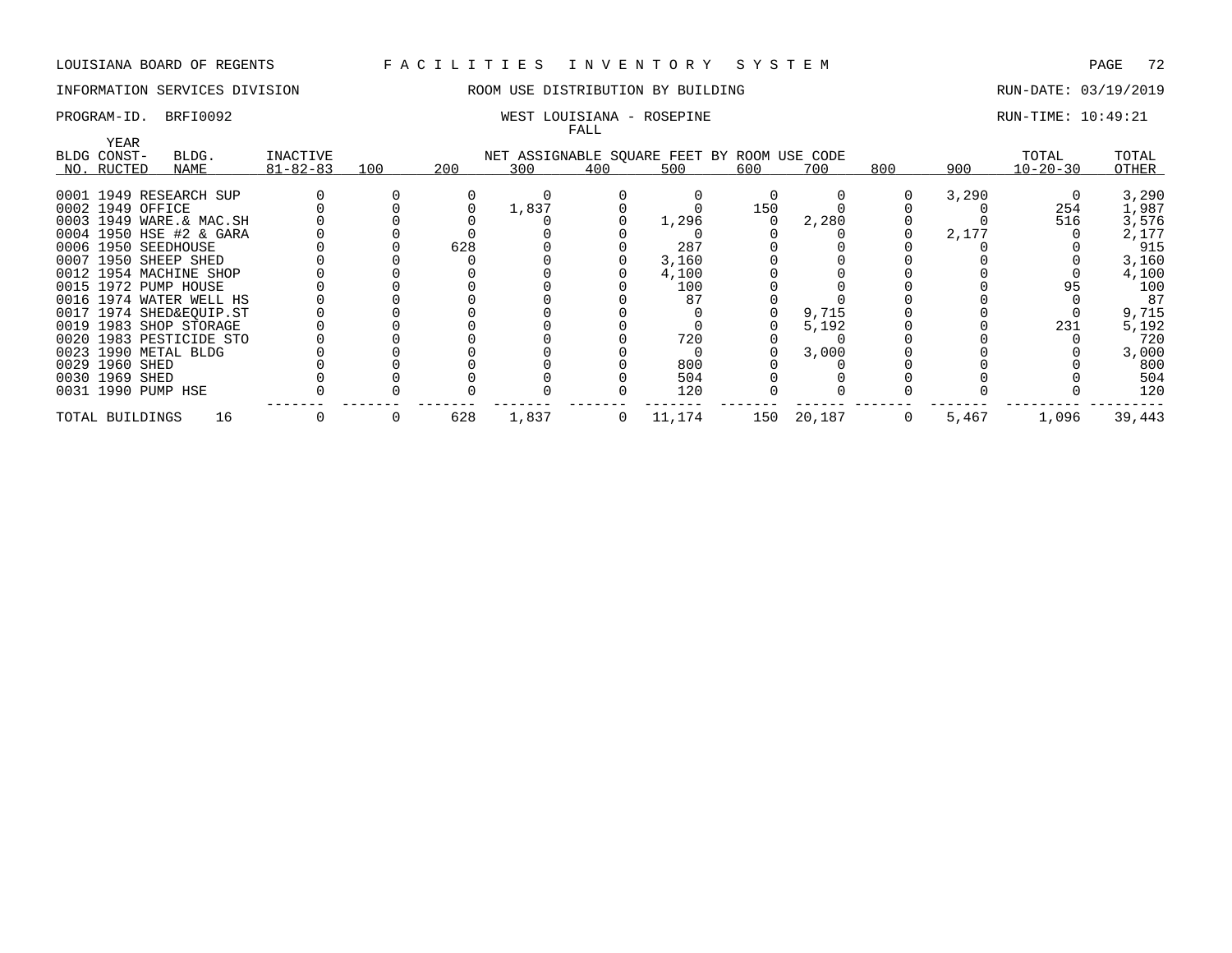# INFORMATION SERVICES DIVISION ROOM USE DISTRIBUTION BY BUILDING RUN-DATE: 03/19/2019

FALL

# PROGRAM-ID. BRFI0092 **EXAM-ID.** BRFI0092 **RUN-TIME: 10:49:21**

| YEAR<br>BLDG CONST- | BLDG.                   | INACTIVE       |     |     |       |     | NET ASSIGNABLE SQUARE FEET BY ROOM USE CODE |       |     |     |     | TOTAL          | TOTAL  |
|---------------------|-------------------------|----------------|-----|-----|-------|-----|---------------------------------------------|-------|-----|-----|-----|----------------|--------|
| NO. RUCTED          | NAME                    | $81 - 82 - 83$ | 100 | 200 | 300   | 400 | 500                                         | 600   | 700 | 800 | 900 | $10 - 20 - 30$ | OTHER  |
|                     | 0001 1948 EXHIBIT BLDG  |                |     |     |       |     |                                             | 4,277 |     |     |     |                | 4,277  |
|                     | 0002 1950 OFFICE BLDG   |                |     |     | ⊥,367 |     |                                             |       |     |     |     | 277            | L,367  |
|                     | 0003 1954 LVSTK EXHIBIT |                |     |     |       |     | 24,000                                      |       |     |     |     |                | 24,000 |
| 0004 1985 RESTROOMS |                         |                |     |     |       |     |                                             |       |     |     | 192 | 192            | 192    |
| TOTAL BUILDINGS     |                         |                |     |     | 367,  |     | 24,000                                      |       |     |     | 192 | 469            | 29,836 |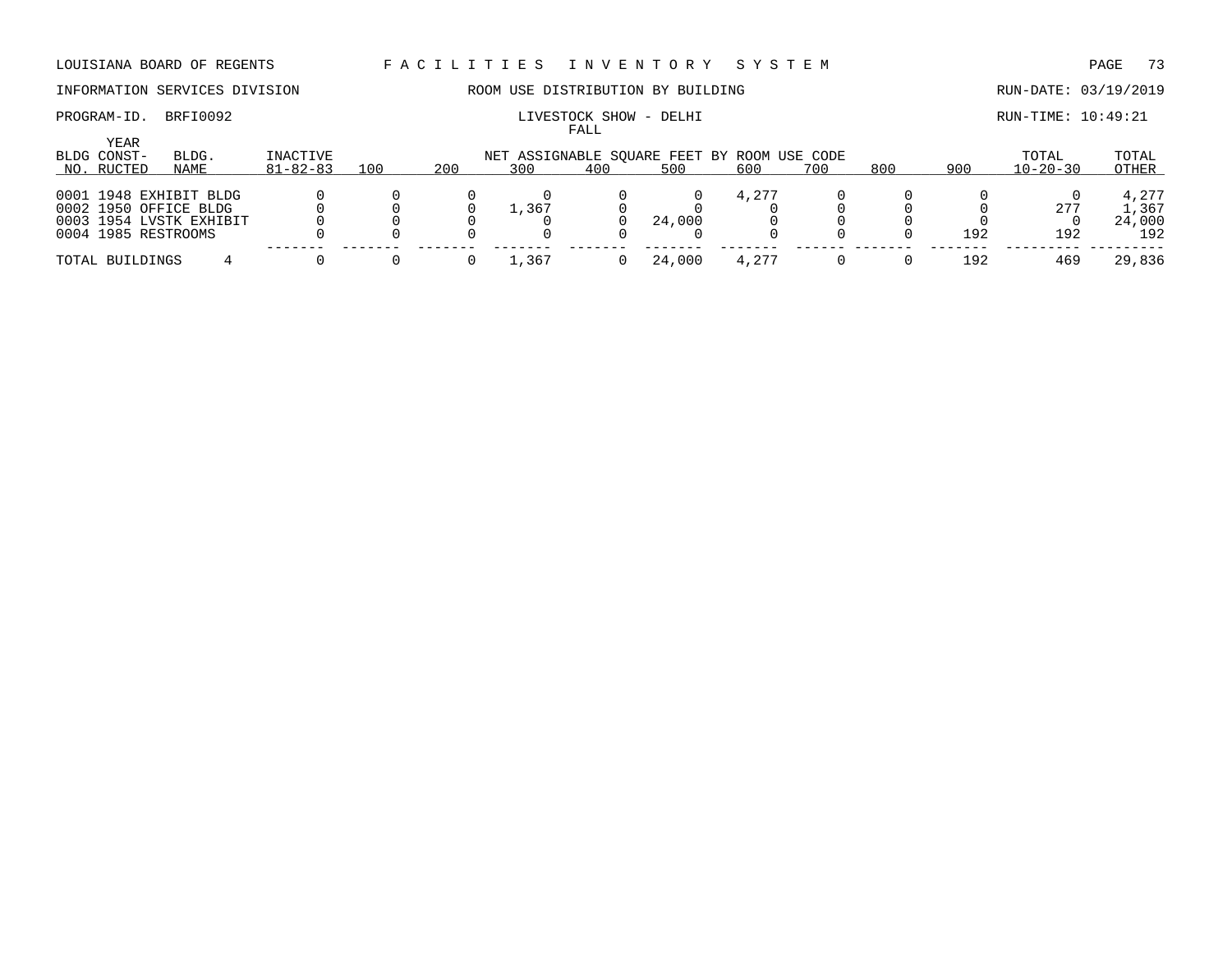# INFORMATION SERVICES DIVISION ROOM USE DISTRIBUTION BY BUILDING RUN-DATE: 03/19/2019

### PROGRAM-ID. BRFI0092 CONSERVATION: MACON RIDGE - WINNSBORO CONSERVATION: RUN-TIME: 10:49:21 FALL

| YEAR                  |                         |                |     |       |                                             | r unu |     |                |        |     |       |                |        |
|-----------------------|-------------------------|----------------|-----|-------|---------------------------------------------|-------|-----|----------------|--------|-----|-------|----------------|--------|
| BLDG CONST-           | BLDG.                   | INACTIVE       |     |       | NET ASSIGNABLE SQUARE FEET BY ROOM USE CODE |       |     |                |        |     |       | TOTAL          | TOTAL  |
| NO. RUCTED            | NAME                    | $81 - 82 - 83$ | 100 | 200   | 300                                         | 400   | 500 | 600            | 700    | 800 | 900   | $10 - 20 - 30$ | OTHER  |
| 0003 1955 OFFICE      |                         |                |     |       | 912                                         |       |     |                |        |     |       | 65             | 912    |
|                       | 0007 1959 STAFF RESIDEN |                |     |       |                                             |       |     |                |        |     | 1,440 |                | 1,440  |
|                       | 0008 1959 WOOD PUMP HOU |                |     |       |                                             |       |     |                | 266    |     |       |                | 266    |
|                       | 0010 1965 OLD SHOP-EOUI |                |     |       |                                             |       |     |                | 6,120  |     |       |                | 6,120  |
| 0019 1978 PESTICIDE   |                         |                |     |       |                                             |       |     |                | 1,136  |     |       | 64             | 1,136  |
|                       | 0022 1986 FORGAGE/COTTO |                |     | 1,464 |                                             |       |     |                | 18     |     |       | 174            | 1,482  |
|                       | 0025 1959 WELL & PUMP S |                |     |       |                                             |       | 195 |                |        |     |       |                | 195    |
| 0031 1993 MRRS OFFICE |                         |                |     |       | 1,166                                       |       |     |                |        |     |       | 279            | 1,201  |
|                       | 0033 1994 EQUIP STOR SO |                |     |       |                                             |       |     |                | 5,325  |     |       |                | 5,325  |
|                       | 0035 1999 T.H. SCOTT CE |                |     |       | 4,000                                       |       |     |                |        |     |       |                | 4,000  |
|                       | 0036 1999 SHOP/STOR BLD |                |     |       |                                             |       |     |                | 4,950  |     |       |                | 4,950  |
|                       | 0038 2002 PEST MGMT LAB |                |     | 3,850 |                                             |       |     |                |        |     |       |                | 3,850  |
| 0039 1992 GREENHOUSE  |                         |                |     |       |                                             |       | 125 |                |        |     |       |                | 125    |
| 0044 2007 STORAGE     |                         |                |     |       |                                             |       |     |                | 2,995  |     |       |                | 2,995  |
| TOTAL BUILDINGS       | 14                      |                | 0   | 5,314 | 6,078                                       | U     | 320 | $\overline{0}$ | 20,845 | 0   | 1,440 | 582            | 33,997 |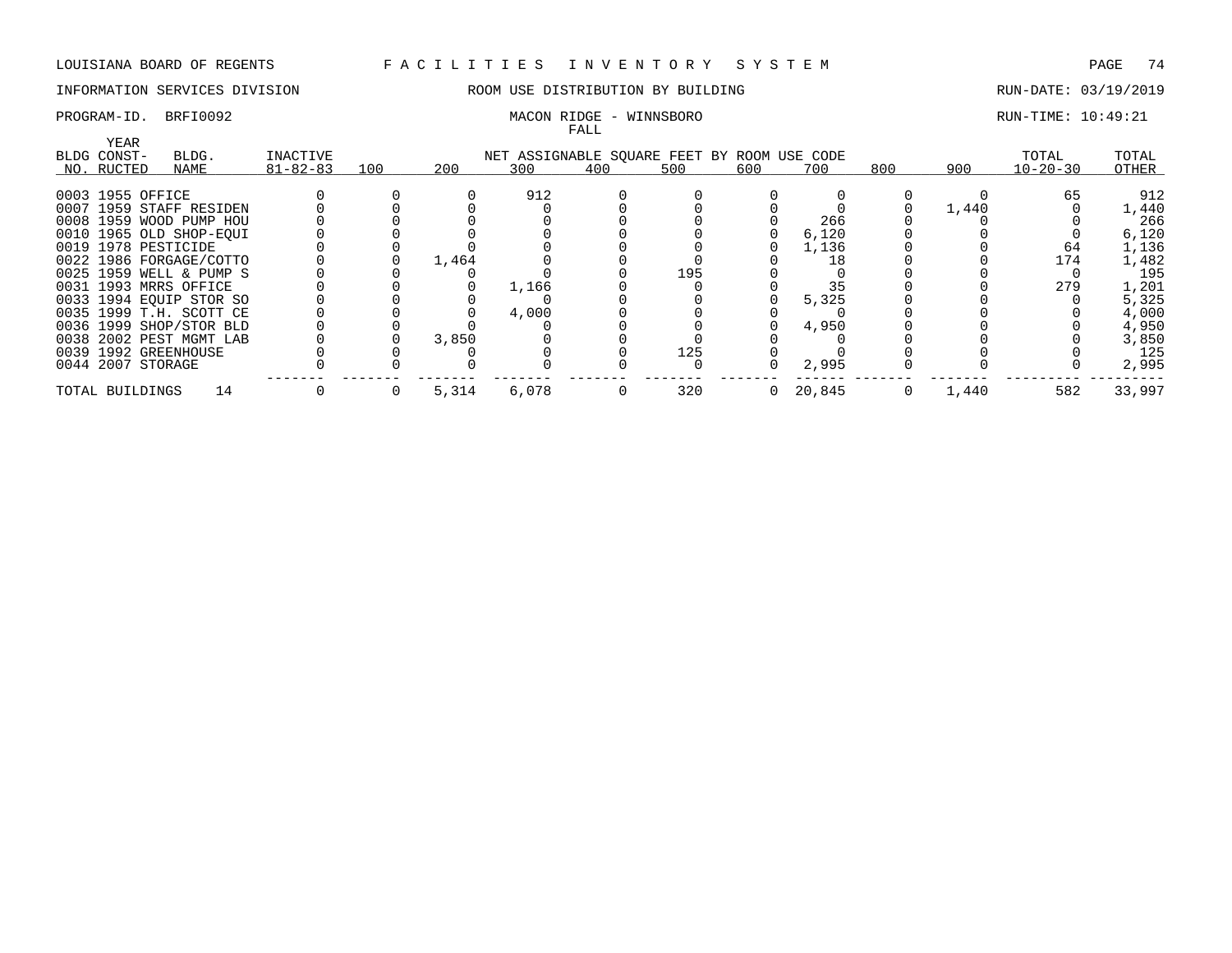# INFORMATION SERVICES DIVISION ROOM USE DISTRIBUTION BY BUILDING RUN-DATE: 03/19/2019

### PROGRAM-ID. BRFI0092 **RUN-TIME:** 10:49:21 FALL

| YEAR                  |                         |                |     |       |                                             |     |     |       |       |     |       |                |        |
|-----------------------|-------------------------|----------------|-----|-------|---------------------------------------------|-----|-----|-------|-------|-----|-------|----------------|--------|
| BLDG CONST-           | BLDG.                   | INACTIVE       |     |       | NET ASSIGNABLE SQUARE FEET BY ROOM USE CODE |     |     |       |       |     |       | TOTAL          | TOTAL  |
| NO. RUCTED            | NAME                    | $81 - 82 - 83$ | 100 | 200   | 300                                         | 400 | 500 | 600   | 700   | 800 | 900   | $10 - 20 - 30$ | OTHER  |
|                       | 0001 1927 EMPLOYEE HSE  |                |     |       |                                             |     |     |       |       |     | 1,270 |                | 1,270  |
| 0002 1927 PUMP SHED   |                         |                |     |       |                                             |     |     |       | 120   |     |       |                | 120    |
| 0003 1927 MAIN LODGE  |                         |                | 614 |       |                                             |     |     | 825   |       |     | 1,490 |                | 2,929  |
|                       | 0004 1927 FACULTY CABIN |                |     |       |                                             |     |     |       |       |     | 374   |                | 374    |
|                       | 0029 1964 LUMBER DRYING |                |     |       |                                             |     |     |       | 1,608 |     |       |                | 1,608  |
|                       | 0036 1973 WOOD WORKING  |                |     |       |                                             |     |     |       | 1,497 |     |       |                | 1,497  |
|                       | 0037 1974 EMPLOYEE HSE  |                |     |       |                                             |     |     |       |       |     | 1,448 |                | 1,448  |
| 0045 1983 OFFICE      |                         |                |     |       | 258                                         |     |     |       | 66    |     | 570   |                | 894    |
| 0050 1901 TOOL SHOP   |                         |                |     | 1,300 |                                             |     |     |       |       |     |       |                | 1,300  |
|                       | 0055 1989 LAUNDRY/STORA |                |     |       |                                             |     |     |       | 330   |     |       |                | 330    |
| 0057 1927 SHOWER BLDG |                         |                |     |       |                                             |     |     |       |       |     | 329   |                | 329    |
| 0058 1988 FUEL SHED   |                         |                |     |       |                                             |     |     |       | 237   |     |       |                | 237    |
|                       | 0072 1940 KNIGHT HOUSE  |                |     |       |                                             |     |     | 1,150 |       |     | 400   |                | 1,550  |
|                       | 0073 1940 KNIGHT STOR/G |                |     |       |                                             |     |     |       | 504   |     |       |                | 504    |
|                       | 0083 1992 STORAGE SHED  |                |     |       |                                             |     |     |       | 2,820 |     |       |                | 2,820  |
| TOTAL BUILDINGS       | 15                      |                | 614 | 1,300 | 258                                         |     |     | 1,975 | 7,182 |     | 5,881 |                | 17,210 |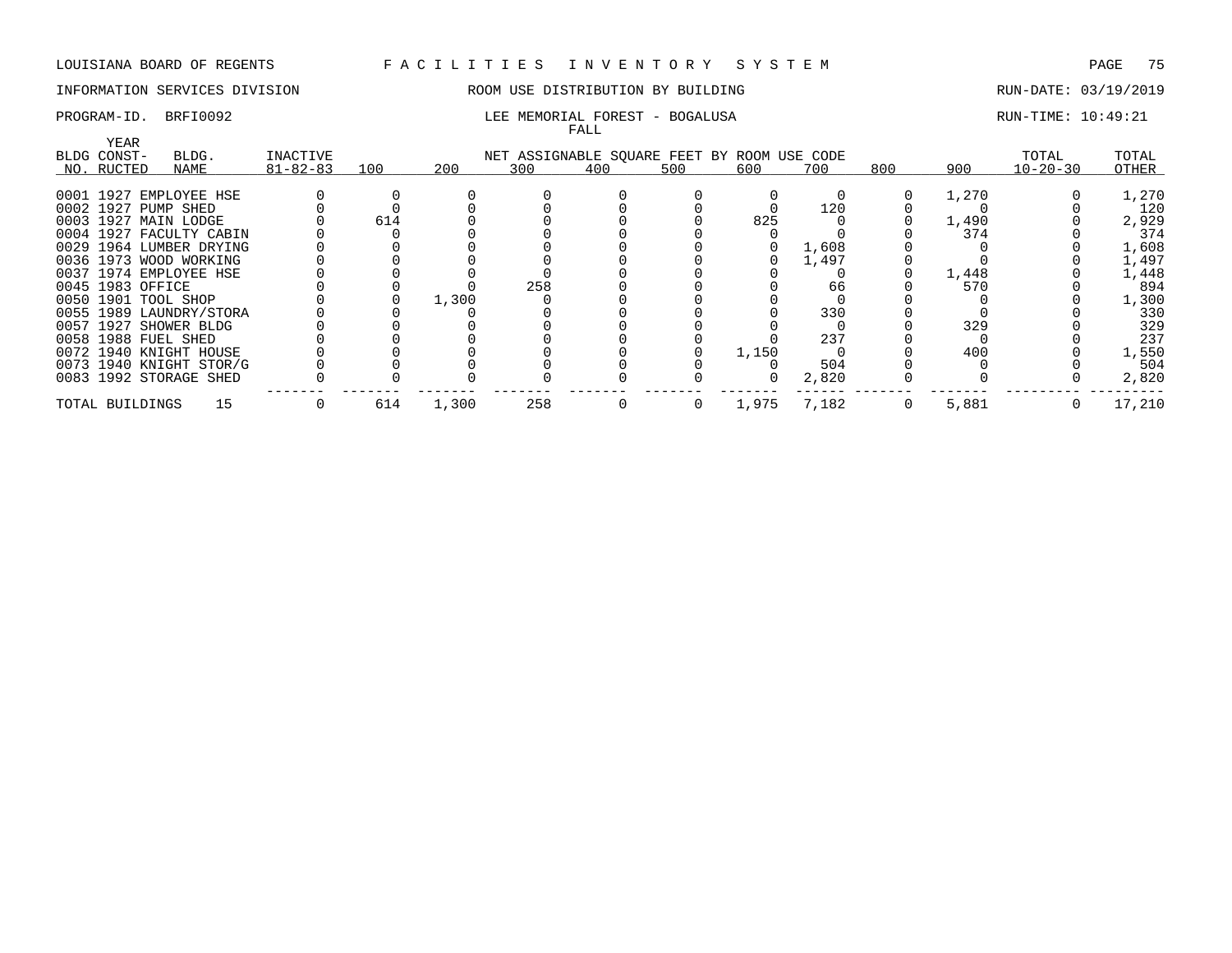YEAR

## LOUISIANA BOARD OF REGENTS F A C I L I T I E S I N V E N T O R Y S Y S T E M PAGE 76

# INFORMATION SERVICES DIVISION ROOM USE DISTRIBUTION BY BUILDING RUN-DATE: 03/19/2019

### PROGRAM-ID. BRFI0092 CAMP GRANT WALKER - POLLOCK RUN-TIME: 10:49:21 FALL

| ۱۳۳٬۲۰<br>BLDG CONST- | BLDG.                   | <b>INACTIVE</b> |              |          | NET ASSIGNABLE SQUARE FEET BY ROOM USE CODE |              |          |               |          |     |              | TOTAL          | TOTAL  |
|-----------------------|-------------------------|-----------------|--------------|----------|---------------------------------------------|--------------|----------|---------------|----------|-----|--------------|----------------|--------|
| NO. RUCTED            | <b>NAME</b>             | $81 - 82 - 83$  | 100          | 200      | 300                                         | 400          | 500      | 600           | 700      | 800 | 900          | $10 - 20 - 30$ | OTHER  |
|                       |                         |                 |              |          |                                             |              |          |               |          |     |              |                |        |
|                       | 0002 1968 DRINK FOUNTAI |                 | 0            | 0        | 0                                           | 0            | 160      | 0             | 0        | 0   | 0            | O              | 160    |
|                       | 0003 1968 DRINK FOUNTAI |                 | 0            | $\Omega$ | $\Omega$                                    | O            | 192      |               | $\Omega$ |     | 0            |                | 192    |
|                       | 0004 1974 LOG CABIN #1  |                 | $\Omega$     | $\Omega$ |                                             |              | O        |               | 60       |     | 869          |                | 929    |
|                       | 0005 1974 LOG CABIN #2  |                 | 0            |          |                                             |              | $\Omega$ |               | $\Omega$ |     | 912          |                | 912    |
|                       | 0006 1974 LOG CABIN #3  |                 |              |          |                                             |              |          |               | 53       |     | 823          |                | 876    |
|                       | 0007 1974 ARTS & CRAFTS |                 | $\Omega$     |          |                                             |              |          | 3,200         |          |     | $\Omega$     |                | 3,200  |
|                       | 0008 1974 SHADOWS STF C |                 |              |          |                                             |              |          |               |          |     | 841          |                | 841    |
|                       | 0009 1974 OLD DANCE HAL |                 |              |          |                                             |              |          | 2,400         |          |     | 0            | $\Omega$       | 2,400  |
| 0010 1974 OFFICE      |                         |                 | 0            |          |                                             |              |          | $\Omega$      | 902      |     | <sup>0</sup> | 40             | 902    |
|                       | 0011 1974 EDUCATION CEN |                 | $\Omega$     |          |                                             |              | $\Omega$ | 3,950         | 170      |     |              | 80             | 4,120  |
|                       | 0012 1978 SWIMMING POOL |                 | $\Omega$     |          |                                             |              |          | 4,170         |          |     |              | $\Omega$       | 4,170  |
|                       |                         |                 | $\Omega$     |          |                                             |              |          |               |          |     |              |                |        |
|                       | 0013 1979 MAINT. SHOP   |                 |              |          |                                             |              |          |               | 4,970    |     | 0            | 30             | 4,970  |
|                       | 0014 1983 GIRLS CABIN # |                 |              |          |                                             |              |          |               | 35       |     | 1,695        | 70             | 1,730  |
|                       | 0015 1983 GIRLS CABIN # |                 | $\Omega$     |          |                                             |              |          |               | 70       |     | 1,695        | 35             | 1,765  |
|                       | 0016 1983 GIRLS CABIN   |                 | $\Omega$     |          |                                             |              |          |               | 70       |     | 1,695        | 35             | 1,765  |
|                       | 0017 1983 GIRLS CABIN # |                 |              |          |                                             |              |          |               | 70       |     | 1,695        | 35             | 1,765  |
|                       | 0018 1983 GIRLS CABIN   |                 | $\Omega$     |          |                                             |              |          |               | 70       |     | 1,695        | 35             | 1,765  |
|                       | 0019 1983 GIRLS CABIN # |                 |              |          |                                             |              |          |               | 70       |     | 1,695        | 35             | 1,765  |
|                       | 0020 1984 BOYS CABIN #1 |                 | U            |          |                                             |              |          |               | 70       |     | 1,695        | 35             | 1,765  |
|                       | 0021 1984 BOYS CABIN #1 |                 | $\Omega$     |          |                                             |              |          |               | 70       |     | 1,695        | 35             | 1,765  |
|                       | 0022 1984 BOYS CABIN #1 |                 |              |          |                                             |              |          |               | 70       |     | 1,695        | 35             | 1,765  |
|                       | 0023 1984 CARETAKERS HS |                 | $\Omega$     |          |                                             |              |          |               | $\Omega$ | 0   | 2,113        | 0              | 2,113  |
|                       | 0024 1992 MULTI BLDG    |                 | $\Omega$     | $\Omega$ | 223                                         |              |          | 6,189         | 365      | 302 | 343          | 477            | 7,422  |
|                       | 0025 1986 GIRLS BATHHOU |                 | U            |          |                                             |              |          |               | $\Omega$ |     | 1,960        | 1,962          | 1,960  |
|                       | 0026 1986 BOYS CABIN #1 |                 | $\Omega$     |          |                                             |              |          |               | 70       | 0   | 1,695        | 35             | 1,765  |
|                       | 0027 1986 BOYS BATHHOUS |                 | <sup>0</sup> |          |                                             |              |          |               | $\Omega$ |     | 1,960        | $\overline{0}$ | 1,960  |
|                       | 0028 1986 BOYS CABIN #2 |                 | $\Omega$     |          |                                             |              |          |               | 70       |     | 1,695        | 35             | 1,765  |
|                       | 0030 1901 OUTDOOR PAVIL |                 | $\Omega$     |          |                                             |              | 2,304    |               | $\Omega$ |     | O            | $\Omega$       | 2,304  |
|                       | 0032 1901 POOL EOUIP BL |                 |              |          |                                             |              | $\Omega$ |               | 36       |     |              | 284            | 36     |
|                       | 0058 1938 GREEK THEATRE |                 | $\Omega$     |          |                                             |              | 1,500    |               |          |     |              | $\Omega$       | 1,500  |
|                       | 0059 1955 WATER TANK &  |                 | $\Omega$     |          |                                             |              | 200      |               |          |     |              |                | 200    |
|                       |                         |                 | $\Omega$     |          |                                             |              |          |               |          |     |              |                |        |
|                       | 0061 2003 CAMP STORE    |                 |              |          |                                             |              | 750      |               |          |     |              |                | 750    |
|                       | 0062 2003 CLASSROOM     |                 | 765          |          |                                             |              | 0        |               |          |     |              |                | 765    |
|                       | 0063 2005 STORAGE BUILD |                 | 0            |          |                                             |              |          |               | 6,300    |     |              |                | 6,300  |
| 0068 2005 CHAPEL      |                         |                 | $\Omega$     |          |                                             |              | 2,350    |               |          |     | U            |                | 2,350  |
|                       | 0069 2008 RESTROOM      |                 | $\Omega$     |          |                                             |              | $\Omega$ |               |          |     | 1,380        |                | 1,380  |
|                       | 0070 2010 FIELD CLASSRO |                 | $\Omega$     |          |                                             |              | 3,350    |               |          |     |              | $\Omega$       | 3,350  |
|                       | 0071 2009 RIFLE RANGE C |                 | 0            |          |                                             |              | 1,450    |               |          |     |              |                | 1,450  |
|                       | 0072 2011 SKEET HOUSE   |                 | $\Omega$     |          |                                             |              | 50       |               |          |     |              |                | 50     |
|                       | 0073 2011 SKEET HOUSE # |                 | $\Omega$     |          |                                             |              | 50       |               |          |     |              |                | 50     |
|                       | 0074 2011 SKEET HOUSE # |                 | $\Omega$     |          |                                             |              | 50       |               |          |     |              |                | 50     |
| TOTAL BUILDINGS       | 41                      | $\Omega$        | 765          | $\Omega$ | 223                                         | $\mathbf{0}$ | 12,406   | 19,909 13,591 |          | 302 | 29,846       | 3,293          | 77,042 |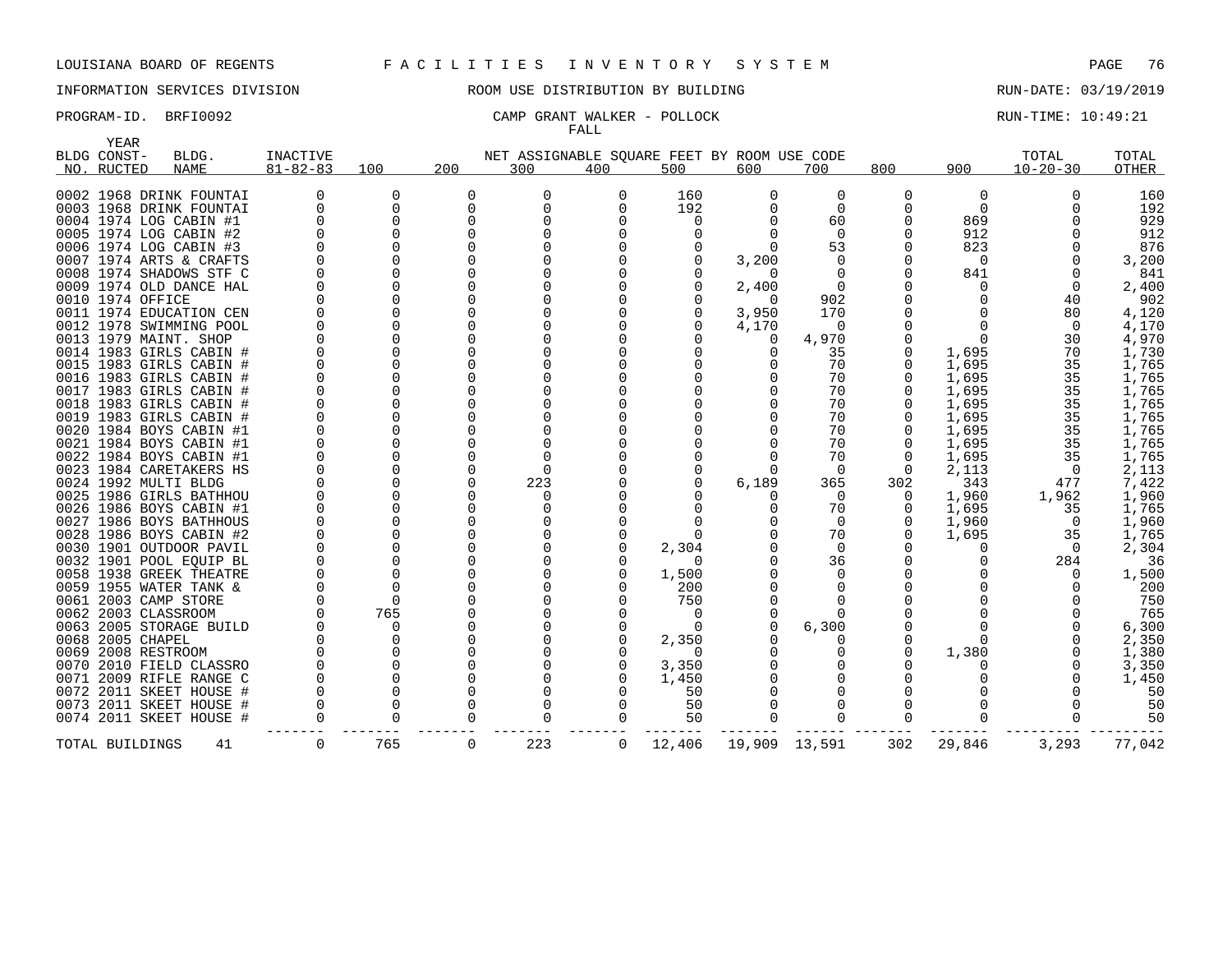# PROGRAM-ID. BRFI0092 **PARISH OFFICE** PARISH OFFICE RUN-TIME: 10:49:21

# INFORMATION SERVICES DIVISION ROOM USE DISTRIBUTION BY BUILDING RUN-DATE: 03/19/2019

FALL

| YEAR<br>BLDG CONST- | BLDG.                                              | INACTIVE       |     |          | NET ASSIGNABLE SOUARE FEET BY ROOM USE CODE |     |     |     |     |     |     | TOTAL          | TOTAL           |
|---------------------|----------------------------------------------------|----------------|-----|----------|---------------------------------------------|-----|-----|-----|-----|-----|-----|----------------|-----------------|
| NO. RUCTED          | NAME                                               | $81 - 82 - 83$ | 100 | 200      | 300                                         | 400 | 500 | 600 | 700 | 800 | 900 | $10 - 20 - 30$ | OTHER           |
|                     | 0083 1976 SYNGENTA BLDG<br>0105 1987 PARISH OFFICE |                |     | $\Omega$ | 26,700<br>5,625                             |     |     |     |     |     |     |                | 26,700<br>5,625 |
|                     |                                                    |                |     |          |                                             |     |     |     |     |     |     |                |                 |
| TOTAL BUILDINGS     |                                                    |                |     |          | 32,325                                      |     |     |     |     |     |     |                | 32,325          |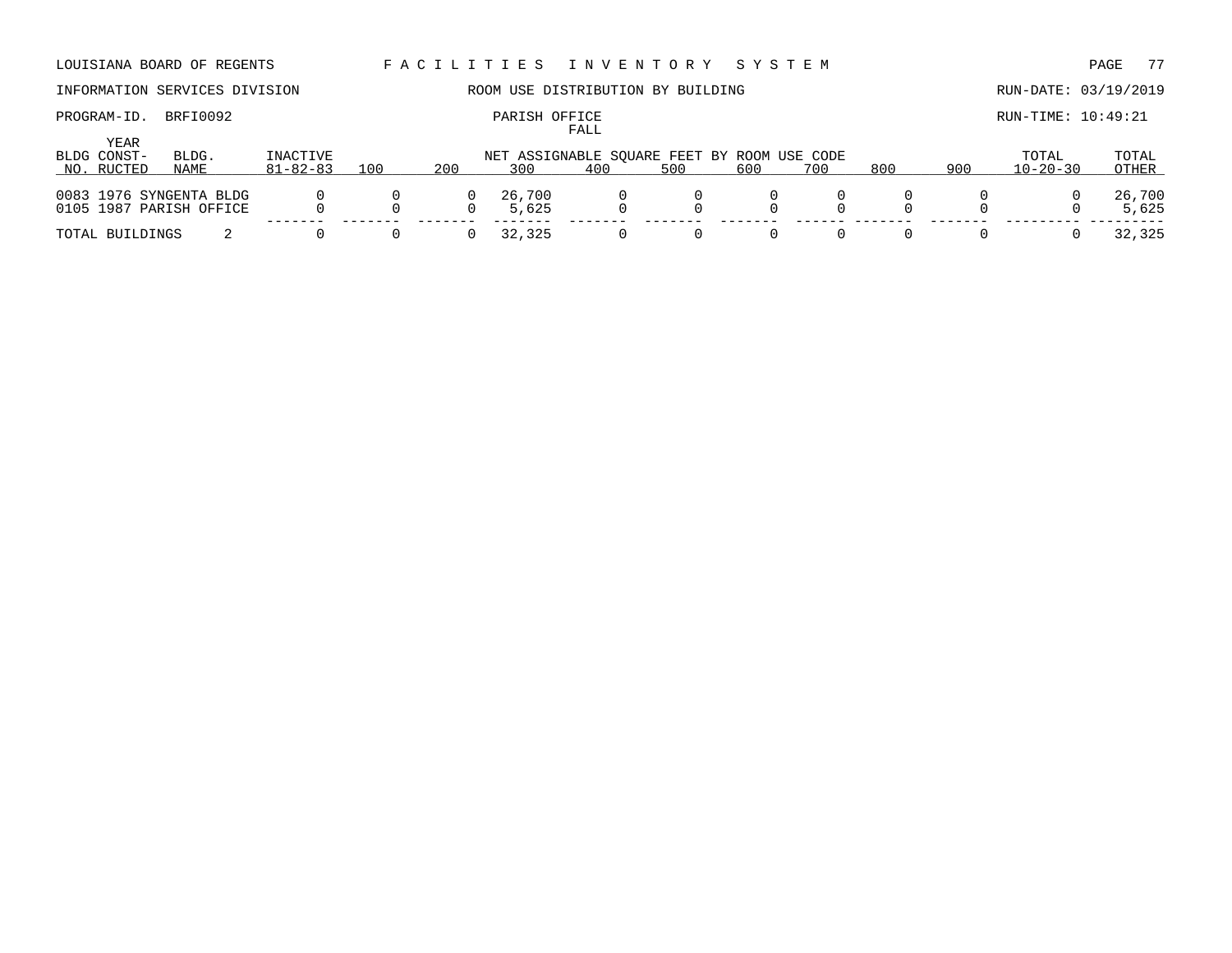| LOUISIANA BOARD OF REGENTS        |               |                            |        | FACILITIES |        | I N V E N T O R Y                                  |       | SYSTEM |       |     |     |                         | - 78<br>PAGE   |
|-----------------------------------|---------------|----------------------------|--------|------------|--------|----------------------------------------------------|-------|--------|-------|-----|-----|-------------------------|----------------|
| INFORMATION SERVICES DIVISION     |               |                            |        |            |        | ROOM USE DISTRIBUTION BY BUILDING                  |       |        |       |     |     | RUN-DATE: 03/19/2019    |                |
| PROGRAM-ID.                       | BRFI0092      |                            |        |            |        | L.S.U. LAW CENTER<br>FALL                          |       |        |       |     |     | RUN-TIME: 10:49:21      |                |
| YEAR<br>BLDG CONST-<br>NO. RUCTED | BLDG.<br>NAME | INACTIVE<br>$81 - 82 - 83$ | 100    | 200        | 300    | NET ASSIGNABLE SQUARE FEET BY ROOM USE CODE<br>400 | 500   | 600    | 700   | 800 | 900 | TOTAL<br>$10 - 20 - 30$ | TOTAL<br>OTHER |
| 0069 1969 HEBERT LAW CT           |               | 110                        | 23,895 | 605        | 42,593 | 52,636                                             | 3,527 | 10,141 | 2,178 | 0   | 0   | 55,970                  | 135,685        |
|                                   |               |                            |        |            |        |                                                    |       |        |       |     |     |                         |                |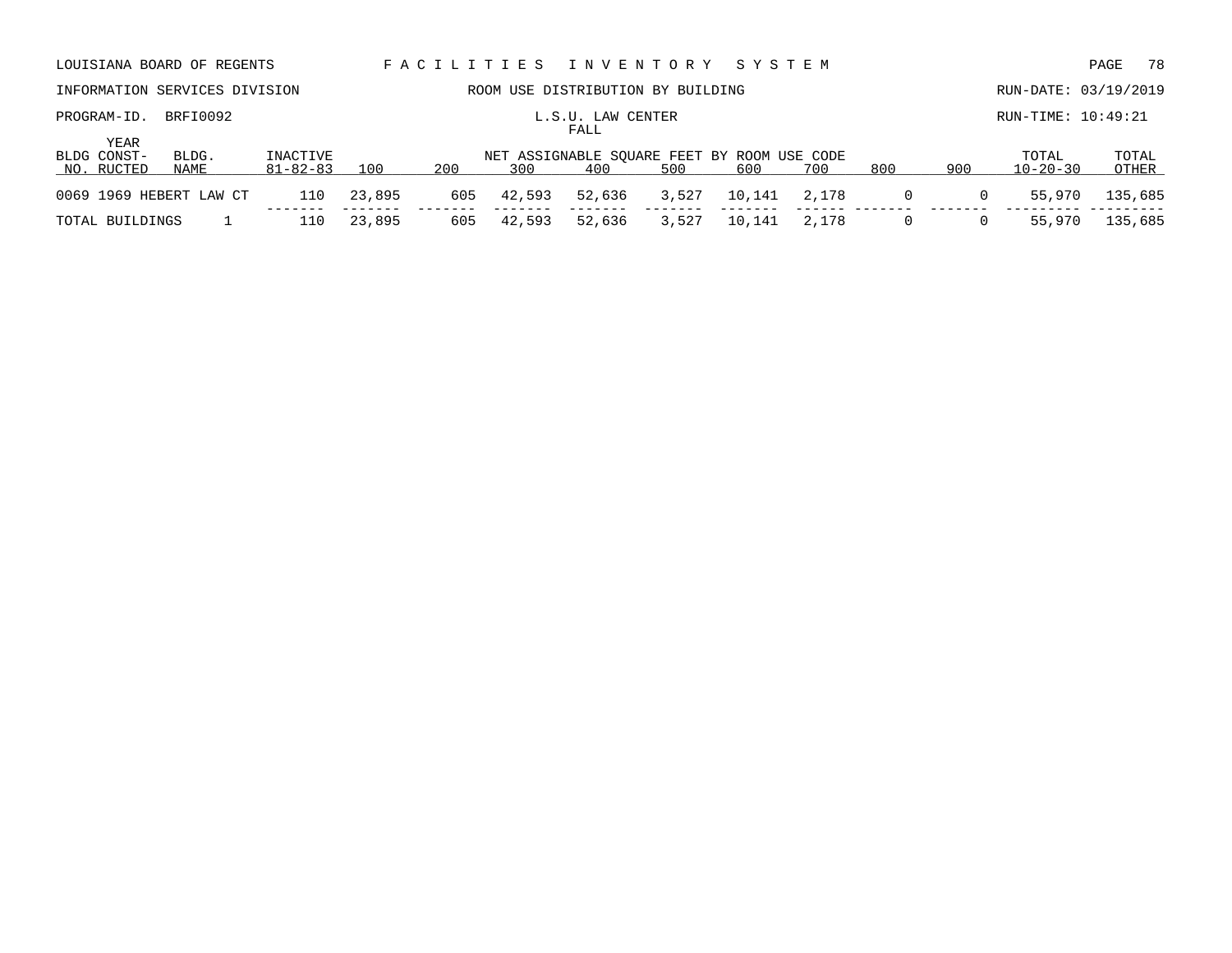# INFORMATION SERVICES DIVISION ROOM USE DISTRIBUTION BY BUILDING RUN-DATE: 03/19/2019

### PROGRAM-ID. BRFI0092 SOUTHERN UNIVERSITY-BATON ROUGE RUN-TIME: 10:49:21 FALL

| <b>YEAR</b> |                                                    |                 |          |               |                      |          |                                             |                |                 |               |                  |                   |                  |
|-------------|----------------------------------------------------|-----------------|----------|---------------|----------------------|----------|---------------------------------------------|----------------|-----------------|---------------|------------------|-------------------|------------------|
| BLDG CONST- | BLDG.                                              | INACTIVE        |          |               |                      |          | NET ASSIGNABLE SOUARE FEET BY ROOM USE CODE |                |                 |               |                  | TOTAL             | TOTAL            |
| NO. RUCTED  | <b>NAME</b>                                        | $81 - 82 - 83$  | 100      | 200           | 300                  | 400      | 500                                         | 600            | 700             | 800           | 900              | $10 - 20 - 30$    | <b>OTHER</b>     |
|             | LF01 1978 SILOS 1-2-3                              |                 | $\Omega$ | $\Omega$      | 0                    | O        | 538                                         | $\Omega$       | $\Omega$        | 0             | 0                |                   | 538              |
|             | LF02 1980 Beef Feeding                             | 0               | $\Omega$ | 0             | 0                    | O        | 13,200                                      |                | ∩               | 0             |                  |                   | 13,200           |
|             | LF03 1980 Butler Feed T                            |                 | $\Omega$ | 0             | $\mathbf 0$          | ∩        | 219                                         |                |                 | 0             |                  |                   | 219              |
|             | LF04 2006 Cattle Feed S                            |                 | $\Omega$ | $\Omega$      | 0                    |          | 21,000                                      |                |                 | 0             |                  |                   | 21,000           |
|             | LF05 2006 Cattle Shed                              |                 |          | $\Omega$      | $\Omega$             |          | 150                                         |                |                 | $\Omega$      |                  |                   | 150              |
|             | LF06 1980 Equipment Sto                            |                 |          | $\Omega$      | $\Omega$             |          | 7,500                                       |                |                 |               |                  |                   | 7,500            |
|             | LF07 1909 Farm Service                             |                 |          |               | $\Omega$             |          | 1,830                                       |                |                 |               |                  |                   | 1,830            |
|             | LF08 1978 Portable BLDG                            |                 |          | $\Omega$      | $\mathbf 0$          |          | 382                                         |                |                 |               |                  |                   | 382              |
|             | LF09 1999 M.E. Livestoc                            |                 |          |               | $\Omega$             |          | 78,315                                      |                |                 |               |                  |                   | 78,315           |
|             | LF10 1980 Metal Feed Ta                            |                 |          | <sup>n</sup>  | $\Omega$             |          | 538                                         |                |                 |               |                  |                   | 538              |
|             | LF11 2010 Opelousas Bui                            |                 |          |               | O                    |          | 7,777                                       |                |                 | $\Omega$      |                  |                   | 7,777            |
|             | M100 2007 Millennium Ap                            |                 |          | $\cap$        | 0                    |          |                                             |                |                 |               | 30,790           | 15,180            | 30,790           |
|             | M200 2007 Millennium Ap                            |                 |          |               | $\Omega$             |          |                                             |                |                 | 0             | 34,494           | 14,458            | 34,494           |
|             | M300 2007 Millennium Ap                            |                 |          |               | U                    |          |                                             |                |                 | 0             | 34,967           | 11,782            | 34,967           |
|             | M400 2007 Millennium Ap                            |                 |          |               | $\Omega$<br>$\Omega$ |          | $\Omega$                                    |                |                 | 0             | 35,115           | 13,268            | 35,115           |
|             | 0002 1914 Archives and                             | $\Omega$        |          |               | 0                    |          | $\Omega$<br>$\Omega$                        | 872<br>O       |                 | $\Omega$      |                  |                   | 872<br>866       |
|             | 0006 1959 Farm Cottage<br>0017 1922 Residence Hal  | 866<br>$\Omega$ |          |               | 3,250                |          | $\Omega$                                    |                | 1,015           |               |                  |                   | 4,265            |
|             | 0018 1920 R E McNair Ha                            |                 | 3,271    | $\Omega$      | 1,885                |          | 960                                         |                |                 |               |                  | 2,177             | 6,116            |
|             | 0020 1921 AROTC Gathers                            | 0               | 5,719    | 2,500         | 1,153                |          | 0                                           |                | 140             |               |                  | 5,920             | 9,512            |
|             | 0029 1940 Army ROTC Fit                            |                 | 691      | 1,064         | U                    |          |                                             |                |                 |               |                  | 66                | 1,755            |
|             | 0030 1900 Mechanical Bl                            |                 |          |               | $\Omega$             |          |                                             | 640            |                 |               |                  |                   | 640              |
|             | 0032 1928 M.L. Harvey M                            |                 |          |               | $\Omega$             |          | <sup>0</sup>                                | 6,751          |                 |               |                  |                   | 6,751            |
|             | 0039 1928 Intramural Au                            | 12,603          |          | <sup>0</sup>  | <sup>0</sup>         |          |                                             | O              | $\cap$          |               |                  | $\Omega$          | 12,603           |
|             | 0040 1928 J.S. Clark An                            |                 |          |               | 2,040                |          |                                             |                | 323             |               |                  | 4,340             | 2,363            |
|             | 0042 1941 Collect and R                            | 3,319           |          |               | O                    |          |                                             |                |                 |               |                  |                   | 3,319            |
|             | 0043 1939 Wallace L Bra                            | 20,473          |          | $\Omega$      | $\Omega$             |          |                                             |                |                 |               |                  |                   | 20,473           |
|             | 0044 1948 Lottie Anthon                            | 7,133           |          | 1,914         | 5,037                |          |                                             |                |                 |               |                  |                   | 14,084           |
|             | 0046 1958 Jesse Owens H                            | 8,828           |          | ∩             | 0                    |          |                                             |                |                 |               |                  | $\Omega$          | 8,828            |
|             | 0048 1941 Grandison Dor<br>0049 1940 A.W. Mumford  |                 |          |               | 507<br>0             | 283      | 90,300                                      |                | 419<br>$\Omega$ | $\Omega$<br>0 | 16,610<br>O      | 2,858<br>$\Omega$ | 17,819<br>90,300 |
|             | 0054 1923 Farm Cottage                             |                 |          |               | <sup>0</sup>         |          |                                             |                |                 | 0             | 1,158            | <sup>n</sup>      | 1,158            |
|             | 0055 1952 J.S. Clark Me                            |                 |          |               | 1,673                |          |                                             |                |                 |               | O                | 505               | 1,673            |
|             | 0056 1952 A.A. LENOIR C                            | $\mathbf 0$     | 12,557   | 3,004         | 20,449               | 17,682   |                                             | 6,753          |                 | 0             | 650              | 4,360             | 61,095           |
|             | 0066 1957 W. Pass Polic                            |                 |          | O             | 1,580                |          | <sup>0</sup>                                |                |                 | 0             | O                |                   | 1,580            |
|             | 0068 1939 Calf Barn                                |                 |          |               | 0                    |          | 2,143                                       |                |                 |               |                  | $\Omega$          | 2,143            |
|             | 0074 1975 Horticulture                             | $\Omega$        |          |               |                      |          | 3,081                                       |                |                 |               |                  |                   | 3,081            |
|             | 0085 1954 C T Seymoure                             | 70              | 2,378    | 0             | 3,464                | $\Omega$ | 20,649                                      |                | $\Omega$        |               |                  | 8,397             | 26,561           |
|             | 0090 1953 John W. Fishe                            | $\Omega$        | 3,387    | 20,033        | 10,802               | 357      |                                             |                | 205             |               |                  | 10,900            | 34,784           |
|             | 0091 1951 T. A. DeBose                             | $\Omega$        | 6,755    | 719           | 1,024                | 3,366    |                                             |                | $\Omega$        |               |                  | 3,647             | 11,864           |
|             | 0096 1950 Sewage Pump S                            |                 |          | U             | O                    |          |                                             |                | 156             |               |                  |                   | 156              |
|             | 0097 1957 Sewage Pump S                            |                 |          |               | O                    |          |                                             |                | 156             |               |                  |                   | 156              |
|             | 0098 1954 Washington Ha                            | 14,595          |          | ∩             | $\Omega$             |          | 0                                           |                | $\Omega$        | 0             |                  | $\Omega$          | 14,595           |
|             | 0099 1954 Horace G. Whi<br>0100 1954 William E. Re |                 |          | ∩<br>$\Omega$ | 153<br>153           |          | 0<br>$\Omega$                               | 1,038<br>1,012 | $\Omega$<br>371 | $\Omega$      | 10,384<br>10,007 | 2,088<br>1,617    | 11,575<br>11,543 |
|             | 0122 1956 Student Athle                            |                 |          | 411           | 4,124                |          | <sup>0</sup>                                | 846            |                 |               |                  |                   | 5,381            |
|             | 0124 1956 Bethune Hall                             | 16,083          |          | $\Omega$      | 0                    |          |                                             | ∩              |                 |               |                  | $\Omega$          | 16,083           |
|             | 0125 1900 P E Thrift Ha                            |                 | 6,936    | 2,310         | 8,413                | 293      | $\Omega$                                    | 548            |                 | $\Omega$      | 0                | 8,803             | 18,500           |
|             |                                                    |                 |          |               |                      |          |                                             |                |                 |               |                  |                   |                  |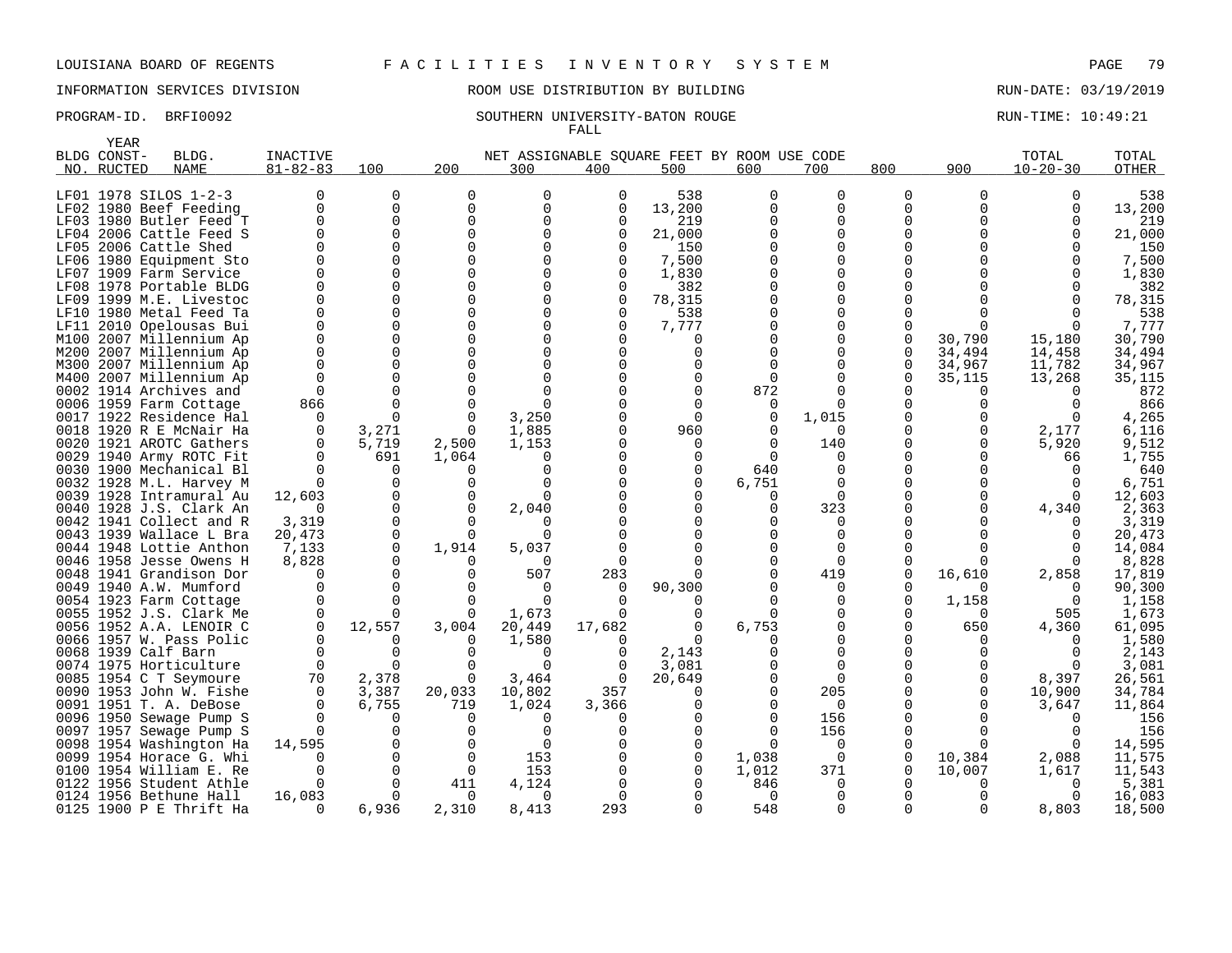INFORMATION SERVICES DIVISION ROOM USE DISTRIBUTION BY BUILDING RUN-DATE: 03/19/2019

### PROGRAM-ID. BRFI0092 SOUTHERN UNIVERSITY-BATON ROUGE RUN-TIME: 10:49:21 FALL

|      | <b>YEAR</b> |                                               |                      |                   |                      |                    |                                             |               |                |                      |               |                    |                    |                  |
|------|-------------|-----------------------------------------------|----------------------|-------------------|----------------------|--------------------|---------------------------------------------|---------------|----------------|----------------------|---------------|--------------------|--------------------|------------------|
|      | BLDG CONST- | BLDG.                                         | <b>INACTIVE</b>      |                   |                      |                    | NET ASSIGNABLE SOUARE FEET BY ROOM USE CODE |               |                |                      |               |                    | TOTAL              | TOTAL            |
|      | NO. RUCTED  | <b>NAME</b>                                   | $81 - 82 - 83$       | 100               | 200                  | 300                | 400                                         | 500           | 600            | 700                  | 800           | 900                | $10 - 20 - 30$     | <b>OTHER</b>     |
|      |             |                                               |                      |                   |                      |                    |                                             |               |                |                      |               |                    |                    |                  |
|      |             | 0126 1952 LAW CENTER AN                       | 0                    | $\mathbf 0$       | $\Omega$             | 1,245              | 144                                         | $\Omega$      | $\Omega$       | $\Omega$             | $\mathbf 0$   | 0                  | 1,211              | 1,389            |
|      |             | 0127 1956 Campus Police                       | 7,374                | 256               | 11,306               | 3,941              | 553                                         | $\Omega$      | $\Omega$       | 64                   | $\Omega$      | 0                  | 5,747              | 23,494           |
|      |             | 0128 1957 H Thurman CMP                       | $\Omega$             | 2,760             | 1,056                | 1,310              | 0                                           | $\Omega$      | 3,692          | $\Omega$             | $\Omega$      | 0                  | 2,420              | 8,818            |
|      |             | 0129 1956 Lab School Hi                       | $\Omega$             | $\Omega$          | $\Omega$             | $\Omega$           | $\Omega$                                    | 38,444        |                | $\Omega$             | $\Omega$      | 0                  | 132                | 38,444           |
|      |             | 0132 1956 Poultry Build                       | $\Omega$             | 449               | $\Omega$             | $\Omega$           | $\Omega$                                    | 3,540         |                | $\Omega$             | $\Omega$      | U                  | $\Omega$           | 3,989            |
|      |             | 0134 1956 Poultry Lab B                       | $\Omega$             | 1,264             | 380                  | 343                | $\Omega$                                    | 164           |                | $\Omega$             | $\Omega$      | $\Omega$           | 1,690              | 2,151            |
|      |             | 0135 1959 Smith Brown M                       | $\Omega$             | <sup>0</sup>      | $\Omega$             | 4,927              |                                             | O             | 31,538         | 352                  | $\Omega$      | $\Omega$           | 8,295              | 36,817           |
|      |             | 0136 1958 Dairy Creamry                       | $\Omega$             | $\Omega$          | 884                  | $\Omega$           | $\Omega$                                    | 7,517         | 272            | 406                  | $\Omega$      | 288                | $\Omega$           | 9,367            |
|      |             | 0137 1957 Campus Police                       | $\Omega$             | $\Omega$          |                      | ∩                  |                                             | $\Omega$      | $\Omega$       | 11,158               | 0             | 0                  | $\Omega$           | 11,158           |
| 0138 |             | 1987 Benjamin Kraf<br>0139 1958 T. H. Harris  | $\Omega$<br>$\Omega$ | $\Omega$<br>8,449 | $\Omega$<br>328      | 9,726<br>14,099    | $\Omega$<br>100                             | 0<br>0        | 1,028<br>1,313 | 8,152<br>25          | 0<br>0        | 0<br>0             | $\Omega$<br>3,635  | 18,906<br>24,314 |
|      |             | 0153 1962 J W Lee Hall                        | 1,024                | 6,407             | 18,706               | 5,312              | 0                                           | 0             | 210            | $\Omega$             | $\Omega$      | 0                  | 2,167              | 31,659           |
|      |             | 0154 1965 F. Hayden Hal                       | $\Omega$             | 2,691             | 8,385                | 4,661              | $\Omega$                                    | $\Omega$      | 9,626          | 2,063                | $\Omega$      | 0                  | 2,952              | 27,426           |
|      |             | 0155 1966 Donald C. Wad                       | 800                  | 0                 | $\Omega$             | $\Omega$           |                                             | $\Omega$      | ∩              |                      | $\Omega$      | 0                  | $\Omega$           | 800              |
|      |             | 0156 1967 T.T. Allain                         | $\Omega$             | 21,840            | 13,958               | 16,281             | $\Omega$                                    | $\Omega$      | 517            | 2,317                | $\Omega$      | $\mathbf 0$        | 25,308             | 54,913           |
|      |             | 0159 1972 William H. Ja                       | 0                    | 3,389             | 24,556               | 5,619              | 880                                         | 1,025         | $\Omega$       | 16                   | 0             | 24                 | 8,962              | 35,509           |
| 0160 |             | 1971 W W Steward                              | $\Omega$             | 10,001            | 15,524               | 15,994             | 999                                         | 139           | 1,940          | 2,278                | $\Omega$      | $\mathbf 0$        | 17,277             | 46,875           |
|      |             | 0161 1971 J. B. Moore H                       | 93                   | 7,635             | 6,691                | 6,793              | 1,156                                       | 0             | 4,490          | 1,090                | 0             | 0                  | 7,696              | 27,948           |
|      |             | 0162 1975 Lacumba Jaqua                       | 394                  | $\Omega$          | $\Omega$             | $\Omega$           | $\Omega$                                    | $\Omega$      | $\Omega$       | $\Omega$             | $\Omega$      |                    | $\Omega$           | 394              |
|      |             | 0163 1976 F G Clark Act                       | $\Omega$             | 0                 | 200                  | 10,354             | $\Omega$                                    | 7,781         | 67,785         | 3,538                | 840           | $\Omega$           | $\Omega$           | 90,498           |
|      |             | 0164 1975 University Bo                       | $\Omega$             | $\Omega$          |                      |                    |                                             |               |                |                      | 0             | 4,039              | $\Omega$           | 4,039            |
|      |             | 0165 1980 Emma N Mayber                       | $\mathbf 0$          | $\mathbf 0$       | $\Omega$             | $\Omega$           |                                             | $\Omega$      | $\Omega$       | $\Omega$             | $\mathbf 0$   | 22,807             | $\Omega$           | 22,807           |
|      |             | 0166 1982 J.S. Clark Ad                       | $\Omega$             | $\Omega$          | $\Omega$             | 29,917             |                                             | $\Omega$      | 870            | 134                  | $\Omega$      | 0                  | $\Omega$           | 30,921           |
|      |             | 0167 1983 J B Cade Libr                       | $\Omega$             | 1,815             | 4,253                | 12,925             | 57,979                                      | 479           | 864            | $\Omega$             | $\Omega$      | 0                  | 1,268              | 78,315           |
|      |             | 0169 1982 Meat Processi                       |                      | 0                 | 663                  | 267                | $\Omega$                                    | 2,962         | $\Omega$       | $\Omega$             | $\Omega$      | 0                  | 1,098              | 3,892            |
|      |             | 0170 1986 J. K. Haynes                        |                      | 10,163            | 5,489                | 5,046              | 930                                         | 2,719         | 13,066         | 565                  | 958           | 0                  | 21,260             | 38,936           |
| 0171 |             | 1988 Central Store                            | $\Omega$             | $\Omega$          |                      | 868                | $\Omega$                                    | $\Omega$      | 3              | 1,182                | 0             | U                  | $\Omega$           | 2,053            |
|      |             | 0172 1987 Motor Pool Au                       | $\Omega$             | $\Omega$          |                      | 942                |                                             | $\Omega$      | $\Omega$       | 3,428                | $\Omega$      |                    | $\Omega$           | 4,370            |
|      |             | 0173 1988 Farrowing Hou                       | $\Omega$             | $\Omega$          |                      | $\Omega$           |                                             | 2,202         |                | $\Omega$             |               |                    | $\Omega$           | 2,202            |
|      |             | 0174 1990 Ruffin Paul C                       | $\Omega$             | $\mathbf 0$       |                      | $\Omega$           |                                             | 74            |                | ∩                    |               |                    |                    | 74               |
|      |             | 0176 1992 Headhouse Gre                       | $\Omega$             | $\Omega$          | 1,523                | 828                |                                             | $\Omega$      |                | $\Omega$             |               |                    | 2,213              | 2,351            |
|      |             | 0177 1992 Hazardous Was                       | $\Omega$             | $\Omega$          | $\Omega$             | $\Omega$           |                                             | $\Omega$      |                | 810                  | $\Omega$      | 0                  |                    | 810              |
|      |             | 0178 1992 R. H. Higgins                       | $\Omega$             | 21,207            | 2,738                | 15,489             | 5,271                                       | 946           | 2,069          | $\Omega$             | $\Omega$      | $\Omega$           | 21,827             | 47,720           |
|      |             | 0179 1993 Augustus Blan                       | $\Omega$             | 5,729             | 8,251                | 9,548              | 1,171                                       | 515           | 1,450          | 221                  | 558           | 114                | 5,924              | 27,557           |
|      |             | 0180 1996 Agric Financi                       | $\Omega$             | $\Omega$          |                      | 1,353              | 96                                          | $\Omega$      | 42             | $\Omega$             | $\Omega$      | $\Omega$           | 329                | 1,491            |
| 0181 |             | 1998 Samuella V To                            | $\Omega$<br>$\Omega$ | 0                 | $\Omega$<br>$\Omega$ | 1,026              | 0<br>$\Omega$                               | 0<br>$\Omega$ | 4,302          | $\Omega$<br>$\Omega$ | 0             | 22,020             | 18,028             | 27,348           |
| 0183 |             | 0182 1999 Camille S Sha                       | $\mathbf 0$          | 0<br>0            | 17,212               | 1,026              | 540                                         | 2,609         | 4,302          | 858                  | $\Omega$<br>0 | 22,020<br>$\Omega$ | 18,828<br>$\Omega$ | 27,348<br>46,569 |
|      |             | 1999 Ashford O. Wi<br>0184 1998 Student Pavil | $\Omega$             | $\Omega$          | $\Omega$             | 23,096<br>$\Omega$ | $\Omega$                                    | $\Omega$      | 2,254<br>255   | $\cap$               |               | $\Omega$           |                    | 255              |
| 0185 |             | 2000 Baranco-Hill                             | $\Omega$             | $\Omega$          | $\Omega$             | $\Omega$           | $\Omega$                                    | 0             | $\Omega$       |                      | $\Omega$      | 1,000              | n                  | 1,000            |
| 0186 |             | 2000 PBS Pinchback                            | $\Omega$             | 1,770             | 19,823               | 3,014              | 863                                         | 0             | 1,366          | 2,225                |               | 0                  | 20,686             | 29,061           |
| 0187 |             | 2001 Delores Spike                            | $\Omega$             | 629               |                      | 3,334              | 194                                         | $\Omega$      | 128            |                      |               | U                  | 2,953              | 4,285            |
| 0188 |             | 1998 Athletics Tic                            | 2,475                | $\Omega$          | $\Omega$             | $\Omega$           | $\Omega$                                    | $\Omega$      | $\Omega$       |                      | ∩             |                    | $\Omega$           | 2,475            |
| 0189 |             | 2000 SU Business C                            | 1,768                | 0                 | $\Omega$             | 168                |                                             | $\Omega$      |                |                      |               |                    | ∩                  | 1,936            |
| 0190 |             | 2007 Child Develop                            | 5,264                | $\mathbf 0$       | $\Omega$             | $\Omega$           |                                             | $\mathbf 0$   |                |                      | $\Omega$      | U                  | ∩                  | 5,264            |
| 0191 |             | 2007 Ulysses S Jon                            | $\Omega$             | 0                 | $\Omega$             | 1,026              |                                             | 0             | 4,302          |                      | $\Omega$      | 22,020             | 18,828             | 27,348           |
|      |             | 0192 2007 Stu Counselin                       |                      | $\Omega$          | $\Omega$             | 2,449              |                                             |               |                |                      | 189           | 0                  | 1,336              | 2,638            |
|      |             | 0193 2005 Lee Hines Bas                       | $\Omega$             | $\Omega$          | $\Omega$             | $\Omega$           |                                             |               |                |                      | $\Omega$      | 4,680              | $\Omega$           | 4,680            |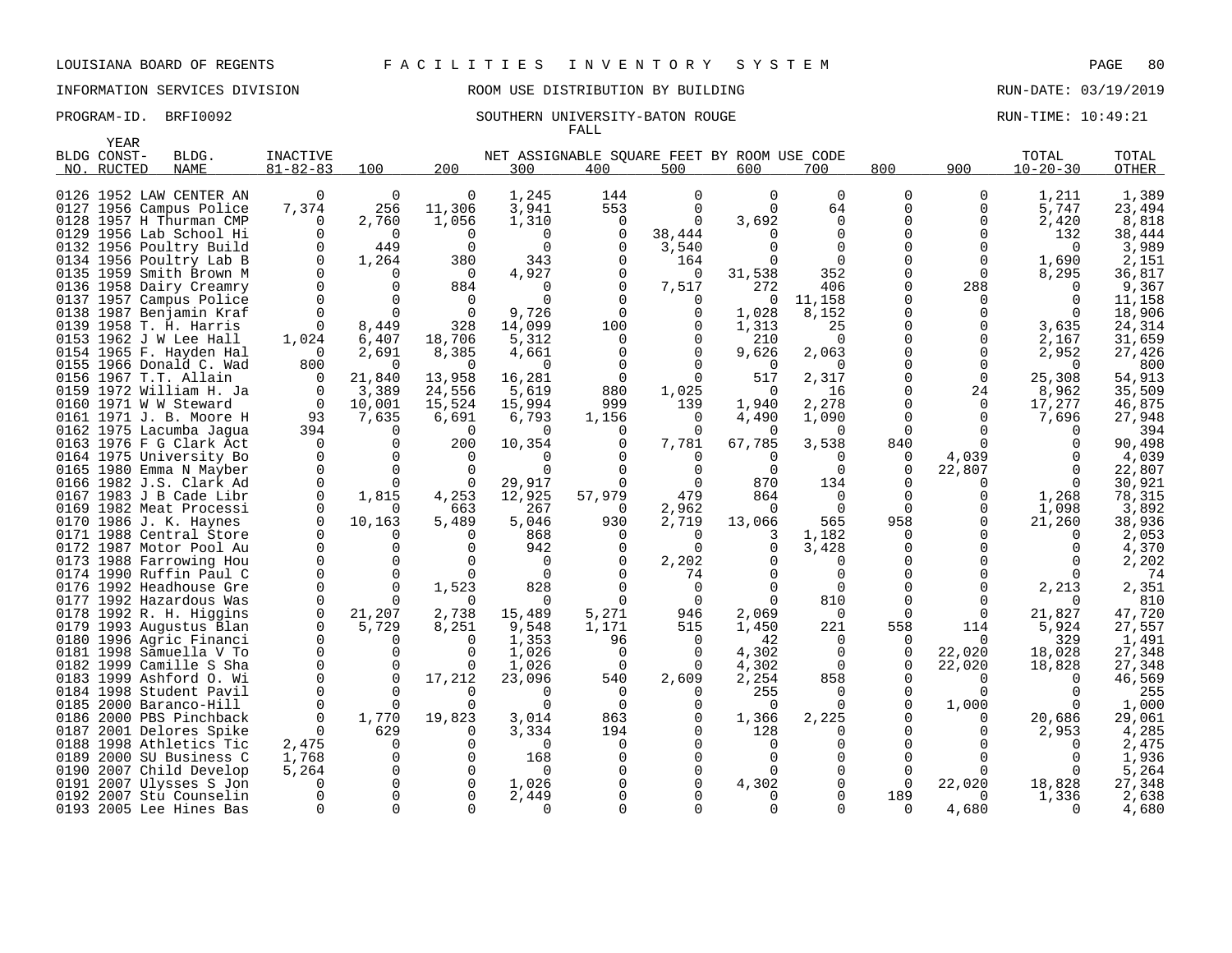INFORMATION SERVICES DIVISION ROOM USE DISTRIBUTION BY BUILDING RUN-DATE: 03/19/2019

### PROGRAM-ID. BRFI0092 SOUTHERN UNIVERSITY-BATON ROUGE RUN-TIME: 10:49:21 FALL

|     | YEAR<br>BLDG CONST- | BLDG.                                                                         | INACTIVE                         |                                  |                                  |                              | NET ASSIGNABLE SOUARE FEET BY ROOM USE CODE |                                              |                             |                                  |                           |                      | TOTAL                         | TOTAL                      |
|-----|---------------------|-------------------------------------------------------------------------------|----------------------------------|----------------------------------|----------------------------------|------------------------------|---------------------------------------------|----------------------------------------------|-----------------------------|----------------------------------|---------------------------|----------------------|-------------------------------|----------------------------|
| NO. | RUCTED              | <b>NAME</b>                                                                   | $81 - 82 - 83$                   | 100                              | 200                              | 300                          | 400                                         | 500                                          | 600                         | 700                              | 800                       | 900                  | $10 - 20 - 30$                | <b>OTHER</b>               |
|     |                     | 0194 1998 Softball Comp<br>0195 1930 SU Business C<br>0196 2013 Moody Intramu | $\Omega$<br>$\mathbf 0$          | $\Omega$<br>$\Omega$<br>$\Omega$ | $\Omega$<br>$\Omega$<br>$\Omega$ | $\Omega$<br>$\Omega$<br>349  | $\Omega$<br>$\Omega$                        | 7,900<br>$\Omega$<br>15,071                  | $\Omega$<br>4,700<br>10,153 | $\Omega$<br>$\Omega$<br>$\Omega$ | 0<br>$\Omega$<br>$\Omega$ | 0<br>$\Omega$<br>363 | $\Omega$<br>2,993             | 7,900<br>4,700<br>25,936   |
|     |                     | 049A 2001 Mumford Sta P<br>049B 1994 Roscoe Moore                             | $\Omega$                         |                                  |                                  | O<br>0                       | O<br>O                                      | 6,870<br>5,355                               | 0                           | <sup>0</sup><br>0                | 0<br>O                    | $\Omega$             | 4,189<br>0                    | 6,870<br>5,355             |
|     |                     | 049C 2003 Mumford Footb<br>049D 2009 Mumford Field                            | $\Omega$<br>493                  |                                  |                                  | 0<br>44,006                  | O<br>$\Omega$                               | 90,000<br>20,126                             | 0<br>11,806                 | <sup>n</sup><br>1,462            |                           |                      | $\Omega$<br>97                | 90,000<br>77,893           |
|     |                     | 066A 2005 W. Pass Check<br>066B 2005 W. Pass Check<br>091A 1982 Performing Ar | $\Omega$<br>$\cap$<br>0          | 0                                | 4,412                            | 23<br>23<br>566              | $\Omega$<br>$\Omega$<br>59                  | $\left( \right)$<br><sup>0</sup><br>$\Omega$ | 0<br>465                    |                                  |                           | 0                    | $\Omega$<br>$\Omega$<br>3,390 | 23<br>23<br>5,502          |
|     |                     | 091B 1984 Issac Greggs<br>091C 1984 Mechanical Bl                             | $\Omega$<br>$\Omega$             | $\Omega$<br>0                    | 5,277<br>$\Omega$                | 1,895<br>$\Omega$            | $\Omega$<br>1,717                           | $\Omega$                                     | 0                           | $\Omega$                         |                           | 0                    | 3,903<br>$\Omega$             | 7,172<br>1,717             |
|     |                     | 128A 1957 H Thurman CMP<br>128B 1957 H Thurman CMP                            | $\Omega$<br>$\Omega$<br>$\Omega$ | 0<br>$\mathbf 0$                 | 1,598<br>1,860                   | $\Omega$<br>2,184            |                                             | $\Omega$<br>$\Omega$                         | $\Omega$                    | 288<br>$\Omega$                  |                           | 0                    | 1,029<br>864                  | 1,886<br>4,044             |
|     |                     | 128C 1957 H Thurman CMP<br>129A 1956 Lab School El<br>129B 1956 Lab School Pr |                                  | $\Omega$                         | 1,632                            | 0<br>$\Omega$                | $\Omega$<br>$\Omega$                        | 3,952<br>6,293                               | 165<br>$\Omega$             | 132<br>$\Omega$                  |                           |                      | $\Omega$<br>0<br>496          | 1,929<br>3,952<br>6,293    |
|     |                     | 129C 1956 Lab school GY<br>132A 1956 Poultry Breed                            |                                  |                                  |                                  | $\Omega$<br>0                | $\Omega$<br>O                               | 18,740<br>2,322                              |                             |                                  | O                         |                      | $\Omega$                      | 18,740<br>2,322            |
|     |                     | 132B 1956 Poultry Broil<br>133A 1956 Greenhouse 1<br>133B 1956 Greenhouse 2   |                                  |                                  |                                  | O<br>0<br>O                  | $\Omega$<br>∩<br>∩                          | 2,842<br>837<br>837                          |                             |                                  |                           |                      |                               | 2,842<br>837<br>837        |
|     |                     | 133C 1956 Greenhouse 3<br>133D 2000 Greenhouse 4                              | $\Omega$                         |                                  |                                  | $\Omega$<br>U                | ∩                                           | 837<br>837                                   |                             |                                  | O                         |                      |                               | 837<br>837                 |
|     |                     | 136A 1958 Dairy Bull Pe<br>136B 1958 Dairy Bull Pe                            | 528<br>416                       |                                  |                                  | <sup>n</sup><br><sup>0</sup> |                                             | O<br><sup>0</sup>                            |                             |                                  |                           |                      |                               | 528<br>416                 |
|     |                     | 136C 1960 Dairy Silo St<br>136D 1972 Dairy Barn<br>138A 1987 Physical Plan    | 1,400<br>15,000<br>$\Omega$      |                                  |                                  | $\Omega$<br>$\Omega$<br>16   |                                             | $\Omega$<br>$\Omega$<br>$\Omega$             |                             | 2,897                            |                           |                      | 0<br>$\Omega$                 | 1,400<br>15,000<br>2,913   |
|     |                     | 138B 1987 Physical Plan<br>138C 1987 Surplus Prope                            |                                  |                                  |                                  | $\Omega$<br>0                | $\Omega$                                    | $\Omega$<br>$\Omega$                         | 0<br>$\Omega$               | 5,532<br>2,850                   |                           |                      | $\Omega$<br>$\Omega$          | 5,532<br>2,850             |
|     |                     | 139A 1958 Harris Anniex<br>153A 1986 Health Resear<br>158A 1967 Jones Hall Do | 49,930                           | $\mathbf 0$<br>$\Omega$          | 4,947                            | 8,954<br>2,108<br>0          | 124<br>150<br>$\Omega$                      | $\Omega$<br>2,455<br>$\Omega$                | 3,681<br>396<br>0           | 35<br>$\Omega$<br>$\Omega$       | 0                         |                      | 6,328<br>$\Omega$<br>0        | 12,794<br>10,056<br>49,930 |
|     |                     | 158B 1958 Dunn Hall Caf<br>158C 1967 Boley Hall Do                            |                                  | 0                                |                                  | 4,600<br>96                  | $\Omega$<br>8,911                           | 0<br>136                                     | 12,844<br>11,712            | $\Omega$<br>448                  | 0                         | 1,060<br>38,950      | $\Omega$                      | 18,504<br>60,253           |
|     |                     | 165A 1980 Mayberry Dini<br>172A 1987 Motor Pool Ca                            |                                  |                                  |                                  | 1,950<br>$\Omega$            | ∩<br>∩                                      | 0<br>$\Omega$                                | 100<br>0                    | $\Omega$<br>28                   |                           | 300<br>$\Omega$      | <sup>0</sup>                  | 2,350<br>28                |
|     |                     | 173A 1990 Swine Growing<br>193A 2006 Hines Basebal<br>193B 2014 Hines Basebal |                                  |                                  |                                  | $\Omega$<br>$\Omega$<br>321  | $\Omega$<br>O                               | 3,880<br>15,200<br>151                       | $\Omega$<br>1,478           | 0<br>0                           | 0                         | 0<br>0               | $\Omega$<br>1,712             | 3,880<br>15,200<br>1,950   |
|     |                     | 193C 2010 Lee Hines Con<br>193D 2010 Lee Hines Tic                            |                                  |                                  |                                  | 0<br>0                       |                                             | $\Omega$<br>190                              | 1,500                       | $\Omega$                         |                           |                      | $\Omega$                      | 1,500<br>190               |
|     |                     | 193E 2010 Softball Visi<br>193F 2010 Softball Home                            |                                  | $\Omega$                         |                                  | 0<br>$\Omega$                | $\Omega$<br>$\Omega$                        | 290<br>397                                   | 0                           | $\Omega$<br>$\Omega$             |                           |                      |                               | 290<br>397                 |
|     | TOTAL BUILDINGS     | 141                                                                           |                                  | 170,929 148,148                  |                                  |                              | 213,607 345,725 103,818 525,216             |                                              | 235, 144 57, 339            |                                  | 2,545                     | 313,860              |                               | 357,437 2,116,331          |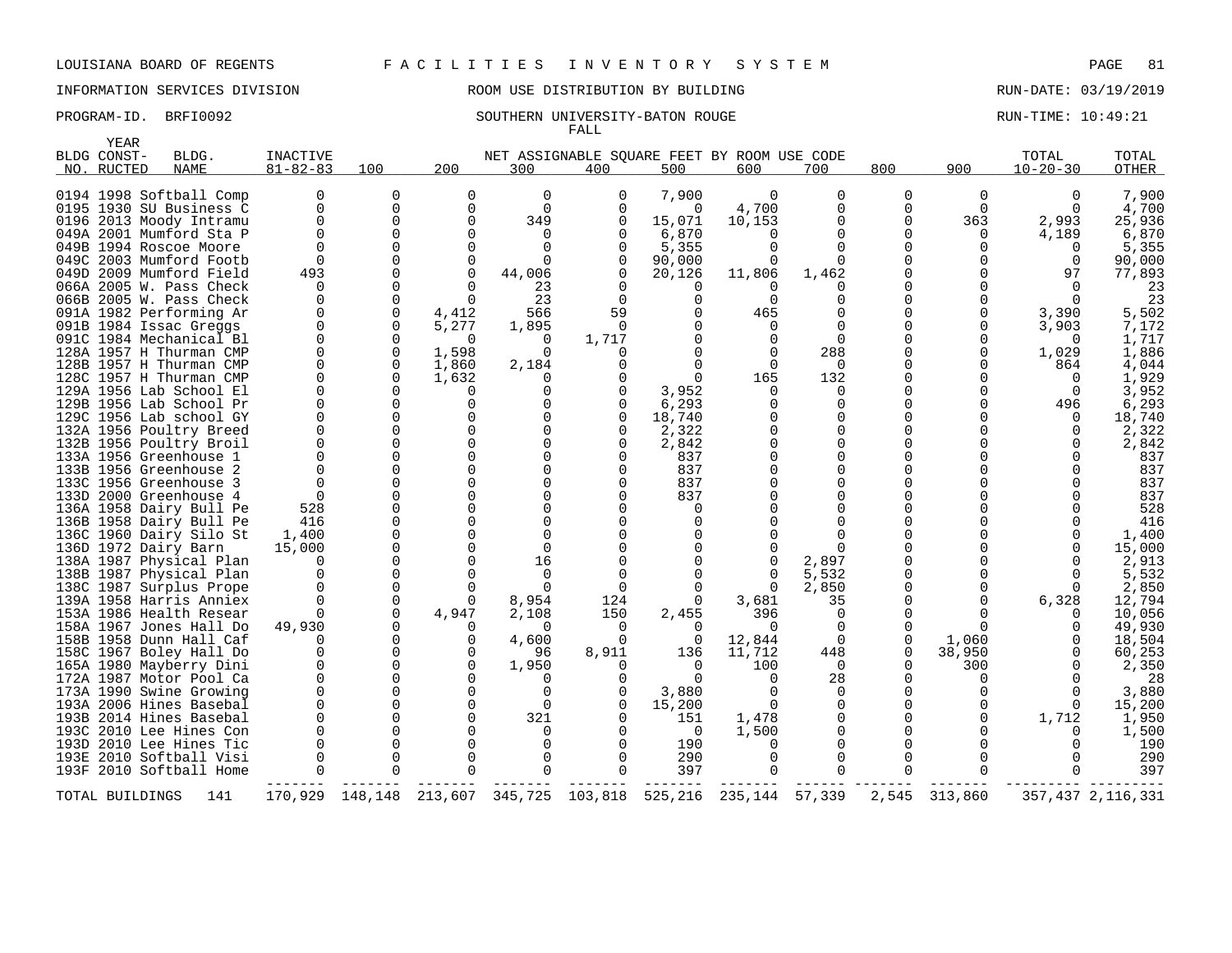# INFORMATION SERVICES DIVISION 88 ROOM USE DISTRIBUTION BY BUILDING 88 RUN-DATE: 03/19/2019

### PROGRAM-ID. BRFI0092 SOUTHERN UNIVERSITY-NEW ORLEANS RUN-TIME: 10:49:21 FALL

| YEAR                |                         |                |        |        |                                             |        |        |        |       |     |     |                |         |
|---------------------|-------------------------|----------------|--------|--------|---------------------------------------------|--------|--------|--------|-------|-----|-----|----------------|---------|
| BLDG CONST-         | BLDG.                   | INACTIVE       |        |        | NET ASSIGNABLE SQUARE FEET BY ROOM USE CODE |        |        |        |       |     |     | TOTAL          | TOTAL   |
| NO. RUCTED          | NAME                    | $81 - 82 - 83$ | 100    | 200    | 300                                         | 400    | 500    | 600    | 700   | 800 | 900 | $10 - 20 - 30$ | OTHER   |
|                     |                         |                |        |        |                                             |        |        |        |       |     |     |                |         |
|                     | 0001 1959 ADMINISTRATIO |                | 3,029  | 441    | 19,792                                      |        |        |        | 1,859 |     |     | 5,306          | 25,121  |
|                     | 0002 1961 OLD SCIENCE   |                | 3,685  | 5,575  | 1,119                                       |        |        |        | 847   |     |     | 90             | 11,226  |
|                     | 0003 1963 CENTRAL UTILI |                |        |        |                                             |        |        |        |       |     |     | 252            |         |
| 0004 1963 LIBRARY   |                         |                | 1,315  | 5,898  | 8,714                                       | 13,740 |        |        |       |     |     | 2,009          | 29,667  |
| 0005 1963 CAFETERIA |                         |                |        |        | 80                                          |        |        |        | 225   |     |     | 330            | 305     |
| 0006 1969 GYM       |                         |                | 4,585  |        | 1,738                                       |        | 14,797 |        | 154   |     |     | 1,547          | 21,274  |
|                     | 0007 1972 NEW SCIENCE   |                | 6,532  | 9,761  | 6,195                                       |        |        | 753    | 1,469 |     |     | 1,071          | 24,710  |
|                     | 0008 1978 UNIVERSITY CE |                |        |        | 5,869                                       |        |        | 9,058  |       | 435 |     | 1,350          | 15,362  |
|                     | 0009 1980 MAINTENANCE   |                |        |        |                                             |        |        |        |       |     |     | 280            |         |
|                     | 0010 UNKN SMALL BUSINES |                | 1,950  |        | 3,266                                       |        |        |        |       |     |     |                | 5,216   |
|                     | 0011 2010 INFORMATION T |                |        |        | 3,896                                       |        |        | 1,275  |       |     |     | 3,730          | 5,171   |
|                     | 0012 2011 COLLEGE OF BU |                | 4,620  | 869    | 5,165                                       | 134    |        | 594    |       |     |     | 5,405          | 11,382  |
| 0013 2013 MODULAR A |                         |                | 11,223 | 1,240  | 6,440                                       |        |        |        | 410   |     |     | 3,787          | 19,313  |
| 0014 2013 MODULAR B |                         |                | 7,805  | 1,186  | 11,844                                      |        |        |        | 160   |     |     | 3,657          | 20,995  |
| 0015 2013 MODULAR C |                         |                |        |        |                                             |        |        |        |       |     |     |                |         |
| TOTAL BUILDINGS     | 15                      |                | 44,744 | 24,970 | 74,118                                      | 13,874 | 14,797 | 11,680 | 5,124 | 435 |     | 28,814         | 189,742 |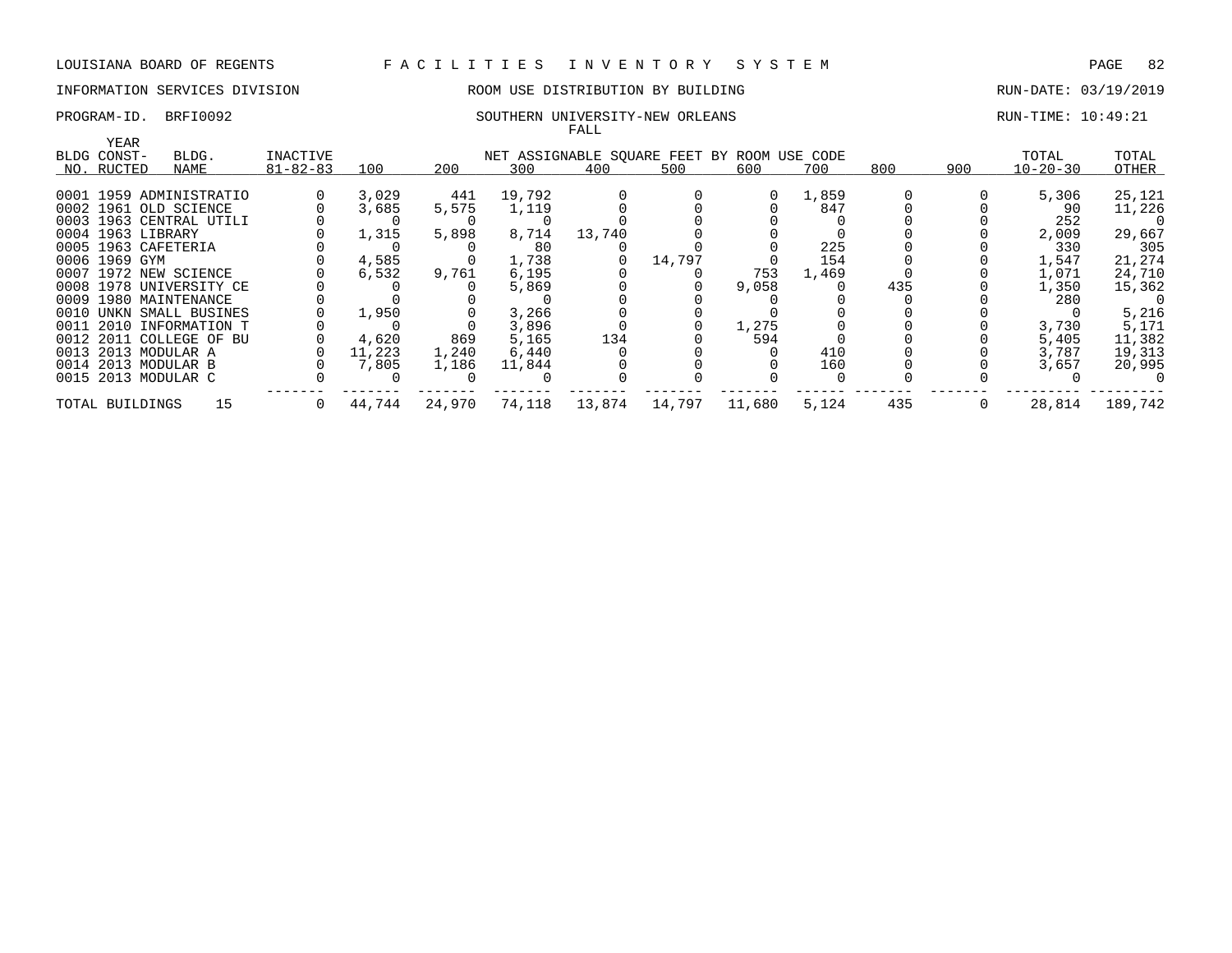### INFORMATION SERVICES DIVISION ROOM USE DISTRIBUTION BY BUILDING RUN-DATE: 03/19/2019

### PROGRAM-ID. BRFI0092 SOUTHERN UNIVERSITY-SHREVEPORT RUN-TIME: 10:49:21 FALL

| YEAR                                               |                |                |        |        |        |        |                                             |       |     |        |                |                 |
|----------------------------------------------------|----------------|----------------|--------|--------|--------|--------|---------------------------------------------|-------|-----|--------|----------------|-----------------|
| BLDG CONST-<br>BLDG.                               | INACTIVE       |                |        |        |        |        | NET ASSIGNABLE SQUARE FEET BY ROOM USE CODE |       |     |        | TOTAL          | TOTAL           |
| NO. RUCTED<br>NAME                                 | $81 - 82 - 83$ | 100            | 200    | 300    | 400    | 500    | 600                                         | 700   | 800 | 900    | $10 - 20 - 30$ | OTHER           |
| $000A$ 1967 A - Administr                          |                | 6,595          | 734    | 15,092 |        | 0      | 1,980                                       | 612   |     |        | 13,228         | 25,013          |
| 000B 1972 B - Jesse N.                             |                | 1,267          | 854    | 670    |        |        | 3,127                                       |       |     |        | 701            | 5,918           |
| 000C 1967 C - Fine Arts                            |                | 529            | 1,058  | 5,818  |        |        |                                             | 20    |     |        | 2,389          | 7,425           |
| 000D 1999 D - Health Ph                            |                | 1,951          |        | 1,396  |        | 27,803 | 6,094                                       |       |     |        | 10,059         | 37,244          |
| $000E$ 1967 $E$ - Maintenan                        |                | $\overline{0}$ |        | 147    |        |        |                                             |       |     |        | 5,571          | 147             |
| $000F$ 1972 $F$ - New Class                        |                | 7,124          | 3,187  | 5,008  |        |        |                                             |       |     |        | 7,632          | 15,319          |
| 000G 1972 G - Library                              |                | $\overline{0}$ | 1,936  | 1,443  | 19,634 |        | 898                                         |       |     |        | 5,607          | 23,911          |
| 000H 1976 H - Louis M.                             |                | 3,144          | 10,941 | 3,626  |        |        | 202                                         |       |     |        | 9,078          | 17,913          |
| 000I 1980 I - Student A                            |                |                |        | 1,307  |        |        | 4,423                                       |       |     |        | 1,130          | 5,730           |
| $000J$ 1976 J - Universit                          |                |                |        | 826    |        |        |                                             | 581   |     |        | 25             | 1,407           |
| $000K$ 1995 K - Shipping                           |                |                |        | 516    |        |        |                                             | 3,750 |     |        | 298            | 4,266           |
| 000L 2009 L - Bus & Com                            |                |                |        | 4,269  |        |        | 569                                         |       |     |        | 1,116          | 4,838           |
| 000M 2009 M - Annex Stu                            |                |                |        | 482    |        |        | 6,504                                       |       |     |        | 1,396          | 6,986           |
| 000N UNKN N - Alphonse                             |                | 13,782         | 1,227  | 1,391  |        |        | 2,879                                       | 53    |     |        | 2,907          | 19,332          |
| 0000 UNKN 0 - Dental Hy<br>000P UNKN P - Jaguar Co |                |                | 1,306  |        |        |        |                                             |       |     | 65,171 |                | 1,306<br>65,171 |
| 000X 1910 X - Metro Cen                            |                | 10,413         | 11,010 | 19,276 | 540    |        | 6,759                                       | 171   |     | 15     | 13,097         | 48,184          |
| $000Y$ 2009 Y - Aerospace                          |                | 1,040          |        |        |        |        |                                             |       |     |        |                | 1,040           |
| 18<br>TOTAL BUILDINGS                              | $\mathbf{0}$   | 45,845         | 32,253 | 61,267 | 20,174 | 27,803 | 33,435                                      | 5,187 | 0   | 65,186 | 74,234         | 291,150         |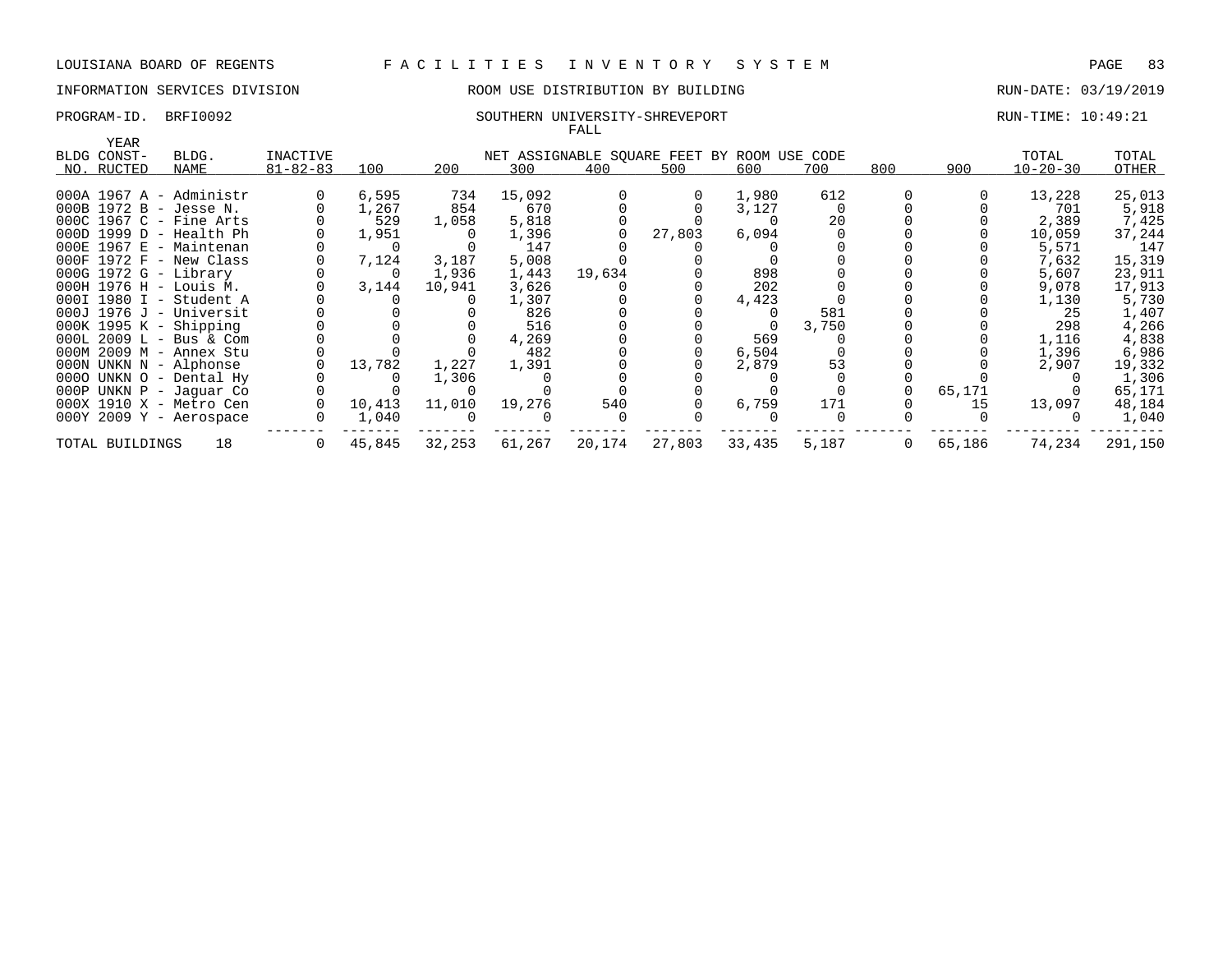# INFORMATION SERVICES DIVISION ROOM USE DISTRIBUTION BY BUILDING RUN-DATE: 03/19/2019

### PROGRAM-ID. BRFI0092 BATON ROUGE COMMUNITY COLLEGE RUN-TIME: 10:49:21 FALL

| YEAR            |                         |                 |                |                   |                                             |     |     |          |            |     |     |                |         |
|-----------------|-------------------------|-----------------|----------------|-------------------|---------------------------------------------|-----|-----|----------|------------|-----|-----|----------------|---------|
| BLDG CONST-     | BLDG.                   | <b>INACTIVE</b> |                |                   | NET ASSIGNABLE SQUARE FEET BY ROOM USE CODE |     |     |          |            |     |     | TOTAL          | TOTAL   |
| NO. RUCTED      | NAME                    | $81 - 82 - 83$  | 100            | 200               | 300                                         | 400 | 500 | 600      | 700        | 800 | 900 | $10 - 20 - 30$ | OTHER   |
|                 |                         |                 |                |                   |                                             |     |     |          |            |     |     |                |         |
|                 | AANX 1983 BRCC Frazier  |                 | 1,206          | 4,063             |                                             |     |     | $\Omega$ | 144        |     |     | 400            | 5,413   |
|                 | ABON 2008 BRCC Bonne Sa |                 | 7,740          |                   |                                             |     |     |          |            |     |     |                | 7,740   |
|                 | ABSC 1956 BRCC Bienvenu |                 | $\Omega$       |                   | 1,480                                       |     |     |          |            |     |     |                | 1,480   |
|                 | ACYP 2005 BRCC Cypress  |                 | 14,021         | 11,191            | 520                                         |     |     |          |            |     |     | 160            | 25,732  |
|                 | AFAC 1992 BRCC Faciliti |                 | $\Omega$       |                   | 2,400                                       |     |     |          |            |     |     | - 0            | 2,400   |
|                 | AFMR 2003 BRCC Frazier  |                 |                |                   |                                             |     |     |          |            |     |     | 440            |         |
|                 | AFRA 1982 BRCC Frazier  |                 | 8,840          | 18,136            |                                             |     |     |          |            |     |     | 620            | 26,976  |
|                 | AGAR 2004 BRCC Parking  |                 | - 0            |                   |                                             |     |     |          | 38,985     |     |     |                | 38,985  |
|                 | AGOV 1998 BRCC Governor |                 | 10,471         | 3,477             | 588                                         |     |     |          |            |     |     |                | 14,536  |
|                 | AMAG 2005 BRCC Magnolia |                 | 3,867          | 1,667             | 1,600                                       |     |     |          |            |     |     |                | 7,134   |
|                 | ASAR 1956 BRCC Shipping |                 | $\Omega$       | $\Omega$          | $\Omega$                                    |     |     |          | 3,000      |     |     |                | 3,000   |
|                 | BALA 2002 BRCC Louisian |                 | 21,367         | 1,500             | 4,514                                       |     |     |          |            |     |     |                | 27,381  |
|                 | BEWE 1978 BRCC Acadian  |                 | 6,836          | 26,592            | 449                                         |     |     |          | 438        |     |     |                | 34,315  |
|                 | BFWE 1977 BRCC Jackson  |                 | $\Omega$       | 8,907             |                                             |     |     |          |            |     |     |                | 8,907   |
|                 | BGCL 1976 BRCC New Road |                 | 2,842          | 1,023             |                                             |     |     |          |            |     |     |                | 3,865   |
|                 | BGWE 1976 BRCC New Road |                 | $\overline{0}$ | 3,002             |                                             |     |     |          |            |     |     |                | 3,002   |
|                 | BHCS 1983 BRCC Port All |                 | 1,020          |                   |                                             |     |     |          |            |     |     |                | 1,020   |
|                 | BHWE 1983 BRCC Port All |                 | $\overline{0}$ | 3,144             |                                             |     |     |          |            |     |     |                | 3,144   |
|                 | GADM 1976 BRCC New Road |                 | 4,170          | $\Omega$          |                                             |     |     |          |            |     |     |                | 4,170   |
|                 | HOOP 2008 BRCC Hooper R |                 | 9,184          | 44,588            | 759                                         |     |     |          | 1,038      |     |     |                | 55,569  |
|                 | HSPN 1983 BRCC Port All |                 | 1,076          |                   |                                             |     |     |          |            |     |     |                | 1,076   |
|                 | JKSN 1977 BRCC Jackson  |                 | 6,633          | 4,252             | $\Omega$                                    |     |     |          |            |     |     |                | 10,885  |
|                 | MATC UNKN McKay Automot |                 | 5,088          | 41,162            |                                             |     |     |          |            |     |     |                | 46,250  |
|                 | MECH 2004 BRCC Mechanic |                 | $\Omega$       | ∩                 | 209                                         |     |     |          |            |     |     | 8,000          | 209     |
|                 | NWRD 1976 BRCC New Road |                 | 2,742          | 1,023             | 0                                           |     |     |          |            |     |     |                | 3,765   |
|                 | PRNT 1978 BRCC Acadian  |                 | $\Omega$       | 297               | 0                                           |     |     |          |            |     |     |                | 297     |
|                 | PTAL 1982 BRCC Port All |                 | 2,894          | 5,513             | 195                                         |     |     |          |            |     |     | 648            | 8,602   |
|                 | SBTC 2005 Small Busines |                 | $\Omega$       |                   | 120                                         |     |     |          |            |     |     | 100            | 120     |
| TOTAL BUILDINGS | 28                      |                 |                | 0 109,997 179,537 | 12,834                                      | 0   | 0   |          | 0, 43, 605 | 0   | 0   | 10,368         | 345,973 |
|                 |                         |                 |                |                   |                                             |     |     |          |            |     |     |                |         |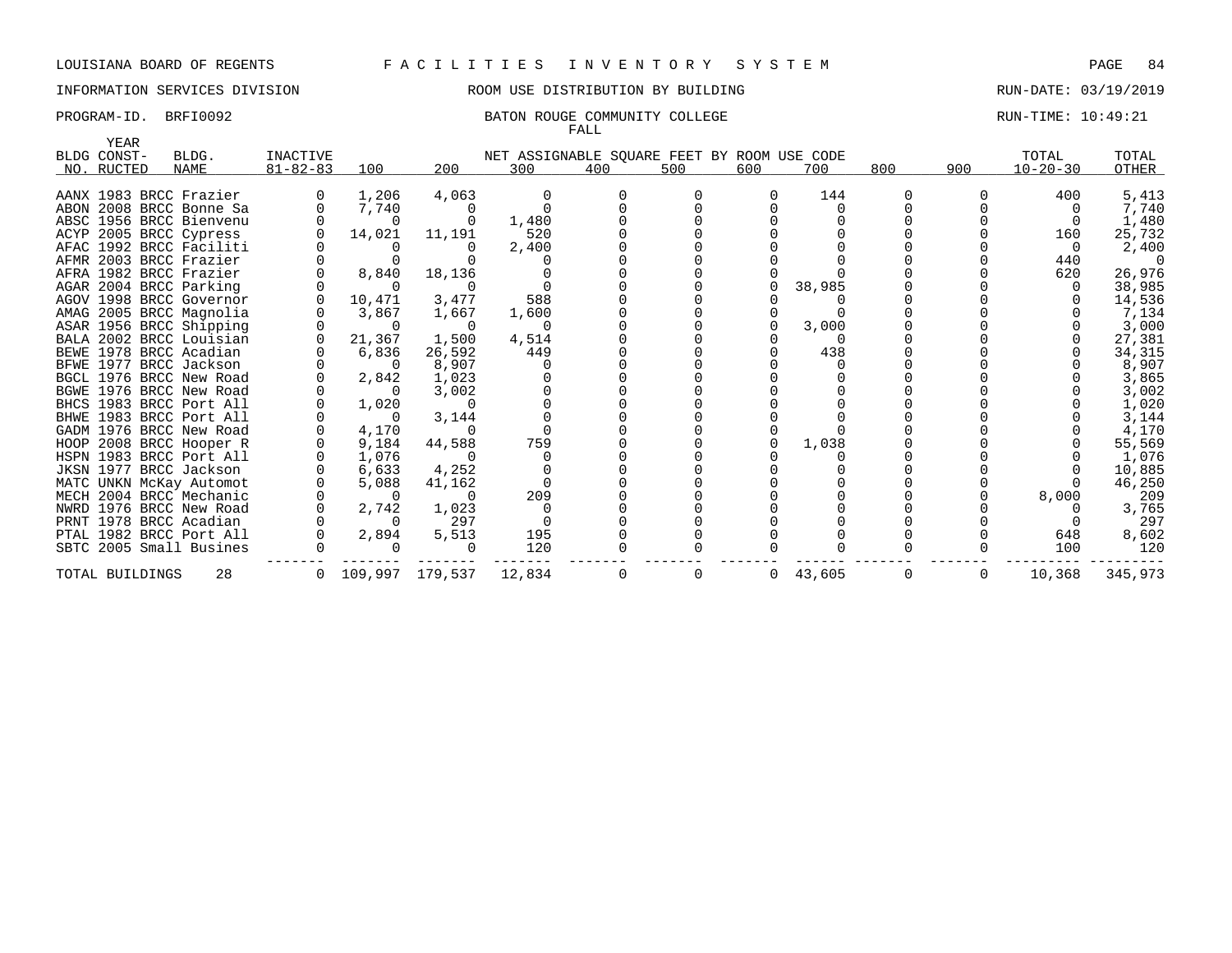# INFORMATION SERVICES DIVISION ROOM USE DISTRIBUTION BY BUILDING RUN-DATE: 03/19/2019

### PROGRAM-ID. BRFI0092 BOSSIER PARISH COMMUNITY COLLEGE RUN-TIME: 10:49:21 FALL

| YEAR                    |    |                |        |        |        |                                             |        |        |       |     |     |                |         |
|-------------------------|----|----------------|--------|--------|--------|---------------------------------------------|--------|--------|-------|-----|-----|----------------|---------|
| BLDG CONST-<br>BLDG.    |    | INACTIVE       |        |        |        | NET ASSIGNABLE SOUARE FEET BY ROOM USE CODE |        |        |       |     |     | TOTAL          | TOTAL   |
| NO. RUCTED<br>NAME      |    | $81 - 82 - 83$ | 100    | 200    | 300    | 400                                         | 500    | 600    | 700   | 800 | 900 | $10 - 20 - 30$ | OTHER   |
|                         |    |                |        |        |        |                                             |        |        |       |     |     |                |         |
| OCAA 2004 Building A-Ad |    |                |        | 4,875  | 16,410 | 8,896                                       |        | 3,325  | 557   |     |     | 12,521         | 34,063  |
| OCAB 2004 Building B-Sc |    |                | 11,335 | 13,733 | 5,052  |                                             |        |        |       |     |     | 17,295         | 30,120  |
| OCAC 2006 Building C-Th |    |                | 586    | 7,251  | 327    |                                             |        | 2,829  |       |     |     | 3,414          | 10,993  |
| OCAD 2004 Building D-Co |    |                | 10,790 | 8,727  | 6,713  |                                             | 677    | 929    | 1,525 |     |     | 18,282         | 29,361  |
| OCAE 2004 Building E-Be |    |                | 19,750 | 4,546  | 5,778  | 112                                         |        |        | 160   |     |     | 16,615         | 30,346  |
| OCAF 2004 Building F-St |    |                | 540    | 2,412  | 10,263 |                                             | 534    | 8,765  | 825   |     |     | 15,133         | 23,339  |
| OCAG 2004 Building G-Bu |    |                | 17,499 | 2,712  | 7,471  |                                             |        | 320    | 1,228 |     |     | 18,128         | 29,230  |
| OCAH UNKN Building-H-St |    |                | 7,527  | 18,226 | 2,978  | 101                                         | 2,578  | 1,941  |       |     |     | 1,713          | 33,351  |
| OCAI 2005 Building I-He |    |                | 988    |        | 1,644  |                                             | 22,979 |        |       |     |     | 13,098         | 25,611  |
| OCAJ 2004 Building J-Pl |    |                |        | 2,421  | 1,598  |                                             |        | 230    | 3,336 |     |     | 3,492          | 7,585   |
| OCAK 2004 Building K-Ph |    |                |        |        |        |                                             |        |        |       |     |     | 4,048          |         |
| OCAL 2014 Building L -  |    |                | 26,724 | 14,818 | 7,937  | 1,406                                       |        | 182    |       |     |     | 8,912          | 51,067  |
| TOTAL BUILDINGS         | 12 |                | 95,739 | 79.721 | 66,171 | 10,515                                      | 26,768 | 18,521 | 7,631 |     |     | 132,651        | 305,066 |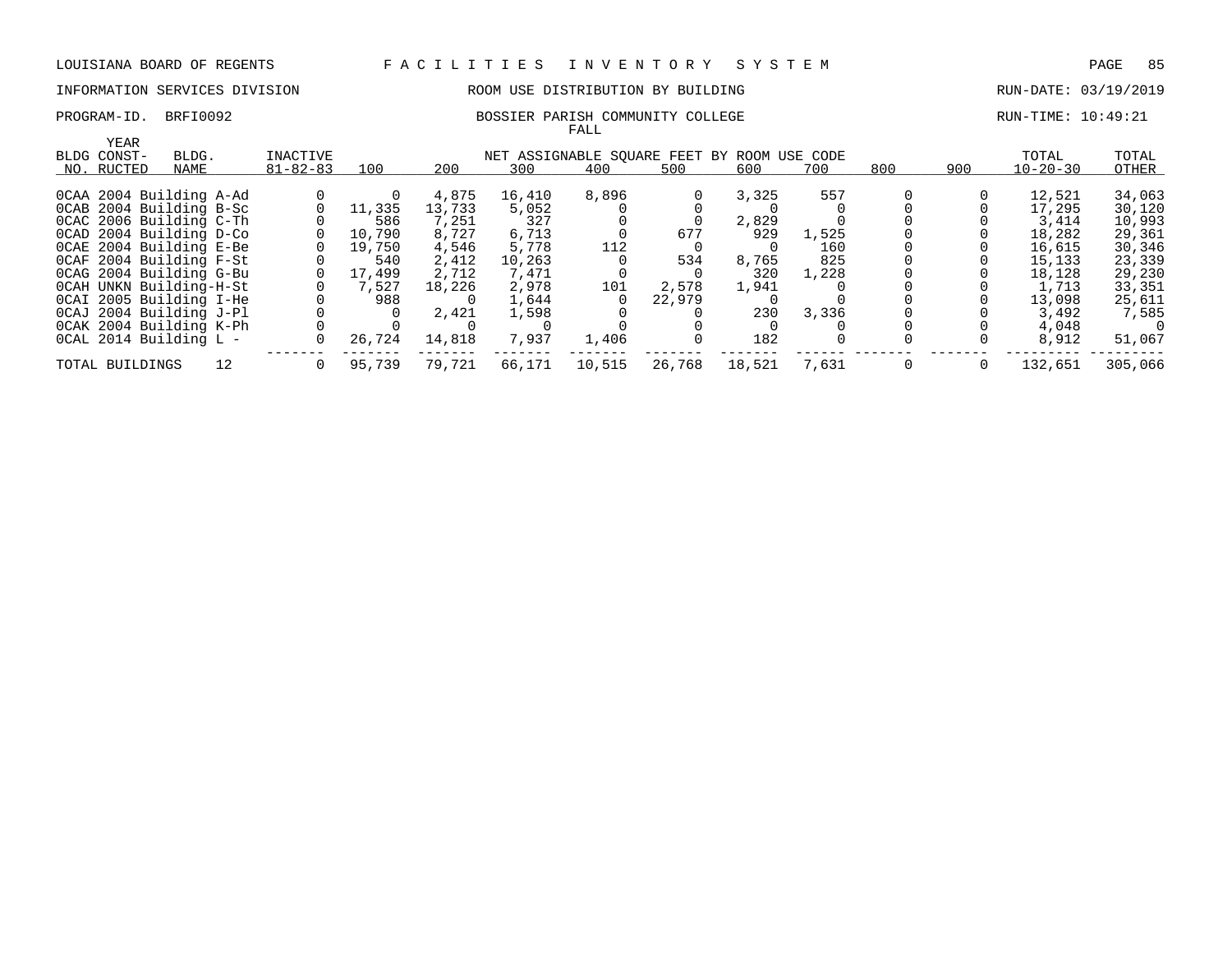# INFORMATION SERVICES DIVISION ROOM USE DISTRIBUTION BY BUILDING RUN-DATE: 03/19/2019

### PROGRAM-ID. BRFI0092 **DELGADO** - CITY PARK CAMPUS **RUN-TIME: 10:49:21** FALL

| YEAR                |                         |                 |                |                               |                                             |          |                |          |          |          |     |                |         |
|---------------------|-------------------------|-----------------|----------------|-------------------------------|---------------------------------------------|----------|----------------|----------|----------|----------|-----|----------------|---------|
| BLDG CONST-         | BLDG.                   | <b>INACTIVE</b> |                |                               | NET ASSIGNABLE SQUARE FEET BY ROOM USE CODE |          |                |          |          |          |     | TOTAL          | TOTAL   |
| NO. RUCTED          | NAME                    | $81 - 82 - 83$  | 100            | 200                           | 300                                         | 400      | 500            | 600      | 700      | 800      | 900 | $10 - 20 - 30$ | OTHER   |
|                     | CH01 1972 CSN Education | $\Omega$        | 14,312         | 8,831                         | 19,143                                      | 5,249    | 7,710          | 13,412   | 51,081   | 0        |     | 44,090         | 119,738 |
|                     | CP01 1921 Isaac Delgado | $\Omega$        | 28,091         | 39,606                        | 23,570                                      | 0        | $\Omega$       | 8,901    | 1,677    | $\Omega$ |     | 53,720         | 101,845 |
|                     | CP02 1981 Student Servi |                 | 22,813         | 28,516                        | 24,425                                      | 210      | 1,032          | 9,457    | 4,490    | 117      |     | 27,796         | 91,060  |
| CP03 1942 Bookstore |                         |                 | $\overline{0}$ | $\Omega$                      | 447                                         | $\Omega$ | $\overline{0}$ | 3,673    | $\Omega$ | $\Omega$ |     | 432            | 4,120   |
|                     | CP04 1961 Seymour Weiss | $\mathbf 0$     | 3,244          | 8,546                         | 8,430                                       |          |                | - 0      | 1,019    |          |     | 8,767          | 21,239  |
|                     | CP05 2011 Joey Center f |                 | $\overline{0}$ | $\Omega$                      | 590                                         |          |                | 4,932    | 20       |          |     | 1,538          | 5,542   |
|                     | CP06 UNKN Martin Hall   | $\Omega$        | 3,822          | 1,159                         | 3,112                                       |          | $\Omega$       | 446      | 517      |          |     | 4,085          | 9,056   |
|                     | CP07 UNKN Learning Reso |                 | - 0            | 10,154                        | 6,229                                       | 29,702   |                | 612      | 1,026    |          |     | 9,219          | 47,723  |
|                     | CP08 1959 Classroom Bui |                 | 4,460          | 988                           | 789                                         |          |                |          | 92       |          |     | 1,895          | 6,329   |
|                     | CP09 UNKN Workforce Dev |                 |                | $\Omega$                      | 2,735                                       |          |                |          | 80       |          |     | 729            | 2,815   |
|                     | CP10 1974 Francis Cook  | 5,045           | 320            | 5,986                         | 8,911                                       |          |                | 1,084    | 2,653    |          |     | 11,462         | 23,999  |
|                     | CP11 1967 Michael Willi |                 | 2,062          | 3,763                         | 6,389                                       | $\Omega$ | 12,758         | 1,390    | 67       | 541      |     | 10,297         | 26,970  |
|                     | CP12 1967 Central Utili |                 | - 0            | $\Omega$                      | 220                                         |          | $\Omega$       |          | $\Omega$ |          |     | 5,681          | 220     |
|                     | CP22 1970 Technology Bu | $\Omega$        | 9,654          | 11,375                        | 2,754                                       |          | 339            |          |          |          |     | 11,712         | 24,122  |
|                     | CP23 1999 Student Life  |                 |                |                               | 218                                         |          | 248            | 16,321   | 254      |          |     | 20,345         | 17,041  |
|                     | CP37 1981 O'Keefe Admin |                 |                |                               | 15,622                                      |          | $\overline{0}$ | 148      | 239      |          |     | 3,320          | 16,009  |
|                     | CP38 1984 Batt Building |                 |                |                               | 2,532                                       |          | 236            | 618      | 6,898    |          |     | 1,207          | 10,284  |
|                     | CP39 1984 Bagert-Lancas | $\mathbf 0$     | 1,782          | 10,828                        | 1,040                                       |          | $\overline{0}$ | 0        | 1,023    |          |     | 960            | 14,673  |
| CP40 1984 Haydel    |                         |                 | 2,191          | 6,836                         | 629                                         |          | $\mathbf 0$    | $\Omega$ | 896      |          |     | 957            | 10,552  |
|                     | CP41 1993 GM Technology |                 | - 0            | 5,308                         | 220                                         | $\Omega$ |                | 241      | 1,281    |          |     | 604            | 7,050   |
|                     | EJ01 1978 Blair Front S |                 | 11,788         | 18,769                        | 8,048                                       | 128      |                | 5,097    | 1,000    |          |     | 570            | 44,830  |
|                     | EJ02 1978 Blair Back Sh | $\mathbf 0$     | 1,414          | 30,289                        | 622                                         |          |                | $\Omega$ | 40       |          |     | 2,905          | 32,365  |
|                     | FS01 1978 Firefighter S | $\mathbf 0$     | 1,572          | 0                             | 334                                         |          |                |          | 103      |          |     | 999            | 2,009   |
|                     | FS02 UNKN Firefighter S |                 | $\Omega$       | 7,681                         | 3,464                                       | $\Omega$ | $\mathbf 0$    | 2,221    | 203      |          |     | 4,487          | 13,569  |
|                     | RC01 UNKN River City    | $\Omega$        | 11,423         | 32,523                        | 10,704                                      | 1,751    | $\Omega$       | 3,070    | 1,418    |          |     | 12,329         | 60,889  |
|                     | SC01 2014 Sidney Collie | $\Omega$        | 1,615          | $\Omega$                      | 1,562                                       |          |                | 266      | $\Omega$ |          |     | 3,899          | 3,443   |
|                     | SC02 2014 Sidney Collie | $\mathsf{O}$    | 3,863          | 12,220                        | 3,305                                       |          |                | $\Omega$ | 562      |          |     | 9,045          | 19,950  |
|                     | SC03 UNKN Sidney Collie | $\mathbf 0$     | 1,102          | 9,317                         | 4,395                                       | 1,750    | $\Omega$       | 2,033    | 1,027    |          | 0   | 6,597          | 19,624  |
| TOTAL BUILDINGS     | 28                      |                 |                | 5,045 125,528 252,695 160,439 |                                             | 38,790   | 22,323         | 73,922   | 77,666   | 658      | 0   | 259,647        | 757,066 |
|                     |                         |                 |                |                               |                                             |          |                |          |          |          |     |                |         |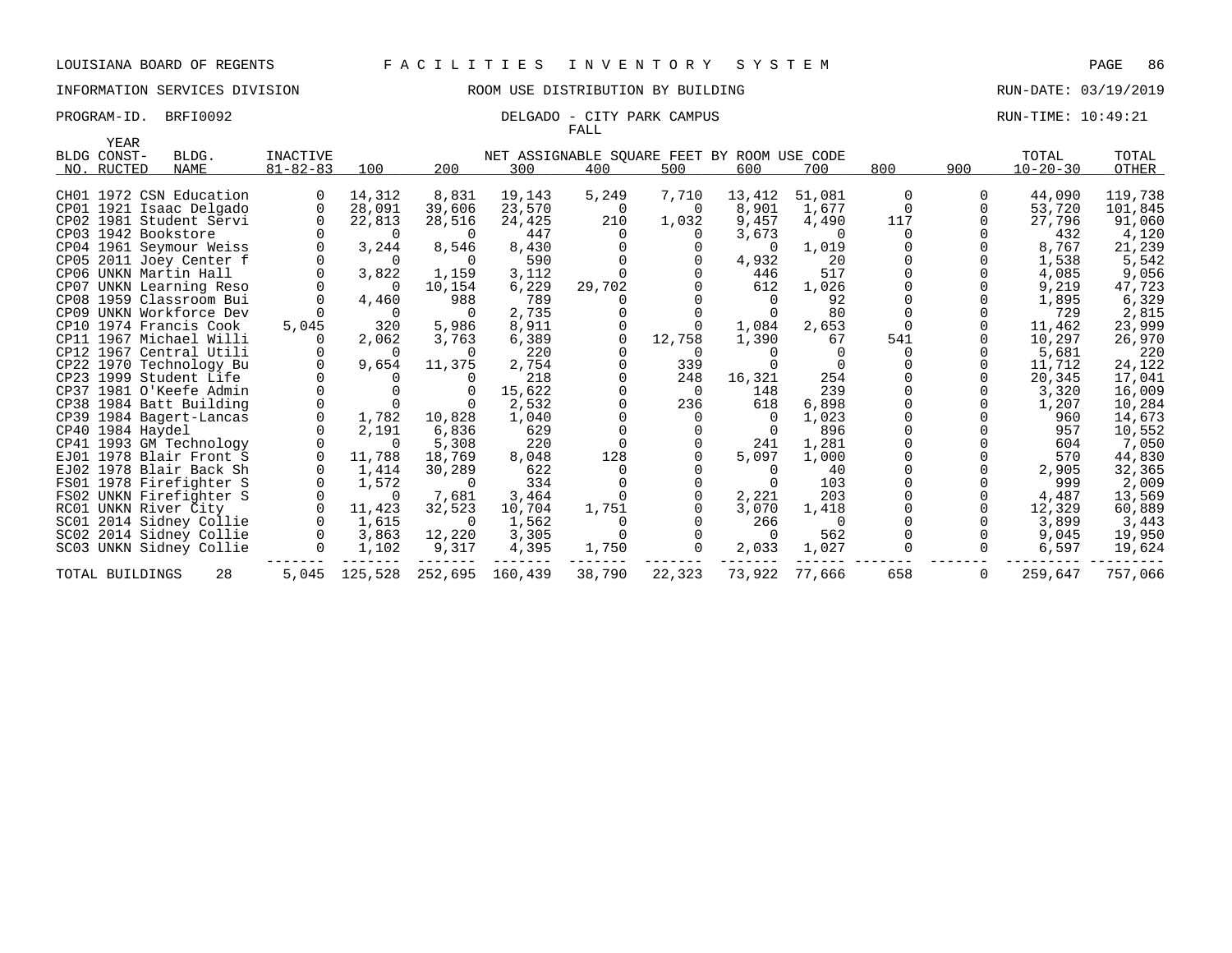INFORMATION SERVICES DIVISION ROOM USE DISTRIBUTION BY BUILDING RUN-DATE: 03/19/2019

FALL

# PROGRAM-ID. BRFI0092 **DELGADO - WEST BANK CAMPUS** RUN-TIME: 10:49:21

| YEAR<br>BLDG CONST-     | BLDG. | INACTIVE       |        |       |        | NET ASSIGNABLE SOUARE FEET BY ROOM USE CODE |     |       |       |     |     | TOTAL          | TOTAL  |
|-------------------------|-------|----------------|--------|-------|--------|---------------------------------------------|-----|-------|-------|-----|-----|----------------|--------|
| NO. RUCTED              | NAME  | $81 - 82 - 83$ | 100    | 200   | 300    | 400                                         | 500 | 600   | 700   | 800 | 90C | $10 - 20 - 30$ | OTHER  |
| WB01 1972 Classroom and |       |                | 7,131  | 2,598 | 3,354  |                                             |     | 2,054 | 109   |     |     | 4,969          | 15,246 |
| WB02 1978 Vocational Tr |       |                | 4,450  | 5,764 | 1,971  | 3,973                                       |     | 25    | .046  |     |     | 4.344          | 17,229 |
| WB03 1999 Larocca Build |       |                | 10,713 |       | 6,357  |                                             | 746 | 1,110 | 807   |     |     | 16,819         | 19,733 |
| WB05 1982 Student Cente |       |                |        |       | 1.703  |                                             |     | 4,704 | 819   |     |     | 2,301          | 7,226  |
| TOTAL BUILDINGS         |       |                | 22,294 | 8,362 | 13,385 | 3,973                                       | 746 | 7,893 | 2,781 |     |     | 28,433         | 59,434 |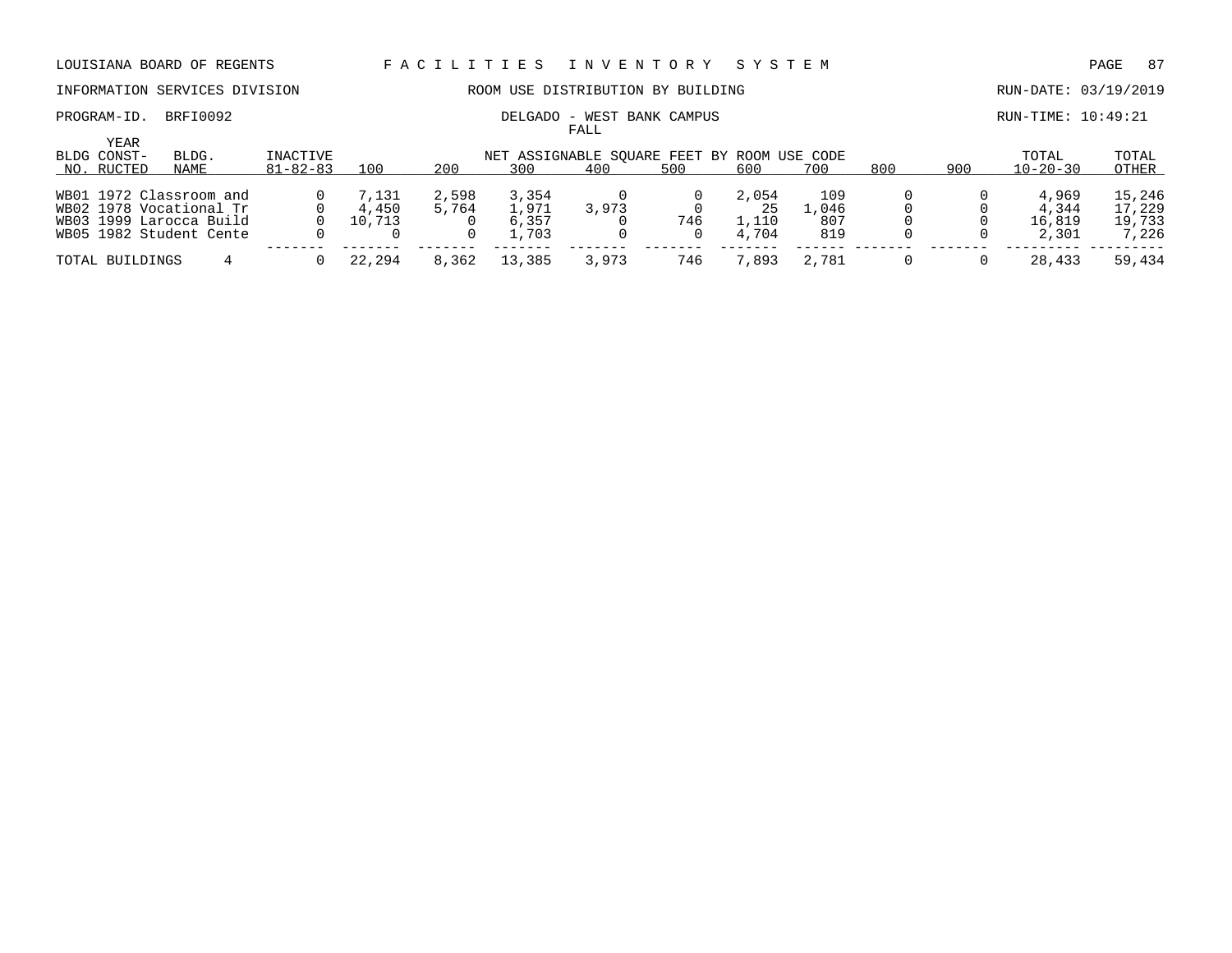# INFORMATION SERVICES DIVISION THE ROOM USE DISTRIBUTION BY BUILDING THE RUN-DATE: 03/19/2019

### PROGRAM-ID. BRFI0092 **ELAINE B. NUNEZ COMMUN. COLLEGE** RUN-TIME: 10:49:21 FALL

| YEAR<br>BLDG CONST-  | BLDG.                   | INACTIVE       |        |        |        | NET ASSIGNABLE SQUARE FEET BY ROOM USE CODE |       |          |       |     |     | TOTAL          | TOTAL   |
|----------------------|-------------------------|----------------|--------|--------|--------|---------------------------------------------|-------|----------|-------|-----|-----|----------------|---------|
| NO. RUCTED           | NAME                    | $81 - 82 - 83$ | 100    | 200    | 300    | 400                                         | 500   | 600      | 700   | 800 | 900 | $10 - 20 - 30$ | OTHER   |
|                      |                         |                |        |        |        |                                             |       |          |       |     |     |                |         |
|                      | 01A1 UNKN Kane Technolo |                | 4,365  |        | 5,192  | 840                                         | 1,840 | 3,925    |       | 979 |     | 5,178          | 17,141  |
|                      | 01A2 1981 Building A2 B |                |        |        |        |                                             |       |          |       |     |     | 2,440          |         |
| 010B 1978 Building B |                         |                | 1,760  |        |        |                                             |       |          |       |     |     | 145            | 1,760   |
|                      | 010C 1980 Bookstore/Sto | 3,570          |        |        |        |                                             |       |          |       |     |     |                | 3,570   |
| 010D 1993 Building D |                         |                | 5,910  | 2,092  | 1,815  |                                             | 840   | 425      |       |     |     | 2,788          | 11,082  |
|                      | 010F 2000 Arts & Scienc |                | 20,738 | 1,200  | 10,555 | 15,125                                      |       | 4,560    | 548   |     |     | 16,968         | 52,726  |
|                      | 010G 2005 Physical Acti |                | 3,275  | 8,400  | 1,328  |                                             |       | 2,463    | 262   |     |     | 2,870          | 15,728  |
|                      | 010I 2007 Temp Culinary |                |        |        |        |                                             |       |          | 700   |     |     |                | 700     |
|                      | 010J 2008 Temp J traile |                |        |        | 720    |                                             | 720   |          |       |     |     |                | 1,440   |
| 010K 2008 Gazebo     |                         |                |        |        |        |                                             |       |          |       |     |     | 1,076          |         |
|                      | 010L 2011 Methanol Plan |                |        | 319    |        |                                             |       |          |       |     |     | 132            | 319     |
|                      | 010M UNKN Administratio |                |        |        | 12,342 |                                             |       | 864      | 375   |     |     | 14,757         | 13,581  |
|                      | 010N 1988 Technical Bui |                | 1,479  | 3,208  |        |                                             |       |          | 60    |     |     | 319            | 4,747   |
|                      | 0100 UNKN Fine Arts Bui |                | 1,897  | 5,867  | 1,086  | 114                                         |       | 2,731    |       |     |     | 5,286          | 11,695  |
|                      | 010P UNKN Facilities Bu |                |        |        | 784    | $\Omega$                                    | 150   | $\Omega$ | 1,400 |     |     | 666            | 2,334   |
| TOTAL BUILDINGS      | 15                      | 3,570          | 39,424 | 21,086 | 33,822 | 16,079                                      | 3,550 | 14,968   | 3,345 | 979 |     | 52,625         | 136,823 |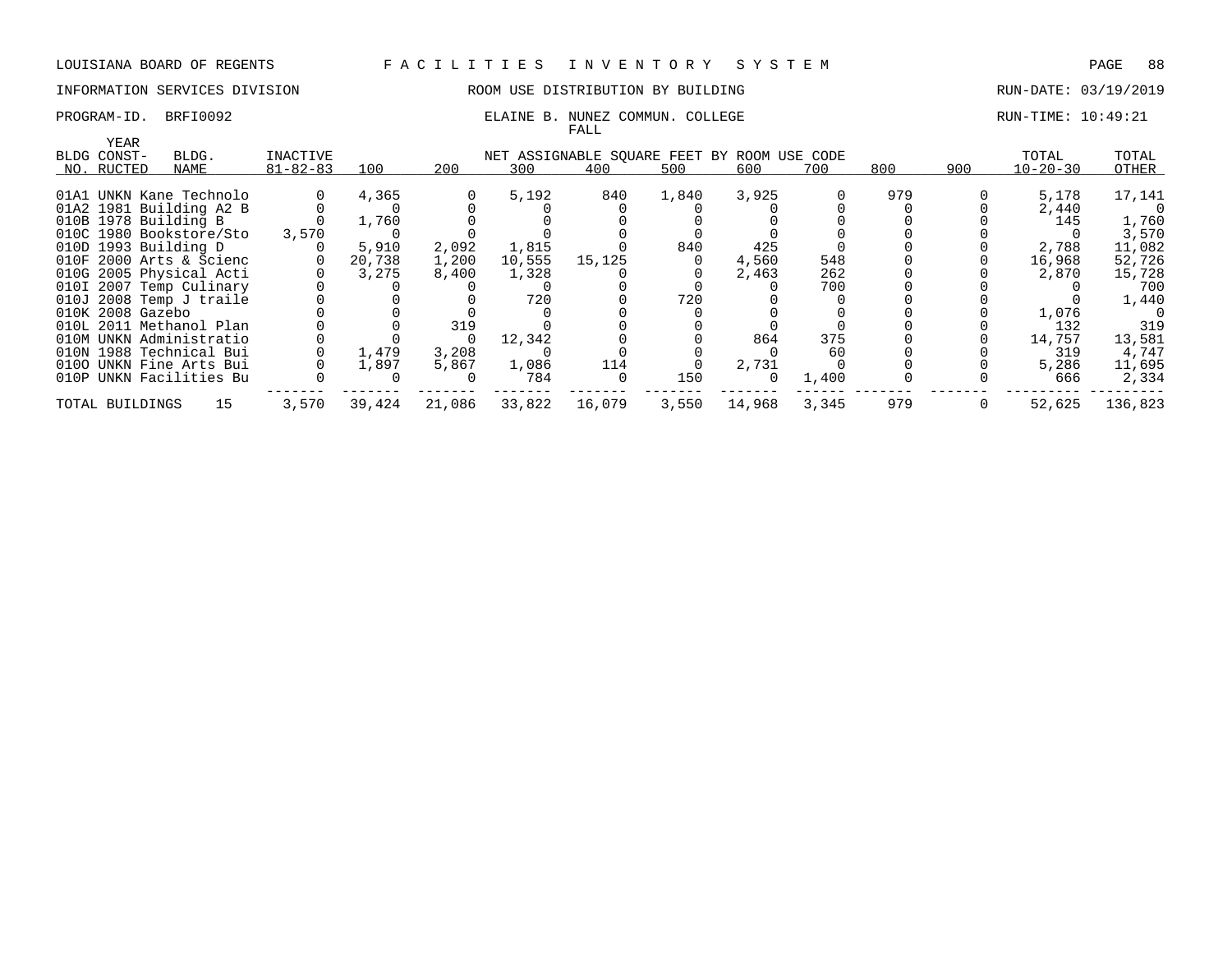# INFORMATION SERVICES DIVISION ROOM USE DISTRIBUTION BY BUILDING RUN-DATE: 03/19/2019

### PROGRAM-ID. BRFI0092 **RIVER PARISHES COMMUNITY COLLEGE** RUN-TIME: 10:49:21 FALL

|                            |                         |                |        |        |                                             | ------ |       |       |       |     |     |                |         |
|----------------------------|-------------------------|----------------|--------|--------|---------------------------------------------|--------|-------|-------|-------|-----|-----|----------------|---------|
| <b>YEAR</b><br>BLDG CONST- | BLDG.                   | INACTIVE       |        |        | NET ASSIGNABLE SOUARE FEET BY ROOM USE CODE |        |       |       |       |     |     | TOTAL          | TOTAL   |
| NO. RUCTED                 | NAME                    | $81 - 82 - 83$ | 100    | 200    | 300                                         | 400    | 500   | 600   | 700   | 800 | 900 | $10 - 20 - 30$ | OTHER   |
|                            | EDEN 2014 Edenborne Par |                | 21,508 | 8,764  | 13,757                                      | 4,496  |       | 4,236 | 608   |     |     | 1,628          | 53,369  |
|                            | RESV UNKN Reserve Campu |                | 18,281 | 29,428 |                                             |        |       |       |       |     |     |                | 47,709  |
| TTCT UNKN                  | Technical Tr            |                | 5,694  | 26,158 | 3,158                                       | 246    | 652   | 519   | 406   |     |     | 1,543          | 36,833  |
|                            | WEST 2013 Westside Buil |                | 5,373  | 3,813  | 3,286                                       |        | 690   | 150   | 558   |     |     | 1,405          | 13,870  |
| TOTAL BUILDINGS            |                         |                | 50,856 | 68,163 | 20,201                                      | 4,742  | 1,342 | 4,905 | 1,572 |     |     | 4,576          | 151,781 |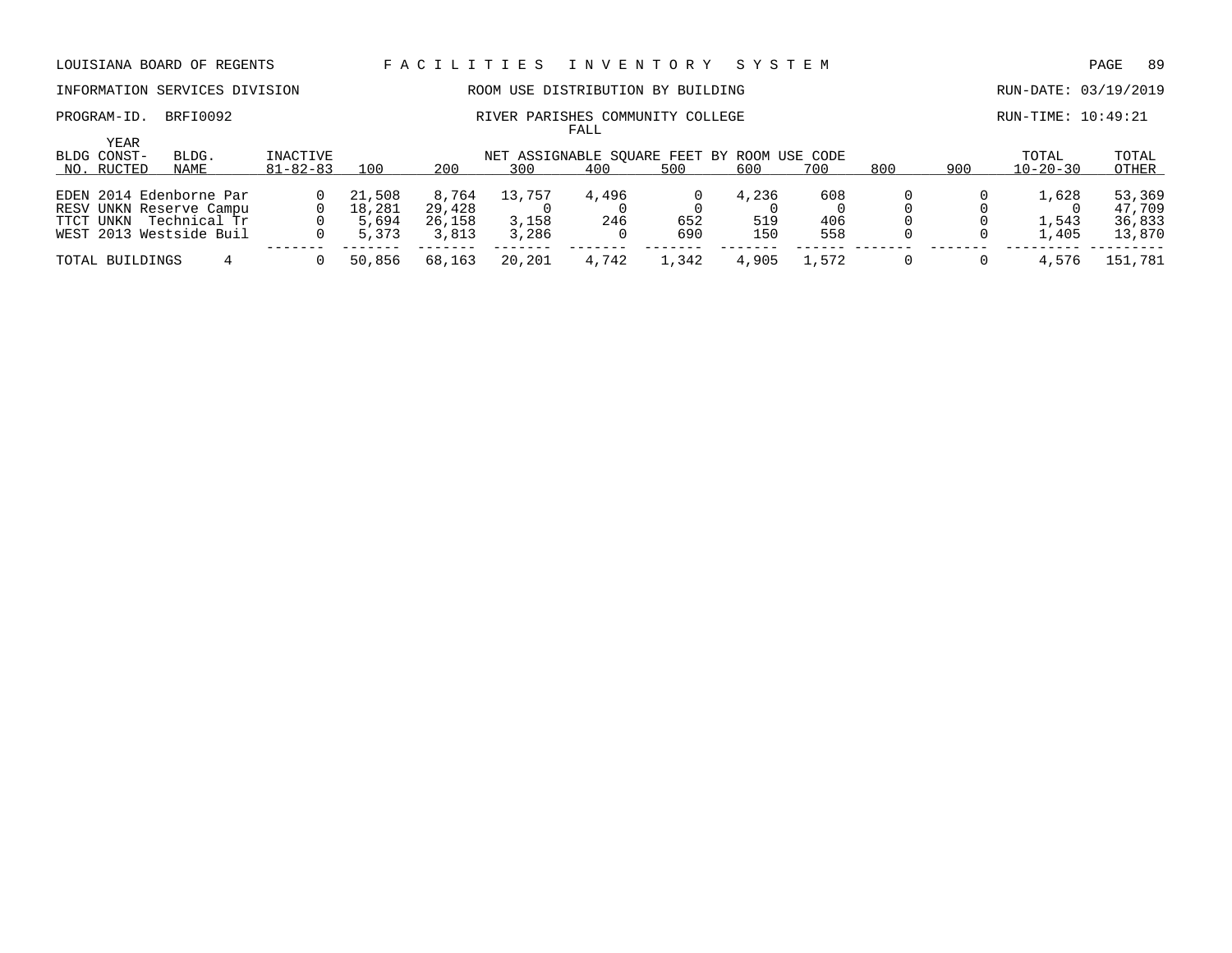### INFORMATION SERVICES DIVISION ROOM USE DISTRIBUTION BY BUILDING RUN-DATE: 03/19/2019

### PROGRAM-ID. BRFI0092 SOUTH LOUISIANA COMMUNITY COLLEG RUN-TIME: 10:49:21 FALL

| YEAR                |                         |                |        |        |                                             |       |     |        |        |     |     |                |         |
|---------------------|-------------------------|----------------|--------|--------|---------------------------------------------|-------|-----|--------|--------|-----|-----|----------------|---------|
| BLDG CONST-         | BLDG.                   | INACTIVE       |        |        | NET ASSIGNABLE SQUARE FEET BY ROOM USE CODE |       |     |        |        |     |     | TOTAL          | TOTAL   |
| NO. RUCTED          | NAME                    | $81 - 82 - 83$ | 100    | 200    | 300                                         | 400   | 500 | 600    | 700    | 800 | 900 | $10 - 20 - 30$ | OTHER   |
|                     |                         |                | 1,910  | 41,656 | 2,666                                       | 358   |     | 1,673  |        |     |     | 10,770         |         |
|                     | A000 1976 Teche Main Bu |                |        |        |                                             |       | 0   |        |        |     |     |                | 48,263  |
|                     | B000 1994 Teche Child C |                |        | 3,096  | 175                                         |       | 36  |        |        |     |     | 143            | 3,307   |
|                     | C000 1982 Teche Electri |                |        | 3,413  |                                             |       |     |        |        |     |     | 235            | 3,413   |
|                     | D000 1973 Teche Wood St |                |        | 1,190  |                                             |       |     |        |        |     |     | 50             | 1,190   |
|                     | E000 1976 Teche Practic |                |        | 1,458  |                                             |       |     |        |        |     |     | 92             | 1,458   |
|                     | F000 1976 Related Room  |                |        | 408    |                                             |       |     |        |        |     |     | 24             | 408     |
|                     | G000 1982 Tractor Shed  |                |        |        |                                             |       |     |        | 702    |     |     | 73             | 702     |
|                     | H000 1976 Lumber Storag |                |        | 571    |                                             |       |     |        |        |     |     | 29             | 571     |
|                     | 1000 1994 Vehicle Carpo |                |        |        |                                             |       |     |        | 1,440  |     |     |                | 1,440   |
|                     | J000 2006 Aviation Acad |                | 1,229  | 282    | 1,069                                       |       |     |        | 7,123  |     |     | 510            | 9,703   |
|                     | 0001 1976 NEW IBERIA    | 784            | 5,700  | 4,008  | 6,370                                       | 1,534 |     | 9,800  | 1,924  |     |     | 10,436         | 30,120  |
| 0002 2005 LAFAYETTE |                         |                | 14,812 | 11,358 | 10,842                                      | 3,404 |     | 6,048  | 496    |     |     | 19,898         | 46,960  |
| 0003 1936 FRANKLIN  |                         | 644            | 3,970  |        | 421                                         | 736   |     | 1,288  | 25     |     |     | 330            | 7,084   |
| 0004 2005 LAFAYETTE |                         |                |        |        |                                             |       |     |        | 500    |     |     |                | 500     |
| 0005 2013 LAFAYETTE |                         |                |        |        |                                             |       |     |        | 4,000  |     |     |                | 4,000   |
|                     | 0006 UNKN HEALTH SCIENC |                | 12,940 | 11,078 | 7,217                                       | 255   | 45  | 3,899  | 1,043  |     |     | 7,649          | 36,477  |
| TOTAL BUILDINGS     | 16                      | 1,428          | 40,561 | 78,518 | 28,760                                      | 6,287 | 81  | 22,708 | 17,253 | 0   | 0   | 50,239         | 195,596 |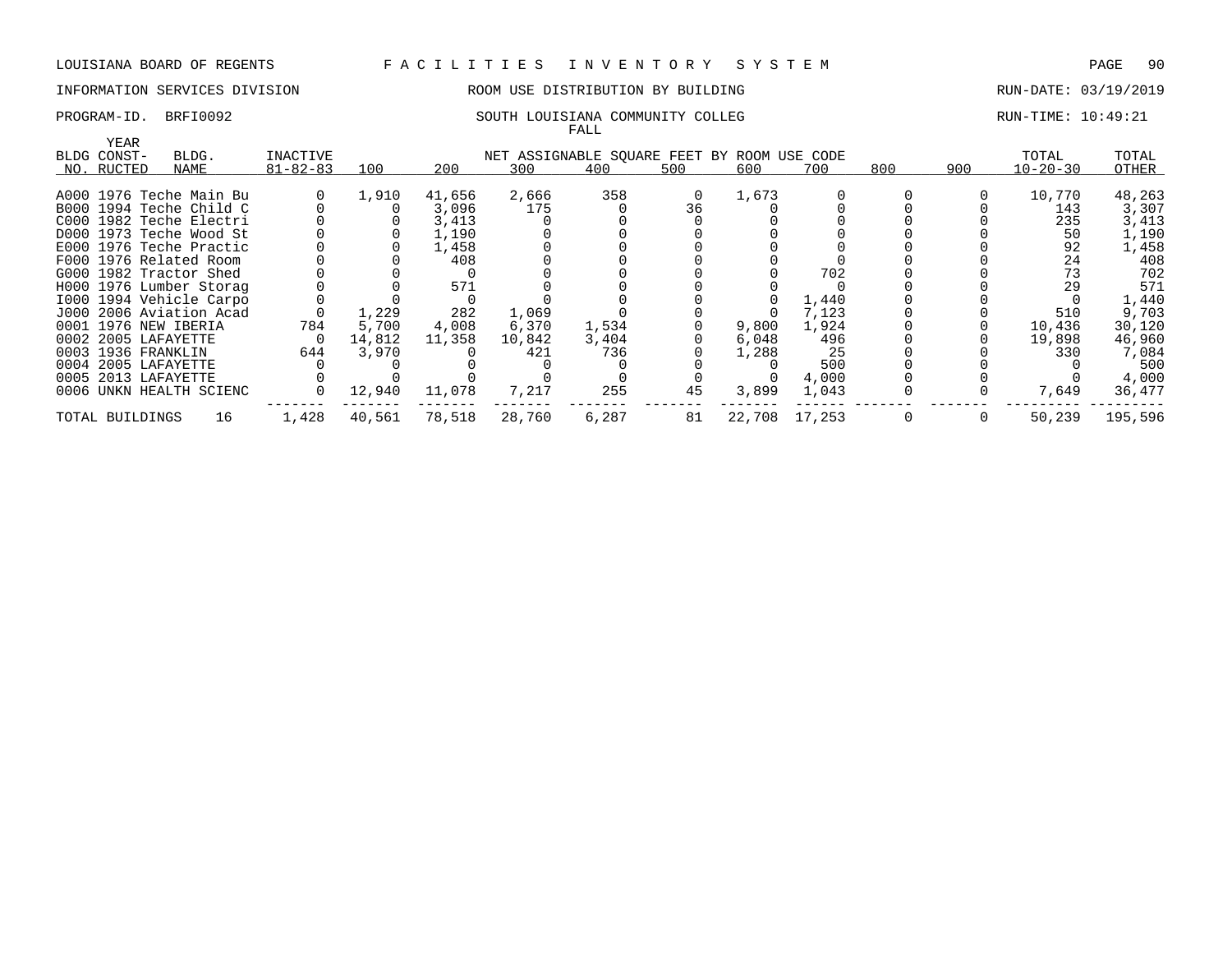# INFORMATION SERVICES DIVISION ROOM USE DISTRIBUTION BY BUILDING RUN-DATE: 03/19/2019

### PROGRAM-ID. BRFI0092 COMMUNITY COLLEG RUN-TIME: 10:49:21 FALL

| YEAR | BLDG. | INACTIVE                                                                                                                                                        |                |        |        |       |              |       |       |                                                    |     | TOTAL  | TOTAL<br>OTHER |
|------|-------|-----------------------------------------------------------------------------------------------------------------------------------------------------------------|----------------|--------|--------|-------|--------------|-------|-------|----------------------------------------------------|-----|--------|----------------|
|      |       |                                                                                                                                                                 |                |        |        |       |              |       |       |                                                    |     |        |                |
|      |       |                                                                                                                                                                 | 22,517         | 10,541 | 20,357 | 6,233 | 64           | 8,349 | 2,006 |                                                    |     | 36,234 | 70,067         |
|      |       |                                                                                                                                                                 | 5,801          | 6,503  | 2,445  | 168   |              |       | 247   |                                                    |     | 8,140  | 15,164         |
|      |       |                                                                                                                                                                 | 7,079          |        | 2,964  |       |              | 903   | 671   |                                                    |     | 12,220 | 11,617         |
|      |       |                                                                                                                                                                 |                |        | 88     |       |              |       | 1,810 |                                                    |     | 55     | 1,898          |
|      |       |                                                                                                                                                                 | 35,397         | 17,044 | 25,854 | 6,401 | 64           | 9,252 | 4.734 |                                                    |     | 56,649 | 98,746         |
|      |       | BLDG CONST-<br>NAME<br>NO. RUCTED<br>0001 2010 LOUISIANA PUR<br>0002 2010 ADVANCED TECH<br>0073 UNKN STATE OFFICE<br>0075 2012 MAINTENANCE B<br>TOTAL BUILDINGS | $81 - 82 - 83$ | 100    | 200    | 300   | -----<br>400 | 500   | 600   | NET ASSIGNABLE SQUARE FEET BY ROOM USE CODE<br>700 | 800 | 900    | $10 - 20 - 30$ |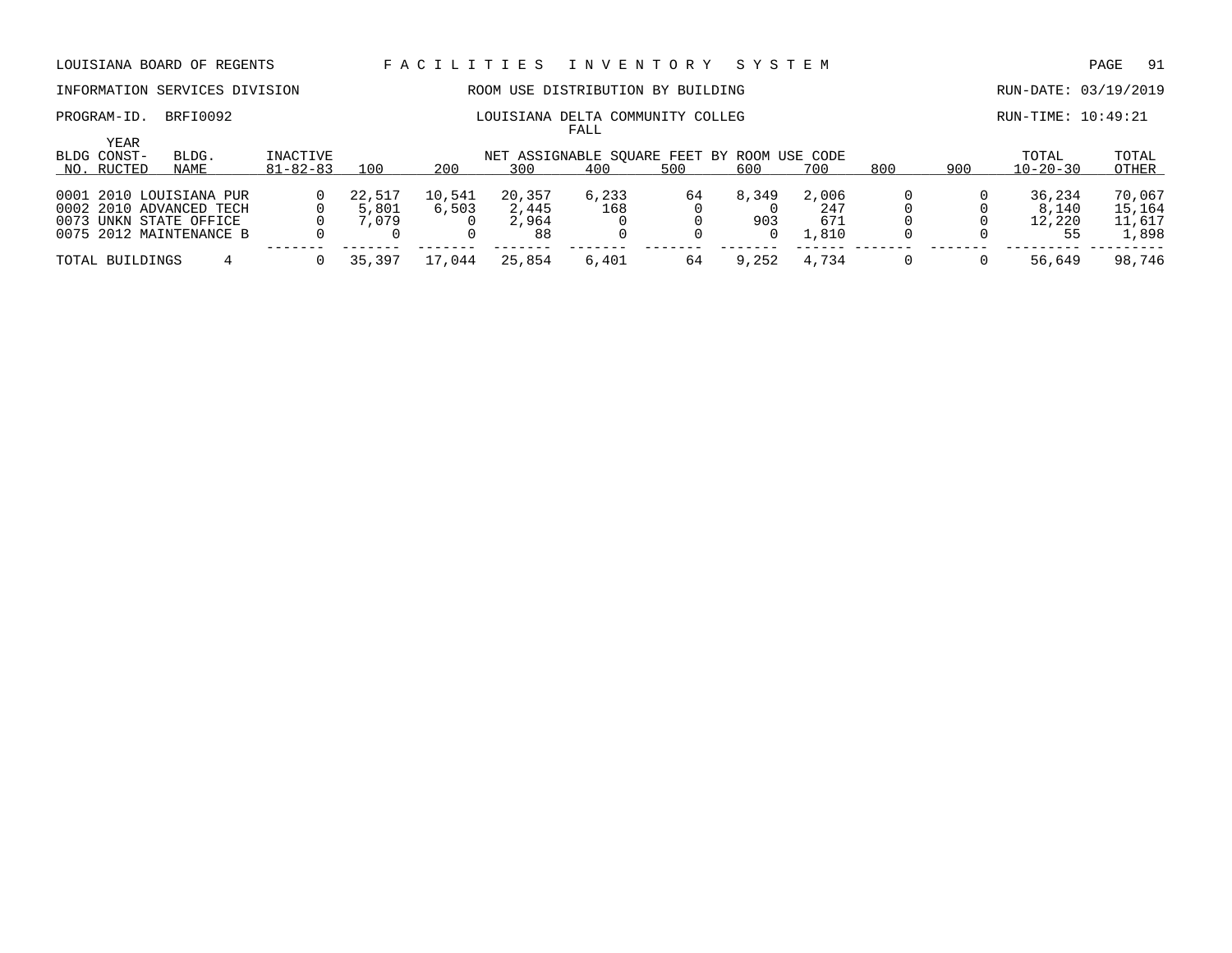### INFORMATION SERVICES DIVISION ROOM USE DISTRIBUTION BY BUILDING RUN-DATE: 03/19/2019

# PROGRAM-ID. BRFI0092 SLCC - ACADIAN CAMPUS SLCC - ACADIAN CAMPUS RUN-TIME: 10:49:21

|                                   |                                                                                                         |                            |       |                  |                                                    | FALL |     |       |                |     |     |                         |                                  |
|-----------------------------------|---------------------------------------------------------------------------------------------------------|----------------------------|-------|------------------|----------------------------------------------------|------|-----|-------|----------------|-----|-----|-------------------------|----------------------------------|
| YEAR<br>BLDG CONST-<br>NO. RUCTED | BLDG.<br>NAME                                                                                           | INACTIVE<br>$81 - 82 - 83$ | 100   | 200              | NET ASSIGNABLE SOUARE FEET BY ROOM USE CODE<br>300 | 400  | 500 | 600   | 700            | 800 | 900 | TOTAL<br>$10 - 20 - 30$ | TOTAL<br>OTHER                   |
|                                   | A000 1979 Administrativ<br>B000 1979 Shop Courses<br>C000 1979 Instructional<br>D000 1979 Maintenance B | 980                        | 1,914 | 16,463<br>24,769 | 3,546                                              |      |     | 1,628 | 2,622<br>2,924 |     |     | 1,054                   | 21,637<br>29,305<br>980<br>2,924 |
| TOTAL BUILDINGS                   |                                                                                                         | 980                        | .,914 | 41,232           | 3,546                                              |      |     | 1,628 | 5,546          |     |     | ,054                    | 54,846                           |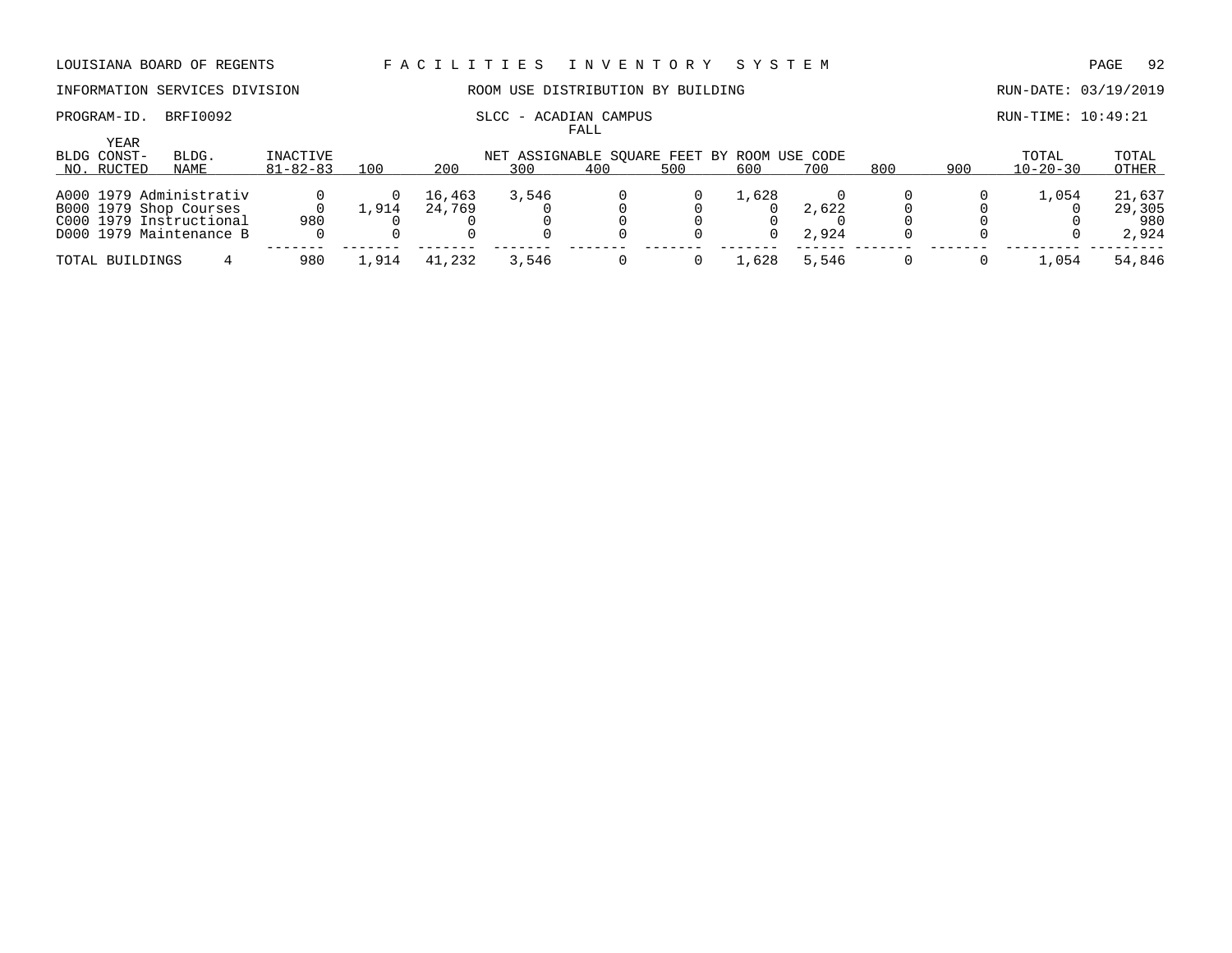# INFORMATION SERVICES DIVISION 88 ROOM USE DISTRIBUTION BY BUILDING 88 RUN-DATE: 03/19/2019

### PROGRAM-ID. BRFI0092 CLTCC - ALEXANDRIA CAMPUS CAMPUS RUN-TIME: 10:49:21 FALL

| YEAR                  |                         |                |        |        |                                             |          |     |       |       |     |     |                |        |
|-----------------------|-------------------------|----------------|--------|--------|---------------------------------------------|----------|-----|-------|-------|-----|-----|----------------|--------|
| BLDG CONST-           | BLDG.                   | INACTIVE       |        |        | NET ASSIGNABLE SOUARE FEET BY ROOM USE CODE |          |     |       |       |     |     | TOTAL          | TOTAL  |
| NO. RUCTED            | NAME                    | $81 - 82 - 83$ | 100    | 200    | 300                                         | 400      | 500 | 600   | 700   | 800 | 900 | $10 - 20 - 30$ | OTHER  |
|                       |                         |                |        |        |                                             |          |     |       | 70    |     |     |                |        |
| A000 1965 Building A  |                         |                | 2,960  | 4,137  | 4,315                                       |          |     | 778   |       |     |     | 633            | 12,260 |
| B000 1965 Building B  |                         |                | 1,324  | 3,040  | 460                                         |          |     |       | 120   |     |     | 340            | 4,944  |
| C000 1965 Building C  |                         |                | 1,563  | 8,239  | 411                                         |          |     |       | 186   |     |     | 60             | 10,399 |
| D000 1968 Building D  |                         |                | 627    | 5,347  |                                             |          |     |       | 544   |     |     | 162            | 6,518  |
| E000 1979 Building E  |                         |                | 4,239  | 2,004  | 792                                         |          |     | 3,148 | 328   |     |     | 762            | 10,511 |
| F000 1979 Building F  |                         |                | 3,085  | 14,647 |                                             |          |     |       | 542   |     |     | 606            | 18,274 |
| G000 1986 Maintenance |                         |                |        |        | 149                                         |          |     |       | 2,223 |     |     |                | 2,372  |
| H000 1996 Storage     |                         |                |        |        |                                             |          |     |       | 282   |     |     |                | 282    |
| I000 1996 Ford        |                         |                |        | 2,064  | 120                                         |          |     |       |       |     |     | 156            | 2,184  |
|                       | J000 1996 Equipment She |                |        |        |                                             |          |     |       | 510   |     |     |                | 510    |
|                       | L000 1995 Portable Buil |                |        |        |                                             |          |     |       | 370   |     |     |                | 370    |
|                       | M000 1979 Mechanical Bu |                |        |        |                                             |          |     |       |       |     |     | 838            |        |
| TOTAL BUILDINGS       | 12                      |                | 13,798 | 39,478 | 6,247                                       | $\Omega$ |     | 3,926 | 5,175 |     |     | 3,557          | 68,624 |
|                       |                         |                |        |        |                                             |          |     |       |       |     |     |                |        |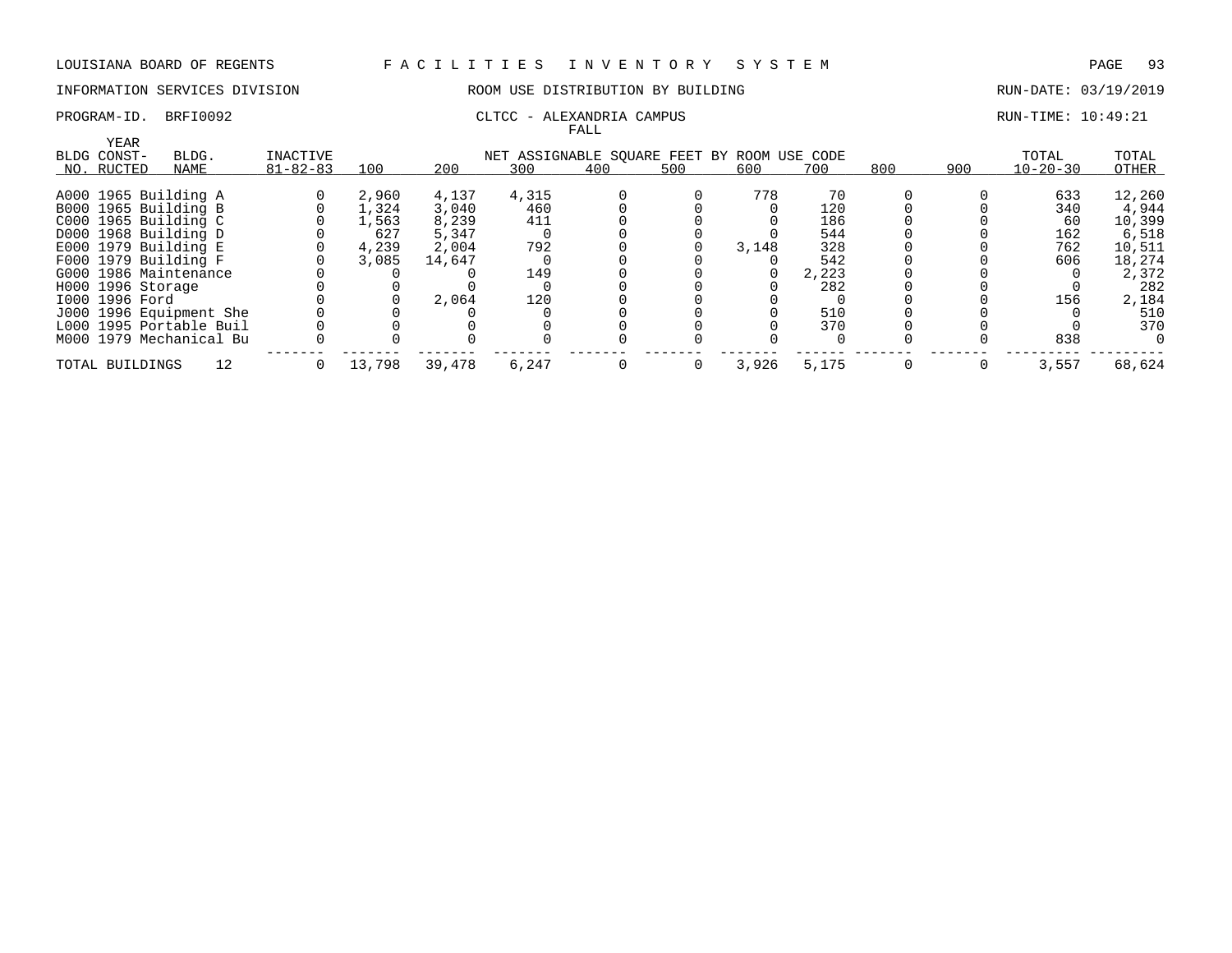INFORMATION SERVICES DIVISION ROOM USE DISTRIBUTION BY BUILDING RUN-DATE: 03/19/2019

PROGRAM-ID. BRFI0092 CLTCC - AVOYELLES CAMPUS CAMPUS RUN-TIME: 10:49:21

|                 |                         |                |       |        |                                             | FALL |     |     |       |     |     |                |        |
|-----------------|-------------------------|----------------|-------|--------|---------------------------------------------|------|-----|-----|-------|-----|-----|----------------|--------|
| YEAR            |                         |                |       |        |                                             |      |     |     |       |     |     |                |        |
| BLDG CONST-     | BLDG.                   | INACTIVE       |       |        | NET ASSIGNABLE SQUARE FEET BY ROOM USE CODE |      |     |     |       |     |     | TOTAL          | TOTAL  |
| NO. RUCTED      | NAME                    | $81 - 82 - 83$ | 100   | 200    | 300                                         | 400  | 500 | 600 | 700   | 800 | 900 | $10 - 20 - 30$ | OTHER  |
|                 |                         |                |       |        |                                             |      |     |     |       |     |     |                |        |
|                 | A000 1976 Building A    |                | 3,706 | 6,338  | 2,715                                       |      |     | 988 | 780   |     |     | 2,363          | 14,527 |
|                 | B000 1946 Building B    |                | 646   | 5,108  | 807                                         |      |     |     | 4,443 |     |     | 1,330          | 11,004 |
|                 | C000 1981 Building C    |                | 770   | 1,990  | 56                                          |      |     |     | 720   |     |     | 165            | 3,536  |
|                 | D000 1985 Maintenance S |                |       |        |                                             |      |     |     | 119   |     |     |                | 119    |
|                 | E000 1954 Storage/Maint |                | 744   |        | 541                                         |      |     |     |       |     |     |                | 1,285  |
|                 | F000 1984 Paint/Fuel St |                |       |        |                                             |      |     |     | 184   |     |     |                | 184    |
|                 | H000 1978 Workshop & St |                |       |        | 1,348                                       |      |     |     |       |     |     |                | 1,348  |
| TOTAL BUILDINGS |                         |                | 5,866 | 13,436 | 5,467                                       |      |     | 988 | 6.246 |     |     | 3,858          | 32,003 |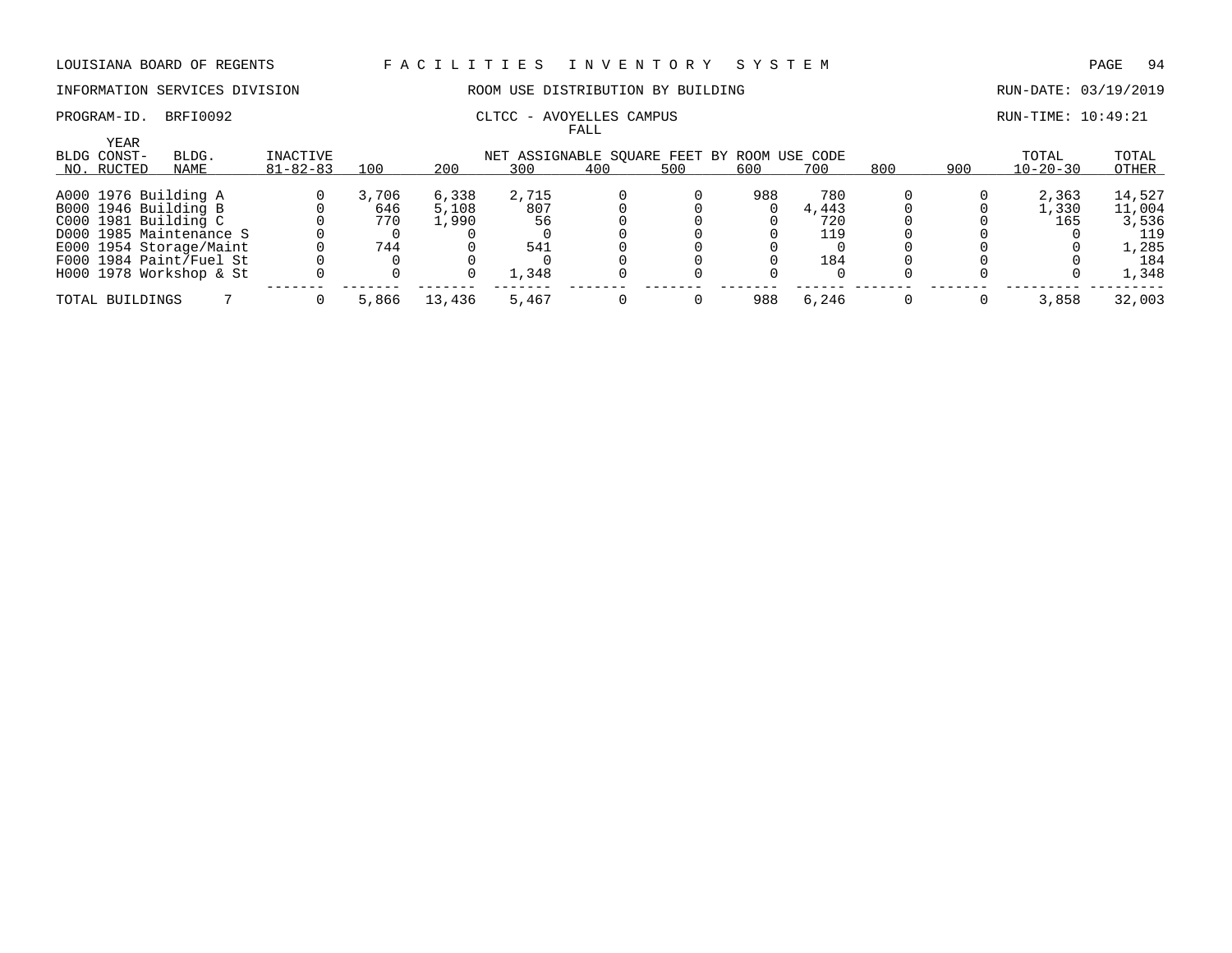### PROGRAM-ID. BRFI0092 **RUN-TIME: 10:49:21** LDCC - BASTROP CAMPUS

# INFORMATION SERVICES DIVISION ROOM USE DISTRIBUTION BY BUILDING RUN-DATE: 03/19/2019

|                                   |                                                    |                            |       |       |       | FALL                                               |     |       |                |     |     |                         |                |
|-----------------------------------|----------------------------------------------------|----------------------------|-------|-------|-------|----------------------------------------------------|-----|-------|----------------|-----|-----|-------------------------|----------------|
| YEAR<br>BLDG CONST-<br>NO. RUCTED | BLDG.<br>NAME                                      | INACTIVE<br>$81 - 82 - 83$ | 100   | 200   | 300   | NET ASSIGNABLE SQUARE FEET BY ROOM USE CODE<br>400 | 500 | 600   | 700            | 800 | 900 | TOTAL<br>$10 - 20 - 30$ | TOTAL<br>OTHER |
|                                   | 0044 1977 MAIN BUILDING                            |                            | 4,623 | 1,134 | 4,127 |                                                    |     | 2,576 |                |     |     | 651                     | 12,460         |
| 0045 1980 STORAGE                 | 0046 1984 MAIN CAMPUS B                            |                            |       |       | 1,874 | 121                                                |     |       | 3,600<br>L.224 |     |     | 300<br>450              | 3,600<br>3,219 |
|                                   | 0047 1977 STORAGE/MAINT<br>0048 1977 STORAGE/MAINT | 790                        |       |       | 2,583 |                                                    |     |       |                |     |     | 123                     | 2,583<br>790   |
|                                   | 0049 2004 AIRPORT EXTEN                            |                            | 2,429 | 8,134 | 1,064 |                                                    |     | 1,102 |                |     |     | 1,054                   | 12,729         |
| TOTAL BUILDINGS                   |                                                    | 790                        | 7,052 | 9,268 | 9,648 | 121                                                |     | 3,678 | 4,824          |     |     | 2,578                   | 35,381         |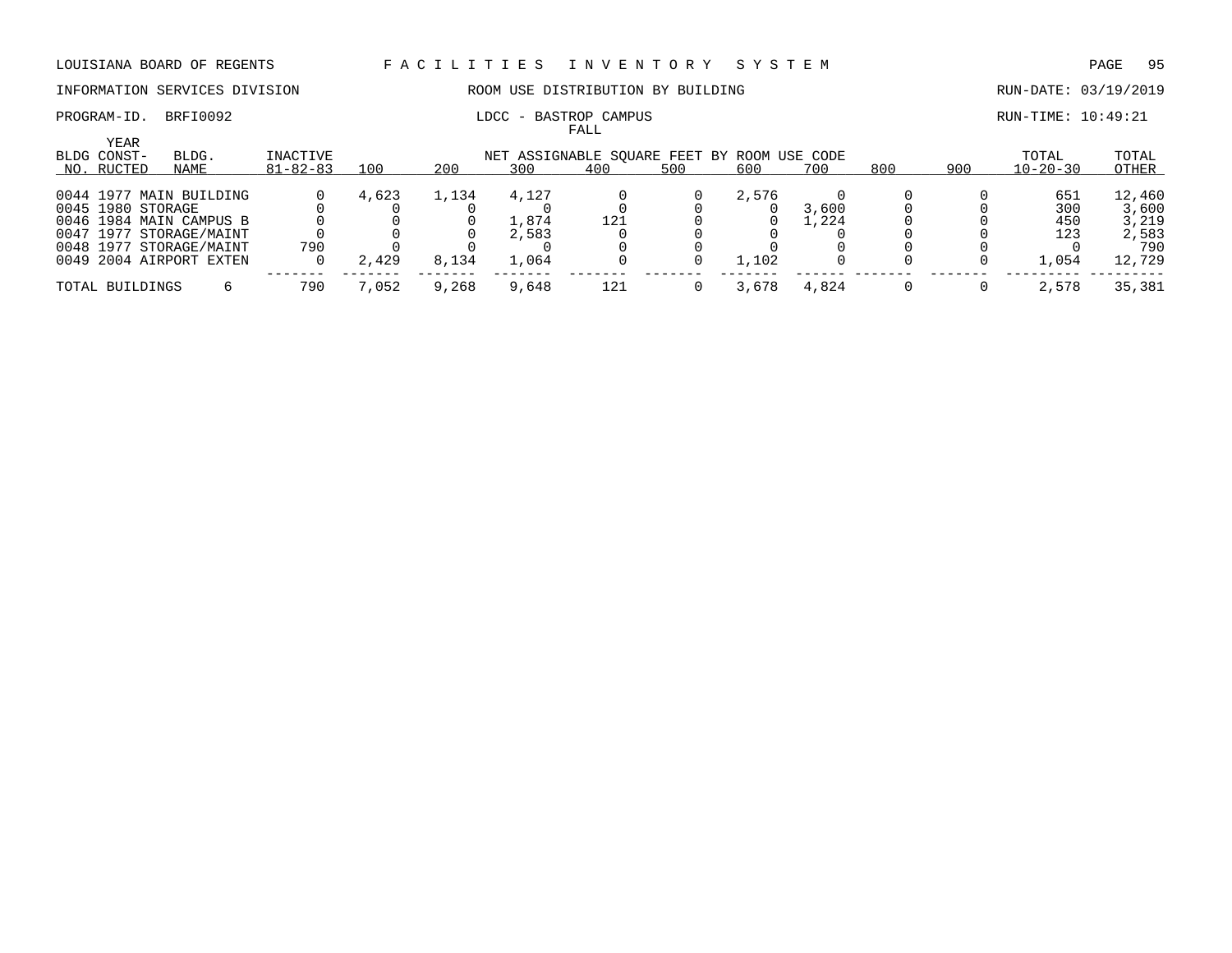### PROGRAM-ID. BRFI0092 SLCC - CHARLES B. COREIL CAMPUS SECC - CHARLES B. COREIL CAMPUS

# INFORMATION SERVICES DIVISION ROOM USE DISTRIBUTION BY BUILDING RUN-DATE: 03/19/2019

FALL

| YEAR<br>BLDG CONST- | BLDG.                   | INACTIVE       |       |        | NET ASSIGNABLE SQUARE FEET BY ROOM USE CODE |     |     |     |       |     |     | TOTAL          | TOTAL  |
|---------------------|-------------------------|----------------|-------|--------|---------------------------------------------|-----|-----|-----|-------|-----|-----|----------------|--------|
| NO. RUCTED          | NAME                    | $81 - 82 - 83$ | 100   | 200    | 300                                         | 400 | 500 | 600 | 700   | 800 | 900 | $10 - 20 - 30$ | OTHER  |
|                     | A000 1976 ADMINISTRATIV |                | 2,571 |        | 1,511                                       |     |     |     |       |     |     | 682            | 4,082  |
|                     | B000 1980 WELDING SHOP  |                | 486   | 3,652  |                                             |     |     |     |       |     |     | 154            | 4,138  |
|                     | C000 1976 MECHANICS BUI |                | 819   | 8,752  |                                             |     |     | 374 |       |     |     | 1,323          | 9,945  |
|                     | D000 1983 INDUSTRIAL MA | 813            | 842   | 4,500  |                                             |     |     |     | 4,370 |     |     |                | 10,525 |
|                     | E000 1983 OFFICE OCCUPA |                | 2,854 |        | 891                                         | 121 |     | 121 | 208   |     |     | 1,348          | 4,195  |
|                     | F000 1994 GENERAL INSTR |                | 346   |        |                                             |     |     |     |       |     |     |                | 346    |
|                     | G000 1994 GENERAL INSTR |                | 346   |        |                                             |     |     |     |       |     |     |                | 346    |
| TOTAL BUILDINGS     |                         |                | 8,264 | 16,904 | 2,402                                       | 121 |     | 495 | 4,578 |     |     | 3,507          | 33,577 |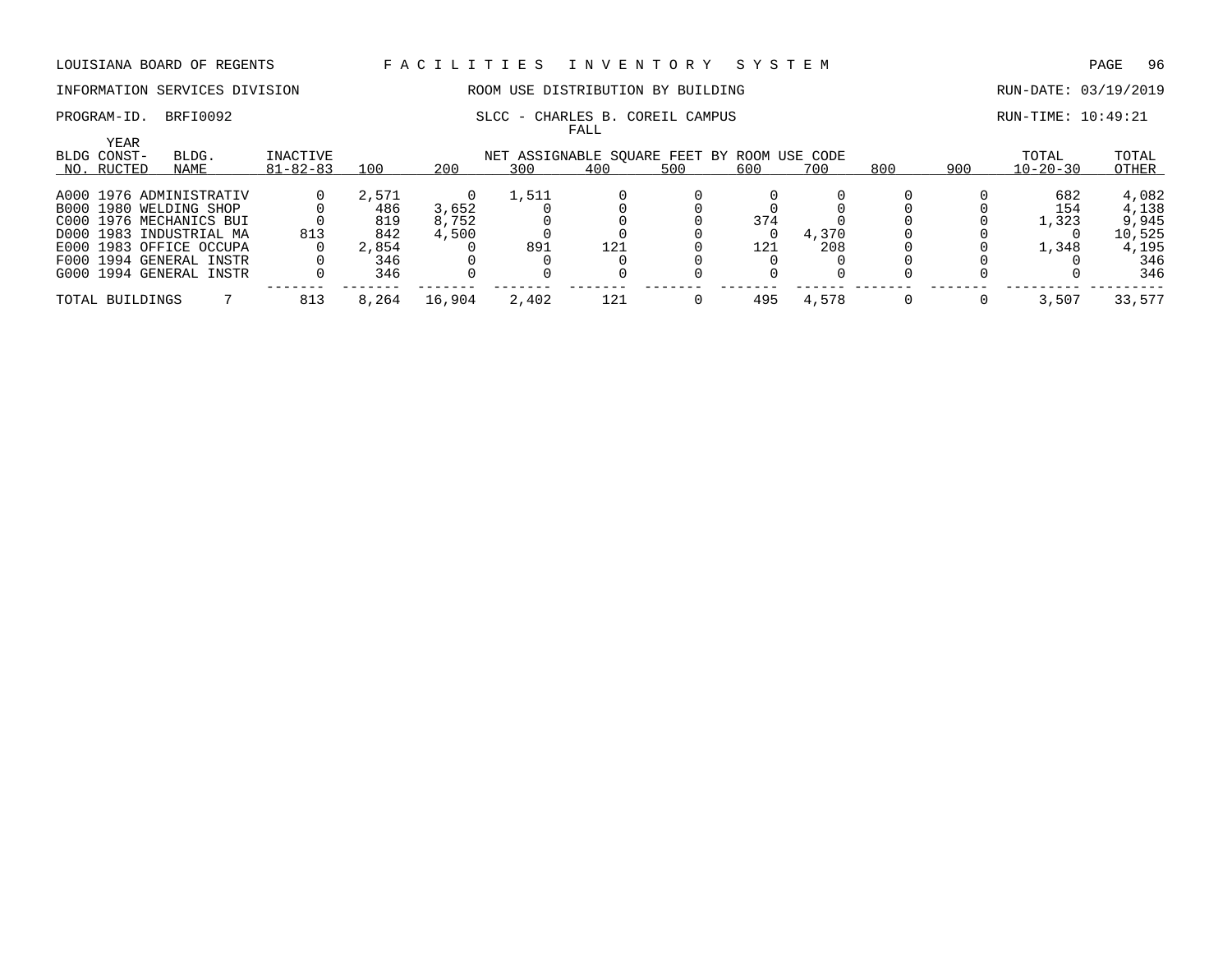### PROGRAM-ID. BRFI0092 LDCC - DELTA OUACHITA CAMPUS RUN-TIME: 10:49:21

# INFORMATION SERVICES DIVISION THE ROOM USE DISTRIBUTION BY BUILDING THE RUN-DATE: 03/19/2019

|                              |                |        |        |                                             | FALL |     |       |       |     |     |                |        |
|------------------------------|----------------|--------|--------|---------------------------------------------|------|-----|-------|-------|-----|-----|----------------|--------|
| YEAR<br>BLDG CONST-<br>BLDG. | INACTIVE       |        |        | NET ASSIGNABLE SOUARE FEET BY ROOM USE CODE |      |     |       |       |     |     | TOTAL          | TOTAL  |
| NO. RUCTED<br>NAME           | $81 - 82 - 83$ | 100    | 200    | 300                                         | 400  | 500 | 600   | 700   | 800 | 900 | $10 - 20 - 30$ | OTHER  |
| 0050 1981 ADMINISTRATIV      |                | 8,095  | 14,626 | 10,457                                      |      |     | 7,509 | 937   |     |     | 11,413         | 41,624 |
| 0051 1981 TRANSPORTATIO      |                | 523    | 16,761 | 516                                         | 42   |     |       | 620   |     |     | 3,168          | 18,462 |
| 0052 1981 DELTA BARBER       |                | 2,409  | 6,090  | 233                                         |      |     |       | 108   |     |     | 1,426          | 8,840  |
| 0053 1981 INDUSTRIAL TR      |                | 3,367  | 20,061 | 909                                         |      |     | 431   | 468   |     |     | 5,230          | 25,236 |
| TOTAL BUILDINGS              |                | 14,394 | 57,538 | 12,115                                      |      |     | 7,940 | 2,133 |     |     | 21,237         | 94,162 |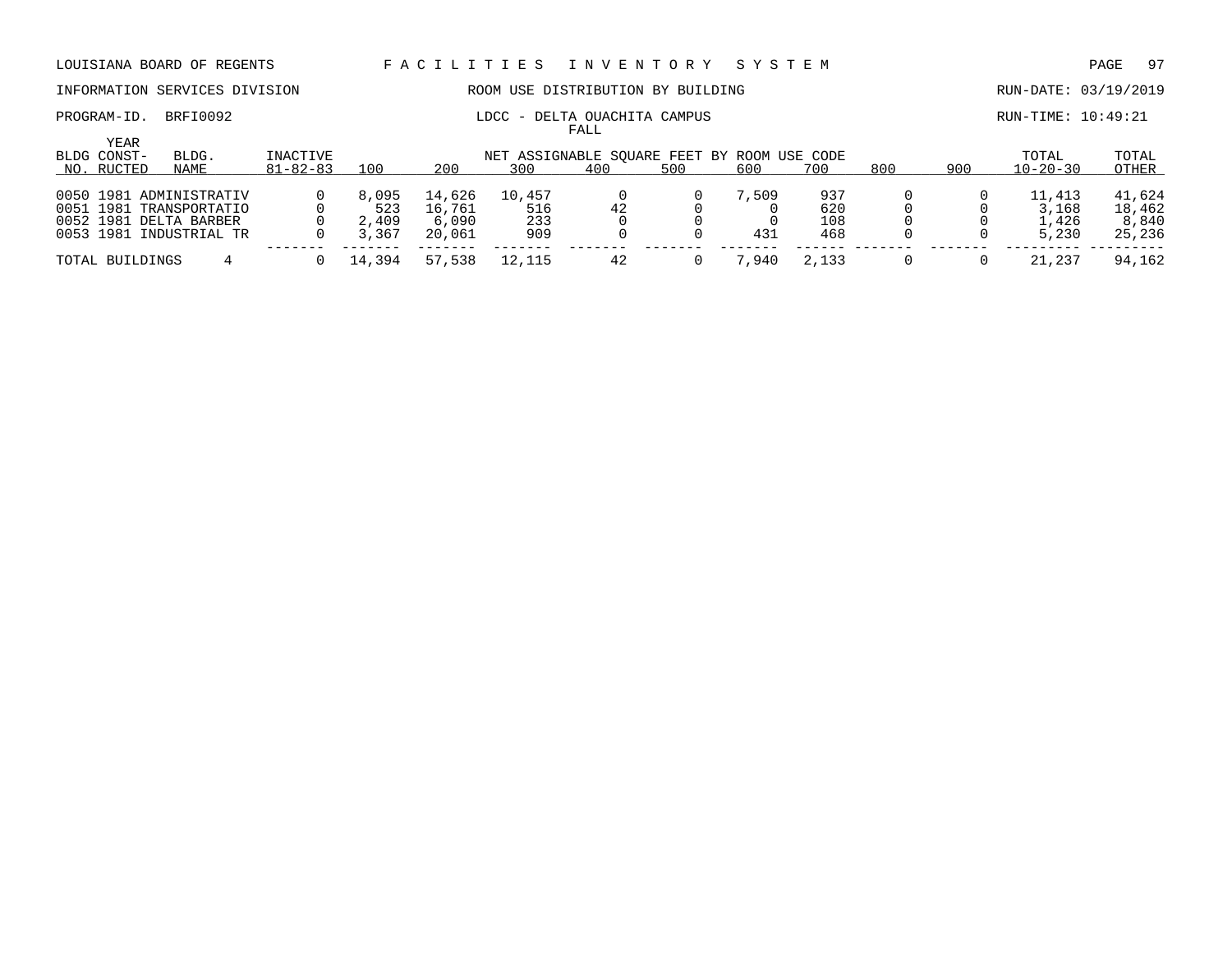| LOUISIANA BOARD OF REGENTS        |                                                 |                            |       | FACILITIES |       |     | I N V E N T O R Y                                  | SYSTEM |     |          |          |                         | 98<br>PAGE     |
|-----------------------------------|-------------------------------------------------|----------------------------|-------|------------|-------|-----|----------------------------------------------------|--------|-----|----------|----------|-------------------------|----------------|
| INFORMATION SERVICES DIVISION     |                                                 |                            |       |            |       |     | ROOM USE DISTRIBUTION BY BUILDING                  |        |     |          |          | RUN-DATE: 03/19/2019    |                |
| PROGRAM-ID.                       | BRFI0092<br>- EVANGELINE CAMPUS<br>SLCC<br>FALL |                            |       |            |       |     |                                                    |        |     |          |          | RUN-TIME: 10:49:21      |                |
| YEAR<br>BLDG CONST-<br>NO. RUCTED | BLDG.<br>NAME                                   | INACTIVE<br>$81 - 82 - 83$ | 100   | 200        | 300   | 400 | NET ASSIGNABLE SOUARE FEET BY ROOM USE CODE<br>500 | 600    | 700 | 800      | 900      | TOTAL<br>$10 - 20 - 30$ | TOTAL<br>OTHER |
| 0001 UNKN EVANGELINE              |                                                 | $\Omega$                   | 7,302 | 10,588     | 5,398 | 209 | $\mathbf{0}$                                       | 275    | 286 | $\Omega$ | 0        | 4,063                   | 24,058         |
| TOTAL BUILDINGS                   |                                                 | $\Omega$                   | 7,302 | 10,588     | 5,398 | 209 | $\Omega$                                           | 275    | 286 | $\Omega$ | $\Omega$ | 4,063                   | 24,058         |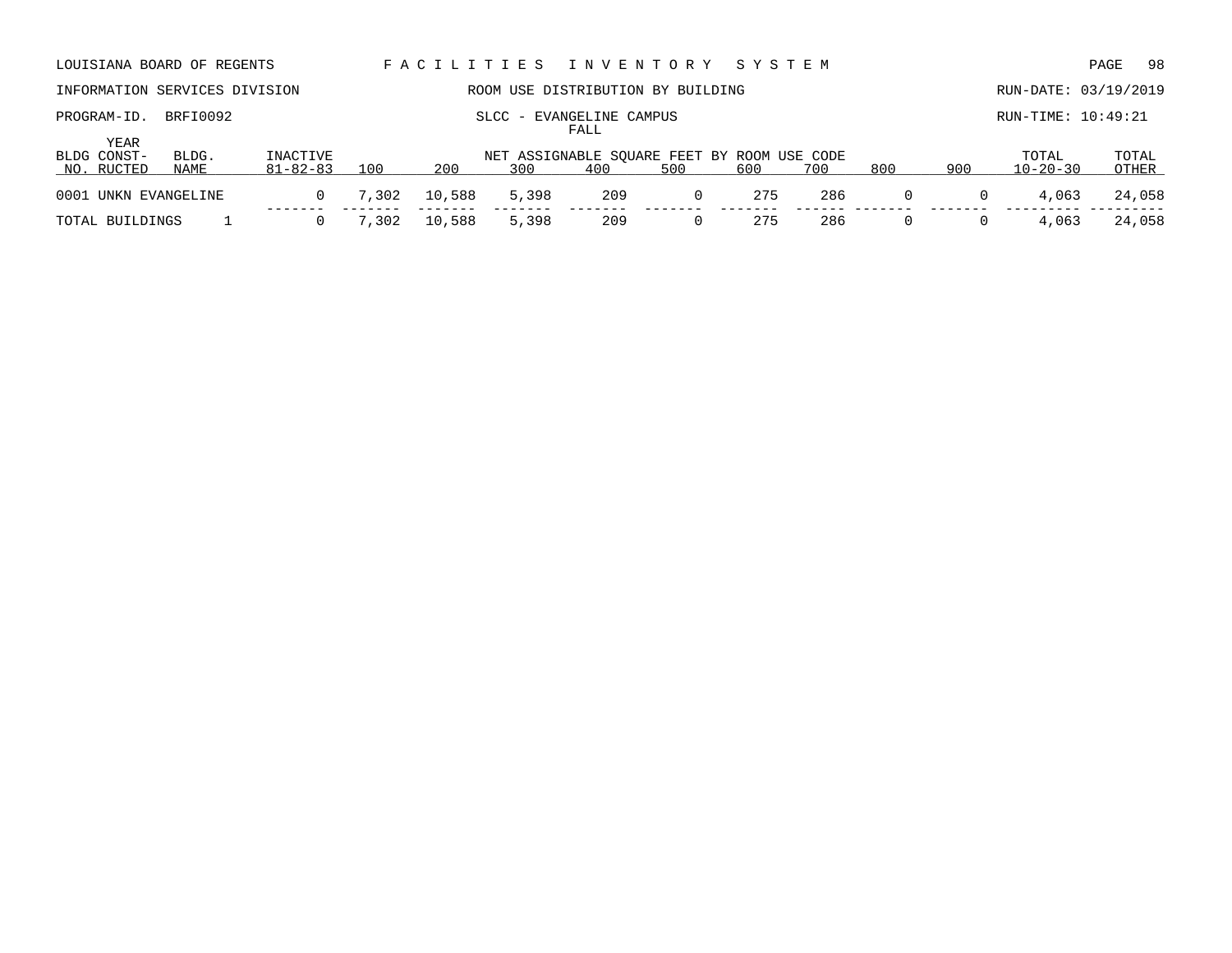# INFORMATION SERVICES DIVISION ROOM USE DISTRIBUTION BY BUILDING RUN-DATE: 03/19/2019

### PROGRAM-ID. BRFI0092 SLCC - GULF AREA CAMPUS SCOUL AREA CAMPUS RUN-TIME: 10:49:21

|                     |                         |                |       |        |                                             | FALL  |       |     |       |     |     |                |        |
|---------------------|-------------------------|----------------|-------|--------|---------------------------------------------|-------|-------|-----|-------|-----|-----|----------------|--------|
| YEAR<br>BLDG CONST- | BLDG.                   | INACTIVE       |       |        | NET ASSIGNABLE SOUARE FEET BY ROOM USE CODE |       |       |     |       |     |     | TOTAL          | TOTAL  |
| NO. RUCTED          | NAME                    | $81 - 82 - 83$ | 100   | 200    | 300                                         | 400   | 500   | 600 | 700   | 800 | 900 | $10 - 20 - 30$ | OTHER  |
|                     | A000 1977 Building A    |                | 2,437 | 10,579 | 3,671                                       | 538   |       |     |       |     |     | 7,843          | 17,225 |
|                     | B000 1952 Building B    |                | 1,344 | 18,422 | 508                                         |       |       |     |       |     |     | 1,678          | 20,274 |
|                     | C000 1977 Building C    |                | 4,183 | 6,457  | 200                                         |       |       |     |       |     |     | 2,213          | 10,840 |
|                     | D000 1978 Building D    |                |       |        |                                             |       |       |     | 3,671 |     |     | 60             | 3,671  |
|                     | F000 1977 Building F    |                |       | 1,501  |                                             |       |       |     |       |     |     | 149            | 1,501  |
|                     | H000 1978 Building H    |                |       | 832    |                                             |       |       |     |       |     |     |                | 832    |
|                     | 1000 2001 Building I -  |                | 178   | 1,876  | 1,215                                       | 596   |       |     |       |     |     | 1,237          | 3,865  |
|                     | J000 1975 Steel Canopy  |                |       |        |                                             |       | 3,680 |     |       |     |     |                | 3,680  |
|                     | L000 1977 Vat Dip Build |                |       | 324    |                                             |       |       |     |       |     |     |                | 324    |
|                     | TOTAL BUILDINGS         |                | 8,142 | 39,991 | 5,594                                       | 1,134 | 3,680 | 0   | 3,671 |     |     | 13,180         | 62,212 |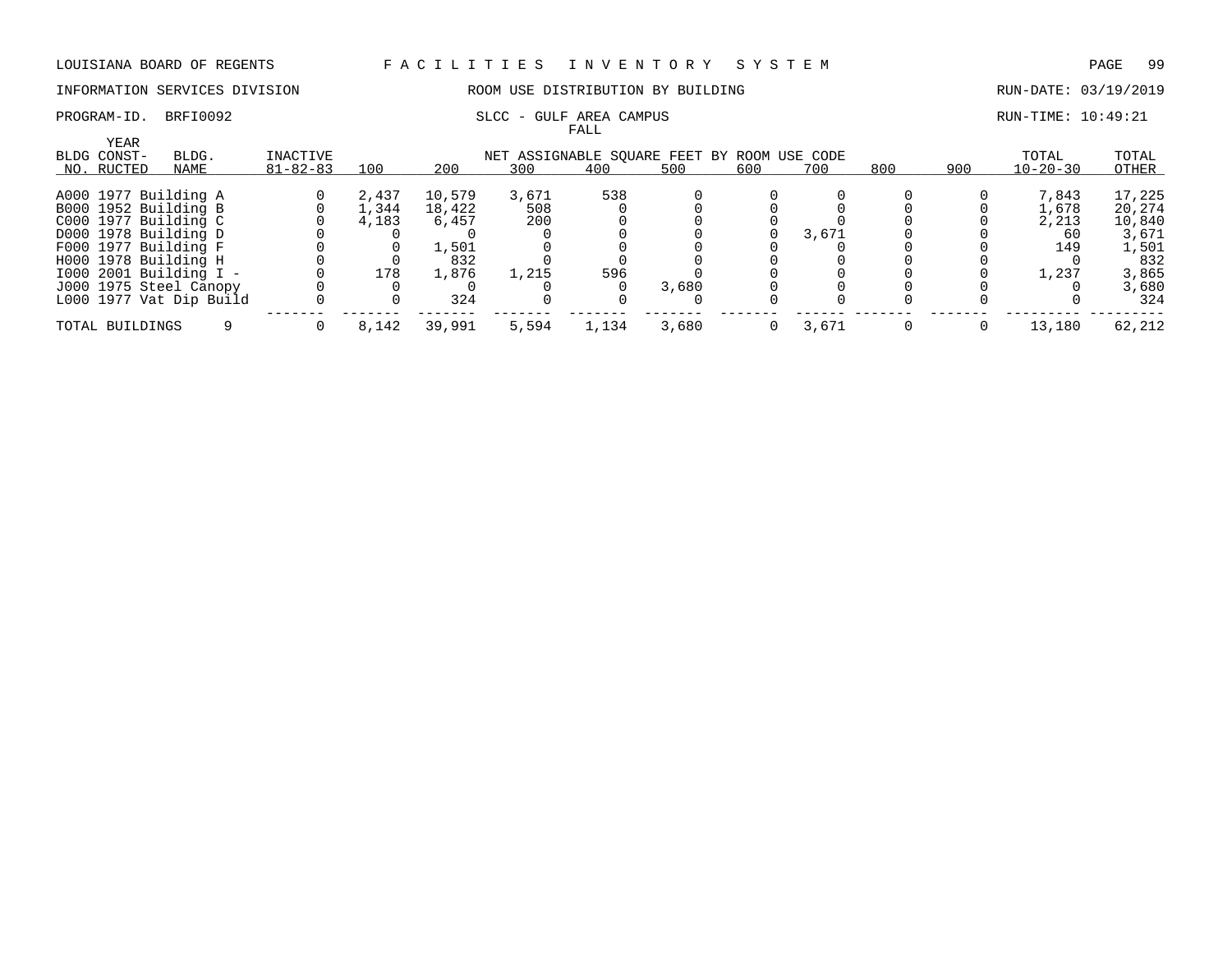## PROGRAM-ID. BRFI0092 CLTCC - HUEY P. LONG CAMPUS CLTCC - HOWE CAMPUS RUN-TIME: 10:49:21

# INFORMATION SERVICES DIVISION ROOM USE DISTRIBUTION BY BUILDING RUN-DATE: 03/19/2019

FALL

| YEAR<br>BLDG CONST-<br>NO. RUCTED | BLDG.<br>NAME                                     | INACTIVE<br>$81 - 82 - 83$ | 100             | 200             | 300 | 400 | NET ASSIGNABLE SOUARE FEET BY ROOM USE CODE<br>500 | 700 | 800 | 900 | TOTAL<br>$10 - 20 - 30$ | TOTAL<br>OTHER   |
|-----------------------------------|---------------------------------------------------|----------------------------|-----------------|-----------------|-----|-----|----------------------------------------------------|-----|-----|-----|-------------------------|------------------|
|                                   | EB00 2012 Huey P. Long<br>EE00 1984 Rod Brady Cam | $\overline{0}$<br>$\Omega$ | 10,790<br>4,403 | 11,466<br>7,214 |     |     |                                                    |     |     |     |                         | 22,256<br>11,617 |
| TOTAL BUILDINGS                   |                                                   |                            | 15,193          | 18,680          |     |     |                                                    |     |     |     |                         | 33,873           |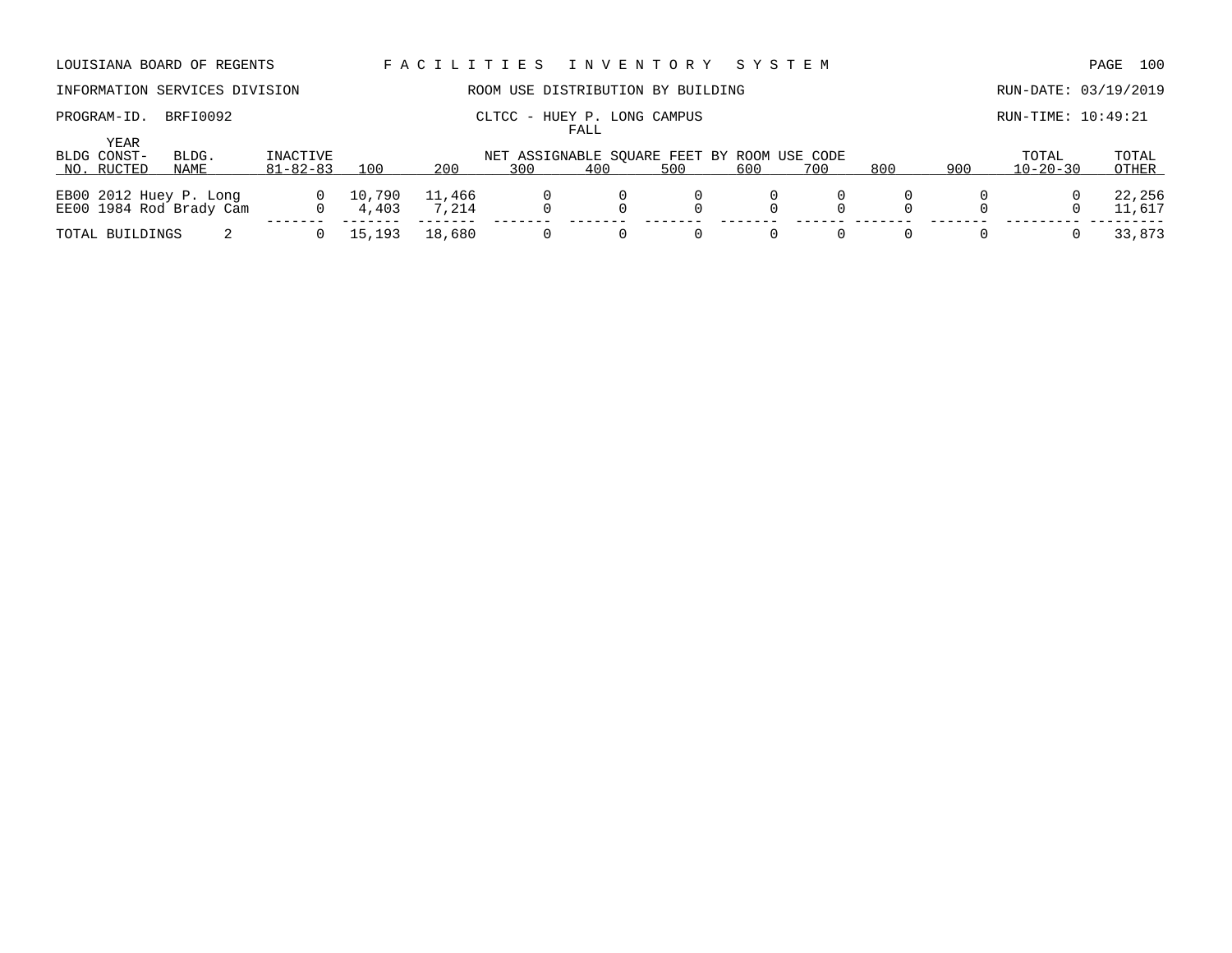### INFORMATION SERVICES DIVISION COOM OSE DISTRIBUTION BY BUILDING CONTROLLER RUN-DATE: 03/19/2019

### PROGRAM-ID. BRFI0092 **L.E. FLETCHER TECHNICAL COMM COL** RUN-TIME: 10:49:21 FALL

| YEAR            |                         |                |        |        |        |                                             |          |        |        |     |     |                |         |
|-----------------|-------------------------|----------------|--------|--------|--------|---------------------------------------------|----------|--------|--------|-----|-----|----------------|---------|
| BLDG CONST-     | BLDG.                   | INACTIVE       |        |        |        | NET ASSIGNABLE SOUARE FEET BY ROOM USE CODE |          |        |        |     |     | TOTAL          | TOTAL   |
| NO. RUCTED      | NAME                    | $81 - 82 - 83$ | 100    | 200    | 300    | 400                                         | 500      | 600    | 700    | 800 | 900 | $10 - 20 - 30$ | OTHER   |
|                 |                         |                |        |        |        |                                             |          |        |        |     |     |                |         |
|                 | LAMA 1980 LAMPI Main Bl |                | 4,658  | 4,287  | 1,715  |                                             |          | 4,249  | 962    |     |     | 4,417          | 15,871  |
|                 | LEFA 1951 Houma Bldg-31 |                | 16,871 | 22,255 | 6,683  | 3,028                                       |          | 1,374  | 4,010  |     |     | 19,305         | 54,221  |
|                 | LEFB 1975 Storage-310 S |                |        |        |        |                                             |          |        | 2,762  |     |     |                | 2,762   |
|                 | LEFC 2003 Portable 1-31 |                |        |        |        |                                             |          |        | 736    |     |     |                | 736     |
|                 | LEFD 2006 Portable 2-31 |                |        |        |        |                                             |          |        | 1,472  |     |     |                | 1,472   |
|                 | SCH1 2012 Main Bldg-140 |                | 21,121 | 9,361  | 15,028 | 7,799                                       |          | 4,105  | 2,293  |     |     | 39,365         | 59,707  |
|                 | SCH2 2014 IPT Bldg-224  |                | 7,316  | 3,720  | 2,763  |                                             |          | 198    | 323    |     |     | 7,510          | 14,320  |
|                 | SCH3 UNKN Storage Bldg- |                |        |        |        |                                             |          |        | 1,600  |     |     |                | 1,600   |
|                 | THI1 1978 Main Bldg-142 | 1,700          | 4,134  | 11,149 | 4,288  |                                             |          | 1,326  | 863    |     |     | 3,564          | 23,460  |
|                 | THI2 2009 Elec Bldg-142 | 652            | 112    | 2,596  | 128    |                                             |          |        |        |     |     |                | 3,488   |
|                 | THI3 1978 Storage Bldg- |                |        |        |        |                                             |          |        | 2,100  |     |     |                | 2,100   |
| TOTAL BUILDINGS |                         | 2,352          | 54,212 | 53,368 | 30,605 | 10,827                                      | $\Omega$ | 11,252 | 17,121 |     |     | 74,161         | 179,737 |
|                 |                         |                |        |        |        |                                             |          |        |        |     |     |                |         |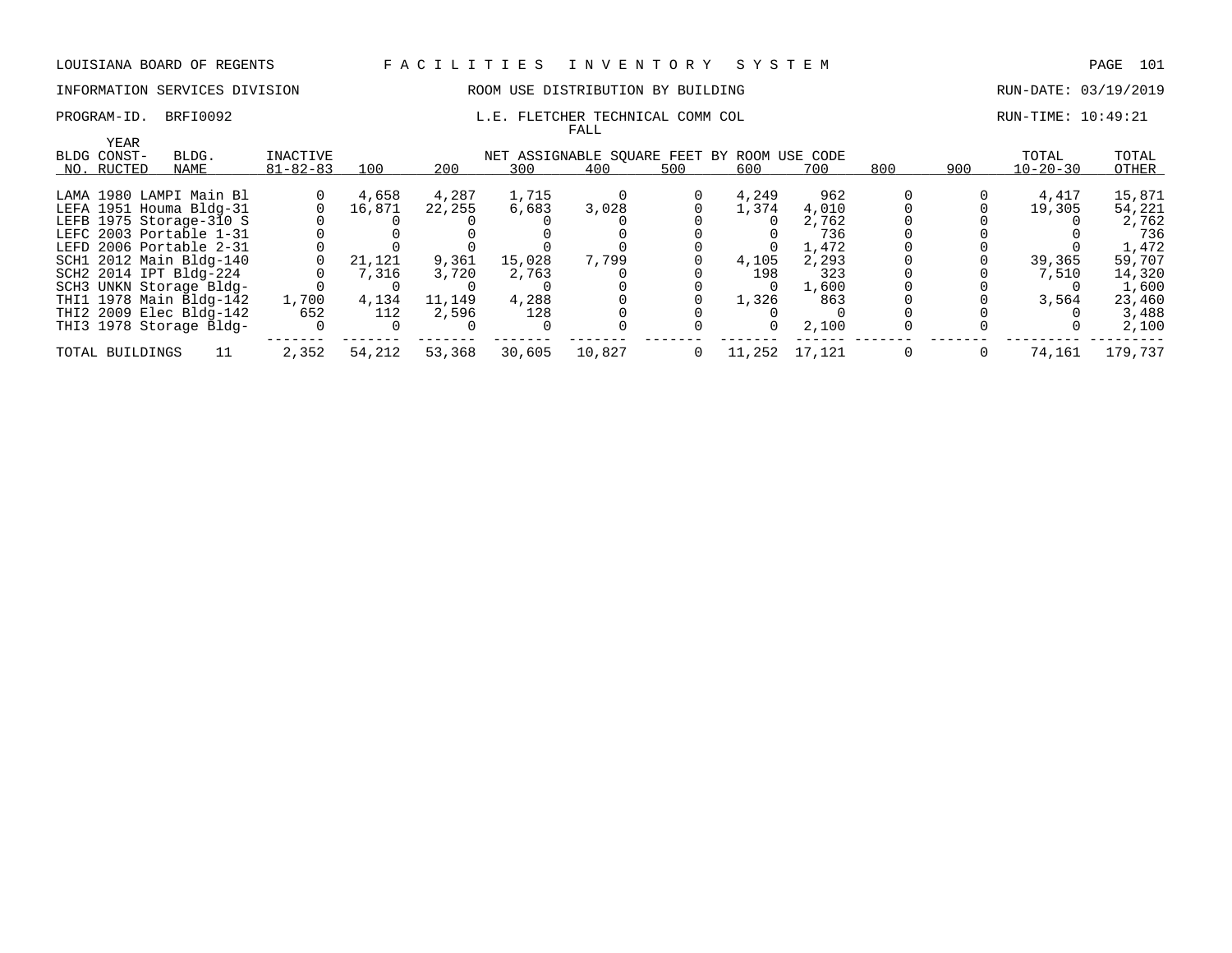# INFORMATION SERVICES DIVISION ROOM USE DISTRIBUTION BY BUILDING RUN-DATE: 03/19/2019

### PROGRAM-ID. BRFI0092 SLCC - LAFAYETTE CAMPUS SECC - LAFAYETTE CAMPUS FALL

|                            |                         |                |        |        |                                             | r umu |     |       |     |     |     |                |         |
|----------------------------|-------------------------|----------------|--------|--------|---------------------------------------------|-------|-----|-------|-----|-----|-----|----------------|---------|
| <b>YEAR</b><br>BLDG CONST- | BLDG.                   | INACTIVE       |        |        | NET ASSIGNABLE SOUARE FEET BY ROOM USE CODE |       |     |       |     |     |     | TOTAL          | TOTAL   |
| NO. RUCTED                 | NAME                    | $81 - 82 - 83$ | 100    | 200    | 300                                         | 400   | 500 | 600   | 700 | 800 | 900 | $10 - 20 - 30$ | OTHER   |
|                            | A000 1978 Main Building | 7,210          | 8,488  | 63,451 | 12,593                                      | 1,918 | 315 | 4,642 | 336 |     |     | 17,192         | 98,953  |
|                            | B000 1978 Storage Build |                |        |        |                                             |       | 250 |       |     |     |     |                | 250     |
|                            | D000 1984 Power House   |                |        |        |                                             |       |     |       |     |     |     | 1,300          |         |
|                            | E000 1984 Welding Stora |                |        | 200    |                                             |       |     |       |     |     |     |                | 200     |
|                            | F000 1984 Auto Restorat |                |        | 125    |                                             |       |     |       |     |     |     |                | 125     |
|                            | G000 1980 Aircraft Hang |                | 1,626  | 16,481 | 562                                         | 367   |     |       |     |     |     |                | 19,036  |
| TOTAL BUILDINGS            |                         | 7,210          | 10,114 | 80,257 | 13,155                                      | 2,285 | 565 | 4,642 | 336 |     |     | 18,603         | 118,564 |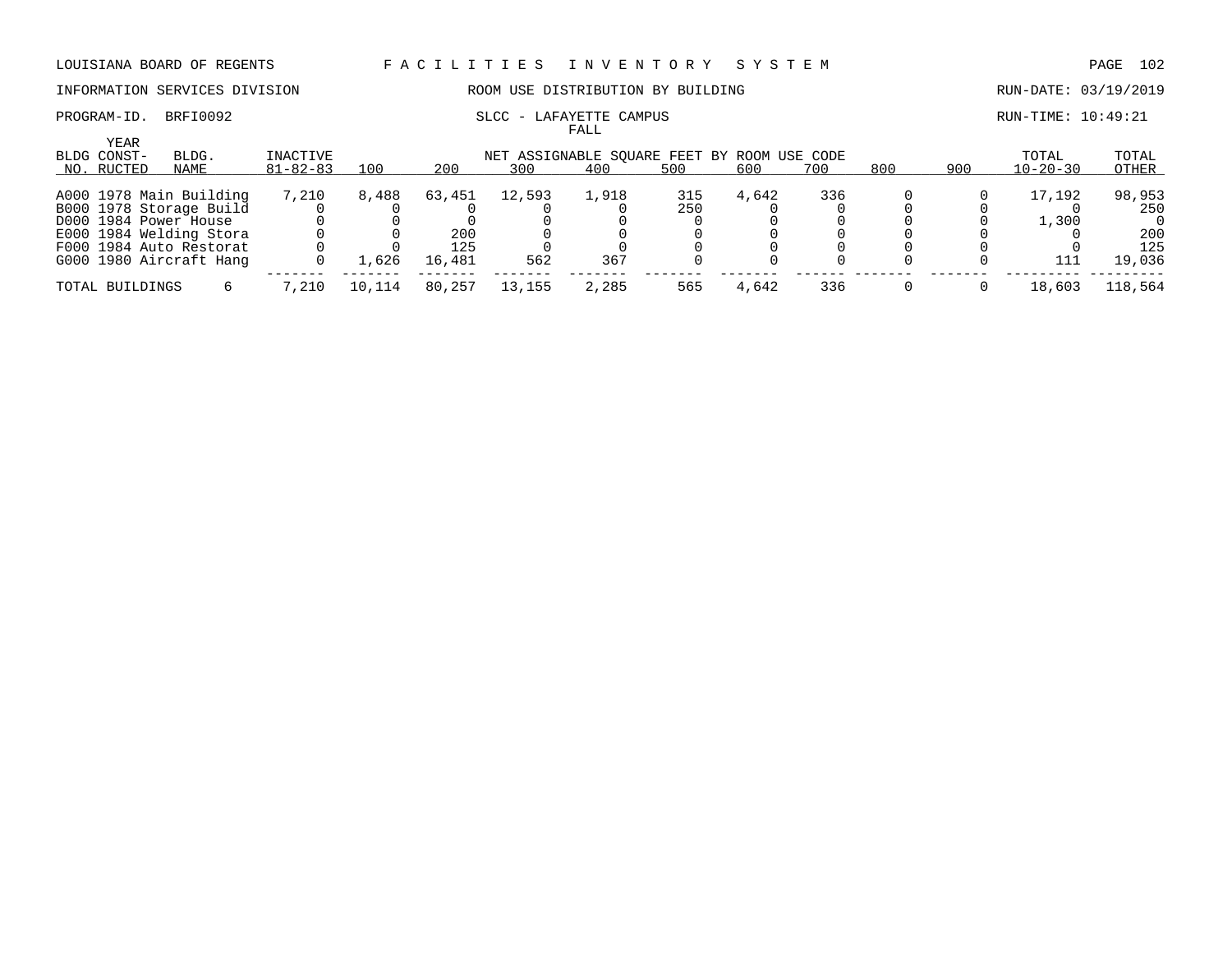PROGRAM-ID. BRFI0092 CLTCC - LAMAR SALTER CAMPUS CLTCC - LAMAR SALTER CAMPUS

# INFORMATION SERVICES DIVISION ROOM USE DISTRIBUTION BY BUILDING RUN-DATE: 03/19/2019

FALL

| YEAR<br>BLDG CONST-                              | BLDG. | INACTIVE       |               |        | NET ASSIGNABLE SOUARE FEET BY ROOM USE CODE |     |     |       |     |     |     | TOTAL          | TOTAL           |
|--------------------------------------------------|-------|----------------|---------------|--------|---------------------------------------------|-----|-----|-------|-----|-----|-----|----------------|-----------------|
| NO. RUCTED                                       | NAME  | $81 - 82 - 83$ | 100           | 200    | 300                                         | 400 | 500 | 600   | 700 | 800 | 900 | $10 - 20 - 30$ | OTHER           |
| 000A 1976 Lamar Salter<br>000B 1981 Lamar Salter |       | 4,900          | 8,191<br>,000 | 19,511 | 2,959                                       |     |     | 3,051 | 249 |     |     | 3,009          | 33,961<br>5,900 |
| 000C 1985 Lamar Salter                           |       |                | 744           | 5,455  | 160                                         |     |     |       |     |     |     | 460            | 6,359           |
| TOTAL BUILDINGS                                  |       | 4,900          | 9,935         | 24,966 | 3,119                                       |     |     | 3,051 | 249 |     |     | 3,469          | 46,220          |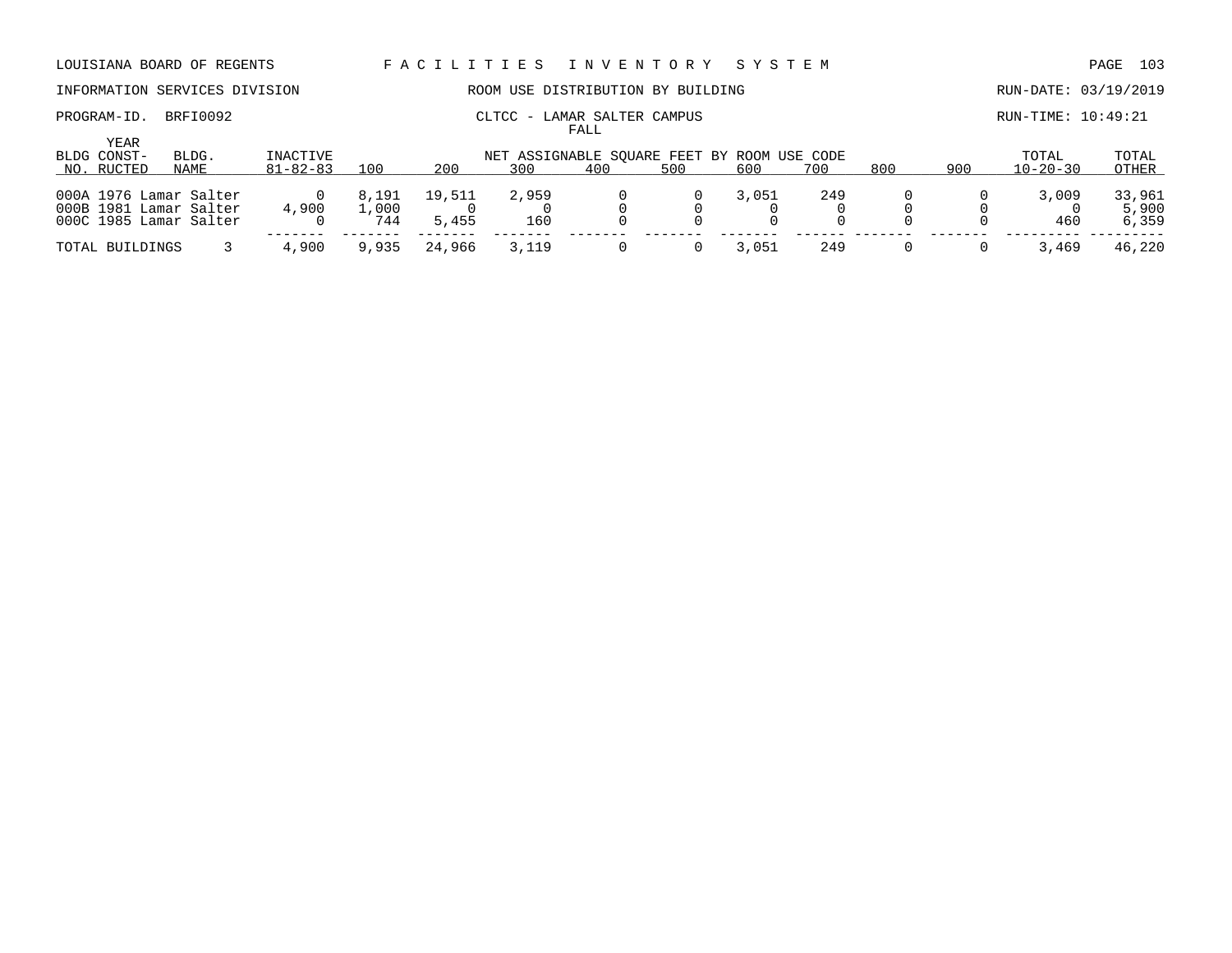## PROGRAM-ID. BRFI0092 NWLTC - MANSFIELD CAMPUS RUN-TIME: 10:49:21

# INFORMATION SERVICES DIVISION ROOM USE DISTRIBUTION BY BUILDING RUN-DATE: 03/19/2019

FALL

| YEAR<br>BLDG CONST- | BLDG.                                              | INACTIVE       |              |       | NET ASSIGNABLE SOUARE FEET BY ROOM USE CODE |     |     |     |     |     |     | TOTAL          | TOTAL           |
|---------------------|----------------------------------------------------|----------------|--------------|-------|---------------------------------------------|-----|-----|-----|-----|-----|-----|----------------|-----------------|
| NO. RUCTED          | NAME                                               | $81 - 82 - 83$ | 100          | 200   | 300                                         | 400 | 500 | 600 | 700 | 800 | 900 | $10 - 20 - 30$ | OTHER           |
|                     | OMAA 1981 Mansfield Bui<br>OMAB 1996 Mansfield Hea | $\Omega$       | 3,301<br>750 | 8,237 | 2,842<br>750                                |     |     | 915 | 363 |     |     | 2,880          | 15,658<br>1,500 |
| TOTAL BUILDINGS     |                                                    |                | 4,051        | 8,237 | 3,592                                       |     |     | 915 | 363 |     |     | 2,880          | 17,158          |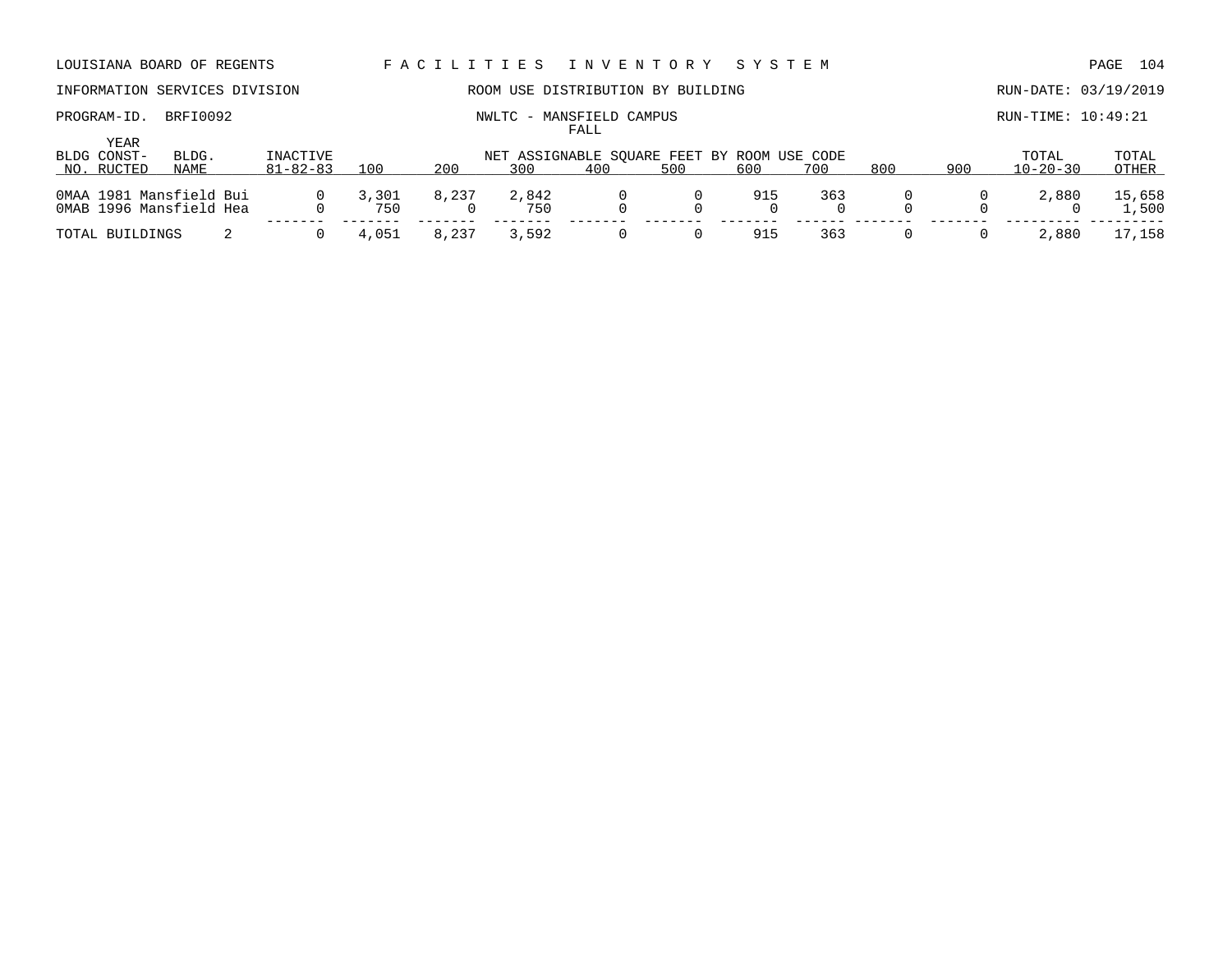# INFORMATION SERVICES DIVISION ROOM USE DISTRIBUTION BY BUILDING RUN-DATE: 03/19/2019

FALL

# PROGRAM-ID. BRFI0092 NWLTC - NATCHITOCHES CAMPUS RUN-TIME: 10:49:21

| YEAR<br>BLDG CONST- | BLDG.                  | INACTIVE       |                                    |            | NET ASSIGNABLE SOUARE FEET BY ROOM USE CODE |     |     |         |       |     |       | TOTAL          | TOTAL    |
|---------------------|------------------------|----------------|------------------------------------|------------|---------------------------------------------|-----|-----|---------|-------|-----|-------|----------------|----------|
| NO. RUCTED          | NAME                   | $81 - 82 - 83$ | 100                                | 200        | 300                                         | 400 | 500 | 600     | 700   | 800 | 900   | $10 - 20 - 30$ | OTHER    |
|                     | MB0A 1978 Natchitoches |                | 14,788                             | 21,755     | 5,868                                       | 600 |     | . . 030 | 3,282 |     | 1,556 | 5,992          | 48,879   |
|                     | MB0B 1978 Natchitoches |                |                                    |            |                                             |     |     |         | ,250  |     |       |                | L,250    |
|                     | MBOC 1978 Natchitoches |                | 440                                | 5,626      | 260                                         |     |     | 152     | 192   |     | 252   |                | 6,922    |
|                     | MB0E 2006 Natchitoches |                |                                    |            |                                             |     |     |         |       |     |       |                | $\Omega$ |
| TOTAL BUILDINGS     |                        |                | $-228$<br>$\overline{\phantom{a}}$ | .381<br>27 | 6,128                                       | 600 |     | .182    | 4,724 |     | l.808 | 5,992          | 57,051   |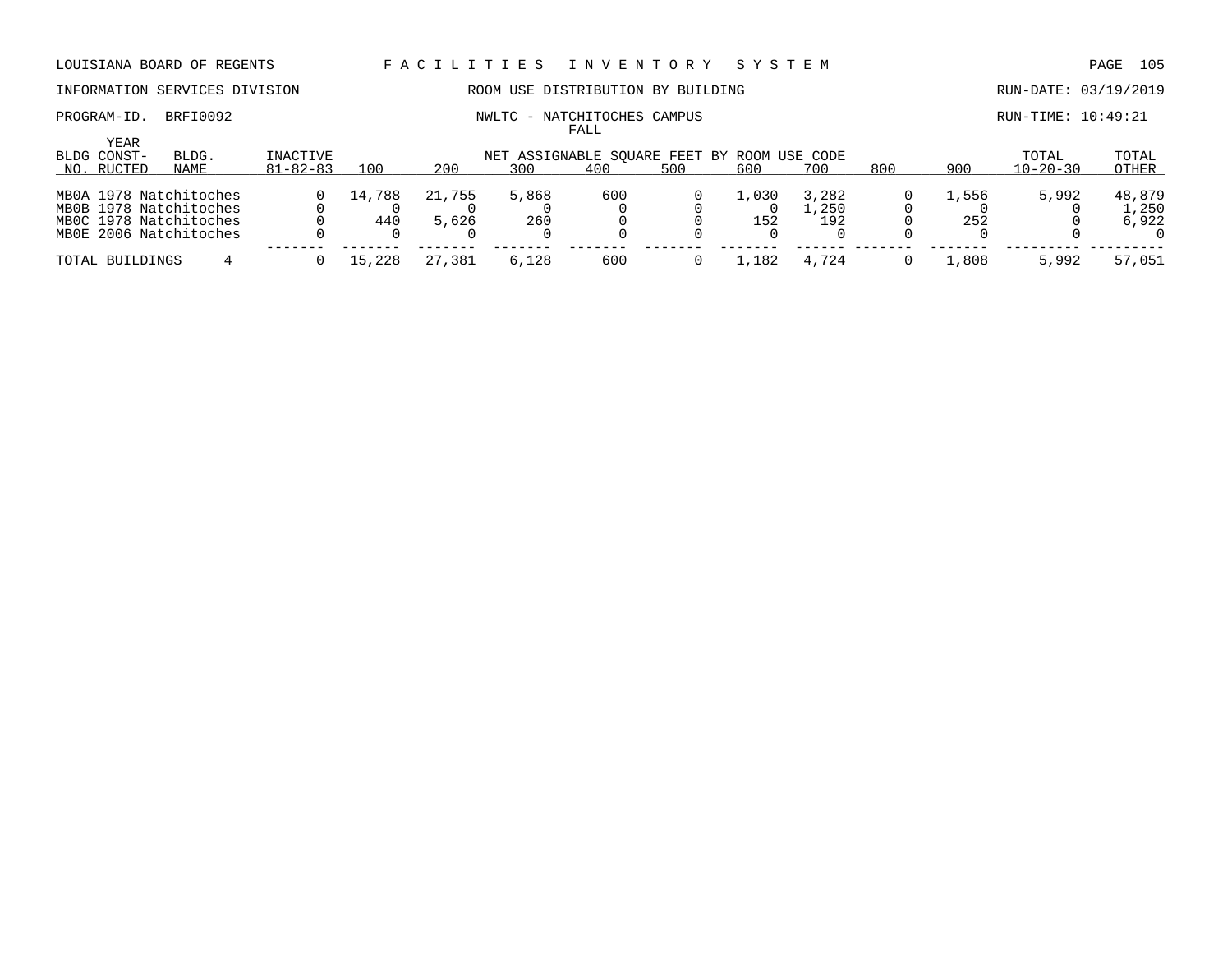| LOUISIANA BOARD OF REGENTS        |                                                |                            |        | FACILITIES |                                                    | I N V E N T O R Y |          | SYSTEM |                      |          |          |                         | 106<br>PAGE    |
|-----------------------------------|------------------------------------------------|----------------------------|--------|------------|----------------------------------------------------|-------------------|----------|--------|----------------------|----------|----------|-------------------------|----------------|
| INFORMATION SERVICES DIVISION     |                                                |                            |        |            | ROOM USE DISTRIBUTION BY BUILDING                  |                   |          |        |                      |          |          | RUN-DATE: 03/19/2019    |                |
| PROGRAM-ID.                       | BRFI0092<br>LDCC - NORTHEAST LA BRANCH<br>FALL |                            |        |            |                                                    |                   |          |        | $RUN-TIME: 10:49:21$ |          |          |                         |                |
| YEAR<br>BLDG CONST-<br>NO. RUCTED | BLDG.<br>NAME                                  | INACTIVE<br>$81 - 82 - 83$ | 100    | 200        | NET ASSIGNABLE SOUARE FEET BY ROOM USE CODE<br>300 | 400               | 500      | 600    | 700                  | 800      | 900      | TOTAL<br>$10 - 20 - 30$ | TOTAL<br>OTHER |
| 0076 UNKN WINNSBORO MAI           |                                                | $\Omega$                   | 10,830 | 7,963      | 5,664                                              | 1,645             | $\Omega$ | 1,127  | 70                   |          | $\Omega$ | 6,403                   | 27,299         |
| TOTAL BUILDINGS                   |                                                |                            | 10,830 | 7,963      | 5,664                                              | 1,645             |          | 1,127  | 70                   | $\Omega$ |          | 6,403                   | 27,299         |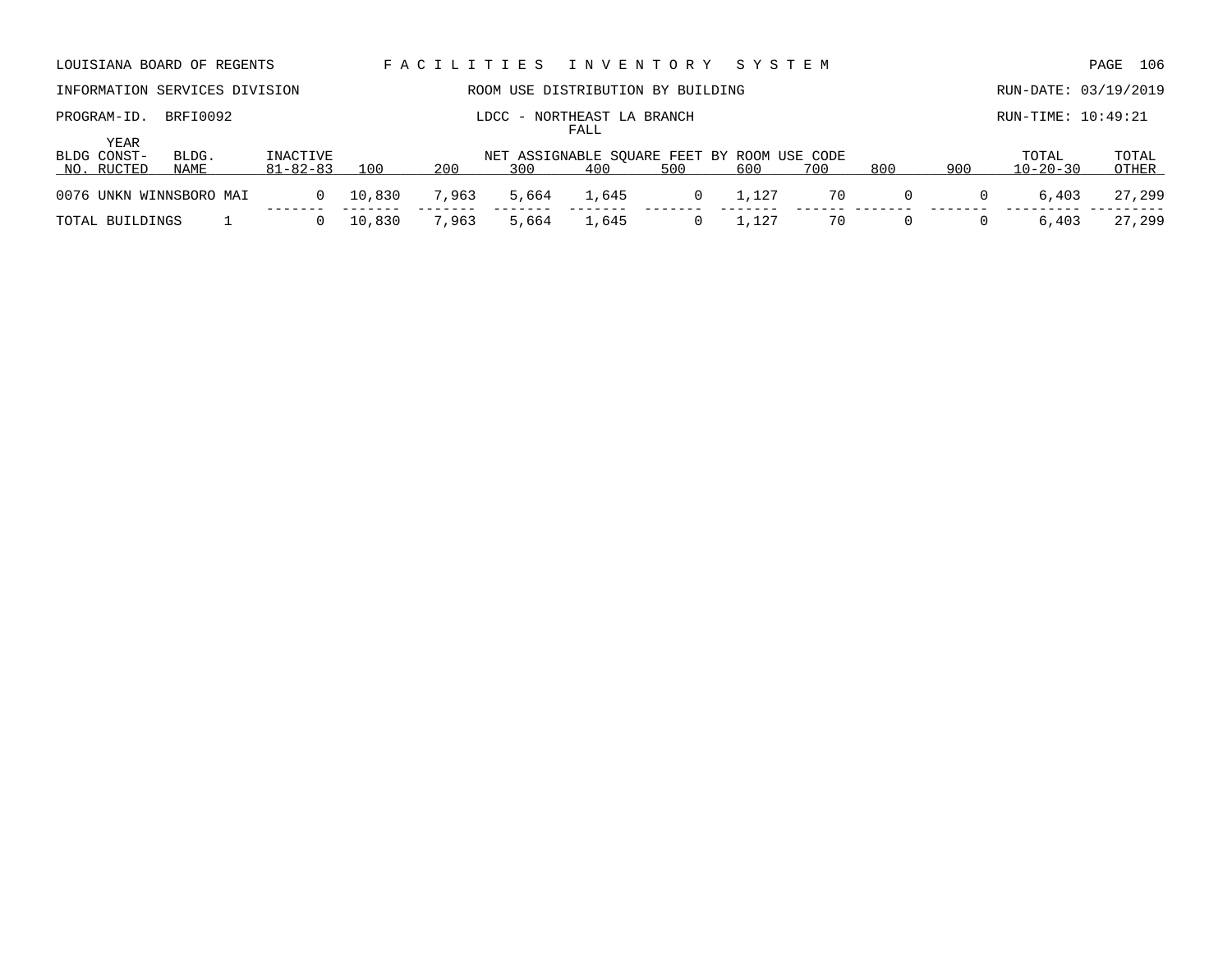PROGRAM-ID. BRFI0092 NWLTC - NORTHWEST LA CAMPUS RUN-TIME: 10:49:21

# INFORMATION SERVICES DIVISION ROOM USE DISTRIBUTION BY BUILDING RUN-DATE: 03/19/2019

FALL

| YEAR<br>BLDG CONST- | BLDG.                   | INACTIVE       |            |        |       | NET ASSIGNABLE SOUARE FEET BY ROOM USE CODE |     |       |     |     |     | TOTAL          | TOTAL  |
|---------------------|-------------------------|----------------|------------|--------|-------|---------------------------------------------|-----|-------|-----|-----|-----|----------------|--------|
| NO. RUCTED          | NAME                    | $81 - 82 - 83$ | 100        | 200    | 300   | 400                                         | 500 | 600   | 700 | 800 | 900 | $10 - 20 - 30$ | OTHER  |
|                     | OMCS 2013 Minden Admin  | 837            | 9,087      | 6.611  | 6,206 |                                             |     | 2,946 | 520 |     |     | 14,428         | 26,207 |
|                     | OMCT 2013 Minden Techni |                | .444       | 21,368 | 978   |                                             |     |       |     |     |     | 4,041          | 29,790 |
|                     | OMCW UNKN Minden Workfo |                | .301       | 2,784  | 684   |                                             |     |       | 234 |     |     | .205           | 5,003  |
|                     | OMIA 1981 Camp Minden B |                | .395       |        | 436   |                                             |     |       |     |     |     |                | 1,831  |
| TOTAL BUILDINGS     |                         | 837            | .227<br>19 | 30,763 | 8,304 |                                             |     | 2.946 | 754 |     |     | 19,674         | 62,831 |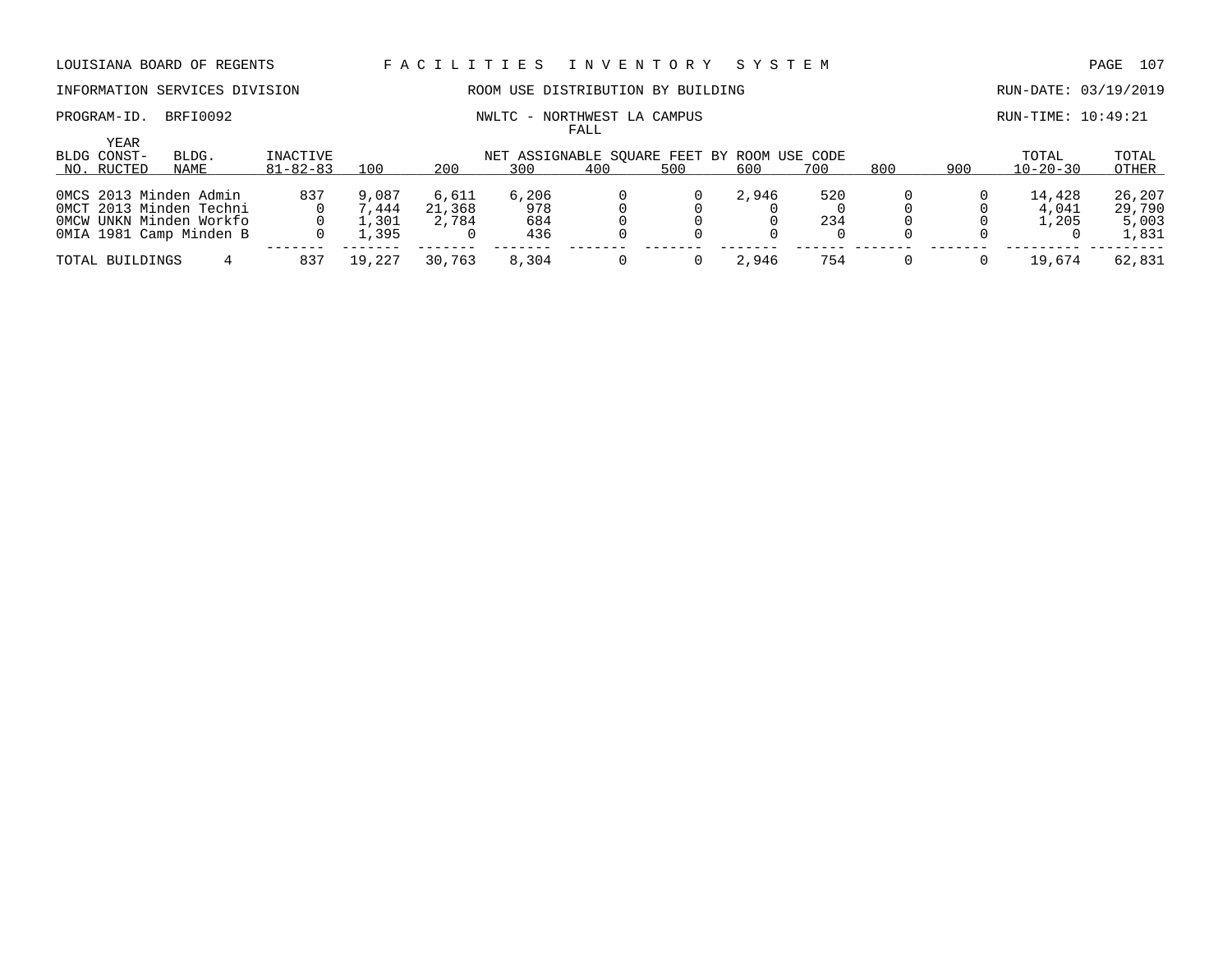### INFORMATION SERVICES DIVISION ROOM USE DISTRIBUTION BY BUILDING RUN-DATE: 03/19/2019

|           | YEAR            |                         |                |       |        |       |                                    |     |       |          |     |     |                |        |
|-----------|-----------------|-------------------------|----------------|-------|--------|-------|------------------------------------|-----|-------|----------|-----|-----|----------------|--------|
|           | BLDG CONST-     | BLDG.                   | INACTIVE       |       |        |       | NET ASSIGNABLE SQUARE FEET BY ROOM |     |       | USE CODE |     |     | TOTAL          | TOTAL  |
|           | NO. RUCTED      | NAME                    | $81 - 82 - 83$ | 100   | 200    | 300   | 400                                | 500 | 600   | 700      | 800 | 900 | $10 - 20 - 30$ | OTHER  |
|           |                 | 0061 1977 ADMINISTRATIO |                | 758   | 3,460  | 1,726 |                                    |     |       |          |     |     | 2,572          | 5,944  |
|           |                 | 0062 1950 AIR CONDITION |                |       |        |       |                                    |     |       | 4,115    |     |     |                | 4,115  |
|           |                 | 0063 1995 PORTABLE BLDG |                | L.312 |        |       |                                    |     |       |          |     |     |                | 1,312  |
|           |                 | 0064 1950 DRAFTING SCHO |                | .,580 | 38     | 232   |                                    |     | 390   | 782      |     |     | 42             | 3,022  |
|           |                 | 0065 1979 ELECTRONICS S |                | 472   | 2,129  | 194   |                                    |     | 1,050 |          |     |     | 108            | 3,845  |
| 0066 1977 |                 | WELDING SHOP            |                |       | 4,542  | 200   |                                    |     |       |          |     |     | 108            | 4,742  |
|           |                 | 0067 1993 PORTABLE BLDG |                | 1,180 |        |       |                                    |     |       |          |     |     |                | 1,180  |
|           | 0068 1977       | STORAGE SHED            |                |       |        |       |                                    |     |       | 110      |     |     |                | 110    |
|           |                 | 0074 UNKN JONESBORO MAI | 1,999          | 376   | 5,921  | 4,757 | 673                                |     | 807   | 551      |     |     | 5,355          | 15,084 |
|           | TOTAL BUILDINGS |                         | 1,999          | 5,678 | 16,090 | 7,109 | 673                                |     | 2,247 | 5,558    |     |     | 8,185          | 39,354 |

### PROGRAM-ID. BRFI0092 **RUN-TIME:** 10:49:21 FALL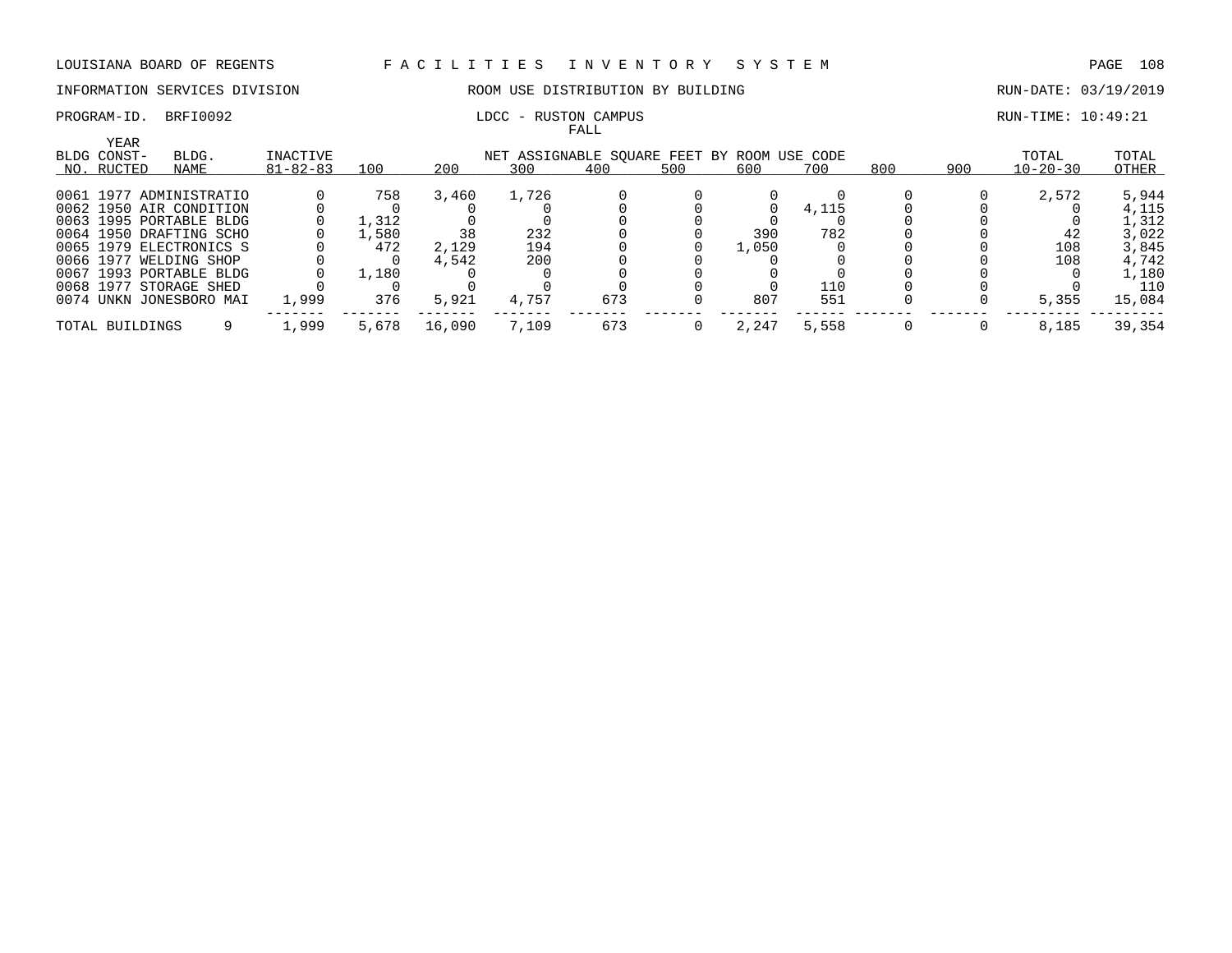# INFORMATION SERVICES DIVISION ROOM USE DISTRIBUTION BY BUILDING RUN-DATE: 03/19/2019

### PROGRAM-ID. BRFI0092 SCLTC - YOUNG MEMORIAL CAMPUS SALLER SERVIT BUN-TIME: 10:49:21 FALL

| YEAR              |                         |                |        |        |                                             |     |        |       |       |     |     |                |        |
|-------------------|-------------------------|----------------|--------|--------|---------------------------------------------|-----|--------|-------|-------|-----|-----|----------------|--------|
| BLDG CONST-       | BLDG.                   | INACTIVE       |        |        | NET ASSIGNABLE SOUARE FEET BY ROOM USE CODE |     |        |       |       |     |     | TOTAL          | TOTAL  |
| NO. RUCTED        | NAME                    | $81 - 82 - 83$ | 100    | 200    | 300                                         | 400 | 500    | 600   | 700   | 800 | 900 | $10 - 20 - 30$ | OTHER  |
|                   |                         |                |        |        |                                             |     |        |       |       |     |     |                |        |
|                   | A000 1965 Young Memoria |                | 13,898 | 19,732 | 10,761                                      |     | 1,977  | 3,553 | 3,928 |     |     | 15,187         | 53,849 |
|                   | 1000 1999 Young Memoria |                |        |        |                                             |     | 2,800  |       |       |     |     |                | 2,800  |
|                   | J000 1990 DIVING TANKS  |                |        |        |                                             |     | 365    |       |       |     |     |                | 365    |
|                   | L000 1979 WELDING ADDIT |                |        | 5,843  |                                             |     |        |       |       |     |     |                | 5,843  |
| M000 1964 YM BARN |                         |                |        |        |                                             |     |        |       | 846   |     |     |                | 846    |
|                   | N000 UNKN Marine Morgan |                | 6,473  |        | 2,182                                       |     |        |       |       |     |     | 2,724          | 8,655  |
|                   | P000 2011 Living Quarte |                |        |        |                                             |     | 2,666  |       |       |     |     |                | 2,666  |
|                   | Q000 2011 Living Quarte |                |        |        |                                             |     | 5,418  |       |       |     |     |                | 5,418  |
|                   | R000 2011 MARINE 2 POOL |                |        |        |                                             |     | 10,000 |       |       |     |     |                | 10,000 |
| TOTAL BUILDINGS   |                         |                | 20,371 | 25,575 | 12,943                                      |     | 23,226 | 3,553 | 4,774 |     |     | 17,911         | 90,442 |
|                   |                         |                |        |        |                                             |     |        |       |       |     |     |                |        |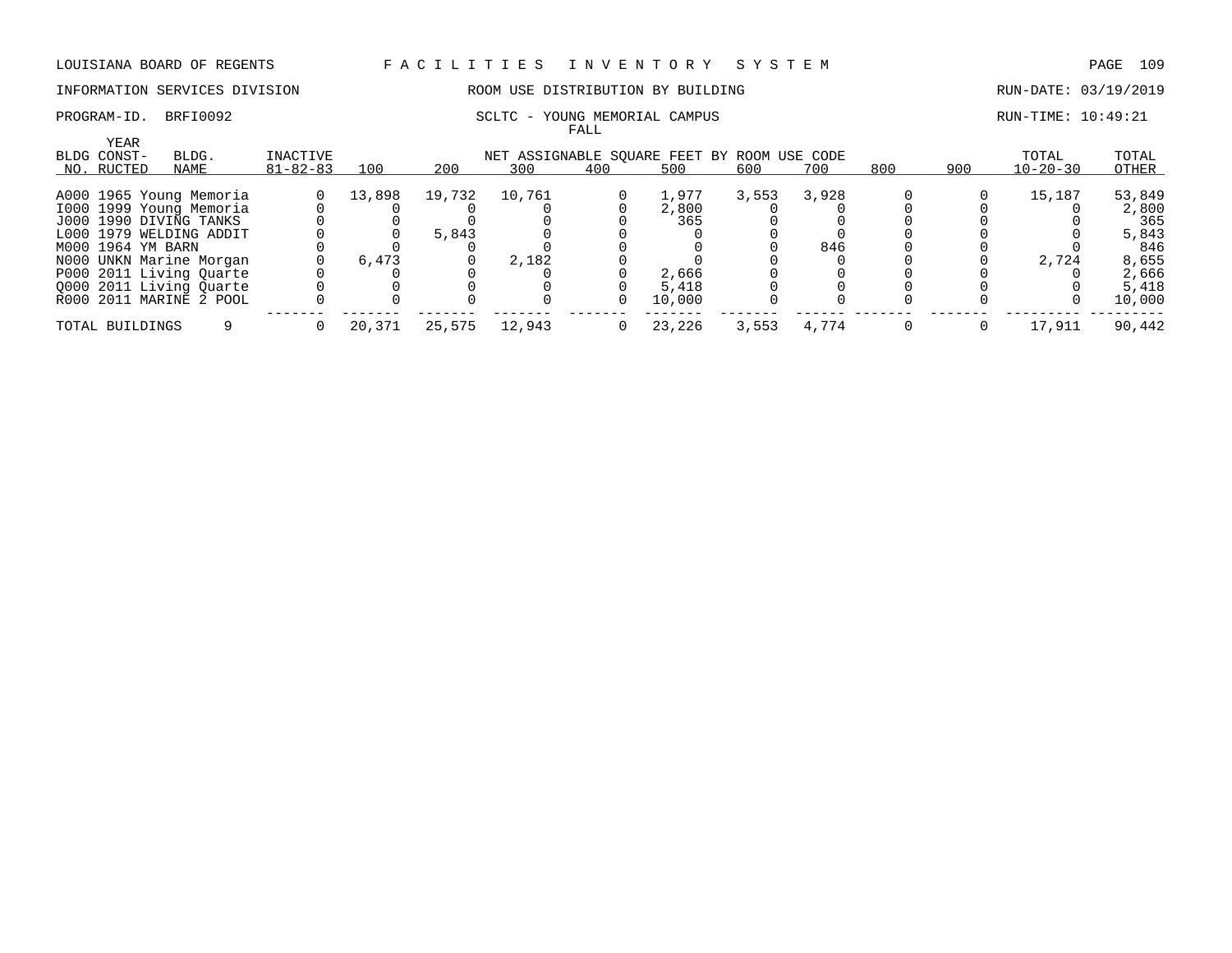PROGRAM-ID. BRFI0092 NWLTC - SABINE VALLEY CAMPUS RUN-TIME: 10:49:21

# INFORMATION SERVICES DIVISION ROOM USE DISTRIBUTION BY BUILDING RUN-DATE: 03/19/2019

FALL

| YEAR<br>BLDG CONST- | BLDG.                                              | INACTIVE       | NET ASSIGNABLE SOUARE FEET BY ROOM USE CODE |                |       |     |        |     |             |     |       |                |                 |  |
|---------------------|----------------------------------------------------|----------------|---------------------------------------------|----------------|-------|-----|--------|-----|-------------|-----|-------|----------------|-----------------|--|
| NO. RUCTED          | NAME                                               | $81 - 82 - 83$ | 100                                         | 200            | 300   | 400 | 500    | 600 | 700         | 800 | 900   | $10 - 20 - 30$ | OTHER           |  |
|                     | MDA0 1977 Sabine Buildi<br>MDB0 1997 Sabine Buildi | $\Omega$       | 6,308<br>640                                | 4,377<br>.,640 | 1,324 |     | $\Box$ |     | 1,606 4,557 |     | 1,064 | 704            | 19,236<br>2,280 |  |
| TOTAL BUILDINGS     |                                                    | $\Omega$       | 6,948                                       | 6.017          | 1,324 |     |        |     | 1,606 4,557 |     | 1.064 | 704            | 21,516          |  |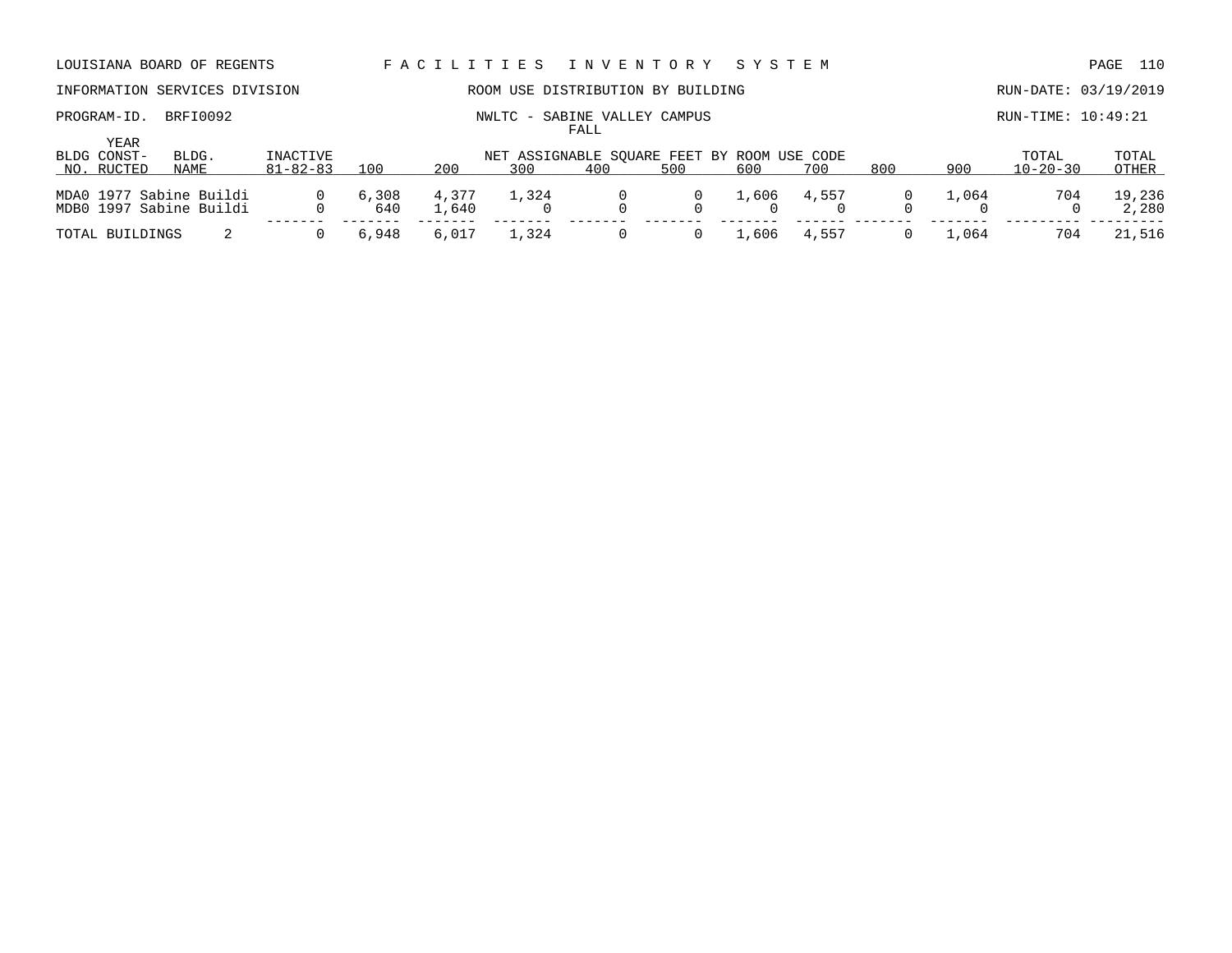### INFORMATION SERVICES DIVISION 88 ROOM USE DISTRIBUTION BY BUILDING 88 RUN-DATE: 03/19/2019

### PROGRAM-ID. BRFI0092 CLTCC - SHELBY JACKSON CAMPUS COMPUS RUN-TIME: 10:49:21 FALL

|                            |                                                                                                       |                |                |                         |     | -----                                       |     |     |     |     |     |                |                         |
|----------------------------|-------------------------------------------------------------------------------------------------------|----------------|----------------|-------------------------|-----|---------------------------------------------|-----|-----|-----|-----|-----|----------------|-------------------------|
| <b>YEAR</b><br>BLDG CONST- | BLDG.                                                                                                 | INACTIVE       |                |                         |     | NET ASSIGNABLE SOUARE FEET BY ROOM USE CODE |     |     |     |     |     | TOTAL          | TOTAL                   |
| NO. RUCTED                 | NAME                                                                                                  | $81 - 82 - 83$ | 100            | 200                     | 300 | 400                                         | 500 | 600 | 700 | 800 | 900 | $10 - 20 - 30$ | OTHER                   |
|                            | OEFA 1979 Building A -<br>OEFB 1979 Building B -<br>0EFC 1980 Building C -<br>OEFD 1981 Storage Build |                | 6,062<br>⊥,347 | 2,049<br>4,601<br>1,440 |     | 255                                         |     |     |     |     |     |                | 8,366<br>5,948<br>1,440 |
| TOTAL BUILDINGS            |                                                                                                       |                | 409.'          | 8,090                   |     | 255                                         |     |     |     |     |     |                | 15,754                  |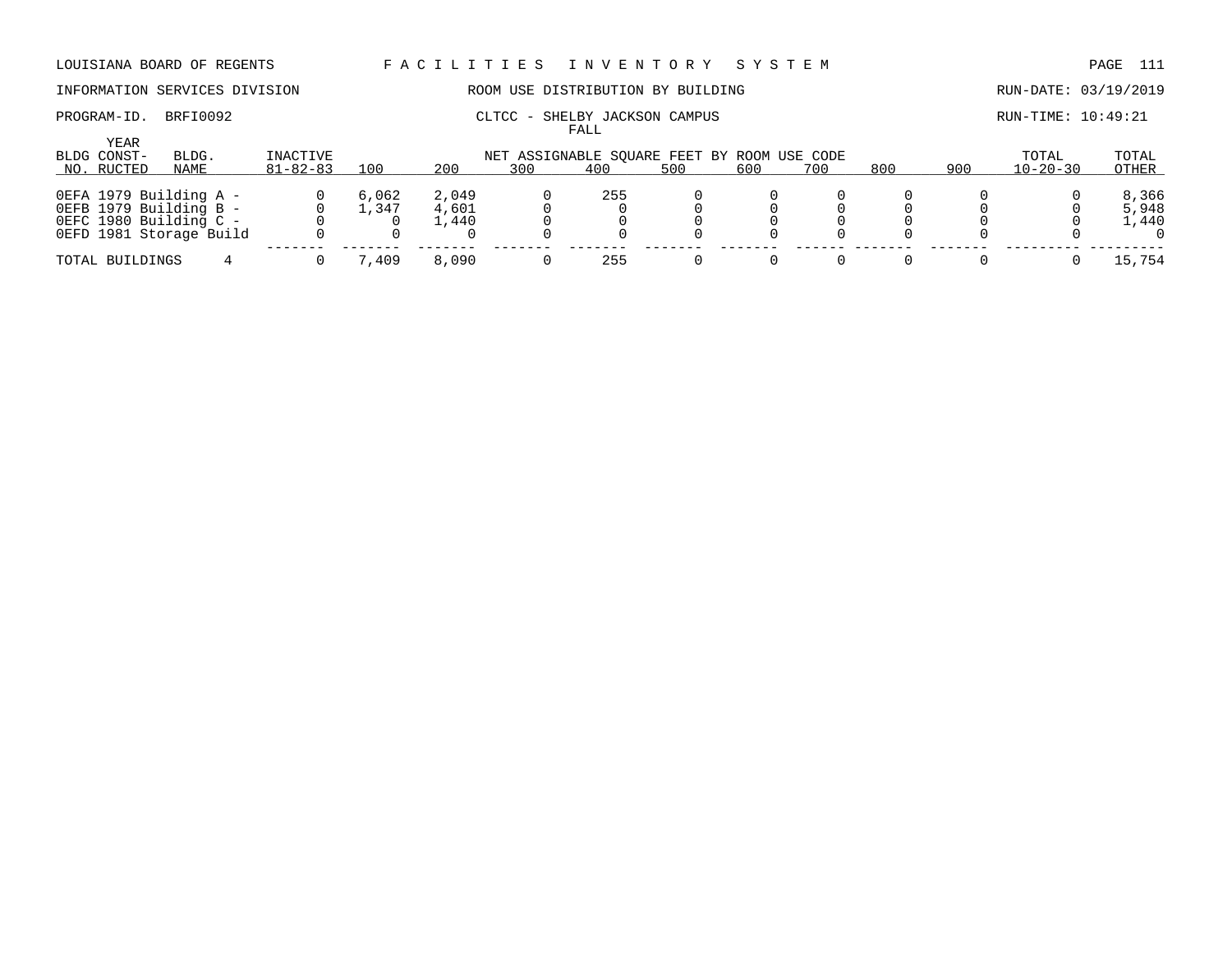### INFORMATION SERVICES DIVISION ROOM USE DISTRIBUTION BY BUILDING RUN-DATE: 03/19/2019

### PROGRAM-ID. BRFI0092 NWLTC - SHREVEPORT-BOSSIER CAMPU RUN-TIME: 10:49:21 FALL

|                     |                      |                |        |        |                                             | r und |     |       |     |     |     |                |        |
|---------------------|----------------------|----------------|--------|--------|---------------------------------------------|-------|-----|-------|-----|-----|-----|----------------|--------|
| YEAR<br>BLDG CONST- | BLDG.                | INACTIVE       |        |        | NET ASSIGNABLE SOUARE FEET BY ROOM USE CODE |       |     |       |     |     |     | TOTAL          | TOTAL  |
| NO. RUCTED          | NAME                 | $81 - 82 - 83$ | 100    | 200    | 300                                         | 400   | 500 | 600   | 700 | 800 | 900 | $10 - 20 - 30$ | OTHER  |
|                     | MEAA 1965 Building A |                | 4,381  | 3,136  |                                             |       |     | 341   |     |     |     |                | 7,858  |
|                     | MEBB 1968 Building B |                | 7,610  |        |                                             |       |     |       |     |     |     |                | 7,610  |
|                     | MECC 1968 Building C |                | 4,857  |        |                                             |       |     |       |     |     |     |                | 4,857  |
|                     | MEDD 1970 Building D |                | 6.023  | 5,189  | 644                                         |       |     |       |     |     |     | 67             | 11,856 |
|                     | MEEE 1963 Building E |                | 14,242 | 14,086 |                                             |       |     | 5,615 |     |     |     |                | 33,943 |
|                     | MEFF 1979 Building F |                | 2,679  | 12,670 |                                             |       |     |       |     |     |     |                | 15,349 |
|                     | MEGG 1988 Building G |                |        |        |                                             |       |     |       |     |     |     |                |        |
| TOTAL BUILDINGS     |                      |                | 39,792 | 35,081 | 644                                         |       |     | 5,956 |     |     |     | 67             | 81,473 |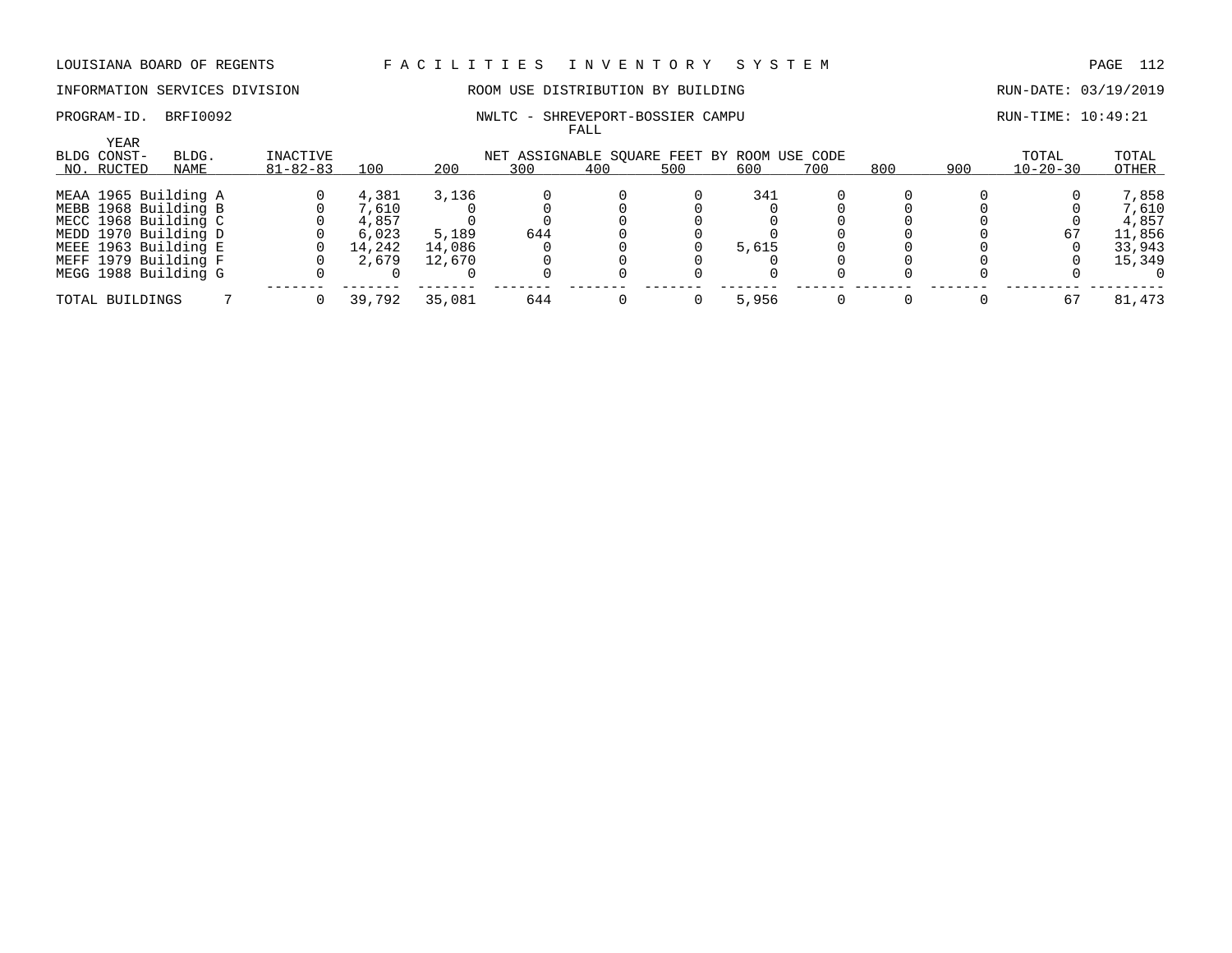# INFORMATION SERVICES DIVISION 88 ROOM USE DISTRIBUTION BY BUILDING 88 RUN-DATE: 03/19/2019

### PROGRAM-ID. BRFI0092 SOWELA TECHNICAL COMMUNITY COLL SOUR RUN-TIME: 10:49:21 FALL

| YEAR            |                         |                |        |                |        |                                             |                |          |               |     |     |                |         |
|-----------------|-------------------------|----------------|--------|----------------|--------|---------------------------------------------|----------------|----------|---------------|-----|-----|----------------|---------|
| BLDG CONST-     | BLDG.                   | INACTIVE       |        |                |        | NET ASSIGNABLE SQUARE FEET BY ROOM USE CODE |                |          |               |     |     | TOTAL          | TOTAL   |
| NO. RUCTED      | NAME                    | $81 - 82 - 83$ | 100    | 200            | 300    | 400                                         | 500            | 600      | 700           | 800 | 900 | $10 - 20 - 30$ | OTHER   |
|                 | CALC 1948 Calcasieu Bui | 2,724          | 2,415  | 12,218         | 9,960  | $\Omega$                                    |                | 585      | 3,603         |     |     | 4,458          | 31,505  |
|                 | CHAR 1979 Charleston Bu | 3,022          | 7,848  | 13,783         | 12,518 |                                             |                | 494      | 585           |     |     | 15,877         | 38,250  |
|                 | CHEN 1948 Chennault Bui |                | 19,258 | 39,487         | 613    |                                             |                |          | 133           |     |     | 466            | 59,491  |
|                 | CMSC 1951 Morgan Smith  | 25,572         | 380    | $\Omega$       |        |                                             |                |          |               |     |     |                | 25,952  |
|                 | CYPR 1948 Cypress Build |                | 552    | 4,458          | 1,722  |                                             |                |          | 23,965        |     |     | 3,273          | 30,697  |
|                 | GRST 2000 Gerstner Buil |                | 2,182  | 635            | 691    |                                             |                |          |               |     |     | 1,649          | 3,508   |
|                 | JMSC UNKN Jennings Morg |                | 6,000  | 11,432         | 3,293  | 1,536                                       |                | 4,909    | 768           |     |     | 10,461         | 27,938  |
|                 | MAGN 1983 Magnolia Buil | 28             | 776    | 16,848         | 2,289  | 1,100                                       |                | 1,475    | 433           |     |     | 2,995          | 22,949  |
|                 | MTLA 1976 Metals Trades |                |        | 756            |        |                                             |                |          |               |     |     |                | 756     |
|                 | MTLW 1977 Metals Trades |                |        |                |        |                                             |                |          | 1,400         |     |     |                | 1,400   |
|                 | NAAH 2013 Nursing & All |                | 8,851  | 7,521          | 5,064  |                                             |                | 5,321    | 316           |     |     | 11,311         | 27,073  |
|                 | OAKD 1977 Oakdale - STC |                | 3,448  | 7,160          | 2,943  | 525                                         |                | 762      |               |     |     | 6,413          | 14,838  |
|                 | OKB0 1977 Automotive Sh |                | 494    | 2,584          |        |                                             |                |          |               |     |     | 156            | 3,078   |
|                 | OKB1 1977 Welding Stora |                |        | 810            |        |                                             |                |          | 132           |     |     |                | 942     |
|                 | OKB2 1977 Supply Buildi |                |        |                |        |                                             |                |          |               |     |     | 480            |         |
|                 | OKB4 1977 Forestry Vehi |                |        | 1,092          |        |                                             |                |          |               |     |     |                | 1,092   |
|                 | OKB5 1977 Nursing Stora |                |        | 192            |        |                                             |                |          |               |     |     |                | 192     |
|                 | OKB6 1977 File Storage  |                |        |                | 416    |                                             |                |          |               |     |     |                | 416     |
|                 | PELI 1979 Pelican Build |                | 874    | 17,080         | 917    |                                             |                | 441      |               |     |     | 1,605          | 19,312  |
|                 | PTEC 2012 Process Techn | 825            | - 0    | 6,783          | 1,323  | 681                                         |                |          |               |     |     | 3,446          | 9,612   |
|                 | RAAH 2013 Arts & Humani |                | 12,619 | 2,127          | 3,815  | 7,217                                       |                | 6,950    | 744           |     |     | 13,023         | 33,472  |
|                 | SRDA UNKN Rotundra Area |                |        |                |        |                                             |                | 1,350    |               |     |     |                | 1,350   |
|                 | SRTC UNKN Regional Trai |                | 3,997  | 27,420         | 6,206  |                                             |                | 8,662    | 1,159         |     |     | 16,893         | 47,444  |
|                 | SSSC UNKN Sycamore Stud |                |        | 1,756          | 7,828  |                                             |                | 10,925   | 657           |     |     | 2,178          | 21,166  |
|                 | TRAN 2008 Transportatio |                |        | 15,355         | 603    |                                             |                | 698      | $\Omega$      |     |     | 2,990          | 16,656  |
|                 | TRSB 1950 Transportatio |                |        |                |        |                                             |                | $\Omega$ | 1,745         |     |     |                | 1,745   |
| TOTAL BUILDINGS | 26                      | 32,171         |        | 69,694 189,497 | 60,201 | 11,059                                      | $\overline{0}$ |          | 42,572 35,640 | 0   | 0   | 97,674         | 440,834 |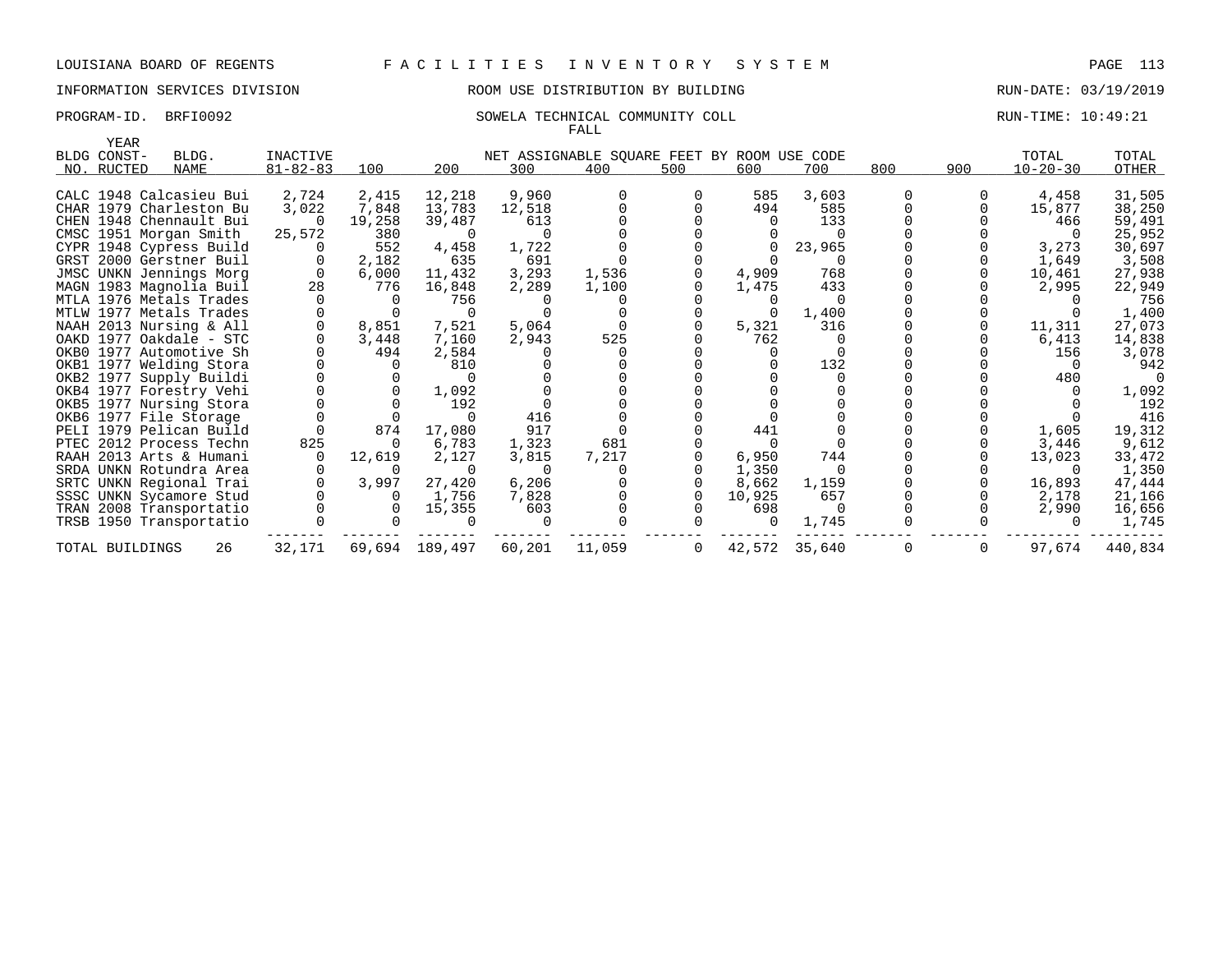### INFORMATION SERVICES DIVISION ROOM USE DISTRIBUTION BY BUILDING RUN-DATE: 03/19/2019

# FALL

### PROGRAM-ID. BRFI0092 NTCC - SULLIVAN CAMPUS RUN-TIME: 10:49:21

| YEAR            |                         |                |        |        |        |                                             |              |               |       |     |                |                |         |
|-----------------|-------------------------|----------------|--------|--------|--------|---------------------------------------------|--------------|---------------|-------|-----|----------------|----------------|---------|
| BLDG CONST-     | BLDG.                   | INACTIVE       |        |        |        | NET ASSIGNABLE SQUARE FEET BY ROOM USE CODE |              |               |       |     |                | TOTAL          | TOTAL   |
| NO. RUCTED      | NAME                    | $81 - 82 - 83$ | 100    | 200    | 300    | 400                                         | 500          | 600           | 700   | 800 | 900            | $10 - 20 - 30$ | OTHER   |
|                 |                         |                |        |        |        |                                             |              |               |       |     |                |                |         |
|                 | OLAA 1970 Sullivan Main |                | 7,590  | 9,885  | 3,931  | 1,382                                       | 0            | 3,711         | 1,762 |     | 0              | 6,206          | 28,261  |
|                 | OLAC 1979 Sullivan Appr |                | 0      | 1,590  | 743    |                                             |              |               |       |     |                | 186            | 2,333   |
|                 | OLAD 1976 Sullivan Weld |                | 140    | 2,306  |        |                                             |              |               |       |     |                |                | 2,446   |
|                 | OLAE 1976 Sullivan Fitt |                |        | 2,306  | 240    |                                             |              |               | 160   |     |                |                | 2,706   |
|                 | OLAF 1981 Sullivan Cons |                |        |        |        |                                             |              |               | 1,400 |     |                |                | 1,400   |
|                 | OLAH 1978 Janitorial Su |                |        |        |        |                                             |              |               | 840   |     |                |                | 840     |
|                 | OLAI 1974 Sullivan Auto |                |        | 320    |        |                                             |              |               |       |     |                |                | 320     |
|                 | OLAJ 1990 Storage Build |                |        |        |        |                                             |              |               | 1,440 |     |                |                | 1,440   |
|                 | OLAK 1982 Office Suite  |                |        |        | 442    |                                             |              |               |       |     |                | 60             | 442     |
|                 | OLAM 1970 Sullivan Shop |                | 2,977  | 14,381 | 1,449  |                                             |              |               |       |     |                | 2,641          | 18,807  |
|                 | OLAY 1970 Bogalusa Yout |                | 1,096  | 460    | 1,517  |                                             |              | 1,280         | 627   |     |                | 1,880          | 4,980   |
|                 | OLBA 2012 Florida Paris |                | 8,783  | 6,462  | 4,241  | 787                                         |              | 1,291         | 796   |     |                | 9,548          | 22,360  |
|                 | OLBB 2012 Florida Paris |                | 2,430  | 8,727  | 536    |                                             |              |               | 795   |     |                | 1,421          | 12,488  |
|                 | OLBC 2013 Florida Paris |                |        |        | 72     |                                             |              | 712           |       |     |                | 132            | 784     |
|                 | OLCA 1976 Hammond Main  |                | 8,988  | 21,936 | 4,627  |                                             |              | 2,671         | 2,940 |     |                | 8,360          | 41,162  |
|                 | OLFA UNKN STEM Building |                | 6,871  | 4,063  | 7,615  |                                             |              | 2,502         | 895   |     |                | 3,428          | 21,946  |
|                 | OLFB UNKN Advanced Tech |                | 3,891  | 6,145  | 2,173  | 460                                         |              | 1,163         | 162   |     |                | 3,682          | 13,994  |
|                 | OLI1 1961 CTS Southeast |                | 11,136 | 1,670  | 4,705  | 330                                         |              | 425           |       |     |                | 387            | 18,266  |
| TOTAL BUILDINGS | 18                      | $\Omega$       | 53,902 | 80,251 | 32,291 | 2,959                                       | $\mathbf{0}$ | 13,755 11,817 |       | 0   | $\overline{0}$ | 37,931         | 194,975 |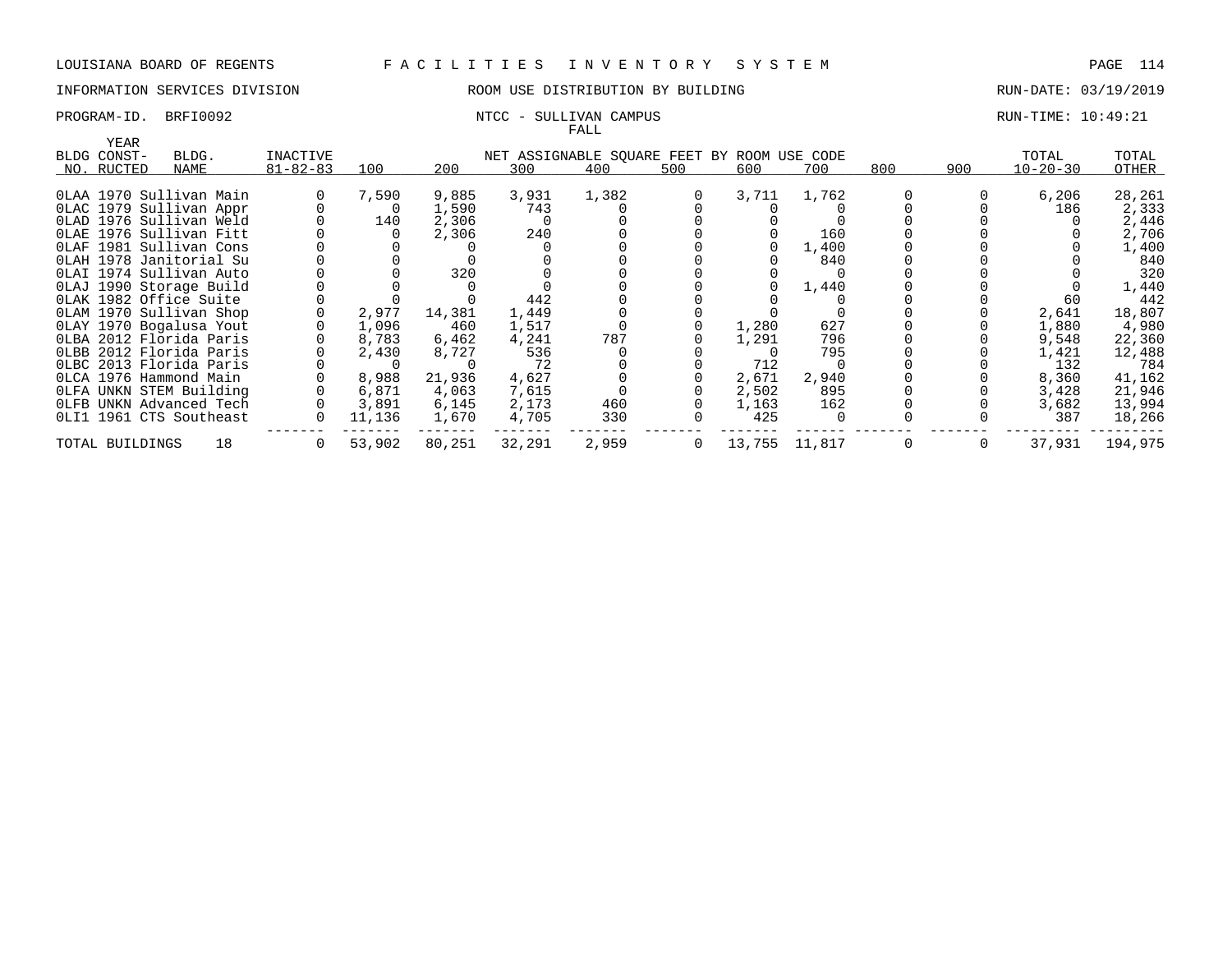### INFORMATION SERVICES DIVISION ROOM USE DISTRIBUTION BY BUILDING RUN-DATE: 03/19/2019

### PROGRAM-ID. BRFI0092 SLCC - T.H. HARRIS CAMPUS SLCC - T.H. HARRIS CAMPUS FALL

| YEAR               |                         |                |        |        |                                             |       |     |       |       |     |     |                |         |
|--------------------|-------------------------|----------------|--------|--------|---------------------------------------------|-------|-----|-------|-------|-----|-----|----------------|---------|
| BLDG CONST-        | BLDG.                   | INACTIVE       |        |        | NET ASSIGNABLE SOUARE FEET BY ROOM USE CODE |       |     |       |       |     |     | TOTAL          | TOTAL   |
| NO. RUCTED         | NAME                    | $81 - 82 - 83$ | 100    | 200    | 300                                         | 400   | 500 | 600   | 700   | 800 | 900 | $10 - 20 - 30$ | OTHER   |
|                    | A000 1966 Technical Bui |                | 1,111  | 15,562 | 5,783                                       | 2,146 | 756 |       |       |     |     | 6,371          | 25,358  |
|                    |                         |                |        |        |                                             |       |     |       |       |     |     |                |         |
|                    | B000 1976 Cafeteria and |                | 1,944  | 5,787  | 312                                         |       |     | 4,712 |       |     |     | 1,273          | 12,755  |
|                    | C000 1958 Nursing/Offic |                | 8,811  | 9,075  | 3,147                                       |       |     | 642   |       |     |     | 5,682          | 21,675  |
| D000 1967 NDT Shop |                         |                | 750    | 2,000  |                                             |       |     |       |       |     |     | 450            | 2,750   |
|                    | E000 1986 Welding Shop  |                | 1,259  | 3,568  |                                             |       |     |       |       |     |     | 532            | 4,827   |
|                    | F000 1957 Old Two Story |                | 8,340  | 8,252  | 2,396                                       |       |     |       |       |     |     | 2,240          | 18,988  |
|                    | G000 1957 Classroom/Ref |                | 1,363  | 6,272  |                                             |       |     |       |       |     |     | 481            | 7,635   |
|                    | H000 1977 Main Building |                | 1,155  | 3,260  | 336                                         |       |     |       |       |     |     | 1,715          | 4,751   |
|                    | 1000 1979 Auto Body Bui |                |        | 5,326  |                                             |       |     |       |       |     |     | 467            | 5,326   |
|                    | J000 1986 New Diesel Sh |                | 1,732  | 5,952  |                                             |       |     |       |       |     |     | 42             | 7,684   |
|                    | K000 1977 Shop Building |                |        | 10,651 |                                             |       |     |       |       |     |     | 506            | 10,651  |
|                    | L000 1957 Bfrick Masonr |                |        |        |                                             |       |     |       | 1,449 |     |     |                | 1,449   |
|                    | M000 1957 Maintenance S |                |        |        |                                             |       |     |       | 777   |     |     |                | 777     |
|                    | N000 1995 Storage/Garag |                |        |        |                                             |       |     |       | 3.000 |     |     |                | 3,000   |
| TOTAL BUILDINGS    | 14                      |                | 26,465 | 75,705 | 11,974                                      | 2,146 | 756 | 5,354 | 5,226 |     |     | 19,759         | 127,626 |
|                    |                         |                |        |        |                                             |       |     |       |       |     |     |                |         |